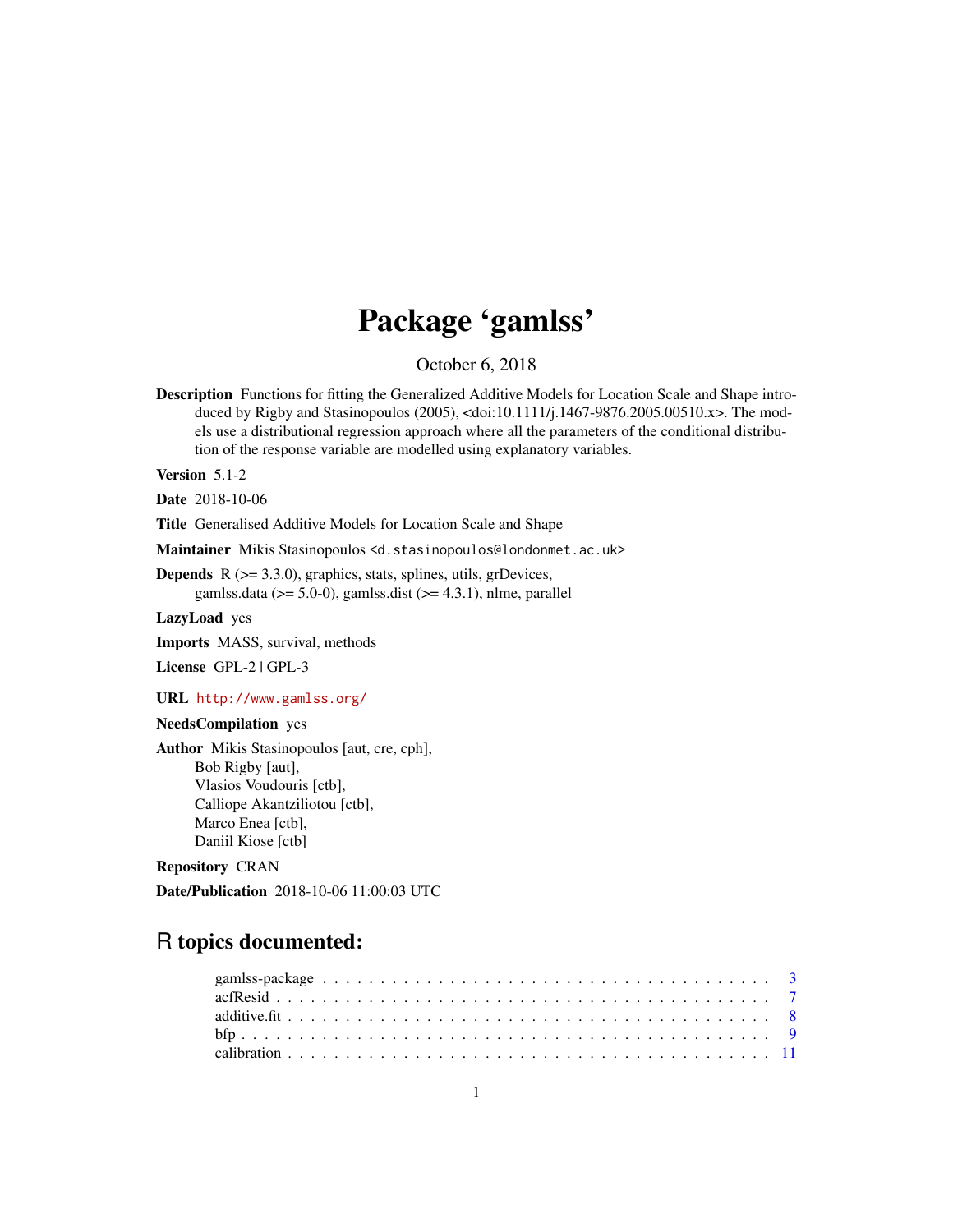| centiles               | 13 |
|------------------------|----|
|                        | 15 |
|                        | 17 |
|                        | 19 |
|                        | 21 |
| $\mathbf{c}\mathbf{s}$ | 22 |
|                        | 25 |
|                        | 27 |
|                        | 28 |
|                        | 30 |
|                        | 32 |
|                        | 34 |
|                        |    |
|                        | 38 |
|                        | 39 |
|                        | 40 |
|                        | 41 |
|                        | 46 |
|                        | 48 |
|                        | 49 |
|                        | 50 |
|                        | 51 |
|                        | 52 |
|                        | 53 |
|                        | 54 |
|                        | 57 |
|                        | 63 |
|                        | 64 |
|                        | 66 |
|                        | 68 |
|                        | 69 |
|                        | 70 |
|                        | 72 |
| IC                     |    |
|                        | 75 |
|                        | 77 |
| lo                     | 79 |
|                        | 82 |
|                        | 84 |
|                        | 86 |
|                        | 87 |
|                        | 88 |
| par.plot               | 89 |
| pcat                   | 91 |
| pdf.plot               | 93 |
| plot.gamlss            | 95 |
|                        | 96 |
| plot2way               | 98 |
| polyS                  | 99 |
|                        |    |
|                        |    |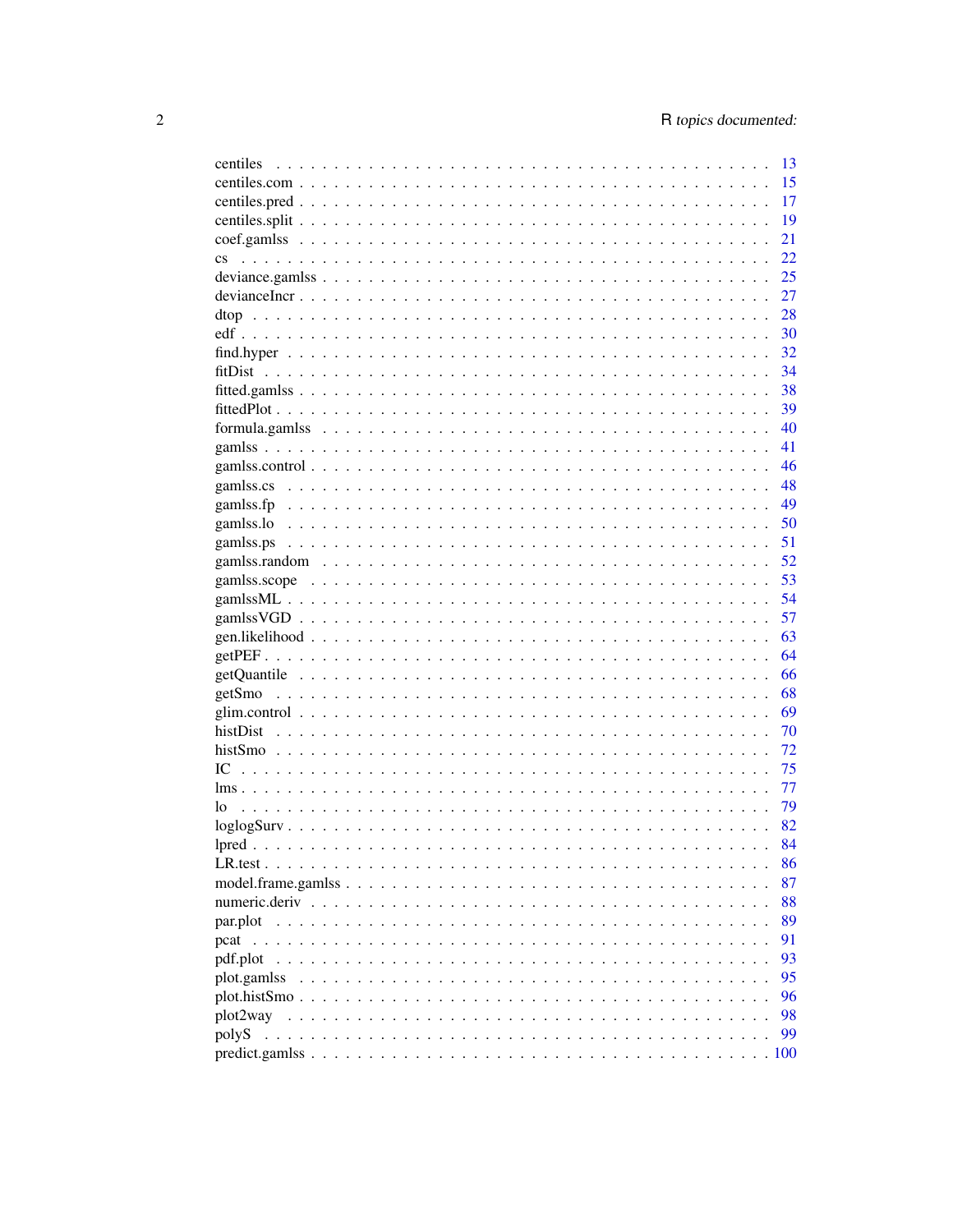<span id="page-2-0"></span>

| Index | 150 |
|-------|-----|
|       |     |
|       |     |
|       |     |
|       |     |
|       |     |
|       |     |
|       |     |
|       |     |
|       |     |
|       |     |
|       |     |
|       |     |
|       |     |
|       |     |
|       |     |
|       |     |
|       |     |
|       |     |
|       |     |
|       |     |

gamlss-package *Generalised Additive Models for Location Scale and Shape*

### Description

Functions for fitting the Generalized Additive Models for Location Scale and Shape introduced by Rigby and Stasinopoulos (2005), <doi:10.1111/j.1467-9876.2005.00510.x>. The models use a distributional regression approach where all the parameters of the conditional distribution of the response variable are modelled using explanatory variables.

### Details

The DESCRIPTION file:

| Package:     | gamiss                                                                                                                          |
|--------------|---------------------------------------------------------------------------------------------------------------------------------|
| Description: | Functions for fitting the Generalized Additive Models for Location Scale and Shape introduced by Rigby and S                    |
| Version:     | $5.1 - 2$                                                                                                                       |
| Date:        | 2018-10-06                                                                                                                      |
|              | Authors @R: c(person("Mikis", "Stasinopoulos", role = c("aut", "cre", "cph"), email = "d.stasinopoulos @londonmet.ac.uk").      |
| Title:       | Generalised Additive Models for Location Scale and Shape                                                                        |
| Maintainer:  | Mikis Stasinopoulos <d.stasinopoulos@londonmet.ac.uk></d.stasinopoulos@londonmet.ac.uk>                                         |
| Depends:     | R ( $>= 3.3.0$ ), graphics, stats, splines, utils, grDevices, gamlss.data ( $>= 5.0-0$ ), gamlss.dist ( $>= 4.3.1$ ), nlme, par |
| LazyLoad:    | yes                                                                                                                             |
| Imports:     | MASS, survival, methods                                                                                                         |
| License:     | $GPL-2$   $GPL-3$                                                                                                               |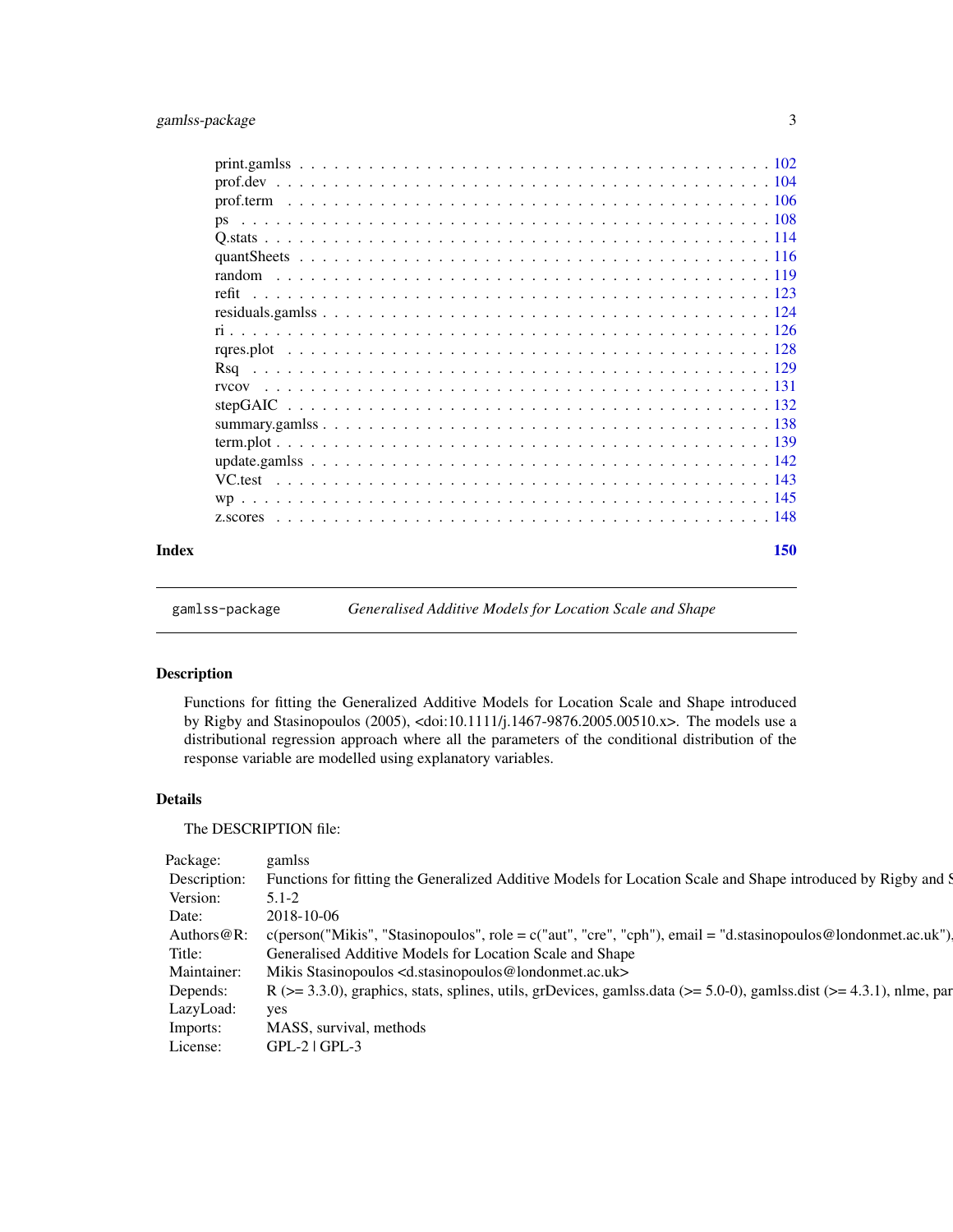4 gamlss-package

URL: http://www.gamlss.org/<br>Author: Mikis Stasinopoulos [au Mikis Stasinopoulos [aut, cre, cph], Bob Rigby [aut], Vlasios Voudouris [ctb], Calliope Akantziliotou [ctb], M

Index of help topics:

| IC              | Gives the GAIC for a GAMLSS Object              |
|-----------------|-------------------------------------------------|
| LR.test         | Likelihood Ratio test for nested GAMLSS models  |
| Q.stats         | A function to calculate the Q-statistics        |
| Rsa             | Generalised (Pseudo) R-squared for GAMLSS       |
|                 | models                                          |
| VC.test         | Vuong and Clarke tests                          |
| acfResid        | ACF plot of the residuals                       |
| additive.fit    | Implementing Backfitting in GAMLSS              |
| bfp             | Functions to fit fractional polynomials in      |
|                 | <b>GAMLSS</b>                                   |
| calibration     | Calibrating centile curves                      |
| centiles        | Plots the centile curves for a GAMLSS object    |
| centiles.com    | Comparing centiles from different GAMLSS models |
| centiles.pred   | Creating predictive centiles values             |
| centiles.split  | Plots centile curves split by x for a GAMLSS    |
|                 | object                                          |
| coef.gamlss     | Extract Model Coefficients in a GAMLSS fitted   |
|                 | model                                           |
| <b>CS</b>       | Specify a Smoothing Cubic Spline Fit in a       |
|                 | GAMLSS Formula                                  |
| deviance.gamlss | Global Deviance of a GAMLSS model               |
| devianceIncr    | The global deviance increment                   |
| dtop            | Detrended transformed Owen's plot               |
| edf             | Effective degrees of freedom from gamlss model  |
| find.hyper      | A function to select values of hyper-parameters |
|                 | in a GAMLSS model                               |
| fitDist         | Fitting Different Parametric 'gamlss.family'    |
|                 | Distributions.                                  |
| fitted.gamlss   | Extract Fitted Values For A GAMLSS Model        |
| fittedPlot      | Plots The Fitted Values of a GAMLSS Model       |
| formula.gamlss  | Extract the Model Formula in a GAMLSS fitted    |
|                 | model                                           |
| gamlss          | Generalized Additive Models for Location Scale  |
|                 | and Shape                                       |
| gamlss-package  | Generalised Additive Models for Location Scale  |
|                 | and Shape                                       |
| gamlss.control  | Auxiliary for Controlling GAMLSS Fitting        |
| gamlss.cs       | Support for Function cs() and scs()             |
| gamlss.fp       | Support for Function fp()                       |
| gamlss.lo       | Support for Function lo()                       |
| gamlss.ps       | Support for Functions for smoothers             |
| gamlss.random   | Support for Functions random() and re()         |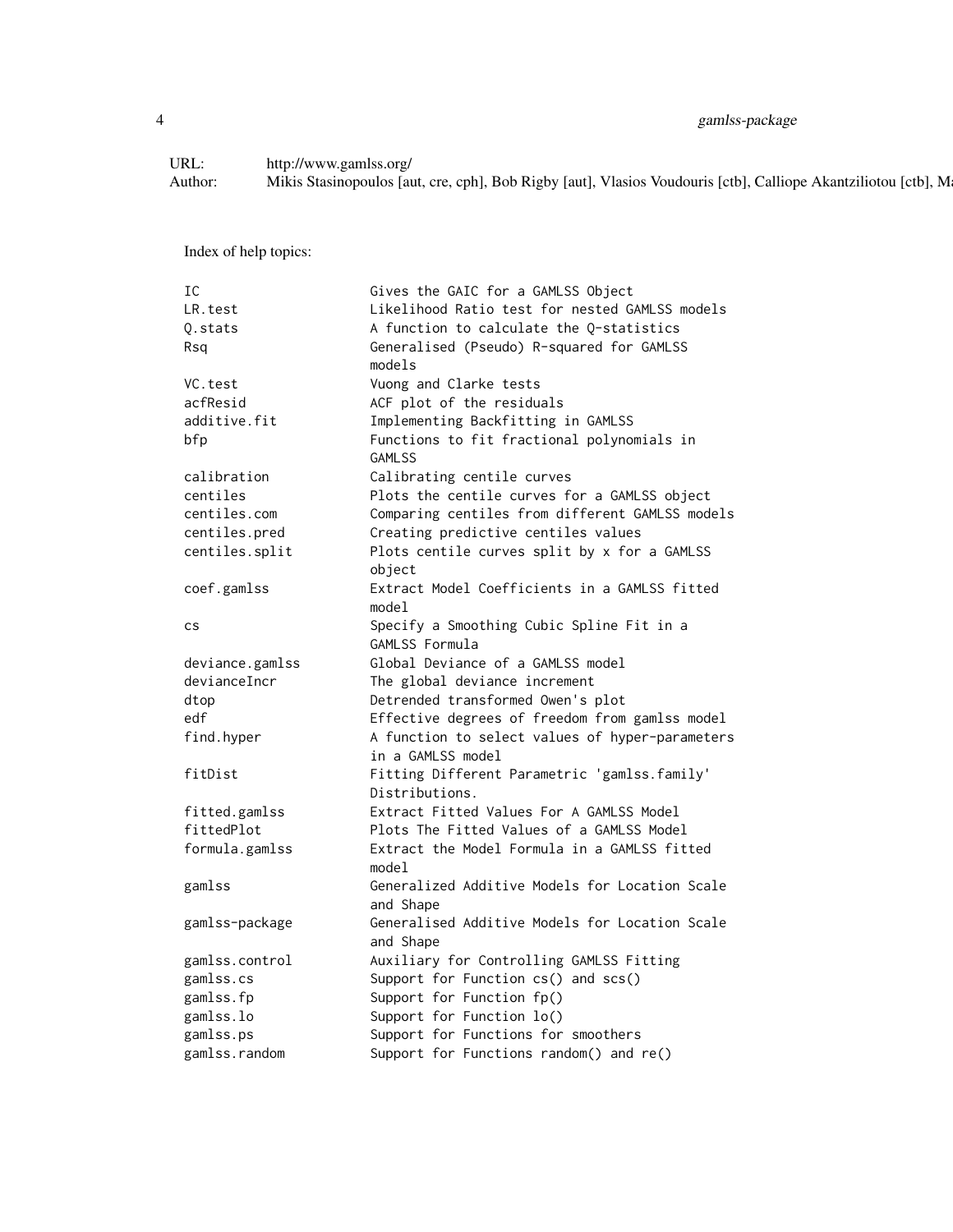| gamlss.scope<br>gamlssML | Generate a Scope Argument for Stepwise GAMLSS<br>Maximum Likelihood estimation of a simple            |
|--------------------------|-------------------------------------------------------------------------------------------------------|
|                          | GAMLSS model                                                                                          |
| gamlssVGD                | A Set of Functions for selecting Models using<br>Validation or Test Data Sets and Cross<br>Validation |
| gen.likelihood           | A function to generate the likelihood function<br>from a GAMLSS object                                |
| getPEF                   | Getting the partial effect function from a<br>continuous term in a GAMLSS model                       |
| getQuantile              | Getting the partial quantile function for a<br>term                                                   |
| getSmo                   | Extracting Smoother information from a GAMLSS<br>fitted object                                        |
| glim.control             | Auxiliary for Controlling the inner algorithm<br>in a GAMLSS Fitting                                  |
| histDist                 | This function plots the histogram and a fitted<br>(GAMLSS family) distribution to a variable          |
| histSmo                  | Density estimation using the Poisson trick                                                            |
| lms                      | A function to fit LMS curves for centile<br>estimation                                                |
| lo                       | Specify a loess fit in a GAMLSS formula                                                               |
| loglogSurv               | Log-Log Survival function plots for checking                                                          |
|                          | the tail behaviour of the data                                                                        |
| lpred                    | Extract Linear Predictor Values and Standard<br>Errors For A GAMLSS Model                             |
| model.frame.gamlss       | Extract a model.frame, a model matrix or terms<br>from a GAMLSS object for a given distributional     |
|                          | parameter                                                                                             |
| numeric.deriv            | An internal GAMLSS function for numerical<br>derivatives                                              |
| par.plot                 | A function to plot parallel plot for repeated<br>measurement data                                     |
| pcat                     | Reduction for the Levels of a Factor.                                                                 |
| pdf.plot                 | Plots Probability Distribution Functions for<br>GAMLSS Family                                         |
| plot.gamlss              | Plot Residual Diagnostics for an GAMLSS Object                                                        |
| plot.histSmo             | A Plotting Function for density estimator<br>object histSmo                                           |
| plot2way                 | Function to plot two interaction in a GAMLSS<br>model                                                 |
| polyS                    | Auxiliary support for the GAMLSS                                                                      |
| predict.gamlss           | Extract Predictor Values and Standard Errors<br>For New Data In a GAMLSS Model                        |
| print.gamlss             | Prints a GAMLSS fitted model                                                                          |
| prof.dev                 | Plotting the Profile Deviance for one of the<br>Parameters in a GAMLSS model                          |
| prof.term                | Plotting the Profile: deviance or information                                                         |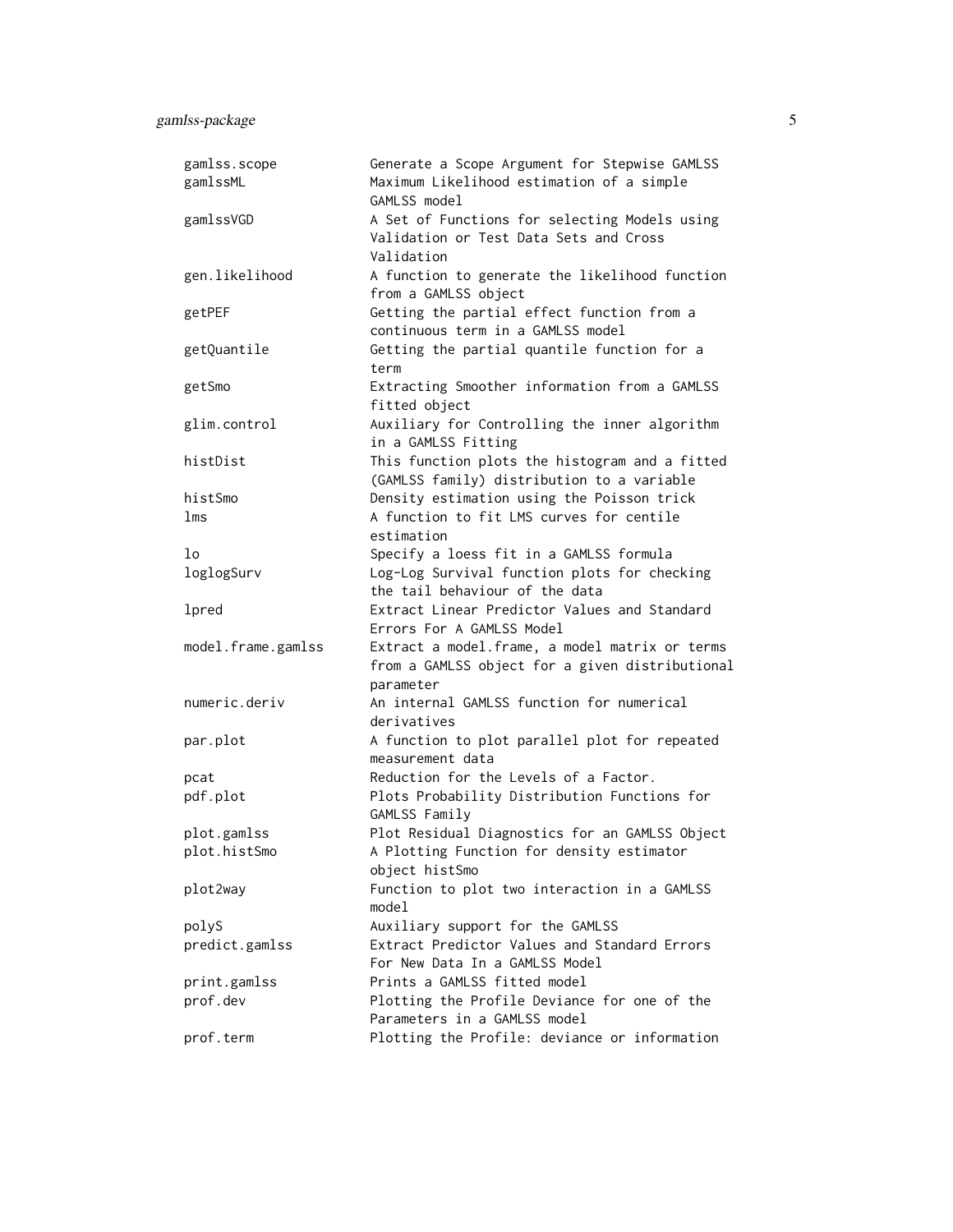|                  | criterion for one of the terms (or              |
|------------------|-------------------------------------------------|
|                  | hyper-parameters) in a GAMLSS model             |
| ps               | P-Splines Fits in a GAMLSS Formula              |
| quantSheets      | Ouantile Sheets                                 |
| random           | Specify a random intercept model in a GAMLSS    |
|                  | formula                                         |
| refit            | Refit a GAMLSS model                            |
| residuals.gamlss | Extract Residuals from GAMLSS model             |
| ri               | Specify ridge or lasso Regression within a      |
|                  | GAMLSS Formula                                  |
| rgres.plot       | Creating and Plotting Randomized Quantile       |
|                  | Residuals                                       |
| rvcov            | Robust Variance-Covariance matrix of the        |
|                  | parameters from a fitted GAMLSS model           |
| stepGAIC         | Choose a model by GAIC in a Stepwise Algorithm  |
| summary.gamlss   | Summarizes a GAMLSS fitted model                |
| term.plot        | Plot regression terms for a specified parameter |
|                  | of a fitted GAMLSS object                       |
| update.gamlss    | Update and Re-fit a GAMLSS Model                |
| wp               | Worm plot                                       |
| z.scores         | Z-scores for lms objects                        |

### Author(s)

NA

Maintainer: Mikis Stasinopoulos <d.stasinopoulos@londonmet.ac.uk>

#### References

Nelder, J. A. and Wedderburn, R. W. M. (1972). Generalized linear models. *J. R. Statist. Soc.* A., 135 370-384.

Hastie, T. J. and Tibshirani, R. J. (1990). *Generalized Additive Models*. Chapman and Hall, London.

Rigby, R. A. and Stasinopoulos D. M. (2005). Generalized additive models for location, scale and shape,(with discussion), *Appl. Statist.*, 54, part 3, pp 507-554.

Stasinopoulos D. M. Rigby R.A. (2007) Generalized additive models for location scale and shape (GAMLSS) in R. *Journal of Statistical Software*, Vol. 23, Issue 7, Dec 2007, [http://www.jstatsof](http://www.jstatsoft.org/v23/i07)t. [org/v23/i07](http://www.jstatsoft.org/v23/i07).

Stasinopoulos D. M., Rigby R.A., Heller G., Voudouris V., and De Bastiani F., (2017) *Flexible Regression and Smoothing: Using GAMLSS in R*, Chapman and Hall/CRC.

(see also <http://www.gamlss.org/>).

### See Also

[gamlss.dist](#page-0-0)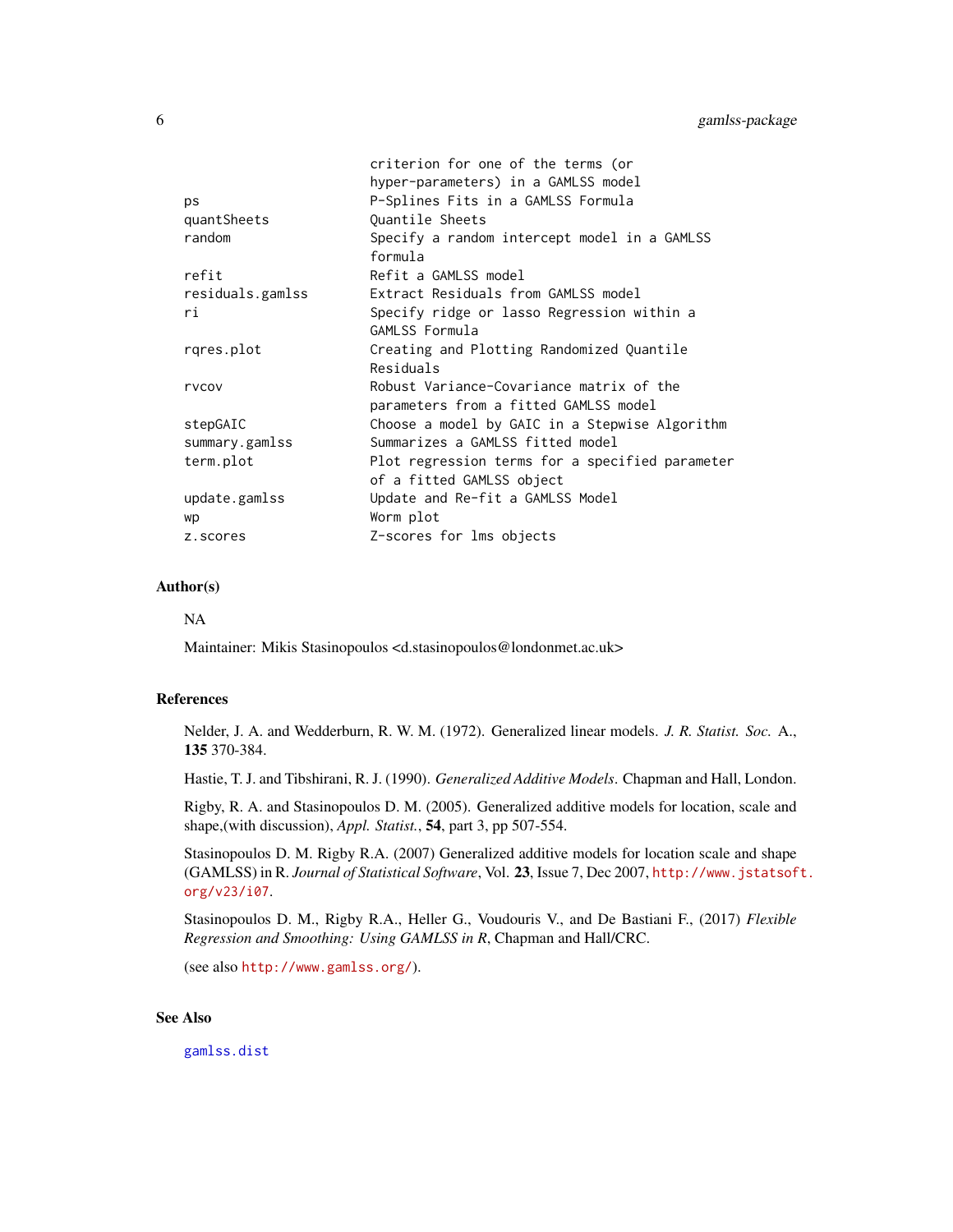#### <span id="page-6-0"></span>acfResid 7 **7**

### Examples

```
data(abdom)
mod<-gamlss(y~pb(x),sigma.fo=~pb(x),family=BCT, data=abdom, method=mixed(1,20))
plot(mod)
rm(mod)
```
#### acfResid *ACF plot of the residuals*

#### Description

This plot display the ACF and PACF of the residuals of a gamlss or other fitted model (provided that they have been standardised appropriately. Is is approriate for time series data.

#### Usage

acfResid(obj = NULL, resid = NULL)

#### Arguments

| obj   | A gamlss model or othe fitted model where the resid() function applies exist |
|-------|------------------------------------------------------------------------------|
| resid | if obj does not exist the argument here will be used                         |

### Details

The ACF abd PACF for the residuals r, squared residuals  $r^2$ , r<sup> $3$ </sup> and r<sup> $4$ </sup> are plotted

### Value

The relevant plots are displayied

### Author(s)

Mikis Stasinopoulos. Bob Rigby. Vlasios Voudouris and Majid Djennad

#### References

Rigby, R. A. and Stasinopoulos D. M. (2005). Generalized additive models for location, scale and shape,(with discussion), *Appl. Statist.*, 54, part 3, pp 507-554.

Stasinopoulos D. M., Rigby R.A. and Akantziliotou C. (2006) Instructions on how to use the GAMLSS package in R. Accompanying documentation in the current GAMLSS help files, (see also <http://www.gamlss.org/>).

Stasinopoulos D. M. Rigby R.A. (2007) Generalized additive models for location scale and shape (GAMLSS) in R. *Journal of Statistical Software*, Vol. 23, Issue 7, Dec 2007, [http://www.jstatsof](http://www.jstatsoft.org/v23/i07)t. [org/v23/i07](http://www.jstatsoft.org/v23/i07).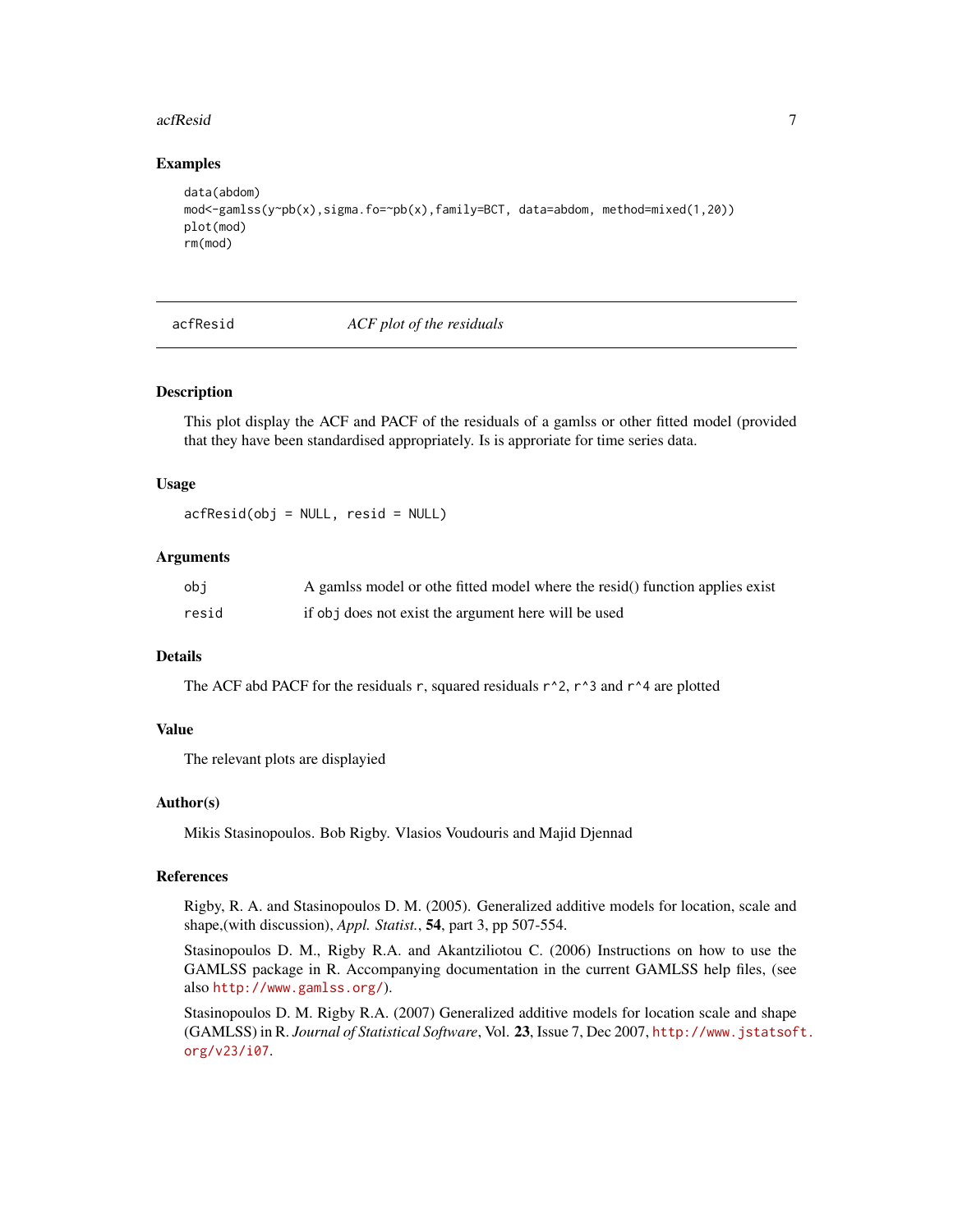### See Also

[acf](#page-0-0)

#### Examples

```
library(datasets)
data(co2)
m1<- gamlss(co2~pb(as.numeric(time(co2)))+factor(cycle(co2)))
acfResid(m1)
```
<span id="page-7-1"></span>additive.fit *Implementing Backfitting in GAMLSS*

### Description

This function is not to be used on its own. It is used for backfitting in the GAMLSS fitting algorithms and it is based on the equivalent function written by Trevor Hastie in the gam() S-plus implementation, (Chambers and Hastie, 1991).

#### Usage

additive.fit(x, y, w, s, who, smooth.frame, maxit =  $30$ , tol =  $0.001$ ,  $trace = FALSE, se = TRUE, ...)$ 

### Arguments

| X            | the linear part of the explanatory variables    |
|--------------|-------------------------------------------------|
| y            | the response variable                           |
| W            | the weights                                     |
| S            | the matrix containing the smoothers             |
| who          | the current smoothers                           |
| smooth.frame | the data frame used for the smoothers           |
| maxit        | maximum number of iterations in the backfitting |
| tol          | the tolerance level for the backfitting         |
| trace        | whether to trace the backfitting algorithm      |
| se           | whether standard errors are required            |
| .            | for extra arguments                             |

### Details

This function should not be used on its own

### Value

Returns a list with the linear fit plus the smothers

<span id="page-7-0"></span>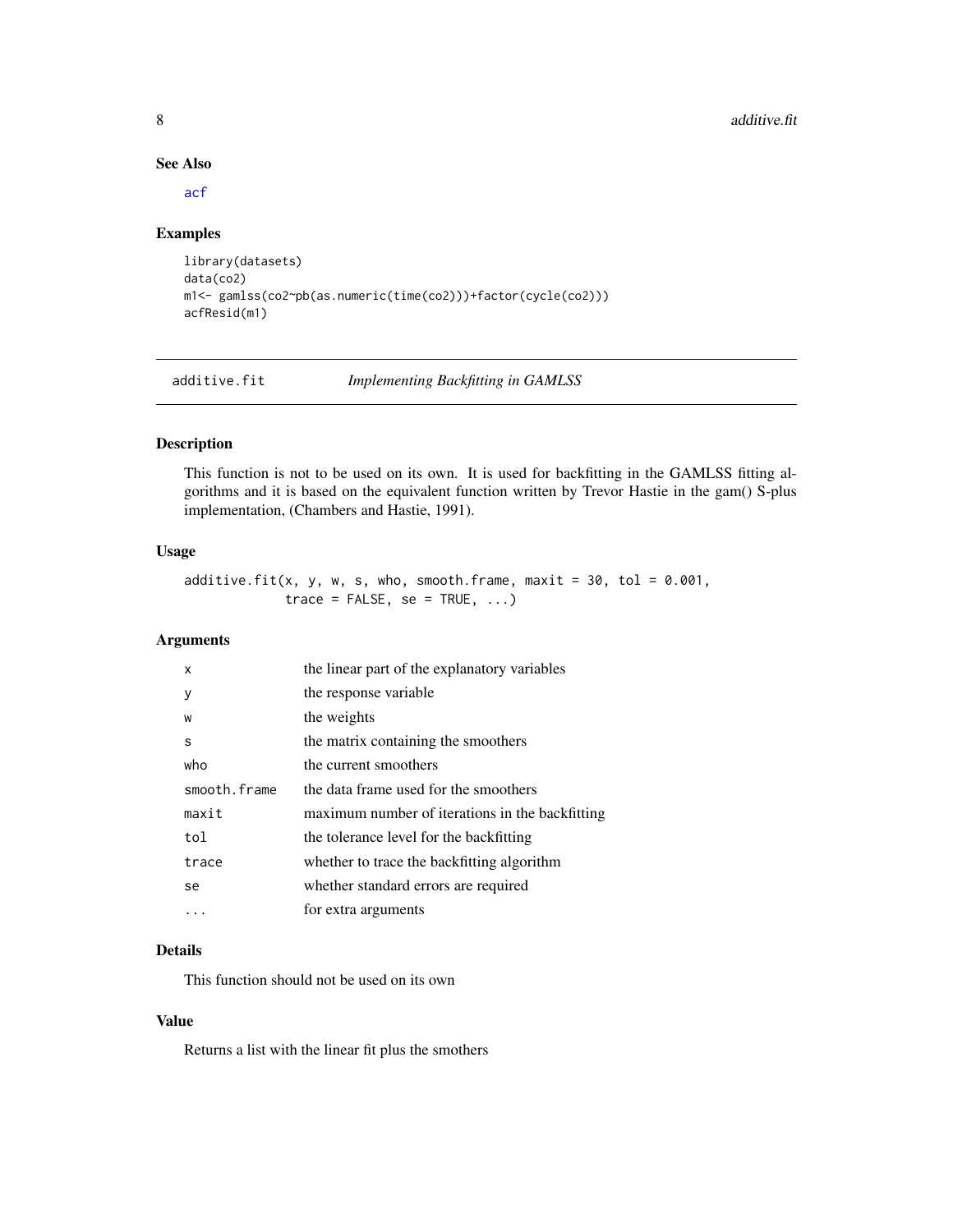### <span id="page-8-0"></span>Author(s)

Mikis Stasinopoulos

#### References

Chambers, J. M. and Hastie, T. J. (1991). *Statistical Models in S*, Chapman and Hall, London.

Rigby, R. A. and Stasinopoulos D. M. (2005). Generalized additive models for location, scale and shape,(with discussion), *Appl. Statist.*, 54, part 3, pp 507-554.

Stasinopoulos D. M. Rigby R.A. (2007) Generalized additive models for location scale and shape (GAMLSS) in R. *Journal of Statistical Software*, Vol. 23, Issue 7, Dec 2007, [http://www.jstatsof](http://www.jstatsoft.org/v23/i07)t. [org/v23/i07](http://www.jstatsoft.org/v23/i07).

Stasinopoulos D. M., Rigby R.A., Heller G., Voudouris V., and De Bastiani F., (2017) *Flexible Regression and Smoothing: Using GAMLSS in R*, Chapman and Hall/CRC.

(see also <http://www.gamlss.org/>).

#### See Also

[gamlss](#page-40-1)

bfp *Functions to fit fractional polynomials in GAMLSS*

### **Description**

The function bfp generate a power polynomial basis matrix which (for given powers) can be used to fit power polynomials in one x-variable. The function fp takes a vector and returns it with several attributes. The vector is used in the construction of the model matrix. The function  $fp()$  is not used for fitting the fractional polynomial curves but assigns the attributes to the vector to aid gamlss in the fitting process. The function doing the fitting is gamlss.  $fp()$  which is used at the backfitting function [additive.fit](#page-7-1) (but never used on its own). The (experimental) function pp can be use to fit power polynomials as in  $a + b_1 x^{p_1} + b_2 x^{p_2}$ , where p1 and p2 have arbitrary values rather restricted as in the fp function.

### Usage

 $bfp(x, powers = c(1, 2), shift = NULL, scale = NULL)$  $fp(x, npoly = 2, shift = NULL, scale = NULL)$  $pp(x, start = list(), shift = NULL, scale = NULL)$ 

### Arguments

| X      | the explanatory variable to be used in functions $bfp()$ or $fp()$ . Note that this is |
|--------|----------------------------------------------------------------------------------------|
|        | different from the argument x use in gamlss, fp (a function used in the backfit-       |
|        | ting but not by straight by the user)                                                  |
| powers | a vector containing as elements the powers in which the x has to be raised             |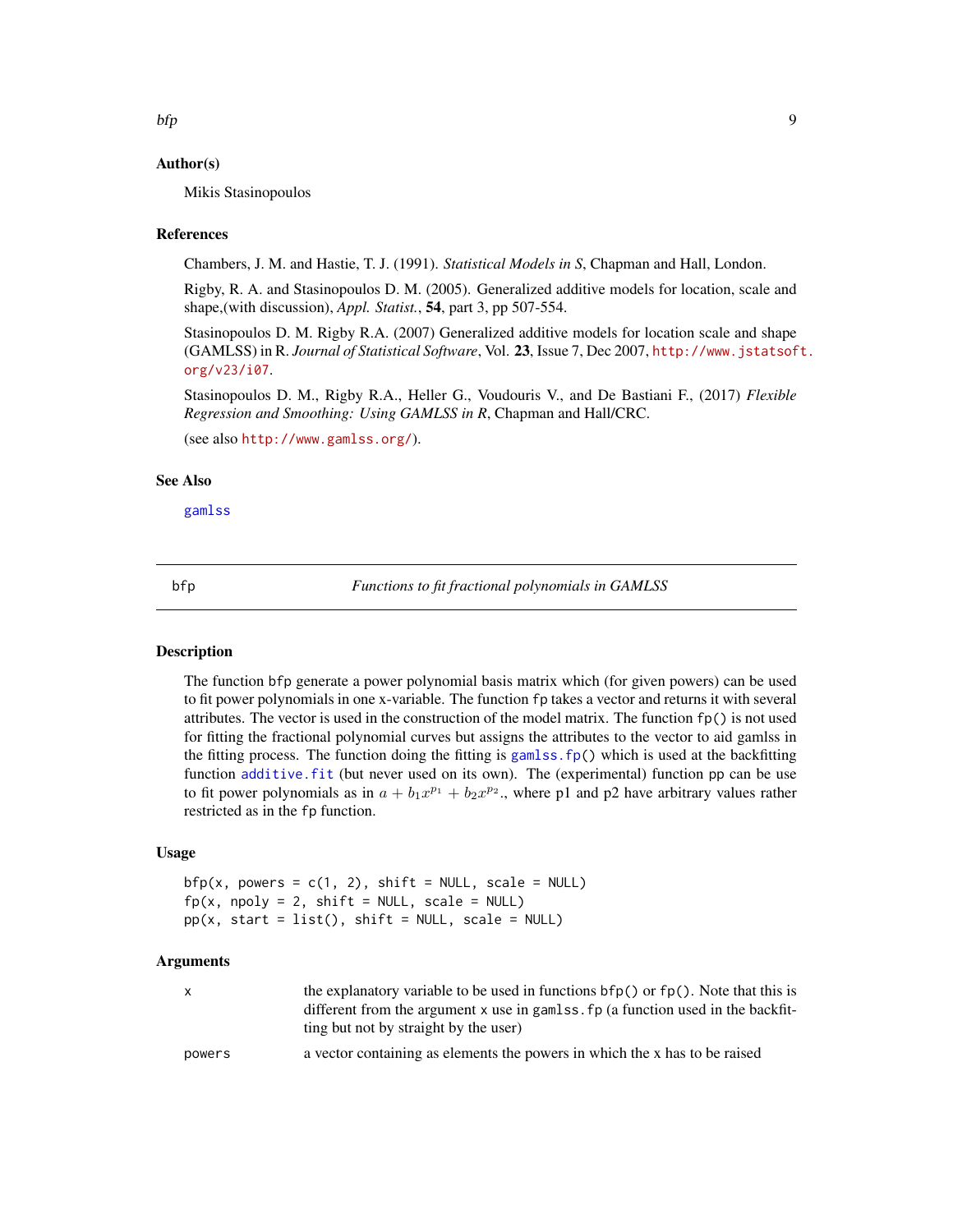| shift | a number for shifting the x-variable. The default values is zero, if x is positive,<br>or the minimum of the positive difference in x minus the minimum of x                    |
|-------|---------------------------------------------------------------------------------------------------------------------------------------------------------------------------------|
| scale | a positive number for scalling the x-variable. The default values is $10$ <sup>(sign(log10(range)))*</sup><br>trunc(abs(log10(range)))                                          |
| npoly | a positive indicating how many fractional polynomials should be considered in<br>the fit. Can take the values $1, 2$ or $3$ with $2$ as default                                 |
| start | a list containing the starting values for the non-linear maximization to find the<br>powers. The results from fitting the equivalent fractional polynomials can be<br>used here |

#### Details

The above functions are an implementation of the fractional polynomials introduced by Royston and Altman (1994). The three functions involved in the fitting are loosely based on the fractional polynomials implementation in S-plus written by Gareth Amber in 1999, (unfortunately the URL link for his work no longer exist). The function bfp generates the right design matrix for the fitting a power polynomial of the type  $a + b_1x^{p_1} + b_2x^{p_2} + \ldots + b_kx_k^p$ . For given powers  $p_1, p_2, \ldots, p_k$  given as the argument powers in bfp() the function can be used to fit power polynomials in the same way as the functions  $poly()$  or bs() (of package splines) are used to fit orthogonal or piecewise polynomials respectively. The function fp(), which is working as a smoother in gamlss, is used to fit the best fractional polynomials within a set of power values. Its argument npoly determines whether one, two or three fractional polynomials should used in the fitting. For a fixed number npoly the algorithm looks for the best fitting fractional polynomials in the list  $c(-2, -1, -0.5, 0, 0.5, 1, 2, 3)$ . Note that npolu=3 is rather slow since it fits all possible combinations 3-way combinations at each backfitting interaction. The function gamlss.fp() is an internal function of GAMLSS allowing the fractional polynomials to be fitted in the backfitting cycle of gamlss, and should be not used on its own.

#### Value

The function bfp returns a matrix to be used as part of the design matrix in the fitting.

The function fp returns a vector with values zero to be included in the design matrix but with attributes useful in the fitting of the fractional polynomials algorithm in gamlss.fp.

#### Warning

Since the model constant is included in both the design matrix X and in the backfitting part of fractional polynomials, its values is wrongly given in the summary. Its true values is the model constant minus the constant from the fractional polynomial fitting ??? What happens if more that one fractional polynomials are fitted?

### Author(s)

Mikis Stasinopoulos <mikis.stasinopoulos@gamlss.org>, Bob Rigby <b.rigby@londonmet.ac.uk>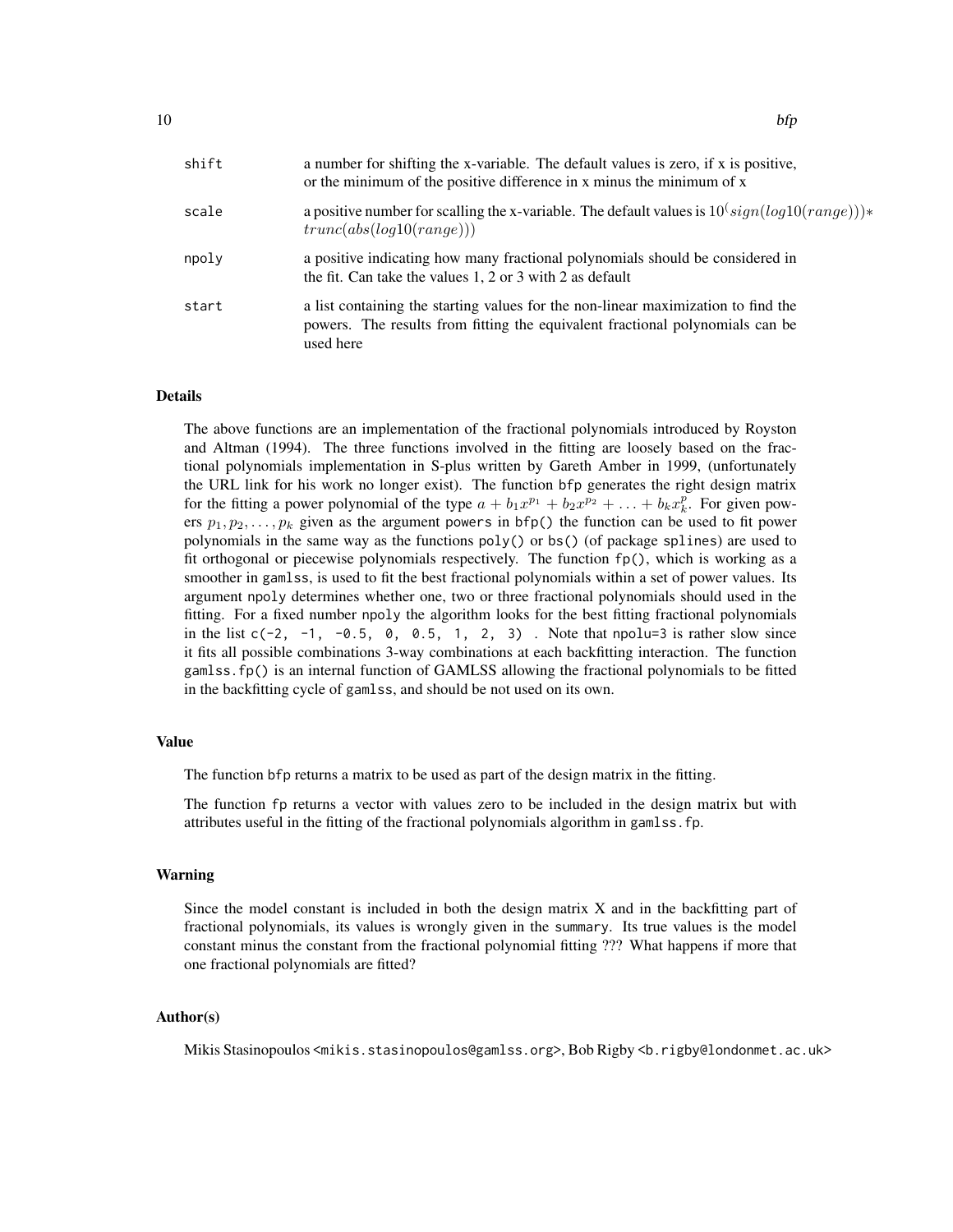#### <span id="page-10-0"></span>calibration and the contract of the contract of the contract of the contract of the contract of the contract of the contract of the contract of the contract of the contract of the contract of the contract of the contract o

#### References

Rigby, R. A. and Stasinopoulos D. M. (2005). Generalized additive models for location, scale and shape,(with discussion), *Appl. Statist.*, 54, part 3, pp 507-554.

Royston, P. and Altman, D. G., (1994). Regression using fractional polynomials of continuous covariates: parsimonious parametric modelling (with discussion), *Appl. Statist.*, 43, 429-467.

Stasinopoulos D. M. Rigby R.A. (2007) Generalized additive models for location scale and shape (GAMLSS) in R. *Journal of Statistical Software*, Vol. 23, Issue 7, Dec 2007, [http://www.jstatsof](http://www.jstatsoft.org/v23/i07)t. [org/v23/i07](http://www.jstatsoft.org/v23/i07).

Stasinopoulos D. M., Rigby R.A., Heller G., Voudouris V., and De Bastiani F., (2017) *Flexible Regression and Smoothing: Using GAMLSS in R*, Chapman and Hall/CRC.

(see also <http://www.gamlss.org/>).

#### See Also

[gamlss](#page-40-1), [gamlss.family](#page-0-0)

#### Examples

```
data(abdom)
#fits polynomials with power 1 and .5
mod1<-gamlss(y~bfp(x,c(1,0.5)),data=abdom)
# fit the best of one fractional polynomial
m1<-gamlss(y~fp(x,1),data=abdom)
# fit the best of two fractional polynomials
m2<-gamlss(y~fp(x,2),data=abdom)
# fit the best of three fractional polynomials
m3<-gamlss(y~fp(x,3),data=abdom)
# get the coefficient for the second model
m2$mu.coefSmo
# now power polynomials using the best 2 fp c()
m4 \leq gamlss(y \sim pp(x, c(1,3)), data = abdom)
# This is not good idea in this case because
# if you look at the fitted values you see what it went wrong
plot(y~x,data=abdom)
lines(fitted(m2,"mu")~abdom$x,col="red")
lines(fitted(m4,"mu")~abdom$x,col="blue")
```
calibration *Calibrating centile curves*

#### **Description**

This function can used when the fitted model centiles do not coincide with the sample centiles.

#### Usage

```
calibration(object, xvar, cent = 100 * pnorm((-4:4) * 2/3),
           legend = FALSE, fan = FALSE, ...)
```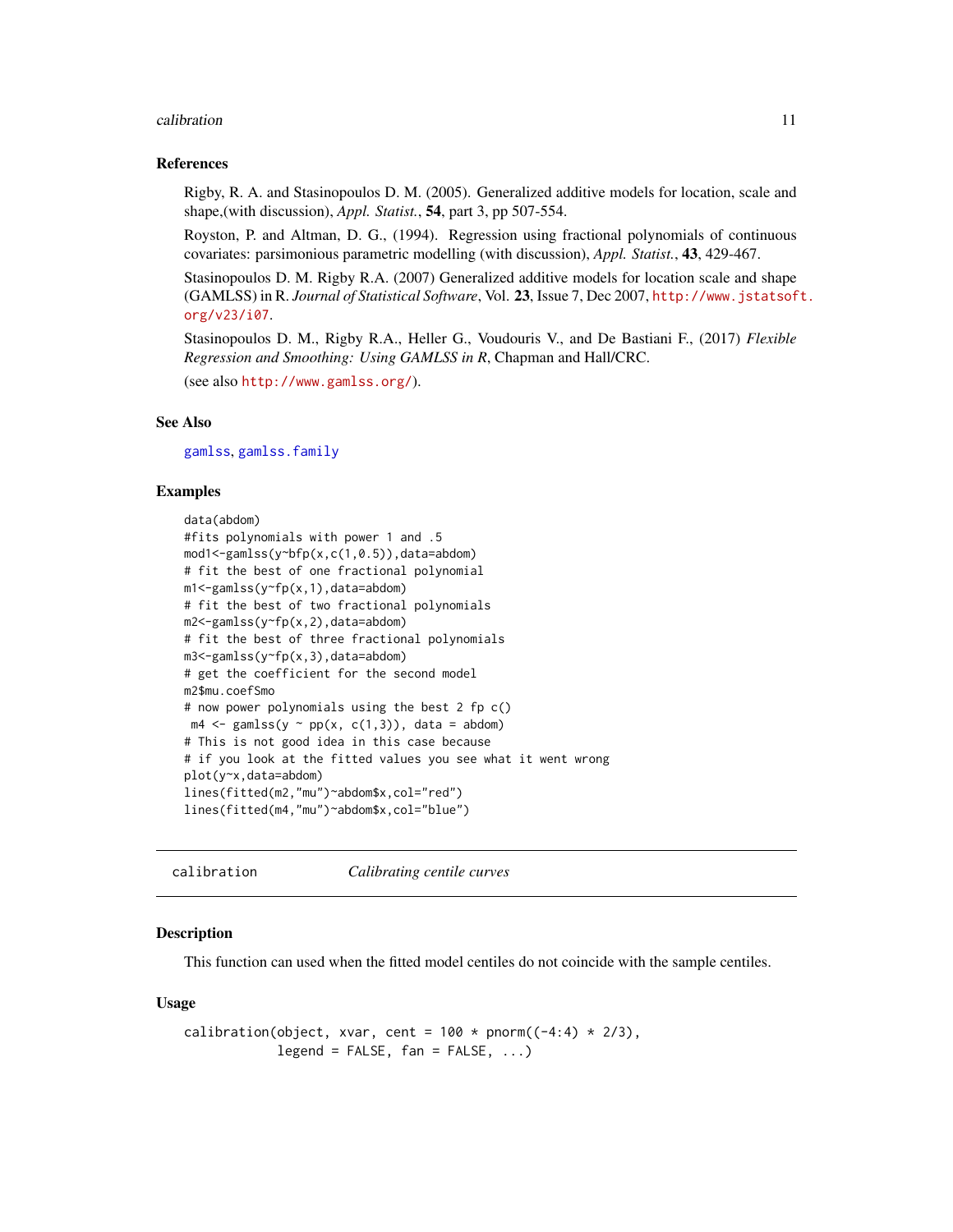12 calibration and the contract of the contract of the contract of the contract of the contract of the contract of the contract of the contract of the contract of the contract of the contract of the contract of the contrac

#### Arguments

| object  | a gamlss fitted object                                                                           |
|---------|--------------------------------------------------------------------------------------------------|
| xvar    | The explanatory variable                                                                         |
| cent    | a vector with elements the % centile values for which the centile curves have to<br>be evaluated |
| legend  | whether legend is required                                                                       |
| fan     | whether to use the fan version of centiles                                                       |
| $\cdot$ | other argument pass on to centiles () function                                                   |

### Details

The function finds the sample quantiles of the residuals of the fitted model (the z-scores) and use them as sample quantile in the argument cent of the centiles() function. This procedure is appropriate if the fitted model centiles do not coincide with the sample centiles and when this failure is the same in all values of the explanatory variable xvar.

### Value

A centile plot is produced and the sample centiles below each centile curve are printed (or saved)

#### Author(s)

Mikis Stasinopoulos <mikis.stasinopoulos@gamlss.org>, Bob Rigby <r.rigby@londonmet.ac.uk> and Vlasios Voudouris <vlasios.voudouris@abm-analytics.com>

### References

Rigby, R. A. and Stasinopoulos D. M. (2005). Generalized additive models for location, scale and shape,(with discussion), *Appl. Statist.*, 54, part 3, pp 507-554.

Stasinopoulos D. M. Rigby R.A. (2007) Generalized additive models for location scale and shape (GAMLSS) in R. *Journal of Statistical Software*, Vol. 23, Issue 7, Dec 2007, [http://www.jstatsof](http://www.jstatsoft.org/v23/i07)t. [org/v23/i07](http://www.jstatsoft.org/v23/i07).

Stasinopoulos D. M., Rigby R.A., Heller G., Voudouris V., and De Bastiani F., (2017) *Flexible Regression and Smoothing: Using GAMLSS in R*, Chapman and Hall/CRC.

(see also <http://www.gamlss.org/>).

### See Also

```
centiles, centiles.fan
```
#### Examples

```
data(abdom)
m1<-gamlss(y~pb(x), sigma.fo=~pb(x), family=LO, data=abdom)
calibration(m1, xvar=abdom$x, fan=TRUE)
```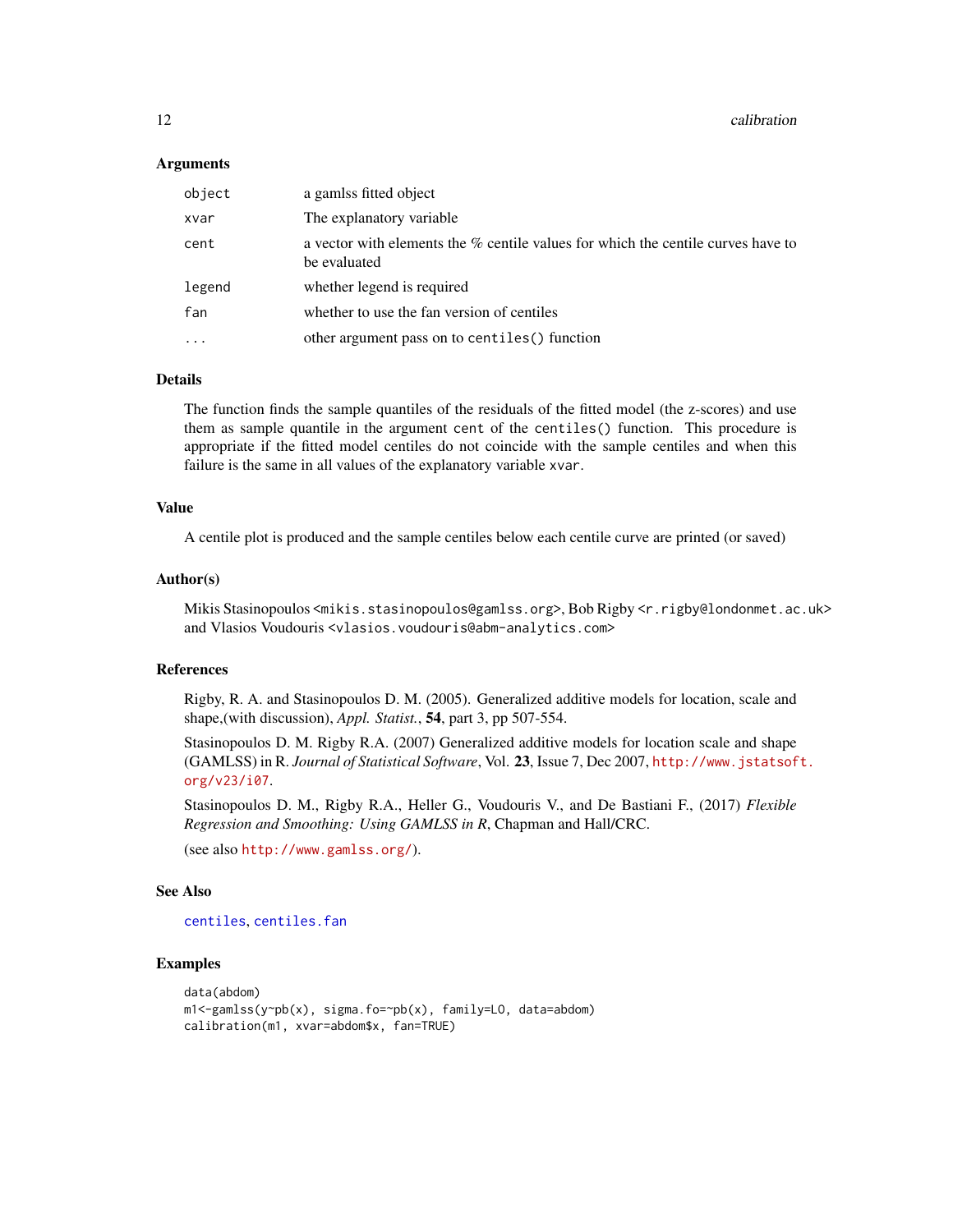<span id="page-12-1"></span><span id="page-12-0"></span>

#### <span id="page-12-2"></span>Description

This function centiles() plots centiles curves for distributions belonging to the GAMLSS family of distributions. The function also tabulates the sample percentages below each centile curve (for comparison with the model percentages given by the argument cent.) The function centiles.fan() plots a fan-chart of the centile curves. A restriction of the functions is that it applies to models with one explanatory variable only.

#### Usage

```
centiles(obj, xvar = NULL, cent = c(0.4, 2, 10, 25, 50, 75, 90, 98, 99.6),
         legend = TRUE, ylab = "y", xlab = "x", main = NULL,
         main.gsub = "@", xleg = min(xvar), yleg = max(obj$y),
         xlim = range(xvar), ylim = range(obj$y), save = FALSE,
         plot = TRUE, points = TRUE, pch = 15, cex = 0.5, col = gray(0.7),
       col.centiles = 1:length(cent) + 2, lty.centiles = 1, lwd.centiles = 1, ...)
centiles.fan(obj, xvar = NULL, cent = c(0.4, 2, 10, 25, 50, 75, 90, 98, 99.6),
         ylab = "y", xlab = "x", main = NULL, main.gsub = "@",
         xleg = min(xvar), yleg = max(objsy), xlim = range(xvar),ylim = range(obj$y), points = FALSE, median = TRUE, pch = 15,
         cex = 0.5, col = \text{gray}(0.7),
         colors = c("cm", "gray", "rainbow", "heat", "ternain", "topo"), ...
```
### Arguments

| obj       | a fitted gamlss object from fitting a gamlss distribution                                                                              |
|-----------|----------------------------------------------------------------------------------------------------------------------------------------|
| xvar      | the unique explanatory variable                                                                                                        |
| cent      | a vector with elements the % centile values for which the centile curves have to<br>be evaluated                                       |
| legend    | whether a legend is required in the plot or not, the default is legent=TRUE                                                            |
| ylab      | the y-variable label                                                                                                                   |
| xlab      | the x-variable label                                                                                                                   |
| main      | the main title here as character. If NULL the default title "centile curves using<br>NO" (or the relevant distributions name) is shown |
| main.gsub | if the main.gsub (with default $\mathcal{O}(w)$ ) appears in the main title then it is substi-<br>tuted with the default title.        |
| xleg      | position of the legend in the x-axis                                                                                                   |
| yleg      | position of the legend in the y-axis                                                                                                   |
| xlim      | the limits of the x-axis                                                                                                               |
| ylim      | the limits of the y-axis                                                                                                               |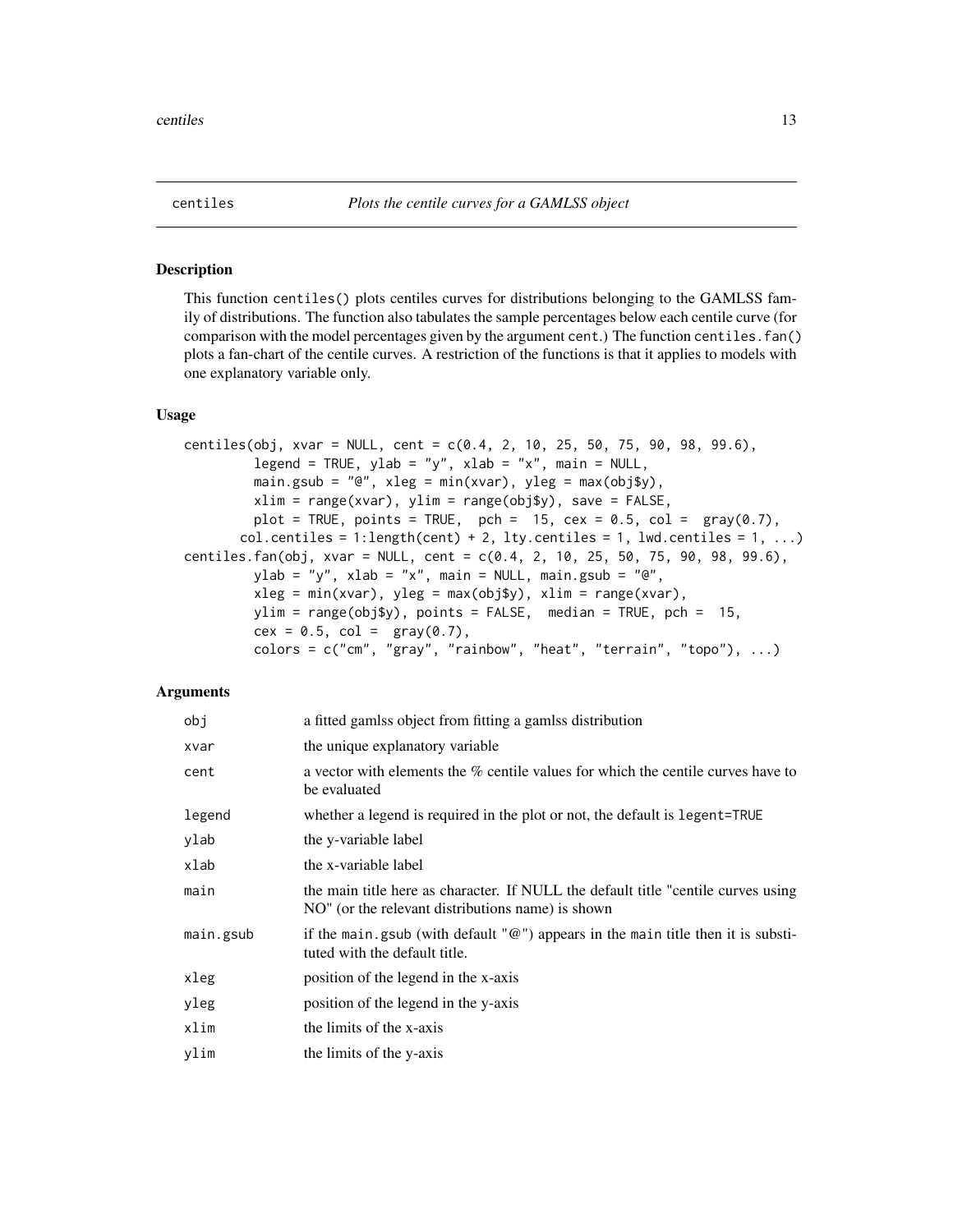| save         | whether to save the sample percentages or not with default equal to FALSE. In<br>this case the sample percentages are printed but are not saved |
|--------------|-------------------------------------------------------------------------------------------------------------------------------------------------|
| plot         | whether to plot the centiles. This option is useful for centile. split                                                                          |
| pch          | the character to be used as the default in plotting points see par                                                                              |
| cex          | size of character see par                                                                                                                       |
| col          | plotting colour see par                                                                                                                         |
| col.centiles | Plotting colours for the centile curves                                                                                                         |
| lty.centiles | line type for the centile curves                                                                                                                |
| lwd.centiles | The line width for the centile curves                                                                                                           |
| colors       | the different colour schemes to be used for the fan-chart. The following are<br>available c("cm","gray", "rainbow", "heat", "terrain", "topo"), |
| points       | whether the data points should be plotted, default is TRUE for centiles () and<br>FALSE for centiles.fan()                                      |
| median       | whether the median should be plotted (only in centiles. $fan()$ )                                                                               |
| $\ddots$ .   | for extra arguments                                                                                                                             |

### Details

Centiles are calculated using the fitted values in obj and xvar must correspond exactly to the predictor in obj to plot correctly.

col.centiles, lty.centiles and lwd.centiles may be vector arguments and are recycled to the length cent if necessary.

#### Value

A centile plot is produced and the sample centiles below each centile curve are printed (or saved)

#### Warning

This function is appropriate only when one continuous explanatory variable is fitted in the model

#### Author(s)

Mikis Stasinopoulos <mikis.stasinopoulos@gamlss.org>, Bob Rigby <r.rigby@londonmet.ac.uk> with contribution from Steve Ellison

#### References

Rigby, R. A. and Stasinopoulos D. M. (2005). Generalized additive models for location, scale and shape,(with discussion), *Appl. Statist.*, 54, part 3, pp 507-554.

Stasinopoulos D. M. Rigby R.A. (2007) Generalized additive models for location scale and shape (GAMLSS) in R. *Journal of Statistical Software*, Vol. 23, Issue 7, Dec 2007, [http://www.jstatsof](http://www.jstatsoft.org/v23/i07)t. [org/v23/i07](http://www.jstatsoft.org/v23/i07).

Stasinopoulos D. M., Rigby R.A., Heller G., Voudouris V., and De Bastiani F., (2017) *Flexible Regression and Smoothing: Using GAMLSS in R*, Chapman and Hall/CRC.

(see also <http://www.gamlss.org/>).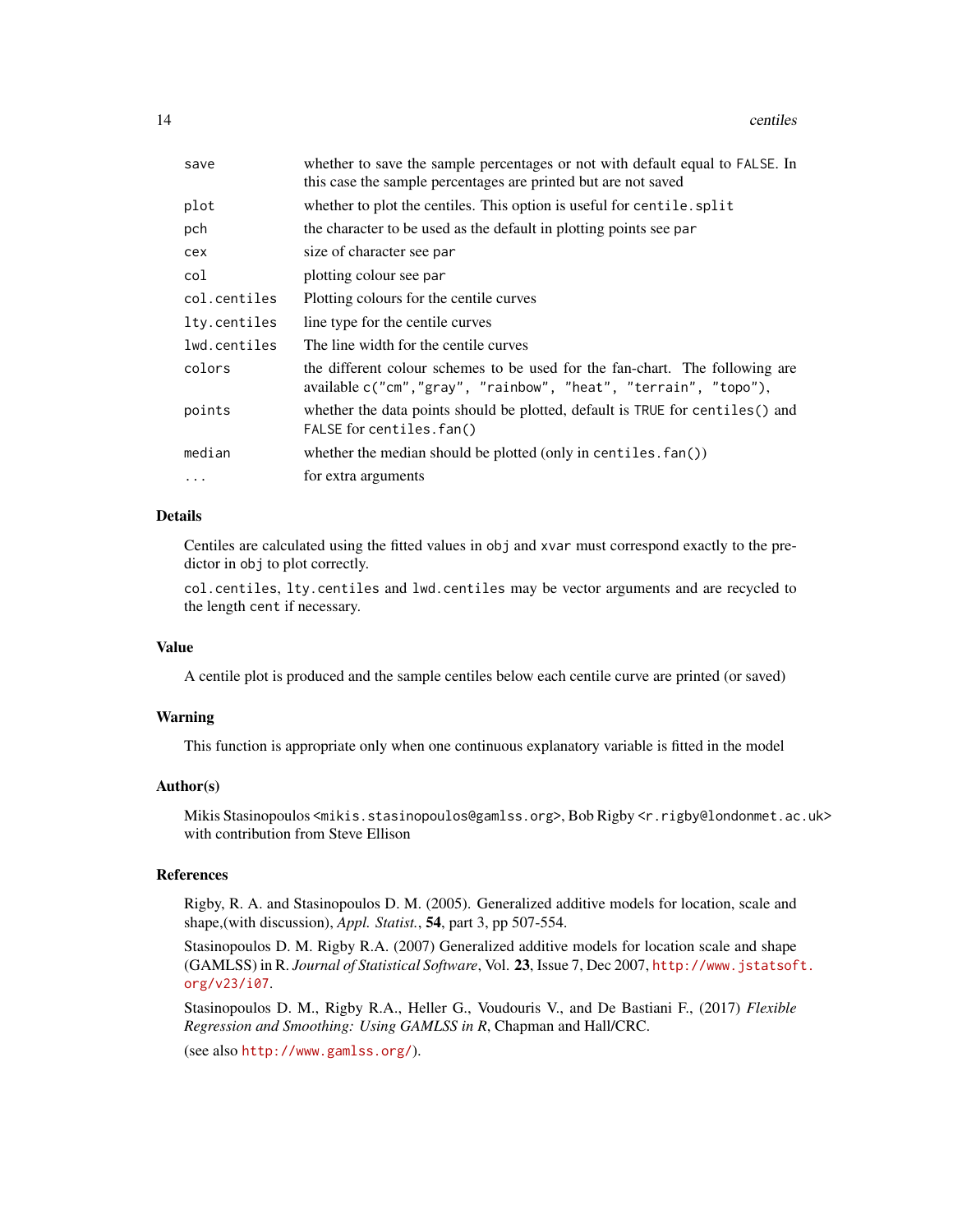#### <span id="page-14-0"></span>centiles.com and the control of the control of the control of the control of the control of the control of the control of the control of the control of the control of the control of the control of the control of the contro

#### See Also

[gamlss](#page-40-1), [centiles.split](#page-18-1) , [centiles.com](#page-14-1)

### Examples

```
data(abdom)
h<-gamlss(y~pb(x), sigma.formula=~pb(x), family=BCT, data=abdom)
# default plot
centiles(h,xvar=abdom$x)
# control of colours and lines
centiles(h, xvar=abdom$x, col.cent=c(2,3,4,5,1,5,4,3,2,1),
              lwd.cent=c(1,1,1,1,2,1,1,1,1))
#Control line types
centiles(h, xvar=abdom$x, col.cent=1, cent=c(.5,2.5,50,97.5,99.5),
              lty.centiles=c(3,2,1,2,3),lwd.cent=c(1,1,2,1,1))
# control of the main title
centiles(h, xvar=abdom$x, main="Abdominal data \n @")
# the fan-chart
centiles.fan(h,xvar=abdom$x, colors="rainbow")
rm(h)
```
<span id="page-14-1"></span>centiles.com *Comparing centiles from different GAMLSS models*

### Description

This function compares centiles curves for more than one GAMLSS objects.It is based on the centiles function. The function also tabulates the sample percentages below each centile curve (for comparison with the model percentages given by the argument cent.) A restriction of the function is that it applies to models with one explanatory variable only

### Usage

```
centiles.com(obj, ..., xvar = NULL, cent = c(0.4, 10, 50, 90, 99.6),
             legend = TRUE, ylab = "y", xlab = "x", xleg = min(xvar),
             vleg = max(obj$v), xlim = range(xvar), ylim = NULL,
             no.data = FALSE, color = TRUE, main = NULL, plot = TRUE)
```
#### **Arguments**

| obj      | a fitted gamlss object from fitting a gamlss continuous distribution                             |
|----------|--------------------------------------------------------------------------------------------------|
| $\cdots$ | optionally more fitted GAMLSS model objects                                                      |
| xvar     | the unique explanatory variable                                                                  |
| cent     | a vector with elements the % centile values for which the centile curves have to<br>be evaluated |
| legend   | whether a legend is required in the plot or not, the default is legent=TRUE                      |
| ylab     | the y-variable label                                                                             |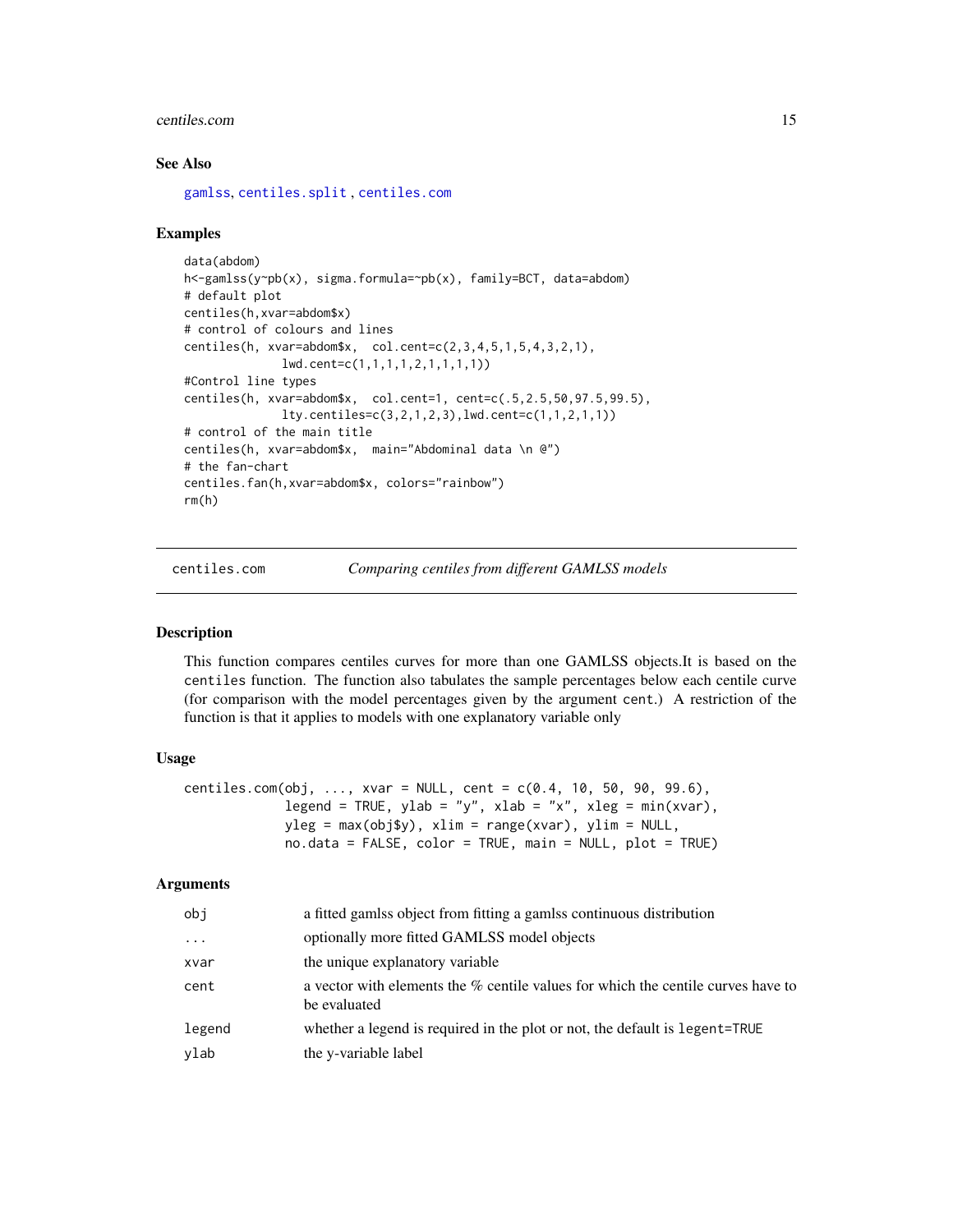| xlab    | the x-variable label                                                                            |
|---------|-------------------------------------------------------------------------------------------------|
| xleg    | position of the legend in the x-axis                                                            |
| yleg    | position of the legend in the y-axis                                                            |
| xlim    | the limits of the x-axis                                                                        |
| ylim    | the limits of the y-axis                                                                        |
| no.data | whether the data should plotted, default no. data=FALSE or not no. data=TRUE                    |
| color   | whether the fitted centiles are shown in colour, color=TRUE (the default) or not<br>color=FALSE |
| main    | the main title                                                                                  |
| plot    | whether to plot the centiles                                                                    |

### Value

Centile plots are produced for the different fitted models and the sample centiles below each centile curve are printed

### Warning

This function is appropriate only when one continuous explanatory variable is fitted in the model

#### Author(s)

Mikis Stasinopoulos <mikis.stasinopoulos@gamlss.org> and Bob Rigby <r.rigby@londonmet.ac.uk>

#### References

Rigby, R. A. and Stasinopoulos D. M.(2005). Generalized additive models for location, scale and shape, (with discussion),*Appl. Statist.*, 54, part 3, pp 507-554.

Stasinopoulos D. M., Rigby R.A., Heller G., Voudouris V., and De Bastiani F., (2017) *Flexible Regression and Smoothing: Using GAMLSS in R*, Chapman and Hall/CRC.

(see also <http://www.gamlss.org/>).

### See Also

[gamlss](#page-40-1), [centiles](#page-12-1) , [centiles.split](#page-18-1)

### Examples

```
data(abdom)
h1<-gamlss(y~cs(x,df=3), sigma.formula=~cs(x,1),family=BCT, data=abdom)
h2<-gamlss(y~pb(x), sigma.formula=~pb(x), family=BCT, data=abdom )
centiles.com(h1,h2,xvar=abdom$x)
rm(h1,h2)
```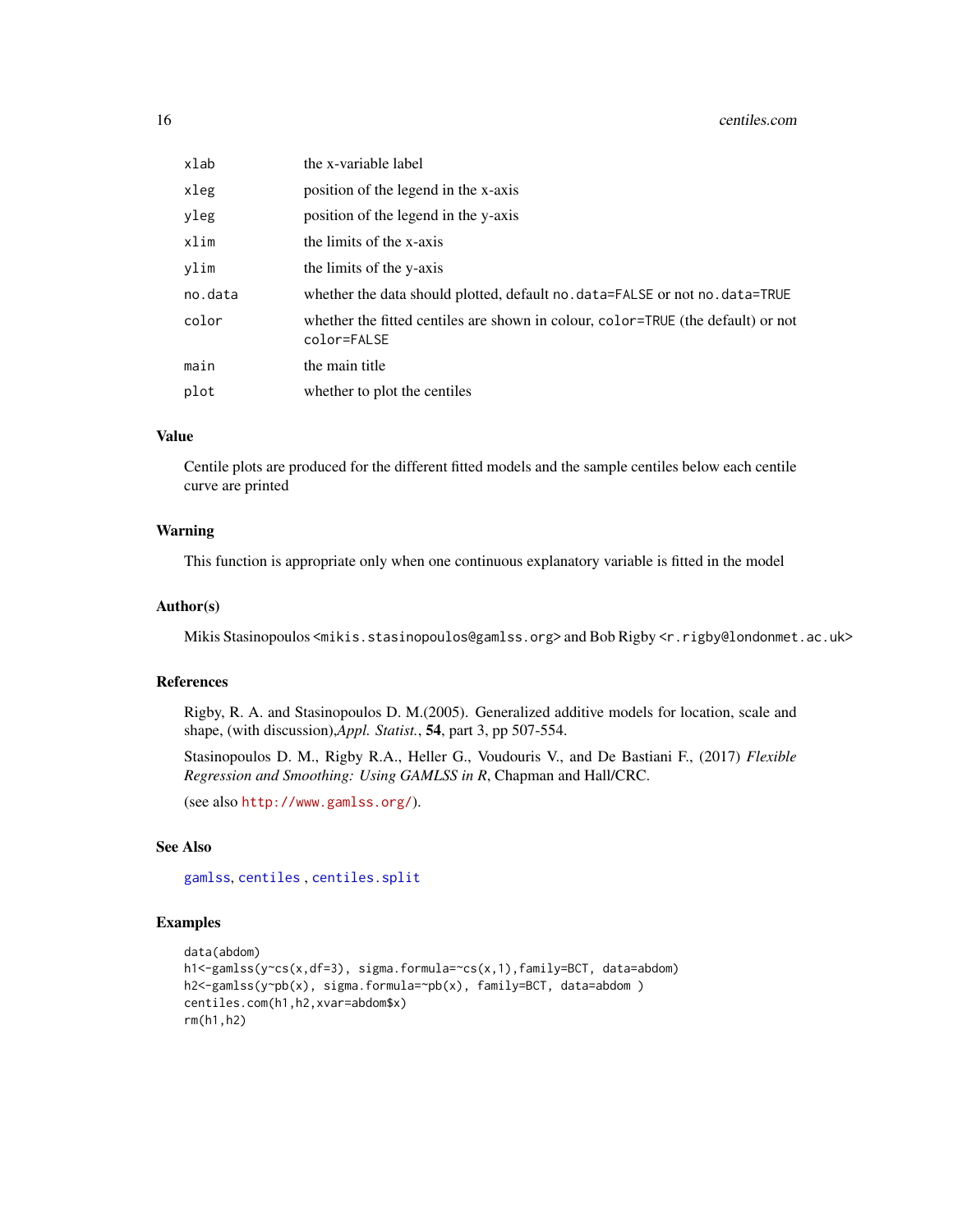<span id="page-16-0"></span>

#### Description

This function creates predictive centiles curves for new x-values given a GAMLSS fitted model. The function has three options: i) for given new x-values and given percentage centiles calculates a matrix containing the centiles values for y, ii) for given new x-values and standard normalized centile values calculates a matrix containing the centiles values for y, iii) for given new x-values and new y-values calculates the z-scores. A restriction of the function is that it applies to models with only one explanatory variable.

#### Usage

```
centiles.pred(obj, type = c("centiles", "z-scores", "standard-centiles"),
             xname = NULL, xvalues = NULL, power = NULL, yval = NULL,
             cent = c(0.4, 2, 10, 25, 50, 75, 90, 98, 99.6),
            dev = c(-4, -3, -2, -1, 0, 1, 2, 3, 4),
             plot = FALSE, legend = TRUE,
             ...)
```
### Arguments

| obj      | a fitted gamlss object from fitting a gamlss continuous distribution                                                                                                                                                   |
|----------|------------------------------------------------------------------------------------------------------------------------------------------------------------------------------------------------------------------------|
| type     | the default, "centiles", gets the centiles values given in the option cent. type="standard-centiles"<br>gets the standard centiles given in the dev. type="z-scores" gets the z-scores<br>for given y and x new values |
| xname    | the name of the unique explanatory variable (it has to be the same as in the<br>original fitted model)                                                                                                                 |
| xvalues  | the new values for the explanatory variable where the prediction will take place                                                                                                                                       |
| power    | if power transformation is needed (but read the note below)                                                                                                                                                            |
| yval     | the response values for a given x required for the calculation of "z-scores"                                                                                                                                           |
| cent     | a vector with elements the % centile values for which the centile curves have to<br>be evaluated                                                                                                                       |
| dev      | a vector with elements the standard normalized values for which the centile<br>curves have to be evaluated in the option type="standard-centiles"                                                                      |
| plot     | whether to plot the "centiles" or the "standard-centiles", the default is plot=FALSE                                                                                                                                   |
| legend   | whether a legend is required in the plot or not, the default is legent=TRUE                                                                                                                                            |
| $\cdots$ | for extra arguments                                                                                                                                                                                                    |

### Value

a vector (for option type="z-scores") or a matrix for options type="centiles" or type="standard-centiles" containing the appropriate values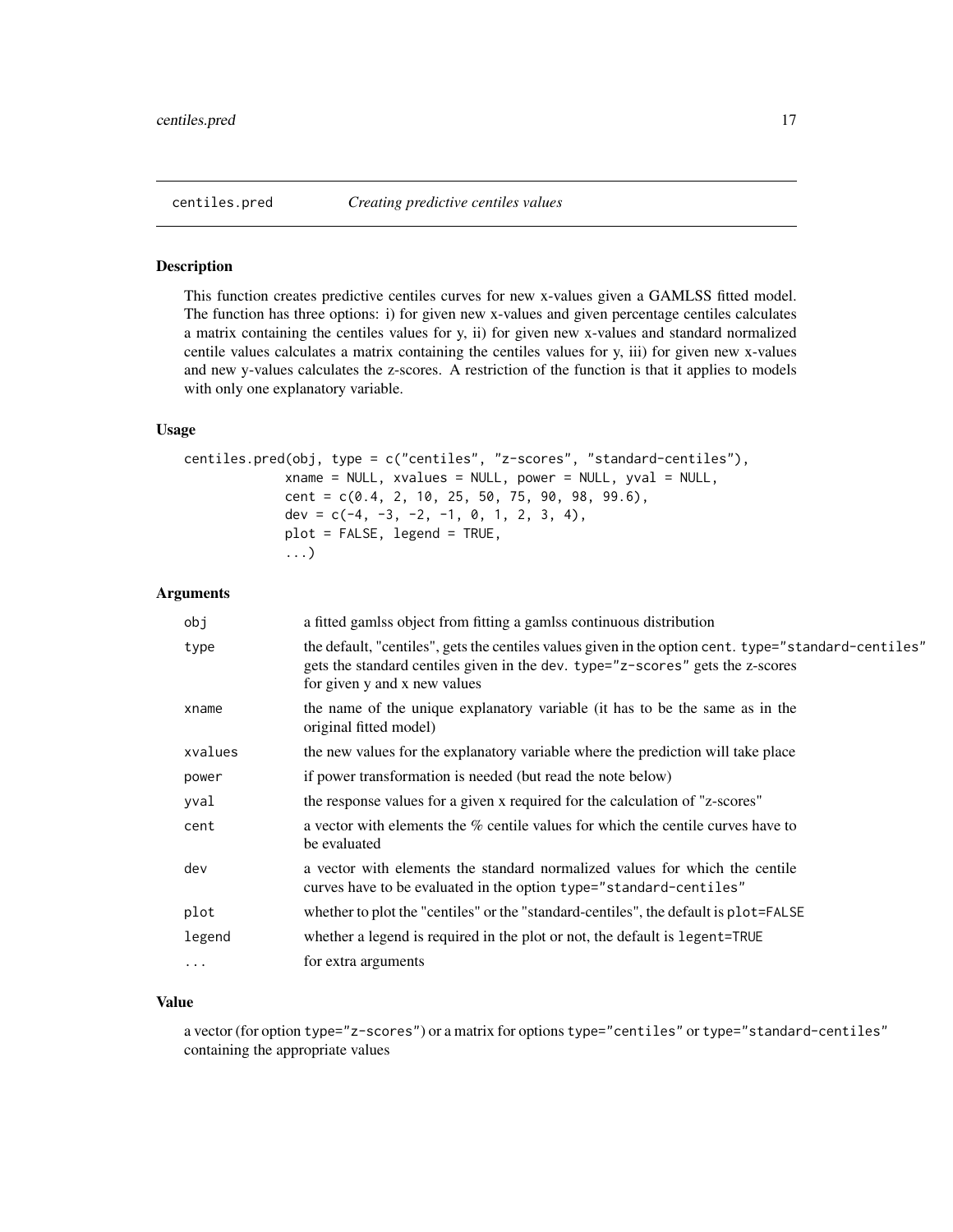### Warning

See example below of how to use the function when power transofrmation is used for the x-variables

#### **Note**

The power option should be only used if the model

### Author(s)

Mikis Stasinopoulos , <mikis.stasinopoulos@gamlss.org>, based on ideas of Elaine Borghie from the World Health Organization

#### References

Rigby, R. A. and Stasinopoulos D. M. (2005). Generalized additive models for location, scale and shape,(with discussion), *Appl. Statist.*, 54, part 3, pp 507-554.

Stasinopoulos D. M. Rigby R.A. (2007) Generalized additive models for location scale and shape (GAMLSS) in R. *Journal of Statistical Software*, Vol. 23, Issue 7, Dec 2007, [http://www.jstatsof](http://www.jstatsoft.org/v23/i07)t. [org/v23/i07](http://www.jstatsoft.org/v23/i07).

Stasinopoulos D. M., Rigby R.A., Heller G., Voudouris V., and De Bastiani F., (2017) *Flexible Regression and Smoothing: Using GAMLSS in R*, Chapman and Hall/CRC.

(see also <http://www.gamlss.org/>).

#### See Also

[gamlss](#page-40-1), [centiles](#page-12-1), [centiles.split](#page-18-1)

#### Examples

```
## bring the data and fit the model
data(abdom)
a<-gamlss(y~pb(x),sigma.fo=~pb(x), data=abdom, family=BCT)
## plot the centiles
centiles(a,xvar=abdom$x)
##-----------------------------------------------------------------------------
## first use of centiles.pred()
## to calculate the centiles at new x values
##-----------------------------------------------------------------------------
newx<-seq(12,40,2)
mat <- centiles.pred(a, xname="x", xvalues=newx )
mat
## now plot the centile curves
mat <- centiles.pred(a, xname="x",xvalues=newx, plot=TRUE )
##-----------------------------------------------------------------------------
## second use of centiles.pred()
## to calculate (nornalised) standard-centiles for new x
## values using the fitted model
##-----------------------------------------------------------------------------
newx <- seq(12,40,2)
mat <- centiles.pred(a, xname="x",xvalues=newx, type="standard-centiles" )
```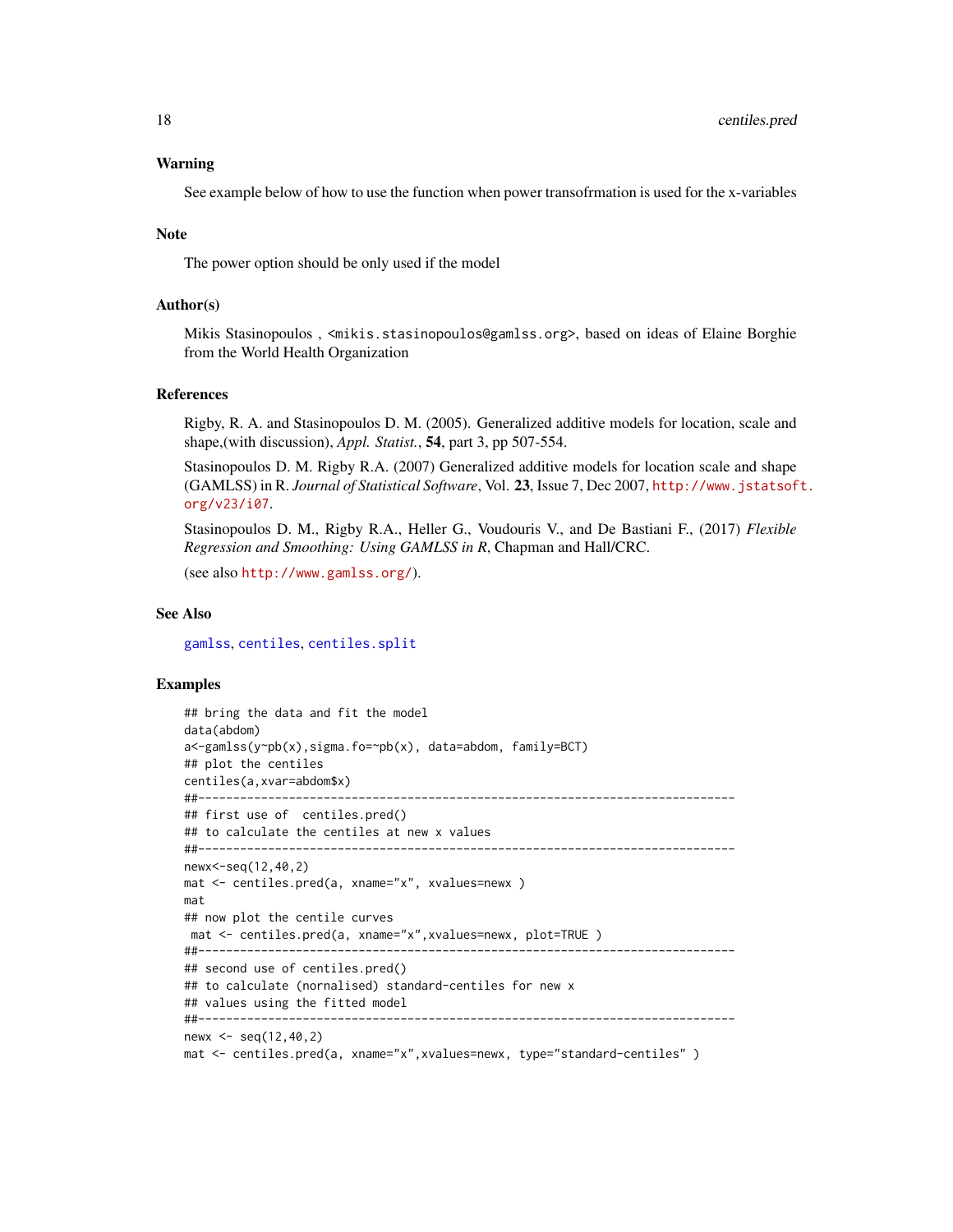```
mat
## now plot the standard centiles
mat <- centiles.pred(a, xname="x",xvalues=newx, type="standard-centiles",
       plot = TRUE )
##-----------------------------------------------------------------------------
## third use of centiles.pred()
## if we have new x and y values what are their z-scores?
##-----------------------------------------------------------------------------
# create new y and x values and plot them in the previous plot
newx <- c(20,21.2,23,20.9,24.2,24.1,25)
newy <- c(130,121,123,125,140,145,150)
for(i in 1:7) points(newx[i],newy[i],col="blue")
## now calculate their z-scores
znewx <- centiles.pred(a, xname="x",xvalues=newx,yval=newy, type="z-scores" )
znewx
## Not run:
##-----------------------------------------------------------------------------
## What we do if the x variables is transformed?
##----------------------------------------------------------------------------
## case 1 : transformed x-variable within the formula
##----------------------------------------------------------------------------
## fit model
aa <- gamlss(y~pb(x^0.5),sigma.fo=~pb(x^0.5), data=abdom, family=BCT)
## centiles works
centiles(aa,xvar=abdom$x, legend = FALSE)
newx<-seq(12,40,2)
mat <- centiles.pred(aa, xname="x",xvalues=newx, plot=TRUE )
mat <- centiles.pred(aa, xname="x",xvalues=c(20, 2 )
mat
xx \leq -\text{rep}(\text{mat}[, 1], 9)yy<-mat[,2:10]
points(xx,yy,col="red")
## case 2 : x-variable previously transformed
nx<-abdom$x^0.5
aa<-gamlss(y~pb(nx),sigma.fo=~pb(nx), data=abdom, family=BCT)
centiles(aa, xvar=abdom$x)
newd<-data.frame( abdom, nx=abdom$x^0.5)
mat <- centiles.pred(aa, xname="nx", xvalues=c(30), power=0.5, data=newd)
xxx < -rep(mat[, 1], 9)yyy<-mat[,2:10]
points(xxx,yyy,col="red")
## End(Not run)
```
<span id="page-18-1"></span>centiles.split *Plots centile curves split by x for a GAMLSS object*

#### Description

This function plots centiles curves for separate ranges of the unique explanatory variable x. It is similar to the [centiles](#page-12-1) function but the range of x is split at a user defined values xcut.point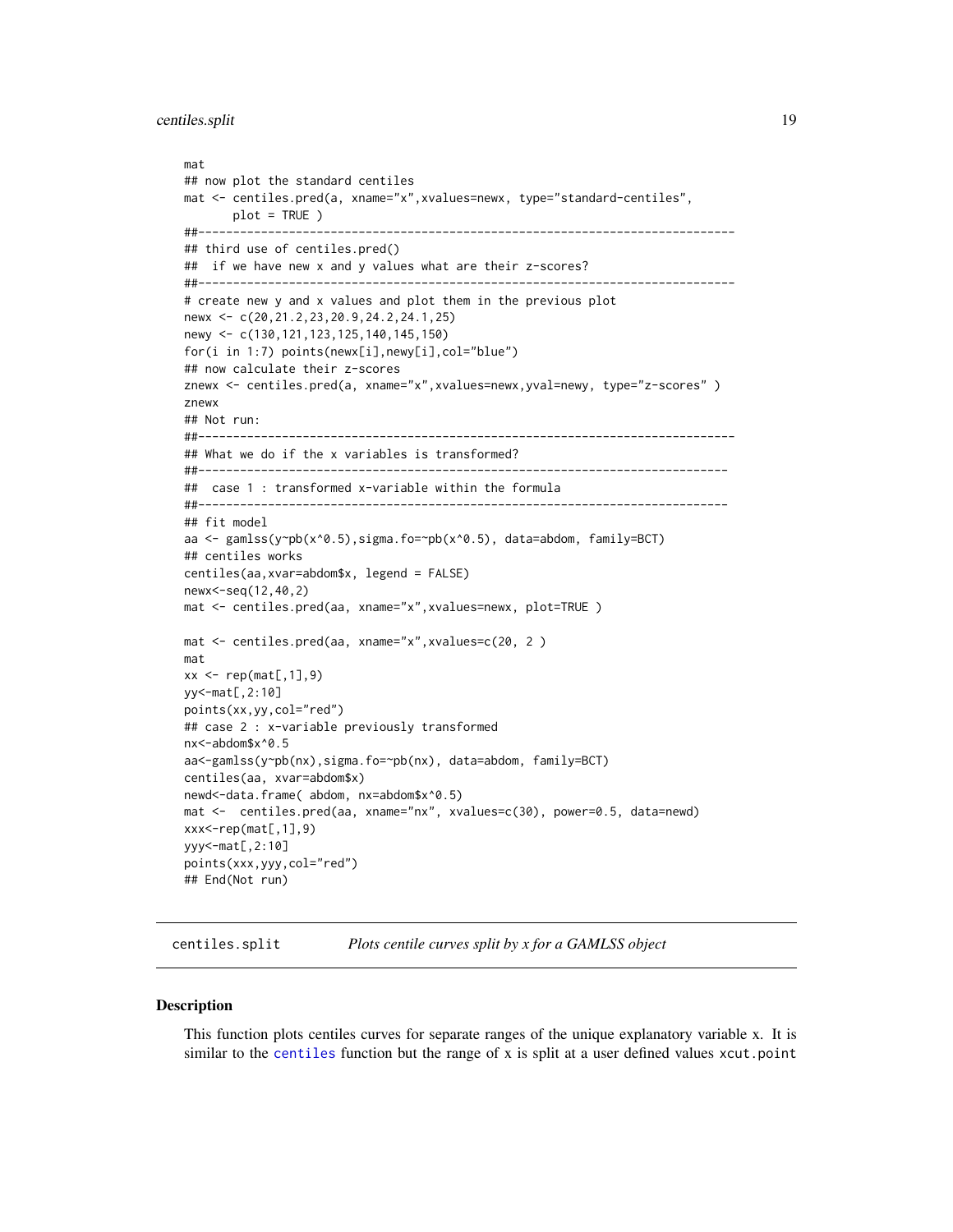into r separate ranges. The functions also tabulates the sample percentages below each centile curve for each of the r ranges of x (for comparison with the model percentage given by cent) The model should have only one explanatory variable.

#### Usage

```
centiles.split(obj, xvar = NULL, xcut.points = NULL, n.inter = 4,
              cent = c(0.4, 2, 10, 25, 50, 75, 90, 98, 99.6),
              legend = FALSE, main = NULL, main.gsub = "@",
              ylab = "y", xlab = "x", ylim = NULL, overlap = 0,
               save = TRUE, plot = TRUE, ...
```
### Arguments

| obj         | a fitted gamlss object from fitting a gamlss continuous distribution                                                                                                        |
|-------------|-----------------------------------------------------------------------------------------------------------------------------------------------------------------------------|
| xvar        | the unique explanatory variable                                                                                                                                             |
| xcut.points | the x-axis cut off points e.g. c(20,30). If xcut.points=NULL then the n.inter<br>argument is activated                                                                      |
| n.inter     | if xcut, points=NULL this argument gives the number of intervals in which the<br>x-variable will be splited, with default 4                                                 |
| cent        | a vector with elements the % centile values for which the centile curves are to<br>be evaluated                                                                             |
| legend      | whether a legend is required in the plots or not, the default is legent=FALSE                                                                                               |
| main        | the main title as character. If NULL the default title (shown the intervals) is<br>shown                                                                                    |
| main.gsub   | if the main.gsub (with default " $@$ ") appears in the main title then it is substi-<br>tuted with the default title.                                                       |
| ylab        | the y-variable label                                                                                                                                                        |
| xlab        | the x-variable label                                                                                                                                                        |
| ylim        | the range of the y-variable axis                                                                                                                                            |
| overlap     | how much overlapping in the xvar intervals. Default value is overlap=0 for<br>non overlapping intervals                                                                     |
| save        | whether to save the sample percentages or not with default equal to TRUE. In<br>this case the functions produce a matrix giving the sample percentages for each<br>interval |
| plot        | whether to plot the centles. This option is usefull if the sample statistics only<br>are to be used                                                                         |
| $\cdots$    | for extra arguments                                                                                                                                                         |
|             |                                                                                                                                                                             |

### Value

Centile plots are produced and the sample centiles below each centile curve for each of the r ranges of x can be saved into a matrix.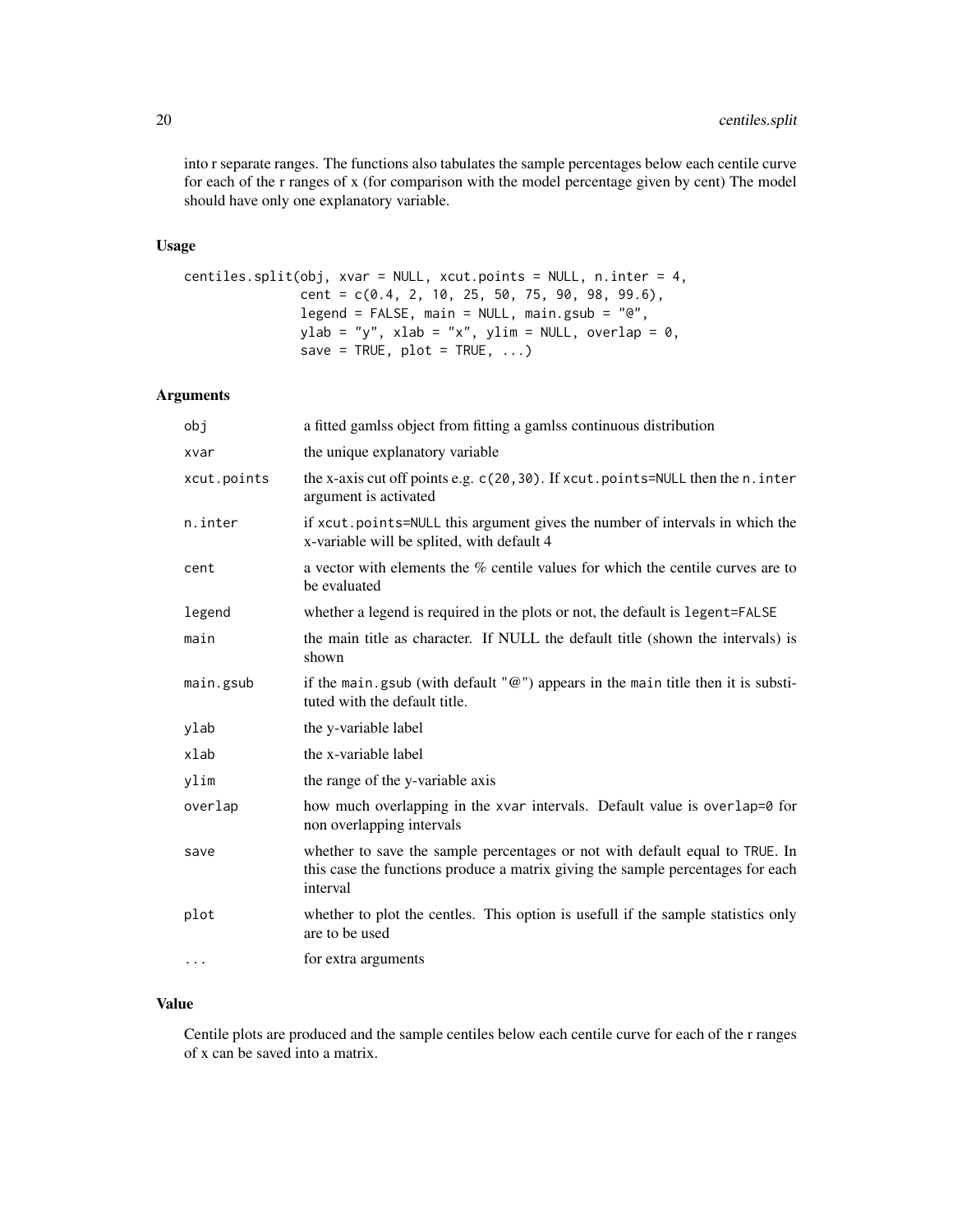#### <span id="page-20-0"></span>coef.gamlss 21

#### Warning

This function is appropriate when only one continuous explanatory variable is fitted in the model

#### Author(s)

Mikis Stasinopoulos, <mikis.stasinopoulos@gamlss.org>, Bob Rigby <r.rigby@londonmet.ac.uk>, with contributions from Elaine Borghie

### References

Rigby, R. A. and Stasinopoulos D. M. (2005). Generalized additive models for location, scale and shape,(with discussion), *Appl. Statist.*, 54, part 3, pp 507-554.

Stasinopoulos D. M. Rigby R.A. (2007) Generalized additive models for location scale and shape (GAMLSS) in R. *Journal of Statistical Software*, Vol. 23, Issue 7, Dec 2007, [http://www.jstatsof](http://www.jstatsoft.org/v23/i07)t. [org/v23/i07](http://www.jstatsoft.org/v23/i07).

Stasinopoulos D. M., Rigby R.A., Heller G., Voudouris V., and De Bastiani F., (2017) *Flexible Regression and Smoothing: Using GAMLSS in R*, Chapman and Hall/CRC.

(see also <http://www.gamlss.org/>).

#### See Also

[gamlss](#page-40-1) [centiles](#page-12-1), [centiles.com](#page-14-1)

#### Examples

```
data(abdom)
h<-gamlss(y~pb(x), sigma.formula=~pb(x), family=BCT, data=abdom)
mout <- centiles.split(h,xvar=abdom$x)
mout
rm(h,mout)
```
<span id="page-20-1"></span>coef.gamlss *Extract Model Coefficients in a GAMLSS fitted model*

### Description

coef.gamlss is the GAMLSS specific method for the generic function coef which extracts model coefficients from objects returned by modelling functions. 'coefficients' is an alias for coef.

#### Usage

```
## S3 method for class 'gamlss'
coef(object, what = c("mu", "sigma", "nu", "tau", "tau"),
                       parameter = NULL, ... )
```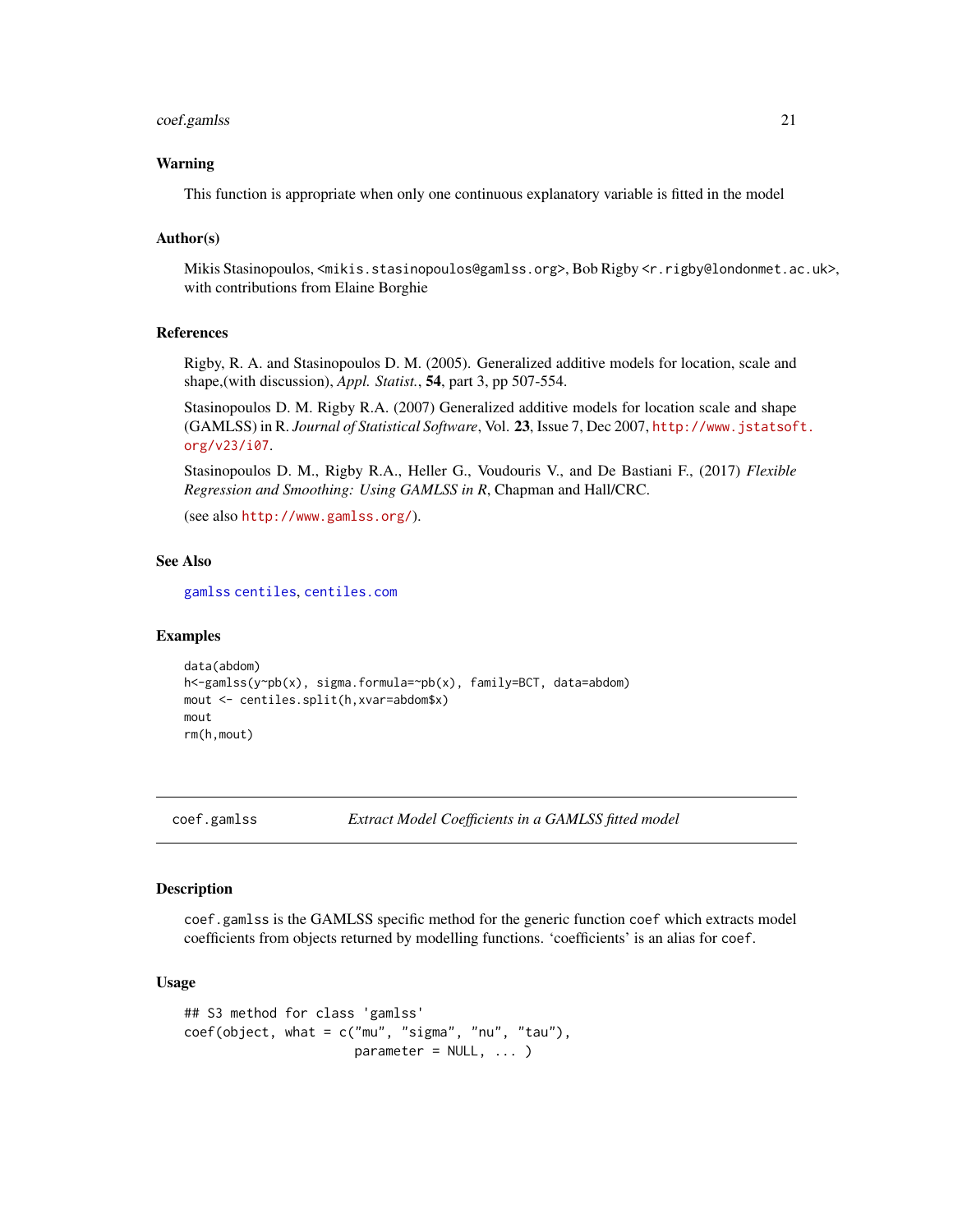### <span id="page-21-0"></span>Arguments

| object    | a GAMLSS fitted model                                      |
|-----------|------------------------------------------------------------|
| what      | which parameter coefficient is required, default what="mu" |
| parameter | equivalent to what (more obvious name)                     |
|           | for extra arguments                                        |

### Value

Coefficients extracted from the GAMLSS model object.

### Author(s)

Mikis Stasinopoulos <mikis.stasinopoulos@gamlss.org>

#### References

Rigby, R. A. and Stasinopoulos D. M. (2005). Generalized additive models for location, scale and shape,(with discussion), *Appl. Statist.*, 54, part 3, pp 507-554.

Stasinopoulos D. M. Rigby R.A. (2007) Generalized additive models for location scale and shape (GAMLSS) in R. *Journal of Statistical Software*, Vol. 23, Issue 7, Dec 2007, [http://www.jstatsof](http://www.jstatsoft.org/v23/i07)t. [org/v23/i07](http://www.jstatsoft.org/v23/i07).

Stasinopoulos D. M., Rigby R.A., Heller G., Voudouris V., and De Bastiani F., (2017) *Flexible Regression and Smoothing: Using GAMLSS in R*, Chapman and Hall/CRC.

(see also <http://www.gamlss.org/>).

### See Also

[gamlss](#page-40-1), [deviance.gamlss](#page-24-1), [fitted.gamlss](#page-37-1)

### Examples

```
data(aids)
h<-gamlss(y~poly(x,3)+qrt, family=PO, data=aids) #
coef(h)
rm(h)
```
cs *Specify a Smoothing Cubic Spline Fit in a GAMLSS Formula*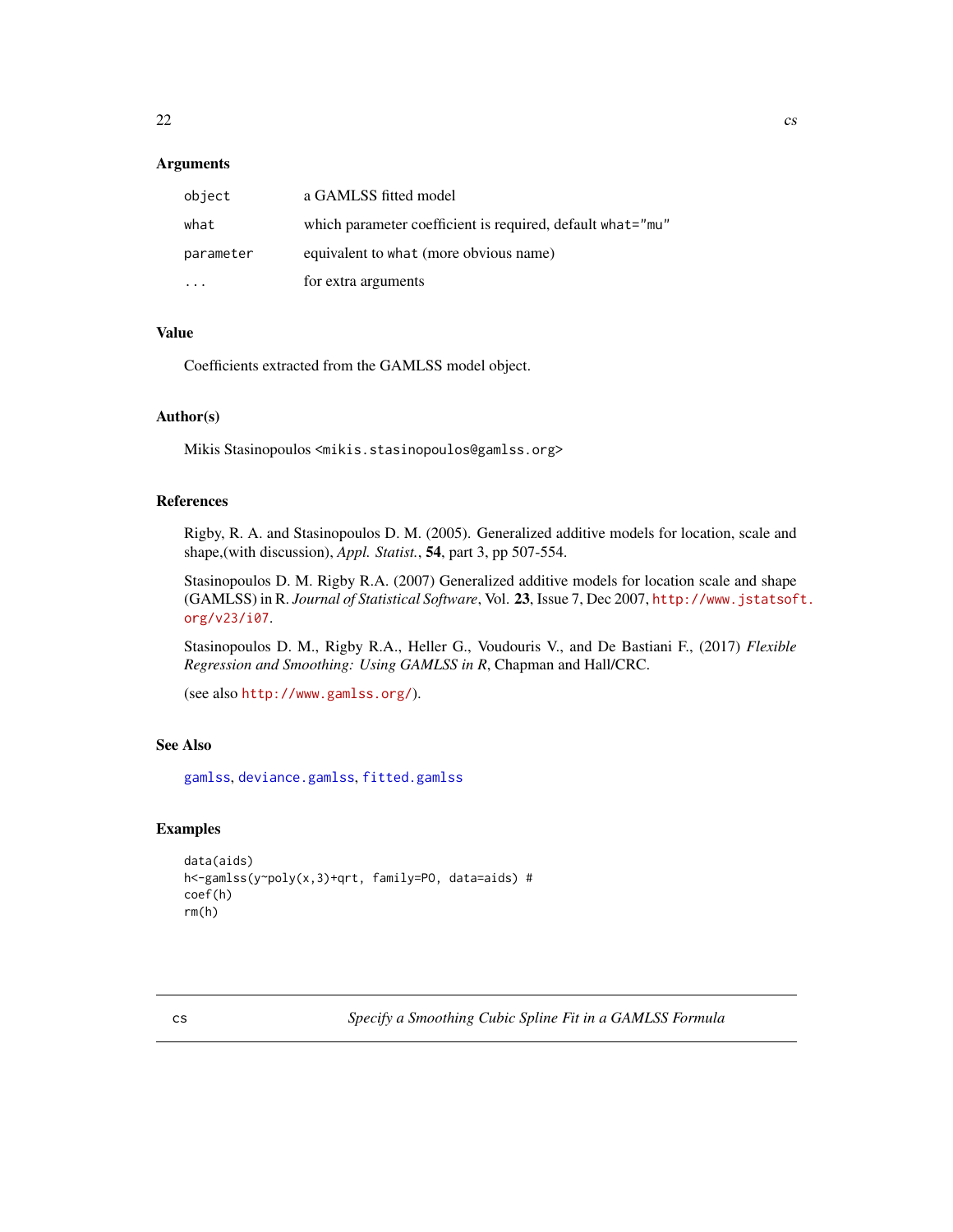#### Description

The functions cs() and scs() are using the cubic smoothing splines function smooth.spline() to do smoothing. They take a vector and return it with several attributes. The vector is used in the construction of the model matrix. The functions do not do the smoothing, but assigns the attributes to the vector to aid gamlss in the smoothing. The function doing the smoothing is [gamlss.cs\(](#page-47-1)). This function use the R function smooth.spline() which is then used by the backfitting function additive.fit() which is based on the original GAM implementation described in Chambers and Hastie (1992). The function gamlss.scs() differs from the function cs() in that allows cross validation of the smoothing parameters unlike the cs() which fixes the effective degrees of freedom, df. Note that the recommended smoothing function is now the function pb() which allows the estimation of the smoothing parameters using a local maximum likelihood. The function pb() is based on the penalised beta splines (P-splines) of Eilers and Marx (1996).

The (experimental) function vc is now defunct. For fitting varying coefficient models, Hastie and Tibshirani (1993) use the function pvc().

#### Usage

```
cs(x, df = 3, spare = NULL, c.spar = NULL, control = cs.control(...), ...scs(x, df = NULL, spare = NULL, control = cs.contrib(…), …)cs.control(cv = FALSE, all.knots = TRUE, nknots = NULL, keep.data = TRUE,
              df.offset = 0, penalty = 1.4, control.spar = list(), ...)
```
#### Arguments

| $\boldsymbol{\mathsf{x}}$ | the univariate predictor, (or expression, that evaluates to a numeric vector). For<br>the function vc the x argument is the vector which has its (linear) coefficient<br>change with r                                                                                                                                                                                                                                                                                                                                                                                                                                                                                                                                        |
|---------------------------|-------------------------------------------------------------------------------------------------------------------------------------------------------------------------------------------------------------------------------------------------------------------------------------------------------------------------------------------------------------------------------------------------------------------------------------------------------------------------------------------------------------------------------------------------------------------------------------------------------------------------------------------------------------------------------------------------------------------------------|
| df                        | the desired equivalent number of degrees of freedom (trace of the smoother ma-<br>trix minus two for the constant and linear fit). The real smoothing parameter<br>(spar below) is found such that $df = tr(S)-2$ , where S is the implicit smoother<br>matrix. Values for df should be greater than 0, with 0 implying a linear fit.                                                                                                                                                                                                                                                                                                                                                                                         |
| spar                      | smoothing parameter, typically (but not necessarily) in $(0,1]$ . The coefficient<br>lambda of the integral of the squared second derivative in the fit (penalised<br>log likelihood) criterion is a monotone function of 'spar', see the details in<br>smooth.spline.                                                                                                                                                                                                                                                                                                                                                                                                                                                        |
| c.spar                    | This is an option to be used when the degrees of freedom of the fitted gamlss<br>object are different from the ones given as input in the option df. The de-<br>fault values used are the ones given the option control. spar in the R func-<br>tion smooth.spine() and they are c.spar= $c(-1.5, 2)$ . For very large data<br>sets e.g. 10000 observations, the upper limit may have to increase for example<br>to c.spar= $c(-1.5, 2.5)$ . Use this option if you have received the warning<br>'The output df are different from the input, change the control.spar'. c.spar<br>can take both vectors or lists of length 2, for example c. spar= $c(-1.5, 2.5)$ or<br>c.spar= $list(-1.5, 2.5)$ would have the same effect. |
| control                   | control for the function smooth.spline(), see below                                                                                                                                                                                                                                                                                                                                                                                                                                                                                                                                                                                                                                                                           |
| CV                        | see the R function smooth.spline()                                                                                                                                                                                                                                                                                                                                                                                                                                                                                                                                                                                                                                                                                            |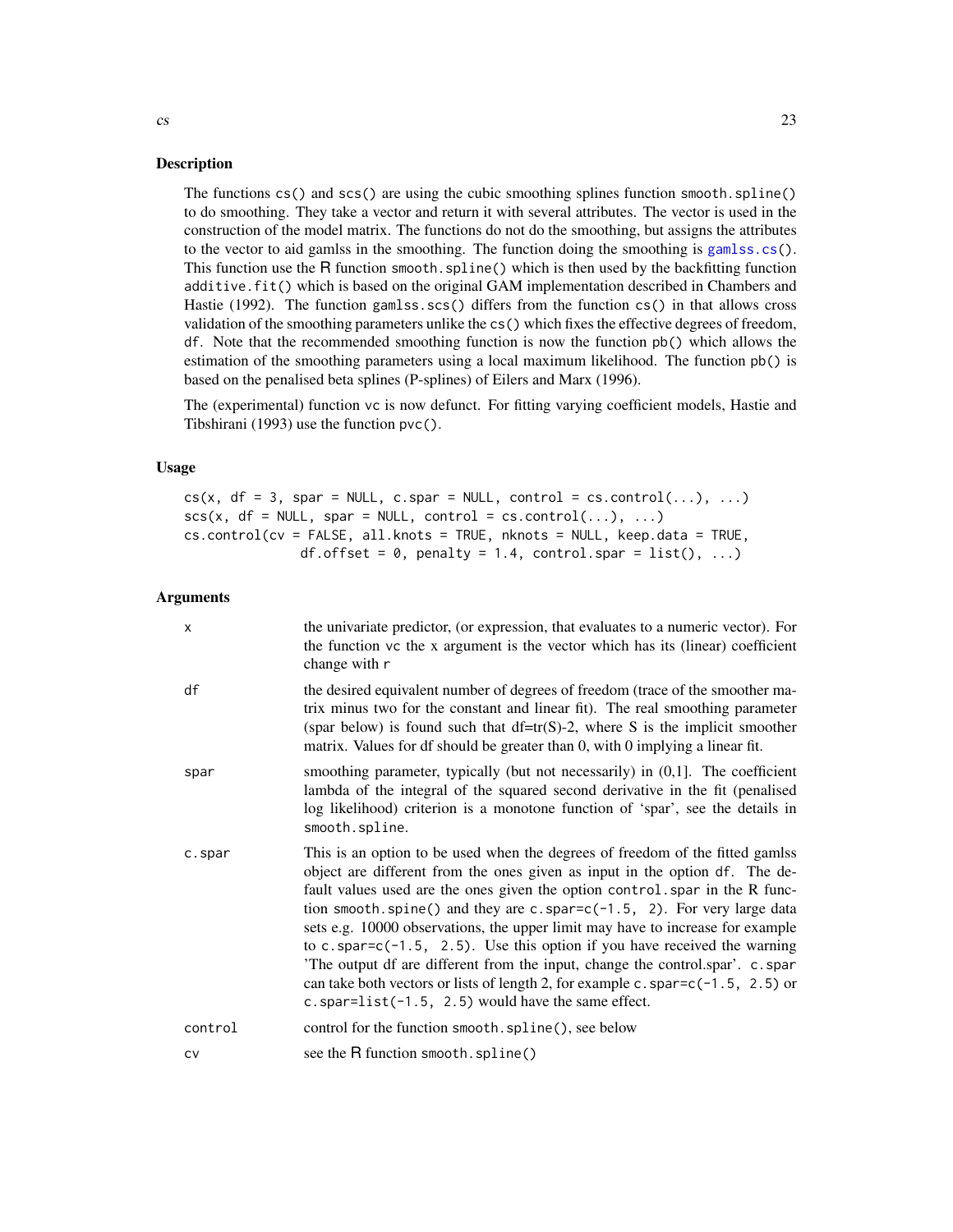| all.knots         | see the R function smooth. spline()                                       |
|-------------------|---------------------------------------------------------------------------|
| nknots            | see the R function smooth. spline()                                       |
| keep.data         | see the R function smooth.spline()                                        |
| df.offset         | see the R function smooth. spline()                                       |
| penalty           | see the R function smooth. spline(), here the default value is 1.4        |
| control.spar      | see above c.spar or the equivalent argument in the function smooth.spline |
| $\cdot\cdot\cdot$ | for extra arguments                                                       |

#### Details

Note that cs itself does no smoothing; it simply sets things up for the function gamlss() which in turn uses the function additive.fit() for backfitting which in turn uses gamlss.cs()

Note that cs() and scs() functions behave differently at their default values that is if df and lambda are not specified.  $cs(x)$  by default will use 3 extra degrees of freedom for smoothing for x.  $sc(x)$ by default will estimate lambda (and the degrees of freedom) automatically using generalised cross validation (GCV). Note that if GCV is used the convergence of the gamlss model can be less stable compared to a model where the degrees of freedom are fixed. This will be true for small data sets.

#### Value

the vector x is returned, endowed with a number of attributes. The vector itself is used in the construction of the model matrix, while the attributes are needed for the backfitting algorithms additive.fit(). Since smoothing splines includes linear fits, the linear part will be efficiently computed with the other parametric linear parts of the model.

#### Warning

For a user who wishes to compare the gamlss () results with the equivalent gam() results in S-plus: make sure when using S-plus that the convergence criteria epsilon and bf.epsilon in control.gam() are decreased sufficiently to ensure proper convergence in S-plus. Also note that the degrees of freedom are defined on top of the linear term in gamlss, but on top of the constant term in S-plus, (so use an extra degrees of freedom in S-plus in order to obtain comparable results to those in galmss).

Change the upper limit of spar if you received the warning 'The output df are different from the input, change the control.spar'.

For large data sets do not use expressions, e.g.  $cs(x \land 0.5)$  inside the gamlss function command but evaluate the expression, e.g.  $nx = x^0.5$ , first and then use cs(nx).

#### Note

The degrees of freedom df are defined differently from that of the gam() function in S-plus. Here df are the additional degrees of freedom excluding the constant and the linear part of x. For example df=4 in gamlss() is equivalent to df=5 in gam() in S-plus

#### Author(s)

Mikis Stasinopoulos and Bob Rigby (see also the documentation of the functionsmooth.spline() for the original authors of the cubic spline function.)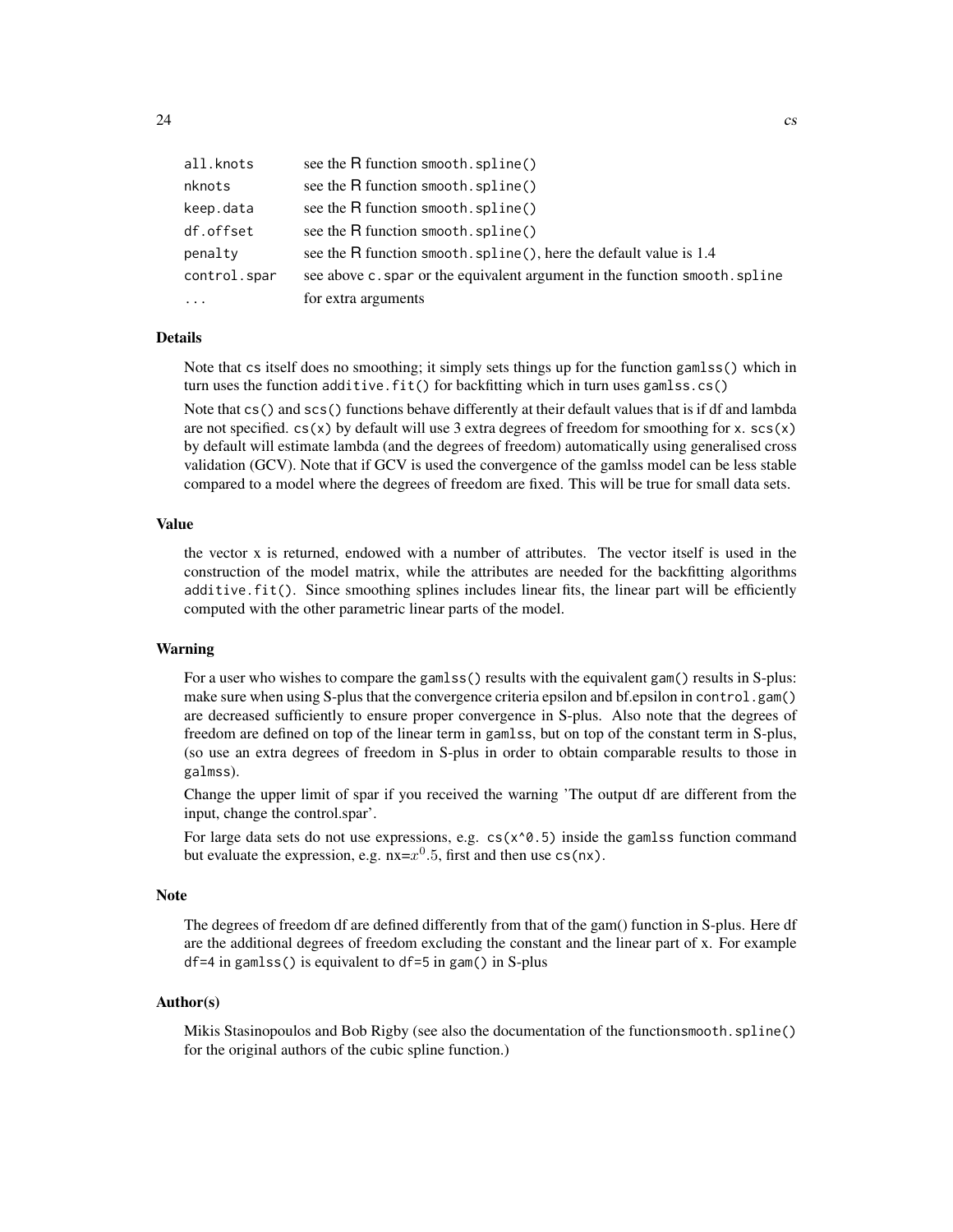#### <span id="page-24-0"></span>deviance.gamlss 25

#### References

Chambers, J. M. and Hastie, T. J. (1992) *Statistical Models in S*, Wadsworth & Brooks/Cole.

Eilers, P. H. C. and Marx, B. D. (1996). Flexible smoothing with B-splines and penalties (with comments and rejoinder). *Statist. Sci*, 11, 89-121.

Hastie, T. J. and Tibshirani, R. J. (1993), Varying coefficient models (with discussion),J. R. Statist. Soc. B., 55, 757-796.

Rigby, R. A. and Stasinopoulos D. M. (2005). Generalized additive models for location, scale and shape,(with discussion), *Appl. Statist.*, 54, part 3, pp 507-554.

Stasinopoulos D. M. Rigby R.A. (2007) Generalized additive models for location scale and shape (GAMLSS) in R. *Journal of Statistical Software*, Vol. 23, Issue 7, Dec 2007, [http://www.jstatsof](http://www.jstatsoft.org/v23/i07)t. [org/v23/i07](http://www.jstatsoft.org/v23/i07).

Stasinopoulos D. M., Rigby R.A., Heller G., Voudouris V., and De Bastiani F., (2017) *Flexible Regression and Smoothing: Using GAMLSS in R*, Chapman and Hall/CRC.

(see also <http://www.gamlss.org/>).

### See Also

[gamlss](#page-40-1), [gamlss.cs](#page-47-1), [pb](#page-107-1), [pvc](#page-107-1)

#### Examples

```
# cubic splines example
data(aids)
# fitting a smoothing cubic spline with 7 degrees of freedom
# plus the a quarterly effect
aids1<-gamlss(y~cs(x,df=7)+qrt,data=aids,family=PO) #
aids2<-gamlss(y~scs(x,df=5)+qrt,data=aids,family=PO) #
aids3<-gamlss(y~scs(x)+qrt,data=aids,family=PO) # using GCV
with(aids, plot(x,y))
lines(aids$x,fitted(aids1), col="red")
lines(aids$x,fitted(aids3), col="green")
rm(aids1, aids2, aids3)
```
<span id="page-24-1"></span>deviance.gamlss *Global Deviance of a GAMLSS model*

#### **Description**

Returns the global, -2\*log(likelihood), or the penalized, -2\*log(likelihood)+ penalties, deviance of a fitted GAMLSS model object.

#### Usage

```
## S3 method for class 'gamlss'
deviance(object, what = c("G", "P"), ...)
```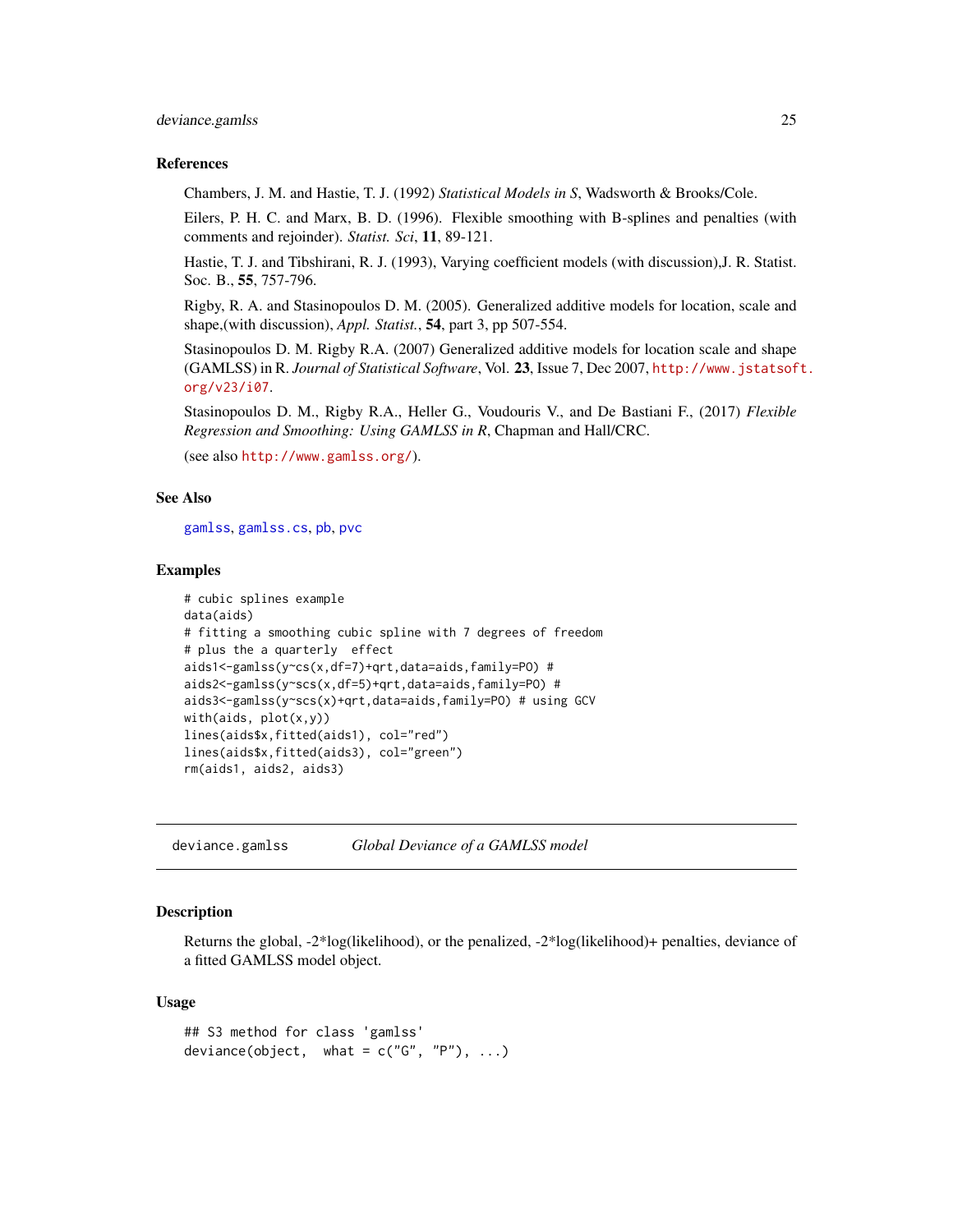#### **Arguments**

| object                  | a GAMLSS fitted model                            |
|-------------------------|--------------------------------------------------|
| what                    | put "G" for Global or "P" for Penalized deviance |
| $\cdot$ $\cdot$ $\cdot$ | for extra arguments                              |

### Details

deviance is a generic function which can be used to extract deviances for fitted models. deviance.gamlss is the method for a GAMLSS object.

### Value

The value of the global or the penalized deviance extracted from a GAMLSS object.

### Author(s)

Mikis Stasinopoulos <mikis.stasinopoulos@gamlss.org>

#### References

Rigby, R. A. and Stasinopoulos D. M. (2005). Generalized additive models for location, scale and shape,(with discussion), *Appl. Statist.*, 54, part 3, pp 507-554.

Stasinopoulos D. M. Rigby R.A. (2007) Generalized additive models for location scale and shape (GAMLSS) in R. *Journal of Statistical Software*, Vol. 23, Issue 7, Dec 2007, [http://www.jstatsof](http://www.jstatsoft.org/v23/i07)t. [org/v23/i07](http://www.jstatsoft.org/v23/i07).

Stasinopoulos D. M., Rigby R.A., Heller G., Voudouris V., and De Bastiani F., (2017) *Flexible Regression and Smoothing: Using GAMLSS in R*, Chapman and Hall/CRC.

```
(see also http://www.gamlss.org/).
```
### See Also

[gamlss.family](#page-0-0), [coef.gamlss](#page-20-1), [fitted.gamlss](#page-37-1)

### Examples

```
data(aids)
h<-gamlss(y~poly(x,3)+qrt, family=PO, data=aids) #
deviance(h)
rm(h)
```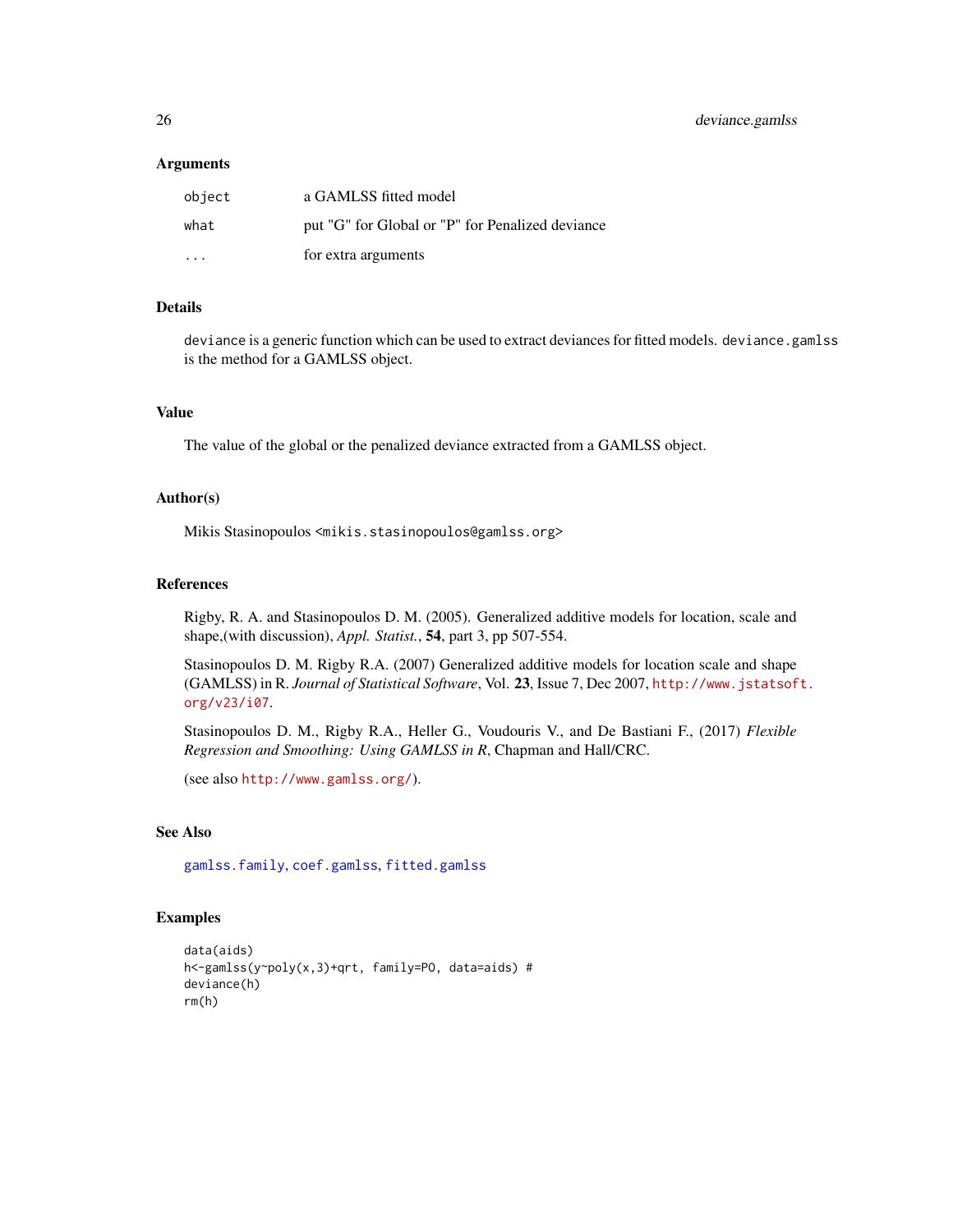<span id="page-26-0"></span>

#### Description

The global deviance increment is the contribution of each individual observation to the global deviance. The function devianceIncr() can be used to extract the global deviance increment for a fitted gamlss model or for a new (test/validation) data set. Large values for global deviance increment indicate a bad fit and for new data a bad prediction.

#### Usage

```
devianceIncr(obj, newdata = NULL)
```
### Arguments

| obi     | a gamlss object                                       |
|---------|-------------------------------------------------------|
| newdata | test data set to check the global deviance increment. |

#### Value

Returns a vector of the global deviance increments for each observation.

#### Author(s)

Mikis Stasinopoulos

#### References

Rigby, R. A. and Stasinopoulos D. M. (2005). Generalized additive models for location, scale and shape,(with discussion), Appl. Statist., 54, part 3, 1-38.

Stasinopoulos D. M. Rigby R.A. (2007) Generalized additive models for location scale and shape (GAMLSS) in R. Journal of Statistical Software, Vol. 23, Issue 7, Dec 2007, [http://www.jstatsof](http://www.jstatsoft.org/v23/i07)t. [org/v23/i07](http://www.jstatsoft.org/v23/i07).

Stasinopoulos D. M., Rigby R.A., Heller G., Voudouris V., and De Bastiani F., (2017) *Flexible Regression and Smoothing: Using GAMLSS in R*, Chapman and Hall/CRC.

(see also <http://www.gamlss.org/>).

### See Also

[deviance](#page-0-0)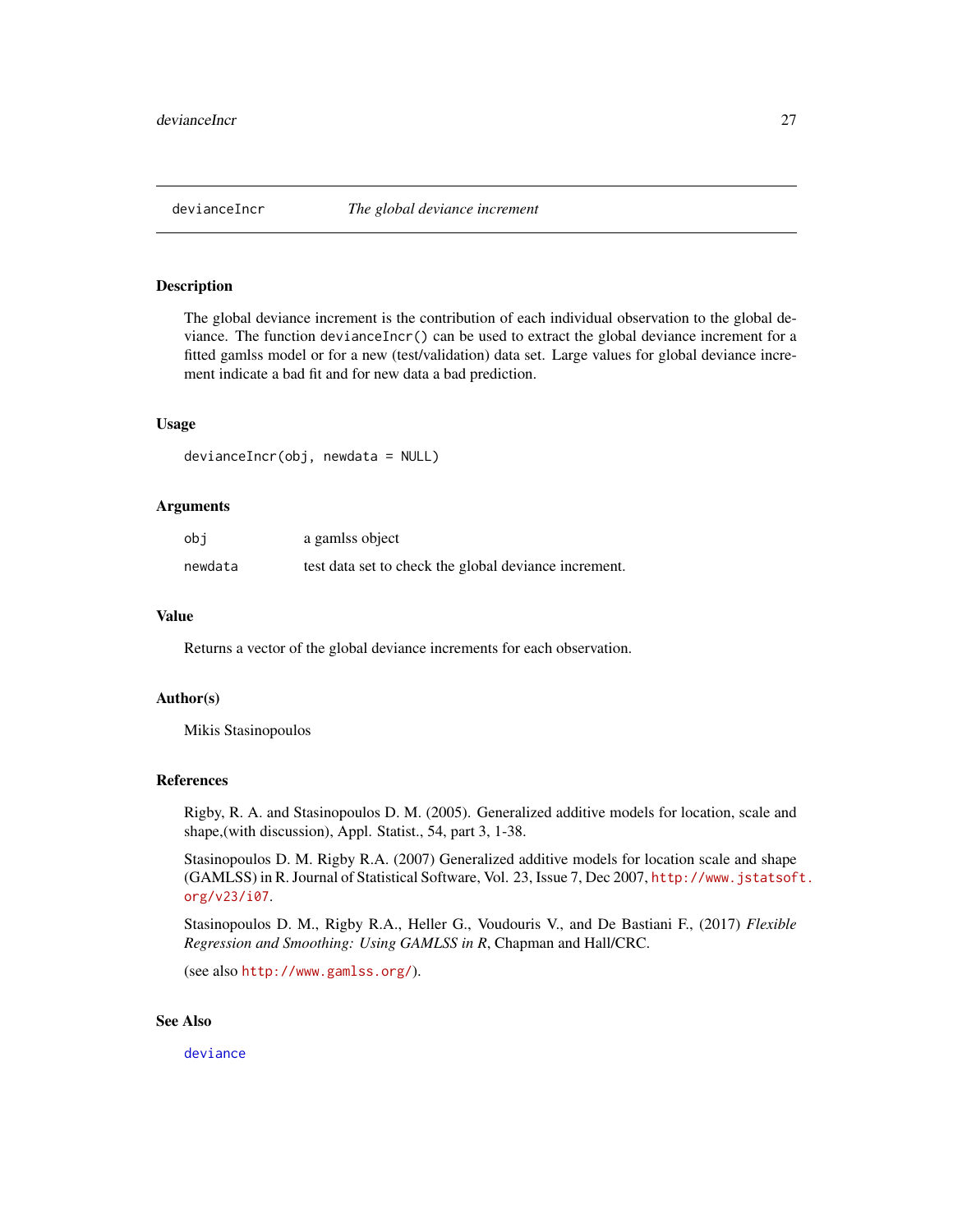### <span id="page-27-0"></span>Examples

```
#-----------------------------------------------------------------
# Count data set
# fit Poisson model
h1 <- gamlss(Claims~L_Population+L_Accidents+L_KI+L_Popdensity,
             data=LGAclaims, family=PO)
p1<-devianceIncr(h1)
# fit negative binomial model
h2 <- gamlss(Claims~L_Population+L_Accidents+L_KI+L_Popdensity,
             data=LGAclaims, family=NBI)
p2<-devianceIncr(h2)
# comparing using boxplots
boxplot(cbind(p1,p2))
# comparing using emphirical cdf
plot(ecdf(p1))
lines(ecdf(p2), col=2)
# comparing agaist the y-values
plot(p1~LGAclaims$Claims, pch=20, col="gray")
points(p2~LGAclaims$Claims, pch="-", col="orange")
#----------------------------------------------------------------
# Continuous data sets
## Not run:
m1 \leq - gamlss(head~pb(age), data=db[1:6000,])
p1<-devianceIncr(m1)
m2 <- gamlss(head~pb(age), sigma.fo=~pb(age), nu.fo=~pb(age),
      tau.fo=~pb(age), data=db[1:6000,], family=BCT)
p2<-d.evianceIncr(m2)
# comparing using summaries
summary(p1); summary(p2)
# comparing using boxplots
boxplot(cbind(p1,p2))
# comparing using histograms
hist(p1, col=rgb(1,0,0,0.5), xlim=c(0,50), breaks=seq(0,50,2))
hist(p2, col=rgb(0,0,1,0.5), add=T)
# comparing using emphirical cdf
plot(ecdf(p1))
lines(ecdf(p2), col=2)
## End(Not run)
#----------------------------------------------------------------
```
dtop *Detrended transformed Owen's plot*

#### Description

Provides single or multiple detrended transformed Owen's plot, Owen (1995), for a GAMLSS fitted objects or any other fitted object which has the method resid(). This is a diagnostic tool for checking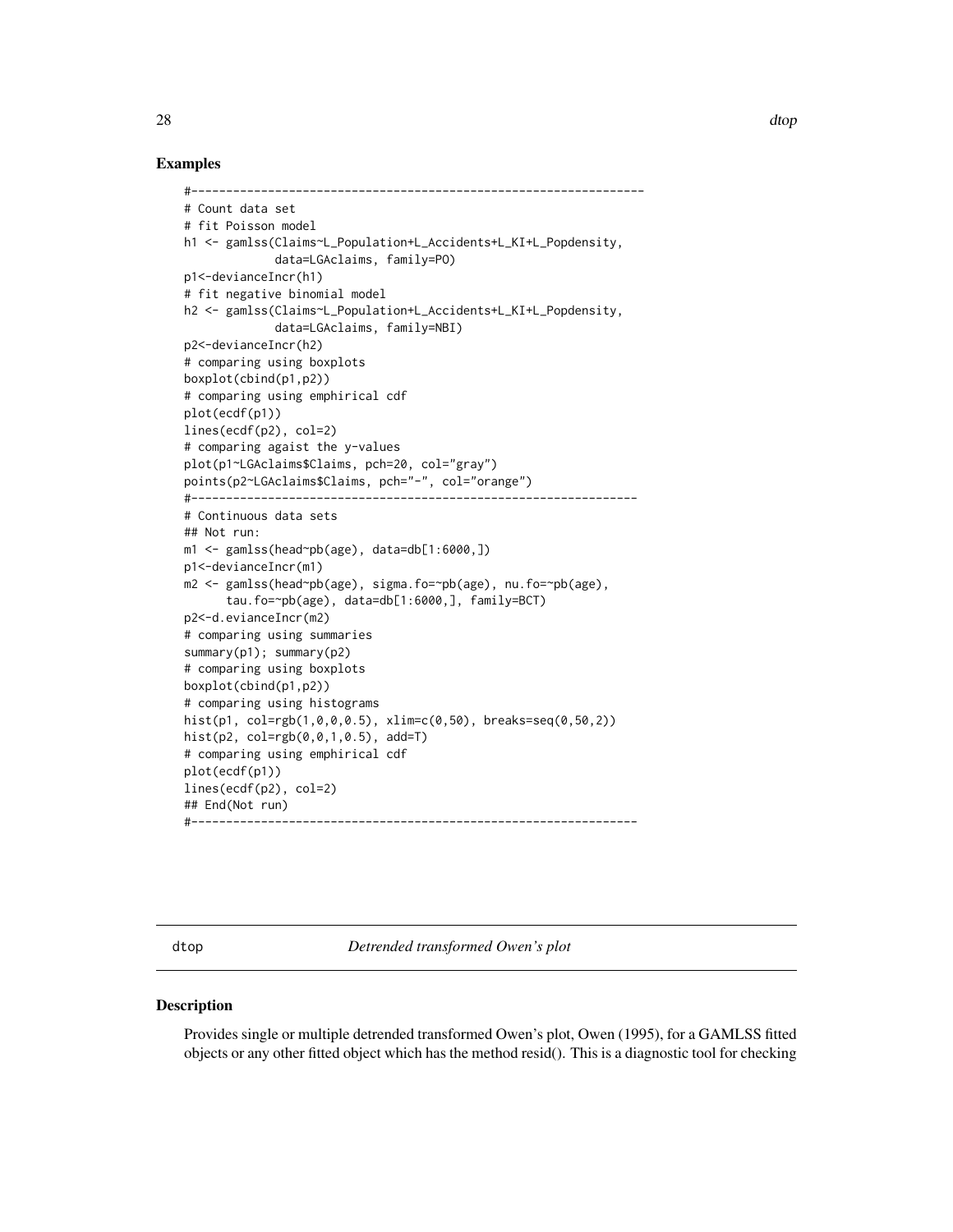dtop 29 aastal eeuw aan de gemeente wat de gemeente van de gemeente van de gemeente van de gemeente van de gem

whether the normalised quantile residuals are coming from a normal distribution or not. This could be true if the horizontal line is within the confidence intervals.

### Usage

```
dtop(object = NULL, xvar = NULL, resid = NULL,
     type = c("Owen", "JW"),
     conf.level = c("95", "99"), n.inter = 4,xcut.points = NULL, overlap = 0,
     show.given = TRUE, cex = 1, pch = 21,
     line = TRUE, ...
```
### Arguments

| object      | a GAMLSS fitted object or any other fitted object which has the method resid().                           |
|-------------|-----------------------------------------------------------------------------------------------------------|
| xvar        | the explanatory variable against which the detrended Owen's plots will be plot-<br>ted                    |
| resid       | if the object is not specified the residual vector can be given here                                      |
| type        | whether to use Owen $(1995)$ or Jager and Wellner $(2004)$ approximate formula                            |
| conf.level  | 95 (default) or 99 percent confidence interval for the plots                                              |
| n.inter     | he number of intervals in which the explanatory variable xvar will be cut                                 |
| xcut.points | the x-axis cut off points e.g. $c(20,30)$ . If xcut.points=NULL then the n.inter<br>argument is activated |
| overlap     | how much overlapping in the xvar intervals. Default value is overlap=0 for non<br>overlapping intervals   |
| show.given  | whether to show the x-variable intervals in the top of the graph, default is<br>show.given=TRUE           |
| cex         | the cex plotting parameter with default cex=1                                                             |
| pch         | the pch plotting parameter with default pch=21                                                            |
| line        | whether the detrended empirical cdf should be plotted or not                                              |
| $\cdots$    | for extra arguments                                                                                       |

### Details

If the xvar argument is not specified then a single detrended Owen's plot is used, see Owen (1995). In this case the plot is a detrended nonparametric likelihood confidence band for a distribution function. That is, if the horizontal lines lies within the confidence band then the normalised residuals could have come from a Normal distribution and consequently the assumed response variable distribution is reasonable. If the xvar is specified then we have as many plots as n.iter. In this case the x-variable is cut into n.iter intervals with an equal number observations and detrended Owen's plots for each interval are plotted. This is a way of highlighting failures of the model within different ranges of the explanatory variable.

### Value

A plot is returned.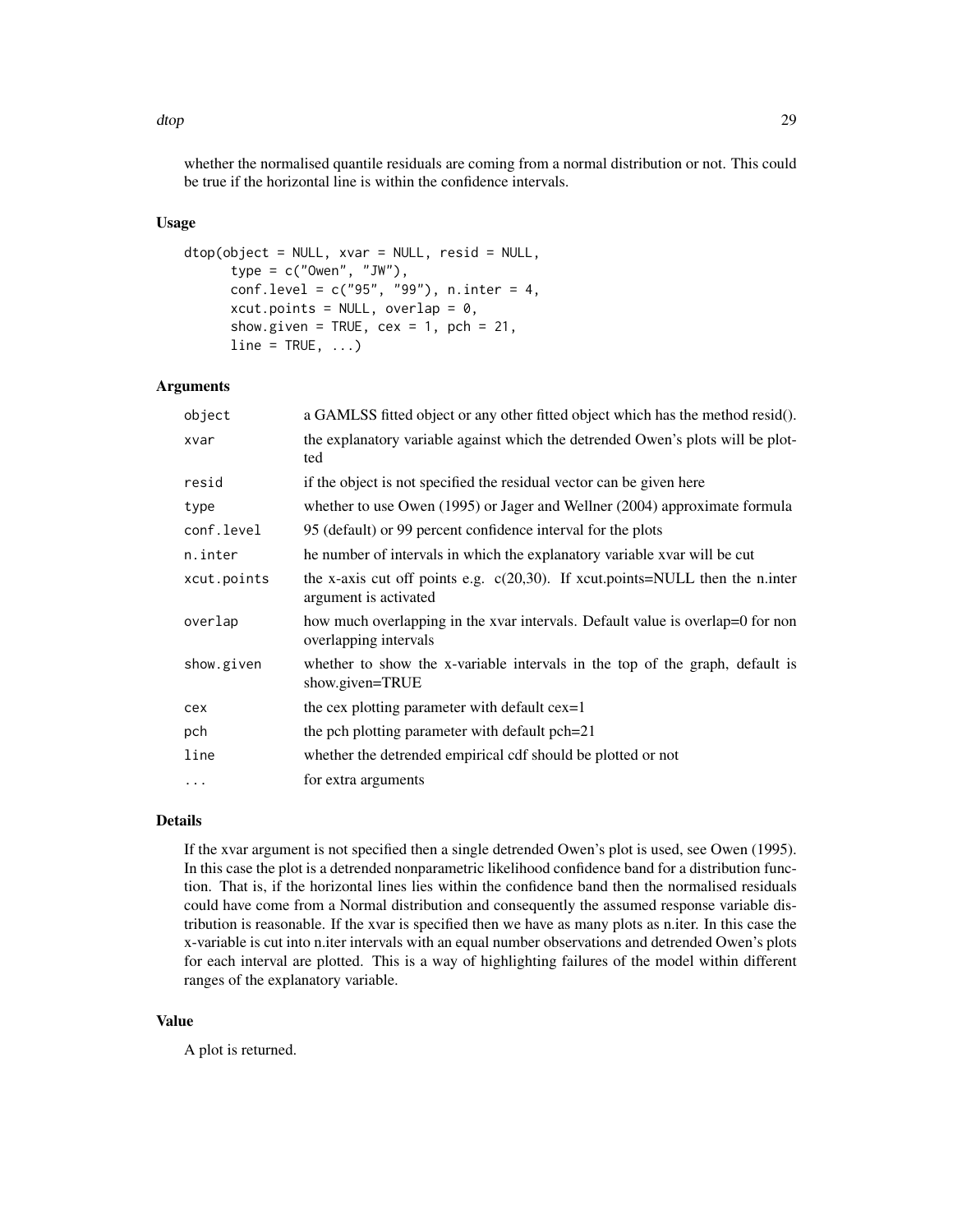### <span id="page-29-0"></span>Author(s)

Mikis Stasinopoulos, Bob Rigby and Vlassios Voudouris

### References

Jager, L. and Wellner, J. A (2004) A new goodness of fit test: the reversed Berk-Jones statistic, <http://www.stat.washington.edu/www/research/reports/2004/tr443.pdf>.

Owen A. B. (1995) Nonparametric Confidence Bands for a Distribution Function. Journal of the American Statistical Association Vol. 90, No 430, pp. 516-521.

Rigby, R. A. and Stasinopoulos D. M. (2005). Generalized additive models for location, scale and shape,(with discussion), Appl. Statist., 54, part 3, 1-38.

Stasinopoulos D. M. Rigby R.A. (2007) Generalized additive models for location scale and shape (GAMLSS) in R. Journal of Statistical Software, Vol. 23, Issue 7, Dec 2007, [http://www.jstatsof](http://www.jstatsoft.org/v23/i07)t. [org/v23/i07](http://www.jstatsoft.org/v23/i07).

Stasinopoulos D. M., Rigby R.A., Heller G., Voudouris V., and De Bastiani F., (2017) *Flexible Regression and Smoothing: Using GAMLSS in R*, Chapman and Hall/CRC.

(see also <http://www.gamlss.org/>).

#### See Also

[wp](#page-144-1)

#### Examples

```
data(abdom)
a<-gamlss(y~pb(x),sigma.fo=~pb(x,1),family=LO,data=abdom)
dtop(a)
dtop(a, xvar=abdom$x)
rm(a)
```
edf *Effective degrees of freedom from gamlss model*

### Description

The functions edf() and edfAll() can be used to obtained the effective degrees of freedom for different additive terms for the distribution parameters in a gamlss model.

### Usage

```
edf(obj, what = c("mu", "sigma", "nu", "tau"),
   parameter = NULL, print = TRUE, ...)
edfAll(obj, ...)
```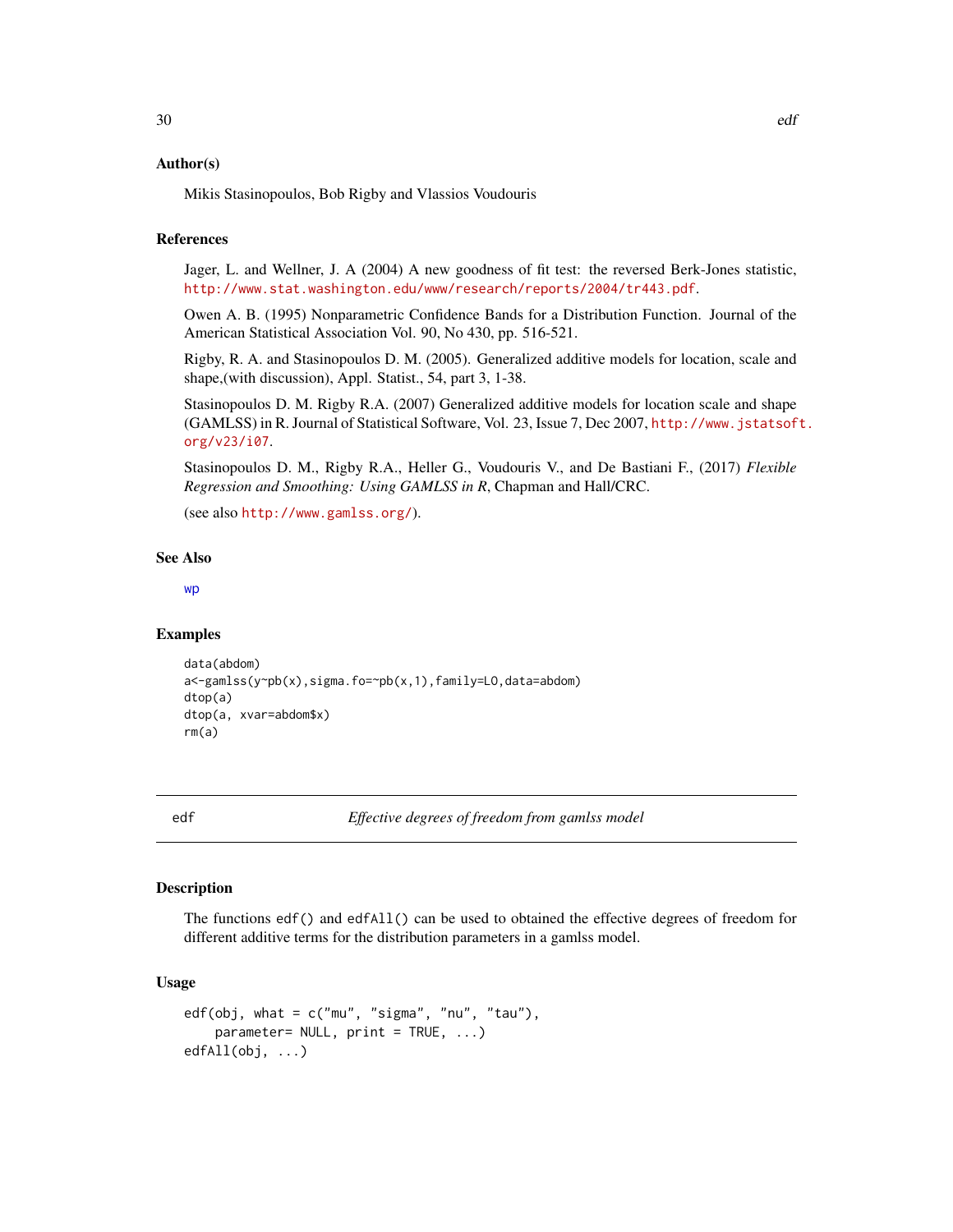$\text{ed}f$  31

#### **Arguments**

| obi       | A gamlss fitted model                              |
|-----------|----------------------------------------------------|
| what      | which of the four parameters mu, sigma, nu or tau. |
| parameter | equivalent to what                                 |
| print     | whether to print the label                         |
|           | for extra arguments                                |

### Value

The function edfAll() re turns a list of edf for all the fitted parameters. The function edf() a vector of edf.

### Note

The edf given are the ones fitted in the backfitting so the usually contained (depending on the additive term) the contatnt and the linear part.

#### Author(s)

Mikis Stasinopoulos <mikis.stasinopoulos@gamlss.org>

#### References

Rigby, R. A. and Stasinopoulos D. M. (2005). Generalized additive models for location, scale and shape,(with discussion), *Appl. Statist.*, 54, part 3, pp 507-554.

Stasinopoulos D. M. Rigby R.A. (2007) Generalized additive models for location scale and shape (GAMLSS) in R. *Journal of Statistical Software*, Vol. 23, Issue 7, Dec 2007, [http://www.jstatsof](http://www.jstatsoft.org/v23/i07)t. [org/v23/i07](http://www.jstatsoft.org/v23/i07).

Stasinopoulos D. M., Rigby R.A., Heller G., Voudouris V., and De Bastiani F., (2017) *Flexible Regression and Smoothing: Using GAMLSS in R*, Chapman and Hall/CRC.

(see also <http://www.gamlss.org/>).

### See Also

[gamlss](#page-40-1)

### Examples

```
library(gamlss.data)
data(usair)
m1<- gamlss(y~pb(x1)+pb(x2)+pb(x6), data=usair)
edfAll(m1)
edf(m1)
```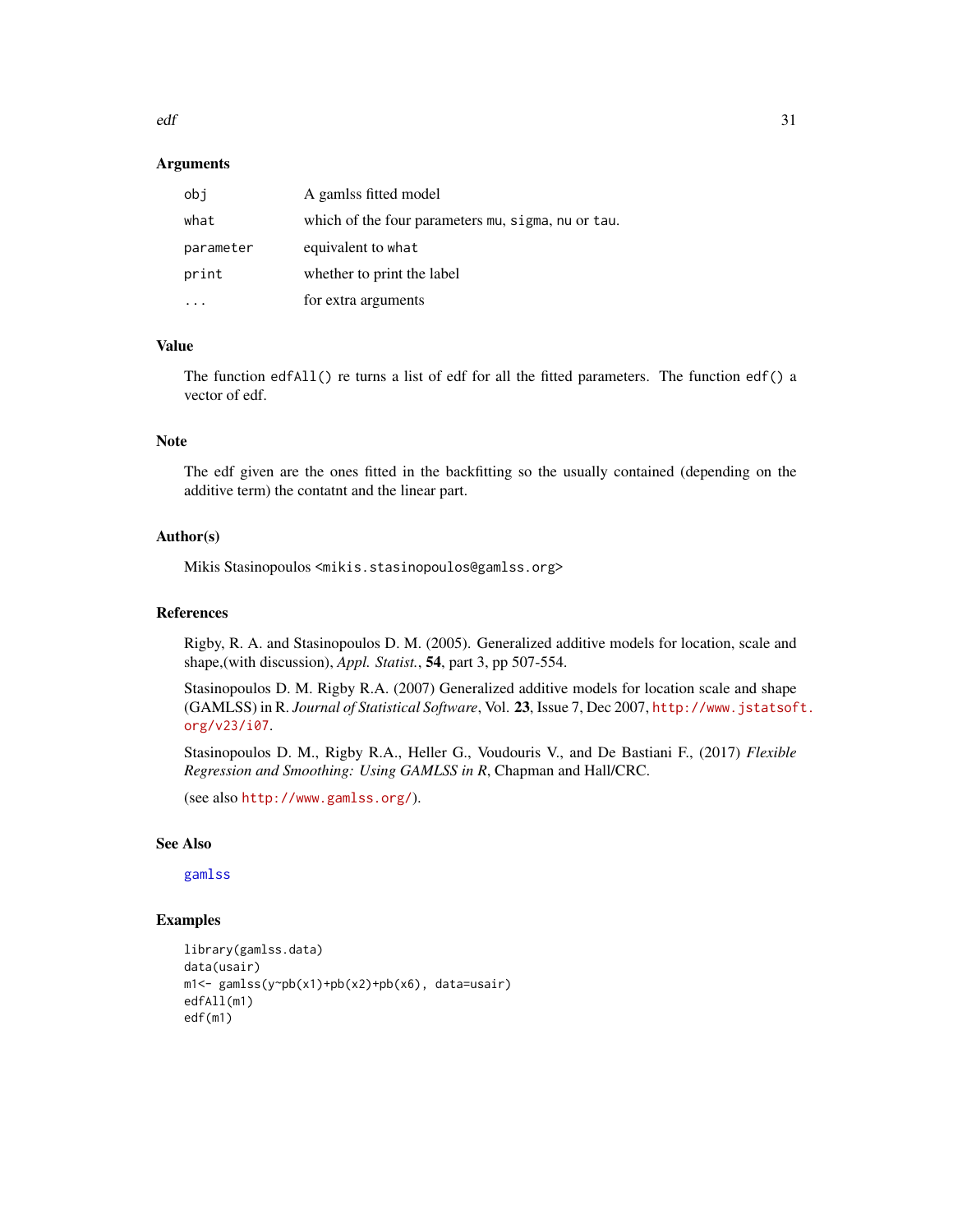<span id="page-31-0"></span>

### Description

This function selects the values of hyper parameters and/or non-linear parameters in a GAMLSS model. It uses the R function optim which then minimises the generalised Akaike information criterion (GAIC) with a user defined penalty.

#### Usage

```
find.hyper(model = NULL, parameters = NULL, other = NULL, k = 2,
       steps = c(0.1), lower = -Inf, upper = Inf, method = "L-BFGS-B",
        ...)
```
#### Arguments

| model      | this is a GAMLSS model in quote(). e.g.<br>quate(gamlss(y~cs(x,df=p[1]),sigma.fo=~cs(x,df=p[2]),data=abdom))<br>where $p[1]$ and $p[2]$ denote the parameters to be estimated                         |
|------------|-------------------------------------------------------------------------------------------------------------------------------------------------------------------------------------------------------|
| parameters | the starting values in the search of the optimum hyper-parameters and/or non-<br>linear parameters e.g. parameters= $c(3,3)$                                                                          |
| other      | this is used to optimise other non-parameters, for example a transformation of<br>the explanatory variable of the kind $x^{p[3]}$ , others=quote(nx<-x^p[3]) where<br>nx is now in the model formula  |
| k          | specifies the penalty in the GAIC, (the default is 2) e.g. $k=3$                                                                                                                                      |
| steps      | the steps taken in the optimisation procedure [see the ndeps option in optim()],<br>by default is set to 0.1 for all hyper parameters and non-linear parameters                                       |
| lower      | the lower permissible level of the parameters i.e. lower= $c(1,1)$ this does not<br>apply if a method other than the default method "L-BFGS-B" is used                                                |
| upper      | the upper permissible level of the parameters i.e. upper= $c(30, 10)$ , this is not<br>apply if a method other than the default method "L-BFGS-B" is used                                             |
| method     | the method used in optim() to numerically minimise the GAIC over the hyper-<br>parameters and/or non-linear parameters. By default this is "L-BFGS-B" to al-<br>low box-restriction on the parameters |
|            | for extra arguments to be passed to the R function optim() used in the optimi-<br>sation                                                                                                              |

#### Details

This historically was an experimental function which worked well for the search of the optimum degrees of freedom and non-linear parameters (e.g. power parameter  $\lambda$  used to transform x to  $x^{\lambda}$ ). With the introduction of the P-Spline smoothing function pb() the function find.hyper() became almost redundant. find.hyper() takes lot longer than pb() to find automatically the hyper parameters while both method produce similar results. See below the examples for a small demonstration.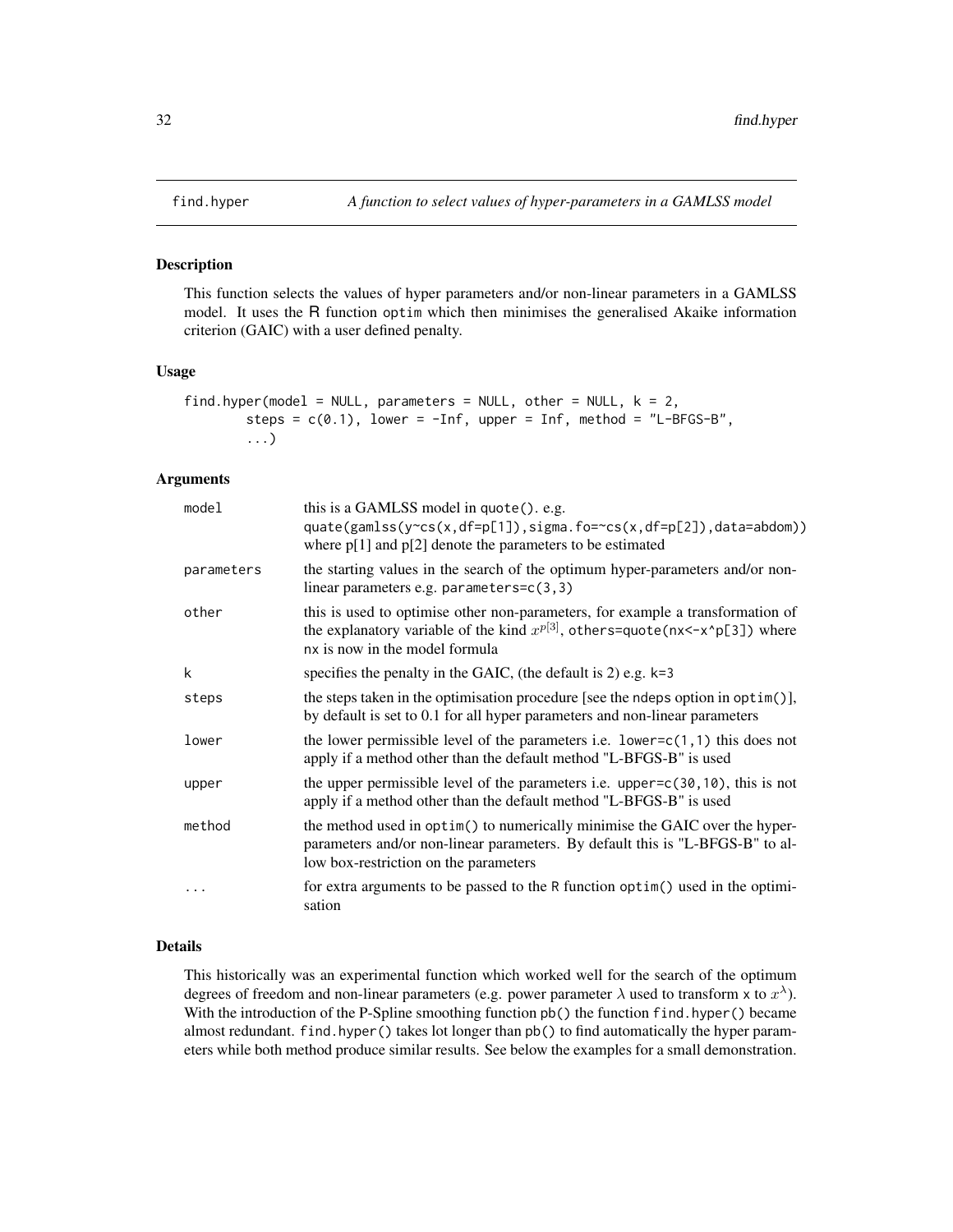#### find.hyper 33

### Value

The function turns the same output as the function optim()

|             | the optimum hyper-parameter values                                                                  |
|-------------|-----------------------------------------------------------------------------------------------------|
| par         |                                                                                                     |
| value       | the minimised value of the GAIC                                                                     |
| counts      | A two-element integer vector giving the number of calls to 'fn' and 'gr' respec-<br>tively          |
| convergence | An integer code. '0' indicates successful convergence, see the function optim()<br>for other errors |
| message     | A character string giving any additional information returned by the optimiser,<br>or 'NULL'        |

### Warning

It may be slow to find the optimum

### Author(s)

Mikis Stasinopoulos

### References

Rigby, R. A. and Stasinopoulos D. M. (2005). Generalized additive models for location, scale and shape,(with discussion), *Appl. Statist.*, 54, part 3, pp 507-554.

Stasinopoulos D. M. Rigby R.A. (2007) Generalized additive models for location scale and shape (GAMLSS) in R. *Journal of Statistical Software*, Vol. 23, Issue 7, Dec 2007, [http://www.jstatsof](http://www.jstatsoft.org/v23/i07)t. [org/v23/i07](http://www.jstatsoft.org/v23/i07).

Stasinopoulos D. M., Rigby R.A., Heller G., Voudouris V., and De Bastiani F., (2017) *Flexible Regression and Smoothing: Using GAMLSS in R*, Chapman and Hall/CRC.

(see also <http://www.gamlss.org/>).

#### See Also

[gamlss](#page-40-1), [plot.gamlss](#page-94-1), [optim](#page-0-0)

### Examples

```
## Not run:
data(abdom)
# Example estimating the smoothing parameters for mu and
# the transformation parameters for x
# declare the model
mod1<-quote(gamlss(y~cs(nx,df=p[1]),family=BCT,data=abdom,
                        control=gamlss.control(trace=FALSE)))
# since we want also to find the transformation for x
# we use the "other"" option
op <- find.hyper(model=mod1, other=quote(nx<-x^p[2]), parameters=c(3,0.5),
            lower=c(1,0.001), steps=c(0.1,0.001))
```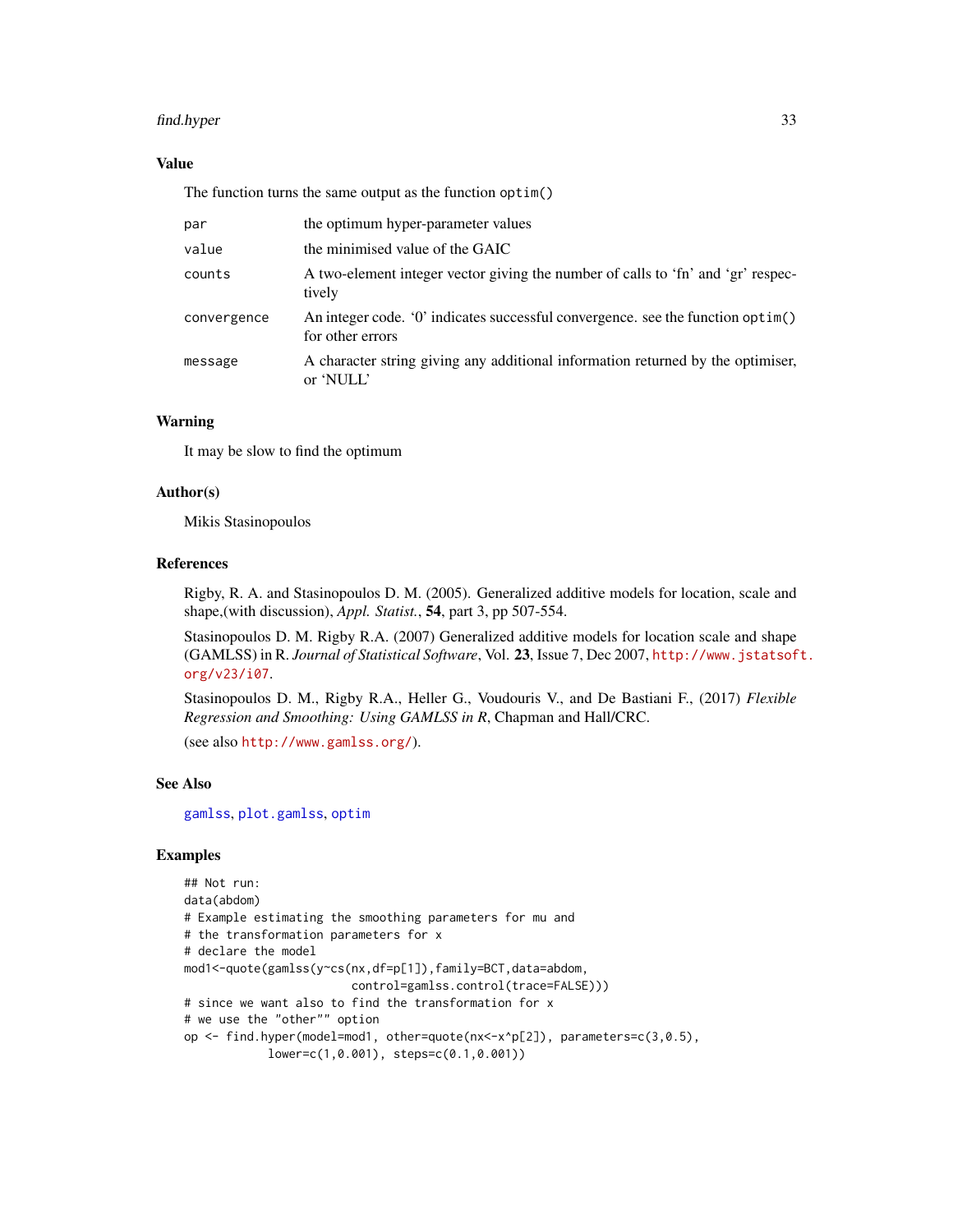```
op
# the optimum parameters found are
# p = (p[1],p[2]) = (3.113218 0.001000) = (df for mu, lambda)
# so it needs df = 3 on top of the constant and linear
# in the cubic spline model for mu since p[1] is approximately 3
# and log transformation for x since p[2] is approximately 0
# here is an example with no data declaration in define the model
# we have to attach the data
attach(abdom)
mod2 <- quote(gamlss(y~cs(nx,df=p[1]),family=BCT,
                control=gamlss.control(trace=FALSE)))
op2<-find.hyper(model=mod2, other=quote(nx<-x^p[2]), parameters=c(3,0.5),
                lower=c(1,0.001), steps=c(0.1,0.001))
op2
detach(abdom)
#--------------------------------------------------------------
# showing different ways of estimating the smoothing parameter
# get the df using local ML (PQL)
m0 <- gamlss(y~pb(x), data=abdom)
# get the df using local GAIC
m1<-gamlss(y~pb(x, method="GAIC", k=2), data=abdom)
# fiiting cubic splines with fixed df's at 3
m2<-gamlss(y~cs(x, df=3), data=abdom)
# fitting cubic splines using find hyper (global GAIC)
mod1 <- quote(gamlss(y~cs(x, df=p[1]),family=BCT,data=abdom,control=gamlss.control(trace=FALSE)))
op <- find.hyper(model=mod1, parameters=c(3), lower=c(1,0.001), steps=c(0.1,0.001))
# now fit final model
m3 <- gamlss(y~cs(x, df=op$par), data=abdom)
# effetive degrees of fredom for the 4 models
edf(m0);edf(m1); m2$mu.df; m3$mu.df
# deviances for the four models
deviance(m0); deviance(m1); deviance(m2); deviance(m3)
# their GAIC
GAIC(m0,m1,m2,m3)
# plotting the models
plot(y~x, data=abdom, type="n")
lines(fitted(m3)~abdom$x, col="red")
lines(fitted(m1)~abdom$x, col="green")
lines(fitted(m0)~abdom$x, col="blue")
# almost identical
## End(Not run)
```
fitDist *Fitting Different Parametric* gamlss.family *Distributions.*

#### **Description**

The function fitDist() is using the function gamlssML() to fit all relevant parametric gamlss. family distributions, specified by the argument type), to a single data vector (with no explanatory vari-

<span id="page-33-0"></span>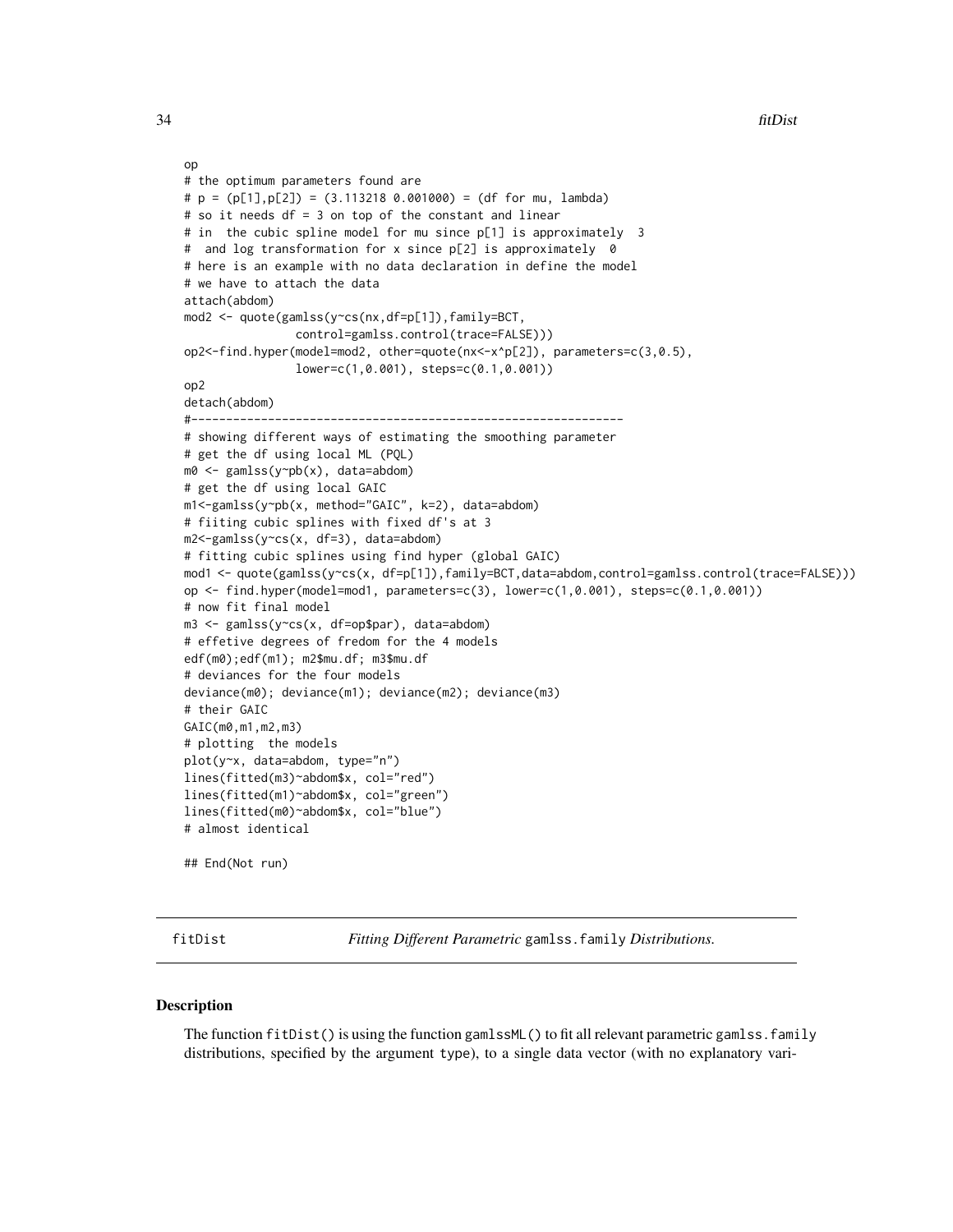#### fitDist 35

ables). The final marginal distribution is the one selected by the generalised Akaike information criterion with penalty k. The default is k=2 i.e AIC.

The function fitDistPred() is using the function gamlssMLpred() to fit all relevant (marginal) parametric gamlss.family distributions to a single data vector (similar to fitDist()) but the final model is selected by the minimum prediction global deviance. The user has to specify the training and validation/test samples.

The function chooseDist() is using the function update.gamlss() to fit all relevant parametric (conditional) gamlss.family distributions to a given fitted gamlss model. The output of the function is a matrix with rows the different distributions (from the argument type) and columns the different GAIC's (). The default argument for k are 2, for AIC, 3.84, for Chi square, and  $log(n)$ for BIC. No final model is given by the function like for example in fitDist(). The function getOrder() can be used to rank the columns of the resulting table (matrix). The final model can be refitted using update(), see the examples.

### Usage

```
fitDist(y, k = 2,
    type = c("realAll", "realline", "realplus", "real0to1", "counts", "binom"),
    try.gamlss = FALSE, extra = NULL, data = NULL, trace = FALSE, ...)fitDistPred(y,
    type = c("realAll", "realline", "realplus", "real0to1", "counts", "binom"),
    try.gamlss = FALSE, extra = NULL, data = NULL, rand = NULL,
    newdata = NULL, trace = FALSE, ...)chooseDist(object, k = c(2, 3.84, round(log(length(object $y)), 2)), type =
   c("realAll", "realline", "realplus", "real0to1", "counts", "binom","extra"),
   extra = NULL, trace = FALSE,
   parallel = c("no", "multicore", "snow"), ncpus = 1L, cl = NULL, ...)
```
getOrder(obj, column = 1)

#### Arguments

| у           | the data vector                                                                                                                                                                                                                                                                                           |
|-------------|-----------------------------------------------------------------------------------------------------------------------------------------------------------------------------------------------------------------------------------------------------------------------------------------------------------|
| object, obj | a GAMLSS fitted model                                                                                                                                                                                                                                                                                     |
| k           | the penalty for the GAIC with default values $k=2$ the standard AIC. In the case<br>of the function choose Dist() k can be a vector i.e. $k = c(2, 4, 6)$ so more<br>than one GAIC are saved.                                                                                                             |
| type        | the type of distribution to be tried see details                                                                                                                                                                                                                                                          |
| try.gamlss  | (b) this applies to functions fitDist() and fitDistPred(). It allows if gamlssML()<br>fail to fit the model to try gamlss instead. This will slow up things for big data.                                                                                                                                 |
| extra       | whether extra distributions should be tried, which are not in the type list. Note<br>that the function choose Dist() allows the fitting of only the 'extra' distribu-<br>tions. This can be achieved if extra is set i.e. extra=c("GA", "IG", "GG")<br>and type is set to extra <i>i.e.</i> type="extra". |
| data        | the data frame where y can be found, only for functions fit Dist() and fit Dist Pred()                                                                                                                                                                                                                    |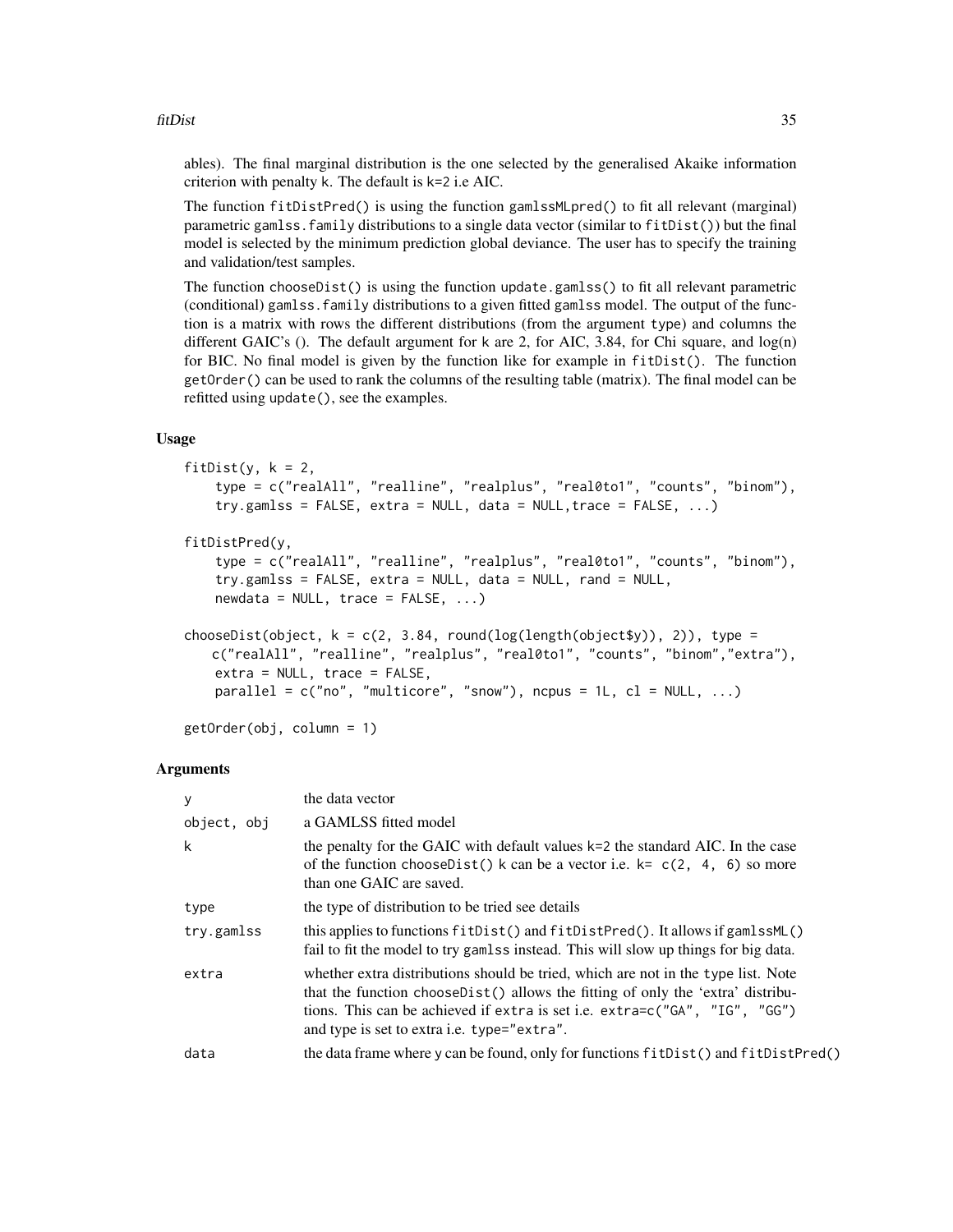| rand      | For fitDistPred() a factor with values 1 (for fitting) and 2 (for predicting).                                                                                                                     |
|-----------|----------------------------------------------------------------------------------------------------------------------------------------------------------------------------------------------------|
| newdata   | The prediction data set (validation or test).                                                                                                                                                      |
| trace     | whether to print during fitting. Note that when parallel is 'multocore' or<br>"snow" "trace" is not produce any output.                                                                            |
| parallel  | The type of parallel operation to be used (if any). If missing, the default is "no".                                                                                                               |
| ncpus     | integer: number of processes to be used in parallel operation: typically one<br>would chose this to the number of available CPUs.                                                                  |
| c1        | This is useful for snow clusters, i.e. parallel = "snow", when the clusters are<br>created in advance. If not supplied, a cluster on the local machine is created for<br>the duration of the call. |
| column    | which column of the output matrix to be ordered according to best GAIC                                                                                                                             |
| $\ddotsc$ | for extra arguments to be passed to gamlss $ML()$ to gamlss $()$                                                                                                                                   |

#### Details

The following are the different type argument:

- realAll: All the gamlss.family continuous distributions defined on the real line, i.e. realline and the real positive line i.e. realplus
- realline: The gamlss.family continuous distributions : "NO", "GU", "RG" ,"LO", "NET", "TF", "TF2", "PE","PE2", "SN1", "SN2", "exGAUS", "SHASH", "SHASHo","SHASHo2", "EGB2", "JSU", "JSUo", "SEP1", "SEP2", "SEP3", "SEP4", "ST1", "ST2", "ST3", "ST4", "ST5", "SST", "GT"
- realplus: The gamlss.family continuous distributions in the positive leal line: "EXP", "GA","IG","LOGNO", "LOGNO2","WEI", "WEI2", "WEI3", "IGAMMA","PARETO2", "PARETO2o", "GP", "BCCG", "BCCGo", "exGAUS", "GG", "GIG", "LNO","BCTo", "BCT", "BCPEo", "BCPE", "GB2"
- real0to1: The gamlss. family continuous distributions from 0 to 1: "BE", "BEo", "BE-INF0", "BEINF1", "BEOI", "BEZI", "BEINF", "GB1""
- counts: The gamlss.family distributions for counts: "PO", "GEOM", "GEOMo","LG", "YULE", "ZIPF", "WARING", "GPO", "DPO", "BNB", "NBF","NBI", "NBII", "PIG", "ZIP","ZIP2", "ZAP", "ZALG", "DEL", "ZAZIPF", "SI", "SICHEL","ZANBI", "ZAPIG", "ZINBI", "ZIPIG", "ZINBF", "ZABNB", "ZASICHEL", "ZINBF", "ZIBNB", "ZISICHEL"
- binom: The gamlss.family distributions for binomial type data :"BI", "BB", "DB", "ZIBI", "ZIBB", "ZABI", "ZABB" The function fitDist() uses the function gamlssML() to fit the different models, the function

fitDistPred() uses gamlssMLpred() and the function chooseDist() used update.gamlss().

#### Value

For the functions fitDist() and fitDistPred() a gamlssML object is return (the one which minimised the GAIC or VDEV respectively) with two extra components:

- fits an ordered list according to the GAIC of the fitted distribution
- failed the distributions where the gamlssML)() (or gamlss()) fits have failed

For the function chooseDist() a matrix is returned, with rows the different distributions and columns the different GAIC's set by k.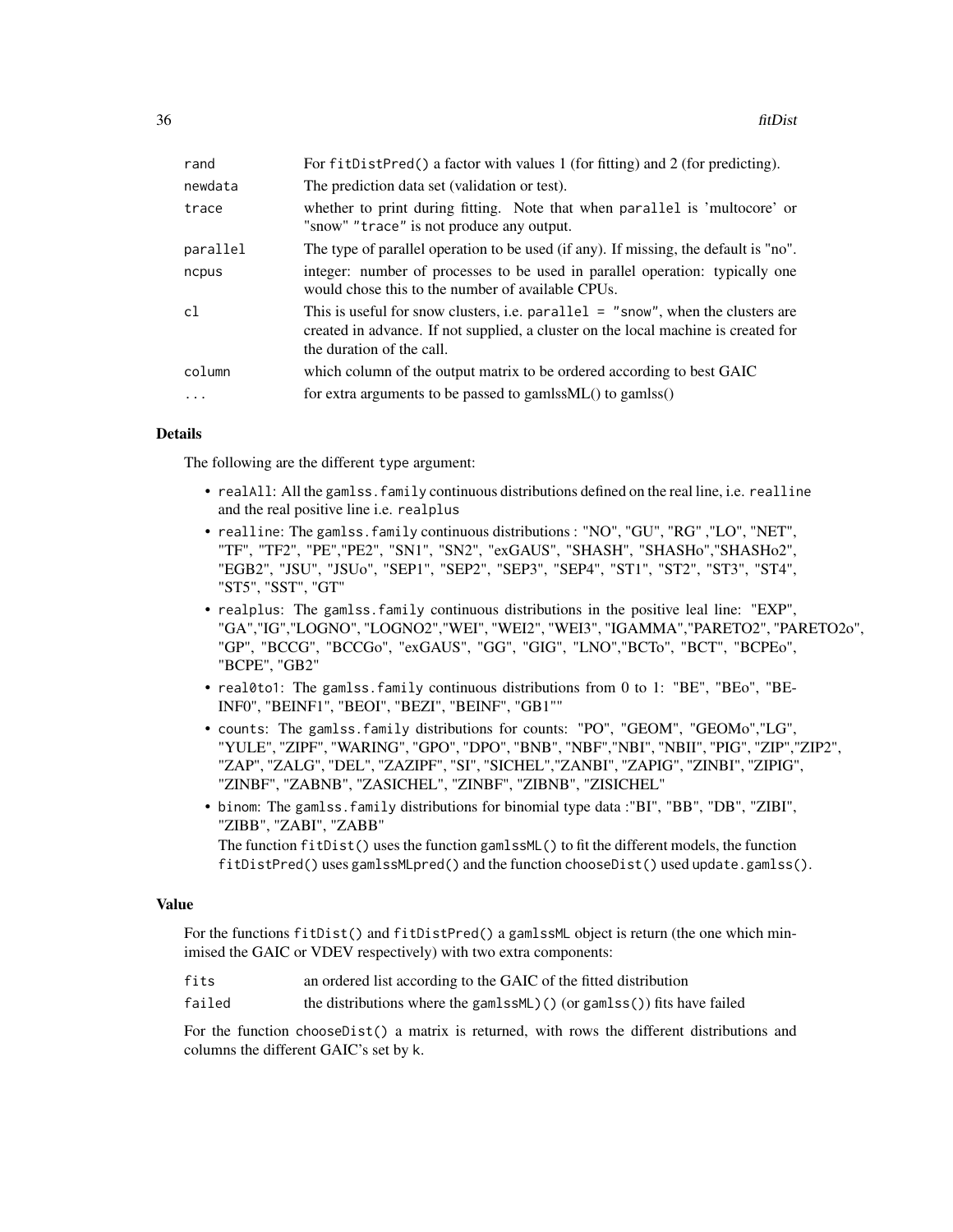#### fitDist 37

# Author(s)

Mikis Stasinopoulos <d.stasinopoulos@londonmet.ac.uk>, Bob Rigby, Vlasis Voudouris and Majid Djennad.

## References

Rigby, R. A. and Stasinopoulos D. M. (2005). Generalized additive models for location, scale and shape,(with discussion), *Appl. Statist.*, 54, part 3, pp 507-554.

Stasinopoulos D. M. Rigby R.A. (2007) Generalized additive models for location scale and shape (GAMLSS) in R. *Journal of Statistical Software*, Vol. 23, Issue 7, Dec 2007, [http://www.jstatsof](http://www.jstatsoft.org/v23/i07)t. [org/v23/i07](http://www.jstatsoft.org/v23/i07).

Stasinopoulos D. M., Rigby R.A., Heller G., Voudouris V., and De Bastiani F., (2017) *Flexible Regression and Smoothing: Using GAMLSS in R*, Chapman and Hall/CRC.

(see also <http://www.gamlss.org/>).

#### See Also

[gamlss](#page-40-0), [gamlssML](#page-53-0)

## Examples

```
y <- rt(100, df=1)
m1<-fitDist(y, type="realline")
m1$fits
m1$failed
# an example of using extra
## Not run:
#---------------------------------------
# Example of using the argument extra
library(gamlss.tr)
data(tensile)
gen.trun(par=1,family="GA", type="right")
gen.trun(par=1,"LOGNO", type="right")
gen.trun(par=c(0,1),"TF", type="both")
ma<-fitDist(str, type="real0to1", trace=T,
       extra=c("GAtr", "LOGNOtr", "TFtr"),
     data=tensile)
ma$fits
ma$failed
#-------------------------------------
# selecting model using the prediction global deviance
# Using fitDistPred
# creating training data
y <- rt(1000, df=2)
m1 <- fitDist(y, type="realline")
m1$fits
m1$fails
# create validation data
yn <- rt(1000, df=2)
# choose distribution which fits the new data best
```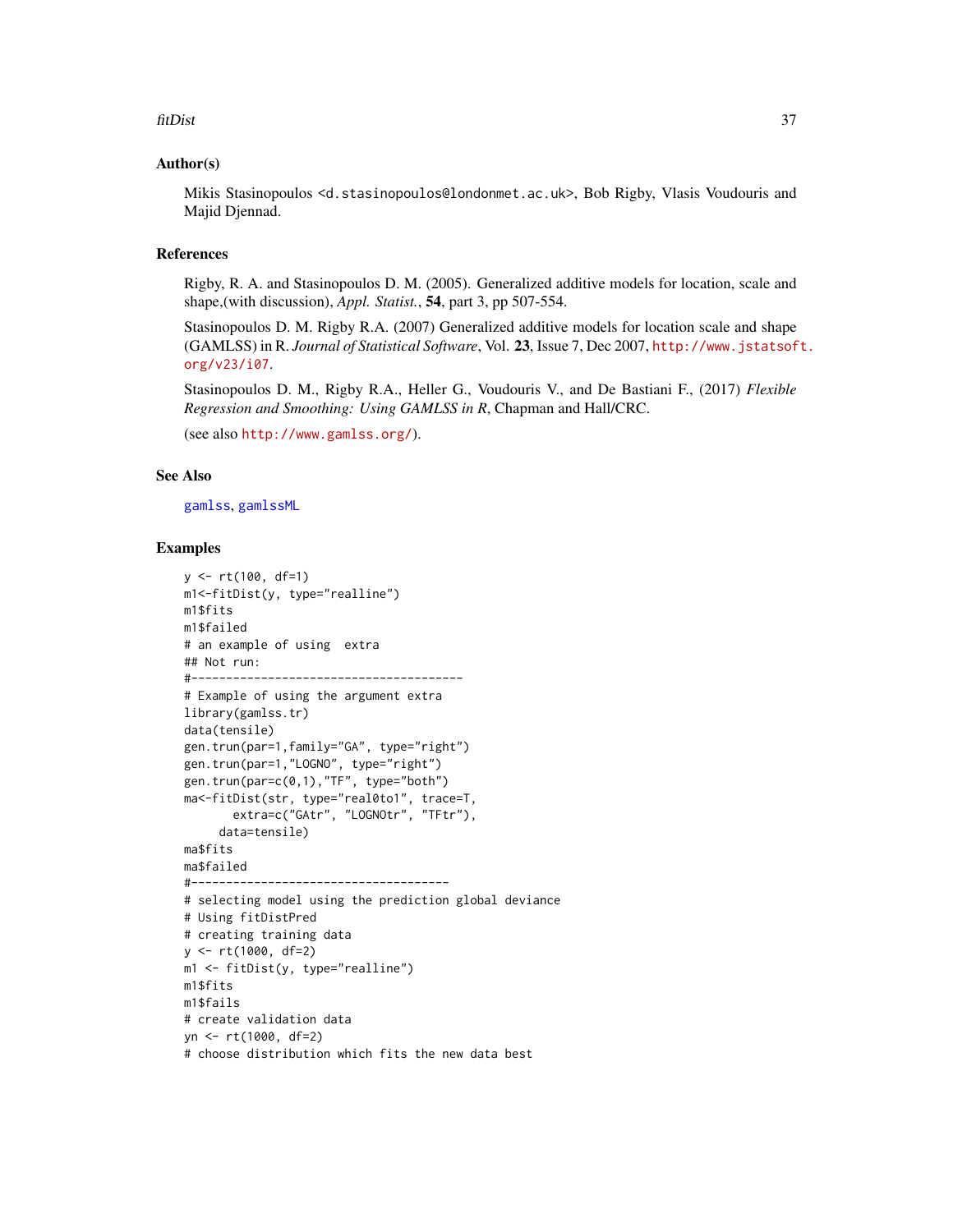```
p1 <- fitDistPred(y, type="realline", newdata=yn)
p1$fits
p1$failed
# - - - - - - -
# using the function chooseDist()
# fitting normal distribution model
m1 <- gamlss(y~pb(x), sigma.fo=~pb(x), family=NO, data=abdom)
# choose a distribution on the real line
# and save GAIC(k=c(2,4,6.4), i.e. AIC, Chi-square and BIC.
t1 <- chooseDist(m1, type="realline", parallel="snow", ncpus=4)
# the GAIC's
t1
# the distributions which failed are with NA's
# ordering according to BIC
getOrder(t1,3)
fm<-update(m1, family=names(getOrder(t1,3)[1]))
## End(Not run)
```
<span id="page-37-0"></span>

fitted.gamlss *Extract Fitted Values For A GAMLSS Model*

#### Description

fitted.gamlss is the GAMLSS specific method for the generic function fitted which extracts fitted values for a specified parameter from a GAMLSS objects. fitted.values is an alias for it. The function  $f(v)$  is similar to fitted.gamlls() but allows the argument what not to be character

#### Usage

```
## S3 method for class 'gamlss'
fitted(object, what = c("mu", "sigma", "nu", "tau"),
                parameter= NULL, ...)
fv(obj, what = c("mu", "sigma", "nu", "tau"), parameter= NULL, ...)
```
# Arguments

| object    | a GAMLSS fitted model                                         |
|-----------|---------------------------------------------------------------|
| obi       | a GAMLSS fitted model                                         |
| what      | which parameter fitted values are required, default what="mu" |
| parameter | equivalent to what                                            |
| $\ddotsc$ | for extra arguments                                           |

# Value

Fitted values extracted from the GAMLSS object for the given parameter.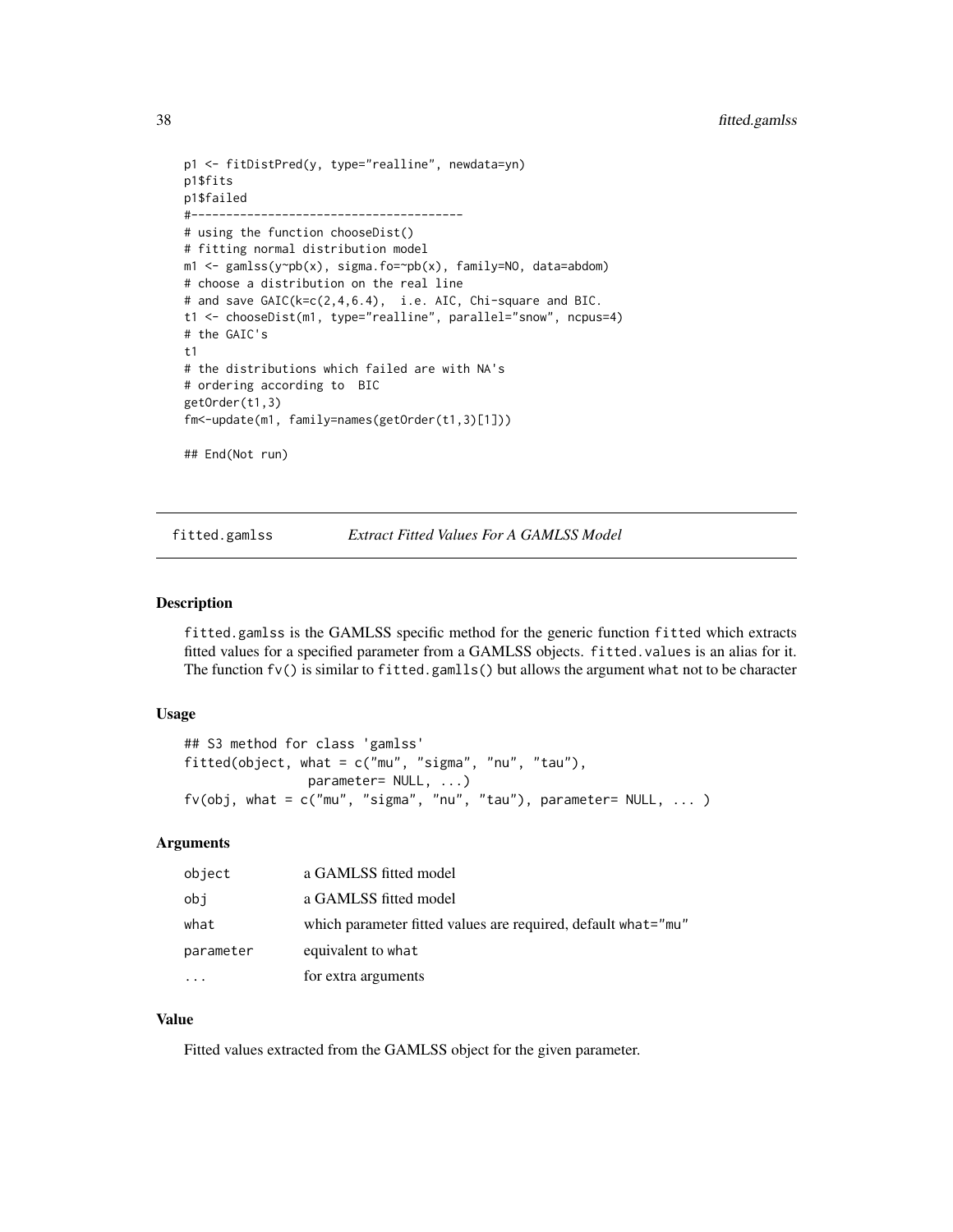#### fittedPlot 39

## Author(s)

Mikis Stasinopoulos <mikis.stasinopoulos@gamlss.org>

## References

Rigby, R. A. and Stasinopoulos D. M. (2005). Generalized additive models for location, scale and shape,(with discussion), *Appl. Statist.*, 54, part 3, pp 507-554.

Stasinopoulos D. M. Rigby R.A. (2007) Generalized additive models for location scale and shape (GAMLSS) in R. *Journal of Statistical Software*, Vol. 23, Issue 7, Dec 2007, [http://www.jstatsof](http://www.jstatsoft.org/v23/i07)t. [org/v23/i07](http://www.jstatsoft.org/v23/i07).

Stasinopoulos D. M., Rigby R.A., Heller G., Voudouris V., and De Bastiani F., (2017) *Flexible Regression and Smoothing: Using GAMLSS in R*, Chapman and Hall/CRC.

(see also <http://www.gamlss.org/>).

# See Also

[print.gamlss](#page-101-0), [summary.gamlss](#page-137-0), [fitted.gamlss](#page-37-0), [coef.gamlss](#page-20-0), [residuals.gamlss](#page-123-0), [update.gamlss](#page-141-0), [plot.gamlss](#page-94-0), [deviance.gamlss](#page-24-0), [formula.gamlss](#page-39-0)

## Examples

```
data(aids)
h<-gamlss(y~poly(x,3)+qrt, family=PO, data=aids) #
fitted(h)
rm(h)
```
fittedPlot *Plots The Fitted Values of a GAMLSS Model*

## Description

This function, applicable only to a models with a single explanatory variable, plots the fitted values for all the parameters of a GAMLSS model against the (one) explanatory variable. It is also useful for comparing the fits for more than one model.

#### Usage

```
fittedPlot(objject, ..., x = NULL, color = TRUE, line_type = FALSE, xlab = NULL)
```

| object    | a fitted GAMLSS model object (with only one explanatory variable)                                  |
|-----------|----------------------------------------------------------------------------------------------------|
| $\cdots$  | optionally more fitted GAMLSS model objects                                                        |
| x         | The unique explanatory variable.                                                                   |
| color     | whether the fitted lines plots are shown in colour, color=TRUE (the default) or<br>not color=FALSE |
| line.type | whether the line type should be different or not. The default is color=FALSE                       |
| xlab      | the x-label                                                                                        |
|           |                                                                                                    |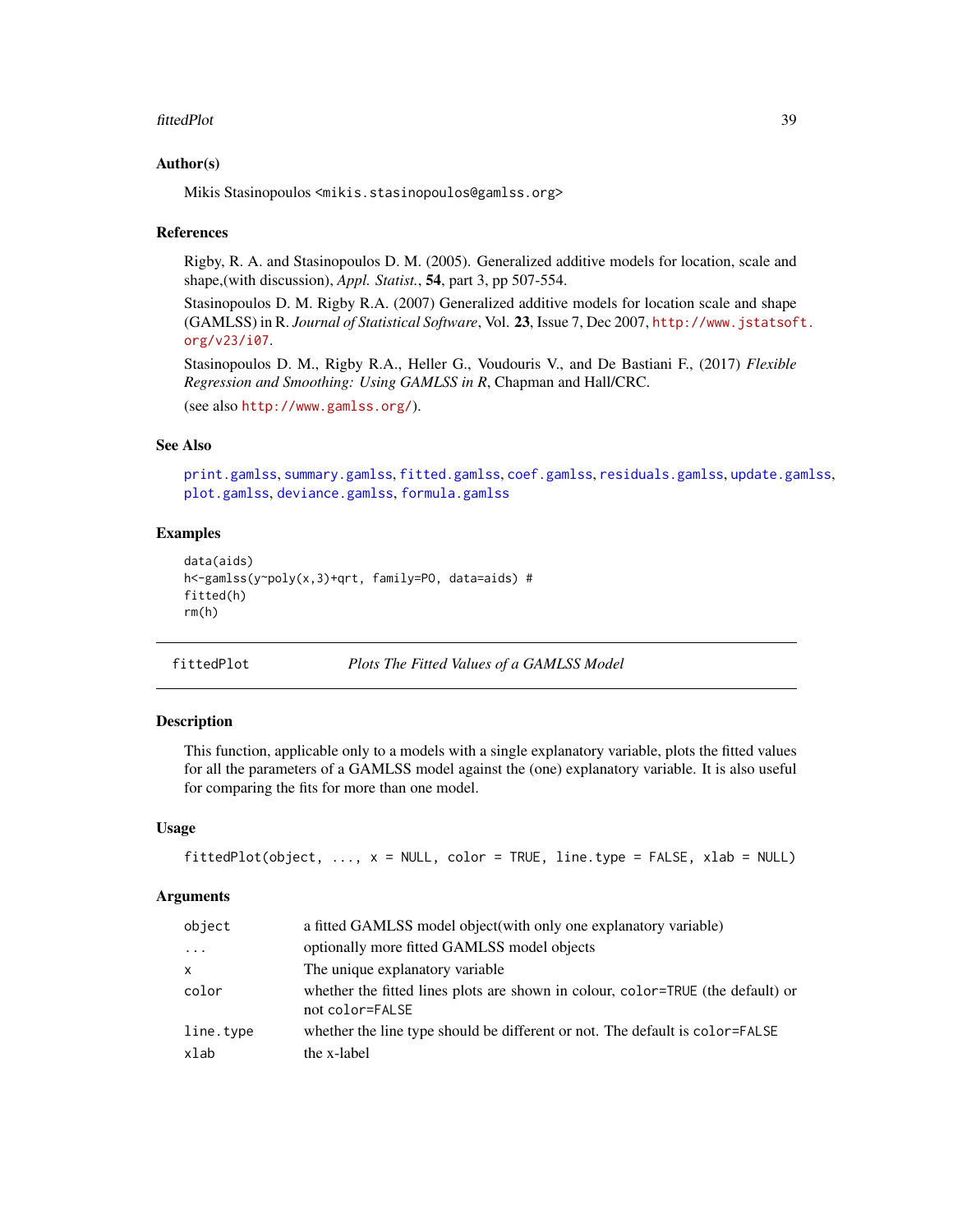# Value

A plot of the fitted values against the explanatory variable

# Author(s)

Mikis Stasinopoulos <mikis.stasinopoulos@mikis.org>, Bob Rigby and Calliope Akantziliotou

# References

Rigby, R. A. and Stasinopoulos D. M. (2005). Generalized additive models for location, scale and shape,(with discussion), *Appl. Statist.*, 54, part 3, pp 507-554.

Stasinopoulos D. M. Rigby R.A. (2007) Generalized additive models for location scale and shape (GAMLSS) in R. *Journal of Statistical Software*, Vol. 23, Issue 7, Dec 2007, [http://www.jstatsof](http://www.jstatsoft.org/v23/i07)t. [org/v23/i07](http://www.jstatsoft.org/v23/i07).

Stasinopoulos D. M., Rigby R.A., Heller G., Voudouris V., and De Bastiani F., (2017) *Flexible Regression and Smoothing: Using GAMLSS in R*, Chapman and Hall/CRC.

(see also <http://www.gamlss.org/>).

# See Also

[gamlss](#page-40-0), [centiles](#page-12-0), [centiles.split](#page-18-0)

#### Examples

```
data(abdom)
h1<-gamlss(y~pb(x), sigma.formula=~x, family=BCT, data=abdom)
h2<-gamlss(y~pb(x), sigma.formula=~pb(x), family=BCT, data=abdom)
fittedPlot(h1,h2,x=abdom$x)
rm(h1,h2)
```
<span id="page-39-0"></span>formula.gamlss *Extract the Model Formula in a GAMLSS fitted model*

# Description

formula.gamlss is the GAMLSS specific method for the generic function formula which extracts the model formula from objects returned by modelling functions.

## Usage

```
## S3 method for class 'gamlss'
formula(x, what = c("mu", "sigma", "nu", "tau"),
                parameter= NULL, ... )
```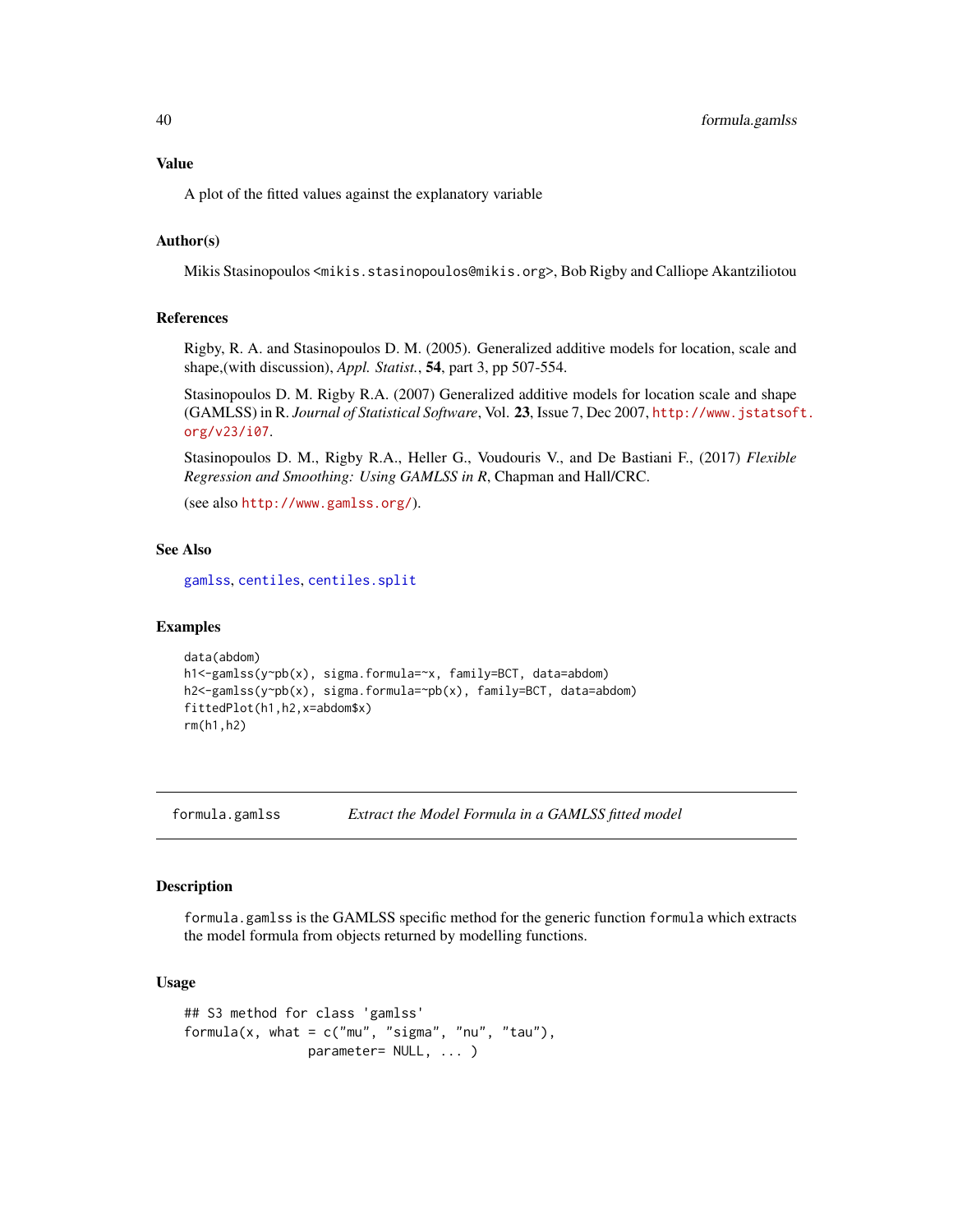#### gamlss and the set of the set of the set of the set of the set of the set of the set of the set of the set of the set of the set of the set of the set of the set of the set of the set of the set of the set of the set of th

#### **Arguments**

| $\mathsf{x}$ | a GAMLSS fitted model                                      |
|--------------|------------------------------------------------------------|
| what         | which parameter coefficient is required, default what="mu" |
| parameter    | equivalent to what                                         |
|              | for extra arguments                                        |

# Value

Returns a model formula

#### Author(s)

Mikis Stasinopoulos <mikis.stasinopoulos@gamlss.org>

## References

Rigby, R. A. and Stasinopoulos D. M. (2005). Generalized additive models for location, scale and shape,(with discussion), *Appl. Statist.*, 54, part 3, pp 507-554.

Stasinopoulos D. M. Rigby R.A. (2007) Generalized additive models for location scale and shape (GAMLSS) in R. *Journal of Statistical Software*, Vol. 23, Issue 7, Dec 2007, [http://www.jstatsof](http://www.jstatsoft.org/v23/i07)t. [org/v23/i07](http://www.jstatsoft.org/v23/i07).

Stasinopoulos D. M., Rigby R.A., Heller G., Voudouris V., and De Bastiani F., (2017) *Flexible Regression and Smoothing: Using GAMLSS in R*, Chapman and Hall/CRC.

```
(see also http://www.gamlss.org/).
```
# See Also

[gamlss](#page-40-0), [deviance.gamlss](#page-24-0), [fitted.gamlss](#page-37-0)

# Examples

```
data(aids)
h<-gamlss(y~poly(x,3)+qrt, family=PO, data=aids) #
formula(h,"mu")
rm(h)
```
<span id="page-40-0"></span>gamlss *Generalized Additive Models for Location Scale and Shape*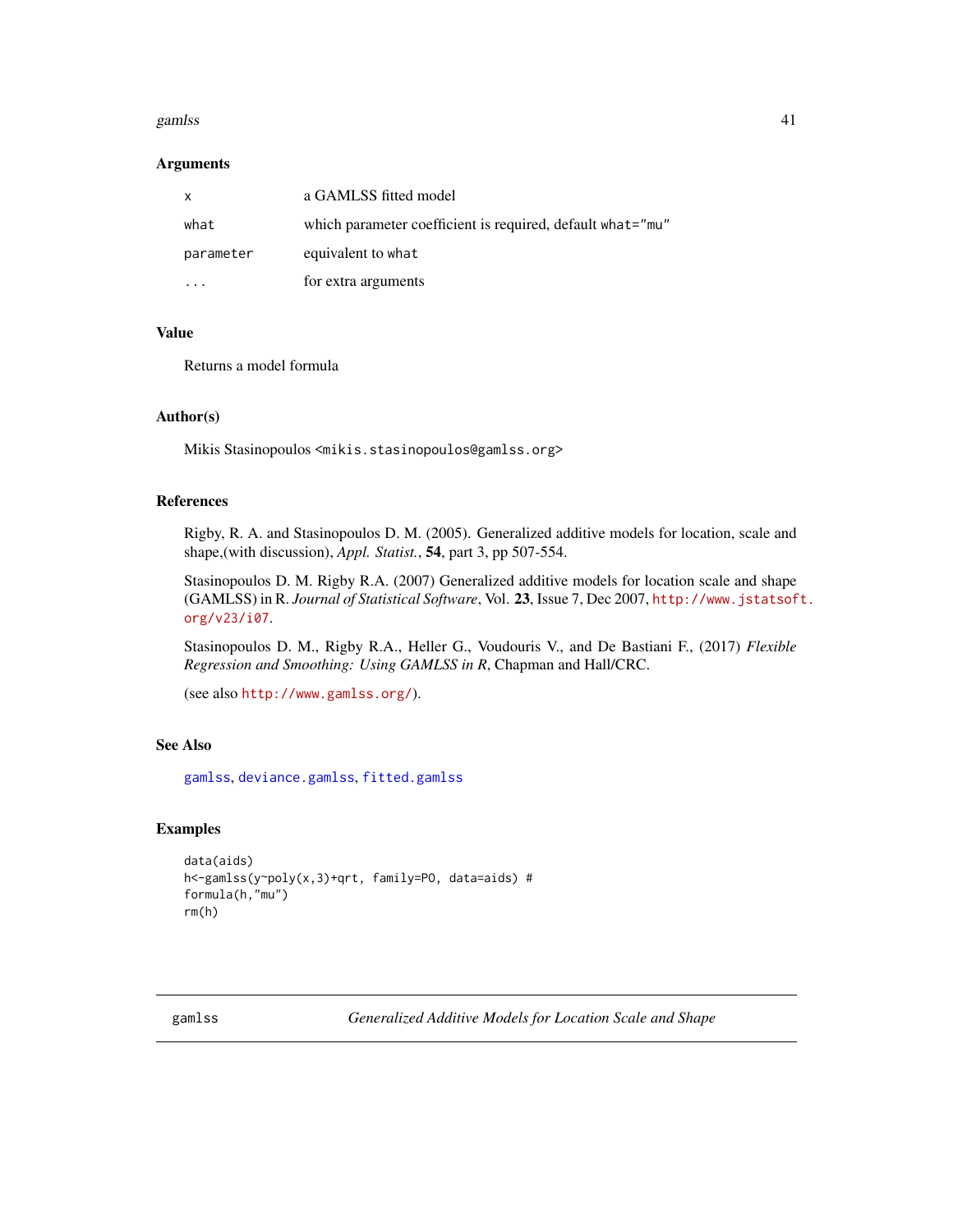# Description

Returns an object of class "gamlss", which is a generalized additive model for location scale and shape (GAMLSS). The function gamlss() is very similar to the gam() function in S-plus (now also in R in package gam), but can fit more distributions (not only the ones belonging to the exponential family) and can model all the parameters of the distribution as functions of the explanatory variables (e.g. using linear, non-linear, smoothing, loess and random effects terms).

This implementation of gamlss() allows modelling of up to four parameters in a distribution family, which are conventionally called mu, sigma, nu and tau.

The function gamlssNews() shows what is new in the current implementation.

# Usage

```
gamlss(formula = formula(data), sigma.formula = \sim1,
        nu.formula = \sim1, tau.formula = \sim1, family = NO(),
        data = sys.parent(), weights = NULL,
        contrasts = NULL, method = RS(), start.from = NULL,
        mu.start = NULL, sigma.start = NULL,
        nu.start = NULL, tau.start = NULL,
        mu.fix = FALSE, sigma.fix = FALSE, nu.fix = FALSE,
        tau.fix = FALSE, control = gamlss.contrib(...),i. control = glim.control(...), ...)
is.gamlss(x)
gamlssNews()
```

| formula       | a formula object, with the response on the left of an $\sim$ operator, and the terms,<br>separated by $+$ operators, on the right. Nonparametric smoothing terms are in-<br>dicated by pb() for penalised beta splines, cs for smoothing splines, lo for loess<br>smooth terms and random or ra for random terms, e.g. $y$ ~ cs(x, df=5) + x1 + x2 * x3.<br>Additional smoothers can be added by creating the appropriate interface. Inter-<br>actions with nonparametric smooth terms are not fully supported, but will not<br>produce errors; they will simply produce the usual parametric interaction |
|---------------|-----------------------------------------------------------------------------------------------------------------------------------------------------------------------------------------------------------------------------------------------------------------------------------------------------------------------------------------------------------------------------------------------------------------------------------------------------------------------------------------------------------------------------------------------------------------------------------------------------------|
| sigma.formula | a formula object for fitting a model to the sigma parameter, as in the formula<br>above, e.g. sigma.formula= $\text{cs}(x, df=5)$ . It can be abbreviated to sigma.fo= $\text{cs}(x, df=5)$ .                                                                                                                                                                                                                                                                                                                                                                                                             |
| nu.formula    | a formula object for fitting a model to the nu parameter, e.g. $nu$ . fo= $\sim$ x                                                                                                                                                                                                                                                                                                                                                                                                                                                                                                                        |
| tau.formula   | a formula object for fitting a model to the tau parameter, e.g. $tan. fo = c s(x, df = 2)$                                                                                                                                                                                                                                                                                                                                                                                                                                                                                                                |
| family        | a gamlss. family object, which is used to define the distribution and the link<br>functions of the various parameters. The distribution families supported by<br>gamlss() can be found in gamlss. family. Functions such as BI() (binomial)<br>produce a family object. Also can be given without the parentheses i.e. BI.<br>Family functions can take arguments, as in BI (mu. link=probit)                                                                                                                                                                                                             |
| data          | a data frame containing the variables occurring in the formula. If this is missing,<br>the variables should be on the search list. e.g. data=aids                                                                                                                                                                                                                                                                                                                                                                                                                                                         |
| weights       | a vector of weights. Note that this is not the same as in the glm() or gam()<br>function. Here weights can be used to weight out observations (like in subset)                                                                                                                                                                                                                                                                                                                                                                                                                                            |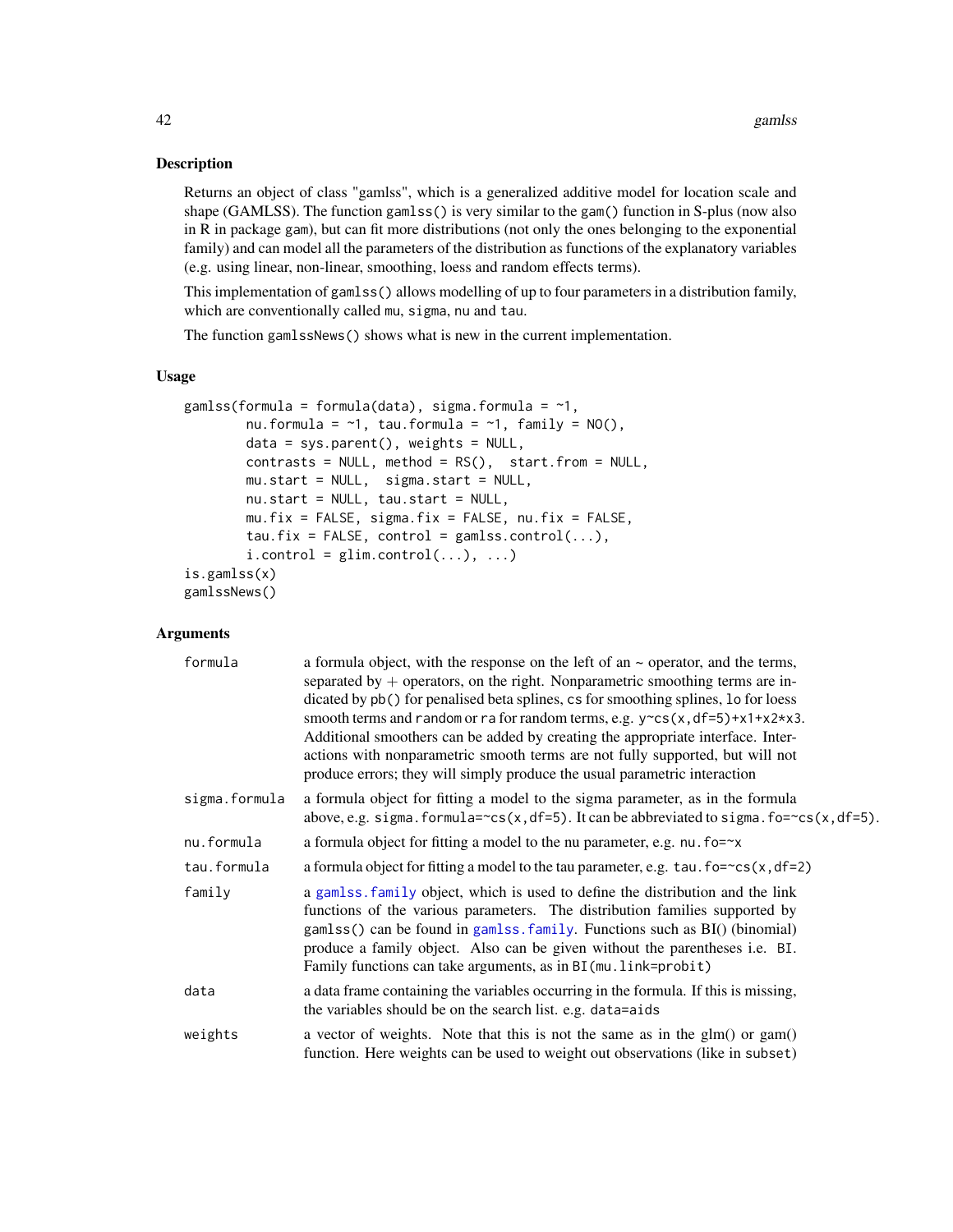|             | or for a weighted likelihood analysis where the contribution of the observations<br>to the likelihood differs according to weights. The length of weights must be<br>the same as the number of observations in the data. By default, the weight is set<br>to one. To set weights to vector w use weights=w                                                                                                                                                       |
|-------------|------------------------------------------------------------------------------------------------------------------------------------------------------------------------------------------------------------------------------------------------------------------------------------------------------------------------------------------------------------------------------------------------------------------------------------------------------------------|
| contrasts   | list of contrasts to be used for some or all of the factors appearing as variables in<br>the model formula. The names of the list should be the names of the correspond-<br>ing variables. The elements should either be contrast-type matrices (matrices<br>with as many rows as levels of the factor and with columns linearly independent<br>of each other and of a column of ones), or else they should be functions that<br>compute such contrast matrices. |
| method      | the current algorithms for GAMLSS are RS(), CG() and mixed(). i.e. method=RS()<br>will use the Rigby and Stasinopoulos algorithm, method=CG() will use the Cole<br>and Green algorithm and $mixed(2, 10)$ will use the RS algorithm twice before<br>switching to the Cole and Green algorithm for up to 10 extra iterations                                                                                                                                      |
| start.from  | a fitted GAMLSS model which the fitted values will be used as staring values<br>for the current model                                                                                                                                                                                                                                                                                                                                                            |
| mu.start    | vector or scalar of initial values for the location parameter mu e.g. mu.start=4                                                                                                                                                                                                                                                                                                                                                                                 |
| sigma.start | vector or scalar of initial values for the scale parameter sigma e.g. sigma.start=1                                                                                                                                                                                                                                                                                                                                                                              |
| nu.start    | vector or scalar of initial values for the parameter nu e.g. nu. start=3                                                                                                                                                                                                                                                                                                                                                                                         |
| tau.start   | vector or scalar of initial values for the location parameter tau e.g. tau.start=2                                                                                                                                                                                                                                                                                                                                                                               |
| mu.fix      | whether the mu parameter should be kept fixed in the fitting processes e.g.<br>mu.fix=FALSE                                                                                                                                                                                                                                                                                                                                                                      |
| sigma.fix   | whether the sigma parameter should be kept fixed in the fitting processes e.g.<br>sigma.fix=FALSE                                                                                                                                                                                                                                                                                                                                                                |
| nu.fix      | whether the nu parameter should be kept fixed in the fitting processes e.g. nu. fix=FALSE                                                                                                                                                                                                                                                                                                                                                                        |
| tau.fix     | whether the tau parameter should be kept fixed in the fitting processes e.g.<br>tau.fix=FALSE                                                                                                                                                                                                                                                                                                                                                                    |
| control     | this sets the control parameters of the outer iterations algorithm. The default<br>setting is the gamlss.control function                                                                                                                                                                                                                                                                                                                                        |
| i.control   | this sets the control parameters of the inner iterations of the RS algorithm. The<br>default setting is the glim.control function                                                                                                                                                                                                                                                                                                                                |
| $\cdot$     | for extra arguments                                                                                                                                                                                                                                                                                                                                                                                                                                              |
| х           | an object                                                                                                                                                                                                                                                                                                                                                                                                                                                        |
|             |                                                                                                                                                                                                                                                                                                                                                                                                                                                                  |

#### Details

The Generalized Additive Model for Location, Scale and Shape is a general class of statistical models for a univariate response variable. The model assumes independent observations of the response variable y given the parameters, the explanatory variables and the values of the random effects. The distribution for the response variable in the GAMLSS can be selected from a very general family of distributions including highly skew and/or kurtotic continuous and discrete distributions, see [gamlss.family](#page-0-0). The systematic part of the model is expanded to allow modelling not only of the mean (or location) parameter, but also of the other parameters of the distribution of y, as linear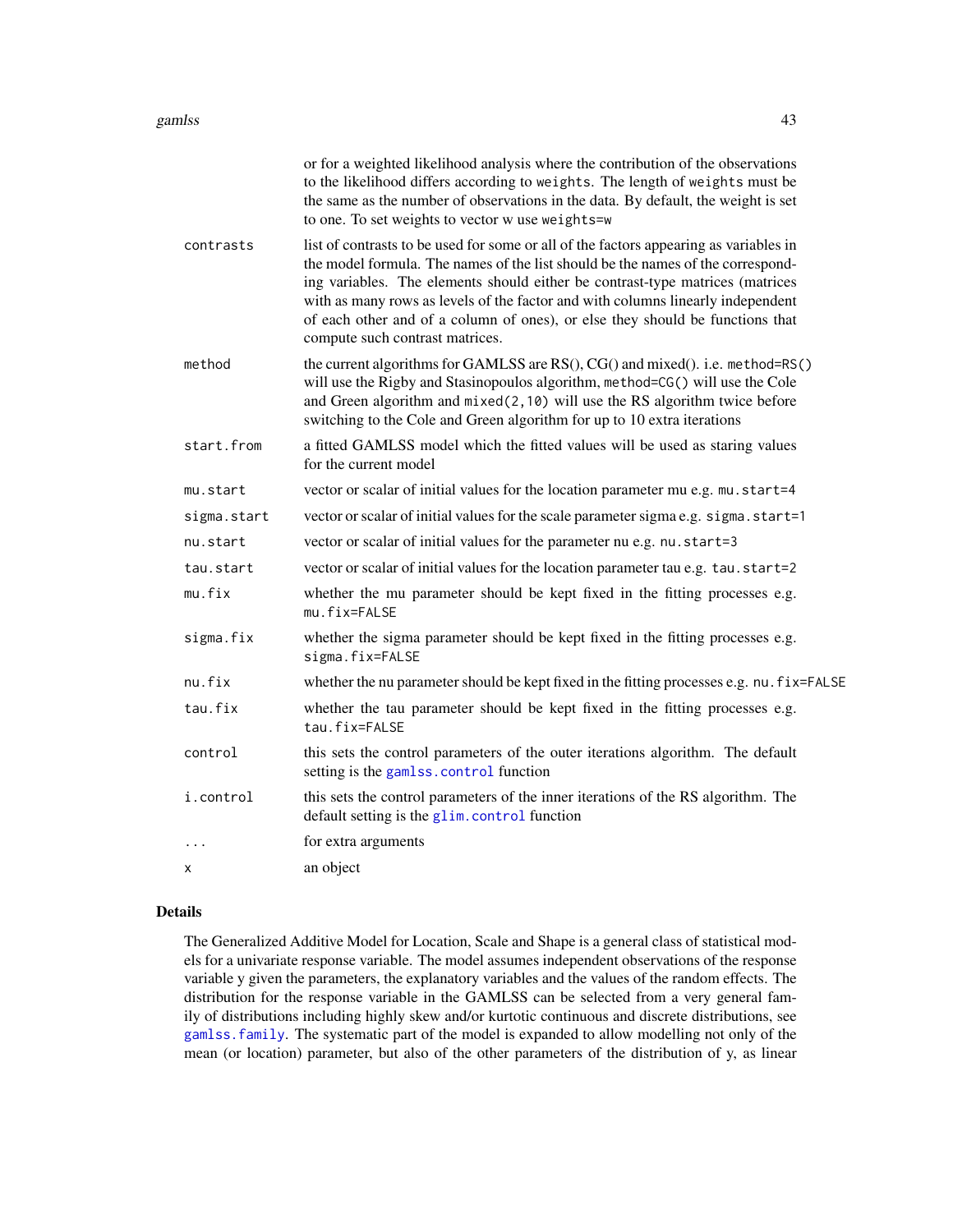parametric and/or additive nonparametric (smooth) functions of explanatory variables and/or random effects terms. Maximum (penalized) likelihood estimation is used to fit the (non)parametric models. A Newton-Raphson/Fisher scoring algorithm is used to maximize the (penalized) likelihood. The additive terms in the model are fitted using a backfitting algorithm.

is.gamlss is a short version is is(object,"gamlss")

## Value

Returns a gamlss object with components

| family     | the distribution family of the gamlss object (see gamlss.family)                                              |
|------------|---------------------------------------------------------------------------------------------------------------|
| parameters | the name of the fitted parameters i.e. mu, sigma, nu, tau                                                     |
| call       | the call of the gamlss function                                                                               |
| у          | the response variable                                                                                         |
| control    | the gamlss fit control settings                                                                               |
| weights    | the vector of weights                                                                                         |
| G.deviance | the global deviance                                                                                           |
| Ν          | the number of observations in the fit                                                                         |
| rqres      | a function to calculate the normalized (randomized) quantile residuals of the<br>object                       |
| iter       | the number of external iterations in the fitting process                                                      |
| type       | the type of the distribution or the response variable (continuous or discrete)                                |
| method     | which algorithm is used for the fit, $RS()$ , $CG()$ or mixed $()$                                            |
| converged  | whether the model fitting has have converged                                                                  |
| residuals  | the normalized (randomized) quantile residuals of the model                                                   |
| mu.fv      | the fitted values of the mu model, also sigma.fv, nu.fv, tau.fv for the other pa-<br>rameters if present      |
| mu.lp      | the linear predictor of the mu model, also sigma.lp, nu.lp, tau.lp for the other<br>parameters if present     |
| mu.wv      | the working variable of the mu model, also sigma.wv, nu.wv, tau.wv for the<br>other parameters if present     |
| mu.wt      | the working weights of the mu model, also sigma.wt, nu.wt, tau.wt for the other<br>parameters if present      |
| mu.link    | the link function for the mu model, also sigma.link, nu.link, tau.link for the other<br>parameters if present |
| mu.terms   | the terms for the mu model, also sigma.terms, nu.terms, tau.terms for the other<br>parameters if present      |
| mu.x       | the design matrix for the mu, also sigma.x, nu.x, tau.x for the other parameters<br>if present                |
| mu.qr      | the QR decomposition of the mu model, also sigma.qr, nu.qr, tau.qr for the other<br>parameters if present     |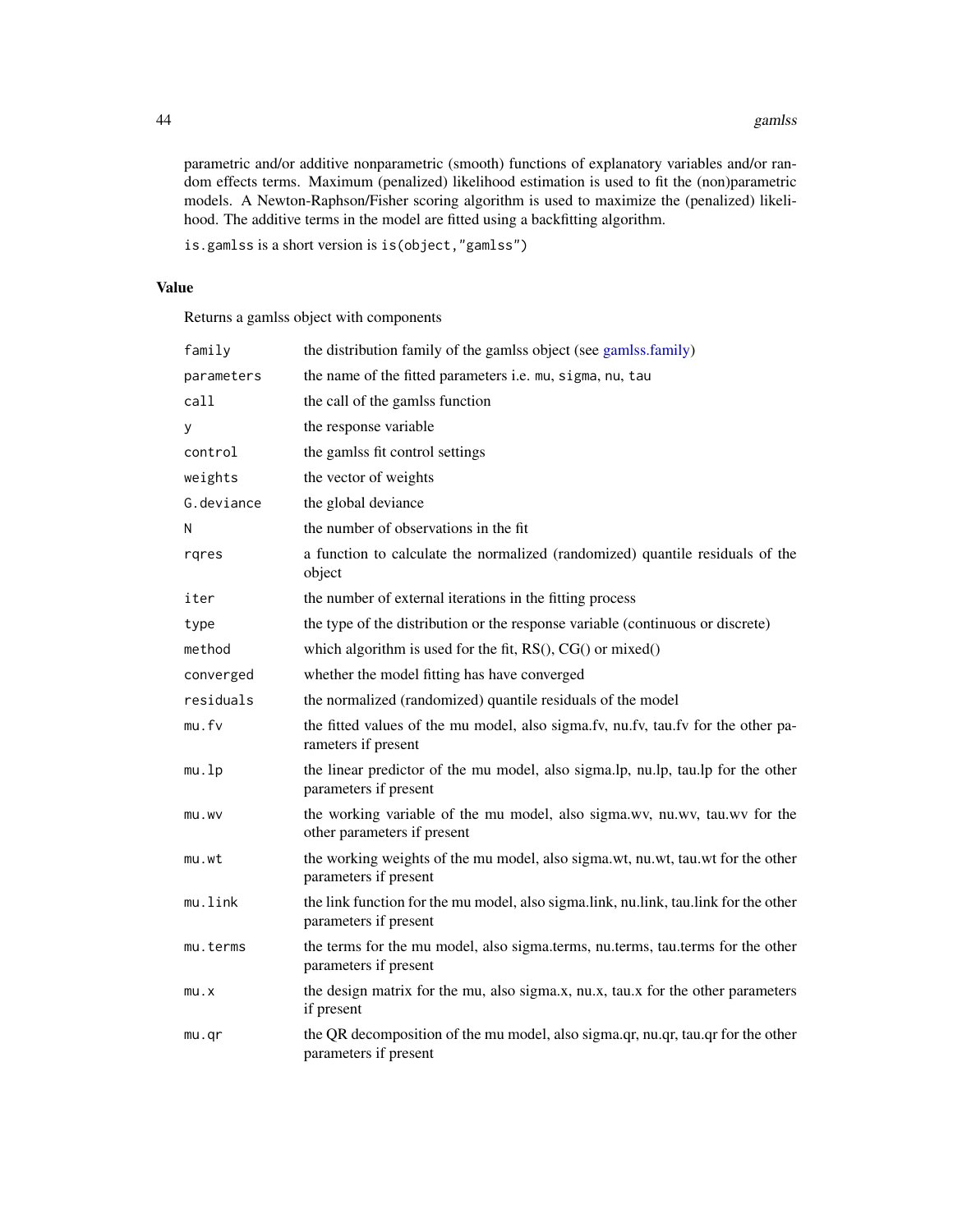#### gamlss and the contract of the contract of the contract of the contract of the contract of the contract of the contract of the contract of the contract of the contract of the contract of the contract of the contract of the

| mu.coefficients |                                                                                                                                            |
|-----------------|--------------------------------------------------------------------------------------------------------------------------------------------|
|                 | the linear coefficients of the mu model, also sigma.coefficients, nu.coefficients,<br>tau.coefficients for the other parameters if present |
| mu.formula      | the formula for the mu model, also sigma.formula, nu.formula, tau.formula for<br>the other parameters if present                           |
| mu.df           | the mu degrees of freedom also sigma.df, nu.df, tau.df for the other parameters<br>if present                                              |
| mu.n1.df        | the non linear degrees of freedom, also sigma.nl.df, nu.nl.df, tau.nl.df for the<br>other parameters if present                            |
| df.fit          | the total degrees of freedom use by the model                                                                                              |
| df.residual     | the residual degrees of freedom left after the model is fitted                                                                             |
| aic             | the Akaike information criterion                                                                                                           |
| sbc             | the Bayesian information criterion                                                                                                         |

#### Warning

Respect the parameter hierarchy when you are fitting a model. For example a good model for mu should be fitted before a model for sigma is fitted

# Note

The following generic functions can be used with a GAMLSS object: print, summary, fitted, coef, residuals, update, plot, deviance, formula

# Author(s)

Mikis Stasinopoulos <mikis.stasinopoulos@gamlss.org>, Bob Rigby, Calliope Akantziliotou and Vlasios Voudouris <vlasios.voudouris@abm-analytics.com>>

#### References

Rigby, R. A. and Stasinopoulos D. M. (2005). Generalized additive models for location, scale and shape,(with discussion), *Appl. Statist.*, 54, part 3, pp 507-554.

Stasinopoulos D. M. Rigby R.A. (2007) Generalized additive models for location scale and shape (GAMLSS) in R. *Journal of Statistical Software*, Vol. 23, Issue 7, Dec 2007, [http://www.jstatsof](http://www.jstatsoft.org/v23/i07)t. [org/v23/i07](http://www.jstatsoft.org/v23/i07).

Stasinopoulos D. M., Rigby R.A., Heller G., Voudouris V., and De Bastiani F., (2017) *Flexible Regression and Smoothing: Using GAMLSS in R*, Chapman and Hall/CRC.

(see also <http://www.gamlss.org/>).

# See Also

[gamlss.family](#page-0-0), [pdf.plot](#page-92-0), [find.hyper](#page-31-0)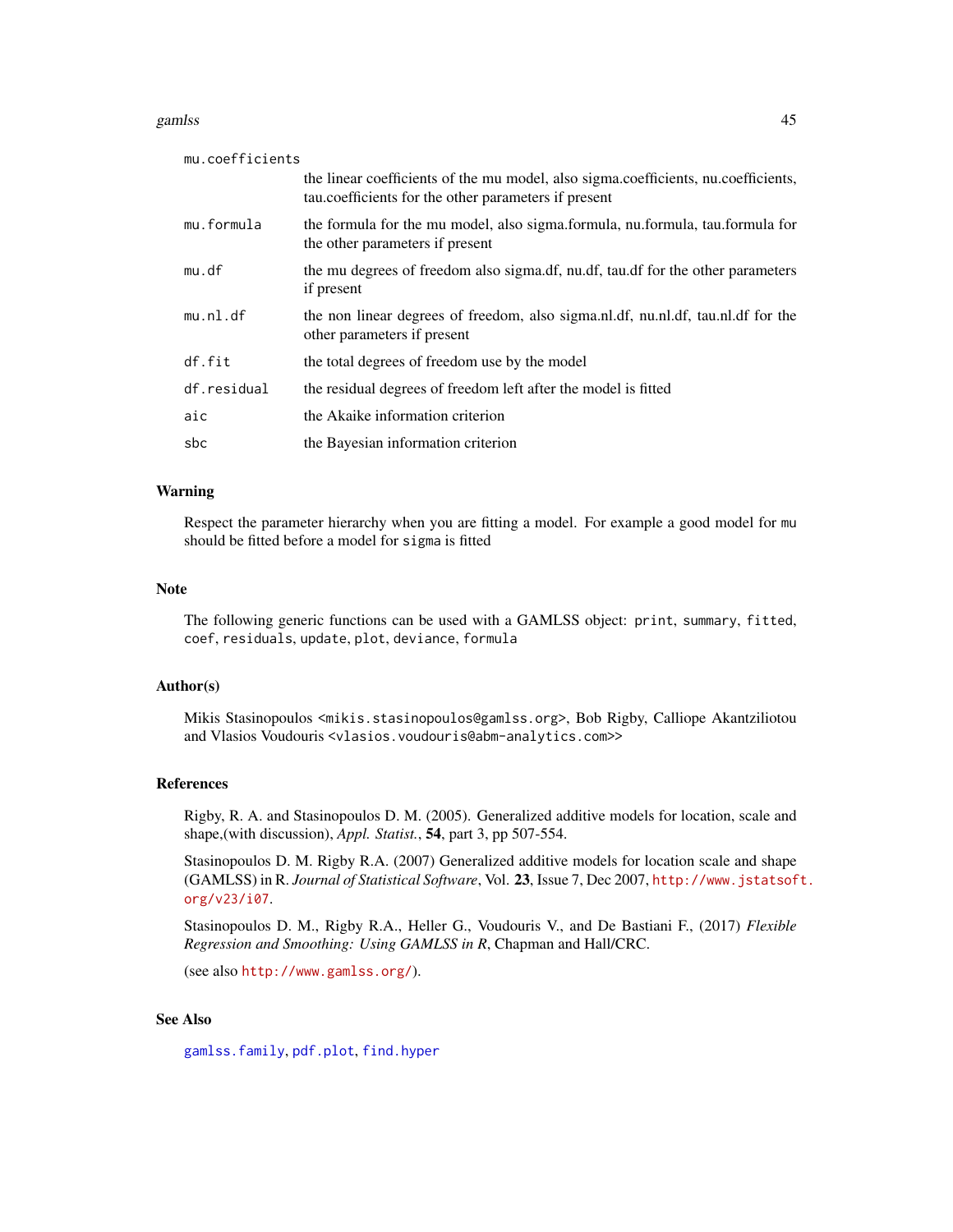# Examples

```
data(abdom)
mod<-gamlss(y~pb(x),sigma.fo=~pb(x),family=BCT, data=abdom, method=mixed(1,20))
plot(mod)
rm(mod)
```
<span id="page-45-0"></span>gamlss.control *Auxiliary for Controlling GAMLSS Fitting*

# Description

Auxiliary function as user interface for gamlss fitting. Typically only used when calling gamlss function with the option control.

# Usage

gamlss.control(c.crit =  $0.001$ , n.cyc =  $20$ , mu.step = 1, sigma.step = 1, nu.step = 1, tau.step = 1, gd.tol = Inf, iter =  $\theta$ , trace = TRUE, autostep = TRUE, save =  $TRUE$ , ...)

| c.crit     | the convergence criterion for the algorithm                                                                                                                                                                                                                                                                 |
|------------|-------------------------------------------------------------------------------------------------------------------------------------------------------------------------------------------------------------------------------------------------------------------------------------------------------------|
| n.cyc      | the number of cycles of the algorithm                                                                                                                                                                                                                                                                       |
| mu.step    | the step length for the parameter mu                                                                                                                                                                                                                                                                        |
| sigma.step | the step length for the parameter sigma                                                                                                                                                                                                                                                                     |
| nu.step    | the step length for the parameter nu                                                                                                                                                                                                                                                                        |
| tau.step   | the step length for the parameter tau                                                                                                                                                                                                                                                                       |
| gd.tol     | global deviance tolerance level (set more recently to Inf to allow the algorithm to<br>conversed even if the global deviance change dramatically during the iterations)                                                                                                                                     |
| iter       | starting value for the number of iterations, typically set to 0 unless the function<br>refit is used                                                                                                                                                                                                        |
| trace      | whether to print at each iteration (TRUE) or not (FALSE)                                                                                                                                                                                                                                                    |
| autostep   | whether the steps should be halved automatically if the new global deviance is<br>greater that the old one, the default is autostep=TRUE                                                                                                                                                                    |
| save       | save=TRUE, (the default), saves all the information on exit. save=FALSE saves<br>only limited information as the global deviance and AIC. For example fitted<br>values, design matrices and additive terms are not saved. The latest is useful<br>when gamlss() is called several times within a procedure. |
| $\cdots$   | for extra arguments                                                                                                                                                                                                                                                                                         |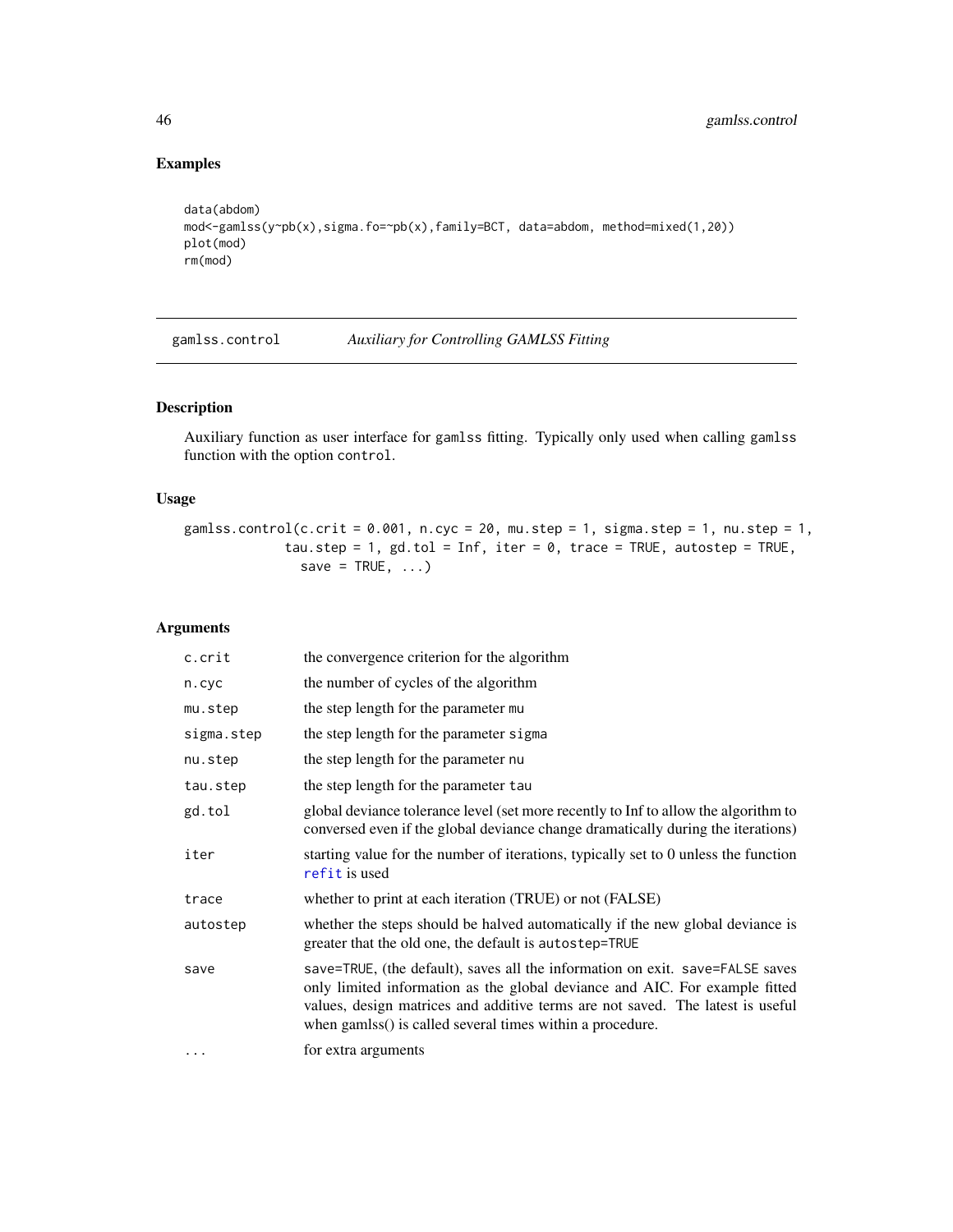# gamlss.control 47

# Details

The step length for each of the parameters mu, sigma, nu or tau is very useful to aid convergence if the parameter has a fully parametric model. However using a step length is not theoretically justified if the model for the parameter includes one or more smoothing terms, (even thought it may give a very approximate result).

The c.crit can be increased to speed up the convergence especially for a large set of data which takes longer to fit. When 'trace' is TRUE, calls to the function cat produce the output for each outer iteration.

# Value

A list with the arguments as components.

#### Author(s)

Mikis Stasinopoulos <mikis.stasinopoulos@gamlss.org>, Bob Rigby

#### References

Rigby, R. A. and Stasinopoulos D. M. (2005). Generalized additive models for location, scale and shape,(with discussion), *Appl. Statist.*, 54, part 3, pp 507-554.

Stasinopoulos D. M. Rigby R.A. (2007) Generalized additive models for location scale and shape (GAMLSS) in R. *Journal of Statistical Software*, Vol. 23, Issue 7, Dec 2007, [http://www.jstatsof](http://www.jstatsoft.org/v23/i07)t. [org/v23/i07](http://www.jstatsoft.org/v23/i07).

Stasinopoulos D. M., Rigby R.A., Heller G., Voudouris V., and De Bastiani F., (2017) *Flexible Regression and Smoothing: Using GAMLSS in R*, Chapman and Hall/CRC.

(see also <http://www.gamlss.org/>).

#### See Also

[gamlss](#page-40-0)

# Examples

```
data(aids)
h<-gamlss(y~poly(x,3)+qrt, family=PO, data=aids) #
con<-gamlss.control(mu.step=0.1)
h<-gamlss(y~poly(x,3)+qrt, family=PO, data=aids, control=con) #
rm(h,con)
```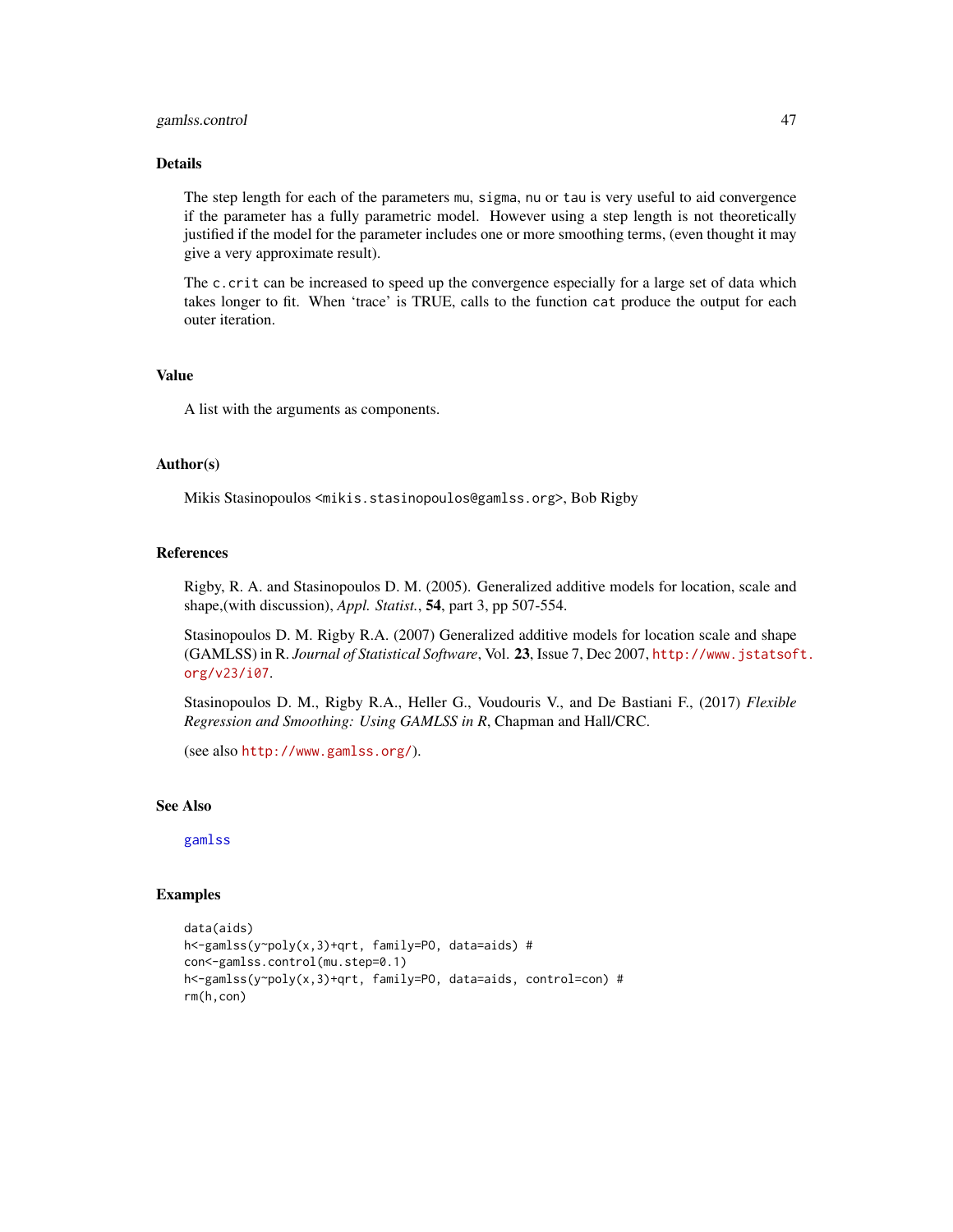# Description

This is support for the functions cs(), and scs(). It is not intended to be called directly by users. The function gamlss.cs is using the R function smooth.spline

## Usage

```
gamlss.cs(x, y, w, df = NULL, spar = NULL, xeval = NULL, ...)
```
# Arguments

| x     | the design matrix            |
|-------|------------------------------|
|       | the response variable        |
| W     | prior weights                |
| df    | effective degrees of freedom |
| spar  | spar the smoothing parameter |
| xeval | used in prediction           |
|       | for extra arguments          |

# Value

Returns a class "smooth.spline" object with

| residuals     | The residuals of the fit.                                                                  |
|---------------|--------------------------------------------------------------------------------------------|
| fitted.values | The smoothing values                                                                       |
| var           | the variance for the fitted smoother                                                       |
| lambda        | the final value for spar                                                                   |
| nl.df         | the smoothing degrees of freedom excluding the constant and linear terms, i.e.<br>$(df-2)$ |
| coefSmo       | this is a list containing among others the knots and the coefficients                      |

# Author(s)

Mikis Stasinopoulos <mikis.stasinopoulos@gamlss.org>, Bob Rigby

# See Also

[gamlss](#page-40-0), [cs](#page-21-0)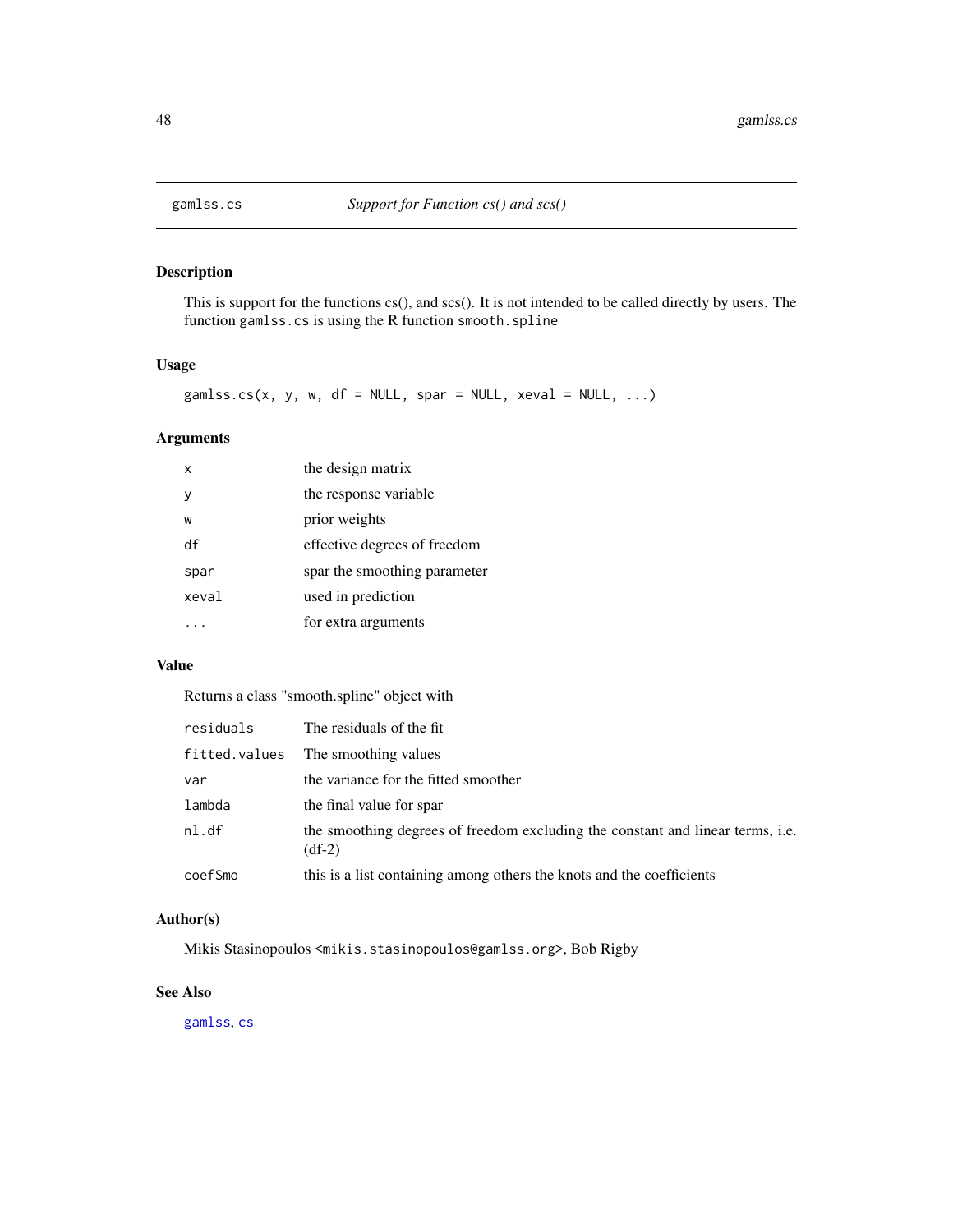# Description

Those are support for the functions fp() and pp. It is not intended to be called directly by users.

# Usage

```
gamlss.fp(x, y, w, npoly = 2, xeval = NULL)
gamlss.pp(x, y, w)
```
# Arguments

| $\mathsf{x}$ | the x for function gamlss, fp is referred to the design matric of the specific<br>parameter model (not to be used by the user)             |
|--------------|--------------------------------------------------------------------------------------------------------------------------------------------|
| y            | the y for function gaments. For is referred to the working variable of the specific<br>parameter model (not to be used by the user)        |
| W            | the w for function gamlss. fp is referred to the iterative weight variable of the<br>specific parameter model (not to be used by the user) |
| npoly        | a positive indicating how many fractional polynomials should be considered in<br>the fit. Can take the values 1, 2 or 3 with 2 as default  |
| xeval        | used in prediction                                                                                                                         |

# Value

Returns a list with

| fitted.values | fitted                                  |
|---------------|-----------------------------------------|
| residuals     | residuals                               |
| var           |                                         |
| nl.df         | the trace of the smoothing matrix       |
| lambda        | the value of the smoothing parameter    |
| coefSmo       | the coefficients from the smoothing fit |
| varcoeff      | the variance of the coefficients        |

# Author(s)

Mikis Stasinopoulos <mikis.stasinopoulos@gamlss.org>, Bob Rigby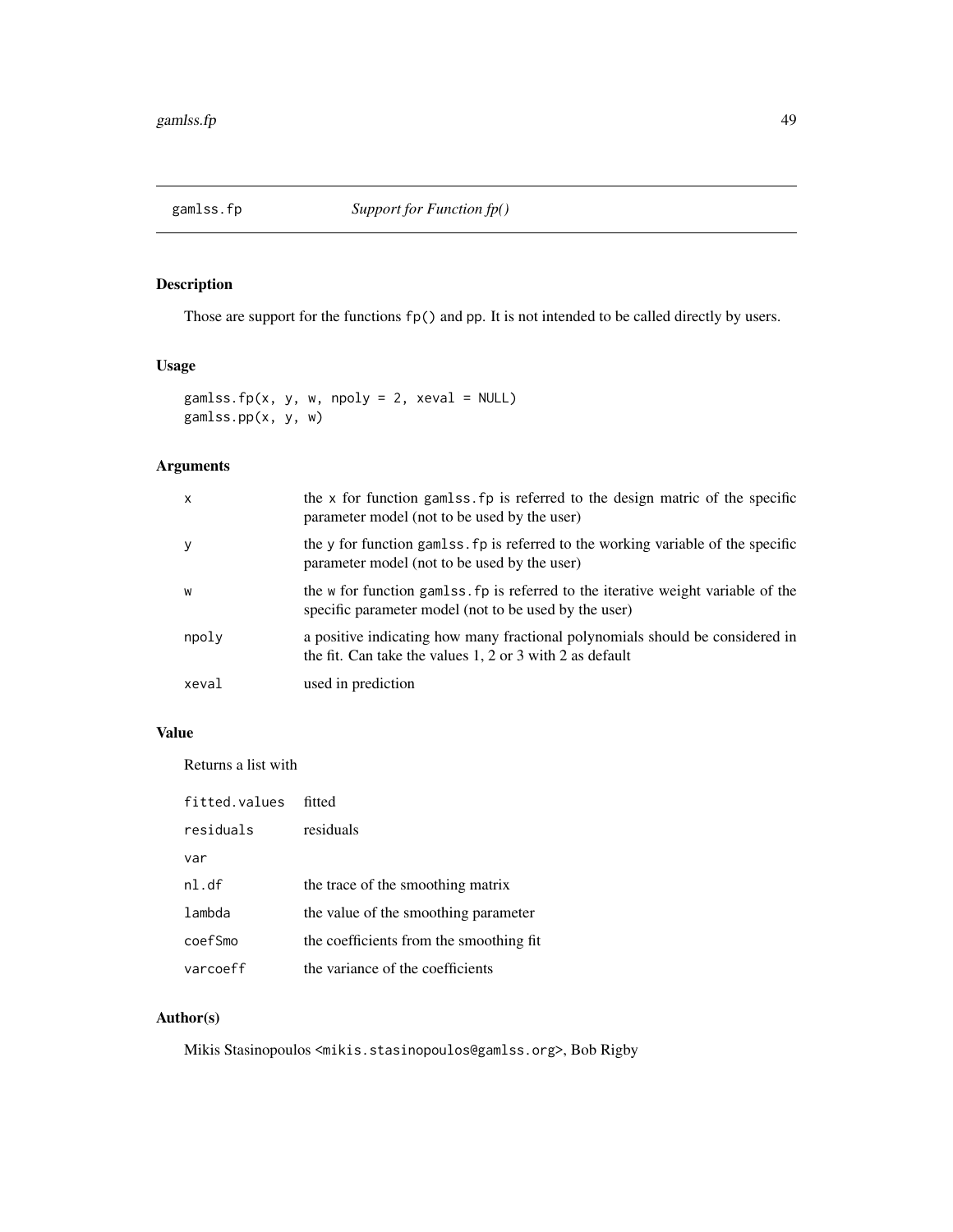# References

Rigby, R. A. and Stasinopoulos D. M. (2005). Generalized additive models for location, scale and shape,(with discussion), *Appl. Statist.*, 54, part 3, pp 507-554.

Stasinopoulos D. M. Rigby R.A. (2007) Generalized additive models for location scale and shape (GAMLSS) in R. *Journal of Statistical Software*, Vol. 23, Issue 7, Dec 2007, [http://www.jstatsof](http://www.jstatsoft.org/v23/i07)t. [org/v23/i07](http://www.jstatsoft.org/v23/i07).

Stasinopoulos D. M., Rigby R.A., Heller G., Voudouris V., and De Bastiani F., (2017) *Flexible Regression and Smoothing: Using GAMLSS in R*, Chapman and Hall/CRC.

(see also <http://www.gamlss.org/>).

# See Also

[gamlss](#page-40-0), [fp](#page-8-0)

# gamlss.lo *Support for Function lo()*

# Description

This is support for the loess function lo(). It is not intended to be called directly by users. The function gamlss.lo is calling the R function loess.

#### Usage

 $gamma(s, y, w, xeval = NULL, ...)$ 

# Arguments

| $\mathsf{x}$ | the design matrix                                  |
|--------------|----------------------------------------------------|
| <sub>V</sub> | the response variable                              |
| W            | prior weights                                      |
| xeval        | used in prediction                                 |
|              | further arguments passed to or from other methods. |

# Value

Returns an object

| fitted    | the smooth values                 |
|-----------|-----------------------------------|
| residuals | the residuals                     |
| var       | the variance of the smoother      |
| nl.df     | the non-linear degrees of freedom |
| coefSmo   | with value NULL                   |
| lambda    | the value of span                 |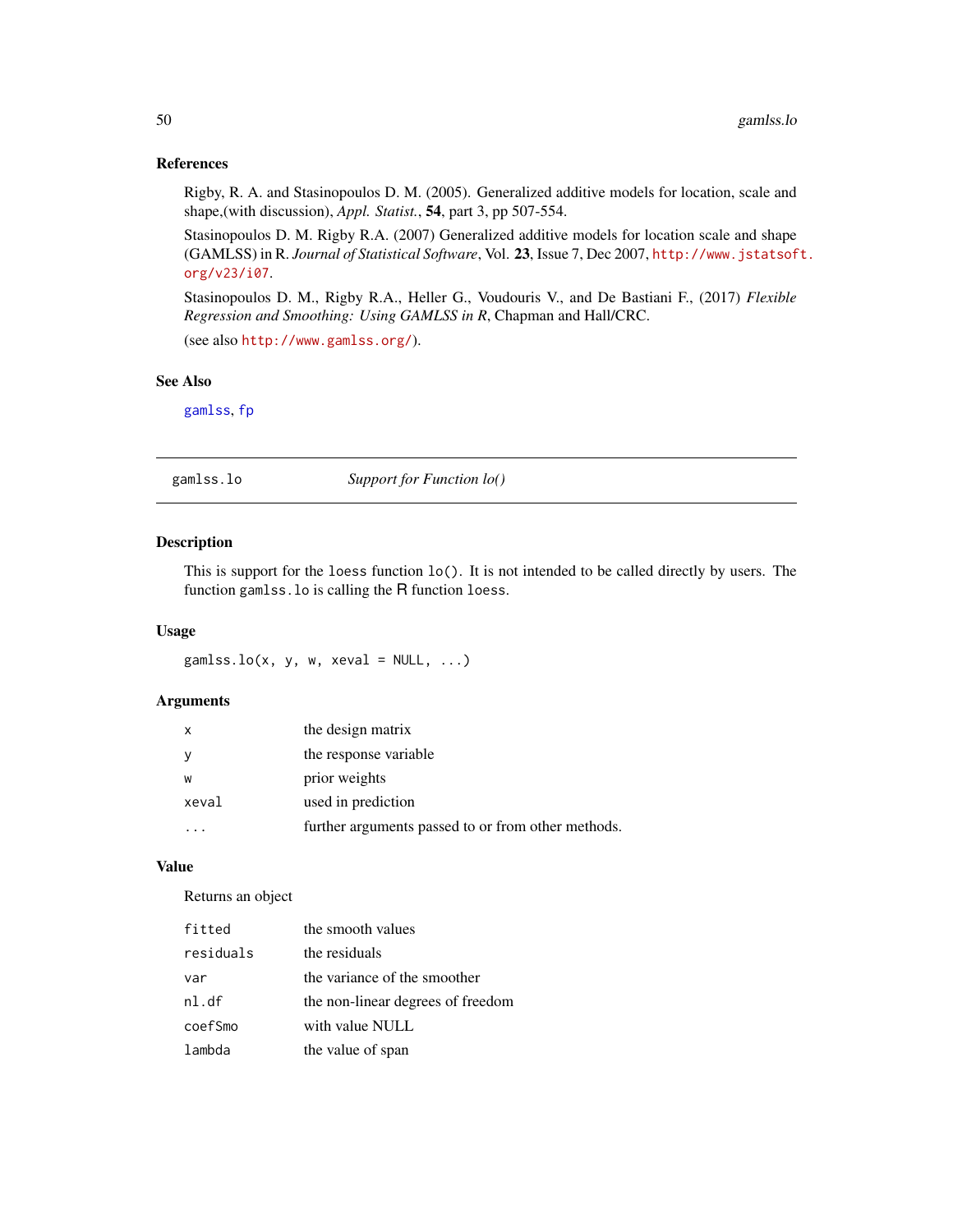#### gamlss.ps 51

## Author(s)

Mikis Stasinopoulos based on Brian Ripley implementation of loess function in R

#### See Also

[gamlss](#page-40-0), [lo](#page-78-0)

gamlss.ps *Support for Functions for smoothers*

## Description

Those functions are support for the functions  $pb($ ),  $pbo($ ),  $ps($ ),  $right(e)$ ,  $ri($ ),  $cy()$ ,  $pvc()$ , and pbm(). The functions are not intended to be called directly by users.

## Usage

```
gamlss.pb(x, y, w, xeval = NULL, ...)gamlss.pbo(x, y, w, xeval = NULL, ...)gamlss.ps(x, y, w, xeval = NULL, ...)gamlss.ri(x, y, w, xeval = NULL, ...)gamlss.cy(x, y, w, xeval = NULL, ...)gamlss.pvc(x, y, w, xeval = NULL, ...)gamlss.pbm(x, y, w, xeval = NULL, ...)gamlss.pbz(x, y, w, xeval = NULL, ...)gamlss.pbc(x, y, w, xeval = NULL, ...)gamlss.pbp(x, y, w, xeval = NULL, ...)
```
# Arguments

| $\mathsf{x}$ | the x for function gamlss fp is referred to the design matric of the specific<br>parameter model (not to be used by the user)               |
|--------------|---------------------------------------------------------------------------------------------------------------------------------------------|
| $\mathbf{y}$ | the y for function gaments. For is referred to the working variable of the specific<br>parameter model (not to be used by the user)         |
| W            | the w for function gaments. Fo is referred to the iterative weight variable of the<br>specific parameter model (not to be used by the user) |
| xeval        | used in prediction                                                                                                                          |
| .            | further arguments passed to or from other methods.                                                                                          |

# Value

All function return fitted smoothers.

#### Author(s)

Mikis Stasinopoulos <mikis.stasinopoulos@gamlss.org>, Bob Rigby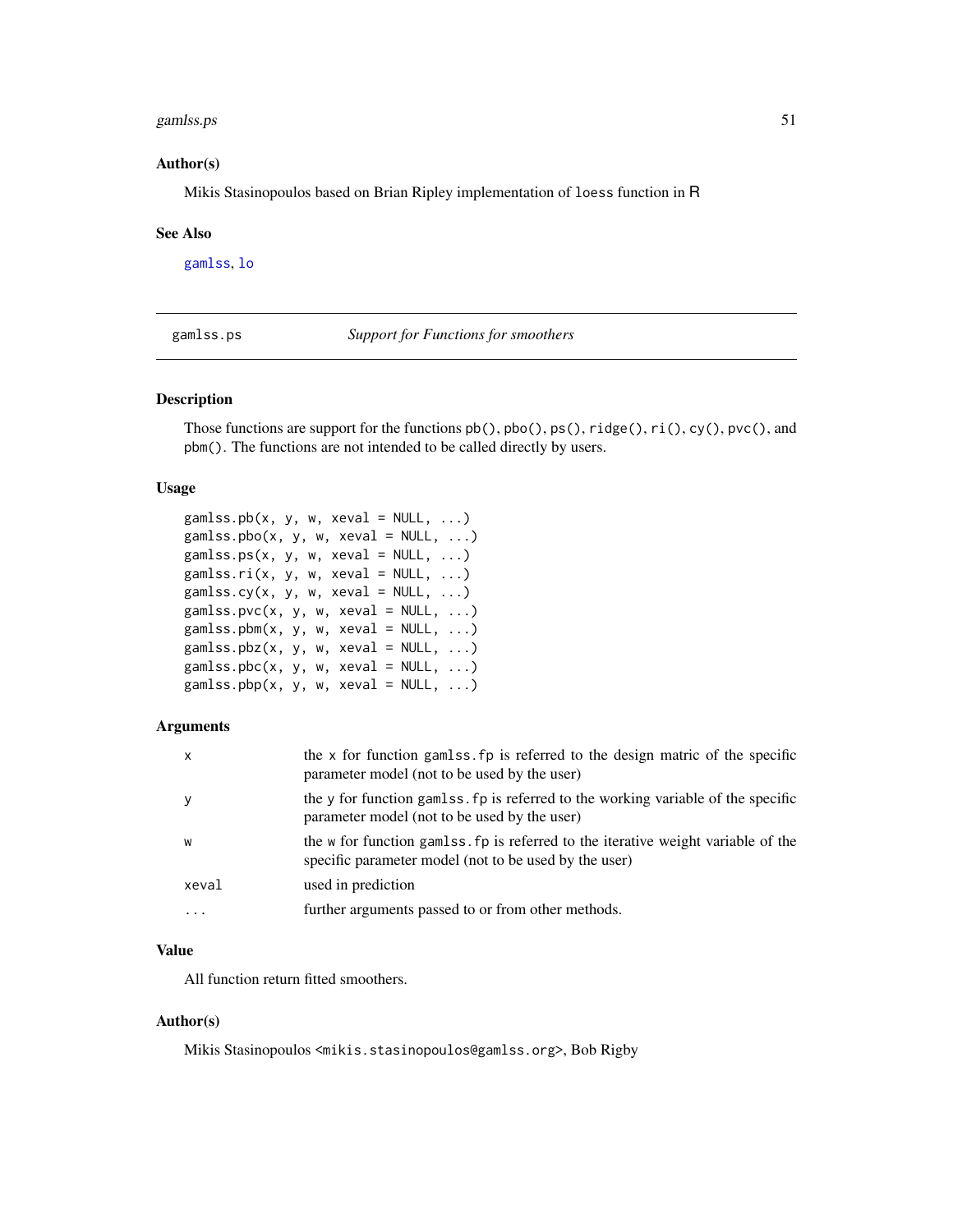## References

Rigby, R. A. and Stasinopoulos D. M. (2005). Generalized additive models for location, scale and shape,(with discussion), *Appl. Statist.*, 54, part 3, pp 507-554.

Stasinopoulos D. M. Rigby R.A. (2007) Generalized additive models for location scale and shape (GAMLSS) in R. *Journal of Statistical Software*, Vol. 23, Issue 7, Dec 2007, [http://www.jstatsof](http://www.jstatsoft.org/v23/i07)t. [org/v23/i07](http://www.jstatsoft.org/v23/i07).

Stasinopoulos D. M., Rigby R.A., Heller G., Voudouris V., and De Bastiani F., (2017) *Flexible Regression and Smoothing: Using GAMLSS in R*, Chapman and Hall/CRC.

(see also <http://www.gamlss.org/>).

# See Also

[gamlss](#page-40-0), [pb](#page-107-0), [ps](#page-107-1), [ri](#page-125-0),[ridge](#page-0-0),[cy](#page-107-0),[pvc](#page-107-0),[pbm](#page-107-0)

gamlss.random *Support for Functions random() and re()*

# Description

This is support for the functions random() and re() respectively. It is not intended to be called directly by users. .

## Usage

gamlss.random(x, y, w)  $gamlss.re(x, y, w, xeval = NULL, ...)$ 

#### Arguments

| $\mathsf{x}$ | the explanatory design matrix    |
|--------------|----------------------------------|
|              | the response variable            |
| W            | <i>iterative</i> weights         |
| xeval        | it used internaly for prediction |
|              | for extra arguments              |

# Value

Returns a list with

| У         | the fitted values                         |
|-----------|-------------------------------------------|
| residuals | the residuals                             |
| var       | the variance of the fitted values         |
| lambda    | the final lambda, the smoothing parameter |
| coefSmo   | with value NULL                           |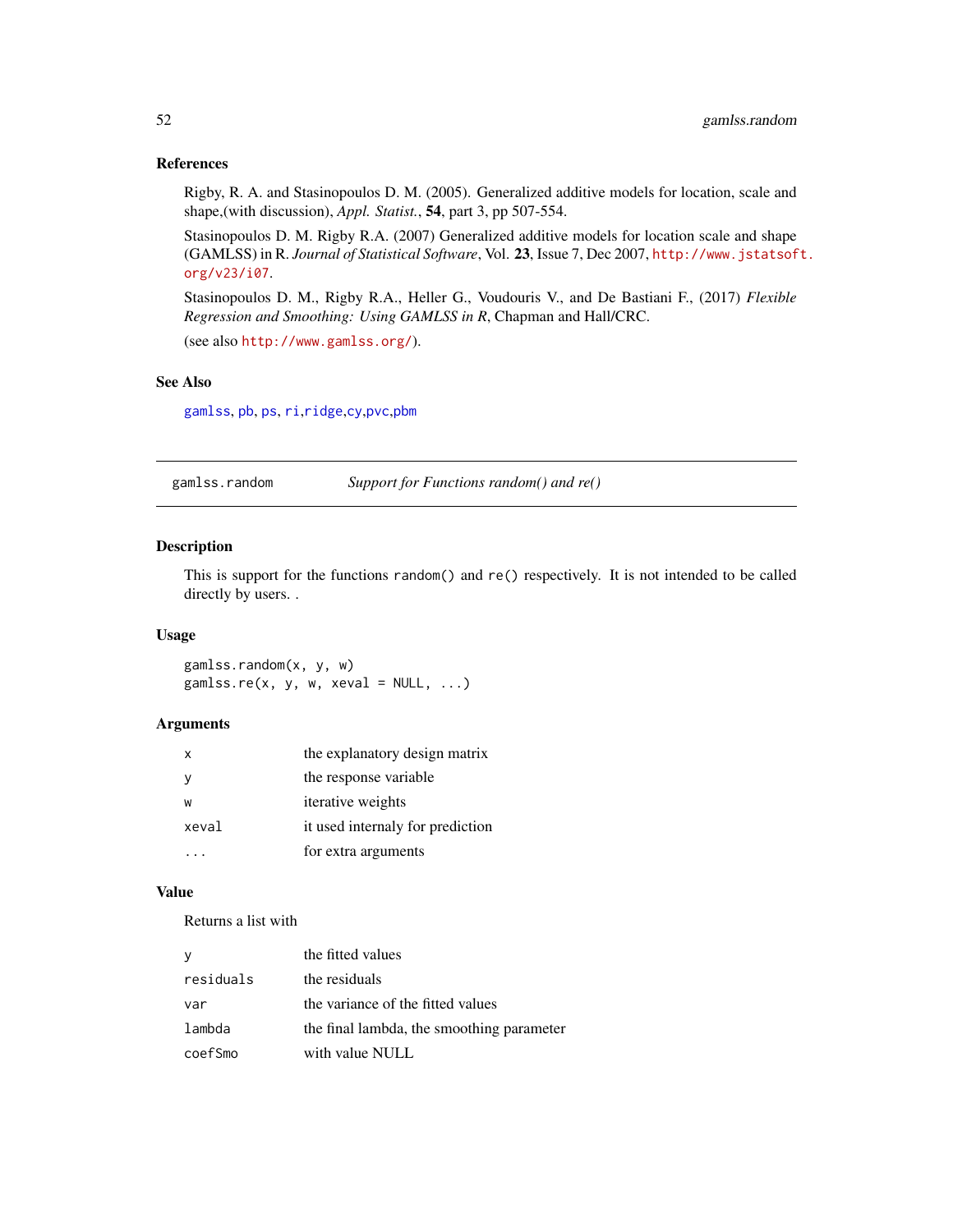# gamlss.scope 53

## Author(s)

Mikis Stasinopoulos, based on Trevor Hastie function gam.random

#### References

Chambers, J. M. and Hastie, T. J. (1991). *Statistical Models in S*, Chapman and Hall, London.

Rigby, R. A. and Stasinopoulos D. M. (2005). Generalized additive models for location, scale and shape,(with discussion), *Appl. Statist.*, 54, part 3, pp 507-554.

Stasinopoulos D. M. Rigby R.A. (2007) Generalized additive models for location scale and shape (GAMLSS) in R. *Journal of Statistical Software*, Vol. 23, Issue 7, Dec 2007, [http://www.jstatsof](http://www.jstatsoft.org/v23/i07)t. [org/v23/i07](http://www.jstatsoft.org/v23/i07).

Stasinopoulos D. M., Rigby R.A., Heller G., Voudouris V., and De Bastiani F., (2017) *Flexible Regression and Smoothing: Using GAMLSS in R*, Chapman and Hall/CRC.

(see also <http://www.gamlss.org/>).

# See Also

[gamlss](#page-40-0), [random](#page-118-0)

gamlss.scope *Generate a Scope Argument for Stepwise GAMLSS*

#### Description

Generates a scope argument for a stepwise GAMLSS.

# Usage

```
gamlss.scope(frame, response = 1, smoother = "cs", arg = NULL, form = TRUE)
```
# Arguments

| frame    | a data or model frame                                                              |
|----------|------------------------------------------------------------------------------------|
| response | which variable is the response; the default is the first                           |
| smoother | what smoother to use; default is cs                                                |
| arg      | any additional arguments required by the smoother                                  |
| form     | should a formula be returned (default), or else a character version of the formula |

# Details

Each formula describes an ordered regimen of terms, each of which is eligible on their own for inclusion in the gam model. One of the terms is selected from each formula by step.gam. If a 1 is selected, that term is omitted.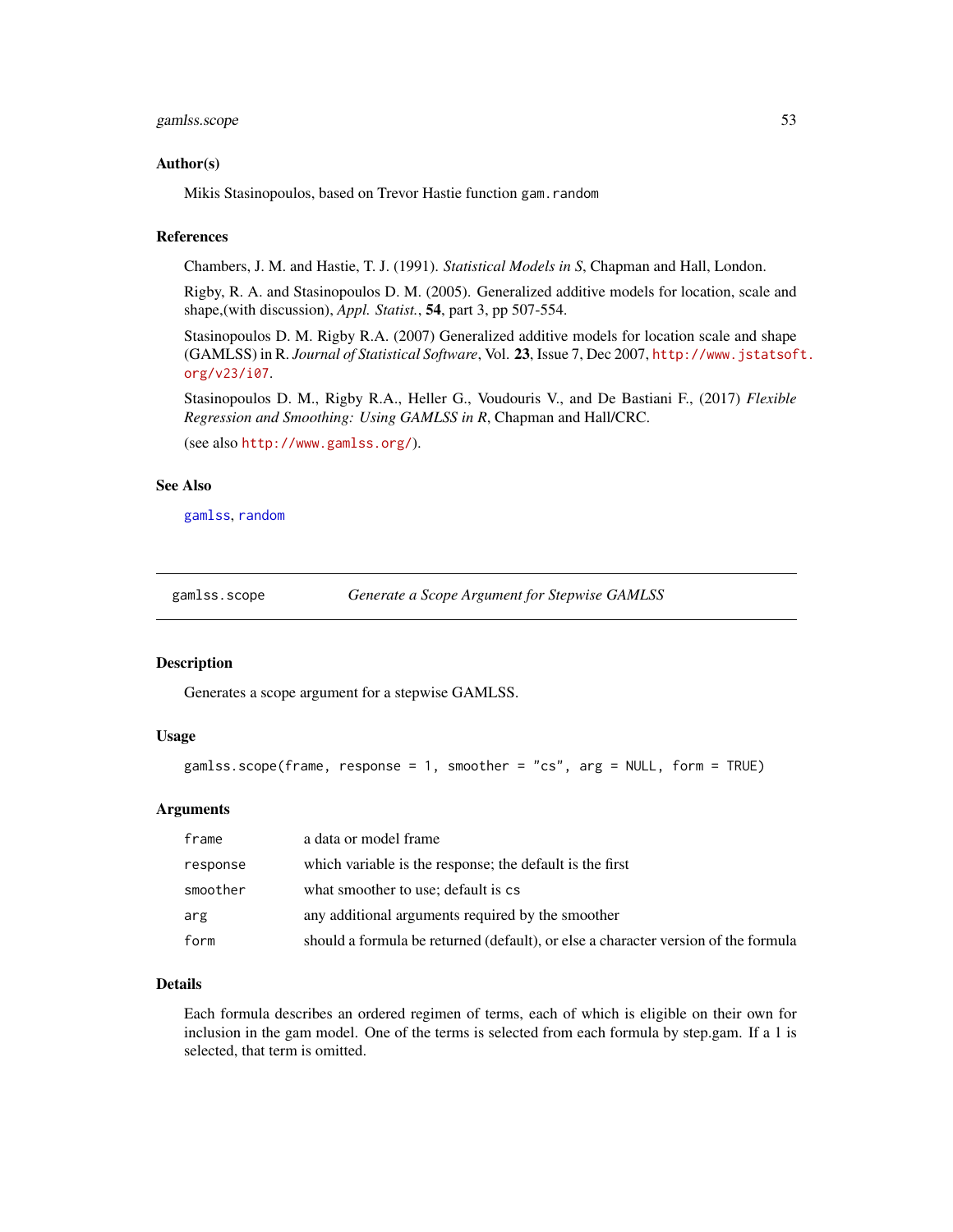# Value

a list of formulas is returned, one for each column in frame (excluding the response). For a numeric variable, say x1, the formula is

 $\sim 1 + x1 + cs(x1)$ 

If x1 is a factor, the last smooth term is omitted.

#### Author(s)

Mikis Stasinopoulos: a modified function from Statistical Models in S

## References

Chambers, J. M. and Hastie, T. J. (1991). *Statistical Models in S*, Chapman and Hall, London.

Rigby, R. A. and Stasinopoulos D. M. (2005). Generalized additive models for location, scale and shape,(with discussion), *Appl. Statist.*, 54, part 3, pp 507-554.

Stasinopoulos D. M. Rigby R.A. (2007) Generalized additive models for location scale and shape (GAMLSS) in R. *Journal of Statistical Software*, Vol. 23, Issue 7, Dec 2007, [http://www.jstatsof](http://www.jstatsoft.org/v23/i07)t. [org/v23/i07](http://www.jstatsoft.org/v23/i07).

Stasinopoulos D. M., Rigby R.A., Heller G., Voudouris V., and De Bastiani F., (2017) *Flexible Regression and Smoothing: Using GAMLSS in R*, Chapman and Hall/CRC.

(see also <http://www.gamlss.org/>).

#### See Also

[stepGAIC](#page-131-0)

#### Examples

```
data(usair)
gs1<-gamlss.scope(model.frame(y~x1+x2+x3+x4+x5+x6, data=usair))
gs2<-gamlss.scope(model.frame(usair))
gs1
gs2
gs3<-gamlss.scope(model.frame(usair), smooth="fp", arg="3")
gs3
```
<span id="page-53-0"></span>gamlssML *Maximum Likelihood estimation of a simple GAMLSS model*

#### Description

The function gamlssML() fits a gamlss.family distribution to single data set using a non linear maximisation algorithm in R. This is relevant only when explanatory variables do not exist.

The function gamlssMLpred() is similar to gamlssML() but it saves the *predictive* global deviance for the newdata. The newdata in gamlssMLpred() can be given with the arguments newdata or defining the factor rand. rand should be a binary factor rand splitting the original data set into a training set (value 1) and a validation/test set (values 2), see also [gamlssVGD](#page-56-0)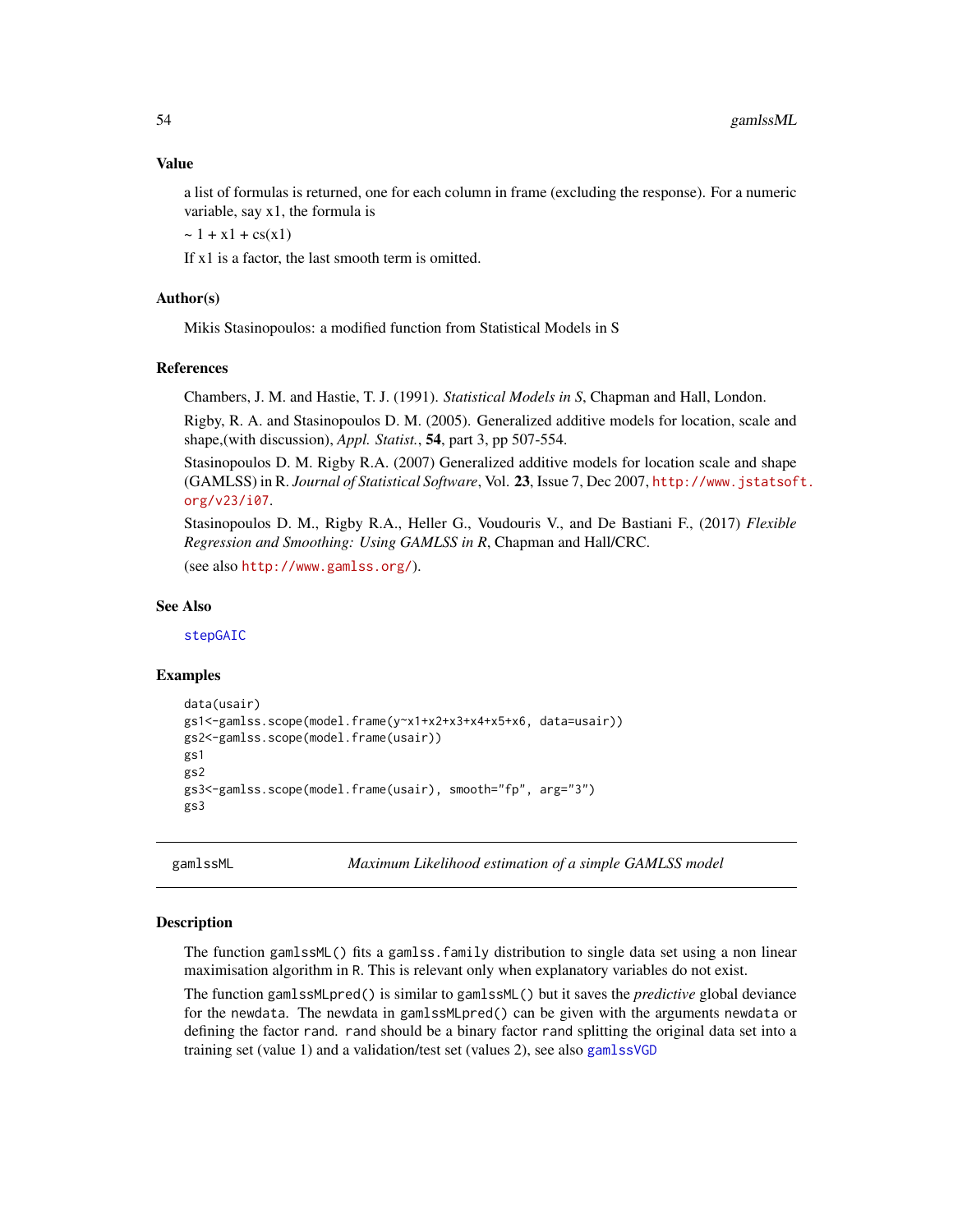# gamlssML 55

# Usage

```
gamlssML(formula, family = NO, weights = NULL, mu.start = NULL,
sigma.start = NULL, nu.start = NULL, tau.start = NULL,
mu.fix = FALSE, sigma.fix = FALSE, nu.fix = FALSE,
tau.fix = FALSE, data = sys.parent(), start.from = NULL, ...)
gamlssMLpred(response = NULL, data = NULL, family = NO,
rand = NULL, newdata = NULL, ...)
```

| formula, response |                                                                                                                                                                                                                                                                                                                                                                                                               |
|-------------------|---------------------------------------------------------------------------------------------------------------------------------------------------------------------------------------------------------------------------------------------------------------------------------------------------------------------------------------------------------------------------------------------------------------|
|                   | a vector of data requiring the fit of a gamlss. family distribution or (only for the<br>function gamlssML) a formula, for example, y~1, with no explanatory variables<br>because they are ignored).                                                                                                                                                                                                           |
| family            | gamlss. family object, which is used to define the distribution and the link<br>functions of the various parameters. The distribution families supported by<br>gamlssML() can be found in gamlss. family                                                                                                                                                                                                      |
| weights           | a vector of weights. Here weights can be used to weight out observations (like in<br>subset) or for a weighted likelihood analysis where the contribution of the ob-<br>servations to the likelihood differs according to weights. The length of weights<br>must be the same as the number of observations in the data. By default, the<br>weight is set to one. To set weights to vector say w use weights=w |
| mu.start          | a scalar of initial values for the location parameter mu e.g. mu.start=4                                                                                                                                                                                                                                                                                                                                      |
| sigma.start       | a scalar of initial values for the scale parameter sigma e.g. sigma.start=1                                                                                                                                                                                                                                                                                                                                   |
| nu.start          | scalar of initial values for the parameter nu e.g. nu.start=3                                                                                                                                                                                                                                                                                                                                                 |
| tau.start         | scalar of initial values for the parameter tau e.g. tau.start=3                                                                                                                                                                                                                                                                                                                                               |
| mu.fix            | whether the mu parameter should be kept fixed in the fitting processes e.g.<br>mu.fix=FALSE                                                                                                                                                                                                                                                                                                                   |
| sigma.fix         | whether the sigma parameter should be kept fixed in the fitting processes e.g.<br>sigma.fix=FALSE                                                                                                                                                                                                                                                                                                             |
| nu.fix            | whether the nu parameter should be kept fixed in the fitting processes e.g. nu. fix=FALSE                                                                                                                                                                                                                                                                                                                     |
| tau.fix           | whether the tau parameter should be kept fixed in the fitting processes e.g.<br>tau.fix=FALSE                                                                                                                                                                                                                                                                                                                 |
| data              | a data frame containing the variable y. If this is missing, the variable should be<br>on the search list. e.g. data=aids                                                                                                                                                                                                                                                                                      |
| start.from        | a gamlss object to start from the fitting or vector of length as many parameters<br>in the distribution                                                                                                                                                                                                                                                                                                       |
| rand              | For gamlssMLpred() a factor with values 1 (for fitting) and 2 (for predicting).                                                                                                                                                                                                                                                                                                                               |
| newdata           | The prediction data set (validation or test).                                                                                                                                                                                                                                                                                                                                                                 |
| $\cdots$          | for extra arguments                                                                                                                                                                                                                                                                                                                                                                                           |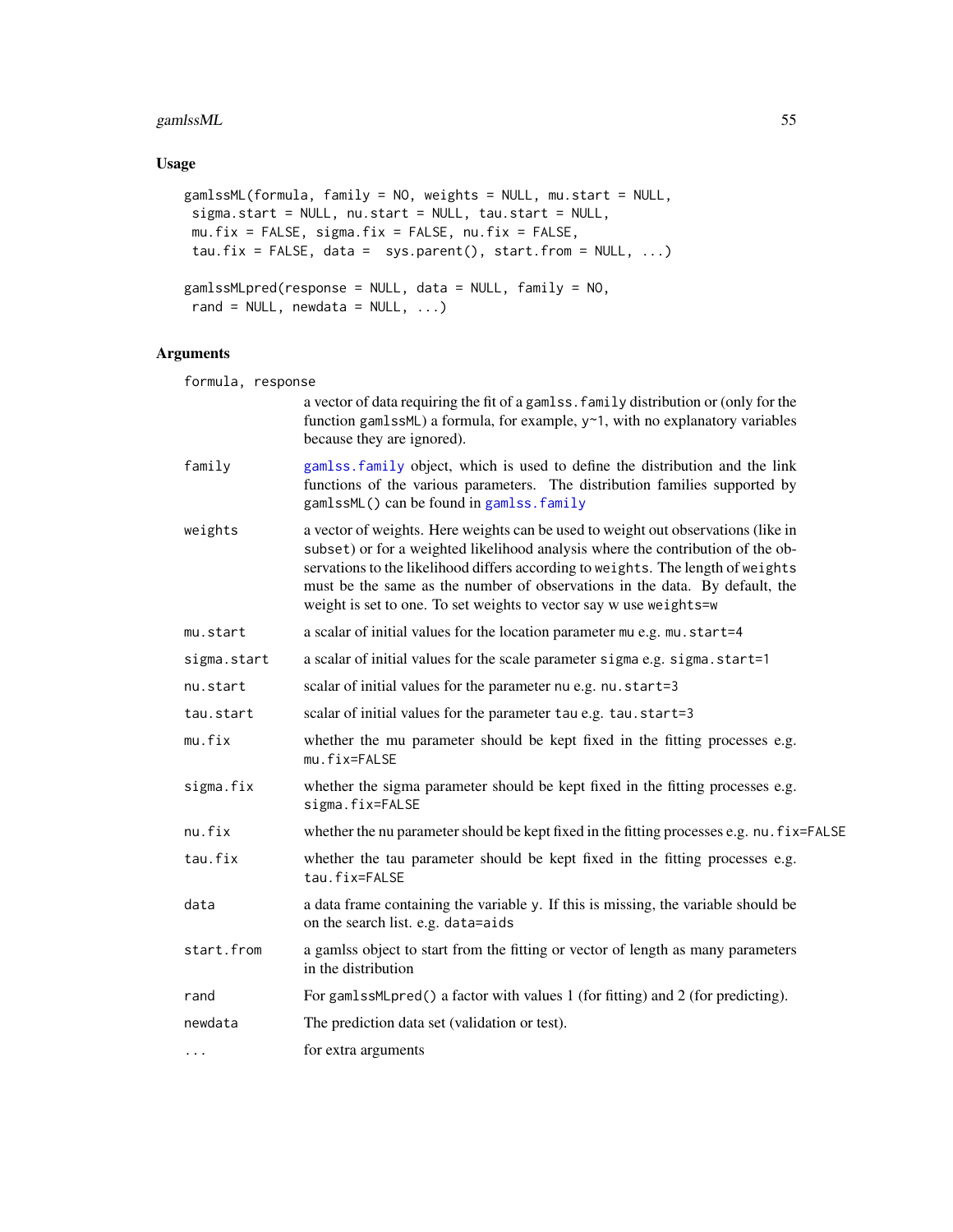# Details

The function gamlssML() fits a gamlss. family distribution to a single data set is using a non linear maximisation. in fact it uses the internal function MLE() which is a copy of the mle() function of package stat4. The function gamlssML() could be for large data faster than the equivalent gamlss() function which is designed for regression type of models.

The function gamlssMLpred() uses the functionfunction gamlssML() to fit the model but then uses predict.gamlssML() to predict for newdata and saves the the prediction i) deviance increments, ii) global deviance iii) residuals.

#### Value

Returns a gamlssML object which behaves like a gamlss fitted objected

## Author(s)

Mikis Stasinopoulos <mikis.stasinopoulos@gamlss.org>, Bob Rigby, Vlasis Voudouris and Majid Djennad

## References

Rigby, R. A. and Stasinopoulos D. M. (2005). Generalized additive models for location, scale and shape,(with discussion), *Appl. Statist.*, 54, part 3, pp 507-554.

Stasinopoulos D. M. Rigby R.A. (2007) Generalized additive models for location scale and shape (GAMLSS) in R. *Journal of Statistical Software*, Vol. 23, Issue 7, Dec 2007, [http://www.jstatsof](http://www.jstatsoft.org/v23/i07)t. [org/v23/i07](http://www.jstatsoft.org/v23/i07).

Stasinopoulos D. M., Rigby R.A., Heller G., Voudouris V., and De Bastiani F., (2017) *Flexible Regression and Smoothing: Using GAMLSS in R*, Chapman and Hall/CRC.

(see also <http://www.gamlss.org/>).

## See Also

[gamlss.family](#page-0-0), [gamlss](#page-40-0)

#### Examples

```
#-------- negative binomial 1000 observations
y<- rNBI(1000)
  system.time(m1 <- gamlss(y ~ 1, family=NBI))
  system.time(m1a<-gamlss(y~1, family=NBI, trace=FALSE))
system.time(m11<-gamlssML(y, family=NBI))
AIC(m1,m1a,m11, k=0)
# neg. binomial n=10000
 y<- rNBI(10000)
 system.time(m1 <- gamlss(y ~ 1, family=NBI))
 system.time(m1a<-gamlss(y~1, family=NBI, trace=FALSE))
system.time(m11<-gamlssML(y, family=NBI))
AIC(m1,m1a,m11, k=0)
# binomial type data
data(aep)
```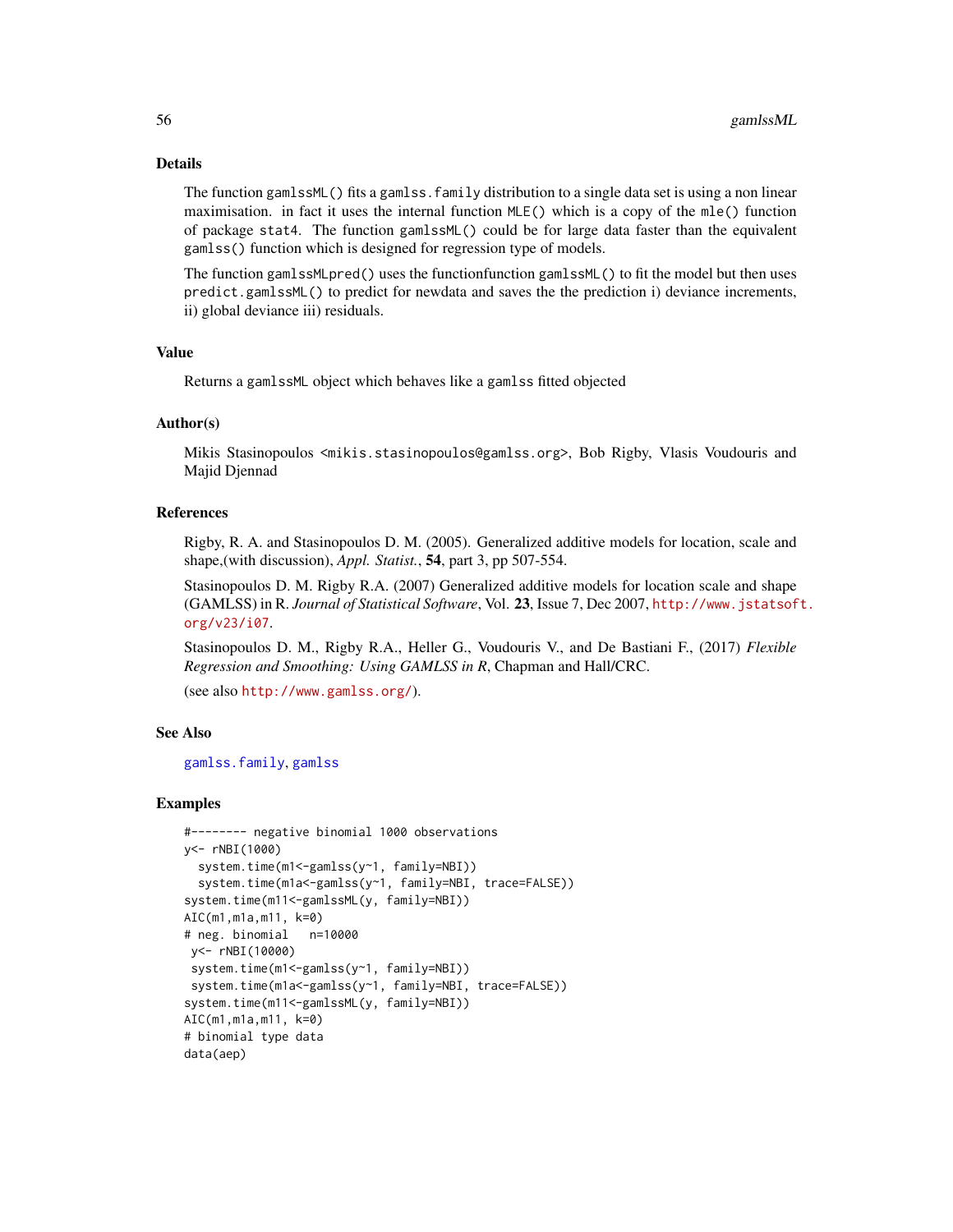# gamlssVGD 57

```
m1 <- gamlssML(aep$y, family=BB) # ok
m2 <- gamlssML(y, data=aep, family=BB) # ok
m3 <- gamlssML(y~1, data=aep, family=BB) # ok
m4 <- gamlssML(aep$y~1, family=BB) # ok
AIC(m1,m2,m3,m4)
## Not run:
#-----------------------------------------------------------
# neg. binomial n=10000
y<- rNBI(10000)
rand <- sample(2, length(y), replace=TRUE, prob=c(0.6,0.4))
table(rand)
   Y <- subset(y, rand==1)
YVal <- subset(y, rand==2)
length(Y)
length(YVal)
da1 <- data.frame(y=y)
dim(da1)
da2 <- data.frame(y=Y)
dim(da2)
danew <- data.frame(y=YVal)
# using gamlssVGD to fit the models
g1 <- gamlssVGD(y~1, rand=rand, family=NBI, data=da1)
g2 <- gamlssVGD(y~1, family=NBI, data=da2, newdata=dan)
AIC(g1,g2)
VGD(g1,g2)
# using gamlssMLpred to fit the models
p1 <- gamlssMLpred(y, rand=rand, family=NBI)
p2 <- gamlssMLpred(Y, family=NBI, newdata=YVal)
# AIC and VGD should produce identical results
AIC(p1,p2,g1,g2)
VGD(p1,p2, g1,g2)
# the fitted residuals
wp(p1, ylim.all=1)
# the prediction residuals
wp(resid=p1$residVal, ylim.all=.5)
#-------------------------------------------------------------
# chossing between distributions
p2<-gamlssMLpred(y, rand=rand, family=PO)
p3<-gamlssMLpred(y, rand=rand, family=PIG)
p4<-gamlssMLpred(y, rand=rand, family=BNB)
AIC(p1, p2, p3, p4)
VGD(p1, p2, p3, p4)
#--------------------------------------------------
```
## End(Not run)

<span id="page-56-0"></span>gamlssVGD *A Set of Functions for selecting Models using Validation or Test Data Sets and Cross Validation*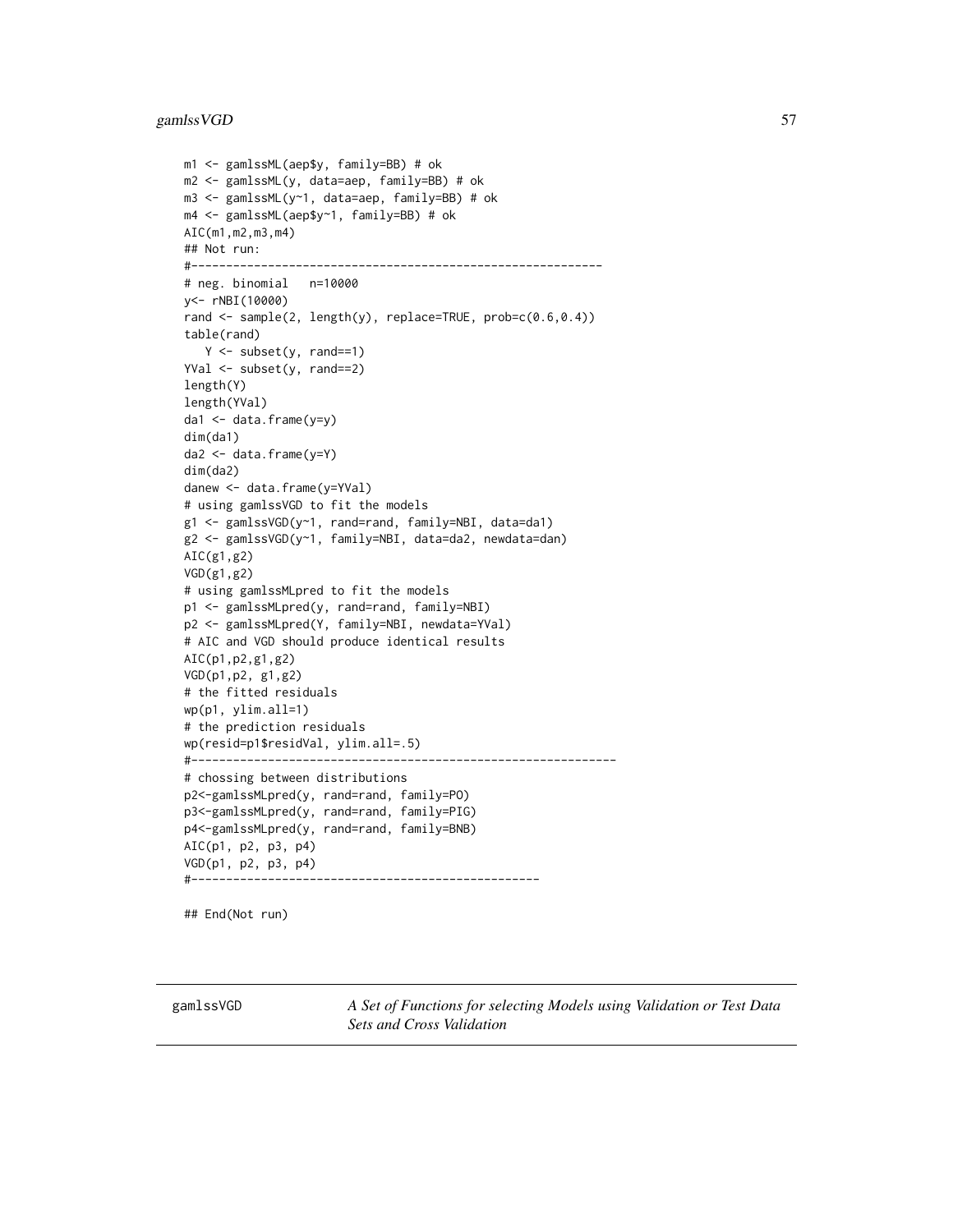## Description

This is a set of function useful for selecting appropriate models.

The functions gamlssVGD, VGD, getTGD, TGD can be used when a subset of the data is used for validation or testing.

The function stepVGD() is a stepwise procedure for selecting an appropriate model for any of the parameters of the model minimising the test global deviance. The function stepVGDAll.A() can select a model using strategy A for all the parameters.

The functions gamlssCV, CV can be used for a k-fold cross validation.

#### Usage

```
gamlssVGD(formula = NULL, sigma.formula = \sim1, nu.formula = \sim1,
          tau.formula = \sim1, data = NULL, family = NO,
          control = gamlss.control(trace = FALSE),
          rand = NULL, newdata = NULL, \ldots)
VGD(object, ...)
getTGD(object, newdata = NULL, ...)TGD(object, ...)
gamlssCV(formula = NULL, sigma.formula = \sim1, nu.formula = \sim1,
         tau.formula = \sim1, data = NULL, family = NO,
         control = gamlss.contrib(trace = FALSE),
         K.fold = 10, set.seed = 123, rand = NULL,
         parallel = c("no", "multicore", "snow"),
         ncpus = 1L, cl = NULL, ...)
CV(object, ...)
drop1TGD(object, scope, newdata, parameter = c("mu", "sigma", "nu", "tau"),
         sorted = FALSE, trace = FALSE,
         parallel = c("no", "multicore", "snow"),
         ncpus = 1L, cl = NULL, ...)
add1TGD(object, scope, newdata, parameter = c("mu", "sigma", "nu", "tau"),
        sorted = FALSE, trace = FALSE,
        parallel = c("no", "multicore", "snow"),
        ncpus = 1L, cl = NULL, ...)
stepTGD(object, scope, newdata,
        direction = c("both", "backward", "forward"),
        trace = TRUE, keep = NULL, steps = 1000.
        parameter = c("mu", "sigma", "nu", "tau"),
        parallel = c("no", "multicore", "snow"),
        ncpus = 1L, cl = NULL, ...)
```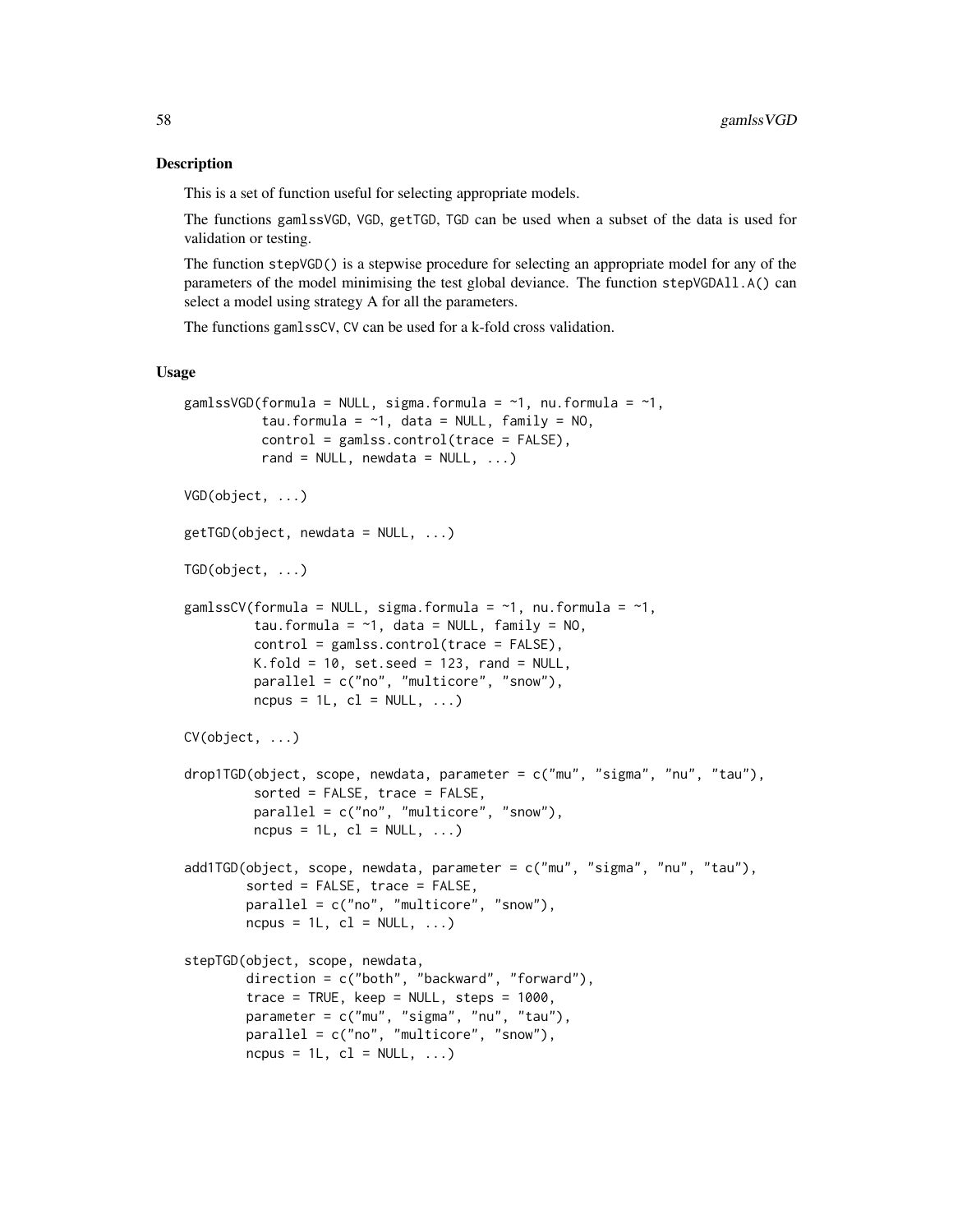```
stepTGDAll.A(object, scope = NULL, newdata = NULL,
        steps = 1000, sigma.scope = NULL, nu.scope = NULL,
        tau.scope = NULL, mu.try = TRUE, sigma.try = TRUE,
        nu.try = TRUE, tau.try = TRUE,
        parallel = c("no", "multicore", "snow"),
        ncpus = 1L, cl = NULL, ...)
```

| formula       | A gamlss mu formula.                                                                                                                                                        |
|---------------|-----------------------------------------------------------------------------------------------------------------------------------------------------------------------------|
| sigma.formula | Formula for sigma.                                                                                                                                                          |
| nu.formula    | Formula for nu.                                                                                                                                                             |
| tau.formula   | Formula for tau.                                                                                                                                                            |
| data          | The data frame required for the fit.                                                                                                                                        |
| family        | The gamlss. family distribution.                                                                                                                                            |
| control       | The control for fitting the gamlss model.                                                                                                                                   |
| rand          | For gamlssVGD a variable with values 1 (for fitting) and 2 (for predicting). For<br>gamlssCV a variable with k values indicating the cross validation sets.                 |
| newdata       | The new data set (validation or test) for prediction.                                                                                                                       |
| object        | A relevant R object.                                                                                                                                                        |
| scope         | defines the range of models examined in the stepwise selection similar to stepGAIC()<br>where you can see examples                                                          |
| sigma.scope   | defines the range of models examined in the stepwise selection for sigma                                                                                                    |
| nu.scope      | defines the range of models examined in the stepwise selection for nu                                                                                                       |
| tau.scope     | defines the range of models examined in the stepwise selection for tau                                                                                                      |
| mu.try        | whether should try fitting models for mu                                                                                                                                    |
| sigma.try     | whether should try fitting models for sigma                                                                                                                                 |
| nu.try        | whether should try fitting models for nu                                                                                                                                    |
| tau.try       | whether should try fitting models for tau                                                                                                                                   |
| parameter     | which distribution parameter is required, default what="mu"                                                                                                                 |
| sorted        | should the results be sorted on the value of TGD                                                                                                                            |
| trace         | f TRUE additional information may be given on the fits as they are tried.                                                                                                   |
| direction     | The mode of stepwise search, can be one of both, backward, or forward, with<br>a default of both. If the scope argument is missing the default for direction is<br>backward |
| keep          | see stepGAIC() for explanation                                                                                                                                              |
| steps         | the maximum number of steps to be considered. The default is 1000.                                                                                                          |
| K.fold        | the number of subsets of the data used                                                                                                                                      |
| set.seed      | the seed to be used in creating rand                                                                                                                                        |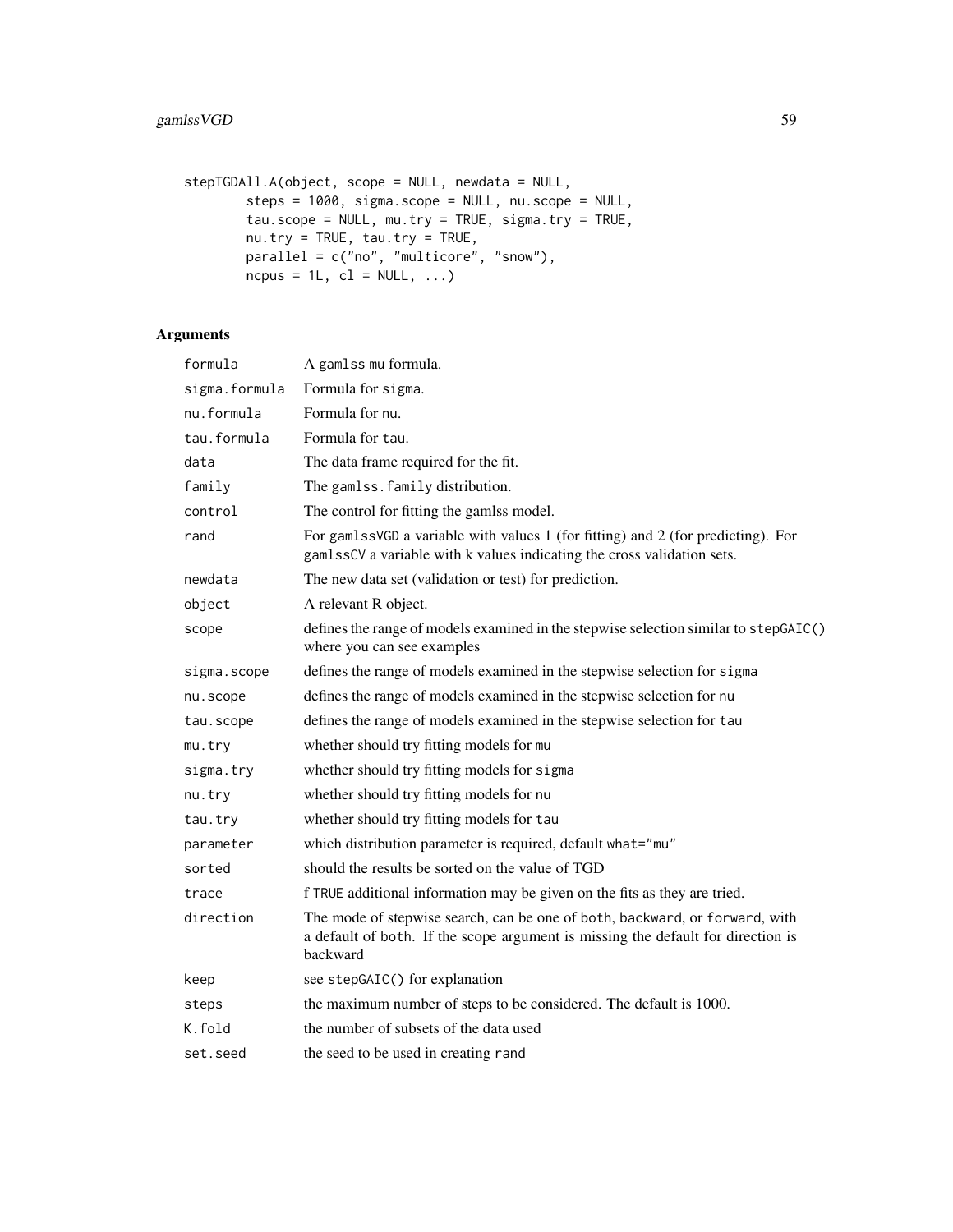| parallel  | The type of parallel operation to be used (if any). If missing, the default is "no".                                                                             |
|-----------|------------------------------------------------------------------------------------------------------------------------------------------------------------------|
| ncpus     | integer: number of processes to be used in parallel operation: typically one<br>would chose this to the number of available CPUs.                                |
| cl        | An optional parallel or snow cluster for use if parallel $=$ "snow". If not<br>supplied, a cluster on the local machine is created for the duration of the call. |
| $\ddotsc$ | further arguments to be pass in the gamlss fit                                                                                                                   |

# Details

The function gamlssVGD() fits a gamlss model to the training data set determined by the arguments rand or newdata. The results is a gamlssVGD objects which contains the gamlss fit to the training data plus three extra components: i) VGD the global deviance applied to the validation data sets. ii) predictError which is VGD divided with the number of observations in the validation data set and iii) residVal the residuals for the validation data set.

The function VGD() extract the validated global deviance from one or more fitted gamlssVGD objects and can be used foe model comparison.

The function getTGD() operates different from the function gamlssVGD(). It assumes that the users already have fitted models using gamlss() and now he/she wants to evaluate the global deviance at a new (validation or test) data set.

The function TGD() extract the validated/test global deviance from one or more fitted gamlssTGD objects and can be use to compare models.

The gamlssCV() performs a k-fold cross validation on a gamlss models.

The function CV() extract the cross validated global deviance from one or more fitted gamlssCV objects and can be use to compare models.

The functions add1TGD(), drop1TGD() and stepTGD behave similar to add1(), drop1() and stepGAIC() functions respectively but they used validation or test deviance as the selection criterion rather than the GAIC.

#### Value

A fitted models of a set of global deviances.

## Author(s)

Mikis Stasinopoulos

#### References

Chambers, J. M. and Hastie, T. J. (1991). *Statistical Models in S*, Chapman and Hall, London.

Rigby, R. A. and Stasinopoulos D. M. (2005). Generalized additive models for location, scale and shape,(with discussion), *Appl. Statist.*, 54, part 3, pp 507-554.

Stasinopoulos D. M. Rigby R.A. (2007) Generalized additive models for location scale and shape (GAMLSS) in R. *Journal of Statistical Software*, Vol. 23, Issue 7, Dec 2007, [http://www.jstatsof](http://www.jstatsoft.org/v23/i07)t. [org/v23/i07](http://www.jstatsoft.org/v23/i07).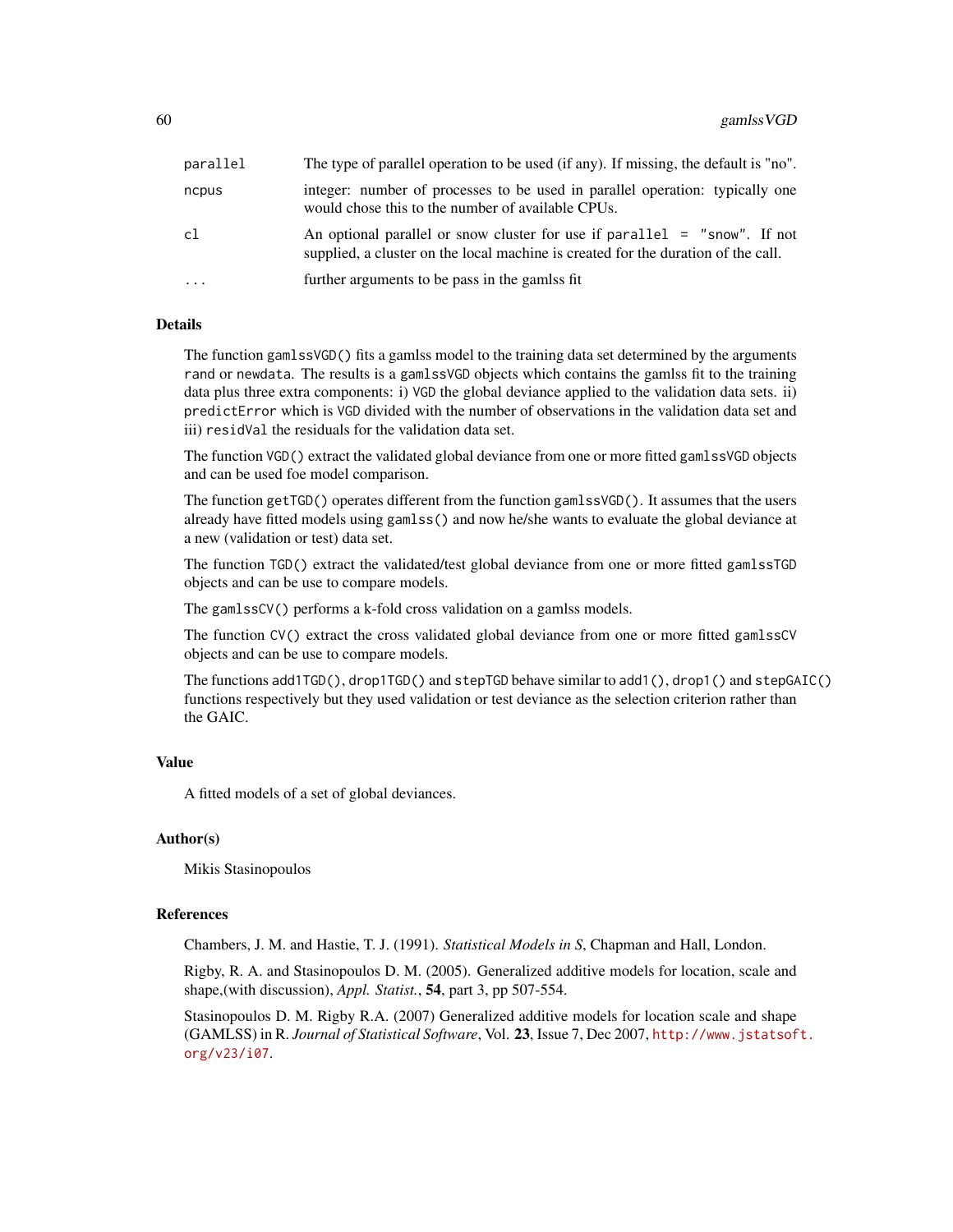Stasinopoulos D. M., Rigby R.A., Heller G., Voudouris V., and De Bastiani F., (2017) *Flexible Regression and Smoothing: Using GAMLSS in R*, Chapman and Hall/CRC. (see also [http://www.](http://www.gamlss.org/) [gamlss.org/](http://www.gamlss.org/)).

Venables, W. N. and Ripley, B. D. (2002) *Modern Applied Statistics with S*. Fourth edition. Springer.

#### See Also

[stepGAIC](#page-131-0)

## Examples

```
data(abdom)
# generate the random split of the data
rand \leq sample(2, 610, replace=TRUE, prob=c(0.6,0.4))
# the proportions in the sample
table(rand)/610
olddata<-abdom[rand==1,] # training data
newdata<-abdom[rand==2,] # validation data
#------------------------------------------------------------------------------
# gamlssVGD
#-------------------------------------------------------------------------------
# Using rand
v1 <- gamlssVGD(y~pb(x,df=2),sigma.formula=~pb(x,df=1), data=abdom, family=N0,
              rand=rand)
v2 <- gamlssVGD(y~pb(x,df=2),sigma.formula=~pb(x,df=1), data=abdom, family=LO,
              rand=rand)
v3 <- gamlssVGD(y~pb(x,df=2),sigma.formula=~pb(x,df=1), data=abdom, family=TF,
              rand=rand)
VGD(v1,v2,v3)
#-------------------------------------------------------------------------------
## Not run:
#-------------------------------------------------------------------------------
# using two data set
v11 <- gamlssVGD(y~pb(x,df=2),sigma.formula=~pb(x,df=1), data=olddata,
                  family=NO, newdata=newdata)
v12 <- gamlssVGD(y~pb(x,df=2),sigma.formula=~pb(x,df=1), data=olddata,
                 family=LO, newdata=newdata)
v13 <- gamlssVGD(y~pb(x,df=2),sigma.formula=~pb(x,df=1), data=olddata,
                 family=TF, newdata=newdata)
VGD(v11,v12,v13)
                     #-------------------------------------------------------------------------------
# function getTGD
#-------------------------------------------------------------------------------
# fit gamlss models first
g1 <- gamlss(y~pb(x,df=2),sigma.formula=~pb(x,df=1), data=olddata, family=NO)
g2 <- gamlss(y~pb(x,df=2),sigma.formula=~pb(x,df=1), data=olddata, family=LO)
g3 <- gamlss(y~pb(x,df=2),sigma.formula=~pb(x,df=1), data=olddata, family=TF)
# and then use
gg1 <-getTGD(g1, newdata=newdata)
gg2 <-getTGD(g2, newdata=newdata)
gg3 <-getTGD(g3, newdata=newdata)
```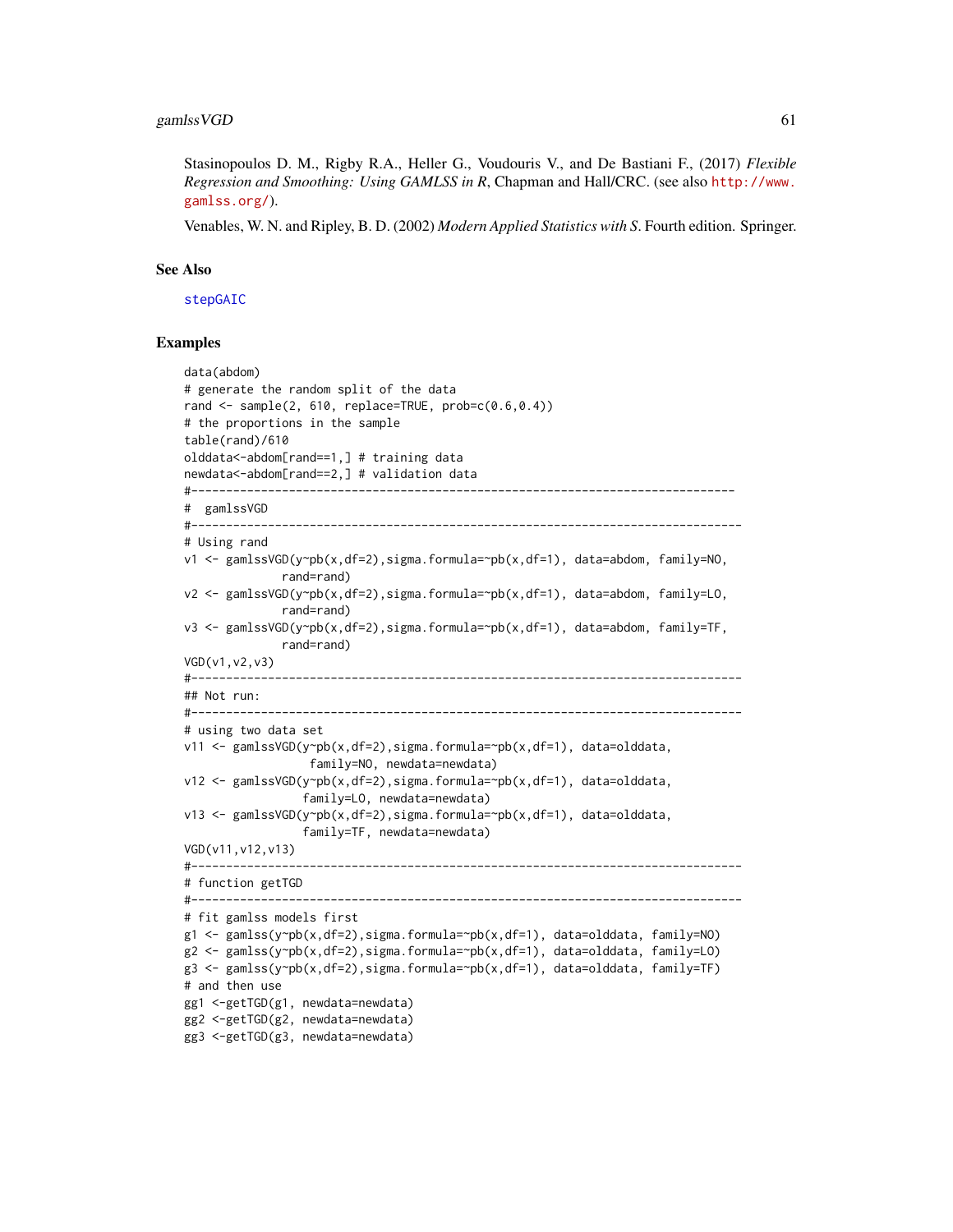```
TGD(gg1,gg2,gg3)
#-------------------------------------------------------------------------------
#-------------------------------------------------------------------------------
# function gamlssCV
#-------------------------------------------------------------------------------
set.seed(123)
rand1 <- sample (10 , 610, replace=TRUE)
g1 <- gamlssCV(y~pb(x,df=2),sigma.formula=~pb(x,df=1), data=abdom, family=NO,
               rand=rand1)
g2 <- gamlssCV(y~pb(x,df=2),sigma.formula=~pb(x,df=1), data=abdom, family=LO,
               rand=rand1)
g3 <- gamlssCV(y~pb(x,df=2),sigma.formula=~pb(x,df=1), data=abdom, family=TF,
               rand=rand1)
CV(g1,g2,g3)
CV(g1)# using parallel
set.seed(123)
rand1 <- sample (10 , 610, replace=TRUE)
nC <- detectCores()
system.time(g21 <- gamlssCV(y~pb(x,df=2), sigma.formula=~pb(x,df=1), data=abdom,
             family=NO, rand=rand1,parallel = "no", ncpus = nC ))
system.time(g22 <- gamlssCV(y~pb(x,df=2), sigma.formula=~pb(x,df=1), data=abdom,
             family=LO, rand=rand1,parallel = "multicore", ncpus = nC ))
system.time(g23 <- gamlssCV(y~pb(x,df=2), sigma.formula=~pb(x,df=1), data=abdom,
             family=TF, rand=rand1,parallel = "snow", ncpus = nC ))
CV(g21,g22,g23)
#-------------------------------------------------------------------------------
# functions add1TGD() drop1TGD() and stepTGD()
#-------------------------------------------------------------------------------
# the data
data(rent)
rand <- sample(2, dim(rent)[1], replace=TRUE, prob=c(0.6,0.4))
# the proportions in the sample
table(rand)/dim(rent)[1]
oldrent<-rent[rand==1,] # training set
newrent<-rent[rand==2,] # validation set
# null model
v0 <- gamlss(R~1, data=oldrent, family=GA)
# complete model
v1 <- gamlss(R~pb(Fl)+pb(A)+H+loc, sigma.fo=~pb(Fl)+pb(A)+H+loc,
             data=oldrent, family=GA)
# drop1TGDP
system.time(v3<- drop1TGD(v1, newdata=newrent, parallel="no"))
system.time(v4<- drop1TGD(v1, newdata=newrent, parallel="multicore",
                          ncpus=nC) )
system.time(v5<- drop1TGD(v1, newdata=newrent, parallel="snow", ncpus=nC))
```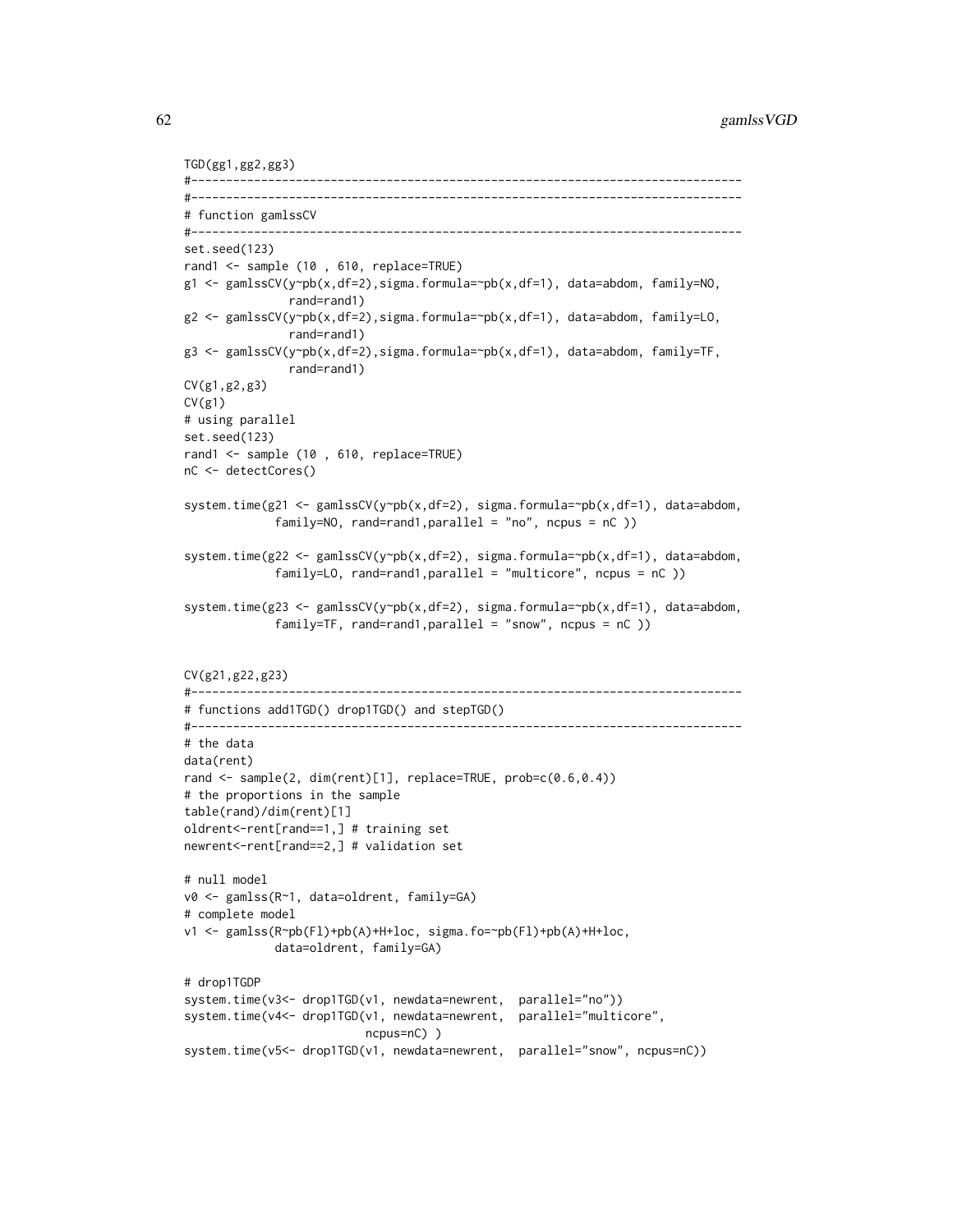#### gen.likelihood 63

```
cbind(v3,v4,v5)
# add1TGDP
system.time(d3<- add1TGD(v0,scope=~pb(Fl)+pb(A)+H+loc, newdata=newrent,
                       parallel="no"))
system.time(d4<- add1TGD(v0,scope=~pb(Fl)+pb(A)+H+loc, newdata=newrent,
                        parallel="multicore", ncpus=nC) )
system.time(d5<- add1TGD(v0, scope=~pb(Fl)+pb(A)+H+loc,newdata=newrent,
                        parallel="snow", ncpus=nC))
# stepTGD
system.time(d6<- stepTGD(v0, scope=~pb(Fl)+pb(A)+H+loc,newdata=newrent))
system.time(d7<- stepTGD(v0, scope=~pb(Fl)+pb(A)+H+loc,newdata=newrent,
                         parallel="multicore", ncpus=nC))
system.time(d8<- stepTGD(v0, scope=~pb(Fl)+pb(A)+H+loc,newdata=newrent,
                         parallel="snow", ncpus=nC))
## End(Not run)
```
gen.likelihood *A function to generate the likelihood function from a GAMLSS object*

#### Description

This function generate a function with argument the parameters of the GAMLSS model which can evaluate the log-likelihood function.

#### Usage

gen.likelihood(object)

#### Arguments

object A gamlss fitted model

# **Details**

The purpose of this function is to help the function vcov() to get he right Hessian matrix after a model has fitted. Note that at the momment smoothing terms are consideted as fixed.

## Value

A function of the log-likelihood

# Author(s)

Mikis Stasinopoulos <mikis.stasinopoulos@gamlss.org> Bob Rigby and Vlasios Voudouris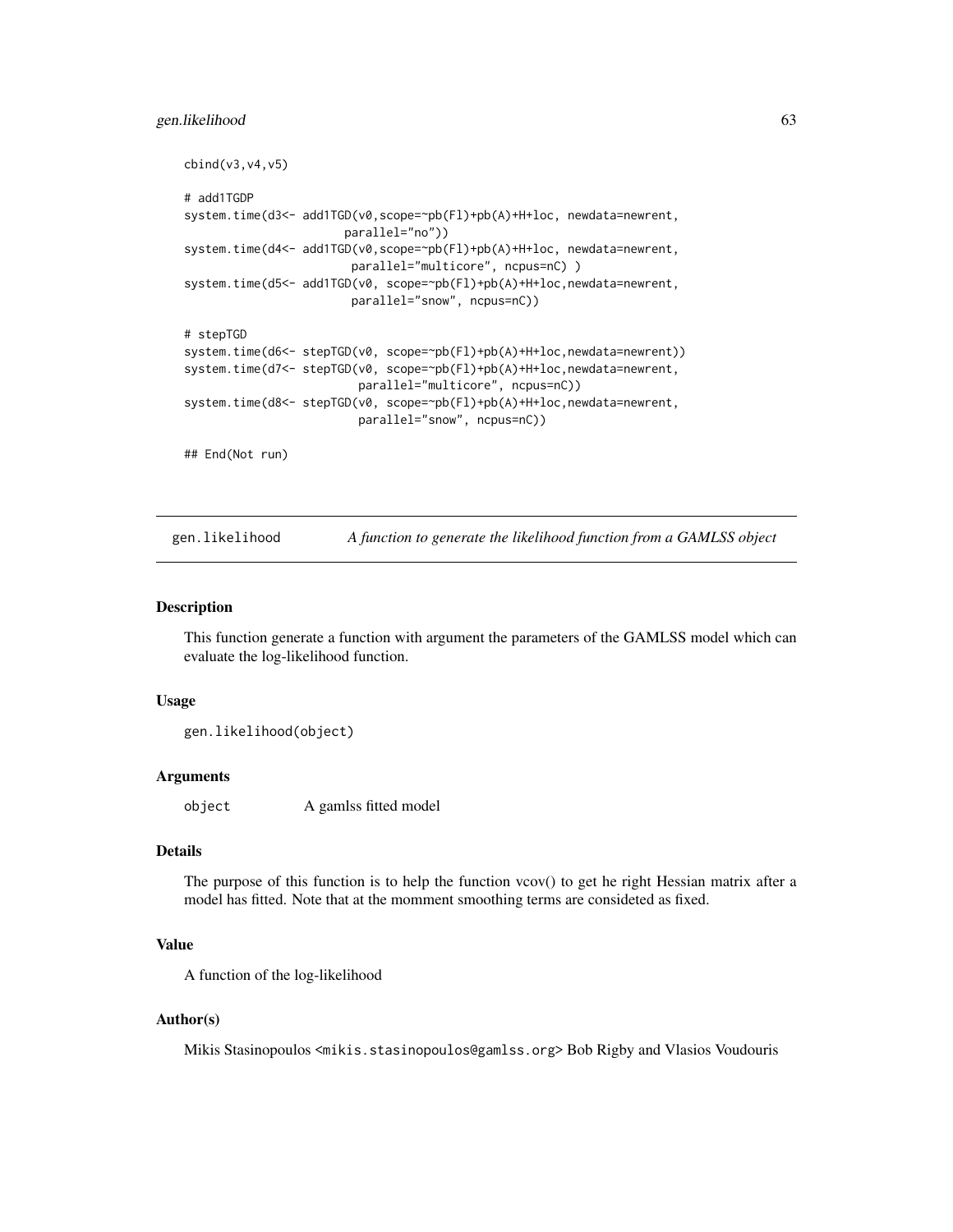#### References

Rigby, R. A. and Stasinopoulos D. M. (2005). Generalized additive models for location, scale and shape,(with discussion), *Appl. Statist.*, 54, part 3, pp 507-554.

Stasinopoulos D. M. Rigby R.A. (2007) Generalized additive models for location scale and shape (GAMLSS) in R. *Journal of Statistical Software*, Vol. 23, Issue 7, Dec 2007, [http://www.jstatsof](http://www.jstatsoft.org/v23/i07)t. [org/v23/i07](http://www.jstatsoft.org/v23/i07).

Stasinopoulos D. M., Rigby R.A., Heller G., Voudouris V., and De Bastiani F., (2017) *Flexible Regression and Smoothing: Using GAMLSS in R*, Chapman and Hall/CRC.

(see also <http://www.gamlss.org/>).

## See Also

[vcov](#page-0-0)

#### Examples

```
data(aids)
m1 <- gamlss(y~x+qrt, data=aids, family=NBI)
logL<-gen.likelihood(m1)
logL()
logLik(m1)
```
<span id="page-63-0"></span>getPEF *Getting the partial effect function from a continuous term in a GAMLSS model*

# Description

This function can be used to calculate the partial effect and the elasticity of a continuous explanatory variable x.

By 'partial effect' function we mean how  $x$  is influence the parameter of interest given that the rest of explanatory terms for this parameter are on (specified) fixed values.

The function takes a GAMLSS object and for the range of the continuous variable x, (by fixing the rest of the explanatory terms at specified values), calculates the effect that x has on the specific distribution parameter (or its predictor). The resulting function shows the effect that x has on the distribution parameter. The partial effect function which is calculated on a finite grit is then approximated using the splinefun() in R and its is saved.

The saved function can be used to calculate the elasticity of x. The elasticity is the first derivative of the partial effect function and shows the chance of the parameter of interest for a small change in in x, by fixing the rest of the explanatory variables at specified values.

#### Usage

```
getPEF(obj = NULL, term = NULL, data = NULL, n.points = 100,
         parameter = c("mu", "sigma", "nu", "tau"),
         type = c("response", "link"), how = c("median", "last"),fixed.at = list(), plot = FALSE)
```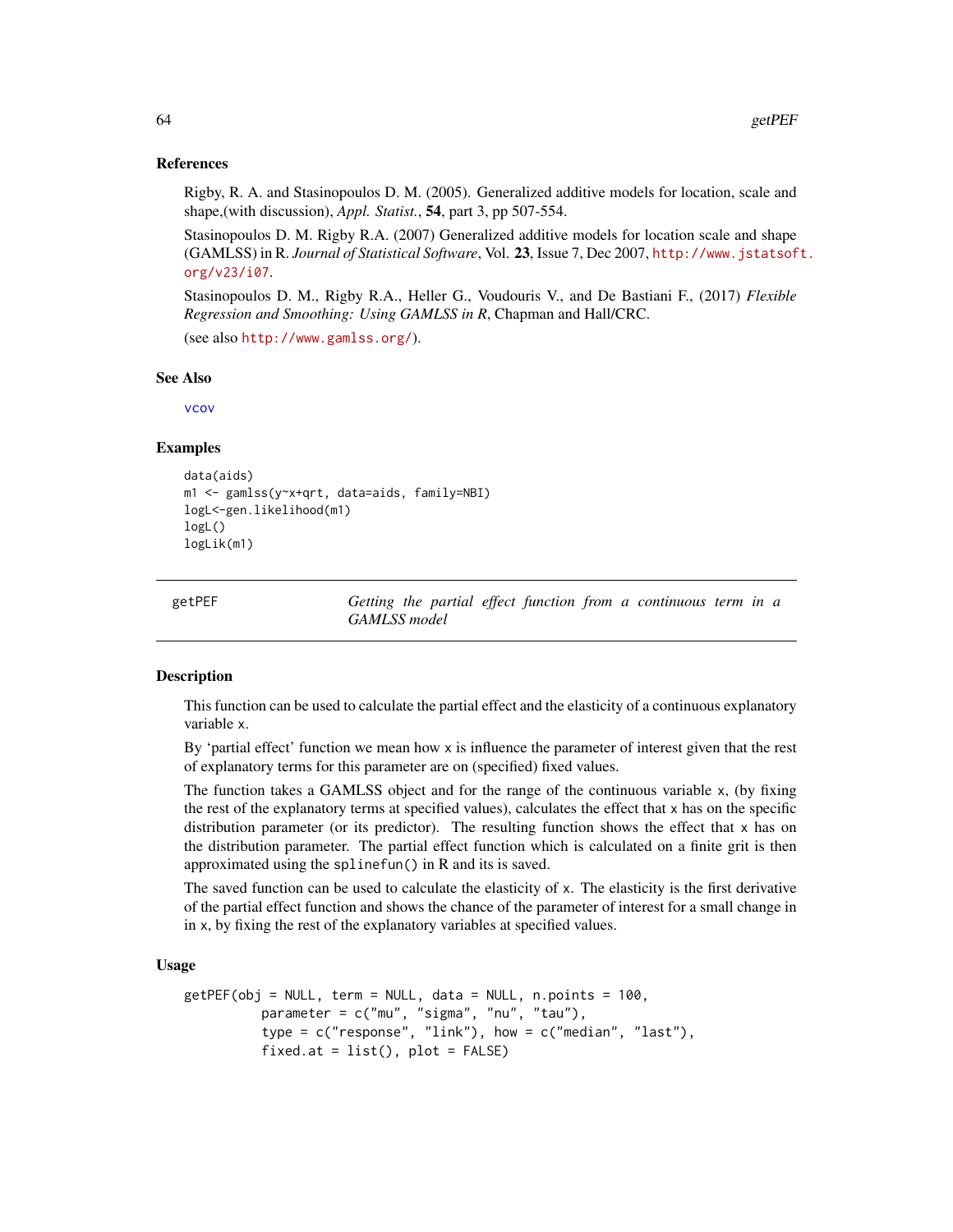#### getPEF 65

#### Arguments

| obj       | A gamlss object                                                                               |
|-----------|-----------------------------------------------------------------------------------------------|
| term      | the continuous explanatory variable                                                           |
| data      | the data.frame (not needed if is declared on obj)                                             |
| n.points  | the number of points in which the influence function for x need to be evaluated               |
| parameter | which distribution parameter                                                                  |
| type      | whether against the parameter, "response", or the predictor "link"                            |
| how       | whether for continuous variables should use the median or the last observation<br>in the data |
| fixed.at  | a list indicating at which values the rest of the explanatory terms should be fixed           |
| plot      | whether to the plot the influence function and its first derivatives                          |

# Value

A function is created which can be used to evaluate the partial effect function at different values of x.

## Author(s)

Mikis Stasinopoulos, Vlasios Voudouris, Daniil Kiose

# References

Rigby, R. A. and Stasinopoulos D. M. (2005). Generalized additive models for location, scale and shape,(with discussion), *Appl. Statist.*, 54, part 3, pp 507-554.

Rigby, R. and Stasinopoulos, D. M (2013) Automatic smoothing parameter selection in GAMLSS with an application to centile estimation, *Statistical methods in medical research*.

Stasinopoulos D. M. Rigby R.A. (2007) Generalized additive models for location scale and shape (GAMLSS) in R. *Journal of Statistical Software*, Vol. 23, Issue 7, Dec 2007, [http://www.jstatsof](http://www.jstatsoft.org/v23/i07)t. [org/v23/i07](http://www.jstatsoft.org/v23/i07).

Stasinopoulos D. M., Rigby R.A., Heller G., Voudouris V., and De Bastiani F., (2017) *Flexible Regression and Smoothing: Using GAMLSS in R*, Chapman and Hall/CRC.

(see also <http://www.gamlss.org/>).

# See Also

[gamlss](#page-40-0)

#### Examples

```
m1 <- gamlss(R~pb(Fl)+pb(A), data=rent, family=GA)
# getting the Partial Efect function
pef <- getPEF(obj=m1,term="A", plot=TRUE)
# the value at 1980
pef(1980)
# the first derivative at 1980
```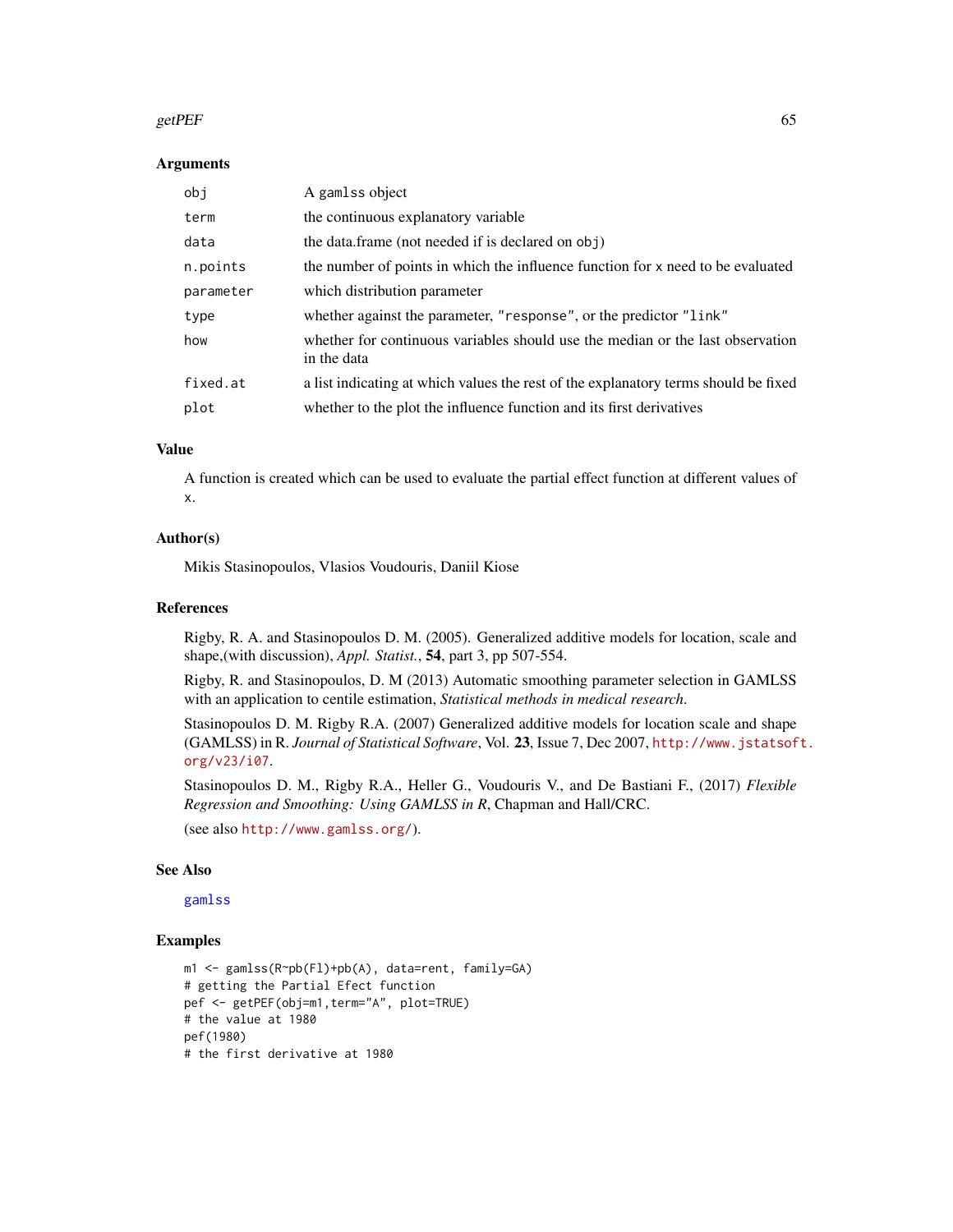```
pef(1980, deriv=1)
# the second derivative at 1980
pef(1980, deriv=2)
# plotting the first derivative
curve(pef(x, deriv=1), 1900,2000)
```
#### getQuantile *Getting the partial quantile function for a term*

## Description

This function can be used to calculate the partial effect that an explanatory variable has on a specific quantile.

By 'partial effect' function we mean how the term influence the quantile given that the rest of explanatory terms are constant.

The function takes a GAMLSS object and for the range of a specified explanatory (by fixing the rest of the terms at specified values), calculates the effect that this term has on the a quantile of the distribution. That is, it shows the effect that the particular term has on the quantile. The 'partial' quantile is calculated on a finite grid of values and then the function is approximated (using the splinefun()) and saved.

The saved function can be used to calculate the first derivative. This first derivatives shows the chance of the quantile function for a small change in the explanatory variable, by fixing the rest of the explanatory variables at a constant values.

## Usage

```
getQuantile(obj = NULL, term = NULL, quantile = 0.9, data = NULL,n.points = 100, how = c("median", "last"),
   fixed.at = list(), plot = FALSE)
```

| obj      | A gamlss object                                                                                                      |
|----------|----------------------------------------------------------------------------------------------------------------------|
| term     | an explanatory variable (at the moment works with with continuous)                                                   |
| quantile | the required quantile of the distribution                                                                            |
| data     | the data.frame (not needed if is declared on obj)                                                                    |
| n.points | the number of points in which the quantile function needs evaluation                                                 |
| how      | whether for extra continuous explanatory variables should fixed at the median<br>or the last observation in the data |
| fixed.at | a list indicating at which values the rest of the explanatory terms should be fixed                                  |
| plot     | whether to the plot the partial quantile function and its first derivatives                                          |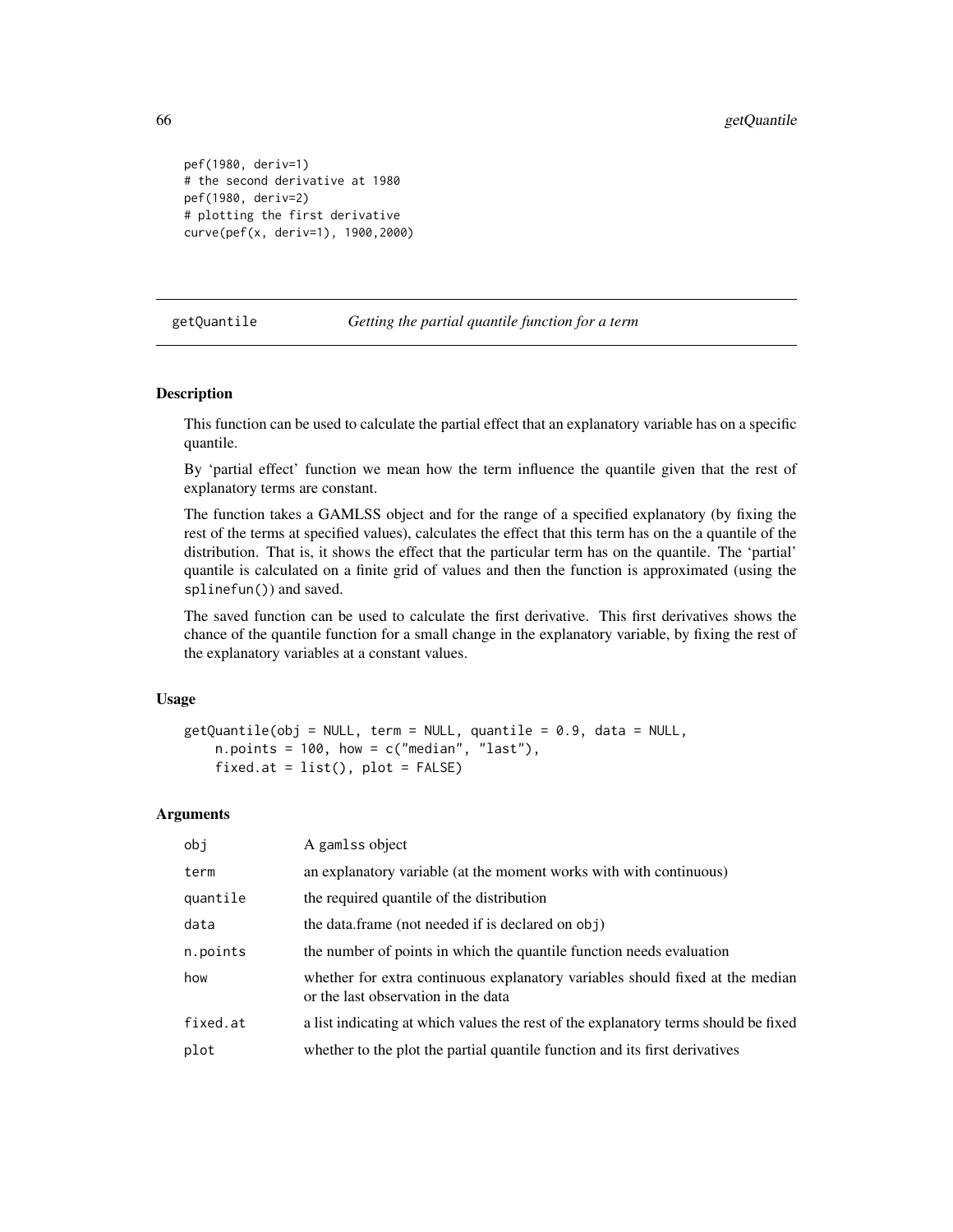## getQuantile 67

# Details

The function getQuantile() relies on the predict $All()$  function to evaluate the distribution parameters at a grid (default 100 points) of the specified term (given that the the rest of the terms are fixed). Then the inverse cdf is used to calculate the partial quantile. The function then is approximated using splinefun()) and saved.

## Value

A function is created which can be used to evaluate the partial effect of the explanatory variable on a specified quantile.

# Author(s)

Mikis Stasinopoulos

# References

Rigby, R. A. and Stasinopoulos D. M. (2005). Generalized additive models for location, scale and shape,(with discussion), *Appl. Statist.*, 54, part 3, pp 507-554.

Stasinopoulos D. M. Rigby R.A. (2007) Generalized additive models for location scale and shape (GAMLSS) in R. *Journal of Statistical Software*, Vol. 23, Issue 7, Dec 2007, [http://www.jstatsof](http://www.jstatsoft.org/v23/i07)t. [org/v23/i07](http://www.jstatsoft.org/v23/i07).

Stasinopoulos D. M., Rigby R.A., Heller G., Voudouris V., and De Bastiani F., (2017) *Flexible Regression and Smoothing: Using GAMLSS in R*, Chapman and Hall/CRC.

(see also <http://www.gamlss.org/>).

# See Also

[gamlss](#page-40-0), [getPEF](#page-63-0)

# Examples

```
library(gamlss)
data(rent)
m1 <- gamlss(R~pb(Fl)+pb(A)+B+loc, data=rent, family=GA)
FF<-getQuantile(m1, quantile=0.9, term="A", plot=TRUE)
FF(1960)
FF(1060, deriv=1)
FF(1060, deriv=2)
## Not run:
# plotting partial quantile
# .05, 0.25, 0.5, 0.75, 0.95
# at the default values
# Fl = median(Fl), B=0, and loc=2
plot(R~A, data=rent, col="lightgray", pch=20)
for (i in c(.05, 0.25, 0.5, 0.75, 0.95))
{
  Qua <- getQuantile(m1, quantile=i,term="A")
  curve(Qua, 1900, 1985, lwd=1, lty=1, add=T)
}
```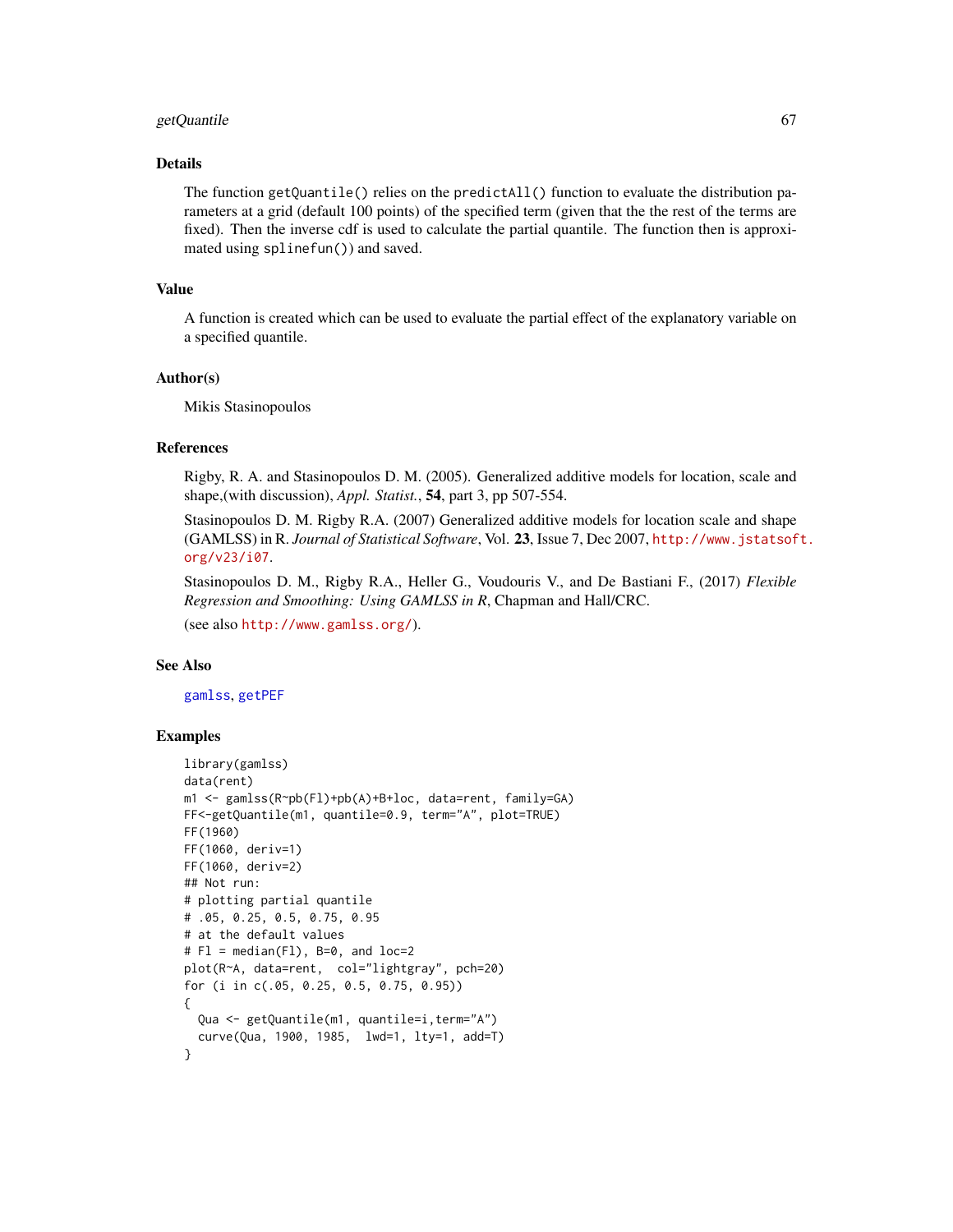```
# plotting at values Fl=60, B=1, and loc=1.
for (i in c(.05, 0.25, 0.5, 0.75, 0.95))
{
 Qua <- getQuantile(m1, quantile=i,term="A",
            fixed.at=list(Fl=60, B=1, loc=1))
 curve(Qua, 1900, 1985, lwd=1, lty=2, col="red", add=T)
}
# plotting at Fl=60, B=1 and loc=1.
for (i in c(.05, 0.25, 0.5, 0.75, 0.95))
{
 Qua <- getQuantile(m1, quantile=i,term="A",
           fixed.at=list(Fl=120, B=0, loc=3))
 curve(Qua, 1900, 1985, lwd=1, lty=3, col="blue", add=T)
}
```
## End(Not run)

getSmo *Extracting Smoother information from a GAMLSS fitted object*

# Description

The function getSmo() extracts information from a fitted smoothing additive term.

#### Usage

```
getSmo(object, what = c("mu", "sigma", "nu", "tau"),
      parameter= NULL, which = 1)
```
## Arguments

| object    | a GAMLSS fitted model                                        |
|-----------|--------------------------------------------------------------|
| what      | which distribution parameter is required, default what="mu"  |
| parameter | equivalent to what                                           |
| which     | which smoothing term i.e. $1, 2$ etc. Note that 0 means all. |

# Details

This function facilitates the extraction of information from a fitted additive terms. For example getSmo(m1,"sigma",2) is equivalent of m1\$sigma.coefSmo[[2]]. To get the actual fitted values type m1\$sigma.s[[2]]

# Value

A list containing information about a fitted smoother or a fitted objects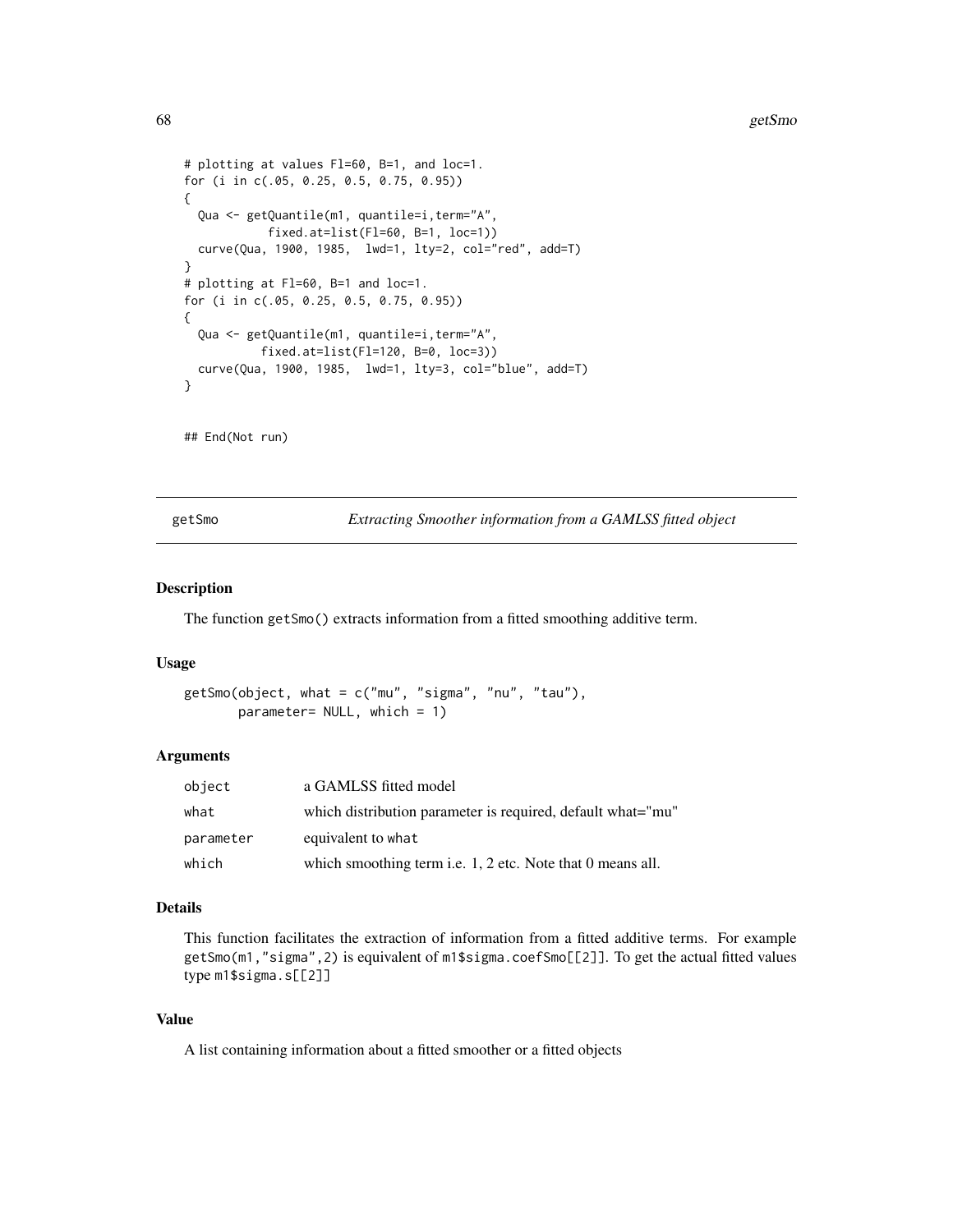# glim.control 69

## Author(s)

Mikis Stasinopoulos and Bob Rigby

#### References

Rigby, R. A. and Stasinopoulos D. M. (2005). Generalized additive models for location, scale and shape,(with discussion), *Appl. Statist.*, 54, part 3, pp 507-554.

Stasinopoulos D. M. Rigby R.A. (2007) Generalized additive models for location scale and shape (GAMLSS) in R. *Journal of Statistical Software*, Vol. 23, Issue 7, Dec 2007, [http://www.jstatsof](http://www.jstatsoft.org/v23/i07)t. [org/v23/i07](http://www.jstatsoft.org/v23/i07).

Stasinopoulos D. M., Rigby R.A., Heller G., Voudouris V., and De Bastiani F., (2017) *Flexible Regression and Smoothing: Using GAMLSS in R*, Chapman and Hall/CRC.

(see also <http://www.gamlss.org/>).

## Examples

```
data(usair)
t1<-gamlss(y~x1+pb(x5)+pb(x6), data=usair, family=GA)
# get the value for lambda for the second fitted term in mu
getSmo(t1, parameter="mu", 2)$lambda
```
<span id="page-68-0"></span>

glim.control *Auxiliary for Controlling the inner algorithm in a GAMLSS Fitting*

#### Description

Auxiliary function used for the inner iteration of gamlss algorithm. Typically only used when calling gamlss function through the option i.control.

# Usage

glim.control( $cc = 0.001$ ,  $cyc = 50$ , glm.trace = FALSE, bf.cyc =  $30$ , bf.tol =  $0.001$ , bf.trace =  $FALSE$ , ...)

| <b>CC</b>  | the convergence criterion for the algorithm                               |
|------------|---------------------------------------------------------------------------|
| <b>CVC</b> | the number of cycles of the algorithm                                     |
| glm.trace  | whether to print at each iteration (TRUE) or not (FALSE)                  |
| bf.cyc     | the number of cycles of the backfitting algorithm                         |
| bf.tol     | the convergence criterion (tolerance level) for the backfitting algorithm |
| bf.trace   | whether to print at each iteration (TRUE) or not (FALSE, the default)     |
| $\ddotsc$  | for extra arguments                                                       |
|            |                                                                           |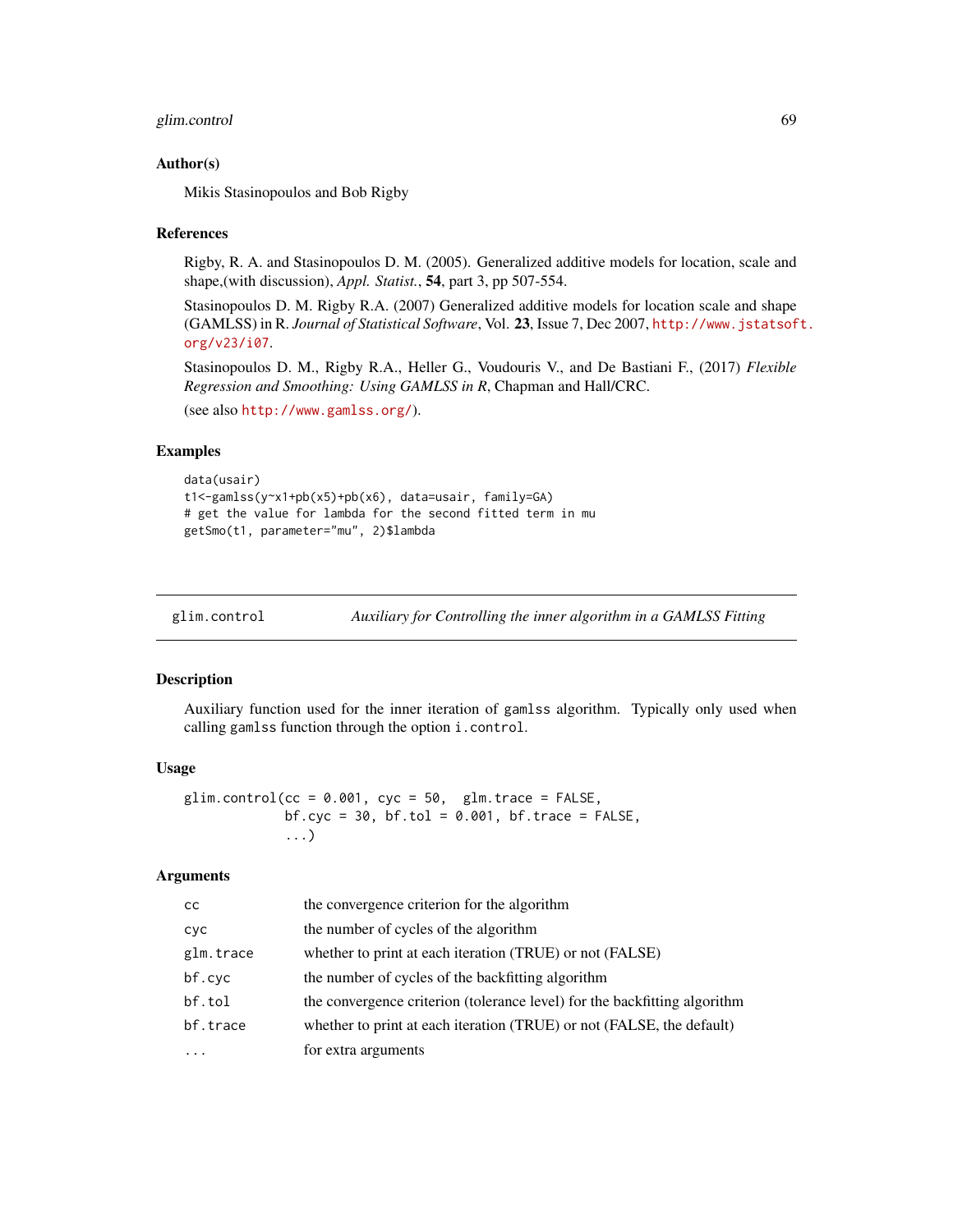# Value

A list with the arguments as components

## Author(s)

Mikis Stasinopoulos <mikis.stasinopoulos@gamlss.org>, Bob Rigby

# References

Rigby, R. A. and Stasinopoulos D. M. (2005). Generalized additive models for location, scale and shape, (with discussion), *Appl. Statist.*, 54, part 3, pp 507-554.

Stasinopoulos D. M. Rigby R.A. (2007) Generalized additive models for location scale and shape (GAMLSS) in R. *Journal of Statistical Software*, Vol. 23, Issue 7, Dec 2007, [http://www.jstatsof](http://www.jstatsoft.org/v23/i07)t. [org/v23/i07](http://www.jstatsoft.org/v23/i07).

Stasinopoulos D. M., Rigby R.A., Heller G., Voudouris V., and De Bastiani F., (2017) *Flexible Regression and Smoothing: Using GAMLSS in R*, Chapman and Hall/CRC.

(see also <http://www.gamlss.org/>).

# See Also

[gamlss](#page-40-0)

#### Examples

```
data(aids)
con<-glim.control(glm.trace=TRUE)
h<-gamlss(y~poly(x,3)+qrt, family=PO, data=aids, i.control=con) #
rm(h,con)
```
histDist *This function plots the histogram and a fitted (GAMLSS family) distribution to a variable*

#### **Description**

This function fits constants to the parameters of a GAMLSS family distribution and them plot the histogram and the fitted distribution.

## Usage

```
histDist(y, family = NO, freq = NULL,
       density = FALSE, nbins = 10, xlim = NULL,
       ylim = NULL, main = NULL, xlab = NULL,
       ylab = NULL, data = NULL, line.wd = 2, line.ty = 1,
       line.col = "red", ...
```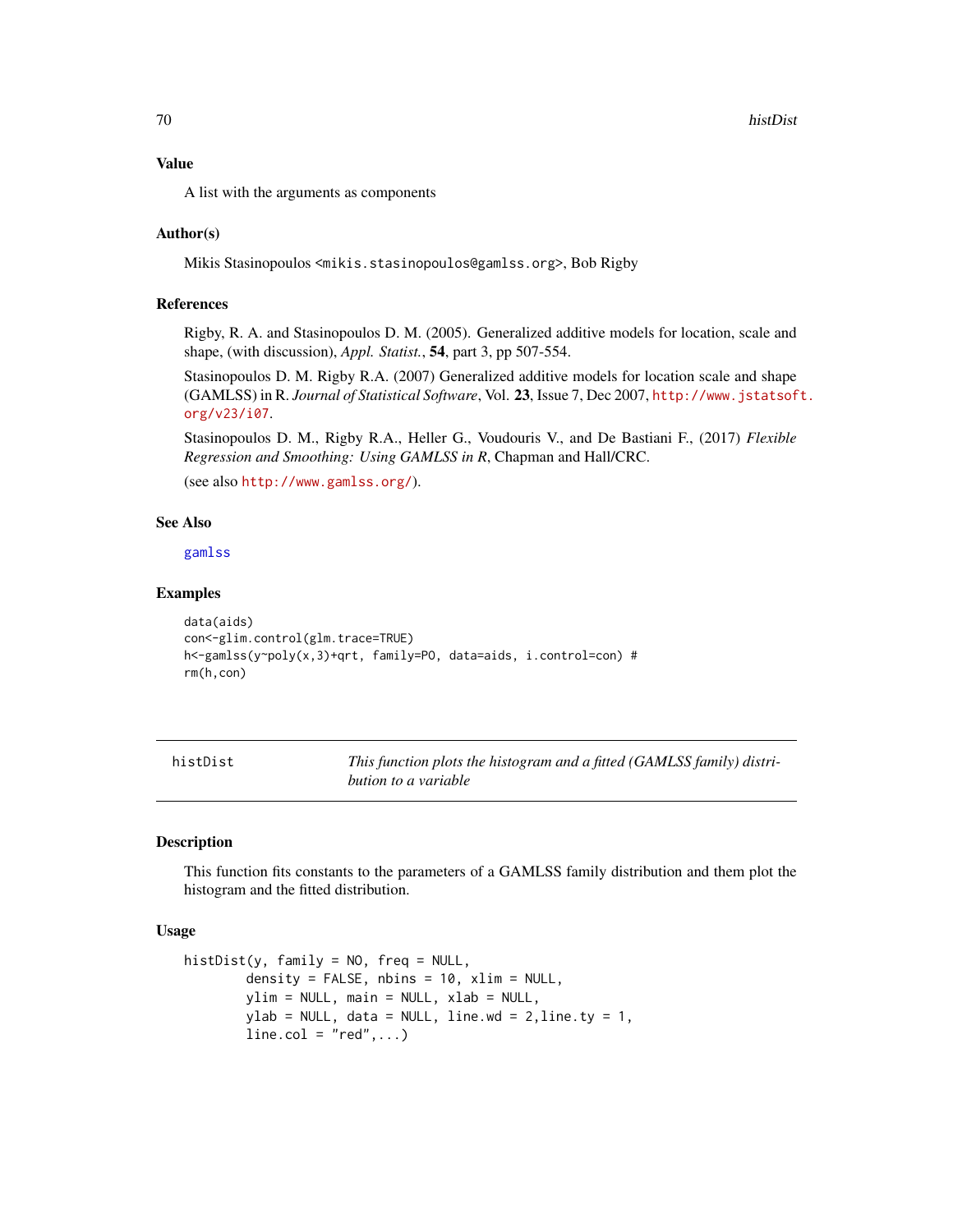#### histDist 71

# Arguments

| У        | a vector for the response variable                                                                                                                                                                             |
|----------|----------------------------------------------------------------------------------------------------------------------------------------------------------------------------------------------------------------|
| family   | a gamlss.family distribution                                                                                                                                                                                   |
| freg     | the frequencies of the data in y if exist. freq is used as weights in the gamlss<br>fit                                                                                                                        |
| density  | default value is FALSE. Change to TRUE if you would like a non-parametric<br>density plot together with the parametric fitted distribution plot (for continuous<br>variable only)                              |
| nbins    | The suggested number of bins (argument passed to truehist() of package<br>MASS). Either a positive integer, or a character string naming a rule: "Scott"<br>or "Freedman-Diaconis" or "FD". (Case is ignored.) |
| xlim     | the minimum and the maximum x-axis value (if the default values are out of<br>range)                                                                                                                           |
| ylim     | the minimum and the maximum y-axis value (if the default values are out of<br>range)                                                                                                                           |
| main     | the main title for the plot                                                                                                                                                                                    |
| xlab     | the label in the x-axis                                                                                                                                                                                        |
| ylab     | the label in the y-axis                                                                                                                                                                                        |
| data     | the data.frame                                                                                                                                                                                                 |
| line.wd  | the line width of the fitted distribution                                                                                                                                                                      |
| line.ty  | the line type of the fitted distribution                                                                                                                                                                       |
| line.col | the line color of the fitted distribution                                                                                                                                                                      |
|          | for extra arguments to be passed to the gamlss function                                                                                                                                                        |

# Details

This function first fits constants for each parameters of a GAMLSS distribution family using the gamlss function and them plots the fitted distribution together with the appropriate plot according to whether the y variable is of a continuous or discrete type. Histogram is plotted for continuous and barplot for discrete variables. The function truehist of Venables and Ripley's MASS package is used for the histogram plotting.

# Value

returns a plot

# Author(s)

Mikis Stasinopoulos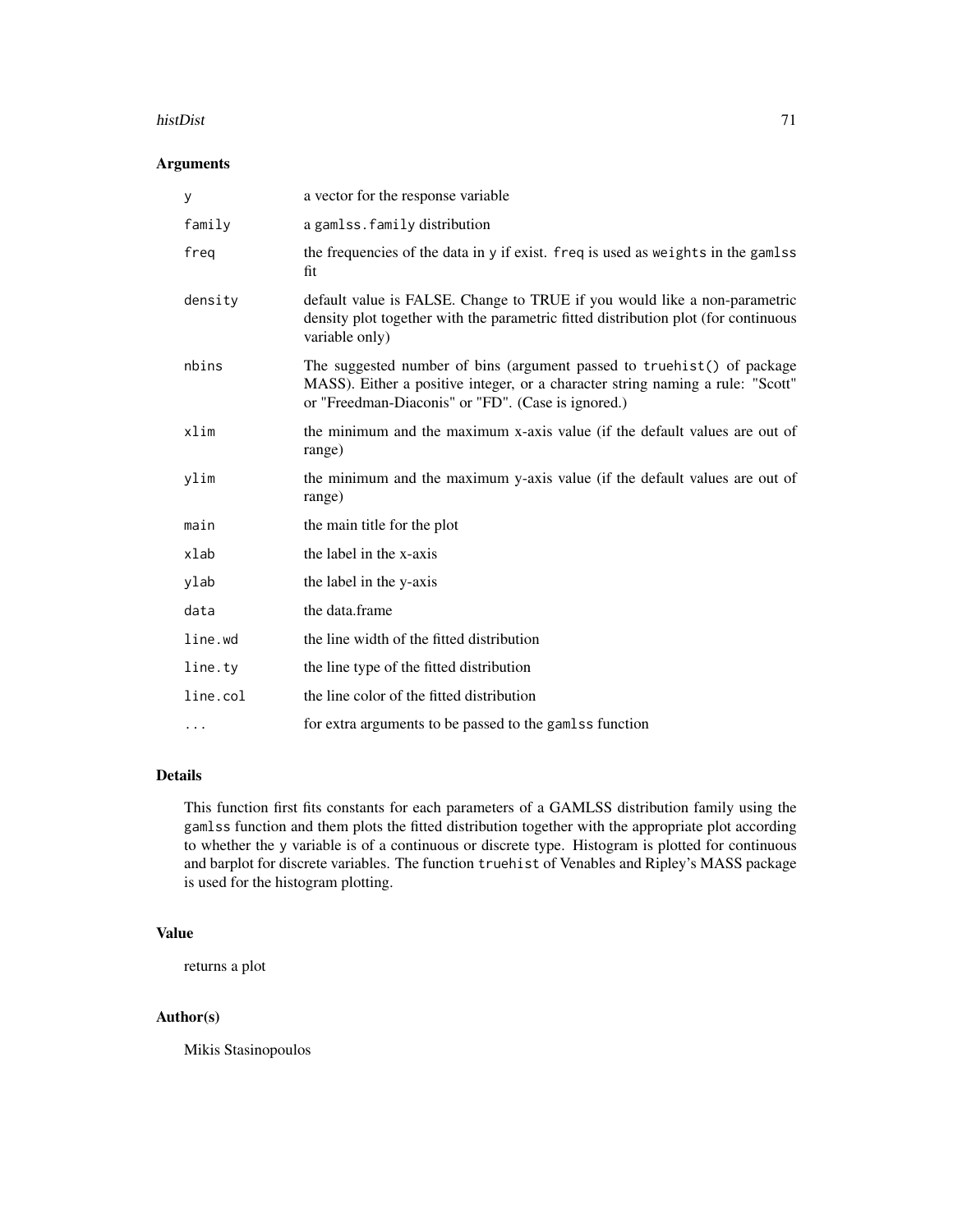## References

Rigby, R. A. and Stasinopoulos D. M. (2005). Generalized additive models for location, scale and shape,(with discussion), *Appl. Statist.*, 54, part 3, pp 507-554.

Stasinopoulos D. M. Rigby R.A. (2007) Generalized additive models for location scale and shape (GAMLSS) in R. *Journal of Statistical Software*, Vol. 23, Issue 7, Dec 2007, [http://www.jstatsof](http://www.jstatsoft.org/v23/i07)t. [org/v23/i07](http://www.jstatsoft.org/v23/i07).

Stasinopoulos D. M., Rigby R.A., Heller G., Voudouris V., and De Bastiani F., (2017) *Flexible Regression and Smoothing: Using GAMLSS in R*, Chapman and Hall/CRC.

(see also <http://www.gamlss.org/>).

# See Also

[gamlss](#page-40-0), [gamlss.family](#page-0-0)

# Examples

```
data(abdom)
histDist(y,family="NO", data=abdom)
# use the ylim
histDist(y,family="NO", ylim=c(0,0.005), data=abdom)
# bad fit use PE
histDist(y,family="PE",ymax=0.005, data=abdom, line.col="blue")
# discere data counts
# Hand at al. p150 Leptinotarsa decemlineata
y \leftarrow c(0,1,2,3,4,6,7,8,10,11)freq \leq c(33, 12, 5, 6, 5, 2, 2, 2, 1, 2)
histDist(y, "NBI", freq=freq)
# the same as
histDist(rep(y,freq), "NBI")
```
histSmo *Density estimation using the Poisson trick*

#### Description

This set of functions use the old Poisson trick of discretising the data and then fitting a Poisson error model to the resulting frequencies (Lindsey, 1997). Here the model fitted is a smooth cubic spline curve. The result is a density estimator for the data.

# Usage

```
histSmo(y, lambda = NULL, df = NULL, order = 3, lower = NULL,
       upper = NULL, type = c("freq", "prob"),
       plot = FALSE, breaks = NULL,
       discrete = FALSE, ...)histSmoC(y, df = 10, lower = NULL, upper = NULL, type = c("freq", "prob"),
      plot = FALSE, breaks = NULL,
```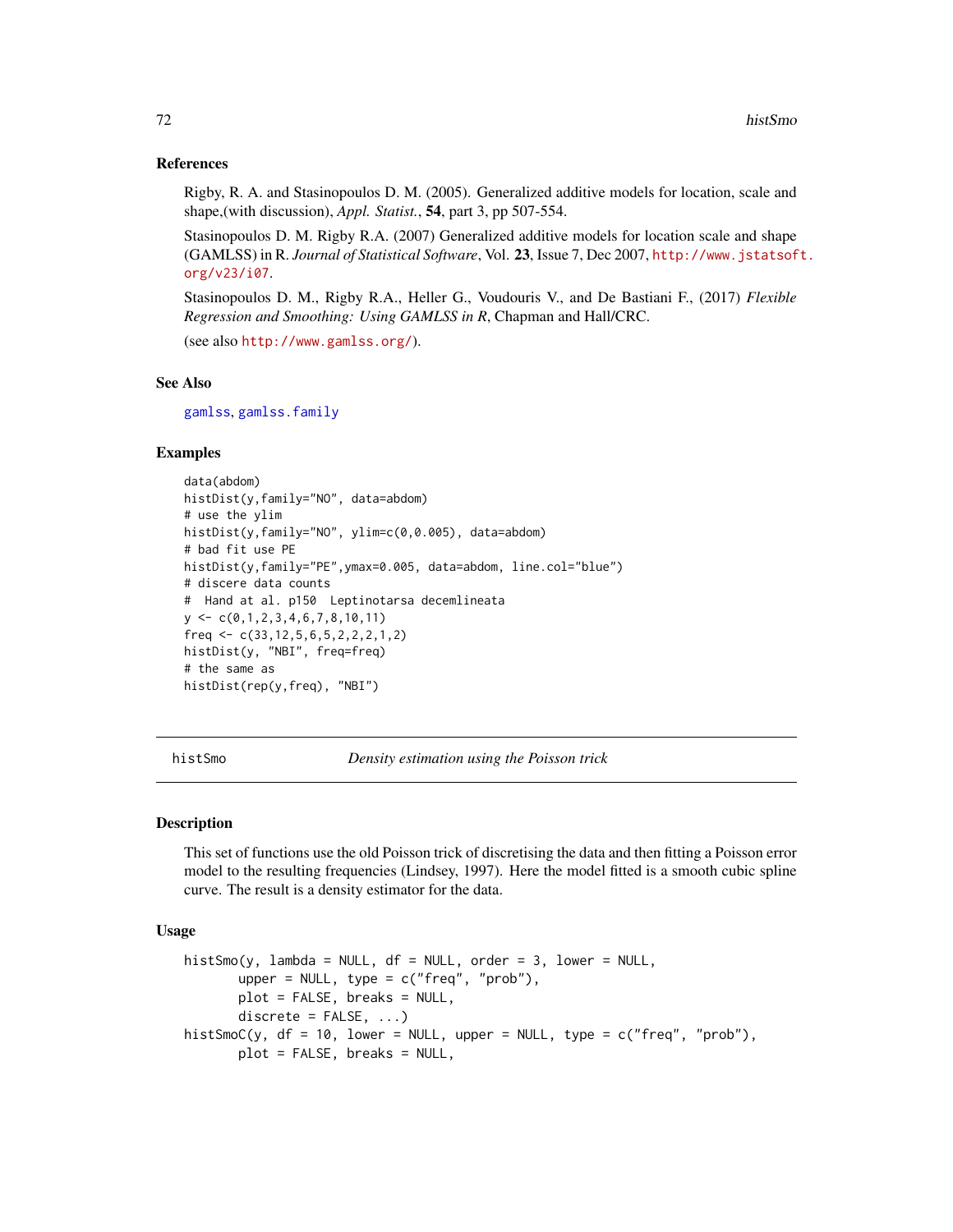#### histSmo 73

```
discrete = FALSE, ...)histSmoO(y, lambda = 1, order = 3, lower = NULL, upper = NULL,type = c("freq", "prob"),
     plot = FALSE, breaks = NULL,
     discrete = FALSE, ...)histSmoP(y, lambda = NULL, df = NULL, order = 3, lower = NULL,
     upper = NULL, type = c("freq", "prob"),
     plot = FALSE, breaks = NULL, discrete = FALSE,
      ...)
```
## Arguments

| У        | the variable of interest                                                                                                 |
|----------|--------------------------------------------------------------------------------------------------------------------------|
| lambda   | the smoothing parameter                                                                                                  |
| df       | the degrees of freedom                                                                                                   |
| order    | the order of the P-spline                                                                                                |
| lower    | the lower limit of the y-variable                                                                                        |
| upper    | the upper limit of the y-variable                                                                                        |
| type     | the type of histogram                                                                                                    |
| plot     | whether to plot the resulting density estimator                                                                          |
| breaks   | the number of break points to be used in the histogram and consequently the<br>number of observations in the Poisson fit |
| discrete | whether to treat the fitting density as a discrete distribution or not                                                   |
| $\cdots$ | further arguments passed to or from other methods.                                                                       |

# Details

Here are the methods used here:

i) The function histSmoO() uses Penalised discrete splines (Eilers, 2003). This function is appropriate when the smoothing parameter is fixed.

ii) The function histSmoC() uses smooth cubic splines and fits a Poison error model to the frequencies using the cs() additive function of GAMLSS. This function is appropriate if the effective degrees of freedom are fixed in the model.

iii) The function histSmoP() uses Penalised cubic splines (Eilers and Marx 1996). It is fitting a Poisson model to the frequencies using the pb() additive function of GAMLSS. This function is appropriate if automatic selection of the smoothing parameter is required.

iv) The function histSmo() combines all the above functions in the sense that if lambda is fixed it uses histSmoO(), if the df's are fixed it uses codehistSmoC() and if none of these is specified it uses histSmoP().

# Value

Returns a histSmo S3 object. The object has the following components:

x the middle points of the discretise data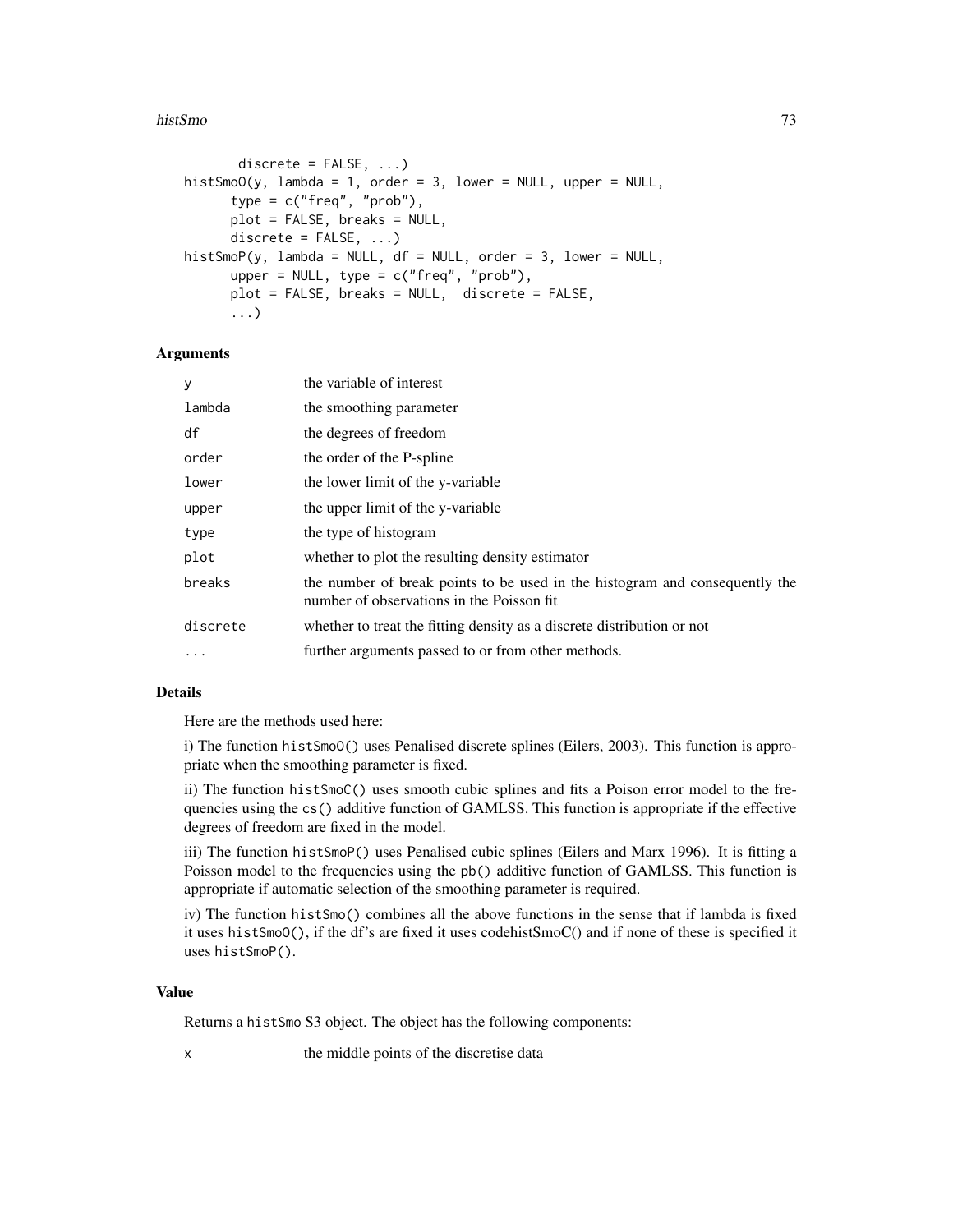| how many observation are on the discretise intervals                                                               |
|--------------------------------------------------------------------------------------------------------------------|
| the density value for each discrete interval                                                                       |
| the hist object used to discretise the data                                                                        |
| The resulting cumulative distribution function useful for calculating probabili-<br>ties from the estimate density |
| The inverse cumulative distribution function                                                                       |
| The fitted Poisson model only for histSmoP() and histSmoC()                                                        |
|                                                                                                                    |

## Author(s)

Mikis Stasinopoulos, Paul Eilers, Bob Rigby and Vlasios Voudouris

#### References

Eilers, P. (2003). A perfect smoother. *Analytical Chemistry*, 75: 3631-3636.

Eilers, P. H. C. and Marx, B. D. (1996). Flexible smoothing with B-splines and penalties (with comments and rejoinder). *Statist. Sci*, 11, 89-121.

Lindsey, J.K. (1997) *Applying Generalized Linear Models*. New York: Springer-Verlag. ISBN 0-387-98218-3

Rigby, R. A. and Stasinopoulos D. M. (2005). Generalized additive models for location, scale and shape,(with discussion), *Appl. Statist.*, 54, part 3, pp 507-554.

Stasinopoulos D. M. Rigby R.A. (2007) Generalized additive models for location scale and shape (GAMLSS) in R. *Journal of Statistical Software*, Vol. 23, Issue 7, Dec 2007, [http://www.jstatsof](http://www.jstatsoft.org/v23/i07)t. [org/v23/i07](http://www.jstatsoft.org/v23/i07).

Stasinopoulos D. M., Rigby R.A., Heller G., Voudouris V., and De Bastiani F., (2017) *Flexible Regression and Smoothing: Using GAMLSS in R*, Chapman and Hall/CRC.

(see also <http://www.gamlss.org/>).

## See Also

[pb](#page-107-0), [cs](#page-21-0)

## Examples

```
# creating data from Pareto 2 distribution
set.seed(153)
Y <- rPARETO2(1000)
## Not run:
# getting the density
histSmo(Y, lower=0, plot=TRUE)
# more breaks a bit slower
histSmo(Y, breaks=200, lower=0, plot=TRUE)
# quick fit using lambda
histSmoO(Y, lambda=1, breaks=200, lower=0, plot=TRUE)
# or
histSmo(Y, lambda=1, breaks=200, lower=0, plot=TRUE)
# quick fit using df
```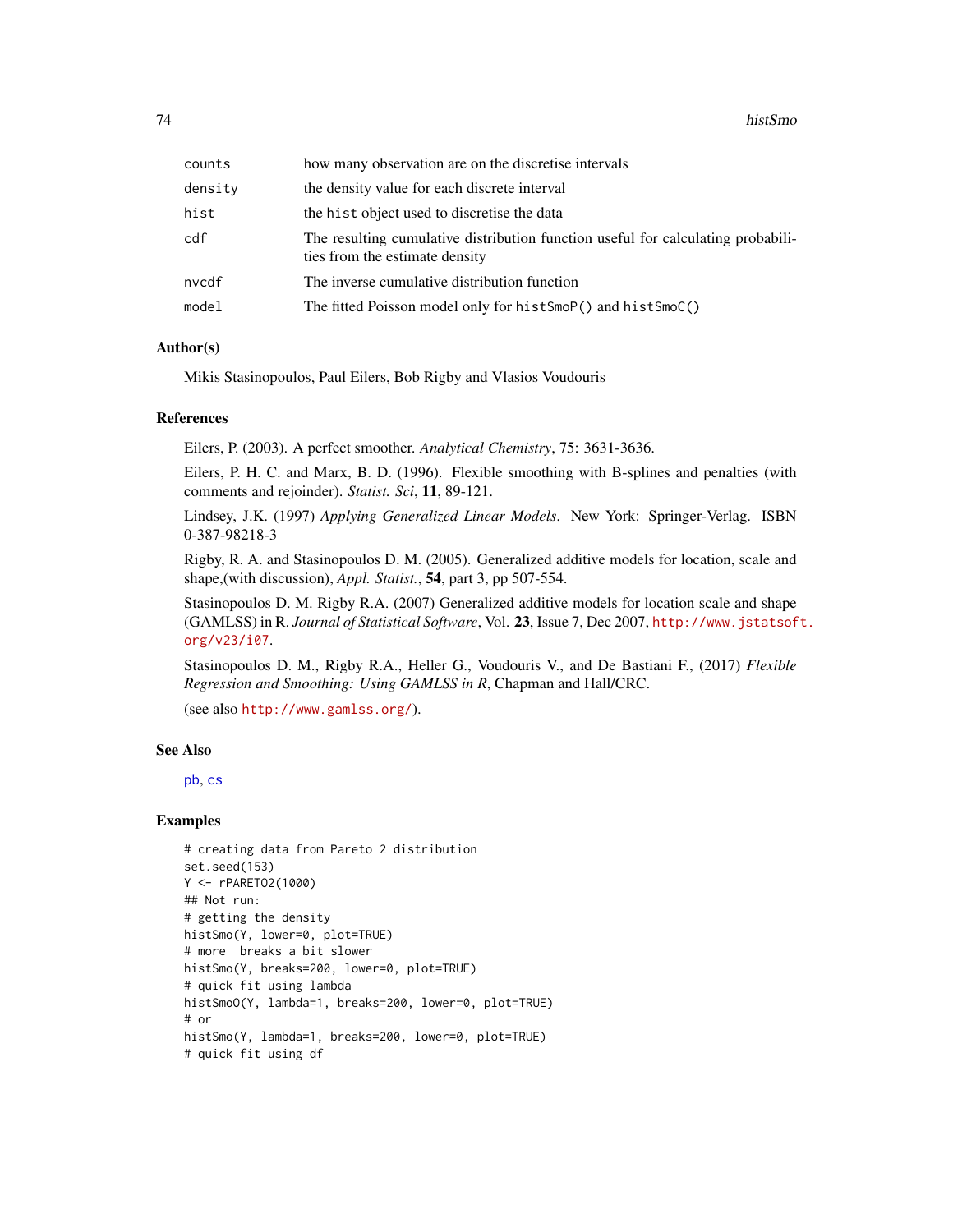$IC$  75

```
histSmoC(Y, df=15, breaks=200, lower=0,plot=TRUE)
# or
histSmo(Y, df=15, breaks=200, lower=0)
# saving results
m1<- histSmo(Y, lower=0, plot=T)
plot(m1)
plot(m1, "cdf")
plot(m1, "invcdf")
# using with a histogram
library(MASS)
truehist(Y)
lines(m1, col="red")
#---------------------------
# now gererate from SHASH distribution
YY <- rSHASH(1000)
m1<- histSmo(YY)
# calculate Pr(YY>10)
1-m1$cdf(10)
# calculate Pr(-10<YY<10)
1-(1-m1$cdf(10))-m1$cdf(-10)
#---------------------------
# from discrete distribution
YYY <- rNBI(1000, mu=5, sigma=4)
histSmo(YYY, discrete=TRUE, plot=T)
#
YYY <- rPO(1000, mu=5)
histSmo(YYY, discrete=TRUE, plot=T)
#
YYY <- rNBI(1000, mu=5, sigma=.1)
histSmo(YYY, discrete=TRUE, plot=T)
# genarating from beta distribution
YYY <- rBE(1000, mu=.1, sigma=.3)
histSmo(YYY, lower=0, upper=1, plot=T)
# from trucated data
Y <- with(stylo, rep(word,freq))
histSmo(Y, lower=1, discrete=TRUE, plot=T)
histSmo(Y, lower=1, discrete=TRUE, plot=T, type="prob")
## End(Not run)
```
IC *Gives the GAIC for a GAMLSS Object*

## **Description**

The function IC() calculates the Generalised Akaike information criterion (GAIC) for a given penalty k for a fitted GAMLSS object. The function AIC.gamlss() is the method associated with a GAMLSS object of the generic function AIC(). The function GAIC() is a synonymous of the function AIC.gamlss. The function GAIC.table() produces a table for different models and different penalties, k.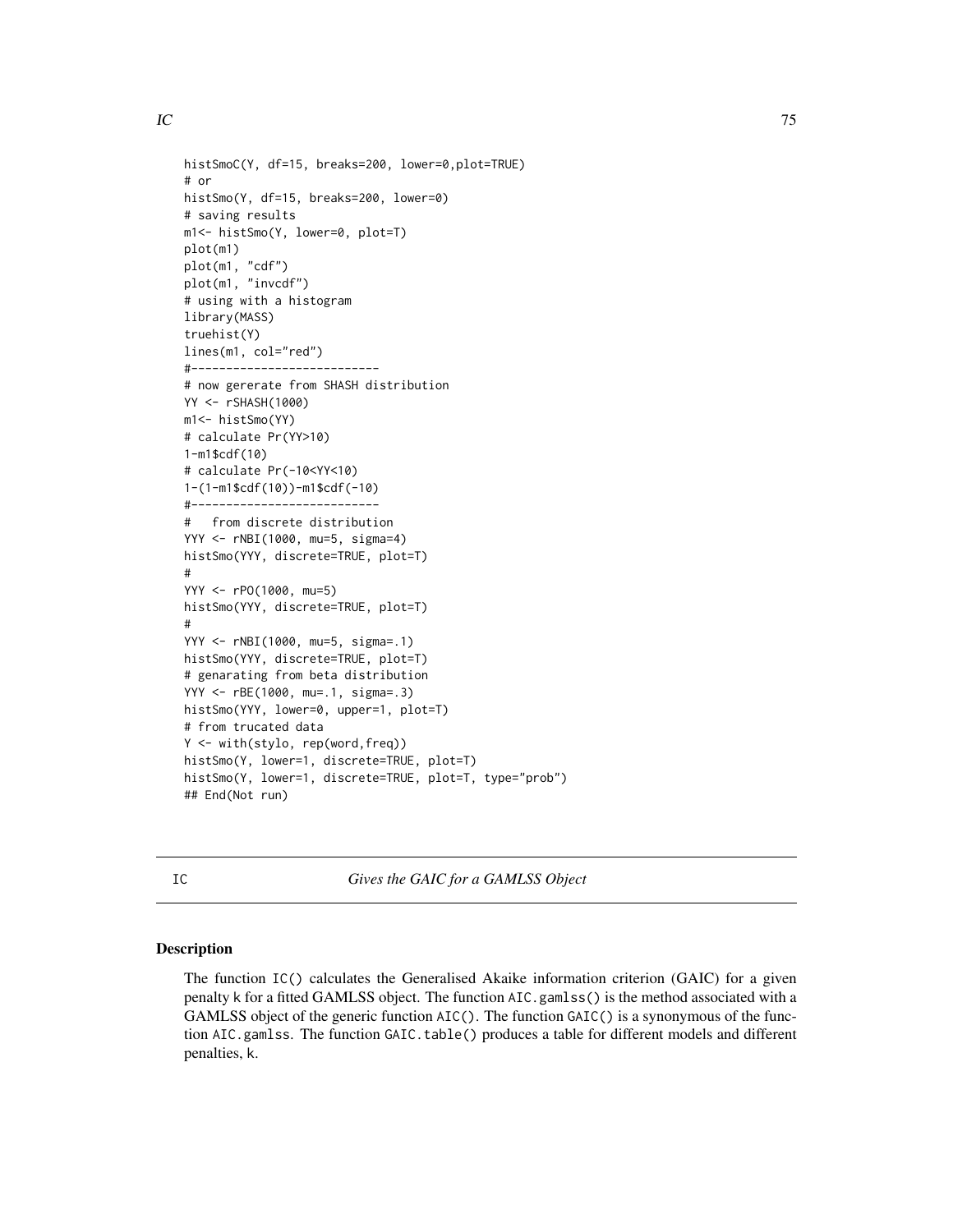The function extractAIC is a the method associated a GAMLSS object of the generic function extractAIC and it is mainly used in the stepAIC function. The function Rsq compute a generalisation of the R-squared for not normal models.

## Usage

```
IC(object, k = 2)## S3 method for class 'gamlss'
AIC(object, \ldots, k = 2, c = FALSE)
GAIC(object, ..., k = 2, c = FALSE)GAIC.table(object, ..., k = c(2, 3.84, round(log(length(objects)))), 2)))
## S3 method for class 'gamlss'
extractAIC(fit, scale, k = 2, c = FALSE, ...)
```
## Arguments

| object   | an gamlss fitted model                                                                        |
|----------|-----------------------------------------------------------------------------------------------|
| fit      | an gamlss fitted model                                                                        |
| $\cdots$ | allows several GAMLSS object to be compared using a GAIC                                      |
| k        | the penalty with default $k=2.5$                                                              |
| c        | whether the corrected AIC, i.e. AICc, should be used, note that it applies only<br>when $k=2$ |
| scale    | this argument is not used in gamlss                                                           |

# Value

The function IC() returns the GAIC for given penalty k of the GAMLSS object. The function AIC() returns a matrix contains the df's and the GAIC's for given penalty k. The function GAIC() returns identical results to AIC. The function GAIC.table() returns a table which its rows showing different models and its columns different k's. The function extractAIC() returns vector of length two with the degrees of freedom and the AIC criterion.

## Author(s)

Mikis Stasinopoulos <mikis.stasinopoulos@gamlss.org>

## References

Rigby, R. A. and Stasinopoulos D. M. (2005). Generalized additive models for location, scale and shape,(with discussion), *Appl. Statist.*, 54, part 3, pp 507-554.

Stasinopoulos D. M. Rigby R.A. (2007) Generalized additive models for location scale and shape (GAMLSS) in R. *Journal of Statistical Software*, Vol. 23, Issue 7, Dec 2007, [http://www.jstatsof](http://www.jstatsoft.org/v23/i07)t. [org/v23/i07](http://www.jstatsoft.org/v23/i07).

Stasinopoulos D. M., Rigby R.A., Heller G., Voudouris V., and De Bastiani F., (2017) *Flexible Regression and Smoothing: Using GAMLSS in R*, Chapman and Hall/CRC.

(see also <http://www.gamlss.org/>).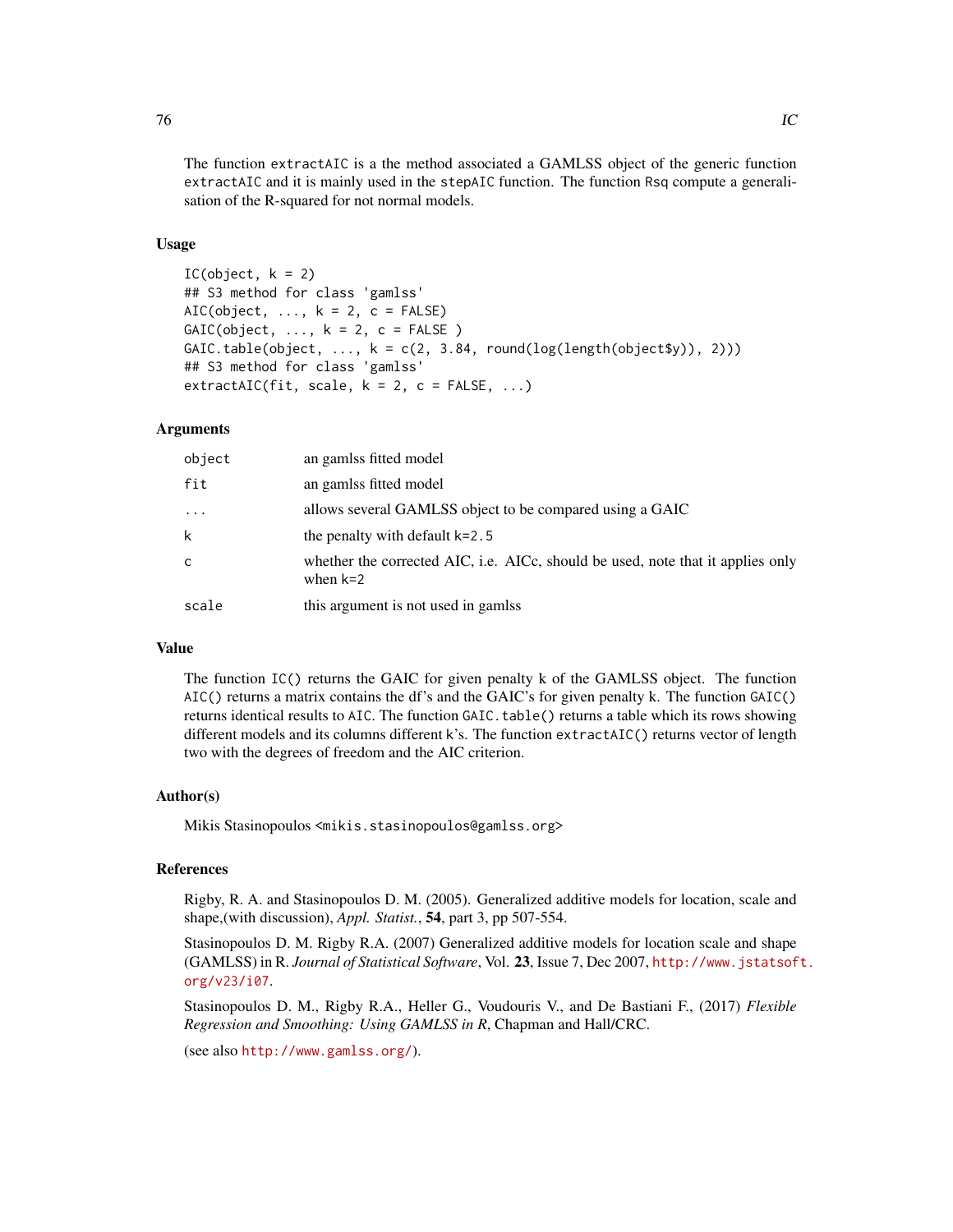lms 77

# See Also

[gamlss](#page-40-0)

## Examples

```
data(abdom)
mod1<-gamlss(y~pb(x),sigma.fo=~pb(x),family=BCT, data=abdom)
IC(mod1)
mod2<-gamlss(y~pb(x),sigma.fo=~x,family=BCT, data=abdom)
AIC(mod1,mod2,k=3)
GAIC(mod1,mod2,k=3)
GAIC.table(mod1,mod2)
extractAIC(mod1,k=3)
rm(mod1,mod2)
```
lms *A function to fit LMS curves for centile estimation*

# Description

This function is design to help the user to easily construct growth curve centile estimation. It is applicable when only "one" explanatory variable is available (usually age).

#### Usage

```
lms(y, x, families = LMS, data = NULL, k = 2,cent = 100 * pnorm((-4:4) * 2/3),
       calibration = TRUE, trans.x = FALSE,
       fix.power = NULL, \lim.trans = c(0, 1.5),
       prof = FALSE, step = 0.1, legend = FALSE,mu.df = NULL, sigma.df = NULL, nu.df = NULL,
       tau.df = NULL, c.crit = 0.01,
       method.pb = c("ML", "GAIC"), ...
```
# Arguments

| $\mathbf{y}$ | The response variable.                                                                           |
|--------------|--------------------------------------------------------------------------------------------------|
| $\mathsf{x}$ | The unique explanatory variable                                                                  |
| families     | a list of gamlss. families with default LMS=c("BCCGo", "BCPEo", "BCTo")                          |
| data         | the data frame                                                                                   |
| k            | the penalty to be used in the GAIC                                                               |
| cent         | a vector with elements the % centile values for which the centile curves have to<br>be evaluated |
| calibration  | whether calibration is required with default TRUE                                                |
| trans.x      | whether to check for transformation in x with default FALSE                                      |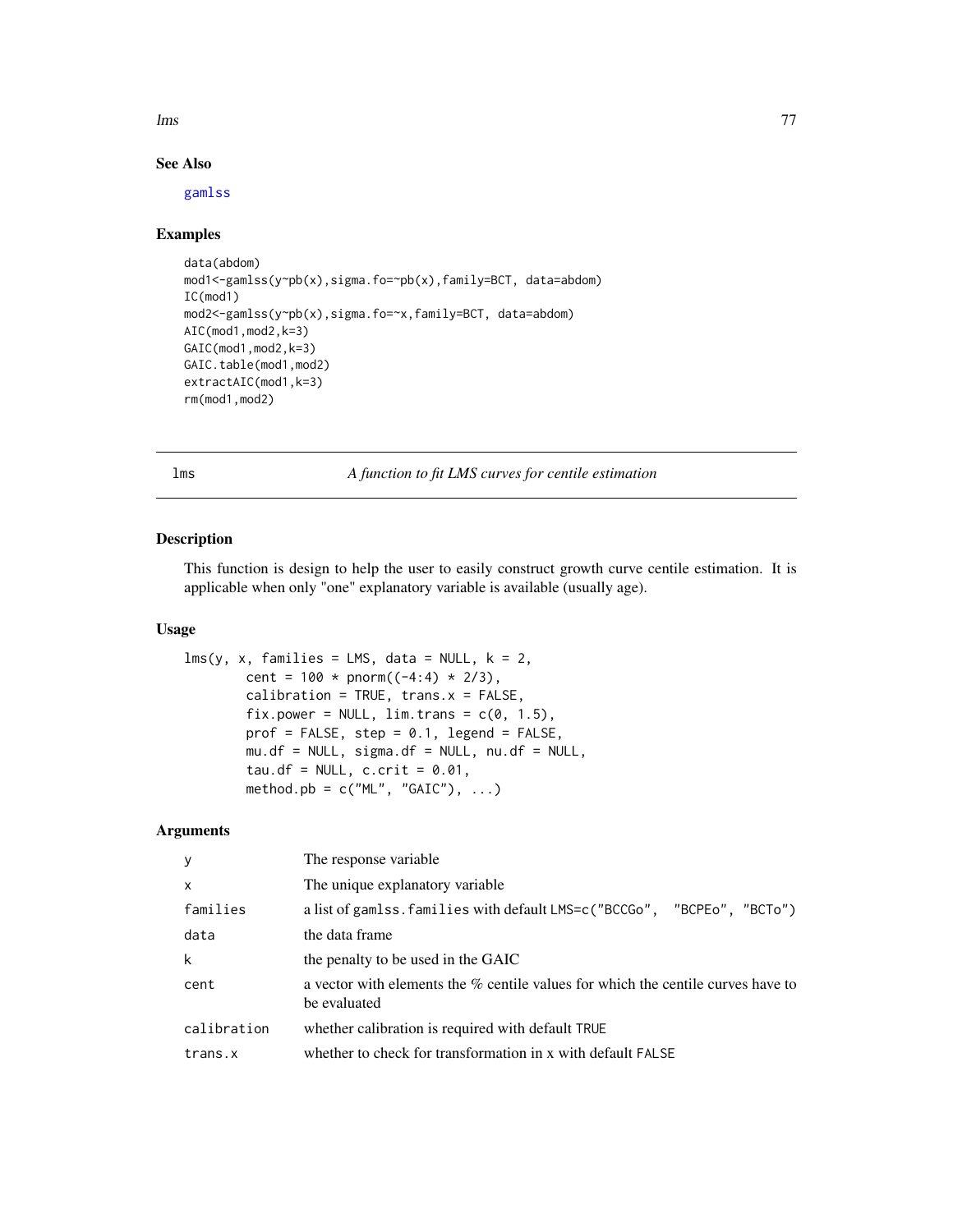| fix.power | if set it fix the power of the transformation for x                                                                                                                                                       |
|-----------|-----------------------------------------------------------------------------------------------------------------------------------------------------------------------------------------------------------|
| lim.trans | the limits for the search of the power parameter for x                                                                                                                                                    |
| prof      | whether to use the profile GAIC of the power transformation                                                                                                                                               |
| step      | if codeprof=TRUE is used this determine the step for the profile GAIC                                                                                                                                     |
| legend    | whether a legend is required in the plot with default FALSE                                                                                                                                               |
| mu.df     | mu effective degrees of freedom if required otherwise are estimated                                                                                                                                       |
| sigma.df  | sigma effective degrees of freedom if required otherwise are estimated                                                                                                                                    |
| nu.df     | nu effective degrees of freedom if required otherwise are estimated                                                                                                                                       |
| tau.df    | tau effective degrees of freedom if required otherwise are estimated                                                                                                                                      |
| c.crit    | the convergence critetion to be pass to gamlss()                                                                                                                                                          |
| method.pb | the method used in the pb() for estimating the smoothing parameters. The de-<br>fault is local maximum likelihood "ML". "GAIC" is also permitted where k is<br>taken from the k argument of the function. |
| $\ddots$  | extra argument which can be passed to gamlss()                                                                                                                                                            |

## Details

This function should be used if the construction of the centile curves involves only one explanatory variable.

The model assumes that the response variable has a flexible distribution i.e.  $y D(\mu, \sigma, \nu, \tau)$  where the parameters of the distribution are smooth functions of the explanatory variable i.e.  $g(\mu) = s(x)$ , where  $g()$  is a link function and  $s()$  is a smooth function. Occasionally a power transformation in the x-axis helps the construction of the centile curves. That is, in this case the parameters are modelled by  $x^p$  rather than just x, i.e. $g(\mu) = s(x^p)$ . The function lms() uses P-splines (pb()) as a smoother.

If a transformation is needed for  $x$  the function  $\text{Lms}(x)$  starts by finding an optimum value for p using the simple model  $NO(\mu = s(x^p))$ . (Note that this value of p is not the optimum for the final chosen model but it works well in practice.)

After fitting a Normal error model for staring values the function proceeds by fitting several "appropriate" distributions for the response variable. The set of gamlss.family distributions to fit is specified by the argument families. The default families arguments is LMS=c("BCCGo", "BCPEo", "BCTo") that is the LMS class of distributions, Cole and Green (1992). Note that this class is only appropriate when y is positive (with no zeros). If the response variable contains negative values and zeros then use the argument families=theSHASH where theSHASH <- c("NO", "SHASHo") or add any other list of distributions which you may think is appropriate. Justification of using the specific centile (0.38 2.27 9.1211220 25.25, 50, 74.75, 90.88, 97.72, 99.62) is given in Cole (1994).

## Value

It returns a gamlss fitted object

#### Note

The function is fitting several models and for large data can be slow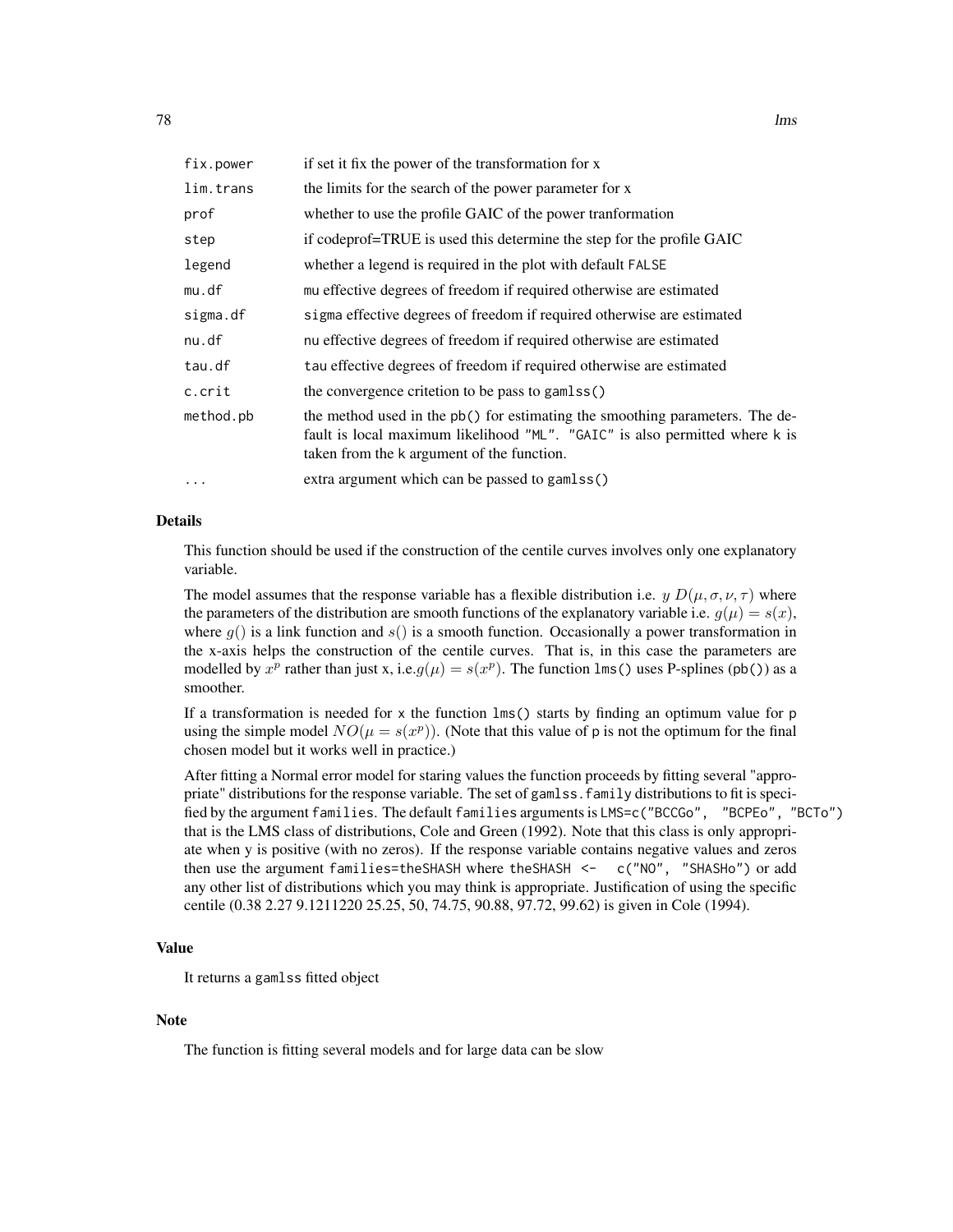## Author(s)

Mikis Stasinopoulos <mikis.stasinopoulos@gamlss.org>, Bob Rigby and Vlasios Voudouris <vlasios.voudouris@abm-analytics.com>

#### References

Cole, T. J. (1994) Do growth chart centiles need a face lift? *BMJ*, 308–641.

Cole, T. J. and Green, P. J. (1992) Smoothing reference centile curves: the LMS method and penalized likelihood, *Statist. Med.* 11, 1305–1319

Rigby, R. A. and Stasinopoulos D. M. (2005). Generalized additive models for location, scale and shape,(with discussion), *Appl. Statist.*, 54, part 3, pp 507-554.

Stasinopoulos D. M. Rigby R.A. (2007) Generalized additive models for location scale and shape (GAMLSS) in R. *Journal of Statistical Software*, Vol. 23, Issue 7, Dec 2007, [http://www.jstatsof](http://www.jstatsoft.org/v23/i07)t. [org/v23/i07](http://www.jstatsoft.org/v23/i07).

Stasinopoulos D. M., Rigby R.A., Heller G., Voudouris V., and De Bastiani F., (2017) *Flexible Regression and Smoothing: Using GAMLSS in R*, Chapman and Hall/CRC.

(see also <http://www.gamlss.org/>).

#### See Also

[gamlss](#page-40-0), [centiles](#page-12-0), [calibration](#page-10-0)

#### Examples

```
## Not run:
data(abdom)
m1 <- lms(y,x , data=abdom, n.cyc=30)
m2 <- lms(y,x ,data=abdom, method.pb="GAIC", k=log(610))
# this example takes time
data(db)
m1 <- lms(y=head, x=age, data=db, trans.x=TRUE)
## End(Not run)
```
lo *Specify a loess fit in a GAMLSS formula*

# Description

Allows the user to specify a loess fit within a GAMLSS model. This function is similar to the lo function in the gam implementation of package gam see Chambers and Hastie (1991).

The function vis.lo() allows plotting the results.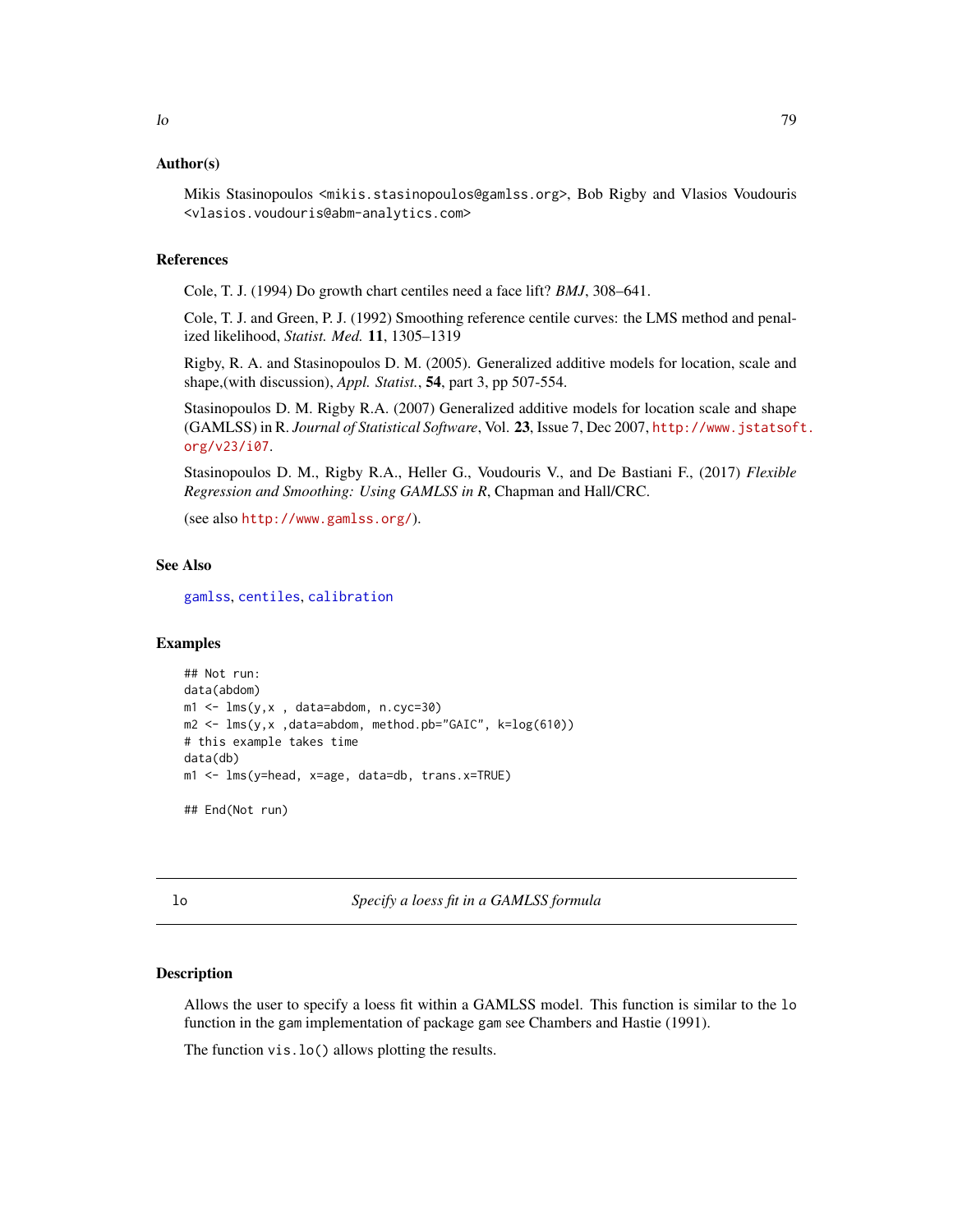# Usage

```
lo(formula, control = lo.contrib(...), ...)lo.contrib(span = 0.75, enp.target = NULL,degree = 2, parametric = FALSE, drop.square = FALSE,
         normalize = TRUE, family = c("gaussian", "symmetric"),
         method = c("loess", "model.frame"),
          surface = c("interpolate", "direct"),
         statistics = c("approximate", "exact", "none"),
         trace.hat = c("exact", "approximate"),
         cell = 0.2, iterations = 4, iterTrace = FALSE, ...)
vis.lo(obj, se=-1, rug = FALSE, partial.resid = FALSE,
         col.term = "darkred", col.shaded = "gray",
         colres = "lightblue", col.rug = "gray", lwd.term = 1.5,cex.res = 1, pch.res = par("pch"),
          type = c("persp", "contour"), col.surface = "gray",
          nlevels = 30, n.grid = 30, image = TRUE, ...)
```
# Arguments

| formula     | a formula specifying the explanatory variables                                                                                                                                                                                                                                                       |
|-------------|------------------------------------------------------------------------------------------------------------------------------------------------------------------------------------------------------------------------------------------------------------------------------------------------------|
| control     | a control to be passed to the loess function                                                                                                                                                                                                                                                         |
| .           | extra arguments                                                                                                                                                                                                                                                                                      |
| span        | the number of observations in a neighbourhood. This is the smoothing parameter<br>for a loess fit.                                                                                                                                                                                                   |
| enp.target  | an alternative way to specify span, as the approximate equivalent number de-<br>grees of freedom to be used. See also the help file of the R function loess. For<br>consistency with the older version of 1o the effective degrees of freedom df can<br>be also specified instead of span, e.g. df=5 |
| degree      | the degree of local polynomial; can be 1 or 2. See also the help file of loess                                                                                                                                                                                                                       |
| parametric  | should any terms be fitted globally rather than locally? See the help file of loess                                                                                                                                                                                                                  |
| drop.square | for fits with more than one predictor and degree=2, should the quadratic term be<br>dropped for particular predictors?. See also help file of loess                                                                                                                                                  |
| normalize   | should the predictors be normalized to a common scale if there is more than<br>one? See the help file of loess                                                                                                                                                                                       |
| family      | if "gaussian" fitting is by least-squares, and if "symmetric" a re-descending M<br>estimator is used with Tukey's biweight function. See the help file of loess                                                                                                                                      |
| method      | fit the model or just extract the model frame. See the help file of loess                                                                                                                                                                                                                            |
| surface     | should the fitted surface be computed exactly or via interpolation from a kd tree?<br>See also the help file of loess.control                                                                                                                                                                        |
| statistics  | should the statistics be computed exactly or approximately? See the help file of<br>loess.control                                                                                                                                                                                                    |
| trace.hat   | should the trace of the smoother matrix be computed exactly or approximately?<br>See the help file of loess.control                                                                                                                                                                                  |

80 and the set of the set of the set of the set of the set of the set of the set of the set of the set of the set of the set of the set of the set of the set of the set of the set of the set of the set of the set of the se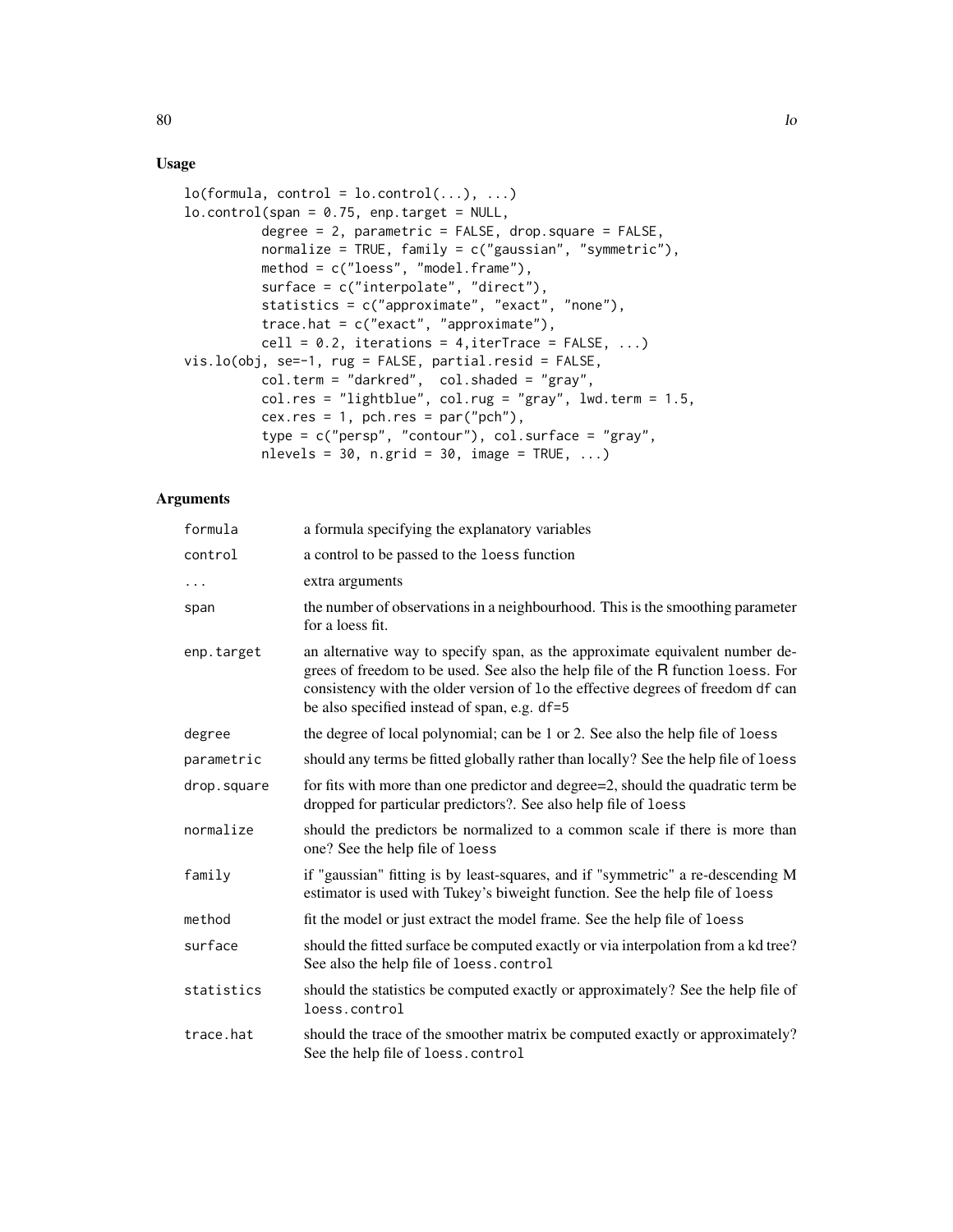| cell          | if interpolation is used this controls the accuracy of the approximation via the<br>maximum number of points in a cell in the kd tree. See the help file of loess.control |
|---------------|---------------------------------------------------------------------------------------------------------------------------------------------------------------------------|
| iterations    | the number of iterations used in robust fitting. See the help file of loess.control                                                                                       |
| iterTrace     | logical (or integer) determining if tracing information during the robust itera-<br>tions (iterations>= 2) is produced. See the help file of loess.control                |
| obj           | an lowss object fitted within gamlss                                                                                                                                      |
| se            | if se>0 then stadard erros surfanes are drawn in the 3-dimentional plot. Set se<br>at the required level i.e se=1.96 will be an approximated 95% CI.                      |
| rug           | whether to plot a rug in the plot                                                                                                                                         |
| partial.resid | whether to plot the partial residuals                                                                                                                                     |
| col.term      | the colour of the line of fitted term                                                                                                                                     |
| cex.res       | the shading of standard                                                                                                                                                   |
| col.shaded    | the shading of standard error intervals                                                                                                                                   |
| col.res       | the colour of partial residuals                                                                                                                                           |
| col.rug       | the colour of the rug                                                                                                                                                     |
| lwd.term      | the width of the line                                                                                                                                                     |
| pch.res       | The character for the partial residuals                                                                                                                                   |
| type          | The type of the plot if the x's are two dimensional                                                                                                                       |
| col.surface   | the colour of the fitted surface                                                                                                                                          |
| nlevels       | the number of levels used in cotour () plot.                                                                                                                              |
| n.grid        | The number of points to evaluate the surface                                                                                                                              |
| image         | whether to use image() or just contour                                                                                                                                    |

# Details

Note that lo itself does no smoothing; it simply sets things up for the function gamlss.lo() which is used by the backfitting function gamlss.add().

# Value

a loess object is returned.

## Warning

In this version the first argument is a formula NOT a list as in the previous one

## Note

Note that lo itself does no smoothing; it simply sets things up for gamlss.lo() to do the backfitting.

# Author(s)

Mikis Stasinopoulos <mikis.stasinopoulos@gamlss.org>, Bob Rigby, (The original lo() function was based on the Trevor Hastie's S-plus lo() function. See also the documentation of the loess function for the authorship of the function.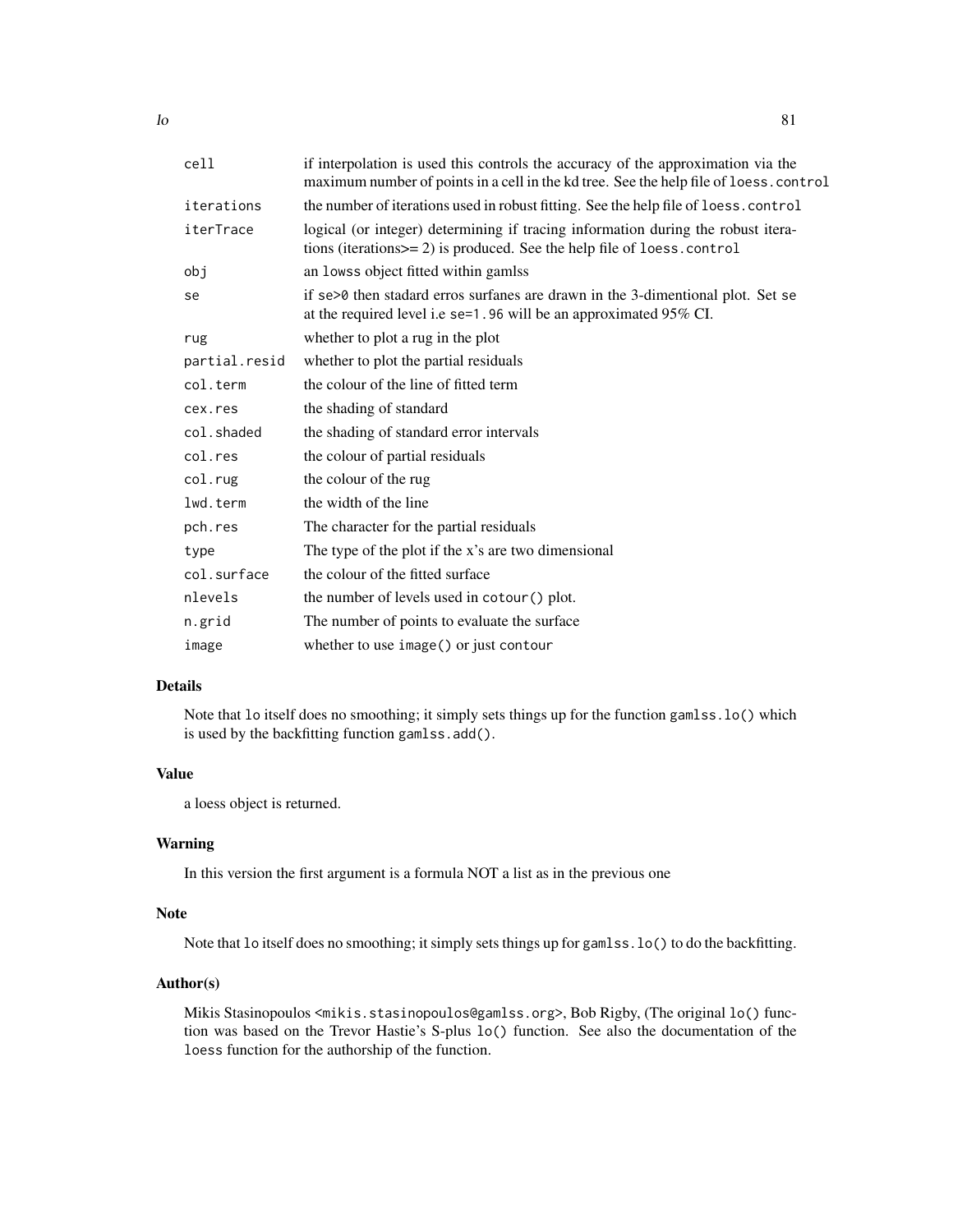## References

Chambers, J. M. and Hastie, T. J. (1991). *Statistical Models in S*, Chapman and Hall, London.

Rigby, R. A. and Stasinopoulos D. M. (2005). Generalized additive models for location, scale and shape,(with discussion), *Appl. Statist.*, 54, part 3, pp 507-554.

Stasinopoulos D. M. Rigby R.A. (2007) Generalized additive models for location scale and shape (GAMLSS) in R. *Journal of Statistical Software*, Vol. 23, Issue 7, Dec 2007, [http://www.jstatsof](http://www.jstatsoft.org/v23/i07)t. [org/v23/i07](http://www.jstatsoft.org/v23/i07).

Stasinopoulos D. M., Rigby R.A., Heller G., Voudouris V., and De Bastiani F., (2017) *Flexible Regression and Smoothing: Using GAMLSS in R*, Chapman and Hall/CRC.

```
(see also http://www.gamlss.org/).
```
# See Also

[cs](#page-21-0), [random](#page-118-0),

## Examples

```
# fitting a loess curve with span=0.4 plus the a quarterly effect
aids1<-gamlss(y~lo(~x,span=0.4)+qrt,data=aids,family=PO) #
term.plot(aids1, page=1)
## Not run:
r1 <- gamlss(R~lo(~Fl)+lo(~A), data=rent, family=GA)
term.plot(r1, pages=1)
vis.lo(getSmo(r1, which=1), partial=T)
r2 <- gamlss(R~lo(~Fl+A), data=rent, family=GA)
term.plot(r2, pages=1)
vis.lo(getSmo(r2, which=1))
 vis.lo(getSmo(r2, which=1), se=1.97)
 vis.lo(getSmo(r2, which=1), partial.res=T)
## End(Not run)
```
loglogSurv *Log-Log Survival function plots for checking the tail behaviour of the data*

## Description

The log-log Survival functions are design for checking the tails of a single response variable (no explanatory should be involved). There are three different function:

a) the function loglogSurv1() which plot the (left or right) tails of the empirical log-log Survival function against  $loglog(y)$ , where y is the variable of interest. The coefficient of a linear fit to the plot can be used an estimated for Type I tails.

b) the function loglogSurv2() which plot the (left or right) tails of the empirical log-log Survival function against log(y). The coefficient of a linear fit to the plot can be used an estimated for Type II tails.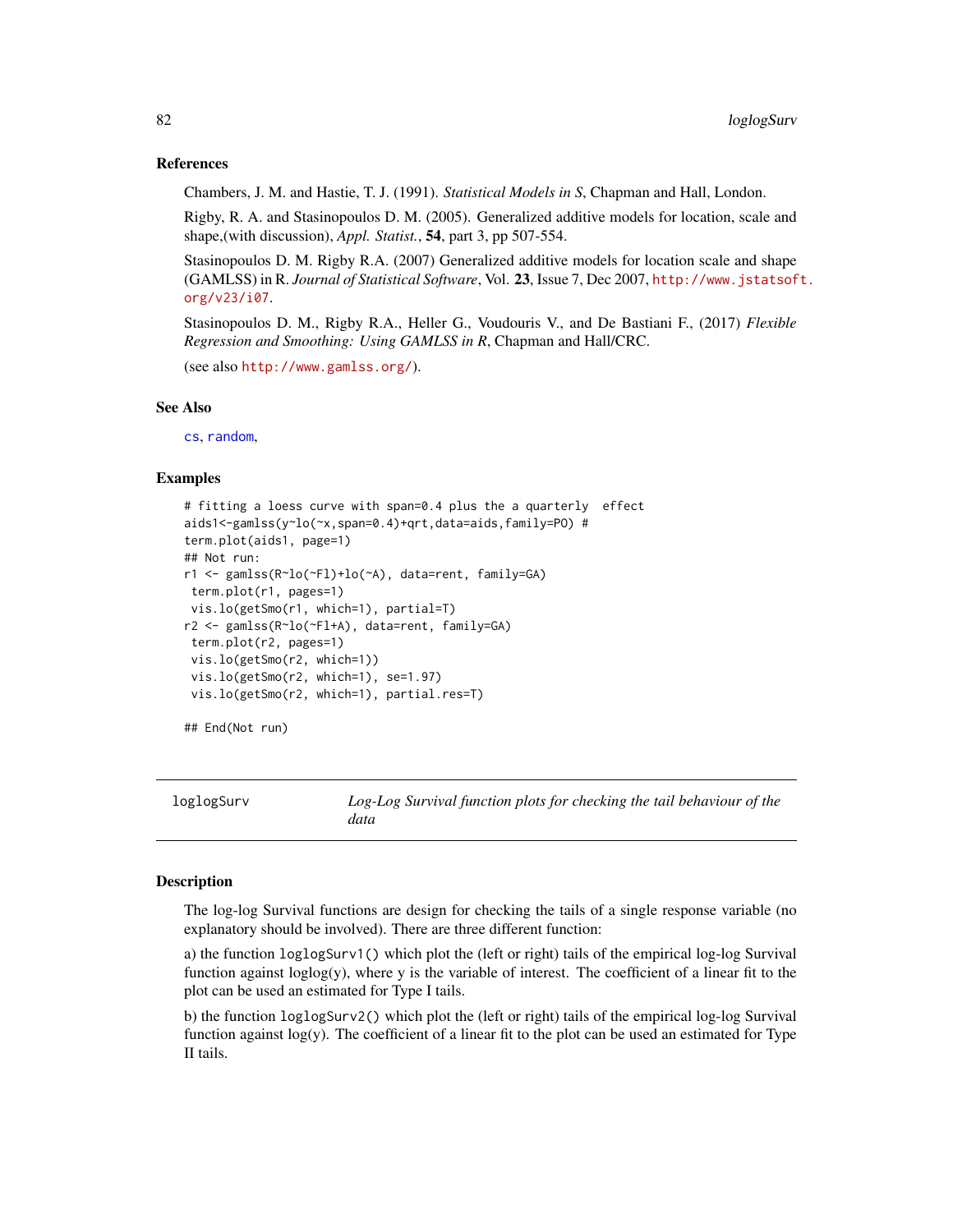c) the function loglogSurv3() which plot the (left or right) tails of the empirical log-log Survival function against y. The coefficient of a linear fit to the plot can be used an an estimated for Type III tails.

The function loglogSurv() combines all the above functions.

The function logSurv() is also design for exploring the tails of a single response variable. It plots the empirical log-survival function against  $log(y)$  for specified percentage of the tail and fits a linear, quadratic and exponential curve to the points of the plot. For distributions defined on the positive real line a good linear fit would indicate a Pareto type tail, a good quadratic fit a log-normal type tail and good exponential fit a Weibull type tail. Note that this function is only appropriate to investigate rather heavy tails and it is not very good to discriminate between different type of tails, as the loglogSurv() .

## Usage

```
loglogSurv(y, percentage = 10, howmany = NULL, type = c("right", "left"),
           plot = TRUE, print = TRUE, save = FALSE)
loglogSurv1(y, percentage = 10, howmany = NULL, type = c("right", "left"),
          plot = TRUE, print = TRUE, save = FALSE)
loglogSurv2(y, percentage = 10, howmany = NULL, type = c("right", "left"),
          plot = TRUE, print = TRUE, save = FALSE)
loglogSurv3(y, percentage = 10, howmany = NULL, type = c("right", "left"),
          plot = TRUE, print = TRUE, save = FALSE)
logSurv(y, percentage = 10, howmany = NULL, type = c("right", "left"),
```

```
plot = TRUE, print = TRUE, save = FALSE)
```
## Arguments

| У          | a vector, the variable of interest                                                                                                                                            |
|------------|-------------------------------------------------------------------------------------------------------------------------------------------------------------------------------|
| percentage | what percentage of the tail need to be modelled, default is $10\%$                                                                                                            |
| howmany    | how many observations in the tail needed. This is an alternative to percentage.<br>If it specified it take over from the percentage argument otherwise percentage<br>is used. |
| type       | which tall needs checking the right (default) of the left                                                                                                                     |
| plot       | whether to plot with default equal TRUE                                                                                                                                       |
| print      | whether to print the coefficients with default equal TRUE                                                                                                                     |
| save       | whether to save the fitted linear model with default equal FALSE                                                                                                              |

## Details

The functions loglogSurv1(), loglogSurv3() and loglogSurv3() take the upper (or lower) part of an ordered variable create its empirical survival function and plot the log-log of this functions against  $log(log(y))$ ,  $log(y)$  and y respectively. Then they fit a line to the plot. The coefficients of the line can be interpreted as parameters determined the behaviour of the tail. More details can be found in Chapter 6 of "The Distribution Toolbox of GAMLSS" book which can be found in <http://www.gamlss.org/>)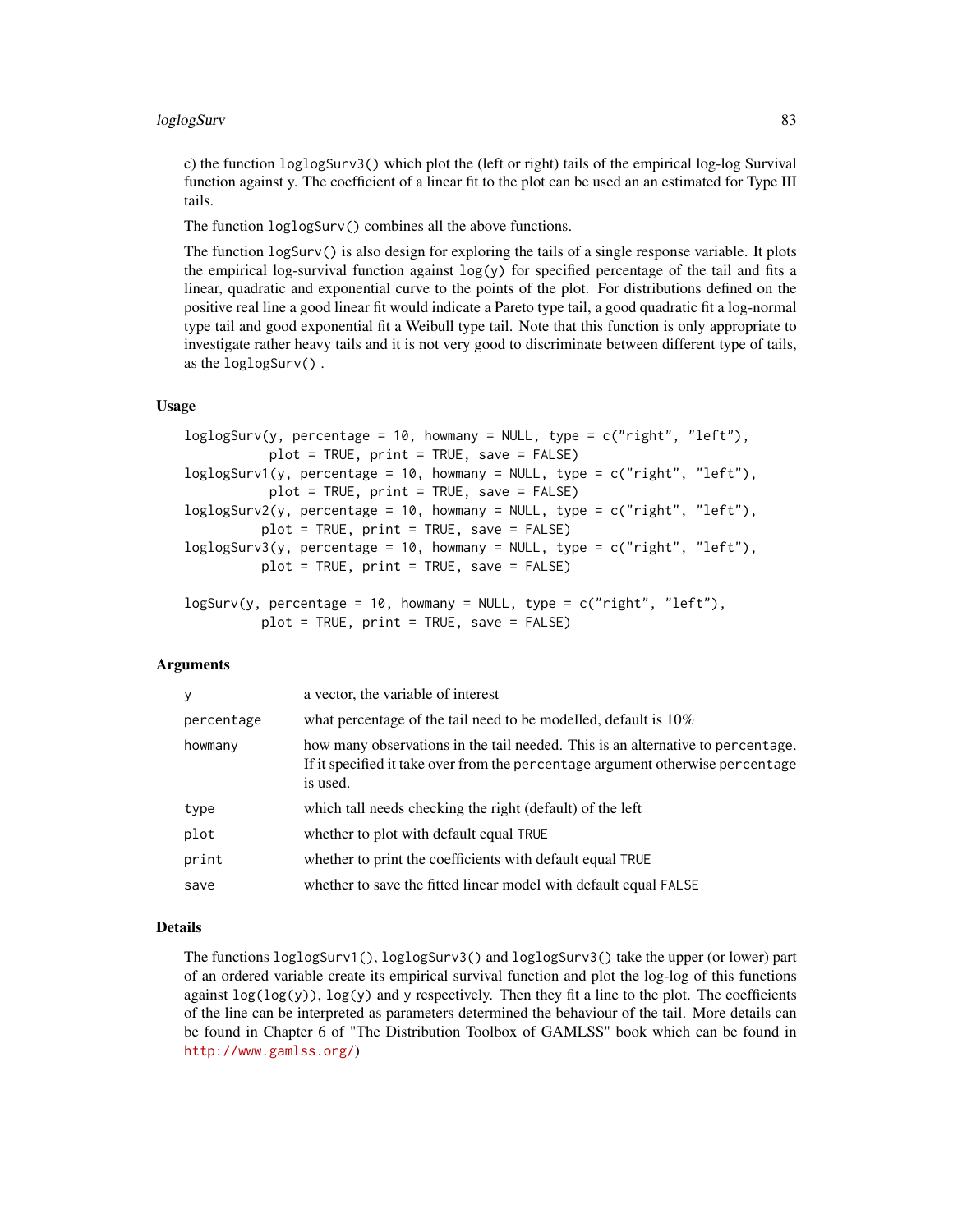84 lpred

#### Value

A plot

# Author(s)

Bob Rigby, Mikis Stasinopoulos and Vlassios Voudouris

## References

Rigby, R. A. and Stasinopoulos D. M. (2005). Generalized additive models for location, scale and shape,(with discussion), *Appl. Statist.*, 54, part 3, pp 507-554.

Stasinopoulos D. M. Rigby R.A. (2007) Generalized additive models for location scale and shape (GAMLSS) in R. *Journal of Statistical Software*, Vol. 23, Issue 7, Dec 2007, [http://www.jstatsof](http://www.jstatsoft.org/v23/i07)t. [org/v23/i07](http://www.jstatsoft.org/v23/i07).

Stasinopoulos D. M., Rigby R.A., Heller G., Voudouris V., and De Bastiani F., (2017) *Flexible Regression and Smoothing: Using GAMLSS in R*, Chapman and Hall/CRC.

(see also <http://www.gamlss.org/>).

#### Examples

```
data(film90)
F90 <- film90$lborev1
op<-par(mfrow=c(3,1))
loglogSurv1(F90)
loglogSurv2(F90)
loglogSurv3(F90)
par(op)
loglogSurv(F90)
logSurv(F90)
```
<span id="page-83-1"></span>lpred *Extract Linear Predictor Values and Standard Errors For A GAMLSS Model*

#### <span id="page-83-0"></span>Description

lpred is the GAMLSS specific method which extracts the linear predictor and its (approximate) standard errors for a specified parameter from a GAMLSS objects. The lpred can be also used to extract the fitted values (with its approximate standard errors) or specific terms in the model (with its approximate standard errors) in the same way that the predict.  $lm()$  and predict.glm() functions can be used for lm or glm objects. The function lp extract only the linear predictor. If prediction is required for new data values then use the function predict.gamlss().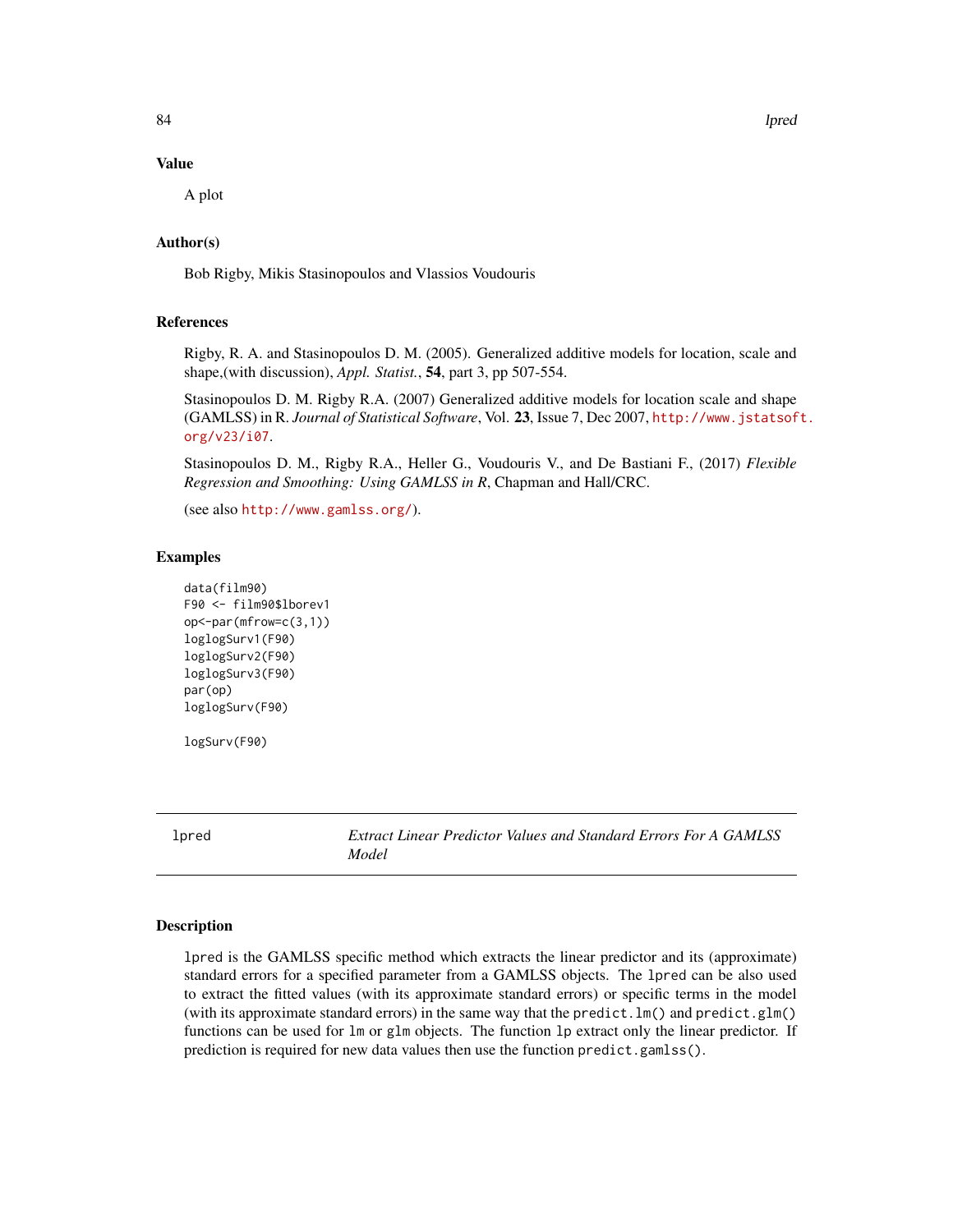#### lpred 85

## Usage

```
lpred(obj, what = c("mu", "sigma", "nu", "tau"), parameter= NULL,
           type = c("link", "response", "terms"),
           terms = NULL, se.fit = FALSE, ...)lp(obj, what = c("mu", "sigma", "nu", "tau", "tau"), parameter= NULL, ... )
```
## Arguments

| obi       | a GAMLSS fitted model                                                                                                                                                                                                |
|-----------|----------------------------------------------------------------------------------------------------------------------------------------------------------------------------------------------------------------------|
| what      | which distribution parameter is required, default what="mu"                                                                                                                                                          |
| parameter | equivalent to what                                                                                                                                                                                                   |
| type      | type="link" (the default) gets the linear predictor for the specified distribu-<br>tion parameter. type="response" gets the fitted values for the parameter while<br>type="terms" gets the fitted terms contribution |
| terms     | if type="terms", which terms to be selected (default is all terms)                                                                                                                                                   |
| se.fit    | if TRUE the approximate standard errors of the appropriate type are extracted                                                                                                                                        |
| $\cdot$   | for extra arguments                                                                                                                                                                                                  |
|           |                                                                                                                                                                                                                      |

## Value

If se.fit=FALSE a vector (or a matrix) of the appropriate type is extracted from the GAMLSS object for the given parameter in what. If se. fit=TRUE a list containing the appropriate type, fit, and its (approximate) standard errors, se.fit.

## Author(s)

Mikis Stasinopoulos

# References

Rigby, R. A. and Stasinopoulos D. M. (2005). Generalized additive models for location, scale and shape,(with discussion), *Appl. Statist.*, 54, part 3, pp 507-554.

Stasinopoulos D. M. Rigby R.A. (2007) Generalized additive models for location scale and shape (GAMLSS) in R. *Journal of Statistical Software*, Vol. 23, Issue 7, Dec 2007, [http://www.jstatsof](http://www.jstatsoft.org/v23/i07)t. [org/v23/i07](http://www.jstatsoft.org/v23/i07).

Stasinopoulos D. M., Rigby R.A., Heller G., Voudouris V., and De Bastiani F., (2017) *Flexible Regression and Smoothing: Using GAMLSS in R*, Chapman and Hall/CRC.

(see also <http://www.gamlss.org/>).

# See Also

[predict.gamlss](#page-99-0)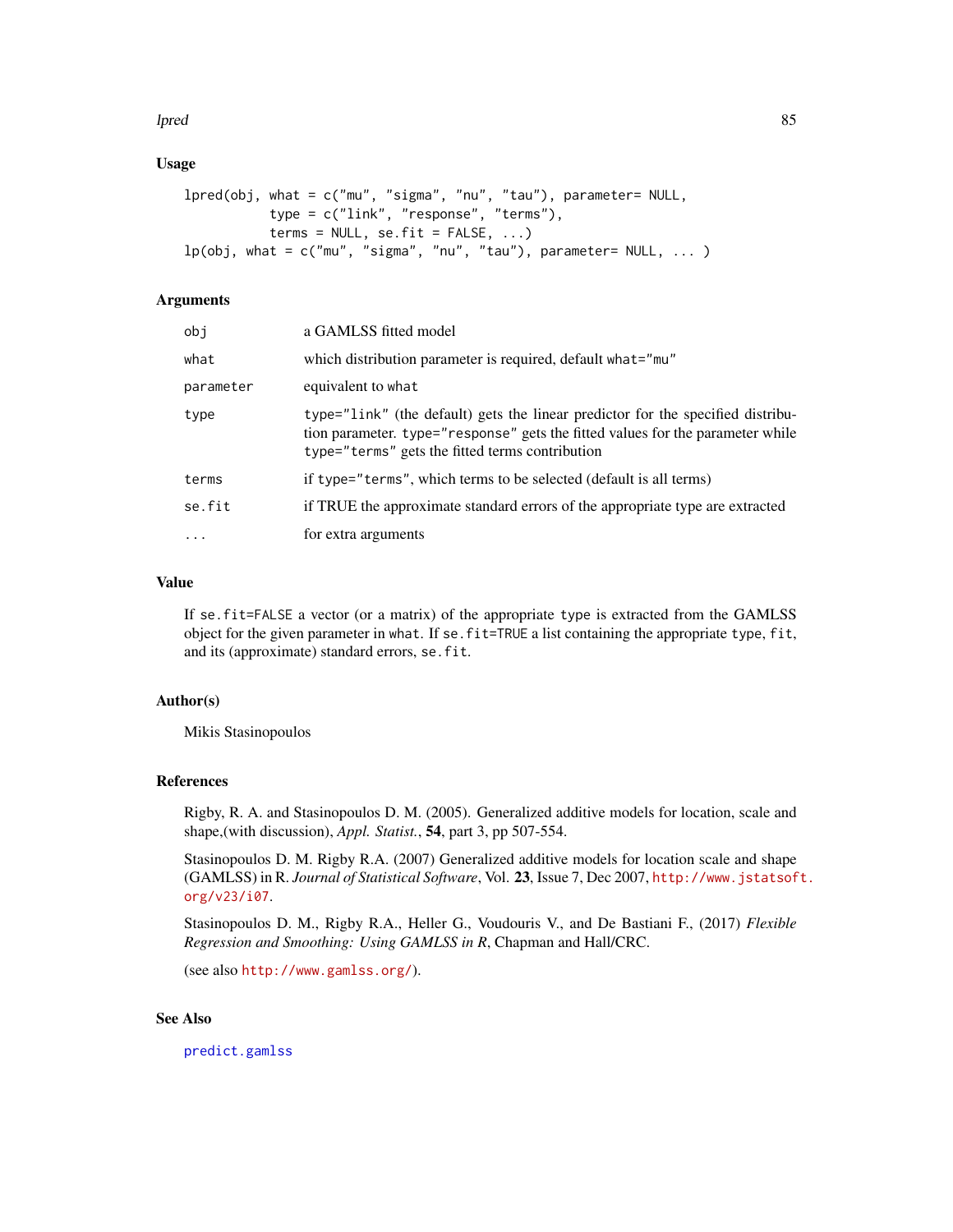## Examples

```
data(aids)
mod<-gamlss(y~poly(x,3)+qrt, family=PO, data=aids) #
mod. t < -1pred(mod, type = "terms", terms = "qrt")mod.t
mod.lp \leftarrow lp(mod)mod.lp
rm(mod, mod.t,mod.lp)
```
LR.test *Likelihood Ratio test for nested GAMLSS models*

#### Description

The function performs a likelihood ration test for two nested fitted model.

### Usage

LR.test(null, alternative, print = TRUE)

## Arguments

| null        | The null hypothesis (simpler) fitted model             |
|-------------|--------------------------------------------------------|
| alternative | The alternative hypothesis (more complex) fitted model |
| print       | whether to print or save the result                    |

# Details

Warning: no checking whether the models are nested is performed.

# Value

If print=FALSE a list with chi, df and p.val is produced.

# Author(s)

Mikis Stasinopoulos <mikis.stasinopoulos@gamlss.org>

#### References

Rigby, R. A. and Stasinopoulos D. M. (2005). Generalized additive models for location, scale and shape,(with discussion), *Appl. Statist.*, 54, part 3, pp 507-554.

Stasinopoulos D. M. Rigby R.A. (2007) Generalized additive models for location scale and shape (GAMLSS) in R. *Journal of Statistical Software*, Vol. 23, Issue 7, Dec 2007, [http://www.jstatsof](http://www.jstatsoft.org/v23/i07)t. [org/v23/i07](http://www.jstatsoft.org/v23/i07).

Stasinopoulos D. M., Rigby R.A., Heller G., Voudouris V., and De Bastiani F., (2017) *Flexible Regression and Smoothing: Using GAMLSS in R*, Chapman and Hall/CRC.

(see also <http://www.gamlss.org/>).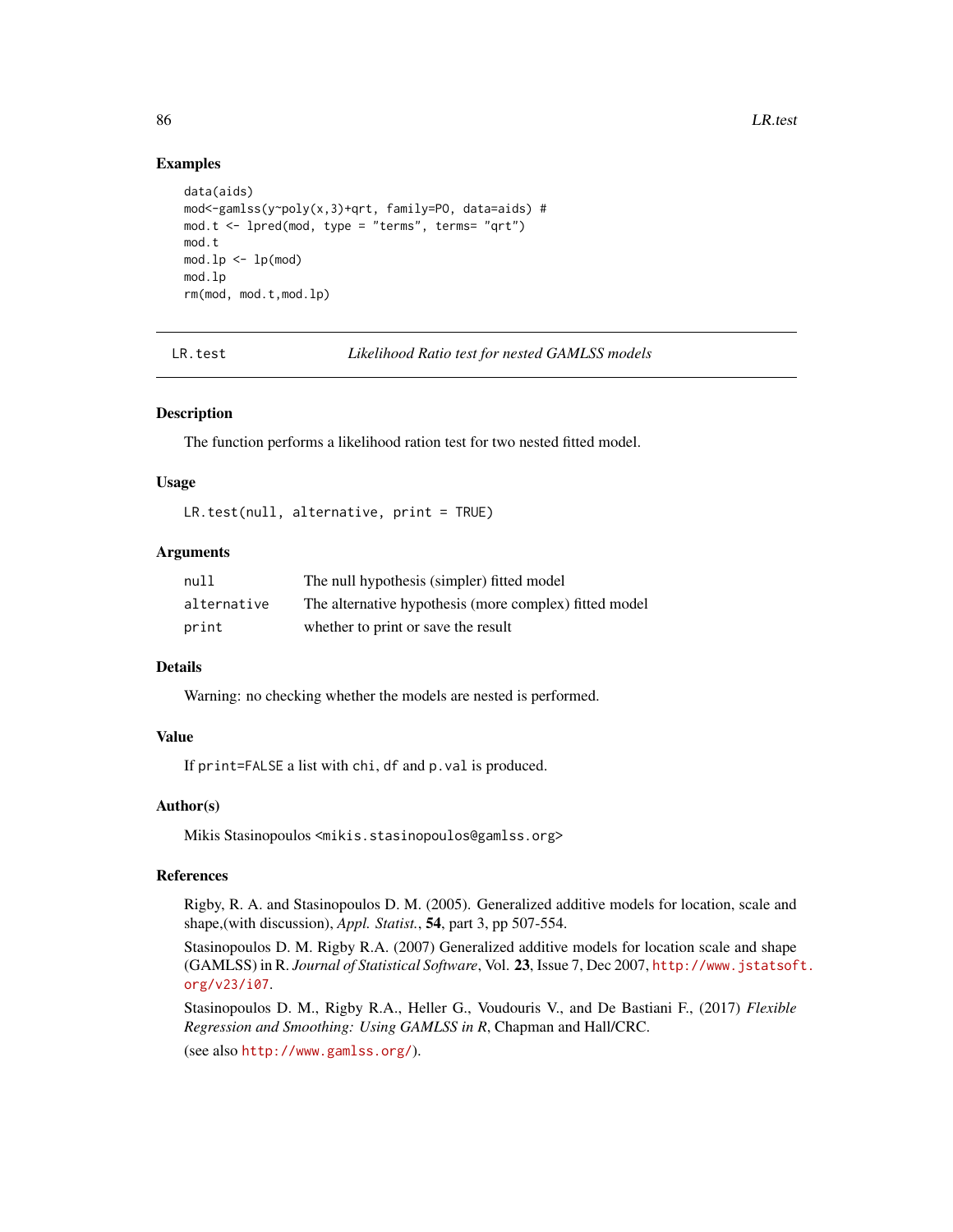# model.frame.gamlss 87

# See Also

[gamlss](#page-40-0), [dropterm](#page-0-0)

#### Examples

```
data(usair)
m0<-gamlss(y~x1+x2, data=usair)
m1<-gamlss(y~x1+x2+x3+x4, data=usair)
LR.test(m0,m1)
```
model.frame.gamlss *Extract a model.frame, a model matrix or terms from a GAMLSS object for a given distributional parameter*

#### Description

model.frame.gamlss, model.matrix.gamlss and terms.gamlss are the gamlss versions of the generic functions model.frame, model.matrix and terms respectively.

## Usage

```
## S3 method for class 'gamlss'
model.frame(formula, what = c("mu", "sigma", "nu", "tau"),
                     parameter= NULL, ...)
## S3 method for class 'gamlss'
terms(x, what = c("mu", "sigma", "nu", "tau"),
                     parameter= NULL, ...)
## S3 method for class 'gamlss'
model.matrix(object, what = c("mu", "sigma", "nu", "tau"),
                      parameter= NULL, ...)
```
#### Arguments

| formula      | a gamlss object                                                      |
|--------------|----------------------------------------------------------------------|
| $\mathsf{x}$ | a gamlss object                                                      |
| object       | a gamlss object                                                      |
| what         | for which parameter to extract the model.frame, terms or model.frame |
| parameter    | equivalent to what                                                   |
| .            | for extra arguments                                                  |

#### Value

a model.frame, a model.matrix or terms

#### Author(s)

Mikis Stasinopoulos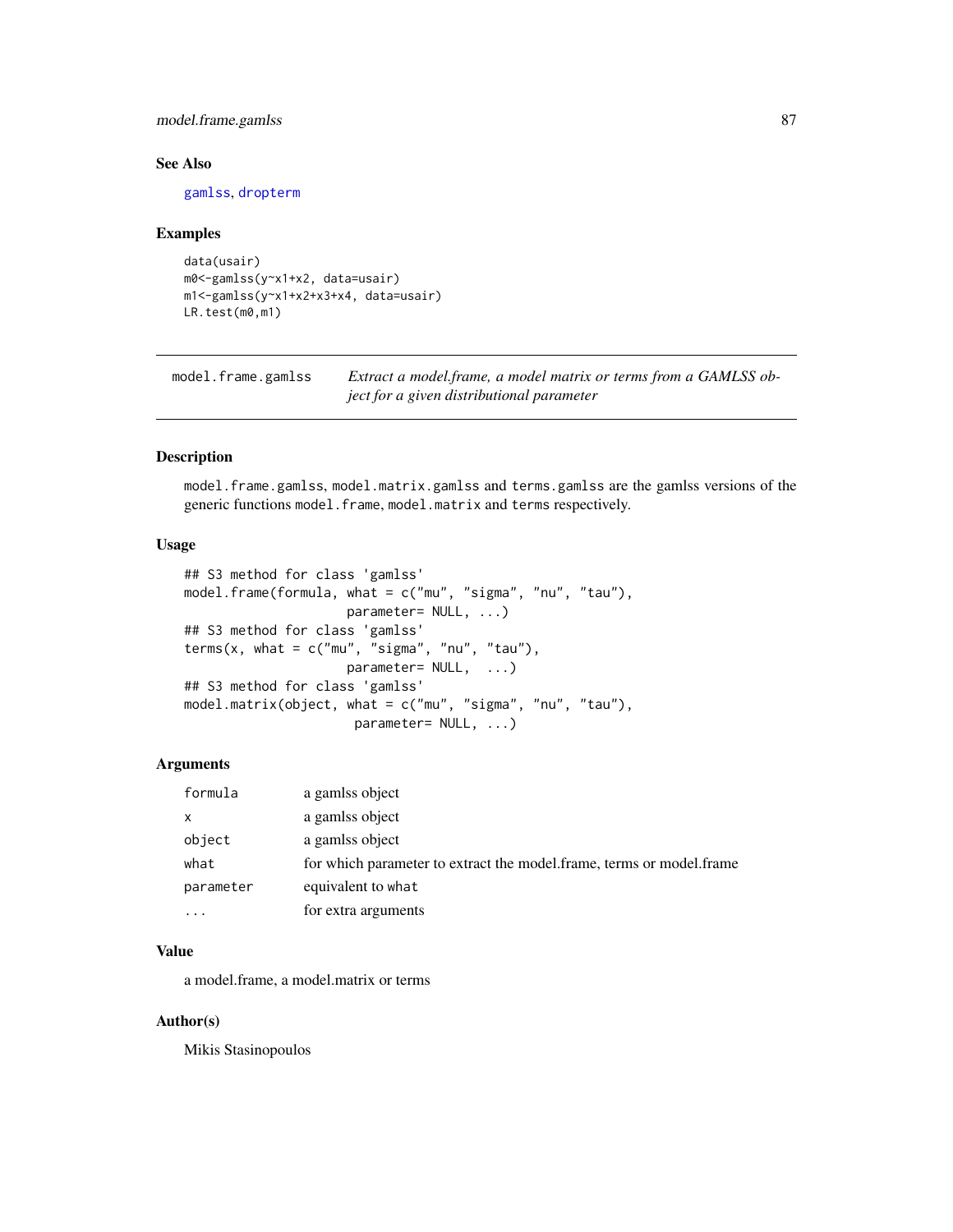#### References

Rigby, R. A. and Stasinopoulos D. M. (2005). Generalized additive models for location, scale and shape,(with discussion), *Appl. Statist.*, 54, part 3, pp 507-554.

Stasinopoulos D. M. Rigby R.A. (2007) Generalized additive models for location scale and shape (GAMLSS) in R. *Journal of Statistical Software*, Vol. 23, Issue 7, Dec 2007, [http://www.jstatsof](http://www.jstatsoft.org/v23/i07)t. [org/v23/i07](http://www.jstatsoft.org/v23/i07).

Stasinopoulos D. M., Rigby R.A., Heller G., Voudouris V., and De Bastiani F., (2017) *Flexible Regression and Smoothing: Using GAMLSS in R*, Chapman and Hall/CRC.

```
(see also http://www.gamlss.org/).
```
## See Also

[gamlss](#page-40-0)

# Examples

```
data(aids)
mod<-gamlss(y~poly(x,3)+qrt, family=PO, data=aids) #
model.frame(mod)
model.matrix(mod)
terms(mod, "mu")
rm(mod)
```
numeric.deriv *An internal GAMLSS function for numerical derivatives*

# Description

A function to calculate numerical derivatives.

### Usage

numeric.deriv(expr, theta, delta = NULL, rho = sys.frame(sys.parent()))

## Arguments

| expr  | The expression to be differentiated |
|-------|-------------------------------------|
| theta | A character vector                  |
| delta | constant for the accuracy           |
| rho   | environment                         |

## Details

This function is use by several GAMLSS functions but it is not for general use since there are more reliable function to do that in R.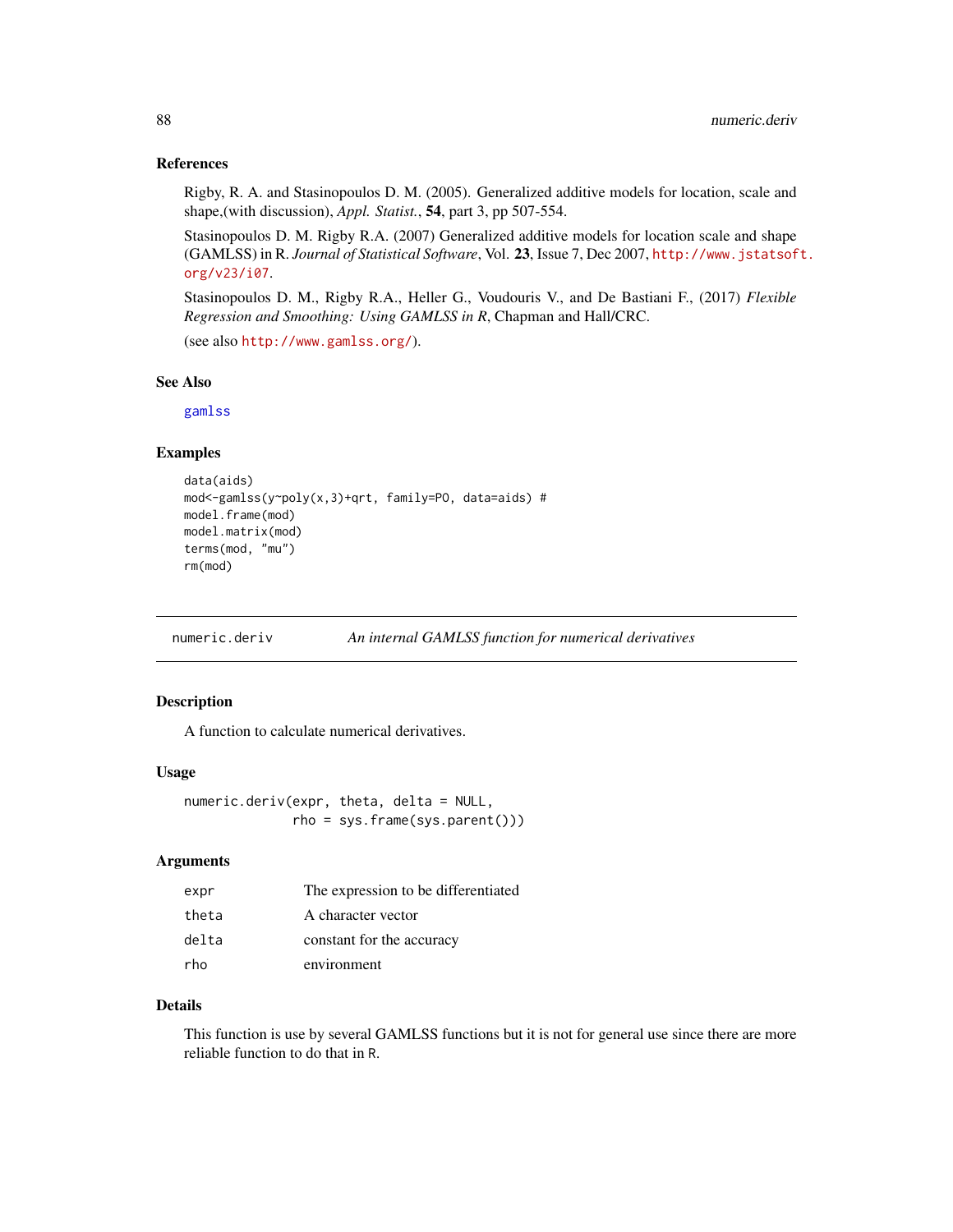#### par.plot 89

# Value

A vector of numerical derivatives

## Note

Do not use this function unless you know what you are doing

## Author(s)

Mikis Stasinopoulos

#### References

Rigby, R. A. and Stasinopoulos D. M. (2005). Generalized additive models for location, scale and shape,(with discussion), *Appl. Statist.*, 54, part 3, pp 507-554.

Stasinopoulos D. M. Rigby R.A. (2007) Generalized additive models for location scale and shape (GAMLSS) in R. *Journal of Statistical Software*, Vol. 23, Issue 7, Dec 2007, [http://www.jstatsof](http://www.jstatsoft.org/v23/i07)t. [org/v23/i07](http://www.jstatsoft.org/v23/i07).

Stasinopoulos D. M., Rigby R.A., Heller G., Voudouris V., and De Bastiani F., (2017) *Flexible Regression and Smoothing: Using GAMLSS in R*, Chapman and Hall/CRC.

(see also <http://www.gamlss.org/>).

par.plot *A function to plot parallel plot for repeated measurement data*

#### Description

This function can be used to plot parallel plots for each individual in a repeated measurement study. It is based on the coplot() function of R.

# Usage

par.plot(formula = NULL, data = NULL, subjects = NULL,  $color = TRUE, show.given = TRUE, ...)$ 

# Arguments

| formula  | a formula describing the form of conditioning plot. A formula of the form<br>$y \sim x$   a indicates that plots of y versus x should be produced conditional on<br>the variable a. A formula of the form $y \sim x   a \star b$ indicates that plots of y<br>versus x should be produced conditional on the two variables a and b. |
|----------|-------------------------------------------------------------------------------------------------------------------------------------------------------------------------------------------------------------------------------------------------------------------------------------------------------------------------------------|
| data     | a data frame containing values for any variables in the formula. This argument<br>is compulsory.                                                                                                                                                                                                                                    |
| subjects | a factor which distinguish between the individual participants                                                                                                                                                                                                                                                                      |
| color    | whether the parallel plot are shown in colour, color=TRUE (the default) or not<br>color=FALSE                                                                                                                                                                                                                                       |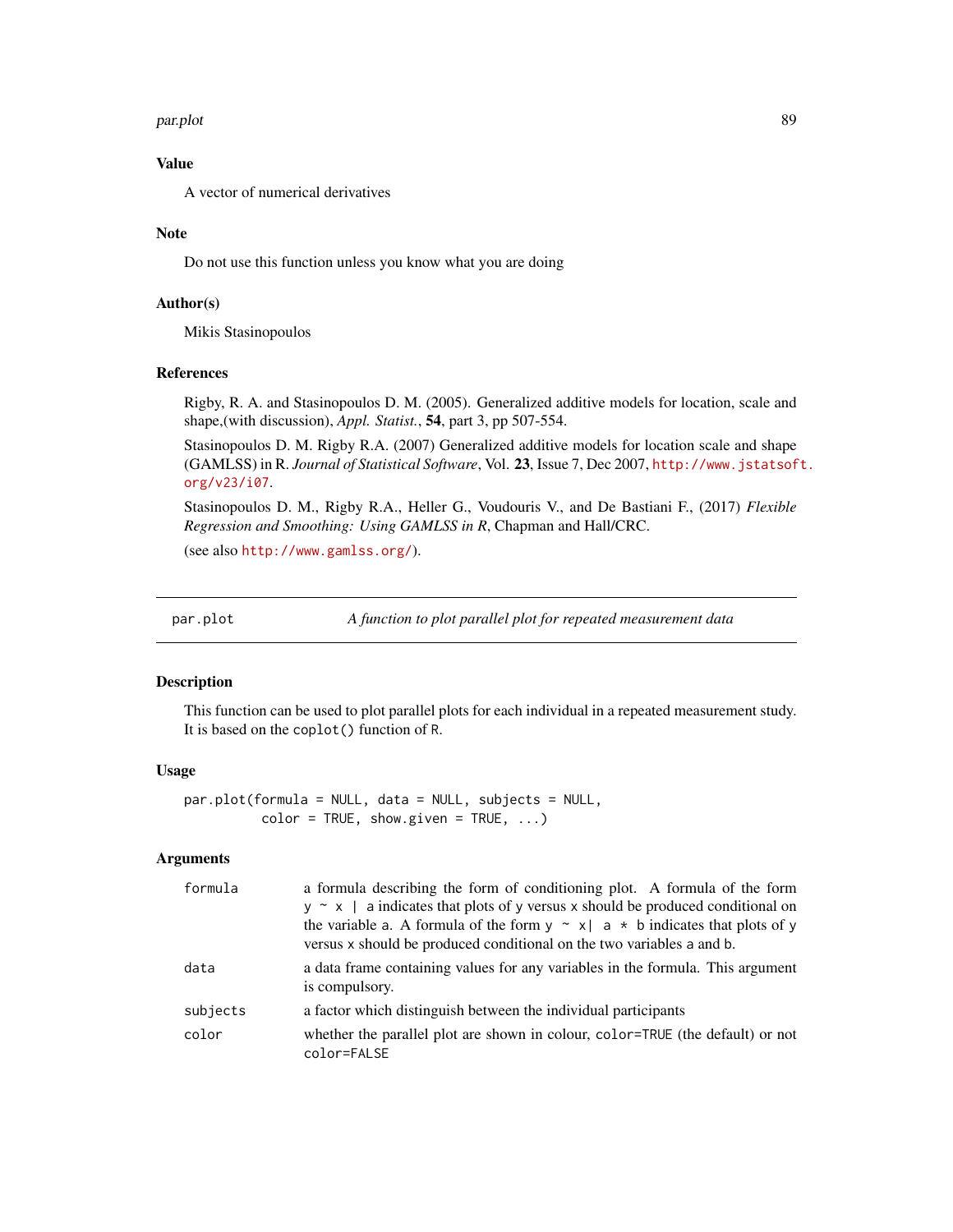| show.given              | logical (possibly of length 2 for 2 conditioning variables): should conditioning<br>plots be shown for the corresponding conditioning variables (default 'TRUE') |
|-------------------------|------------------------------------------------------------------------------------------------------------------------------------------------------------------|
| $\cdot$ $\cdot$ $\cdot$ | for extra arguments                                                                                                                                              |

## Value

It returns a plot.

#### Note

Note that similar plot can be fount in the library nlme by Pinheiro and Bates

# Author(s)

Mikis Stasinopoulos <mikis.stasinopoulos@gamlss.org>

#### References

Rigby, R. A. and Stasinopoulos D. M. (2005). Generalized additive models for location, scale and shape,(with discussion), *App. Statist.*, 54, part 3, pp 507-554.

Stasinopoulos D. M. Rigby R.A. (2007) Generalized additive models for location scale and shape (GAMLSS) in R. *Journal of Statistical Software*, Vol. 23, Issue 7, Dec 2007, [http://www.jstatsof](http://www.jstatsoft.org/v23/i07)t. [org/v23/i07](http://www.jstatsoft.org/v23/i07).

Stasinopoulos D. M., Rigby R.A., Heller G., Voudouris V., and De Bastiani F., (2017) *Flexible Regression and Smoothing: Using GAMLSS in R*, Chapman and Hall/CRC.

(see also <http://www.gamlss.org/>).

## See Also

[gamlss](#page-40-0)

#### Examples

```
library(nlme)
data(Orthodont)
par.plot(distance~age,data=Orthodont,subject=Subject)
par.plot(distance~age|Sex,data=Orthodont,subject=Subject)
par.plot(distance~age|Subject,data=Orthodont,subject=Subject,show.given=FALSE)
```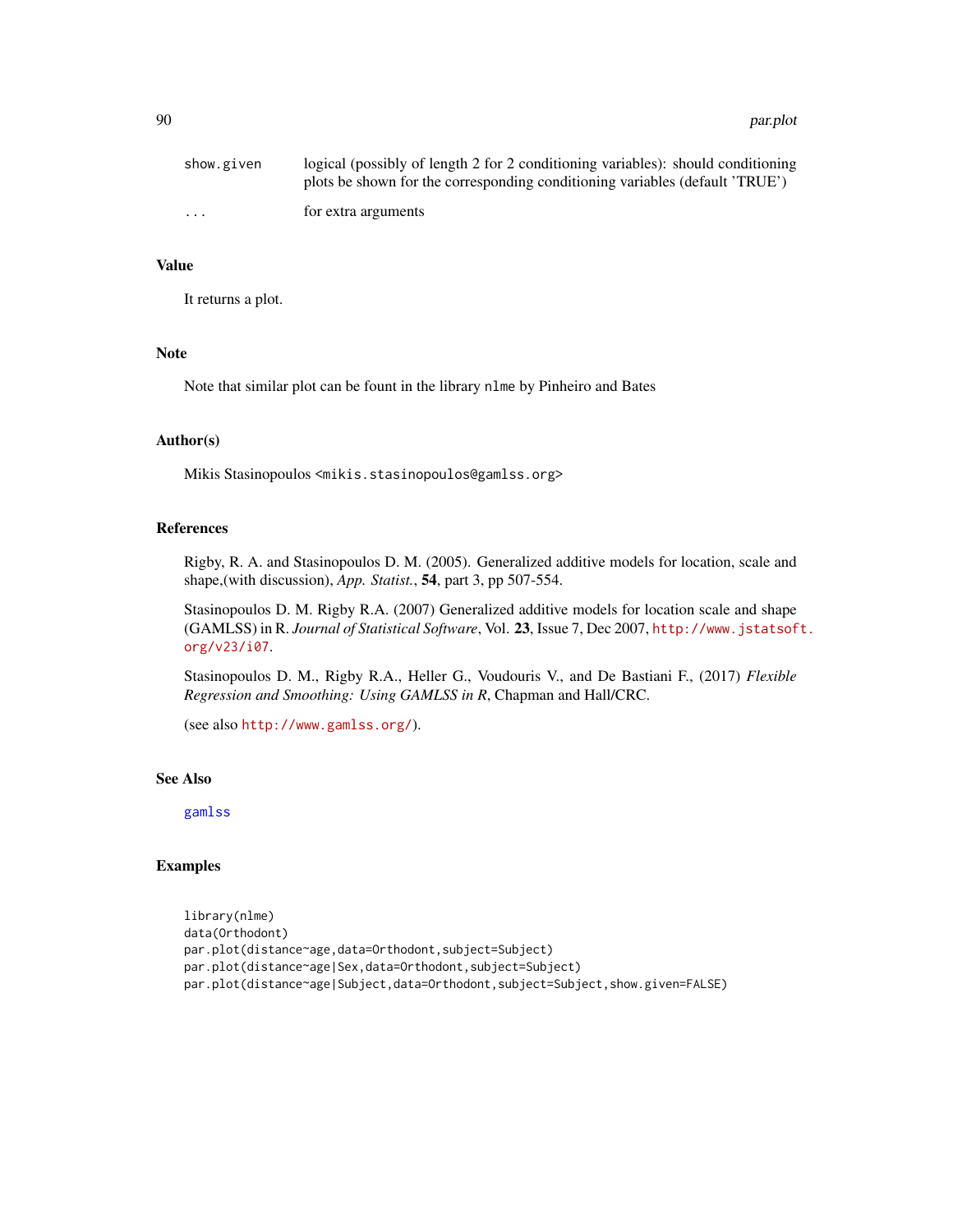## Description

The function is trying to merged similar levels of a given factor. Its based on ideas given by Tutz (2013).

# Usage

```
pcat(fac, df = NULL, lambda = NULL, method = c("ML", "GAIC"), start = 0.001,
        Lp = 0, kappa = 1e-05, iter = 100, c.crit = 1e-04, k = 2)
gamlss.pcat(x, y, w, xeval = NULL, ...)plotDF(y, factor = NULL, formula = NULL, data, along = seq(0, nlevels(factor)),
        kappa = 1e-06, Lp = 0, ...)
plotLambda(y, factor = NULL, formula = NULL, data, along = seq(-2, 2, 0.1),
         kappa = 1e-06, Lp = 0, ...)
```
## Arguments

| fac, factor | a factor to reduce its levels                                                                                                          |
|-------------|----------------------------------------------------------------------------------------------------------------------------------------|
| df          | the effective degrees of freedom df                                                                                                    |
| lambda      | the smoothing parameter                                                                                                                |
| method      | which method is used for the estimation of the smoothing parameter, "ML" or<br>"GAIC" are allowed.                                     |
| start       | starting value for lambda if it estimated using "ML" or "GAIC"                                                                         |
| Lp          | The type of penalty required, $Lp=0$ is the default. Use $Lp=1$ for lasso type and<br>different values for different required penalty. |
| kappa       | a regulation parameters used for the weights in the penalties.                                                                         |
| iter        | the number of internal iteration allowed                                                                                               |
| c.crit      | the convergent criterion                                                                                                               |
| k           | the penalty if "GAIC" method is used.                                                                                                  |
| X           | explanatory factor                                                                                                                     |
| у           | the response or iterative response variable                                                                                            |
| W           | iterative weights                                                                                                                      |
| xeval       | indicator whether to predict                                                                                                           |
| formula     | A formula                                                                                                                              |
| data        | A data frame                                                                                                                           |
| along       | a sequence of values                                                                                                                   |
| $\cdots$    | for extra variables                                                                                                                    |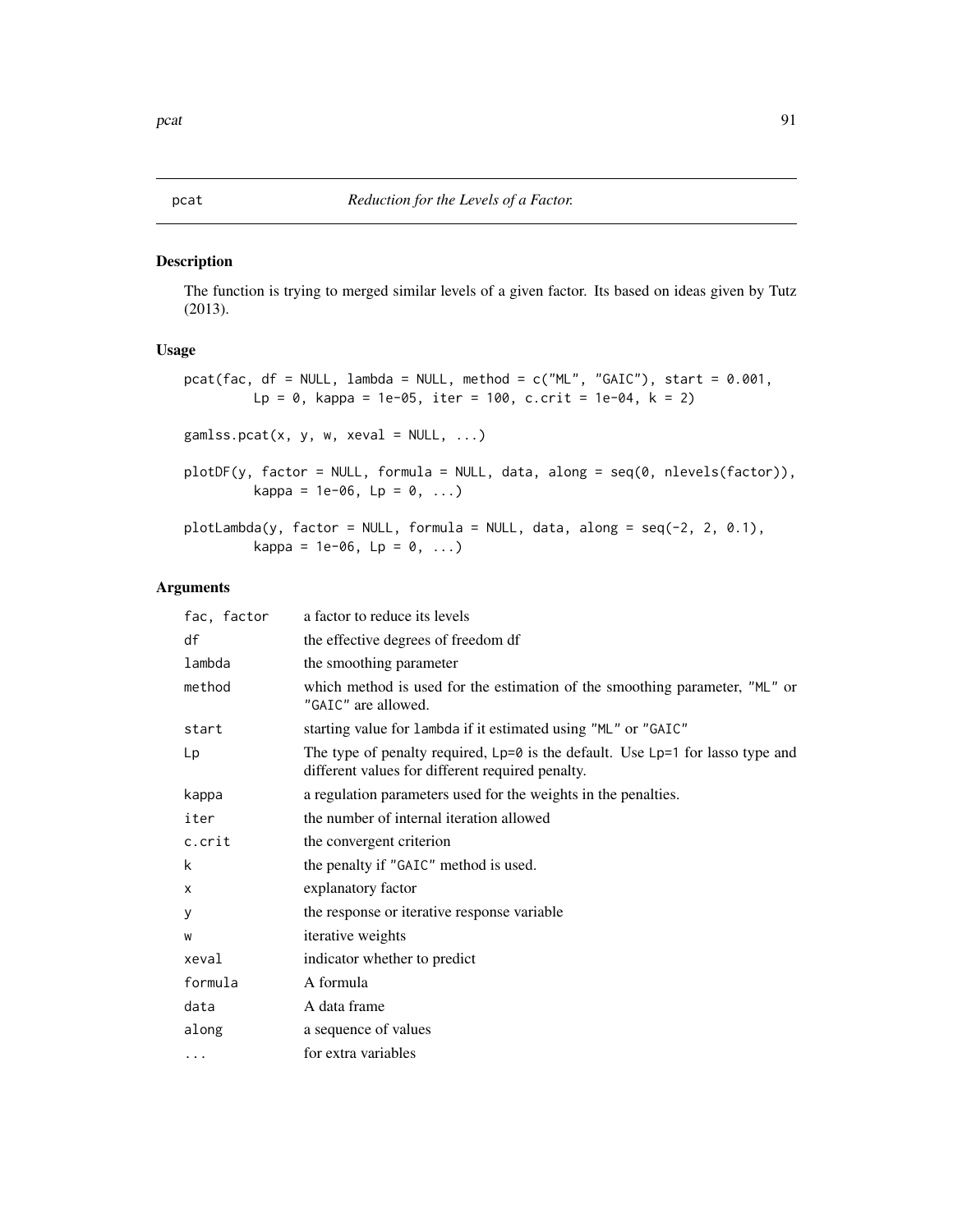## Details

The pcat() is used for the fitting of the factor. The function shrinks the levels of the categorical factor (not towards the overall mean as the function random() is doing) but towards each other. This results to a reduction of the number if levels of the factors. Different norms can be used for the shrinkage by specifying the argument Lp.

### Value

The function pcat reruns a vector endowed with a number of attributes. The vector itself is used in the construction of the model matrix, while the attributes are needed for the backfitting algorithms additive.fit(). The backfitting is done in gamlss.pcat.

#### Note

Note that pcat itself does no smoothing; it simply sets things up for gamlss.pcat() to do the smoothing within the backfitting.

## Author(s)

Mikis Stasinopoulos <mikis.stasinopoulos@gamlss.org>, Paul Eilers and Marco Enea

## References

Tutz G. (2013) Regularization and Sparsity in Discrete Structures in the *Proceedings of the 29th International Workshop on Statistical Modelling*, Volume 1, p 29-42, Gottingen, Germany

Stasinopoulos D. M., Rigby R.A., Heller G., Voudouris V., and De Bastiani F., (2017) *Flexible Regression and Smoothing: Using GAMLSS in R*, Chapman and Hall/CRC.

(see also <http://www.gamlss.org/>).

## See Also

[random](#page-118-0)

## Examples

```
# Simulate data 1
   n <- 10 # number of levels
    m <- 200 # number of observations
set.seed(2016)
level \leq as.factor(floor(runif(m) * n) + 1)
  a0 <- rnorm(n)
sigma <- 0.4
  mu <- a0[level]
   y \leftarrow mu + sigma * rnorm(m)plot(y~level)
points(1:10,a0, col="red")
 da1 <- data.frame(y, level)
#------------------
  mn \leq gamlss(y\sim1,data=da1) # null model
  ms <- gamlss(y~level-1, data=da1) # saturated model
```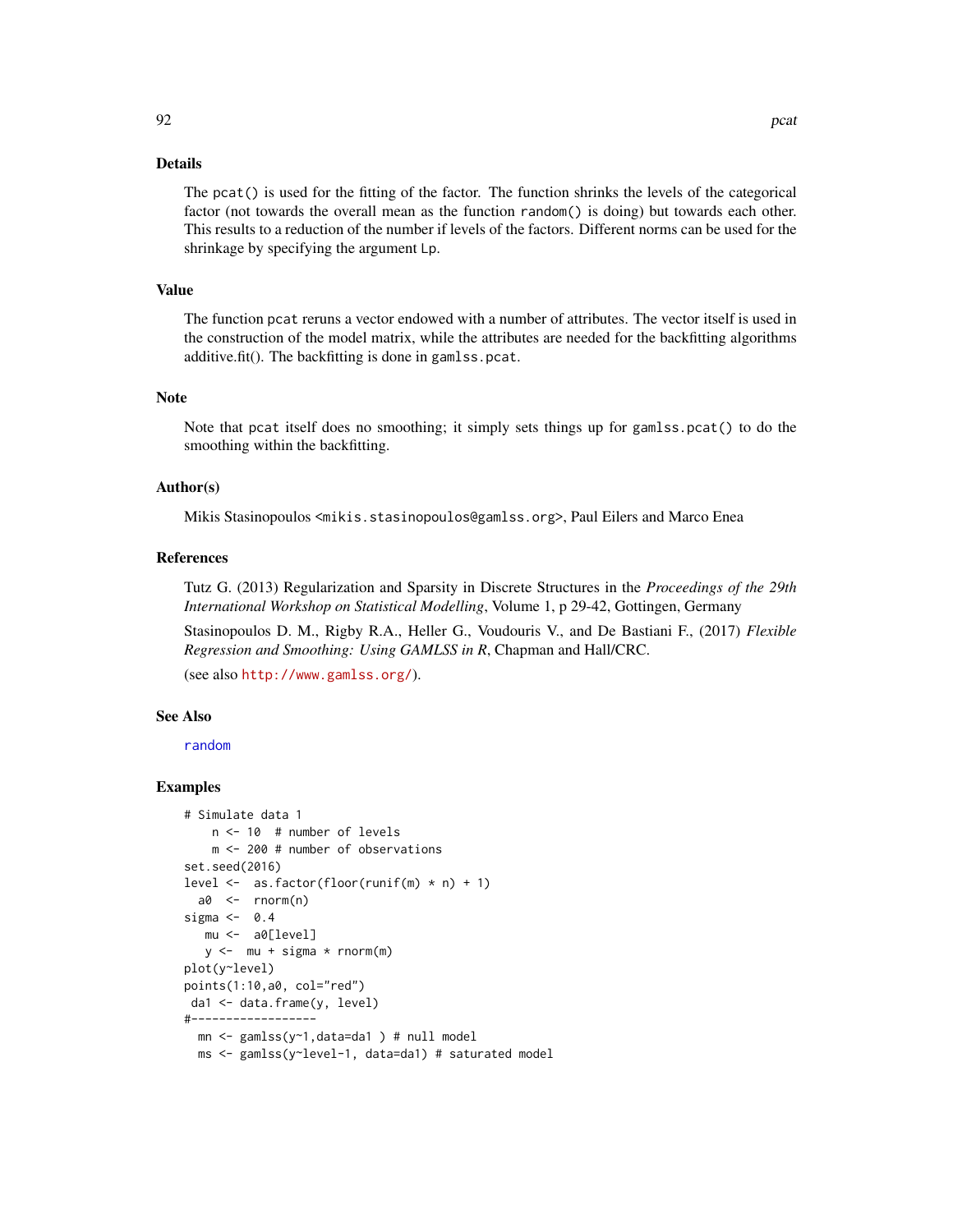#### pdf.plot 93

```
m1 <- gamlss(y~pcat(level), data=da1) # calculating lambda ML
AIC(mn, ms, m1)
## Not run:
m11 <- gamlss(y~pcat(level, method="GAIC", k=log(200)), data=da1) # GAIC
AIC(mn, ms, m1, m11)
#gettng the fitted object -----------------------------------------------------
getSmo(m1)
coef(getSmo(m1))
fitted(getSmo(m1))[1:10]
plot(getSmo(m1)) #
# After the fit a new factor is created this factor has the reduced levels
levels(getSmo(m1)$factor)
# -----------------------------------------------------------------------------
```

```
## End(Not run)
```
pdf.plot *Plots Probability Distribution Functions for GAMLSS Family*

#### Description

A function to plot probability distribution functions (pdf) belonging to the gamlss family of distributions. This function allows either plotting of the fitted distributions for up to eight observations or plotting specified distributions belonging in the gamlss family

# Usage

```
pdf.plot(obj = NULL, obs = c(1), family = NO(), mu = NULL,sigma = NULL, nu = NULL, tau = NULL, tau = NULL,
        max = NULL, step = NULL, allinone = FALSE,
        no.title = FALSE, ...)
```
#### Arguments

| obj    | An gamlss object e.g. obj=model1 where model1 is a fitted gamlss object                                                                                                                                                                        |
|--------|------------------------------------------------------------------------------------------------------------------------------------------------------------------------------------------------------------------------------------------------|
| obs    | A number or vector of up to length eight indicating the case numbers of the ob-<br>servations for which fitted distributions are to be displayed, e.g. obs=c(23,58)<br>will display the fitted distribution for the 23th and 58th observations |
| family | This must be a gamlss family <i>i.e.</i> family=NO                                                                                                                                                                                             |
| mu     | The value(s) of the location parameter mu for which the distribution has to be<br>evaluated e.g $mu=c(3,7)$                                                                                                                                    |
| sigma  | The value(s) the scale parameter sigma for which the distribution has to be eval-<br>uated e.g sigma= $c(3,7)$                                                                                                                                 |
| nu     | The value(s) the parameter nu for which the distribution has to be evaluated e.g.<br>$nu=3$                                                                                                                                                    |
| tau    | The value(s) the parameter tau for which the distribution has be evaluated e.g.<br>$tau=5$                                                                                                                                                     |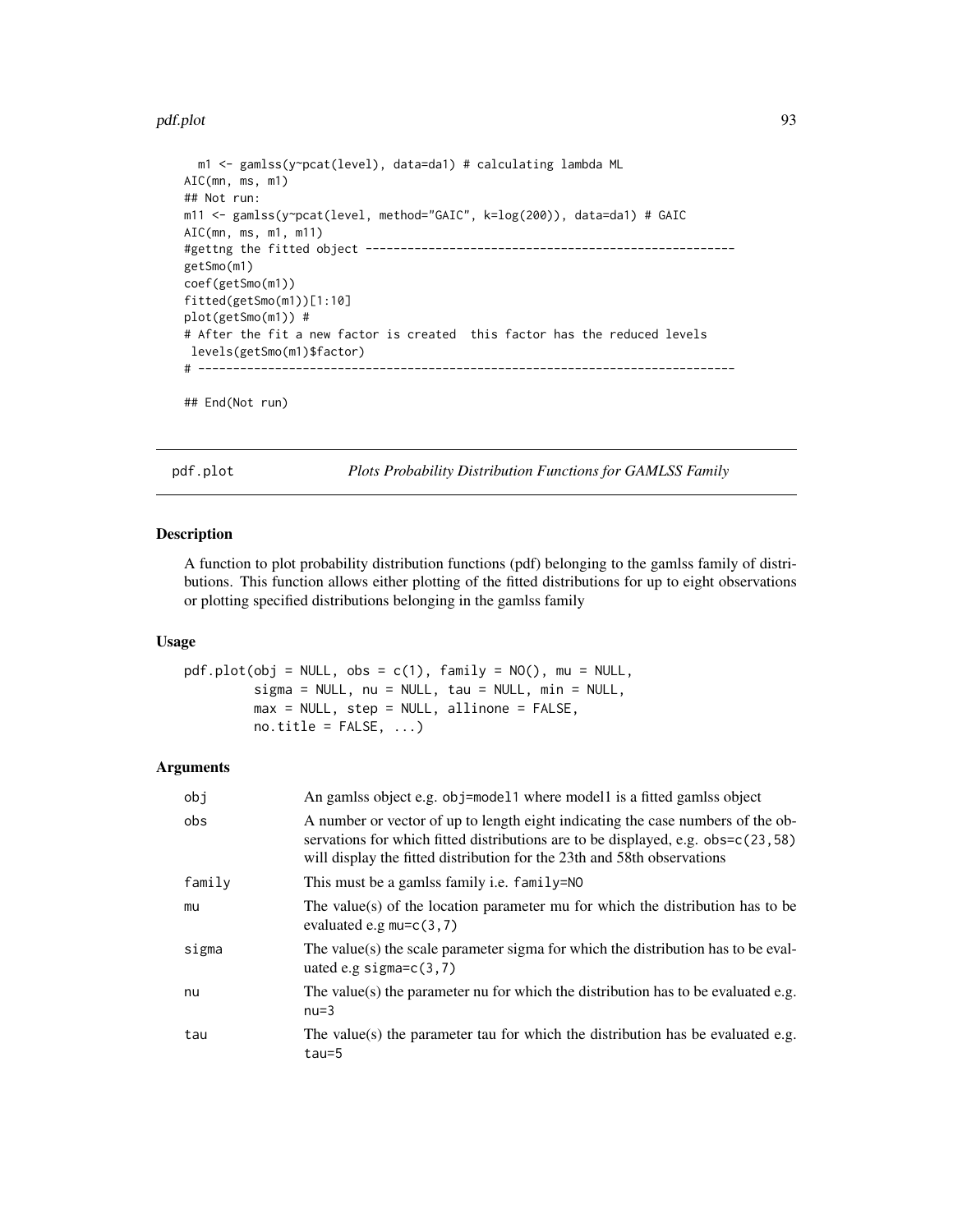94 pdf.plot

| min      | Minimum value of the random variable $y$ e.g. $min=0$          |
|----------|----------------------------------------------------------------|
| max      | Maximum value of $y$ e.g. max=10                               |
| step     | Steps for the evaluation of $y$ e.g. step=0.5                  |
| allinone | This will go                                                   |
| no.title | Whether you need title in the plot, default is no. title=FALSE |
| .        | for extra arguments                                            |

## Details

This function can be used to plot distributions of the GAMLSS family. If the first argument obj is specified and it is a GAMLSS fitted object, then the fitted distribution of this model at specified observation values (given by the second argument obs) is plotted for a specified y-variable range (arguments min, max, and step).

If the first argument is not given then the family argument has to be specified and the pdf is plotted at specified values of the parameters mu, sigma, nu, tau. Again the range of the y-variable has to be given.

## Value

plot(s) of the required pdf(s) are returned

# Warning

The range of some distributions depends on the fitted parameters

## Note

The range of the y values given by min, max and step are very important in the plot

## Author(s)

Mikis Stasinopoulos <mikis.stasinopoulos@gamlss.org> and Calliope Akantziliotou

#### References

Rigby, R. A. and Stasinopoulos D. M. (2005). Generalized additive models for location, scale and shape,(with discussion), *Appl. Statist.*, 54, part 3, pp 507-554.

Stasinopoulos D. M. Rigby R.A. (2007) Generalized additive models for location scale and shape (GAMLSS) in R. *Journal of Statistical Software*, Vol. 23, Issue 7, Dec 2007, [http://www.jstatsof](http://www.jstatsoft.org/v23/i07)t. [org/v23/i07](http://www.jstatsoft.org/v23/i07).

Stasinopoulos D. M., Rigby R.A., Heller G., Voudouris V., and De Bastiani F., (2017) *Flexible Regression and Smoothing: Using GAMLSS in R*, Chapman and Hall/CRC.

(see also <http://www.gamlss.org/>).

## See Also

[gamlss](#page-40-0)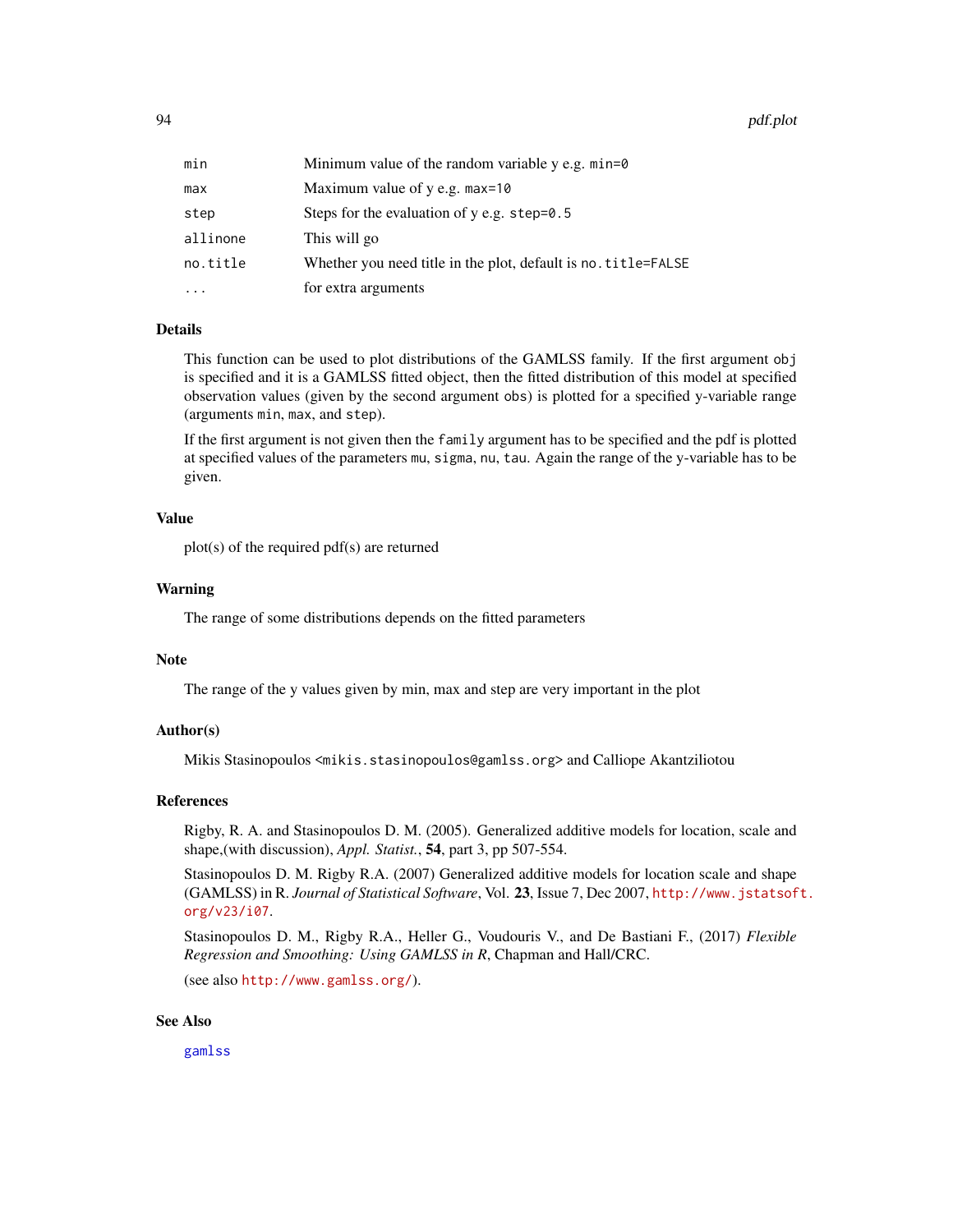# plot.gamlss 95

#### Examples

```
pdf.plot(family=BCT, min=1, max=20, step=.05, mu=10, sigma=0.15, nu=-1, tau=c(4,10,20,40) )
# now using an gamlss object
# library(gamlss)
#data(abdom)
#h<-gamlss(y~pb(x), sigma.formula=~pb(x), family=BCT, data=abdom) # fits
#pdf.plot(obj=h , obs=c(23,67), min=50, max=150, step=.5)
```
plot.gamlss *Plot Residual Diagnostics for an GAMLSS Object*

#### Description

This function provides four plots for checking the normalized (randomized for a discrete response distribution) quantile residuals of a fitted GAMLSS object, referred to as residuals below : a plot of residuals against fitted values, a plot of the residuals against an index or a specific explanatory variable, a density plot of the residuals and a normal Q-Q plot of the residuals. If argument ts=TRUE then the first two plots are replaced by the autocorrelation function (ACF) and partial autocorrelation function (PACF) of the residuals

#### Usage

```
## S3 method for class 'gamlss'
plot(x, xvar = NULL, parameters = NULL, ts = FALSE,summaries = TRUE, ...)
```
## Arguments

| X          | a GAMLSS fitted object                                                   |
|------------|--------------------------------------------------------------------------|
| xvar       | an explanatory variable to plot the residuals against                    |
| parameters | plotting parameters can be specified here                                |
| ts         | set this to TRUE if ACF and PACF plots of the residuals are required     |
| summaries  | set this to FALSE if no summary statistics of the residuals are required |
|            | further arguments passed to or from other methods.                       |

#### Details

This function provides four plots for checking the normalized (randomized) quantile residuals (called residuals) of a fitted GAMLSS object. Randomization is only performed for discrete response variables. The four plots are

- residuals against the fitted values (or ACF of the residuals if ts=TRUE)
- residuals against an index or specified x-variable (or PACF of the residuals if ts=TRUE)
- kernel density estimate of the residuals
- QQ-normal plot of the residuals

For time series response variables option ts=TRUE can be used to plot the ACF and PACF functions of the residuals.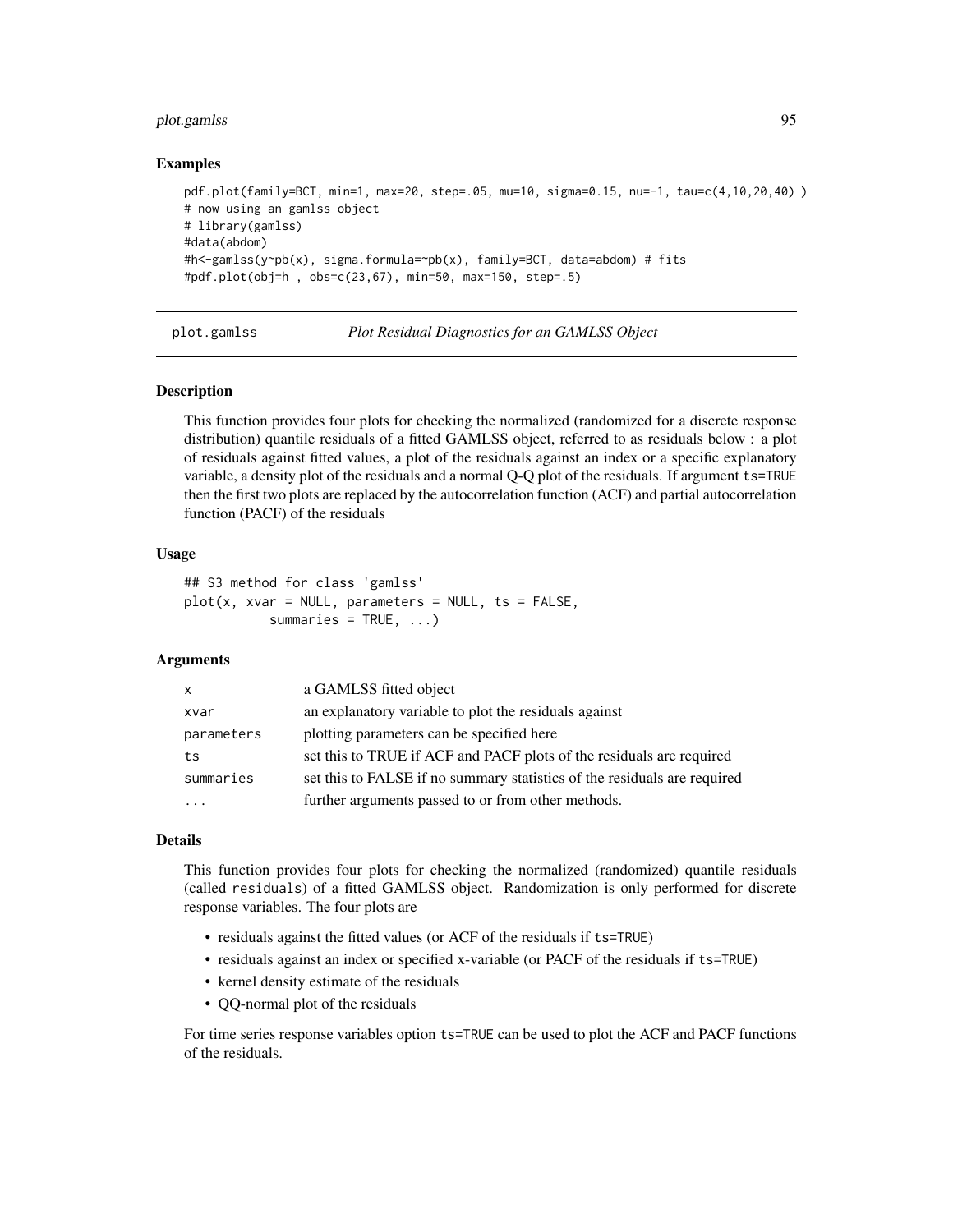#### Value

Returns four plots related to the residuals of the fitted GAMLSS model and prints summary statistics for the residuals if the summary=T

## Author(s)

Mikis Stasinopoulos <mikis.stasinopoulos@gamlss.org>, Bob Rigby and Kalliope Akantziliotou

## References

Rigby, R. A. and Stasinopoulos D. M. (2005). Generalized additive models for location, scale and shape,(with discussion), *Appl. Statist.*, 54, part 3, pp 507-554.

Stasinopoulos D. M. Rigby R.A. (2007) Generalized additive models for location scale and shape (GAMLSS) in R. *Journal of Statistical Software*, Vol. 23, Issue 7, Dec 2007, [http://www.jstatsof](http://www.jstatsoft.org/v23/i07)t. [org/v23/i07](http://www.jstatsoft.org/v23/i07).

Stasinopoulos D. M., Rigby R.A., Heller G., Voudouris V., and De Bastiani F., (2017) *Flexible Regression and Smoothing: Using GAMLSS in R*, Chapman and Hall/CRC.

(see also <http://www.gamlss.org/>).

## See Also

[gamlss](#page-40-0)

## Examples

```
data(aids)
a<-gamlss(y~pb(x)+qrt,family=PO,data=aids)
plot(a)
rm(a)
```

```
plot.histSmo A Plotting Function for density estimator object histSmo
```
## Description

Plots the estimated density or its c.d.f function or its inverse cdf function

# Usage

```
## S3 method for class 'histSmo'
plot(x, type = c("hist", "cdf", "invcdf"), ...)
```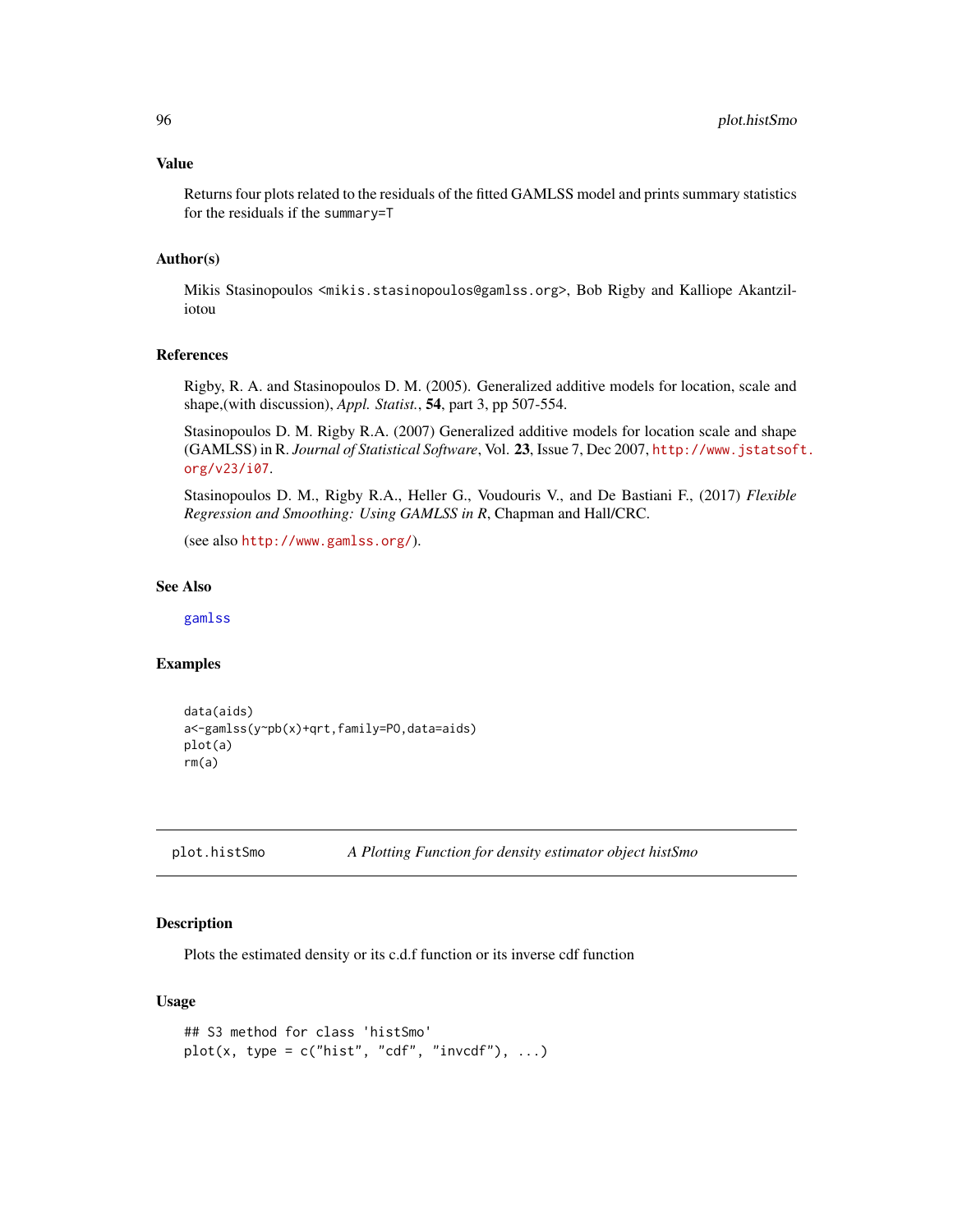# plot.histSmo 97

#### **Arguments**

| X        | An histSmo object                                                                                 |
|----------|---------------------------------------------------------------------------------------------------|
| type     | Different plots: a histogram and density estimator, a cdf function or an inverse<br>cdf function. |
| $\cdots$ | for further arguments                                                                             |

## Value

returns the relevant plot

#### Author(s)

Mikis Stasinopoulos, Paul Eilers, Bob Rigby, Vlasios Voudouris and Majid Djennad

#### References

Eilers, P. (2003). A perfect smoother. *Analytical Chemistry*, 75: 3631-3636.

Eilers, P. H. C. and Marx, B. D. (1996). Flexible smoothing with B-splines and penalties (with comments and rejoinder). *Statist. Sci*, 11, 89-121.

Lindsey, J.K. (1997) *Applying Generalized Linear Models*. New York: Springer-Verlag. ISBN 0-387-98218-3

Rigby, R. A. and Stasinopoulos D. M. (2005). Generalized additive models for location, scale and shape,(with discussion), *Appl. Statist.*, 54, part 3, pp 507-554.

Stasinopoulos D. M. Rigby R.A. (2007) Generalized additive models for location scale and shape (GAMLSS) in R. *Journal of Statistical Software*, Vol. 23, Issue 7, Dec 2007, [http://www.jstatsof](http://www.jstatsoft.org/v23/i07)t. [org/v23/i07](http://www.jstatsoft.org/v23/i07).

Stasinopoulos D. M., Rigby R.A., Heller G., Voudouris V., and De Bastiani F., (2017) *Flexible Regression and Smoothing: Using GAMLSS in R*, Chapman and Hall/CRC.

(see also <http://www.gamlss.org/>).

## See Also

[histSmo](#page-71-0)

#### Examples

```
Y <- rPARETO2(1000)
m1<- histSmo(Y, lower=0, save=TRUE)
plot(m1)
plot(m1, "cdf")
plot(m1, "invcdf")
```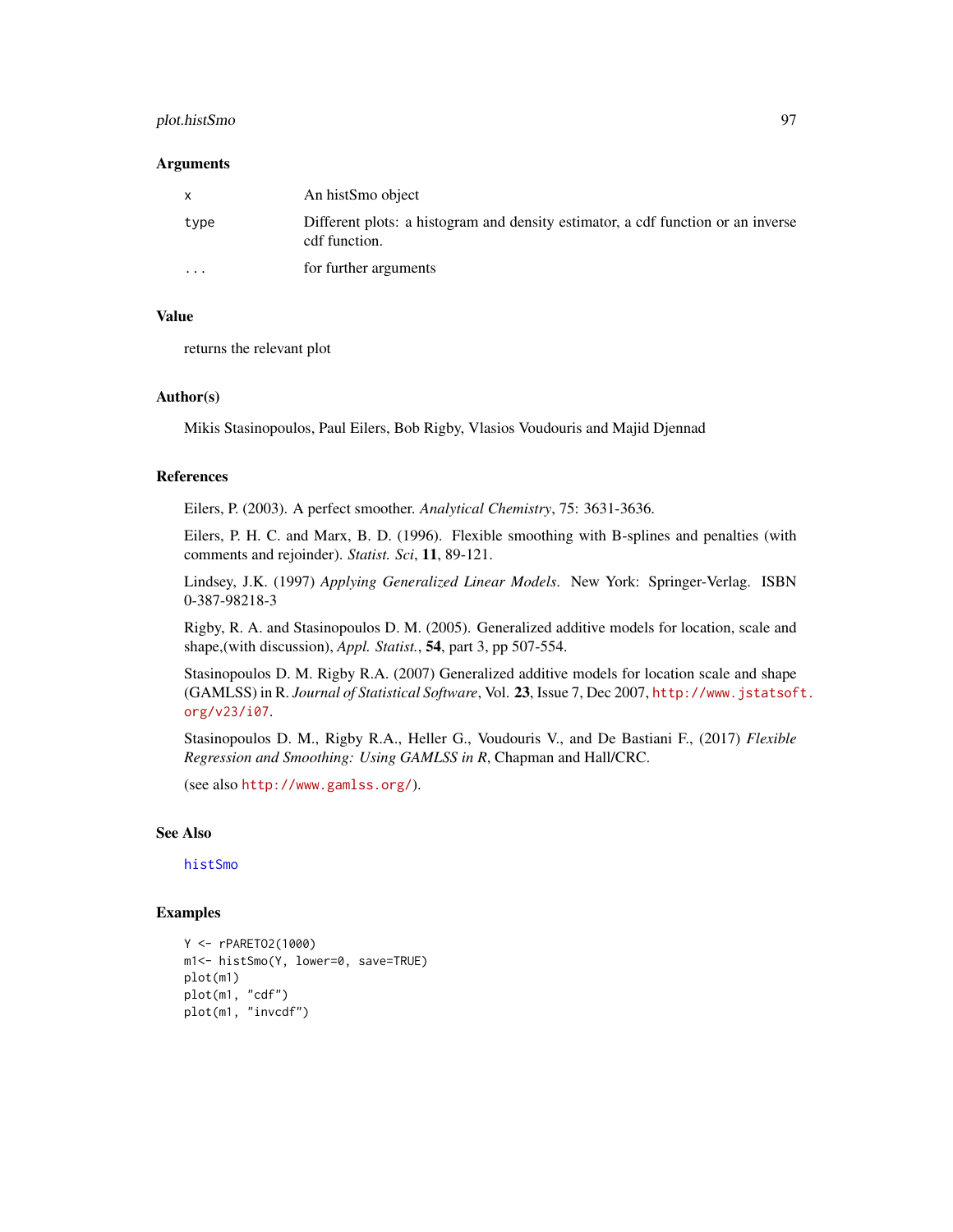#### Description

This function is designed to plot a factor to factor interaction in a GAMLSS model.

## Usage

```
plot2way(obj, terms = list(), what = c("mu", "sigma", "nu", "tau", "tau"),parameter = NULL, show.legend = TRUE, ...)
```
## Arguments

| obi         | A gamlss model                                                                    |
|-------------|-----------------------------------------------------------------------------------|
| terms       | this should be a character vector with the names of the two factors to be plotted |
| what        | which parameters? mu, sigma, nu, or tau                                           |
| parameter   | equivalent to what                                                                |
| show.legend | whether to show the legend in the two way plot                                    |
| $\cdot$     | Further arguments                                                                 |

# Details

This is an experimental function which should be use with prudence since no other check is done on whether this interaction interfere with other terms in the model

#### Value

The function creates a 2 way interaction plot

## Author(s)

Mikis Stasinopoulos

#### References

Rigby, R. A. and Stasinopoulos D. M. (2005). Generalized additive models for location, scale and shape,(with discussion), *Appl. Statist.*, 54, part 3, pp 507-554.

Stasinopoulos D. M. Rigby R.A. (2007) Generalized additive models for location scale and shape (GAMLSS) in R. *Journal of Statistical Software*, Vol. 23, Issue 7, Dec 2007, [http://www.jstatsof](http://www.jstatsoft.org/v23/i07)t. [org/v23/i07](http://www.jstatsoft.org/v23/i07).

Stasinopoulos D. M., Rigby R.A., Heller G., Voudouris V., and De Bastiani F., (2017) *Flexible Regression and Smoothing: Using GAMLSS in R*, Chapman and Hall/CRC.

(see also <http://www.gamlss.org/>).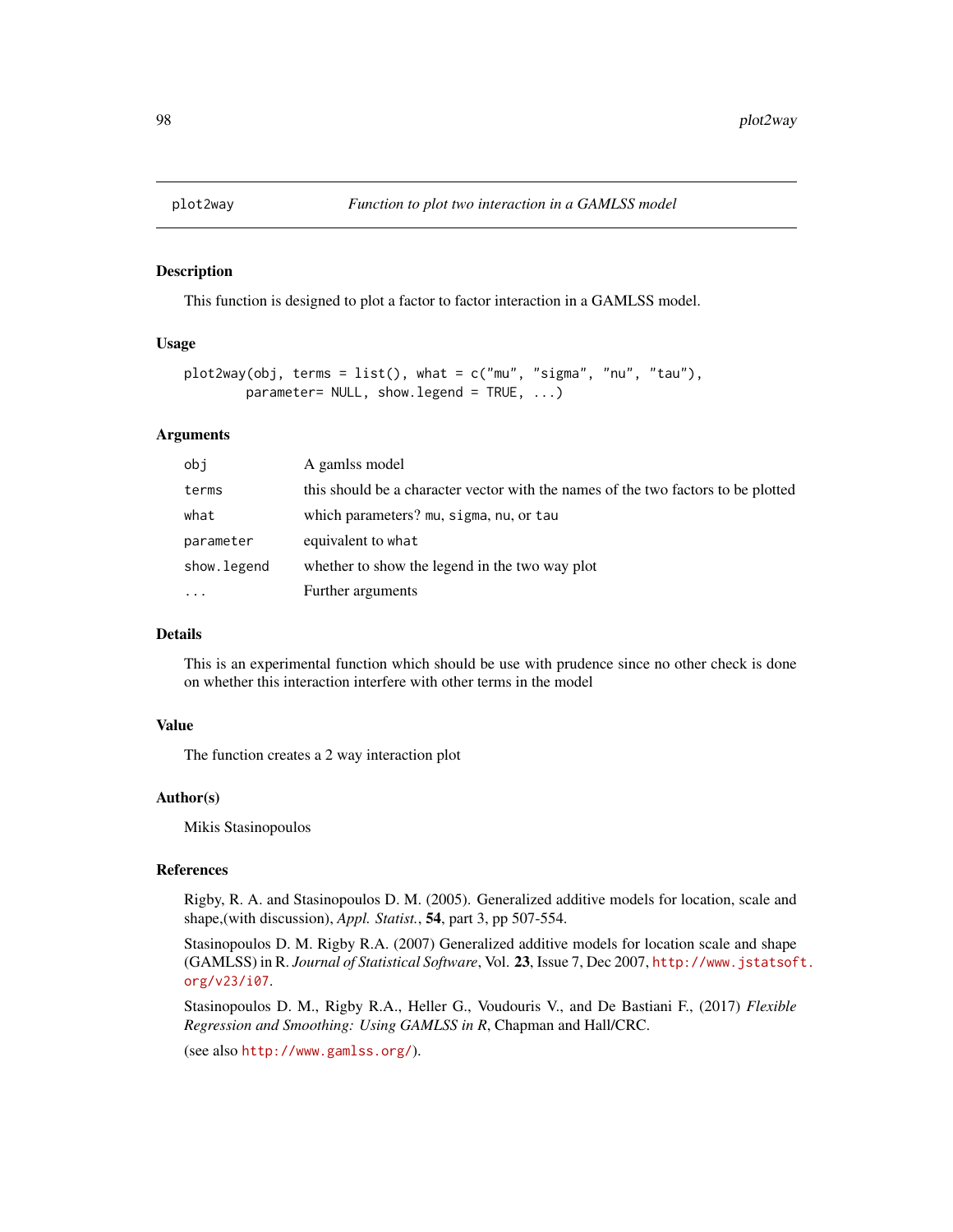#### polyS and the contract of the contract of the contract of the contract of the contract of the contract of the contract of the contract of the contract of the contract of the contract of the contract of the contract of the

# See Also

[term.plot](#page-138-0),

# Examples

```
data(aids)
ti <- factor(c(rep(1,18),rep(2,27)))
m1 <- gamlss(y~x+qrt*ti, data=aids, family=NBI)
m2 <- gamlss(y~x+qrt*ti, data=aids, family=NO)
plot2way(m1, c("qrt","ti"))
plot2way(m1, c("ti", "qrt"))
```
polyS *Auxiliary support for the GAMLSS*

# Description

These two functions are similar to the poly and polym in R. Are needed for the gamlss.lo function of GAMLSS and should not be used on their own.

#### Usage

 $polyS(x, \ldots)$ poly.matrix(m, degree = 1)

# Arguments

| x      | a variable                   |
|--------|------------------------------|
| m      | a variable                   |
| degree | the degree of the polynomial |
|        | for extra arguments          |

# Value

Returns a matrix of orthogonal polynomials

# Warning

Not be use by the user

## Author(s)

Mikis Stasinopoulos <mikis.stasinopoulos@gamlss.org>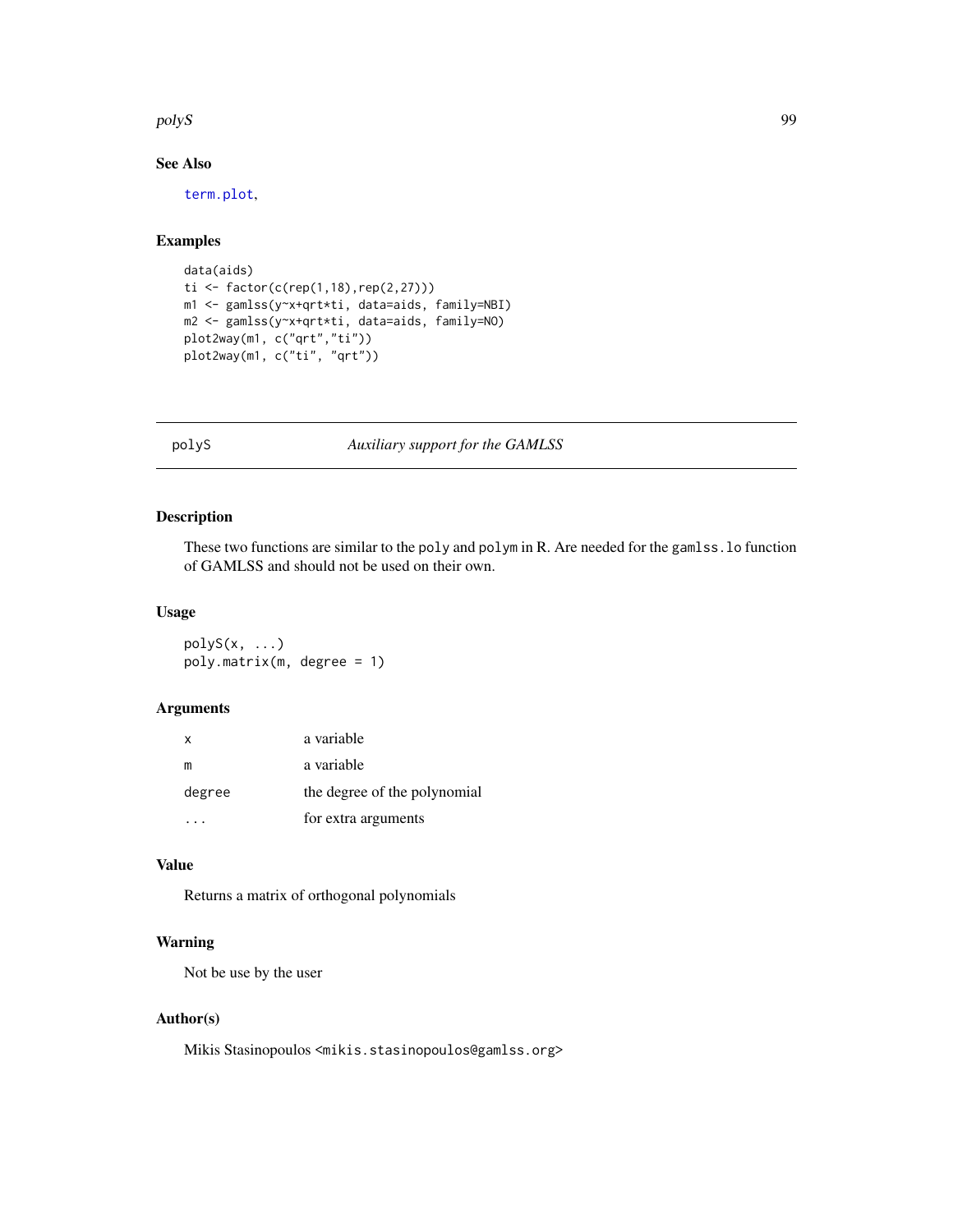## References

Rigby, R. A. and Stasinopoulos D. M. (2005). Generalized additive models for location, scale and shape,(with discussion), *Appl. Statist.*, 54, part 3, pp 507-554. Stasinopoulos D. M., Rigby R.A., Heller G., Voudouris V., and De Bastiani F., (2017) *Flexible Regression and Smoothing: Using GAMLSS in R*, Chapman and Hall/CRC.

(see also <http://www.gamlss.org/>).

Stasinopoulos D. M. Rigby R.A. (2007) Generalized additive models for location scale and shape (GAMLSS) in R. *Journal of Statistical Software*, Vol. 23, Issue 7, Dec 2007, [http://www.jstatsof](http://www.jstatsoft.org/v23/i07)t. [org/v23/i07](http://www.jstatsoft.org/v23/i07).

## See Also

[gamlss](#page-40-0), [gamlss.lo](#page-49-0)

<span id="page-99-0"></span>

| predict.gamlss | Extract Predictor Values and Standard Errors For New Data In a |  |  |  |  |  |
|----------------|----------------------------------------------------------------|--|--|--|--|--|
|                | <b>GAMLSS Model</b>                                            |  |  |  |  |  |

## Description

predict.gamlss is the GAMLSS specific method which produce predictors for a new data set for a specified parameter from a GAMLSS objects. The predict.gamlss can be used to extract the linear predictors, fitted values and specific terms in the model at new data values in the same way that the predict.lm() and predict.glm() functions can be used for lm or glm objects. Note that linear predictors, fitted values and specific terms in the model at the current data values can also be extracted using the function lpred() (which is called from predict if new data is NULL).

### Usage

```
## S3 method for class 'gamlss'
predict(object, what = c("mu", "sigma", "nu", "tau", "tau"),
                parameter= NULL,
                newdata = NULL, type = c("link", "response", "terms"),terms = NULL, se.fit = FALSE, data = NULL, ...)predictAll(object, newdata = NULL, type = c("response", "link", "terms"),
                terms = NULL, se.fit = FALSE, use.weights = FALSE,
                data = NULL, y.value = "median",set.to = .Machine$double.xmin,
                output = c("list", "matrix"), ...)
```
#### Arguments

| object    | a GAMLSS fitted model                                       |
|-----------|-------------------------------------------------------------|
| what      | which distribution parameter is required, default what="mu" |
| parameter | equivalent to what                                          |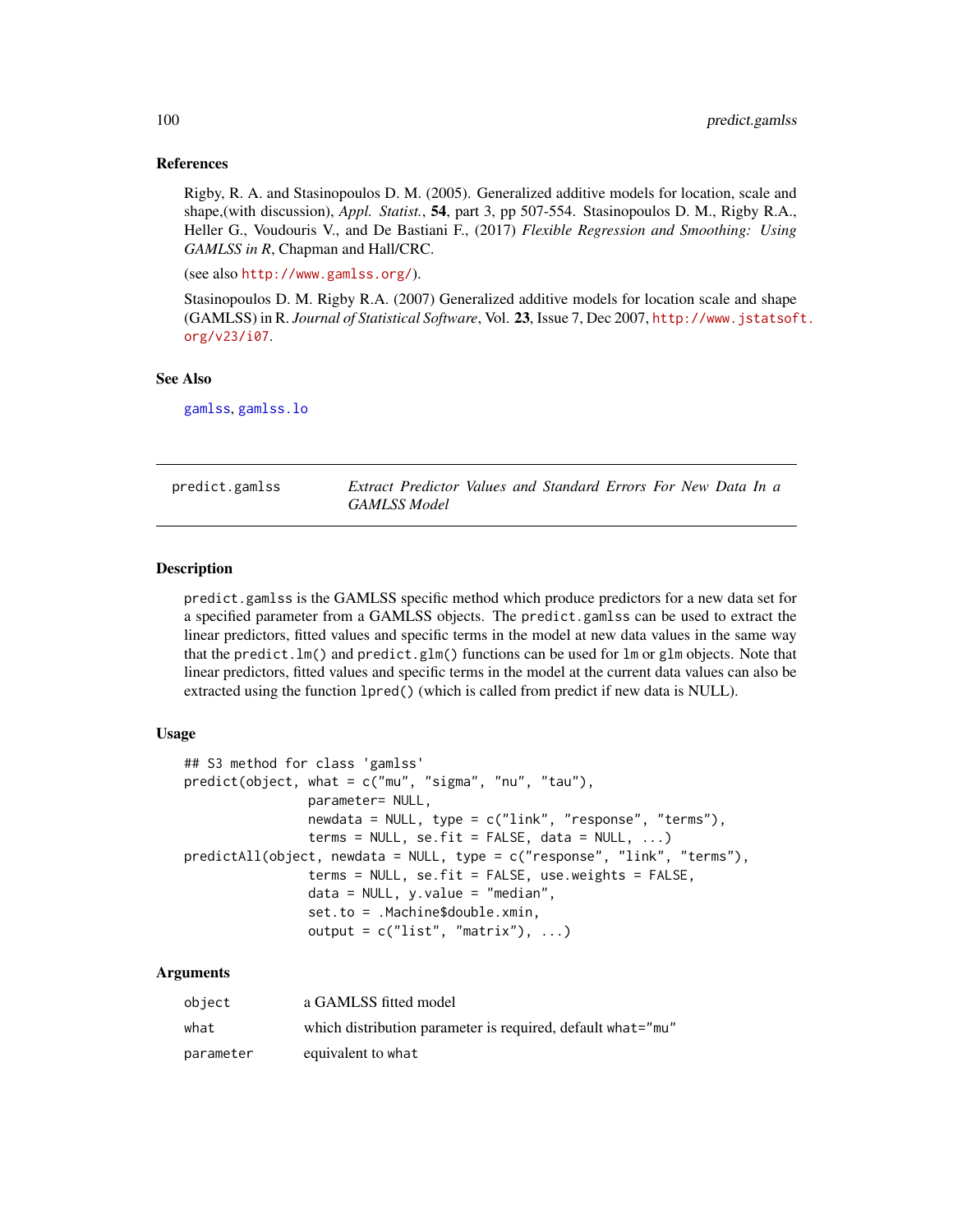| newdata     | a data frame containing new values for the explanatory variables used in the<br>model                                                                                                                                                                                                                              |
|-------------|--------------------------------------------------------------------------------------------------------------------------------------------------------------------------------------------------------------------------------------------------------------------------------------------------------------------|
| type        | the default, gets the linear predictor for the specified distribution parameter.<br>type="response" gets the fitted values for the parameter while type="terms"<br>gets the fitted terms contribution                                                                                                              |
| terms       | if type="terms", which terms to be selected (default is all terms)                                                                                                                                                                                                                                                 |
| se.fit      | if TRUE the approximate standard errors of the appropriate type are extracted if<br>exist                                                                                                                                                                                                                          |
| use.weights | if use. weights=TRUE the old data and the newdata are merged and the model is<br>refitted with weights equal to the prior weights for the old data observationa and<br>equal to a very small value (see option set. to) for the .newdata values. This<br>trick allows to obtain standard errors for all parameters |
| data        | the data frame used in the original fit if is not defined in the call                                                                                                                                                                                                                                              |
| y.value     | how to get the response values for the newdata if they do not exist. The default<br>is taking the median, y. value="median". Other function like "max", "min" are<br>alloed. Also numerical values.                                                                                                                |
| set.to      | what values the weights for the newdata should take                                                                                                                                                                                                                                                                |
| output      | whether the output to be a 'list' (default) or a 'matrix'                                                                                                                                                                                                                                                          |
| $\cdots$    | for extra arguments                                                                                                                                                                                                                                                                                                |

## Details

The predict function assumes that the object given in newdata is a data frame containing the right xvariables used in the model. This could possible cause problems if transformed variables are used in the fitting of the original model. For example, let us assume that a transformation of age is needed in the model i.e. nage<-age^.5. This could be fitted as mod<-gamlss(y~cs(age^.5),data=mydata) or as nage<-age^.5; mod<-gamlss(y~cs(nage), data=mydata). The later could more efficient if the data are in thousands rather in hundreds. In the first case, the code predict(mod,newdata=data.frame(age=c(34,56) would produce the right results. In the second case a new data frame has to be created containing the old data plus any new transform data. This data frame has to be declared in the data option. The option newdata should contain a data.frame with the new names and the transformed values in which prediction is required, (see the last example).

# Value

A vector or a matrix depending on the options.

#### Note

This function is under development

## Author(s)

Mikis Stasinopoulos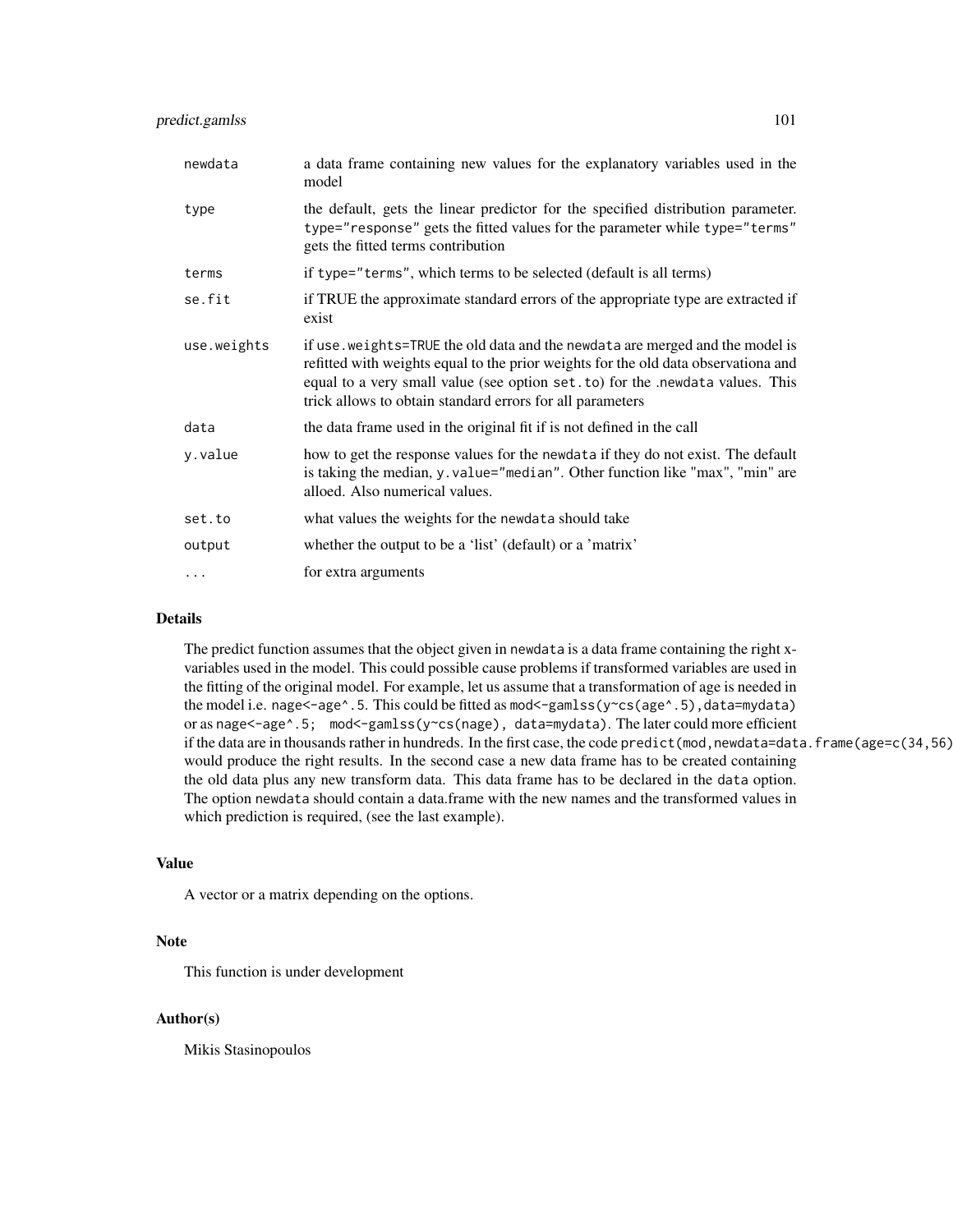## References

Rigby, R. A. and Stasinopoulos D. M. (2005). Generalized additive models for location, scale and shape,(with discussion), *Appl. Statist.*, 54, part 3, pp 507-554.

Stasinopoulos D. M. Rigby R.A. (2007) Generalized additive models for location scale and shape (GAMLSS) in R. *Journal of Statistical Software*, Vol. 23, Issue 7, Dec 2007, [http://www.jstatsof](http://www.jstatsoft.org/v23/i07)t. [org/v23/i07](http://www.jstatsoft.org/v23/i07).

Stasinopoulos D. M., Rigby R.A., Heller G., Voudouris V., and De Bastiani F., (2017) *Flexible Regression and Smoothing: Using GAMLSS in R*, Chapman and Hall/CRC.

(see also <http://www.gamlss.org/>).

#### See Also

[lp](#page-83-0), [lpred](#page-83-1)

#### Examples

```
data(aids)
a<-gamlss(y~poly(x,3)+qrt, family=PO, data=aids) #
newaids < -data.frame(x=c(45, 46, 47), grt=c(2, 3, 4))ap <- predict(a, newdata=newaids, type = "response")
ap
# now getting all the parameters
predictAll(a, newdata=newaids)
rm(a, ap)
data(abdom)
# transform x
aa<-gamlss(y~cs(x^.5),data=abdom)
# predict at old values
predict(aa)[610]
# predict at new values
predict(aa,newdata=data.frame(x=42.43))
# now transform x first
nx<-abdom$x^.5
aaa<-gamlss(y~cs(nx),data=abdom)
# create a new data frame
newd<-data.frame( abdom, nx=abdom$x^0.5)
# predict at old values
predict(aaa)[610]
# predict at new values
predict(aaa,newdata=data.frame(nx=42.43^.5), data=newd)
```
print.gamlss *Prints a GAMLSS fitted model*

#### **Description**

print.gamlss is the GAMLSS specific method for the generic function print which prints objects returned by modelling functions.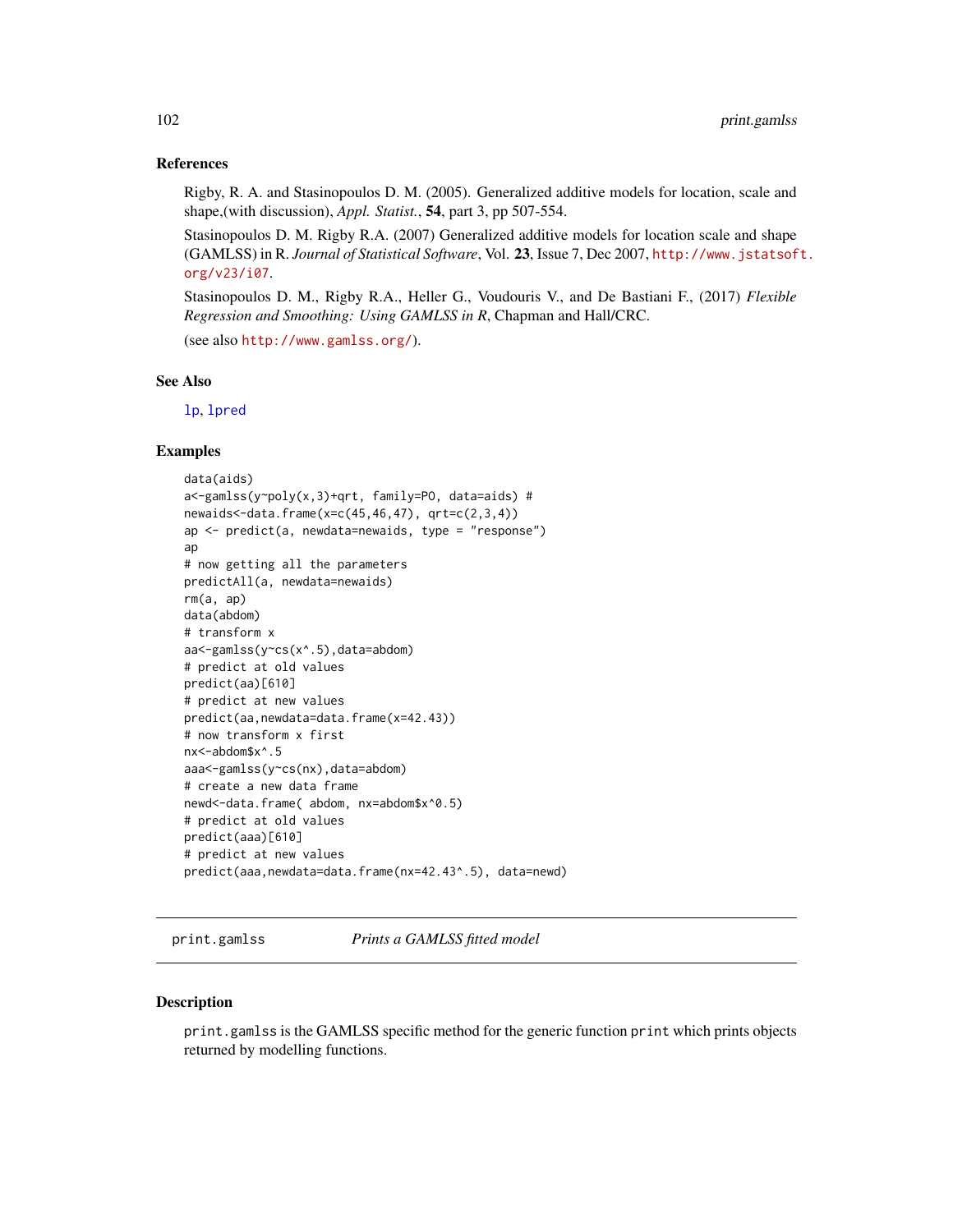# print.gamlss 103

#### Usage

```
## S3 method for class 'gamlss'
print(x, digits = max(3, getOption("digits") - 3), ...)
```
## **Arguments**

| $\mathsf{x}$ | a GAMLSS fitted model                                 |
|--------------|-------------------------------------------------------|
| digits       | the number of significant digits to use when printing |
| .            | for extra arguments                                   |

## Value

Prints a gamlss object

#### Author(s)

Mikis Stasinopoulos <mikis.stasinopoulos@gamlss.org>, Bob Rigby and Calliope Akantziliotou

## References

Rigby, R. A. and Stasinopoulos D. M. (2005). Generalized additive models for location, scale and shape,(with discussion), *Appl. Statist.*, 54, part 3, pp 507-554.

Stasinopoulos D. M. Rigby R.A. (2007) Generalized additive models for location scale and shape (GAMLSS) in R. *Journal of Statistical Software*, Vol. 23, Issue 7, Dec 2007, [http://www.jstatsof](http://www.jstatsoft.org/v23/i07)t. [org/v23/i07](http://www.jstatsoft.org/v23/i07).

Stasinopoulos D. M., Rigby R.A., Heller G., Voudouris V., and De Bastiani F., (2017) *Flexible Regression and Smoothing: Using GAMLSS in R*, Chapman and Hall/CRC.

(see also <http://www.gamlss.org/>).

# See Also

[gamlss](#page-40-0), [deviance.gamlss](#page-24-0), [fitted.gamlss](#page-37-0)

# Examples

```
data(aids)
h<-gamlss(y~poly(x,3)+qrt, family=PO, data=aids)
print(h) # or just h
rm(h)
```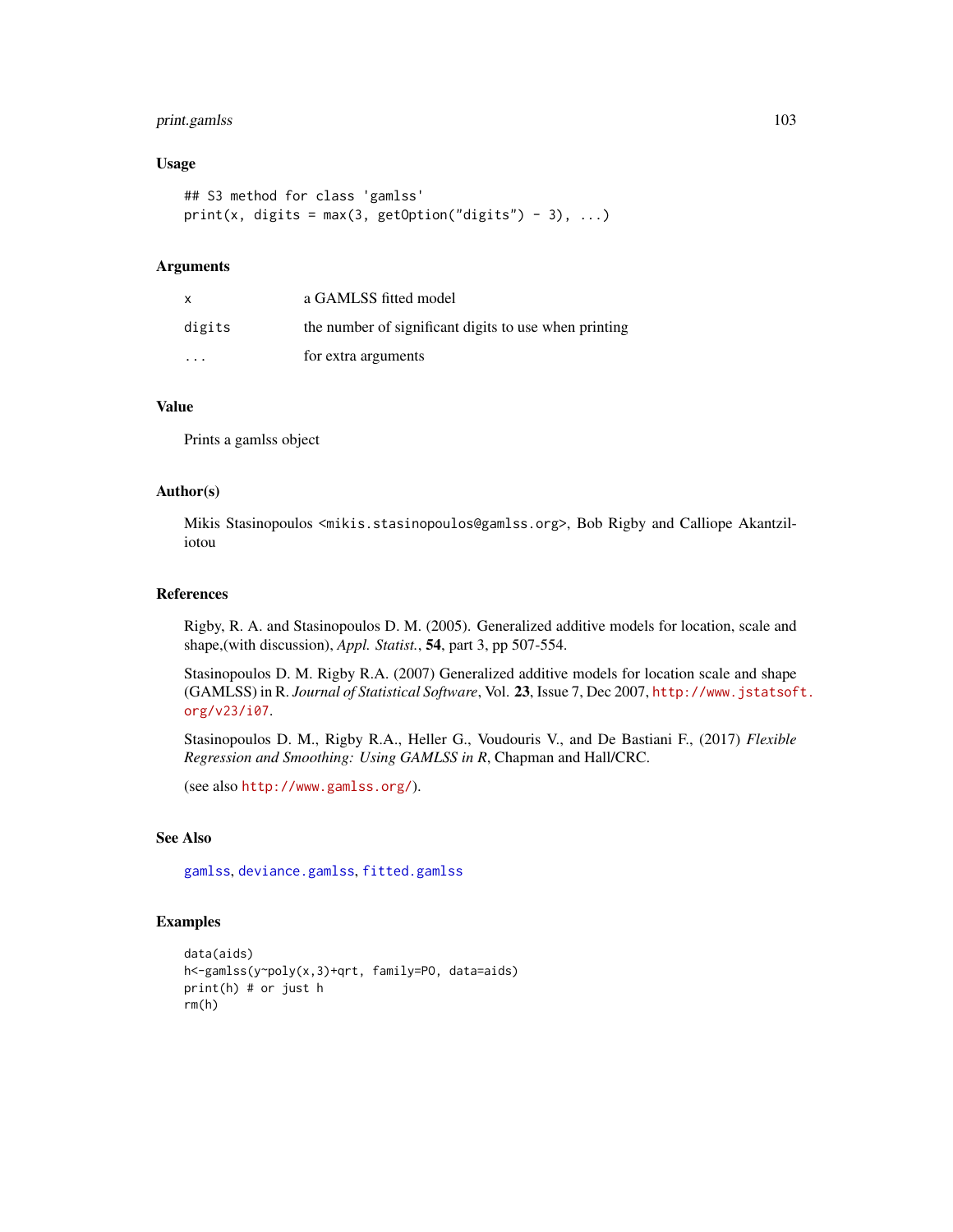<span id="page-103-0"></span>

# **Description**

This functions plots the profile deviance of one of the (four) parameters in a GAMLSS model. It can be used if one of the parameters mu, sigma, nu or tau is a constant (not a function of explanatory variables) to obtain a profile confidence intervals.

#### Usage

```
prof.dev(object, which = NULL, min = NULL, max = NULL,
       step = NULL, length = 7, startlastfit = TRUE,
       plot = TRUE, perc = 95, ...
```
## Arguments

| object       | A fitted GAMLSS model                                                                                            |
|--------------|------------------------------------------------------------------------------------------------------------------|
| which        | which parameter to get the profile deviance e.g. which="tau"                                                     |
| min          | the minimum value for the parameter e.g. min=1                                                                   |
| max          | the maximum value for the parameter e.g. max=20                                                                  |
| step         | how often to evaluate the global deviance (defines the step length of the grid for<br>the parameter) e.g. step=1 |
| length       | the length if step is not set, default equal 7                                                                   |
| startlastfit | whether to start fitting from the last fit or not, default value is startlastfit=TRUE                            |
| plot         | whether to plot, plot=TRUE or save the results, plot=FALSE                                                       |
| perc         | what % confidence interval is required                                                                           |
| $\ddotsc$    | for extra arguments                                                                                              |

## Details

This function can be use to provide likelihood based confidence intervals for a parameter for which a constant model (i.e. no explanatory model) is fitted and consequently for checking the adequacy of a particular values of the parameter. This can be used to check the adequacy of one distribution (e.g. Box-Cox Cole and Green) nested within another (e.g. Box-Cox power exponential). For example one can test whether a Box-Cox Cole and Green (Box-Cox-normal) distribution or a Box-Cox power exponential is appropriate by plotting the profile of the parameter tau. A profile deviance showing support for tau=2 indicates adequacy of the Box-Cox Cole and Green (i.e. Box-Cox normal) distribution.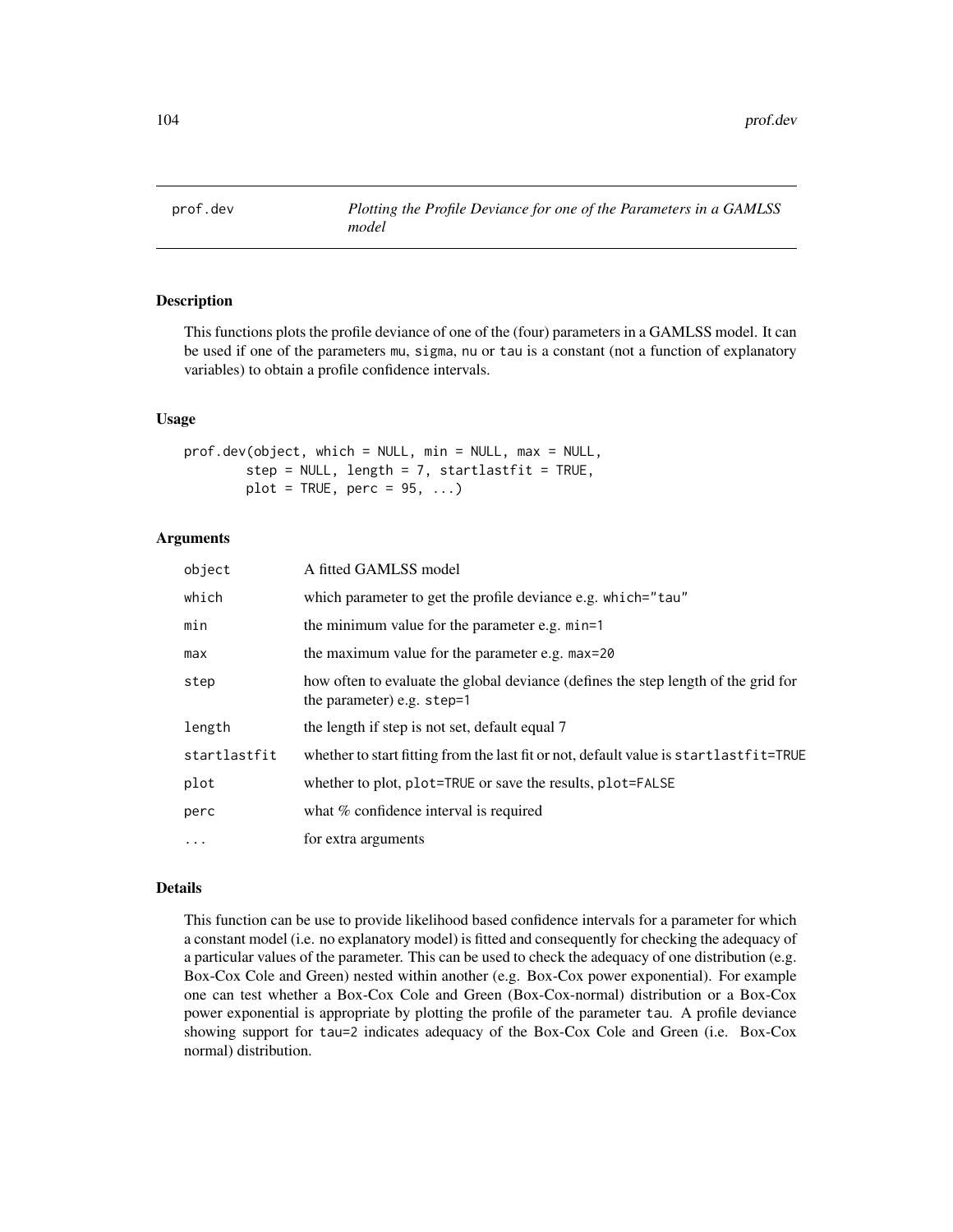#### prof.dev 105

## Value

Return a profile plot (if the argument plot=TRUE) and an ProfLikelihood.gamlss object if saved. The object contains:

| values    | the values at the grid where the parameter was evaluated             |
|-----------|----------------------------------------------------------------------|
| fun       | the function which approximates the points using splines             |
| min       | the minimum values in the grid                                       |
| max       | te maximum values in the grid                                        |
| max.value | the value of the parameter maximising the Profile deviance (or GAIC) |
| СI        | the profile confidence interval (if global deviance is used)         |
| criterion | which criterion was used                                             |

# Warning

A dense grid (i.e. small step) evaluation of the global deviance can take a long time, so start with a sparse grid (i.e. large step) and decrease gradually the step length for more accuracy.

## Author(s)

Calliope Akantziliotou, Mikis Stasinopoulos <mikis.stasinopoulos@gamlss.org> and Bob Rigby

#### References

Rigby, R. A. and Stasinopoulos D. M. (2005). Generalized additive models for location, scale and shape,(with discussion), *Appl. Statist.*, 54, part 3, pp 507-554.

Stasinopoulos D. M. Rigby R.A. (2007) Generalized additive models for location scale and shape (GAMLSS) in R. *Journal of Statistical Software*, Vol. 23, Issue 7, Dec 2007, [http://www.jstatsof](http://www.jstatsoft.org/v23/i07)t. [org/v23/i07](http://www.jstatsoft.org/v23/i07).

Stasinopoulos D. M., Rigby R.A., Heller G., Voudouris V., and De Bastiani F., (2017) *Flexible Regression and Smoothing: Using GAMLSS in R*, Chapman and Hall/CRC.

(see also <http://www.gamlss.org/>).

## See Also

[gamlss](#page-40-0), [prof.term](#page-105-0)

## Examples

```
## Not run:
data(abdom)
h<-gamlss(y~pb(x), sigma.formula=~pb(x), family=BCT, data=abdom)
prof.dev(h,"nu",min=-2.000,max=2)
rm(h)
## End(Not run)
```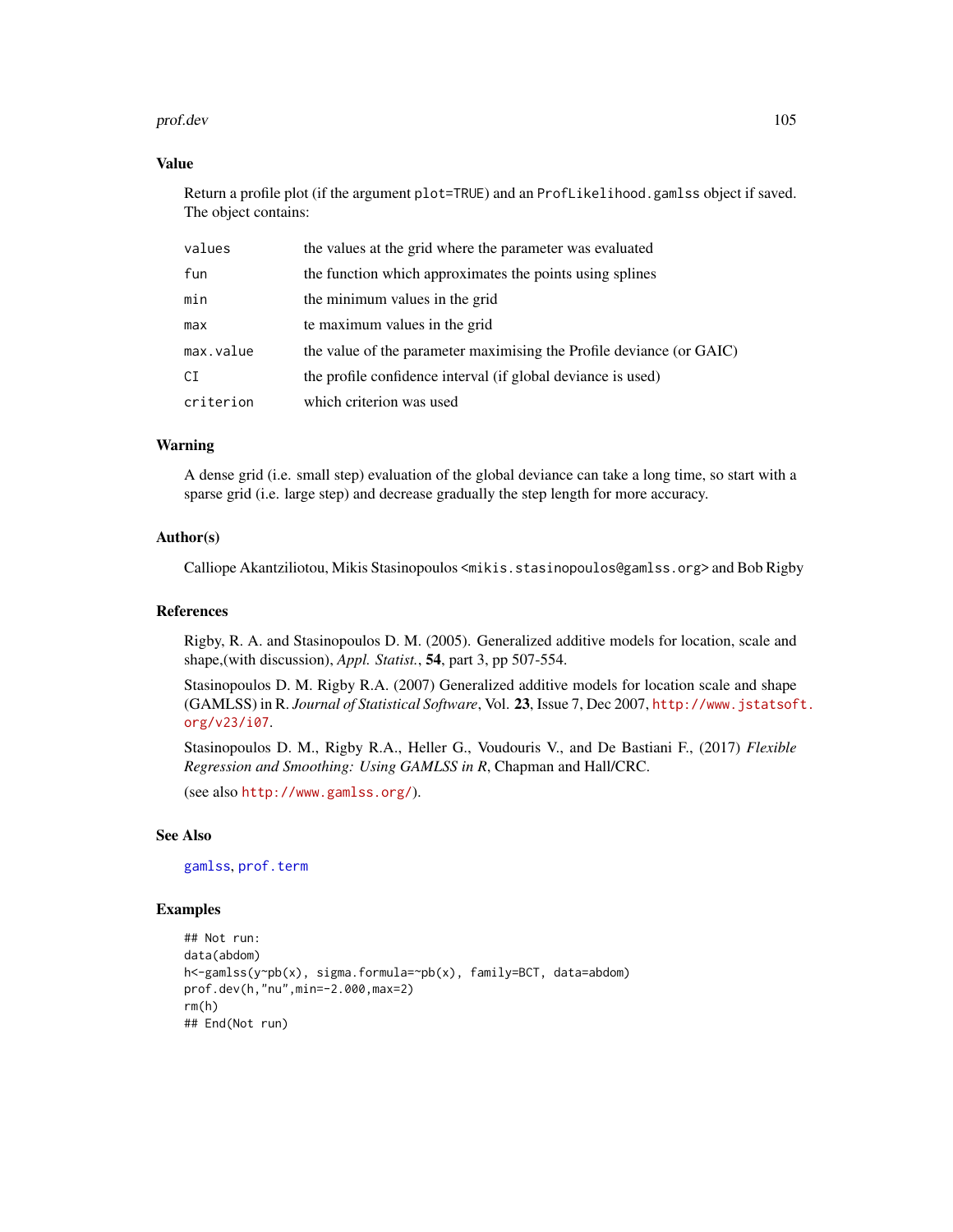<span id="page-105-0"></span>prof.term *Plotting the Profile: deviance or information criterion for one of the terms (or hyper-parameters) in a GAMLSS model*

# Description

This functions plots the profile deviance for a chosen parameter included in the linear predictor of any of the mu,sigma, nu or tau models so profile confidence intervals can be obtained. In can also be used to plot the profile of a specified information criterion for any hyper-parameter when smooth additive terms are used.

# Usage

```
prof.term(model = NULL, criterion = c("GD", "GAIC"), penalty = 2.5,
          other = NULL, min = NULL, max = NULL, step = NULL,
          length = 7, xlabel = NULL, plot = TRUE, perc = 95,
          start.prev = TRUE, ...)
```
# Arguments

| model      | this is a GAMLSS model, e.g.<br>model=gamlss(y~cs(x,df=this),sigma.fo=~cs(x,df=3),data=abdom),where<br>this indicates the (hyper)parameter to be profiled         |
|------------|-------------------------------------------------------------------------------------------------------------------------------------------------------------------|
| criterion  | whether global deviance ("GD") or information criterion ("GAIC") is profiled.<br>The default is global deviance criterion="GD"                                    |
| penalty    | The penalty value if information criterion is used in criterion, default penalty=2.5                                                                              |
| other      | this can be used to evaluate an expression before the actual fitting of the model<br>(Make sure that those expressions are well define in the global environment) |
| min        | the minimum value for the parameter e.g. min=1                                                                                                                    |
| max        | the maximum value for the parameter e.g. max=20                                                                                                                   |
| step       | how often to evaluate the global deviance (defines the step length of the grid for<br>the parameter) e.g. step=1                                                  |
| length     | if the step is left NULL then length is considered for evaluating the grid for the<br>parameter. It has a default value of 11                                     |
| xlabel     | if a label for the axis is required                                                                                                                               |
| plot       | whether to plot, plot=TRUE the resulting profile deviance (or GAIC)                                                                                               |
| perc       | what % confidence interval is required                                                                                                                            |
| start.prev | whether to start from the previous fitted model parameters values or not (default<br>is TRUE)                                                                     |
| $\cdot$    | for extra arguments                                                                                                                                               |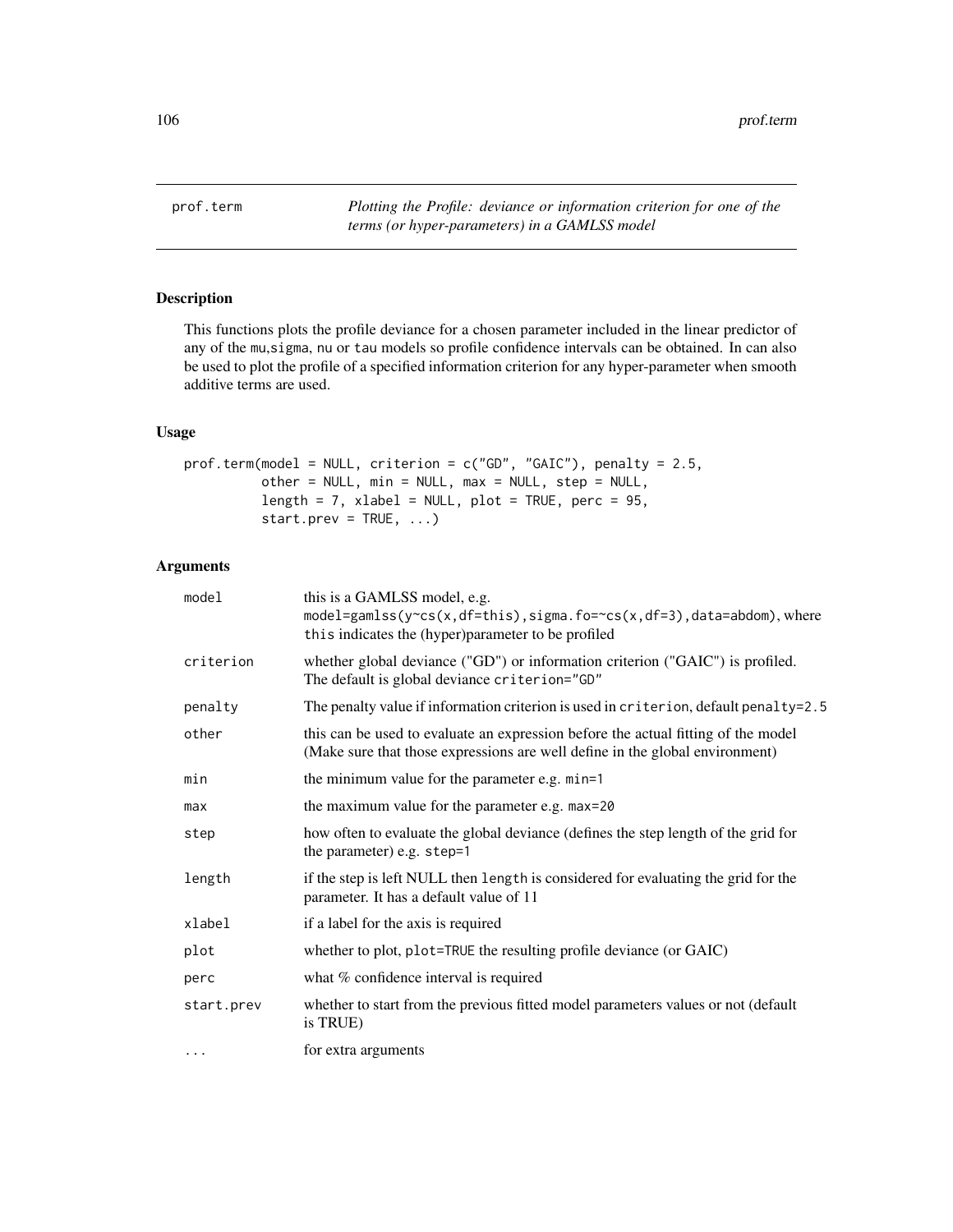#### prof.term 107

## Details

This function can be use to provide likelihood based confidence intervals for a parameter involved in terms in the linear predictor(s). These confidence intervals are more accurate than the ones obtained from the parameters' standard errors. The function can also be used to plot a profile information criterion (with a given penalty) against a hyper-parameter. This can be used to check the uniqueness in hyper-parameter determination using for example find.df.

## Value

Return a profile plot (if the argument plot=TRUE) and an ProfLikelihood.gamlss object if saved. The object contains:

| values    | the values at the grid where the parameter was evaluated             |
|-----------|----------------------------------------------------------------------|
| fun       | the function which approximates the points using splines             |
| min       | the minimum values in the grid                                       |
| max       | the maximum values in the grid                                       |
| max.value | the value of the parameter maximising the Profile deviance (or GAIC) |
| СI        | the profile confidence interval (if global deviance is used)         |
| criterion | which criterion was used                                             |

#### Warning

A dense grid (i.e. small step) evaluation of the global deviance can take a long time, so start with a sparse grid (i.e. large step) and decrease gradually the step length for more accuracy.

## Author(s)

Mikis Stasinopoulos <mikis.stasinopoulos@gamlss.org> and Bob Rigby

#### References

Rigby, R. A. and Stasinopoulos D. M. (2005). Generalized additive models for location, scale and shape,(with discussion), *Appl. Statist.*, 54, part 3, pp 507-554.

Stasinopoulos D. M. Rigby R.A. (2007) Generalized additive models for location scale and shape (GAMLSS) in R. *Journal of Statistical Software*, Vol. 23, Issue 7, Dec 2007, [http://www.jstatsof](http://www.jstatsoft.org/v23/i07)t. [org/v23/i07](http://www.jstatsoft.org/v23/i07).

Stasinopoulos D. M., Rigby R.A., Heller G., Voudouris V., and De Bastiani F., (2017) *Flexible Regression and Smoothing: Using GAMLSS in R*, Chapman and Hall/CRC.

(see also <http://www.gamlss.org/>).

# See Also

[gamlss](#page-40-0), [prof.dev](#page-103-0)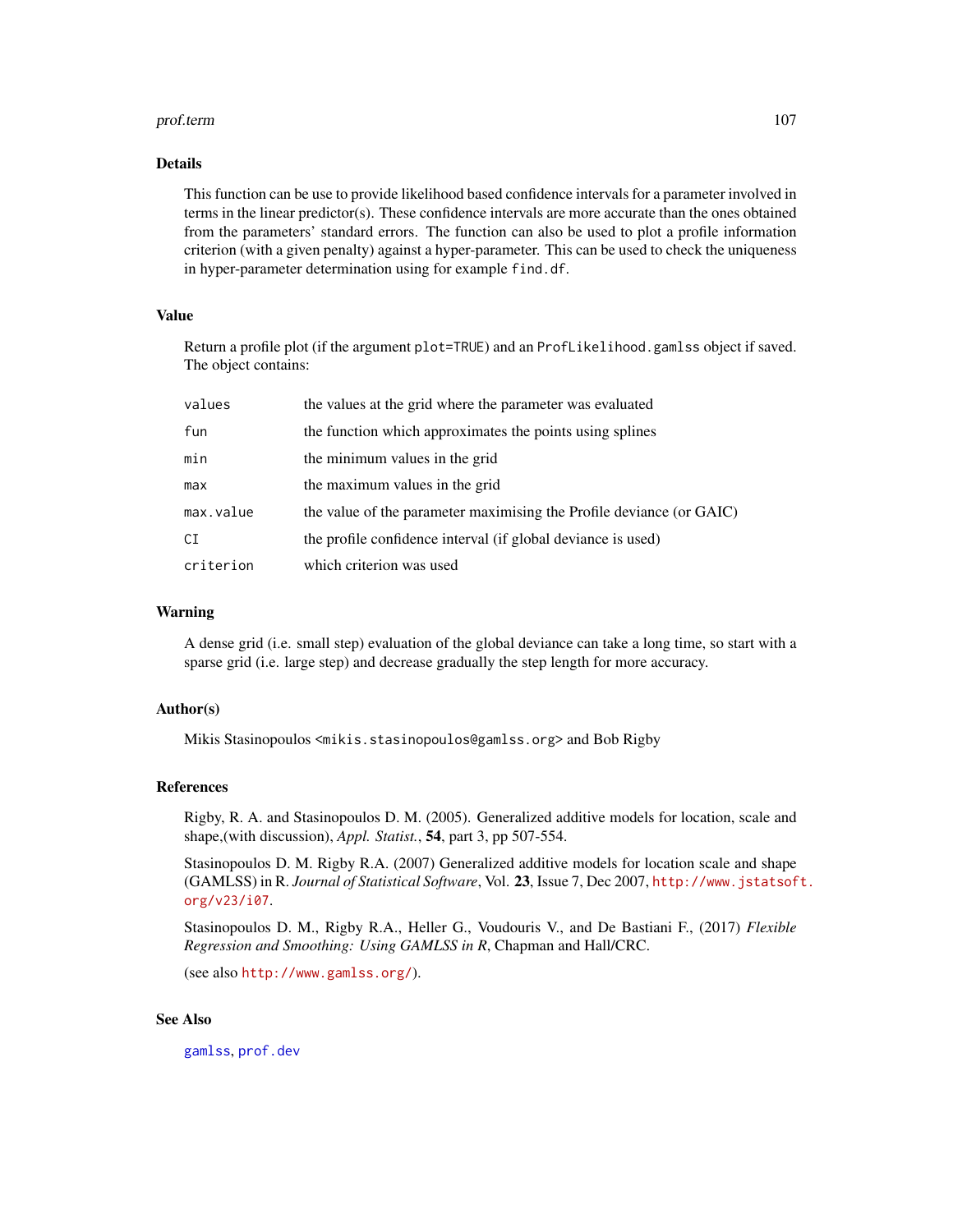#### Examples

```
data(aids)
# fitting a linear model
gamlss(y~x+qrt,family=NBI,data=aids)
# testing the linear beta parameter
mod<-quote(gamlss(y \sim offset(this \star x) + qrt, data = aids, family = NBI))
prof.term(mod, min=0.06, max=0.11)
# find the hyper parameter using cubic splines smoothing
mod1 < -quote(gamlss(y \sim cs(x, df = this) + qrt, data = aids, family = NBI))prof.term(mod1, min=1, max=15, step=1, criterion="GAIC", penalty=log(45))
# find a break point in x
mod2 <- quote(gamlss(y ~ x+I((x>this)*(x-this))+qrt,family=NBI,data=aids))
prof.term(mod2, min=1, max=45, step=1, criterion="GD")
rm(mod,mod1,mod2)
```
ps *P-Splines Fits in a GAMLSS Formula*

## <span id="page-107-0"></span>Description

There are several function which use P-spline methodology:

a) pb(), the current version of P-splines which uses SVD in the fitting and therefore is the most reliable

b) pbo() and pbp(), older versions of P-splines. The first uses a simple matrix algebra in the fits. The second is the last version of pb() with SVD but uses different method for prediction.

c) pbc() the new version of cycle P-splines (using SVD)

d) cy() the older version of cycle P-splines.

e) pbm() for fitting monotonic P-splines (using SVD)

f) pbz() for fitting P-splines which allow the fitted curve to shrink to zero degrees of freedom

g) ps() the original P-splines with no facility of estimating the smoothing parameters and

j) pvc() penalised varying coefficient models.

k) pvp() older version of pb() where the prediction was different (it is here in case someone would like to compare the results).

Theoretical explanation of the above P-splines can be found in Eilers *et al.* (2016)

The functions take a vector and return it with several attributes. The vector is used in the construction of the design matrix X used in the fitting. The functions do not do the smoothing, but assign the attributes to the vector to aid gamlss in the smoothing. The functions doing the smoothing are [gamlss.pb\(](#page-50-0)), [gamlss.pbo\(](#page-50-0)), [gamlss.pbc\(](#page-50-0)) [gamlss.cy\(](#page-50-0)) [gamlss.pvc\(](#page-50-0)), [gamlss.pbm\(](#page-50-0)), [gamlss.pbz](#page-50-0) and [gamlss.ps\(](#page-50-1)) which are used in the backfitting function [additive.fit](#page-7-0).

The function  $pb()$  is more efficient and faster than the original penalised smoothing function  $ps()$ . After December 2014 the pb() has changed radically to improved performance. The older version of the pb() function is called now pbo(). pb() allows the estimation of the smoothing parameters using different local (performance iterations) methods. The method are "ML", "ML-1", "EM", "GAIC" and "GCV".

 $108$  ps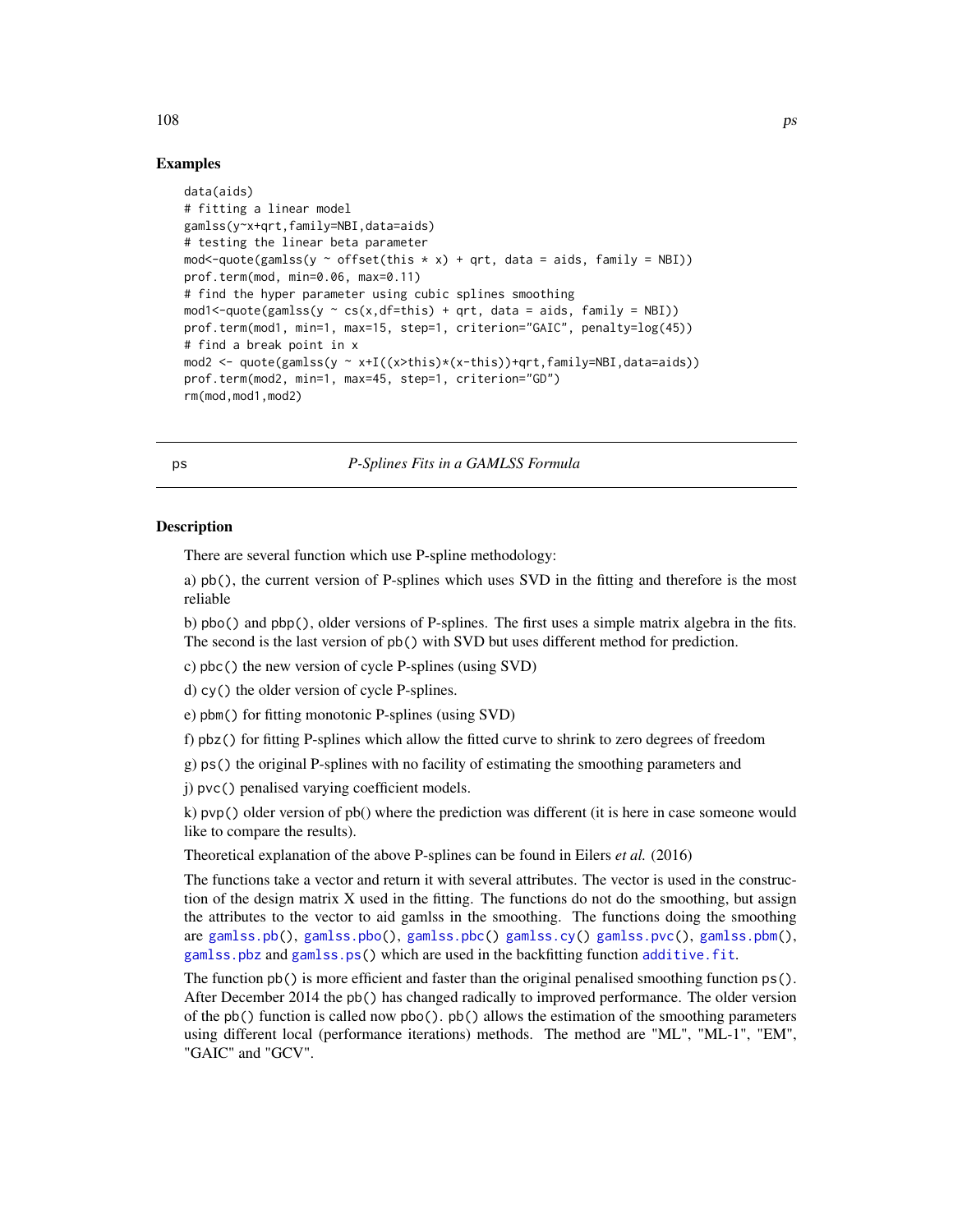The function pbm() fits monotonic smooth functions, that is functions which increase or decrease monotonically depending on the value of the argument mono which takes the values "up" or "down".

The function pbz() is similar to pb() with the extra property that when lambda becomes very large the resulting smooth function goes to a constant rather than to a linear function. This is very useful for model selection. The function is based on Maria Durban idea of using a double penalty, one of order 2 and one of order 1. The second penalty only applies if the effective df are close to 2 (that is if a linear is already selected).

The function pbc() fits a cycle penalised beta regression spline such as the last fitted value of the smoother is equal to the first fitted value. cy() is the older version.

The function pvc() fits varying coefficient models see Hastie and Tibshirani(1993) and it is more general and flexible than the old vc() function which was based on cubic splines.

The function getZmatrix() creates a (random effect) design matrix Z which can be used to fit a P-splines smoother using the re()) function. (The re() is an interface with the random effect function lme of the package nlme.

#### Usage

```
pb(x, df = NULL, lambda = NULL, max.df=NULL,control = pb.control(...), ...pbo(x, df = NULL, lambda = NULL, control = pbo.contrib(...), ...)pbp(x, df = NULL, lambda = NULL, control = pbp.contrib(…), …)pbo.control(inter = 20, degree = 3, order = 2, start = 10, quantiles = FALSE,
               method = c("ML", "GAIC", "GCV", "EM", "ML-1"), k = 2, ...)
pb.control(inter = 20, degree = 3, order = 2, start = 10, quantiles = FALSE,
         method = c("ML", "GAIC", "GCV"), k = 2, ...)pbp.control(inter = 20, degree = 3, order = 2, start = 10, quantiles = FALSE,
          method = c("ML", "GAIC", "GCV"), k = 2, ...)pbc(x, df = NULL, lambda = NULL, max.df=NULL,control = pbc.control(...), ...pbc.control(inter = 20, degree = 3, order = 2, start = 10,method = c("ML", "GAIC", "GCV"), k = 2, sin = TRUE, ...)cy(x, df = NULL, lambda = NULL, control = cy.contrib(...), ...)cy-control(inter = 20, degree = 3, order = 2, start = 10,method = c("ML", "GAIC", "GCV", "EM", "ML-1"), k = 2, ts=FALSE, ...)
\text{pvc}(x, df = \text{NULL}, lambda = \text{NULL}, by = \text{NULL}, control = \text{pvc.contrib}(...), ...)pvc.control(inter = 20, degree = 3, order = 2, start = 10, quantiles = FALSE,
             method = c("ML", "GAIC", "GCV"), k = 2, ...)pbm(x, df = NULL, lambda = NULL, mono=c("up", "down"),control = pbm.control(...), ...pbm.control(inter = 20, degree = 3, order = 2, start = 10, quantiles = FALSE,
            method=c("ML","GAIC", "GCV"), k=2, kappa = 1e10, ...)
pbz(x, df = NULL, lambda = NULL, control = pbz.contrib(...), ...)pbz.control(inter = 20, degree = 3, order = 2, start = c(1e-04, 1e-04),
     quantiles = FALSE, method = c("ML", "GAIC", "GCV"), k = 2, \lim = 3, ...ps(x, df = 3, lambda = NULL, ps.intervals = 20, degree = 3, order = 3)getZmatrix(x, xmin = NULL, xmax = NULL, inter = 20, degree = 3, order = 2)
```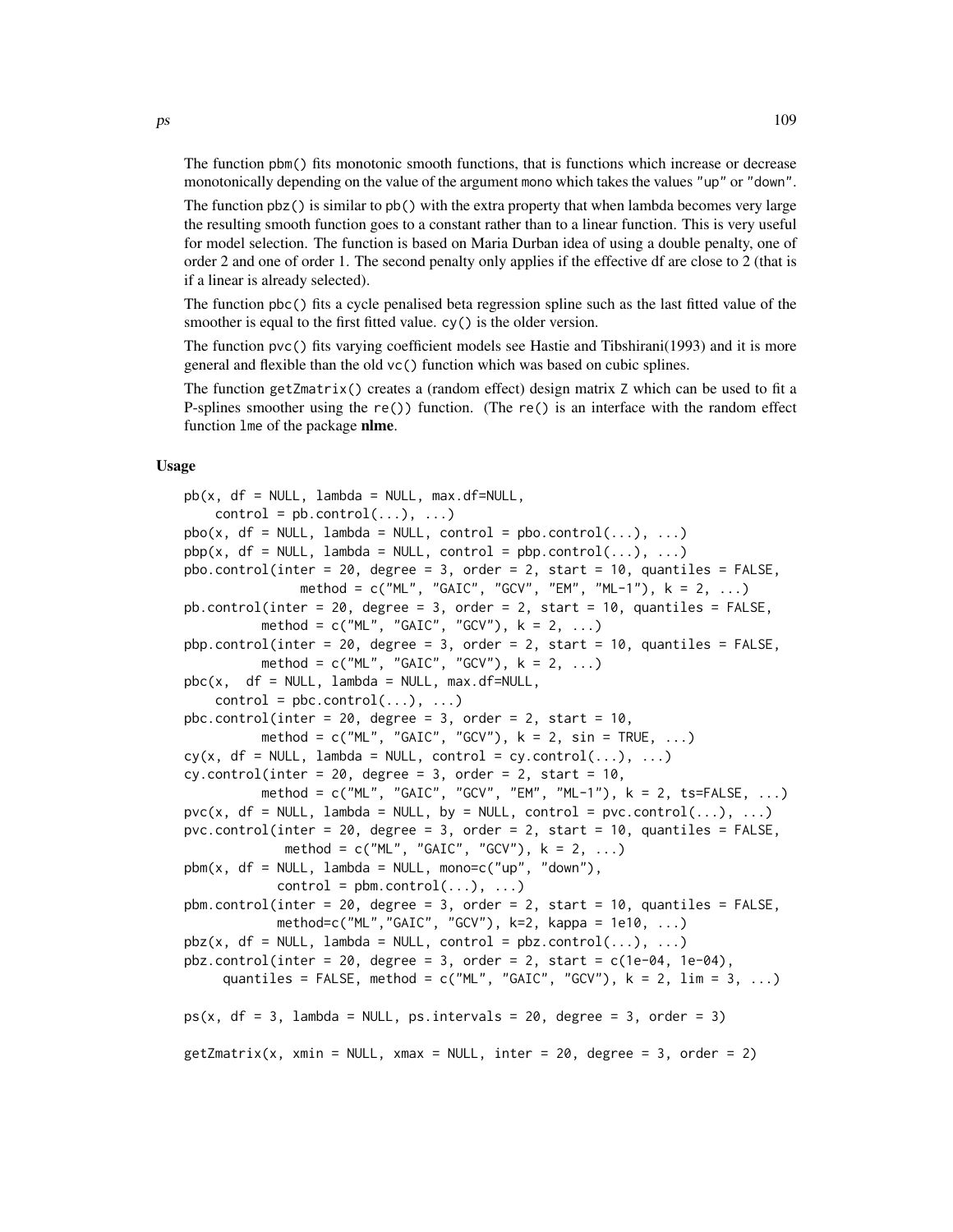| <b>Arguments</b> |  |
|------------------|--|
|------------------|--|

| х            | the univariate predictor                                                                                                                                                                                                                                 |
|--------------|----------------------------------------------------------------------------------------------------------------------------------------------------------------------------------------------------------------------------------------------------------|
| df           | the desired equivalent number of degrees of freedom (trace of the smoother ma-<br>trix minus two for the constant and linear fit)                                                                                                                        |
| lambda       | the smoothing parameter                                                                                                                                                                                                                                  |
| max.df       | the limit of how large the effective degrees of freedom should be allowed to be                                                                                                                                                                          |
| control      | setting the control parameters                                                                                                                                                                                                                           |
| by           | a factor, for fitting different smoothing curves to each level of the factor or a<br>continuous explanatory variable in which case the coefficients of the by variable<br>change smoothly according to x i.e. beta $(x)^*$ z where z is the by variable. |
| $\cdots$     | for extra arguments                                                                                                                                                                                                                                      |
| inter        | the no of break points (knots) in the x-axis                                                                                                                                                                                                             |
| degree       | the degree of the piecewise polynomial                                                                                                                                                                                                                   |
| order        | the required difference in the vector of coefficients                                                                                                                                                                                                    |
| start        | the lambda starting value if the local methods are used, see below                                                                                                                                                                                       |
| quantiles    | if TRUE the quantile values of x are use to determine the knots                                                                                                                                                                                          |
| ts           | if TRUE assumes that it is a seasonal factor                                                                                                                                                                                                             |
| method       | The method used in the (local) performance iterations. Available methods are<br>"ML", "ML-1", "EM", "GAIC" and "GCV"                                                                                                                                     |
| k            | the penalty used in "GAIC" and "GCV"                                                                                                                                                                                                                     |
| mono         | for monotonic P-splines whether going "up" or "down"                                                                                                                                                                                                     |
| kappa        | the smoothing hyper-parameter for the monotonic part of smoothing                                                                                                                                                                                        |
| ps.intervals | the no of break points in the x-axis                                                                                                                                                                                                                     |
| xmin         | minimum value for creating the B-spline                                                                                                                                                                                                                  |
| $x$ ma $x$   | maximum value for creating the B-spline                                                                                                                                                                                                                  |
| sin          | whether to use the sin penalty or not                                                                                                                                                                                                                    |
| lim          | at which level the second penalty of order 1 should start                                                                                                                                                                                                |

# Details

The ps() function is based on Brian Marx function which can be found in his website. The pb(), cy(), pvc() and pbm() functions are based on Paul Eilers's original R functions. Note that ps() and pb() functions behave differently at their default values if df and lambda are not specified.  $p(s(x))$  by default uses 3 extra degrees of freedom for smoothing x,  $p(b(x))$  by default estimates lambda (and therefore the degrees of freedom) automatically using a "local" method. The local (or performance iterations) methods available are: (i) local Maximum Likelihood, "ML", (ii) local Generalized Akaike information criterion, "GAIC", (iii) local Generalized Cross validation "GCV" (iv) local EM-algorithm, "EM" (which is very slow) and (v) a modified version of the ML, "ML-1" which produce identical results with "EM" but faster.

The function pb() fits a P-spline smoother.

The function pbm() fits a monotonic (going up or down) P-spline smoother.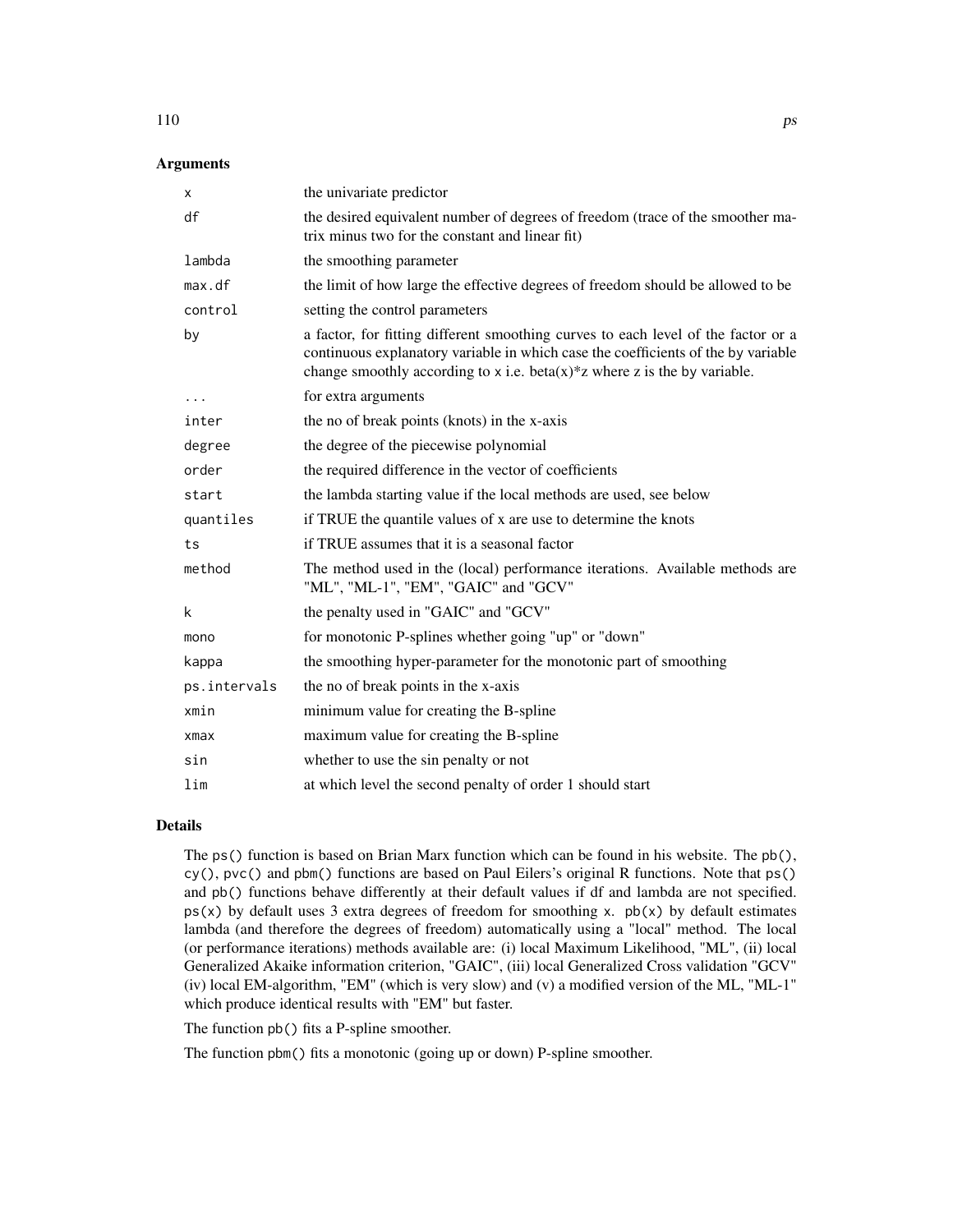The function pbc() fits a P-spline smoother where the beginning and end are the same.

The pvc() fits a varying coefficient model.

Note that the local (or performance iterations) methods can occasionally make the convergence of gamlss less stable compared to models where the degrees of freedom are fixed.

## Value

the vector x is returned, endowed with a number of attributes. The vector itself is used in the construction of the model matrix, while the attributes are needed for the backfitting algorithms additive.fit().

## Warning

There are occasions where the automatic local methods do not work. One accusation which came to our attention is when the range of the response variable values is very large. Scaling the response variable will solve the problem.

#### Author(s)

Mikis Stasinopoulos <mikis.stasinopoulos@gamlss.org>, Bob Rigby and Paul Eilers

# References

Eilers, P. H. C. and Marx, B. D. (1996). Flexible smoothing with B-splines and penalties (with comments and rejoinder). *Statist. Sci*, 11, 89-121.

Eilers, Paul HC, Marx, Brian D and Durban, Maria, (2016) Twenty years of P-splines. *SORT-Statistics and Operations Research Transactions*, 39, 149–186.

Hastie, T. J. and Tibshirani, R. J. (1993), Varying coefficient models (with discussion),J. R. Statist. Soc. B., 55, 757-796.

Rigby, R. A. and Stasinopoulos D. M. (2005). Generalized additive models for location, scale and shape,(with discussion), *Appl. Statist.*, 54, part 3, pp 507-554.

Stasinopoulos D. M. Rigby R.A. (2007) Generalized additive models for location scale and shape (GAMLSS) in R. *Journal of Statistical Software*, Vol. 23, Issue 7, Dec 2007, [http://www.jstatsof](http://www.jstatsoft.org/v23/i07)t. [org/v23/i07](http://www.jstatsoft.org/v23/i07).

Stasinopoulos D. M., Rigby R.A., Heller G., Voudouris V., and De Bastiani F., (2017) *Flexible Regression and Smoothing: Using GAMLSS in R*, Chapman and Hall/CRC.

(see also <http://www.gamlss.org/>).

#### See Also

[gamlss](#page-40-0), [gamlss.ps](#page-50-0), [cs](#page-21-0)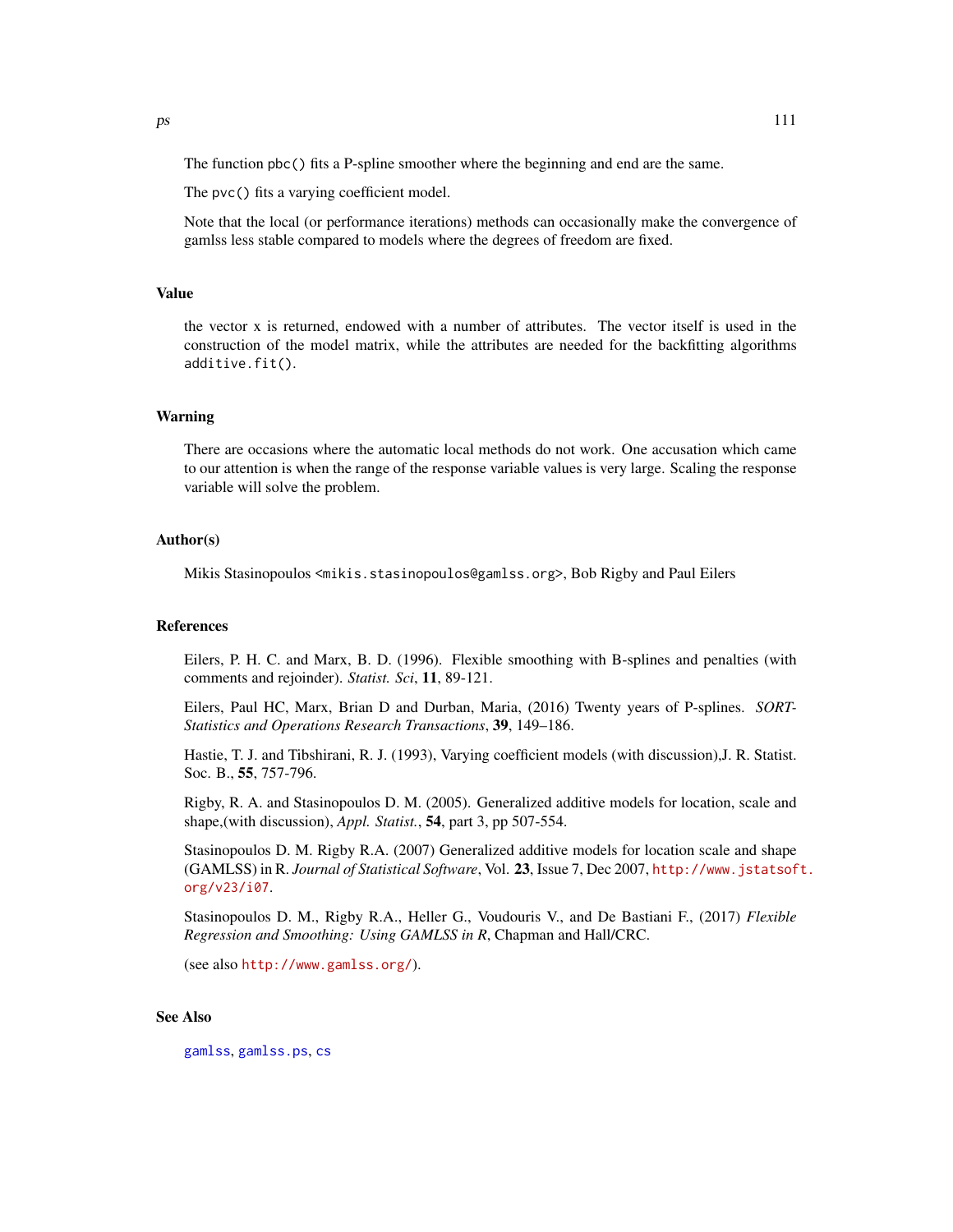# Examples

```
#==============================
# pb() and ps() functions
data(aids)
# fitting a smoothing cubic spline with 7 degrees of freedom
# plus the a quarterly effect
aids1<-gamlss(y~ps(x,df=7)+qrt,data=aids,family=PO) # fix df's
aids2<-gamlss(y~pb(x,df=7)+qrt,data=aids,family=PO) # fix df's
aids3<-gamlss(y~pb(x)+qrt,data=aids,family=PO) # estimate lambda
with(aids, plot(x,y))
with(aids, lines(x,fitted(aids1),col="red"))
with(aids, lines(x,fitted(aids2),col="green"))
with(aids, lines(x,fitted(aids1),col="yellow"))
rm(aids1, aids2, aids3)
#=============================
## Not run:
# pbc()
# simulate data
set.seed(555)
x = seq(0, 1, length = 100)y = sign(cos(1 + x + 2 + pi + pi / 4)) + rnorm(length(x)) + 0.2plot(y~x)
m1<-gamlss(y~pbc(x))
lines(fitted(m1)~x)
rm(y,x,m1)#=============================
# the pvc() function
# function to generate data
genData <- function(n=200)
{
f1 <- function(x)-60+15*x-0.10*x^2
f2 <- function(x)-120+10*x+0.08*x^2
set.seed(1441)
x1 \le runif(n/2, min=0, max=55)
x2 \le runif(n/2, min=0, max=55)
y1 <- f1(x1)+rNO(n=n/2,mu=0,sigma=20)
y2 <- f2(x2)+rNO(n=n/2,mu=0,sigma=30)
y <- c(y1,y2)
x \leq -c(x1, x2)f \leftarrow gl(2, n/2)da<-data.frame(y,x,f)
da
}
da<-genData(500)
plot(y~x, data=da, pch=21,bg=c("gray","yellow3")[unclass(f)])
# fitting models
# smoothing x
m1 <- gamlss(y~pb(x), data=da)
# parallel smoothing lines
m2 <- gamlss(y~pb(x)+f, data=da)
# linear interaction
m3 <- gamlss(y~pb(x)+f*x, data=da)
```
112 ps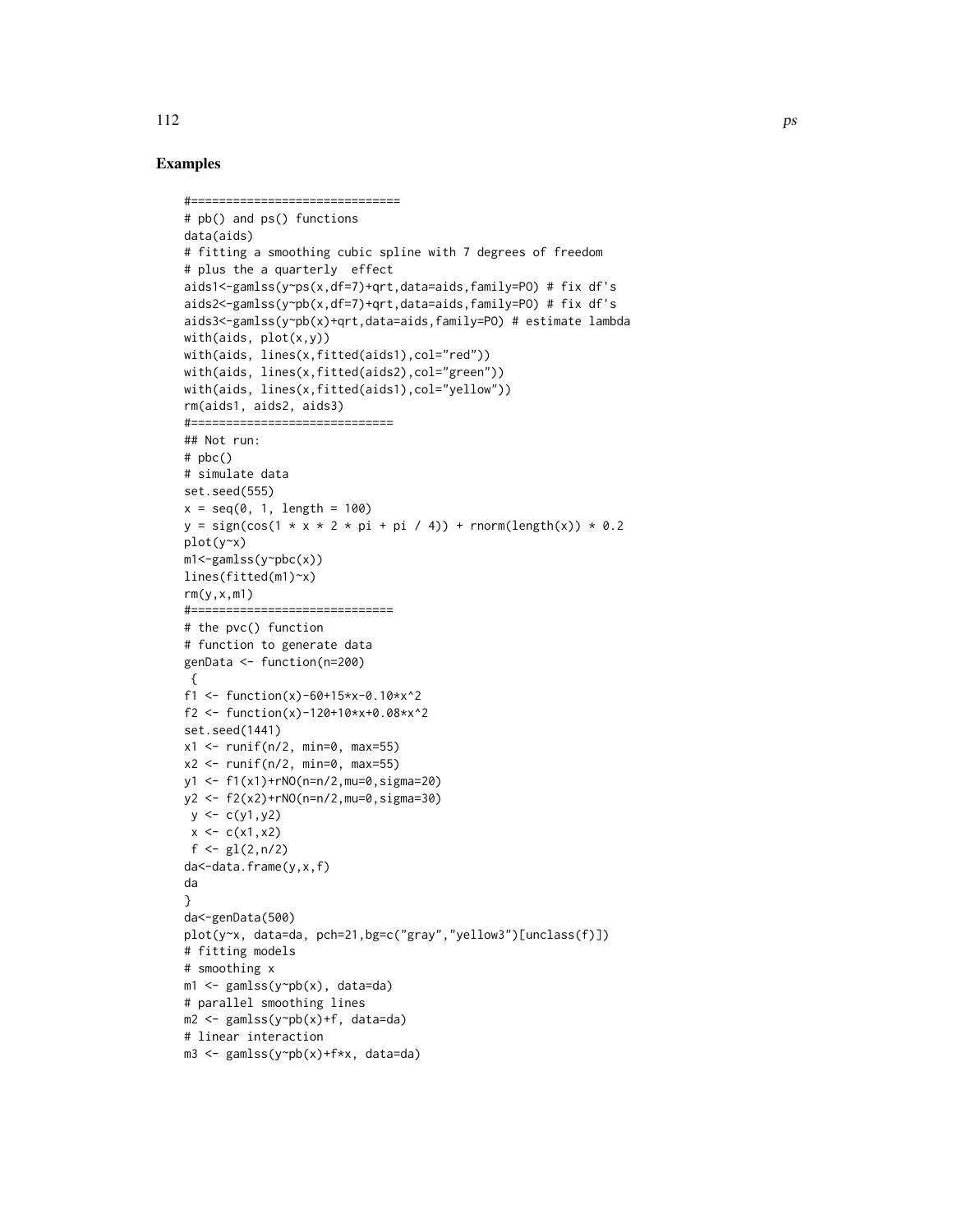```
# varying coefficient model
m4 <- gamlss(y~pvc(x, by=f), data=da)
GAIC(m1,m2,m3,m4)
# plotting the fit
lines(fitted(m4)[da$f==1][order(da$x[da$f==1])]~da$x[da$f==1]
         [order(da$x[da$f==1])], col="blue", lwd=2)
lines(fitted(m4)[da$f==2][order(da$x[da$f==2])]~da$x[da$f==2]
         [order(da$x[da$f==2])], col="red", lwd=2)
rm(da,m1,m2,m3,m4)
#=================================
# the rent data
# first with a factor
data(rent)
plot(R~Fl, data=rent, pch=21,bg=c("gray","blue")[unclass(rent$B)])
r1 <- gamlss(R~pb(Fl), data=rent)
# identical to model
r11 <- gamlss(R~pvc(Fl), data=rent)
# now with the factor
r2 <- gamlss(R~pvc(Fl, by=B), data=rent)
lines(fitted(r2)[rent$B==1][order(rent$Fl[rent$B==1])]~rent$Fl[rent$B==1]
                [order(rent$Fl[rent$B==1])], col="blue", lwd=2)
lines(fitted(r2)[rent$B==0][order(rent$Fl[rent$B==0])]~rent$Fl[rent$B==0]
                [order(rent$Fl[rent$B==0])], col="red", lwd=2)
# probably not very sensible model
rm(r1,r11,r2)
#-----------
# now with a continuous variable
# additive model
h1 <-gamlss(R~pb(Fl)+pb(A), data=rent)
# varying-coefficient model
h2 <-gamlss(R~pb(Fl)+pb(A)+pvc(A,by=Fl), data=rent)
AIC(h1,h2)
rm(h1,h2)
#-----------
# monotone function
set.seed(1334)
x = seq(0, 1, length = 100)p = 0.4y = sin(2 * pi * p * x) + rnorm(100) * 0.1plot(y~x)
m1 \leq -\text{gamlss}(y \sim pbm(x))points(fitted(m1)~x, col="red")
yy \le -yplot(yy~x)
m2 <- gamlss(yy~pbm(x, mono="down"))
points(fitted(m2)~x, col="red")
#==========================================
# the pbz() function
# creating uncorrelated data
set.seed(123)
y<-rNO(100)
```
x<-1:100 plot(y~x)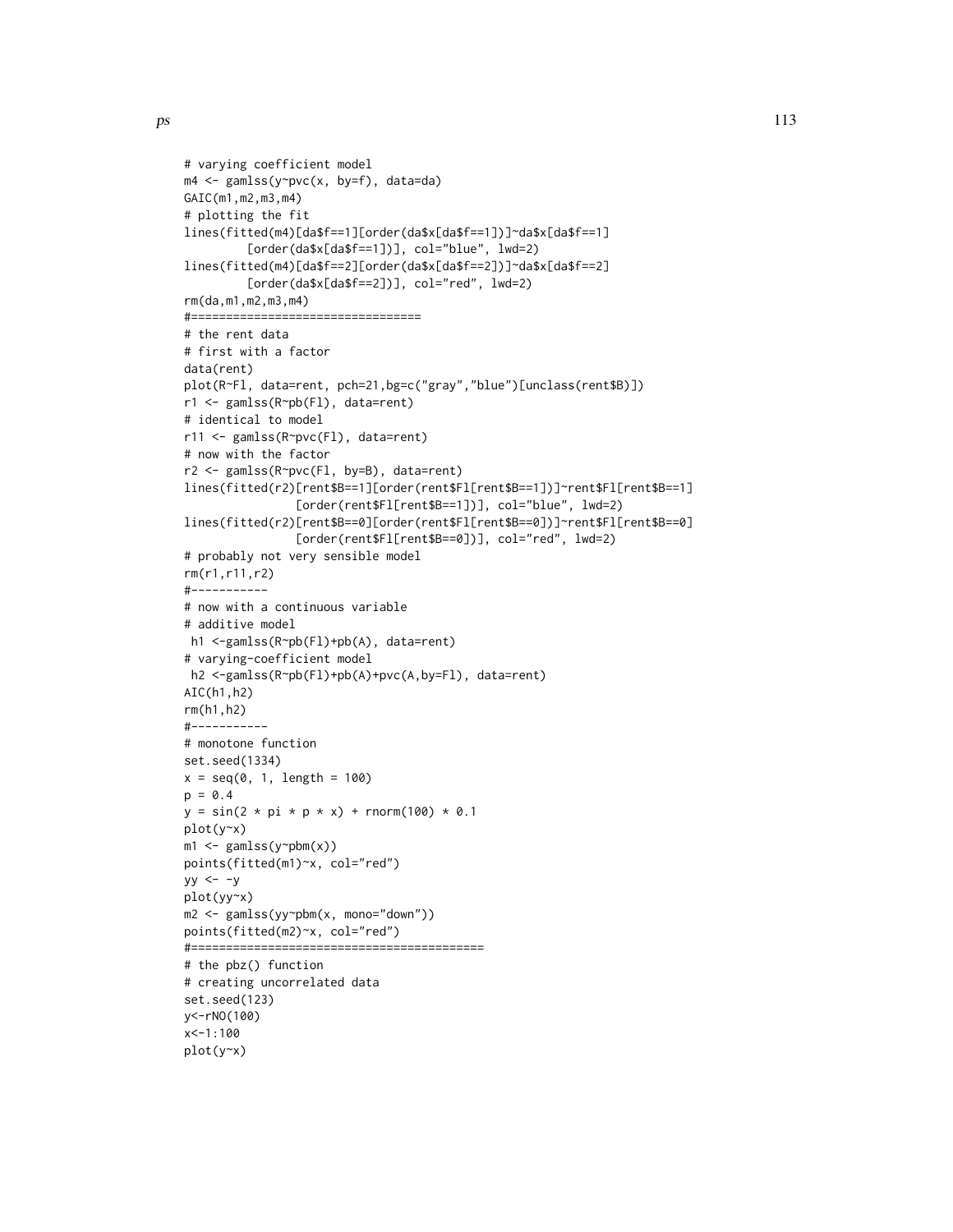114 Q.stats Q.stats Q.stats Q.stats Q.stats Q.stats Q.stats Q.stats Q.stats Q.stats Q.stats Q.stats Q.stats Q.stats Q.stats Q.stats Q.stats Q.stats Q.stats Q.stats Q.stats Q.stats Q.stats Q.stats Q.stats Q.stats Q.stats Q.

```
#----------------------
# ML estimation
m1<-gamlss(y~pbz(x))
m2 <-gamlss(y~pb(x))
AIC(m1,m2)
op \leq par( mfrow=c(1,2))
term.plot(m1, partial=T)
term.plot(m2, partial=T)
par(op)
# GAIC estimation
m11<-gamlss(y~pbz(x, method="GAIC", k=2))
m21 <-gamlss(y~pb(x, method="GAIC", k=2))
AIC(m11,m21)
op \leq par( mfrow=c(1,2))
term.plot(m11, partial=T)
term.plot(m21, partial=T)
par(op)
# GCV estimation
m12<-gamlss(y~pbz(x, method="GCV"))
m22 <-gamlss(y~pb(x, method="GCV"))
AIC(m12,m22)
op \leq par( mfrow=c(1,2))
term.plot(m12, partial=T)
term.plot(m22, partial=T)
par(op)
# fixing df is more trycky since df are the extra df
m13<-gamlss(y~pbz(x, df=0))
m23 <-gamlss(y~pb(x, df=0))
AIC(m13,m23)
# here the second penalty is not take effect therefore identical results
m14<-gamlss(y~pbz(x, df=1))
m24 <-gamlss(y~pb(x, df=1))
AIC(m14,m24)
# fixing lambda
m15<-gamlss(y~pbz(x, lambda=1000))
m25 <-gamlss(y~pb(x, lambda=1000))
AIC(m15,m25)
#--------------------------------------------------
# prediction
m1<-gamlss(y~pbz(x), data=data.frame(y,x))
m2 <-gamlss(y~pb(x), data=data.frame(y,x))
AIC(m1,m2)
predict(m1, newdata=data.frame(x=c(80, 90, 100, 110)))
predict(m2, newdata=data.frame(x=c(80, 90, 100, 110)))
#---------------------------------------------------
```
## End(Not run)

Q.stats *A function to calculate the Q-statistics*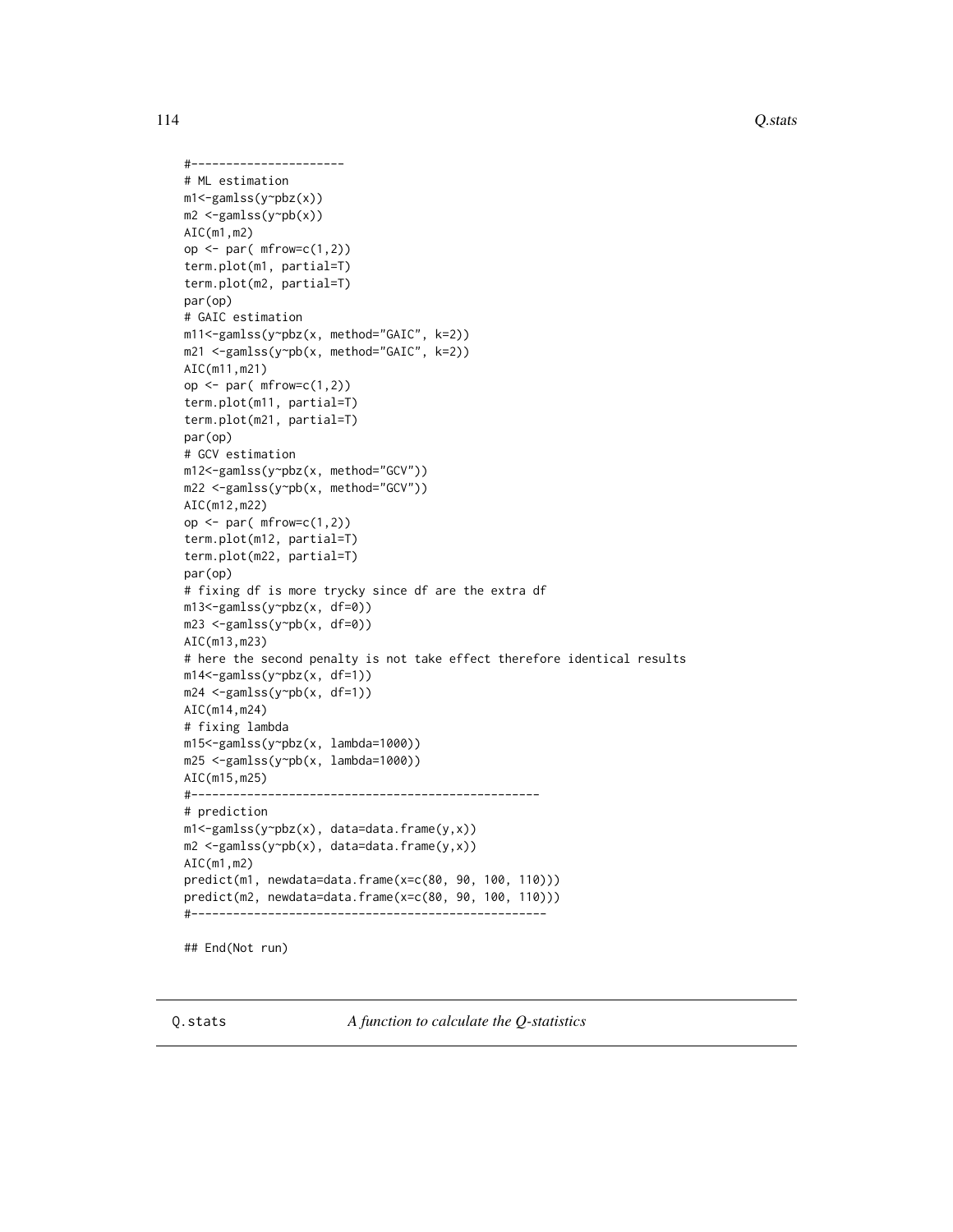#### $Q.$ stats  $115$

## **Description**

This function calculates and prints the Q-statistics (or Z-statistics) which are useful to test normality of the residuals within a range of an independent variable, for example age in centile estimation, see Royston and Wright (2000).

#### Usage

```
Q.stats(obj = NULL, xvar = NULL, resid = NULL, xcut.points = NULL, n.inter = 10,
     zvals = TRUE, save = TRUE, plot = TRUE, digits.xvar = getOption("digits"),
      ...)
```
# Arguments

| obj         | a GAMLSS object                                                                                                                                                                              |
|-------------|----------------------------------------------------------------------------------------------------------------------------------------------------------------------------------------------|
| xvar        | a unique explanatory variable                                                                                                                                                                |
| resid       | quantile or standardised residuals can be given here instead of a GAMLSS object<br>in obj. In this case the function behaves diffently (see details below)                                   |
| xcut.points | the x-axis cut off points e.g. c(20,30). If xcut.points=NULL then the n.inter<br>argument is activated                                                                                       |
| n.inter     | if xcut.points=NULL this argument gives the number of intervals in which the<br>x-variable will be split, with default 10                                                                    |
| zvals       | if TRUE the output matrix contains the individual Z-statistics rather that the Q<br>statistics                                                                                               |
| save        | whether to save the Q-statistics or not with default equal to TRUE. In this case<br>the functions produce a matrix giving individual $Q$ (or $z$ ) statistics and the final<br>aggregate Q's |
| plot        | whether to plot a visual version of the Q statistics (default is TRUE)                                                                                                                       |
| digits.xvar | to control the number of digits of the xvar in the plot                                                                                                                                      |
| $\ddots$ .  | for extra arguments                                                                                                                                                                          |
|             |                                                                                                                                                                                              |

# Details

Note that the function Q. stats behaves differently depending whether the obj or the resid argument is set. The obj argument produces the Q-statistics (or Z-statistics) table appropriate for centile estimation (therefore it expect a reasonable large number of observations). The argument resid allows any model residuals, (not necessary GAMLSS), suitable standardised and is appropriate for any size of data. The resulting table contains only the individuals Z-statistics.

# Value

A table containing the Q-statistics or Z-statistics. If plot=TRUE it produces also an graphical represenation of the table.

# Author(s)

Mikis Stasinopoulos <mikis.stasinopoulos@gamlss.org>, Bob Rigby with contributions from Elaine Borghie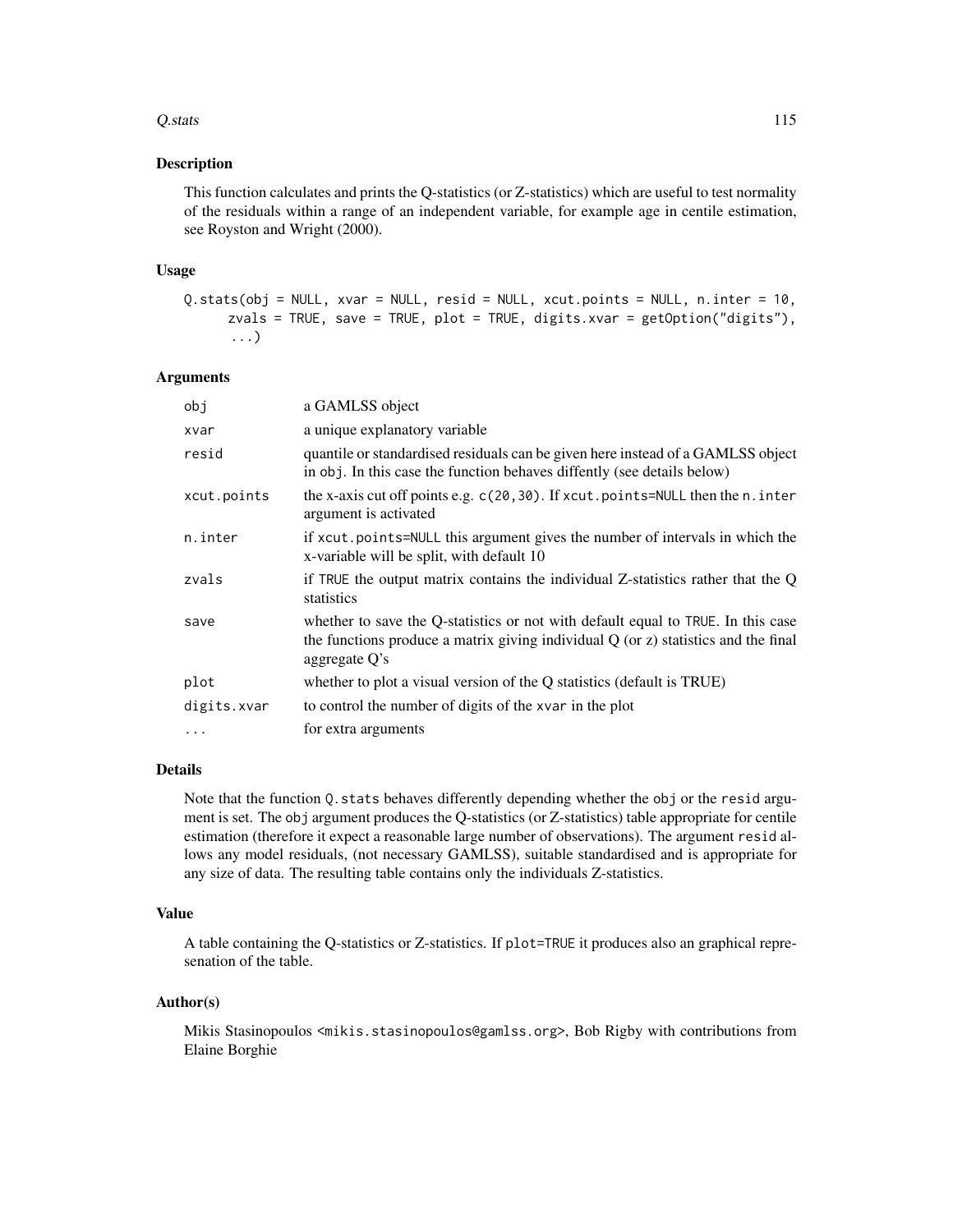#### References

Rigby, R. A. and Stasinopoulos D. M. (2005). Generalized additive models for location, scale and shape,(with discussion), *Appl. Statist.*, 54, part 3, pp 507-554.

Royston P. and Wright E. M. (2000) Goodness of fit statistics for the age-specific reference intervals. *Statistics in Medicine*, 19, pp 2943-2962.

Stasinopoulos D. M. Rigby R.A. (2007) Generalized additive models for location scale and shape (GAMLSS) in R. *Journal of Statistical Software*, Vol. 23, Issue 7, Dec 2007, [http://www.jstatsof](http://www.jstatsoft.org/v23/i07)t. [org/v23/i07](http://www.jstatsoft.org/v23/i07).

Stasinopoulos D. M., Rigby R.A., Heller G., Voudouris V., and De Bastiani F., (2017) *Flexible Regression and Smoothing: Using GAMLSS in R*, Chapman and Hall/CRC.

(see also <http://www.gamlss.org/>).

# See Also

[gamlss](#page-40-0), [centiles.split](#page-18-0), [wp](#page-144-0)

# Examples

```
data(abdom)
h<-gamlss(y~pb(x), sigma.formula=~pb(x), family=BCT, data=abdom)
Q.stats(h,xvar=abdom$x,n.inter=8)
Q.stats(h,xvar=abdom$x,n.inter=8,zvals=FALSE)
Q.stats(resid=resid(h), xvar=abdom$x, n.inter=5)
rm(h)
```
quantSheets *Quantile Sheets*

# **Description**

The quantile sheets function quantSheets() is based on the work of Sabine Schnabe and Paul Eiler (see references below). The estimation of the quantile curves is done simultaneously by also smoothing in the direction of y as well as x. This avoids (but do not eliminate completely) the problem of crossing quantiles.

## Usage

```
quantSheets(y, x, x.lambda = 1, p.lambda = 1, data = NULL,
           cent = 100 * pnorm((-4:4) * 2/3),
           control = quantSheets.contrib(...), print = TRUE, ...)quantSheets.control(x.inter = 10, p.inter = 10, degree = 3, logit = FALSE,
           order = 2, kappa = 0, n.cyc = 100, c.crit = 1e-05, plot = TRUE,
           power = NULL, ...)findPower(y, x, data = NULL, lim. trans = c(0, 1.5), prof = FALSE,
```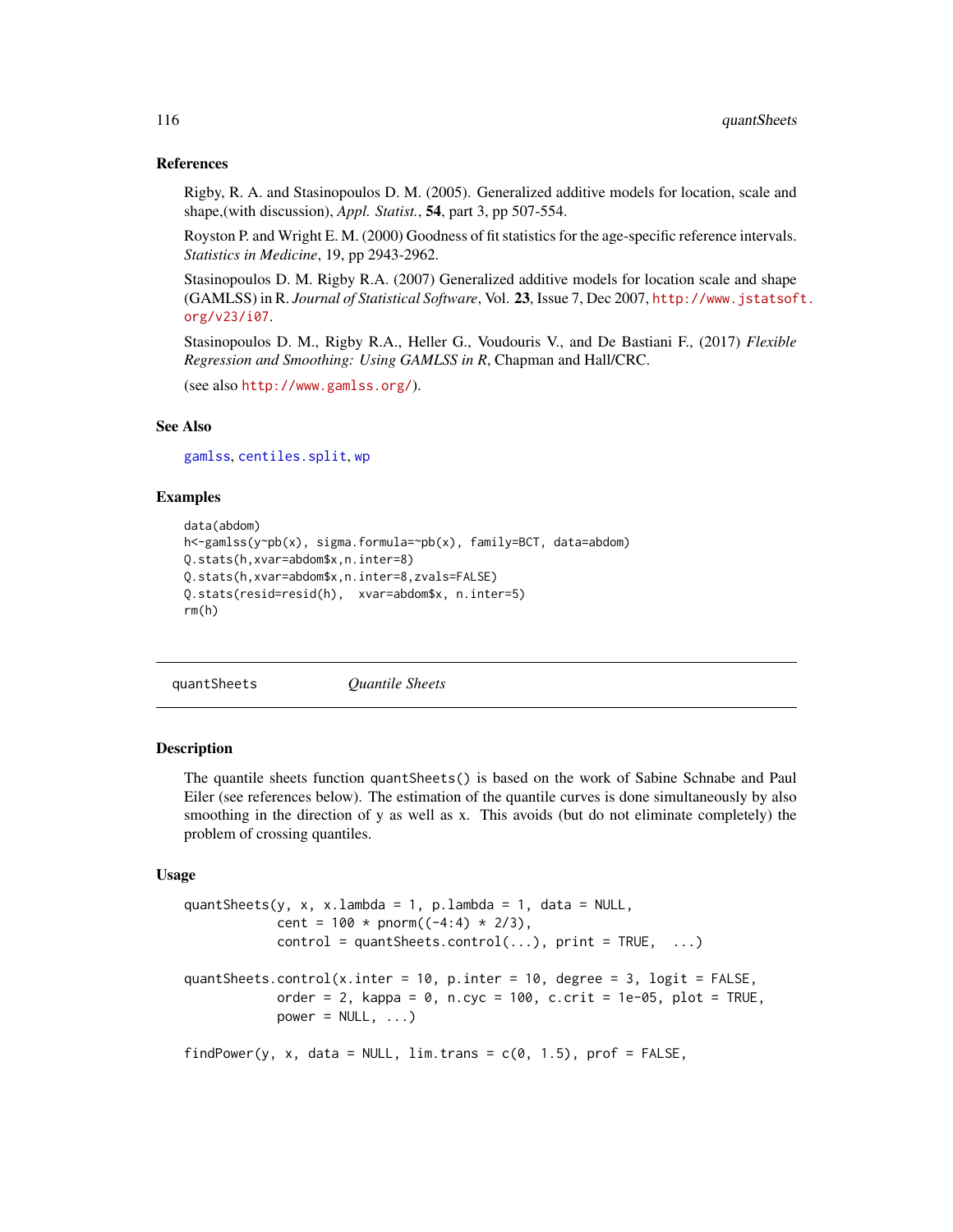# quantSheets 117

 $k = 2$ , c.crit = 0.01, step = 0.1)

z.scoresQS(object, y, x, plot = FALSE, tol = NULL)

# Arguments

| у         | the y variable                                                                                                                 |
|-----------|--------------------------------------------------------------------------------------------------------------------------------|
| х         | the x variable                                                                                                                 |
| x.lambda  | smoothing parameter in the direction of x                                                                                      |
| p.lambda  | smoothing parameter in the direction of y (probabilities)                                                                      |
| data      | the data frame                                                                                                                 |
| cent      | the centile values where the quantile sheets is evaluated                                                                      |
| control   | for the parameters controlling the algorithm                                                                                   |
| print     | whether to print the sample percentages                                                                                        |
| x.inter   | number of intervals in the x direction for the B-splines                                                                       |
| p.inter   | number of intervals in the probabilities (y-direction) for the B-splines                                                       |
| degree    | the degree for the B-splines                                                                                                   |
| logit     | whether to use $logit(p)$ instead of $p$ (probabilities) for the y-axis                                                        |
| order     | the order of the penalty                                                                                                       |
| kappa     | is a ridge parameter set to zero (for no ridge effect)                                                                         |
| n.cyc     | number of cycles of the algorithm                                                                                              |
| c.crit    | convergence criterion of the algorithm                                                                                         |
| plot      | whether to plot the resulting quantile sheets                                                                                  |
| power     | The value of the power transformation in the x axis if needed                                                                  |
| lim.trans | the limits for looking for the power transformation parameter using findPower()                                                |
| prof      | whether to use the profile GAIC or optim() to the parameter the power trans-<br>formation                                      |
| k         | the GAIC penalty                                                                                                               |
| step      | the steps for the profile GAIC if the argument prof of findPower() is TRUE                                                     |
| object    | a fitted quantSheets object                                                                                                    |
| tol       | how far out from the range of the y variable should go for estimating the distri-<br>bution of y using the flexDist() function |
| $\cdots$  | for further arguments                                                                                                          |

# Details

The advantage of quantile sheets is that they estimates simultaneously all the quantiles. This almost eliminates the problem of crossing quantiles. The method is very fast and useful for exploratory tool. The function needs two smoothing parameters. Those two parameters have to specified by the user. They are *not* estimated automatically. They can be selected by visual inspection.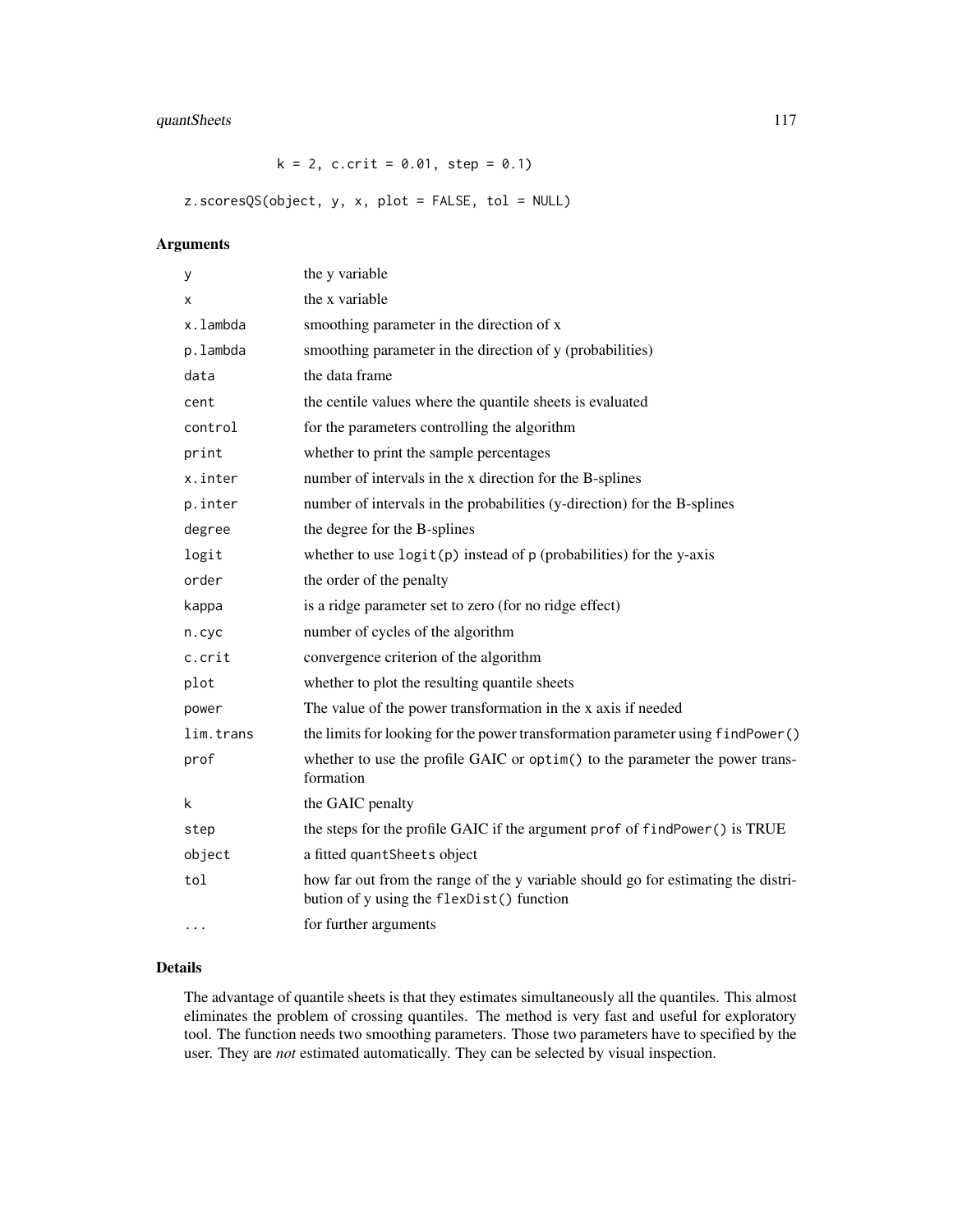The disadvantages of quantile sheets comes from the fact that like all non-parametric techniques do not have a goodness of fit measure to change how good is the models and the residuals based diagnostics are not existence since it is difficult to define residuals in this set up.

In this implementation we do provide residuals by using the flexDist() function from package gamlss.dist. This is based on the idea that by knowing the quantiles of the distribution we can reconstruct non parametrically the distribution itself and this is what flexDist() is doing. As a word of caution, such a construct is based on several assumptions and depends on several smoothing parameters. Treat those residuals with caution. The same caution should apply to the function z.scoresQS().

# Value

Using the function quantSheets() a quantSheets object is returned having the following methods: print(), fitted(), predict() and resid().

Using findPower() a single values of the power parameter is returned.

Using z.scoresQS a vector of z-scores is returned.

# Author(s)

Mikis Stasinopoulos based on function provided by Paul Eiler and Sabine Schnabe

#### References

Schnabel, S.K. (2011) *Expectile smoothing: new perspectives on asymmetric least squares. An application to life expectancy*, Utrecht University.

Schnabel, S. K and Eilers, P. H. C.(2013) Simultaneous estimation of quantile curves using quantile sheets, *AStA Advances in Statistical Analysis*, 97, 1, pp 77-87, Springer.

Schnabel, S. K and Eilers, P. H. (2013) A location-scale model for non-crossing expectile curves, *Stat*, 2, 1, pp 171-183.

Stasinopoulos D. M., Rigby R.A., Heller G., Voudouris V., and De Bastiani F., (2017) *Flexible Regression and Smoothing: Using GAMLSS in R*, Chapman and Hall/CRC.

(see also <http://www.gamlss.org/>).

## See Also

[lms](#page-76-0): for a parametric equivalent results.

```
data(abdom)
m1 <- quantSheets(y,x, data=abdom)
head(fitted(m1))
p1 <- predict(m1, newdata=c(20,30,40))
matpoints(c(20,30,40), p1)
z.scoresQS(m1,y=c(150, 300),x=c(20, 30) )
# If we needed a power transformation not appropriate for this data
findPower(y,x, data=abdom)
```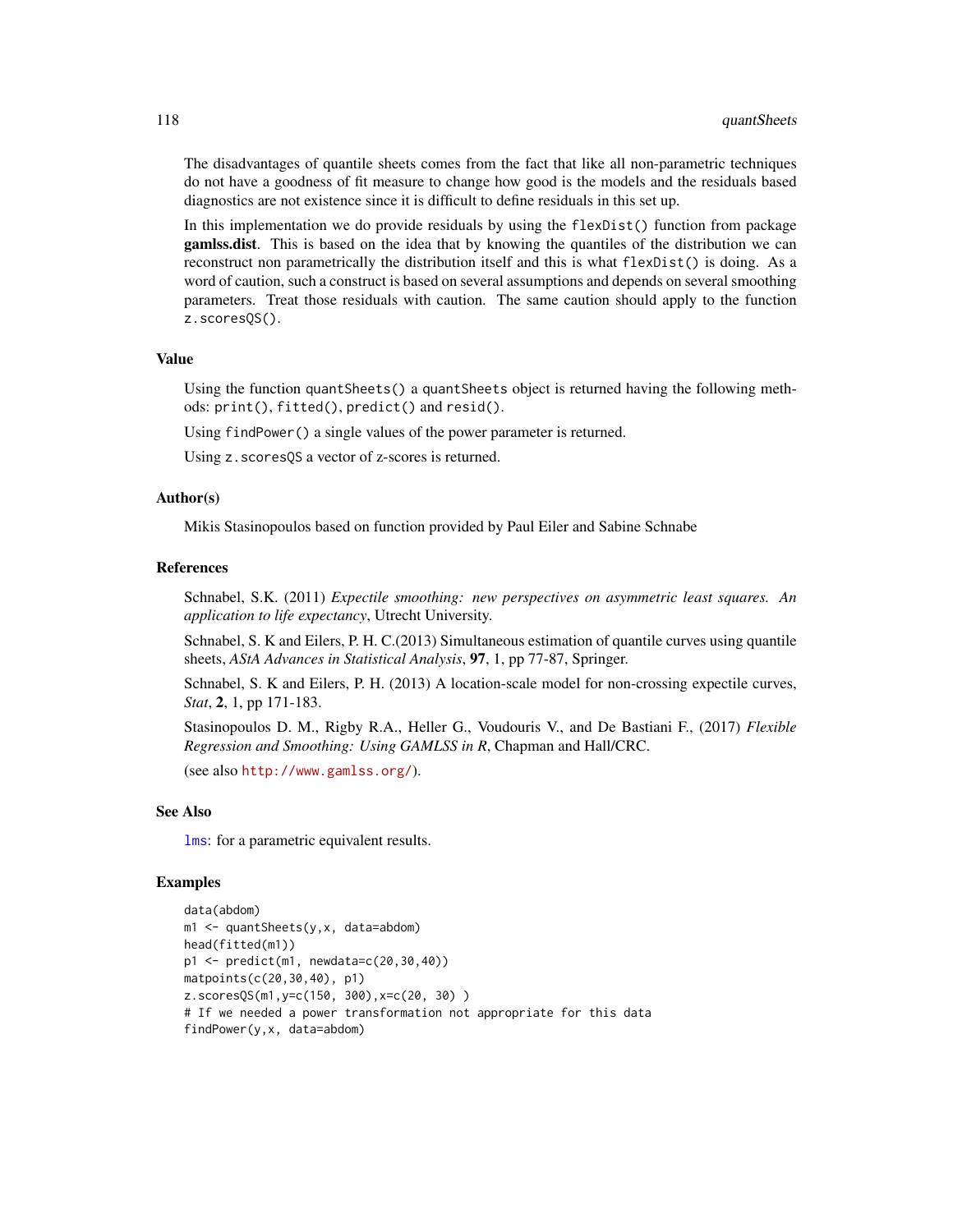# **Description**

They are two functions for fitting random effects wthin a GAMLSS model, random() and  $re()$ .

The function random() is based on the original random() function of Trevor Hastie in the package gam. TIn our version the function has been modified to allow a "local" maximum likelihood estimation of the smoothing parameter lambda. This method is equivalent to the PQL method of Breslow and Clayton (1993) applied at the local iterations of the algorithm. In fact for a GLM model and a simple random effect it is equivalent to glmmPQL() function in the package MASS see Venables and Ripley (2002). Venables and Ripley (2002) claimed that this iterative method was first introduced by Schall (1991). Note that in order for the "local" maximum likelhood estimation procedure to operate both argument df and lambda has to be NULL.

The function re() is an interface for calling the lme() function of the package nlme. This gives the user the abilty to fit comlpicated random effect models while the assumtion of the normal distribution for the response variable is relaxed. The theoretical justification cames again from the fact that this is a PQL method, Breslow and Clayton (1993).

## Usage

 $random(x, df = NULL, lambda = NULL, start=10)$  $re(fixed = -1, random = NULL, correlation = NULL, method = "ML", ...)$ 

# Arguments

| $\mathsf{x}$ | a factor                                                                                                                            |
|--------------|-------------------------------------------------------------------------------------------------------------------------------------|
| df           | the target degrees of freedom                                                                                                       |
| lambda       | the smoothing parameter lambda which can be viewed as a shrinkage parameter.                                                        |
| start        | starting value for lambda if local Maximul likelihood is used.                                                                      |
| fixed        | a formula specify the fixed effects of the lme() model. This, in most cases can<br>be also included in the gamlss parameter formula |
| random       | a formula or list specufying the random effect part of the model as in lme()<br>function                                            |
| correlation  | the correlation structure of the lme() model                                                                                        |
| method       | which method, "ML" (the default), or "REML"                                                                                         |
| $\ddots$     | this can be used to pass arguments for lmeControl()                                                                                 |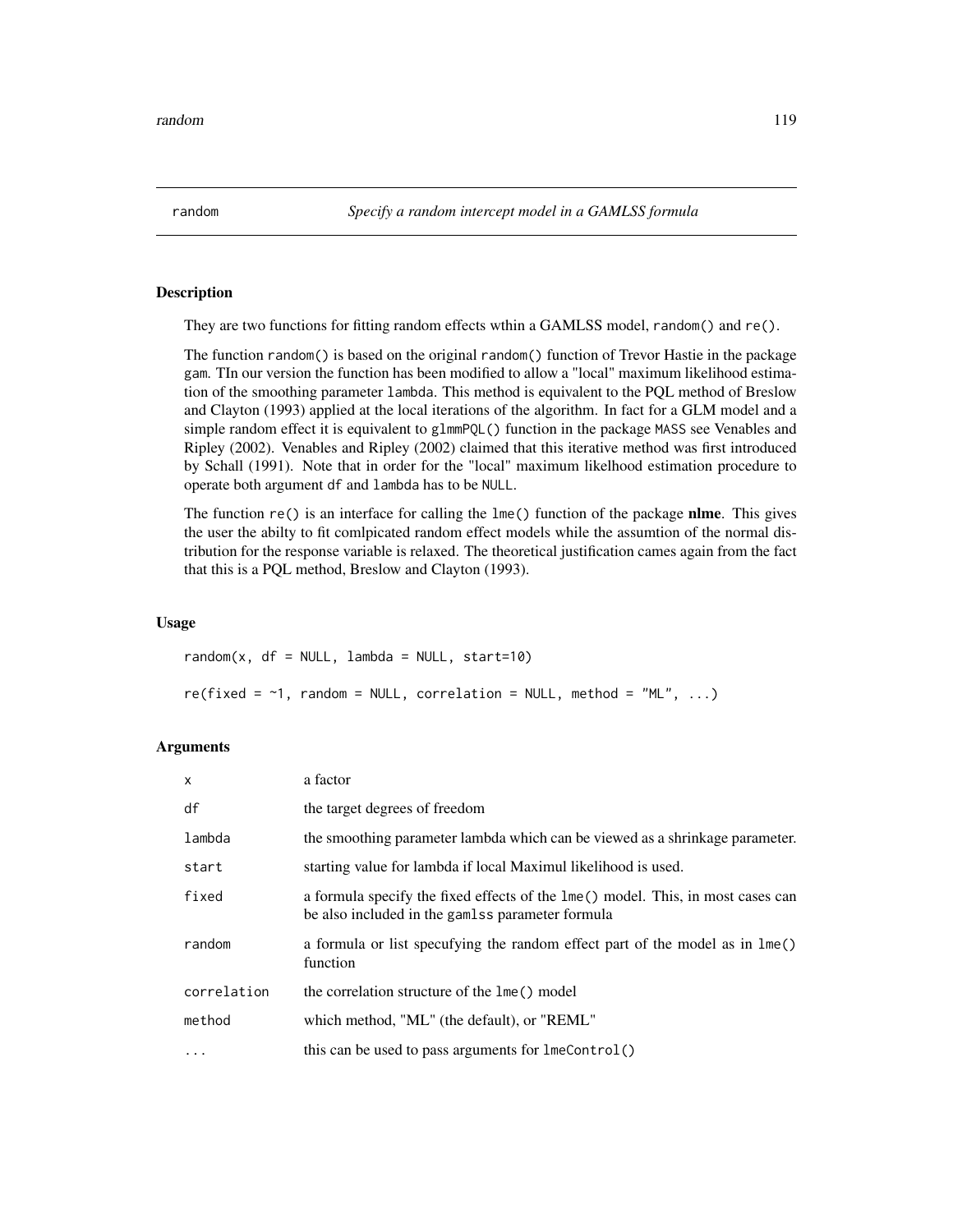# Details

The function random() can be seen as a smoother for use with factors in gamlss(). It allows the fitted values for a factor predictor to be shrunk towards the overall mean, where the amount of shrinking depends either on lambda, or on the equivalent degrees of freedom or on the estimated sigma parameter (default). Similar in spirit to smoothing splines, this fitting method can be justified on Bayesian grounds or by a random effects model. Note that the behavier of the function is different from the original Hastie function. Here the function behaves as follows: i) if both df and lambda are NULL then the PQL method is used ii) if lambda is not NULL, lambda is used for fitting iii) if lambda is NULL and df is not NULL then df is used for fitting.

Since factors are coded by model.matrix() into a set of contrasts, care has been taken to add an appropriate "contrast" attribute to the output of random(). This zero contrast results in a column of zeros in the model matrix, which is aliased with any column and is hence ignored.

The use of the function re() requires knowledge of the use of the function lme() of the package nlme for the specification of the appropriate random effect model. Some care should betaken whether the data set is

#### Value

x is returned with class "smooth", with an attribute named "call" which is to be evaluated in the backfitting additive.fit() called by gamlss()

#### Author(s)

For re() Mikis Stasinopoulos and Marco Enea and for random() Trevor Hastie (amended by Mikis Stasinopoulos),

#### **References**

Breslow, N. E. and Clayton, D. G. (1993) Approximate inference in generalized linear mixed models. *Journal of the American Statistical Association* 88, 9???25.

Chambers, J. M. and Hastie, T. J. (1991). *Statistical Models in S*, Chapman and Hall, London.

Pinheiro, Jose C and Bates, Douglas M (2000) *Mixed effects models in S and S-PLUS* Springer.

Rigby, R. A. and Stasinopoulos D. M. (2005). Generalized additive models for location, scale and shape,(with discussion), *Appl. Statist.*, 54, part 3, pp 507-554.

Schall, R. (1991) Estimation in generalized linear models with random effects. *Biometrika* 78, 719???727.

Stasinopoulos D. M. Rigby R.A. (2007) Generalized additive models for location scale and shape (GAMLSS) in R. *Journal of Statistical Software*, Vol. 23, Issue 7, Dec 2007, [http://www.jstatsof](http://www.jstatsoft.org/v23/i07)t. [org/v23/i07](http://www.jstatsoft.org/v23/i07).

Stasinopoulos D. M., Rigby R.A., Heller G., Voudouris V., and De Bastiani F., (2017) *Flexible Regression and Smoothing: Using GAMLSS in R*, Chapman and Hall/CRC. (see also [http://www.](http://www.gamlss.org/) [gamlss.org/](http://www.gamlss.org/)).

Venables, W. N. and Ripley, B. D. (2002) *Modern Applied Statistics with S*. Fourth edition. Springer.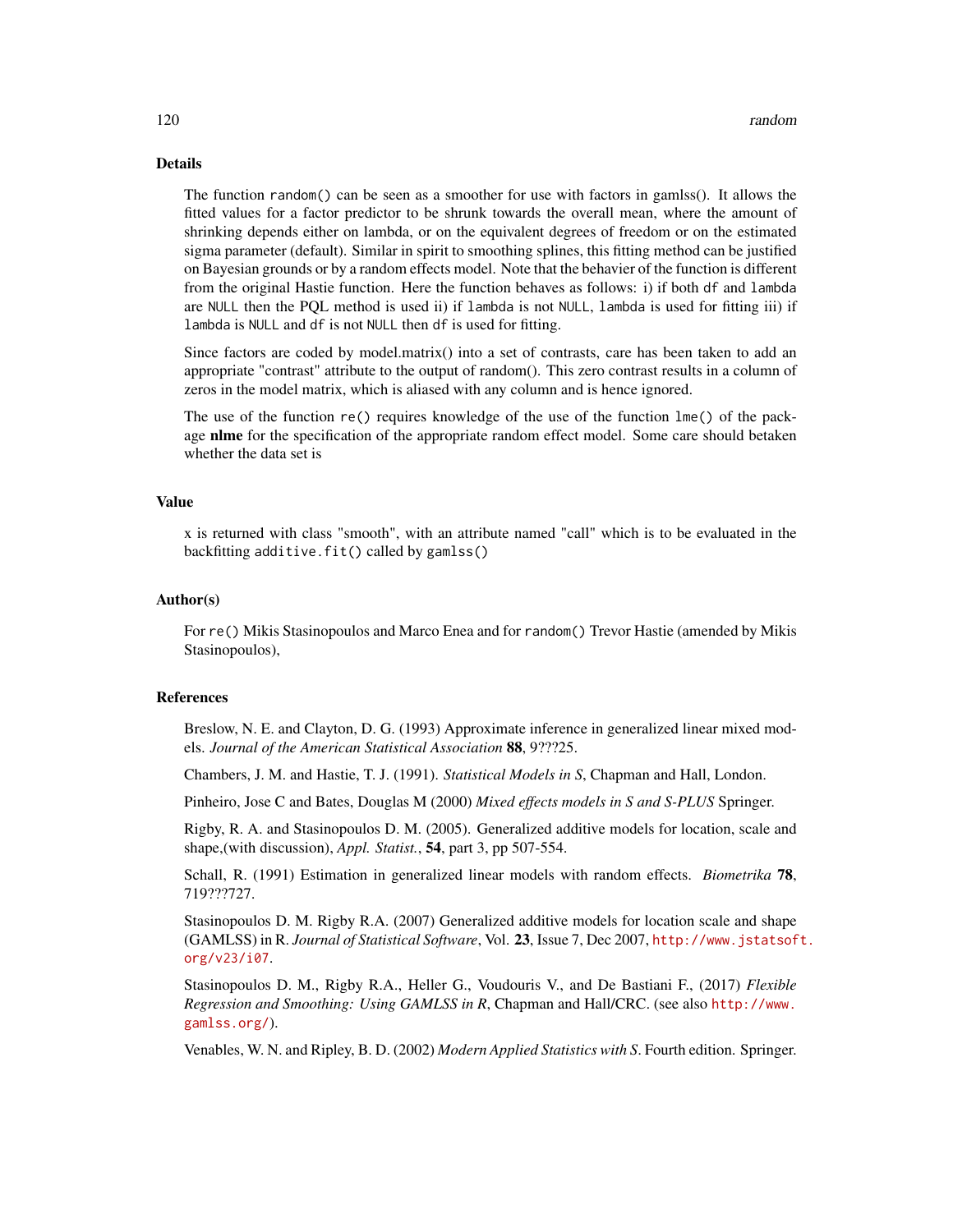#### random 121

# See Also

[gamlss](#page-40-0), [gamlss.random](#page-51-0)

```
#------------- Example 1 from Pinheiro and Bates (2000) page 15-----------------
# bring nlme
library(nlme)
data(ergoStool)
# lme model
l1<-lme(effort~Type, data=ergoStool, random=~1|Subject, method="ML")
# use random()
t1<-gamlss(effort~Type+random(Subject), data=ergoStool )
# use re() with fixed effect within re()
t2<-gamlss(effort~re(fixed=~Type, random=~1|Subject), data=ergoStool )
# use re() with fixed effect in gamlss formula
t3<-gamlss(effort~Type+re(random=~1|Subject), data=ergoStool )
# compare lme fitted values with random
plot(fitted(l1), fitted(t1))
# compare lme fitted values with random
plot(fitted(l1), fitted(t2))
lines(fitted(l1), fitted(t3), col=2)
# getting the fitted coefficients
getSmo(t2)
#-------------------------------------------------------------------------------
## Not run:
#-------------Example 2 Hodges data---------------------------------------------
data(hodges)
plot(prind~state, data=hodges)
m1<- gamlss(prind~random(state), sigma.fo=~random(state), nu.fo=~random(state),
            tau.fo=~random(state), family=BCT, data=hodges)
m2<- gamlss(prind~re(random=~1|state), sigma.fo=~re(random=~1|state),
            nu.fo=~re(random=~1|state), tau.fo=~re(random=~1|state), family=BCT,
            data=hodges)
# comparing the fitted effective degrees of freedom
m1$mu.df
m2$mu.df
m1$sigma.df
m2$sigma.df
m1$nu.df
m2$nu.df
m1$tau.df
m2$tau.df
# random effect for tau is not needed
m3<- gamlss(prind~random(state), sigma.fo=~random(state), nu.fo=~random(state),
            family=BCT, data=hodges, start.from=m1)
plot(m3)
# term plots work for random but not at the moment for re()
op \leq par(mfrow=c(2,2))
term.plot(m3, se=TRUE)
term.plot(m3, se=TRUE, what="sigma")
term.plot(m3, se=TRUE, what="nu")
```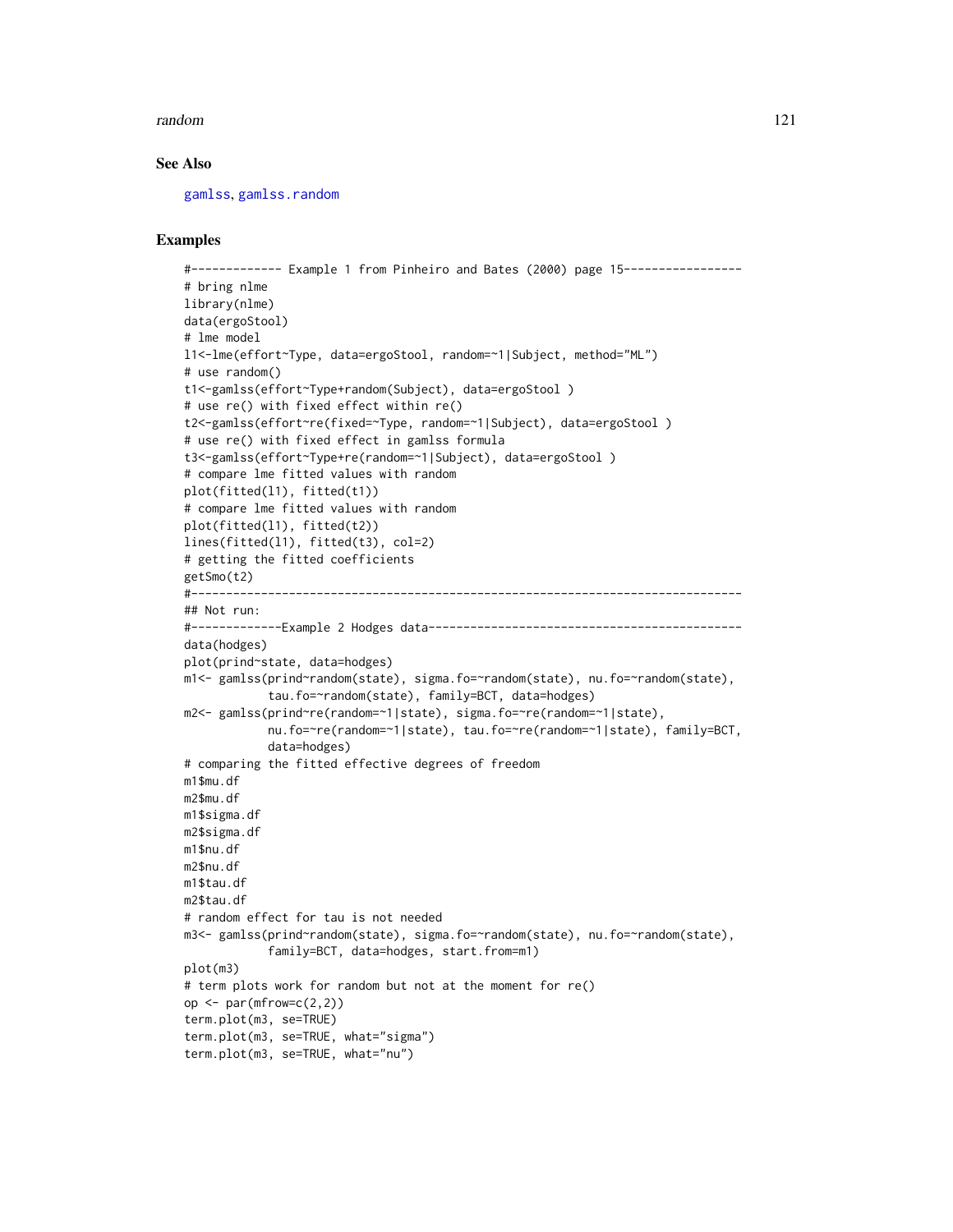```
par(op)
# getting information from a fitted lme object
coef(getSmo(m2))
ranef(getSmo(m2))
VarCorr(getSmo(m2))
summary(getSmo(m2))
intervals(getSmo(m2))
fitted(getSmo(m2))
fixef(getSmo(m2))
# plotting
plot(getSmo(m2))
qqnorm(getSmo(m2))
#----------------Example 3 from Pinheiro and Bates (2000) page 42---------------
data(Pixel)
l1 <- lme(pixel~ day+I(day^2), data=Pixel, random=list(Dog=~day, Side=~1),
         method="ML")
# this will fail
#t1<-gamlss(pixel~re(fixed=~day+I(day^2), random=list(Dog=~day, Side=~1)),
# data=Pixel)
```

```
# but this is working
```

```
t1<-gamlss(pixel~re(fixed=~day+I(day^2), random=list(Dog=~day, Side=~1),
                    opt="optim"), data=Pixel)
plot(fitted(l1)~fitted(t1))
```

```
#---------------Example 4 from Pinheiro and Bates (2000)page 146----------------
data(Orthodont)
l1 <- lme(distance~ I(age-11), data=Orthodont, random=~I(age-11)|Subject,
           method="ML")
```

```
t1<-gamlss(distance~I(age-11)+re(random=~I(age-11)|Subject), data=Orthodont)
plot(fitted(l1)~fitted(t1))
# checking the model
plot(t1)
wp(t1, ylim.all=2)
# two observation fat try LO
```

```
t2<-gamlss(distance~I(age-11)+re(random=~I(age-11)|Subject, opt="optim",
     numIter=100), data=Orthodont, family=LO)
plot(t2)
```

```
wp(t2,ylim.all=2)
```

```
# a bit better but not satisfactory Note that 3 paramters distibutions fail
#------------example 5 from Venable and Ripley (2002)--------------------------
library(MASS)
```

```
data(bacteria)
summary(glmmPQL(y \sim trt + I(week > 2), random = \sim 1 | ID,
                family = binomial, data = bacteria))
s1 <- gamlss(y \sim trt + I(week > 2)+random(ID), family = BI, data = bacteria)
s2 <- gamlss(y \sim trt + I(week > 2)+re(random=\sim1|ID), family = BI,
             data = bacteria)
```

```
s3 <- gamlss(y ~ trt + I(week > 2)+re(random=~1|ID, method="REML"), family = BI,
             data = bacteria)
# the esimate of the random effect sd sigma_b
```

```
sqrt(getSmo(s1)$tau2)
getSmo(s2)
```

```
getSmo(s3)
```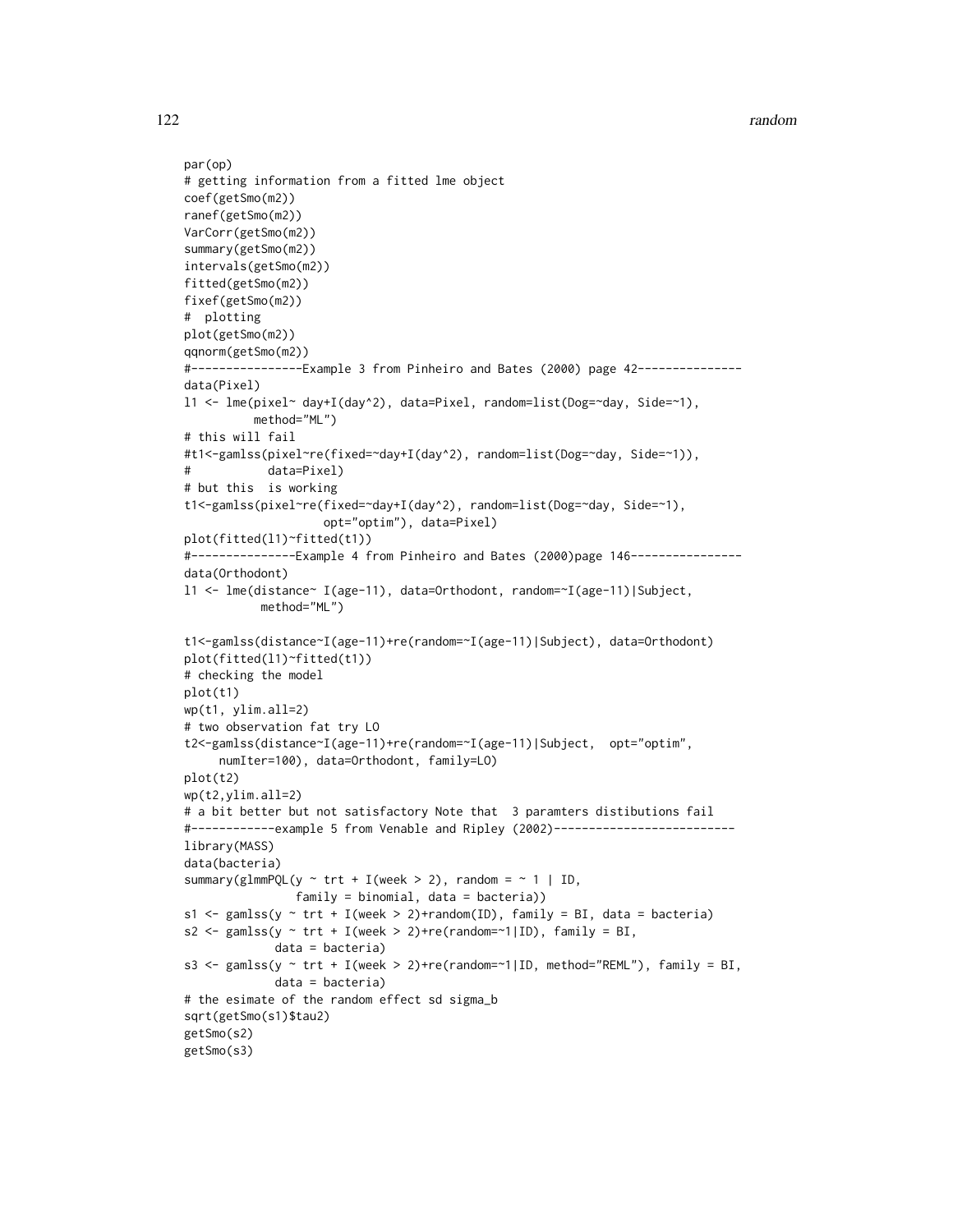```
#-------------Example 6 from Pinheiro and Bates (2000) page 239-244-------------
# using corAR1()
data(Ovary)
# AR1
l1 <- lme(follicles~sin(2*pi*Time)+cos(2*pi*Time), data=Ovary,
          random=pdDiag(~sin(2*pi*Time)), correlation=corAR1())
# ARMA
l2 <- lme(follicles~sin(2*pi*Time)+cos(2*pi*Time), data=Ovary,
          random=pdDiag(~sin(2*pi*Time)), correlation=corARMA(q=2))
# now gamlss
# AR1
t1 <- gamlss(follicles~re(fixed=~sin(2*pi*Time)+cos(2*pi*Time),
                         random=pdDiag(~sin(2*pi*Time)),
                         correlation=corAR1()), data=Ovary)
plot(fitted(l1)~fitted(t1))
# ARMA
t2 <- gamlss(follicles~re(fixed=~sin(2*pi*Time)+cos(2*pi*Time),
                          random=pdDiag(~sin(2*pi*Time)),
                          correlation=corARMA(q=2)), data=Ovary)
plot(fitted(l2)~fitted(t2))
AIC(t1,t2)
wp(t2, ylim.all=1)
#-------------------------------------------------------------------------------
```
## End(Not run)

refit *Refit a GAMLSS model*

# Description

This function refits a GAMLSS model. It is useful when the algorithm has not converged after 20 outer iteration (the default value)

#### Usage

refit(object, ...)

# Arguments

| object   | a GAMLSS fitted model which has not converged |
|----------|-----------------------------------------------|
| $\cdots$ | for extra arguments                           |

# Details

This function is useful when the iterations have reach the maximum value set by the code(n.cyc) of the gamlss.control function and the model has not converged yet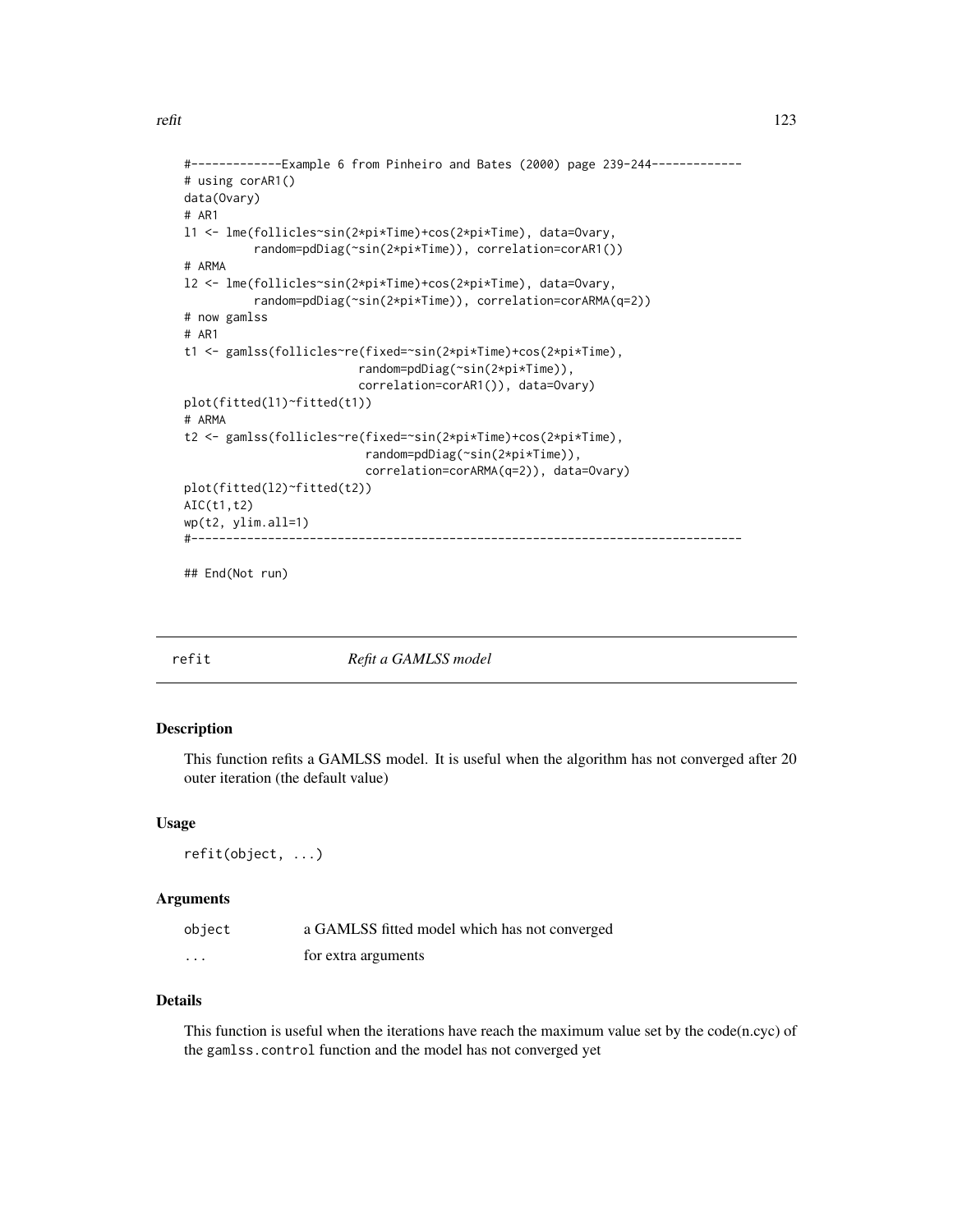# Value

Returns a GAMLSS fitted model

# Note

The function [update](#page-0-0) does a very similar job

# Author(s)

Mikis Stasinopoulos <mikis.stasinopoulos@gamlss.org>, Bob Rigby

### References

Rigby, R. A. and Stasinopoulos D. M. (2005). Generalized additive models for location, scale and shape,(with discussion), *Appl. Statist.*, 54, part 3, pp 507-554.

Stasinopoulos D. M. Rigby R.A. (2007) Generalized additive models for location scale and shape (GAMLSS) in R. *Journal of Statistical Software*, Vol. 23, Issue 7, Dec 2007, [http://www.jstatsof](http://www.jstatsoft.org/v23/i07)t. [org/v23/i07](http://www.jstatsoft.org/v23/i07).

Stasinopoulos D. M., Rigby R.A., Heller G., Voudouris V., and De Bastiani F., (2017) *Flexible Regression and Smoothing: Using GAMLSS in R*, Chapman and Hall/CRC.

(see also <http://www.gamlss.org/>).

#### See Also

[gamlss](#page-40-0), [update.gamlss](#page-141-0)

#### Examples

```
data(aids)
h<-gamlss(y~poly(x,3)+qrt, family=PO, data=aids) #
refit(h)
rm(h)
```
<span id="page-123-0"></span>residuals.gamlss *Extract Residuals from GAMLSS model*

#### Description

residuals.gamlss is the GAMLSS specific method for the generic function residuals which extracts the residuals for a fitted model. The abbreviated form resid is an alias for residuals.

# Usage

```
## S3 method for class 'gamlss'
residuals(object, what = c("z-scores", "mu", "sigma", "nu", "tau"),
                         type = c("simple", "weighted", "partial"),
                         terms=NULL, ...)
```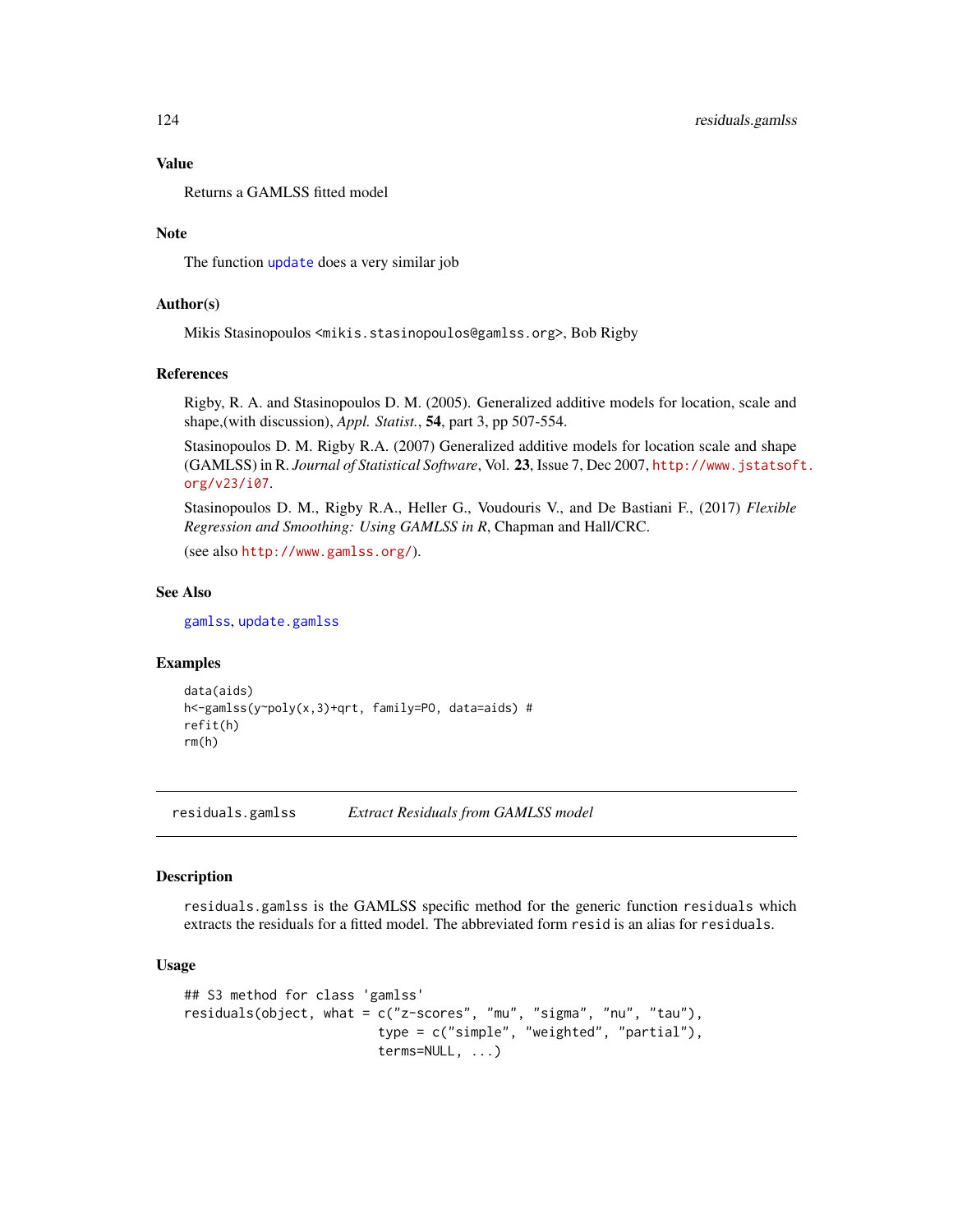#### residuals.gamlss 125

#### Arguments

| object                  | a GAMLSS fitted model                                                                                                         |
|-------------------------|-------------------------------------------------------------------------------------------------------------------------------|
| what                    | specify whether the standardized residuals are required, called here the "z-scores",<br>or residuals for a specific parameter |
| type                    | the type of residual if residuals for a parameter are required                                                                |
| terms                   | if type is "partial" this specifies which term is required                                                                    |
| $\cdot$ $\cdot$ $\cdot$ | for extra arguments                                                                                                           |

#### Details

The "z-scores" residuals saved in a GAMLSS object are the normalized (randomized) quantile residuals (see Dunn and Smyth, 1996). Randomization is only needed for the discrete family distributions, see also [rqres.plot](#page-127-0). Residuals for a specific parameter can be "simple" = (working variable - linear predictor), "weighted"= sqrt(working weights)\*(working variable - linear predictor) or "partial"= (working variable - linear predictor)+contribution of specific terms.

#### Value

a vector or a matrix of the appropriate residuals of a GAMLSS model. Note that when weights are used in the fitting the length of the residuals can be different from N the length of the fitted values. Observations with weights equal to zero are not appearing in the residuals. Also observations with frequencies as weights will appear more than once according to their frequencies.

#### Note

The "weighted" residuals of a specified parameter can be zero and one if the square of first derivative have been used in the fitting of this parameter

#### Author(s)

Mikis Stasinopoulos <mikis.stasinopoulos@gamlss.org>, Bob Rigby

#### References

Rigby, R. A. and Stasinopoulos D. M. (2005). Generalized additive models for location, scale and shape,(with discussion), *Appl. Statist.*, 54, part 3, pp 507-554.

Stasinopoulos D. M. Rigby R.A. (2007) Generalized additive models for location scale and shape (GAMLSS) in R. *Journal of Statistical Software*, Vol. 23, Issue 7, Dec 2007, [http://www.jstatsof](http://www.jstatsoft.org/v23/i07)t. [org/v23/i07](http://www.jstatsoft.org/v23/i07).

Stasinopoulos D. M., Rigby R.A., Heller G., Voudouris V., and De Bastiani F., (2017) *Flexible Regression and Smoothing: Using GAMLSS in R*, Chapman and Hall/CRC.

(see also <http://www.gamlss.org/>).

## See Also

[print.gamlss](#page-101-0), [summary.gamlss](#page-137-0), [fitted.gamlss](#page-37-0), [coef.gamlss](#page-20-0), [residuals.gamlss](#page-123-0), [update.gamlss](#page-141-0), [plot.gamlss](#page-94-0), [deviance.gamlss](#page-24-0), [formula.gamlss](#page-39-0)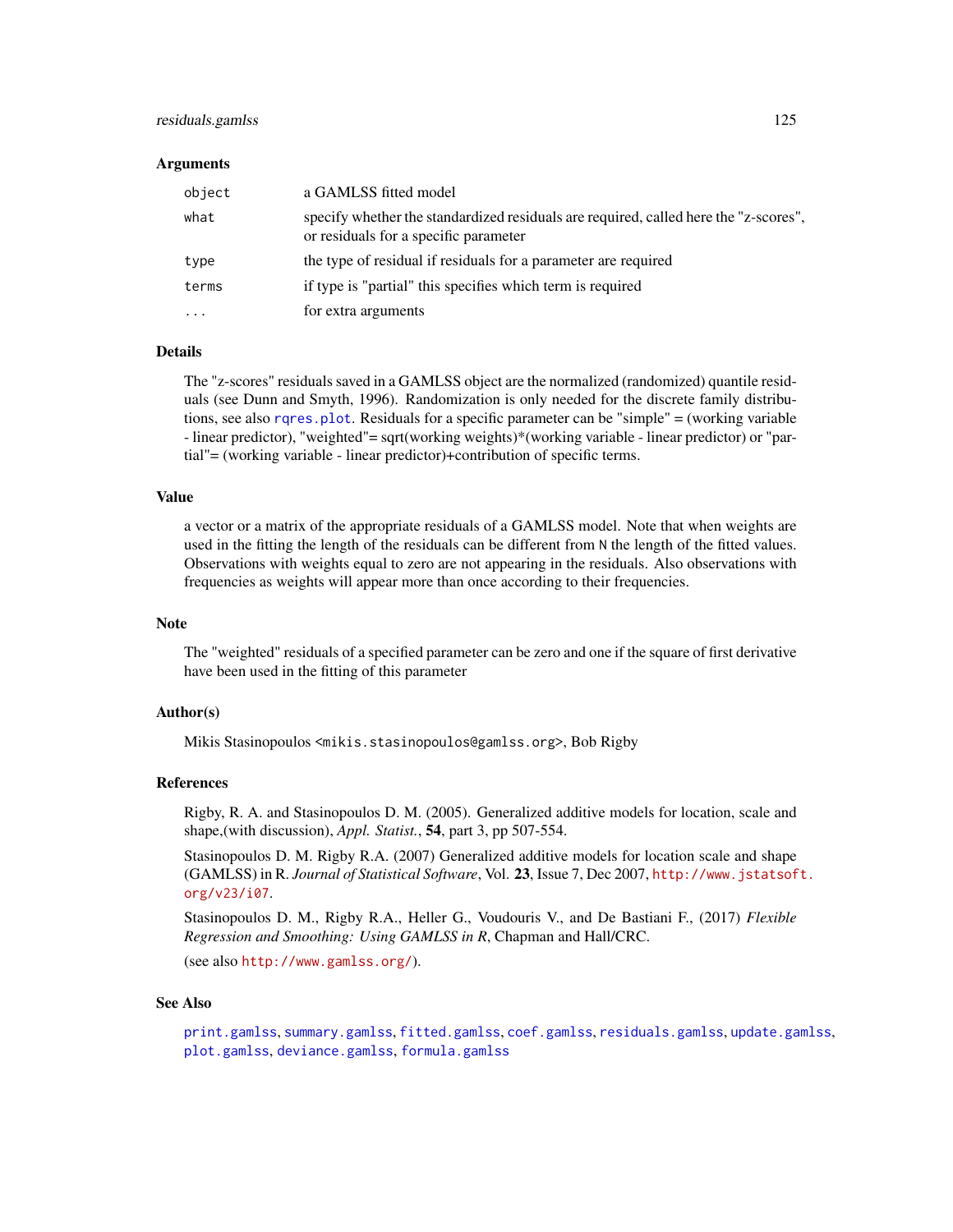# Examples

```
data(aids)
h<-gamlss(y~poly(x,3)+qrt, family=NBI, data=aids) #
plot(aids$x,resid(h))
plot(aids$x,resid(h,"sigma"))
rm(h)
```
ri *Specify ridge or lasso Regression within a GAMLSS Formula*

# Description

The function ri() allow the user to fit a ridge regression within GAMLSS. It allows the coefficients of a set of explanatory variables to be shrunk towards zero. The amount of shrinking depends either on lambda, or on the equivalent degrees of freedom (df). The type of shrinking depends on the argument Lp see example.

# Usage

```
ri(X, df = NULL, lambda = NULL, method = c("ML", "GAIC"),order = 0, start = 10, Lp = 2, kappa = 1e-05,
     iter = 100, c.crit = 1e-06, k = 2)
```
# Arguments

| X      | A matrix of explanatory variables X which is standardised (mean=0, sd=1) auto-<br>matically                                                                     |
|--------|-----------------------------------------------------------------------------------------------------------------------------------------------------------------|
| df     | the effective degrees of freedom df                                                                                                                             |
| lambda | the smoothing parameter lambda                                                                                                                                  |
| method | which method is used for the estimation of the smoothing parameter, 'ML' or<br>'GAIC' are allowed.                                                              |
| order  | the order of the difference applied to the coefficients with default zero. (Do not<br>change this unless there is some ordering in the explanatory variables).) |
| start  | starting value for lambda if it estimated using 'ML' or 'GAIC'                                                                                                  |
| Lp     | The type of penalty required, Lp=2 a proper ridge regression is the default. Use<br>codeLp=1 for lasso and different values for different penalties.            |
| kappa  | a regulation parameters used for the weights in the penalties.                                                                                                  |
| iter   | the number of internal iteration allowed see details.                                                                                                           |
| c.crit | c. crit is the convergent criterion                                                                                                                             |
| k      | k is the penalty if 'GAIC' method is used.                                                                                                                      |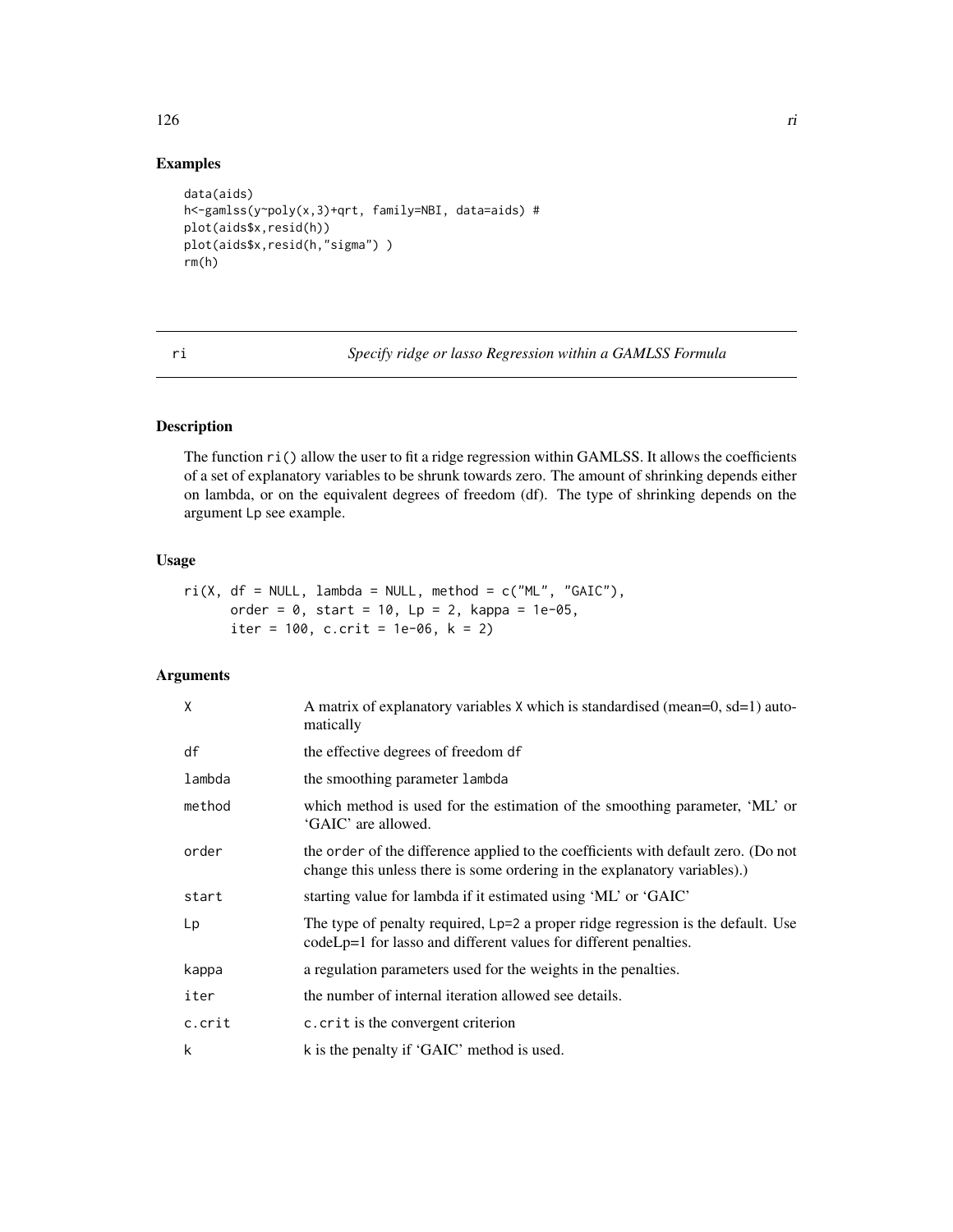# Details

This implementation of ridge and related regressions is based on an idea of Paul Eilers which used weights in the penalty matrix. The type of weights are defined by the argument Lp. Lp=2 is the standard ridge regression, Lp=1 fits a lasso regression while Lp=0 allows a "best subset"" regression see Hastie et al (2009) page 71.

#### Value

x is returned with class "smooth", with an attribute named "call" which is to be evaluated in the backfitting additive.fit() called by gamlss()

# Author(s)

Mikis Stasinopoulos <mikis.stasinopoulos@gamlss.org>, Bob Rigby and Paul Eilers

# References

Rigby, R. A. and Stasinopoulos D. M. (2005). Generalized additive models for location, scale and shape,(with discussion), *Appl. Statist.*, 54, part 3, pp 507-554.

Rigby, R. and Stasinopoulos, D. M (2013) Automatic smoothing parameter selection in GAMLSS with an application to centile estimation, *Statistical methods in medical research*.

Stasinopoulos D. M. Rigby R.A. (2007) Generalized additive models for location scale and shape (GAMLSS) in R. *Journal of Statistical Software*, Vol. 23, Issue 7, Dec 2007, [http://www.jstatsof](http://www.jstatsoft.org/v23/i07)t. [org/v23/i07](http://www.jstatsoft.org/v23/i07).

Stasinopoulos D. M., Rigby R.A., Heller G., Voudouris V., and De Bastiani F., (2017) *Flexible Regression and Smoothing: Using GAMLSS in R*, Chapman and Hall/CRC.

(see also <http://www.gamlss.org/>).

# See Also

[gamlss](#page-40-0)

```
# USAIR DATA
X<-with(usair, cbind(x1,x2,x3,x4,x5,x6))
# standarise data 1-------------------------------------------------------------
sX<-scale(X)
# ridge
m1<- gamlss(y~ri(sX), data=usair)
# lasso
m2<- gamlss(y~ri(sX, Lp=1), data=usair)
# best subset
m3<- gamlss(y~ri(sX, Lp=0), data=usair)
#-------- plotting the coefficients
op \leq par(mfrow=c(3,1))
plot(getSmo(m1)) #
plot(getSmo(m2))
plot(getSmo(m3))
```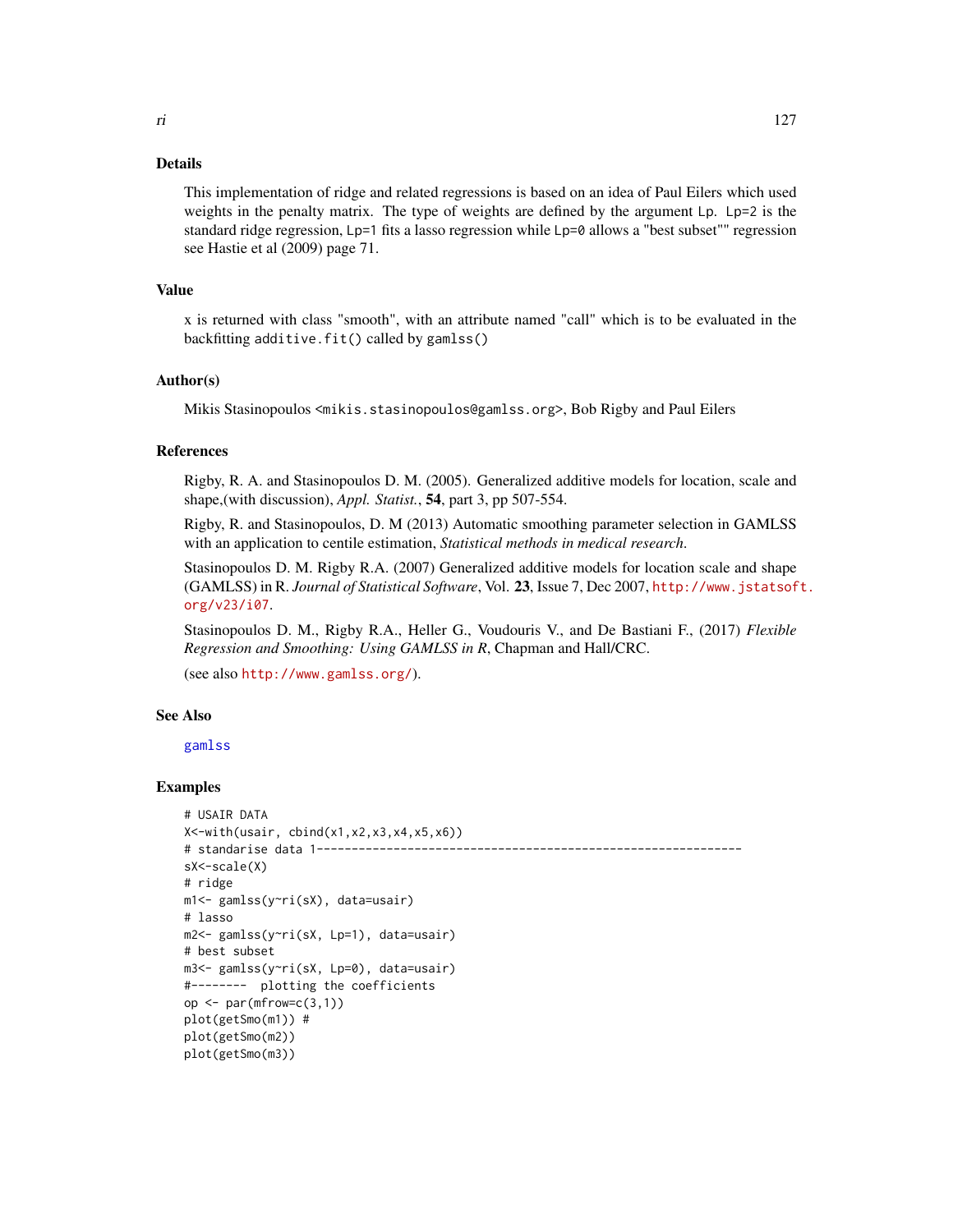par(op)

<span id="page-127-0"></span>rqres.plot *Creating and Plotting Randomized Quantile Residuals*

# Description

This function plots worm plots, van Buuren and Fredriks M. (2001), or QQ-plots of the normalized randomized quantile residuals (Dunn and Smyth, 1996) for a model using a discrete GAMLSS family distribution.

#### Usage

```
rqres.plot(obj = NULL, howmany = 6, plot.type = c("few", "all"),type = c("wp", "QQ"), xlim = NULL, ylim = NULL, ...)
get.rqres(obj = NULL, howmany = 10, order = FALSE)
```
# Arguments

| a fitted GAMLSS model object from a "discrete" type of family                                                                                                                  |
|--------------------------------------------------------------------------------------------------------------------------------------------------------------------------------|
| The number randomise quantile residuals required <i>i.e.</i> howmany=6                                                                                                         |
| whether to plot few of the randomised quantile residual realisations, "few" in<br>a separate plots (there must be less than 8) or all "all" in one plot (with their<br>median) |
| whether to plot worm plots "wp" or QQ plots "QQ" with default worm plots                                                                                                       |
| setting manually the xlim of the graph                                                                                                                                         |
| setting manually the ylim of the graph                                                                                                                                         |
| whether to order the ealization of randomised quantile residuals                                                                                                               |
| for extra arguments to be passed to wp()                                                                                                                                       |
|                                                                                                                                                                                |

# Details

For discrete family distributions, the [gamlss\(](#page-40-0)) function saves on exit one realization of randomized quantile residuals which can be plotted using the generic function plot which calls the plot.gamlss. Looking at only one realization can be misleading, so the current function creates QQ-plots for several realizations. The function allows up to 10 QQ-plots to be plotted. Occasionally one wishes to create a lot of realizations and then take a median of them (separately for each ordered value) to create a single median realization. The option all in combinations with the option howmany creates a QQ-plot of the medians of the normalized randomized quantile residuals. These 'median' randomized quantile residuals can be saved using the option (save=TRUE).

#### Value

If save it is TRUE then the vector of the median residuals is saved.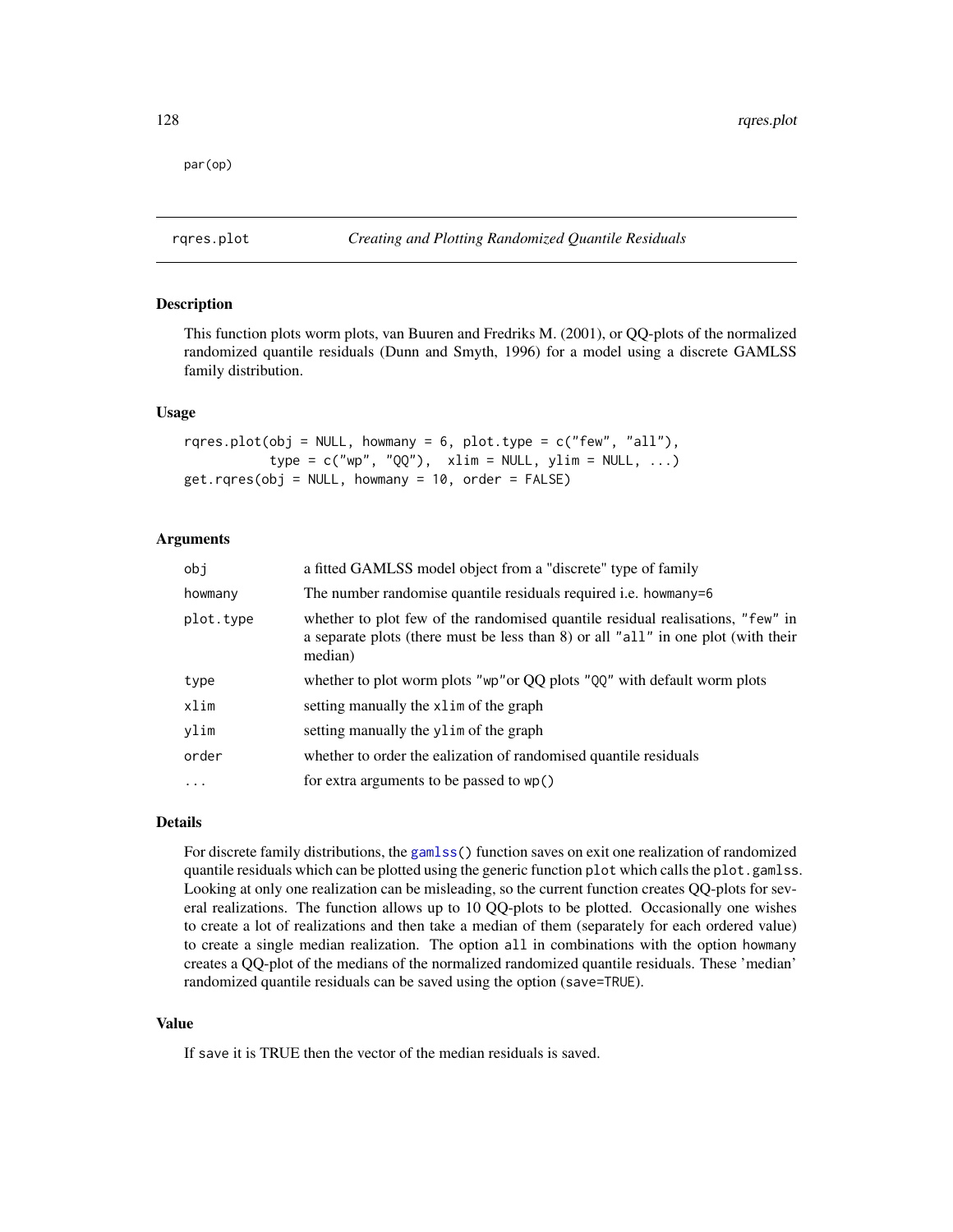# Author(s)

Mikis Stasinopoulos <mikis.stasinopoulos@gamlss.org>

#### References

Dunn, P. K. and Smyth, G. K. (1996) Randomised quantile residuals, *J. Comput. Graph. Statist.*, 5, 236–244

Rigby, R. A. and Stasinopoulos D. M. (2005). Generalized additive models for location, scale and shape,(with discussion), *Appl. Statist.*, 54, part 3, pp 507-554.

Stasinopoulos D. M. Rigby R.A. (2007) Generalized additive models for location scale and shape (GAMLSS) in R. *Journal of Statistical Software*, Vol. 23, Issue 7, Dec 2007, [http://www.jstatsof](http://www.jstatsoft.org/v23/i07)t. [org/v23/i07](http://www.jstatsoft.org/v23/i07).

Stasinopoulos D. M., Rigby R.A., Heller G., Voudouris V., and De Bastiani F., (2017) *Flexible Regression and Smoothing: Using GAMLSS in R*, Chapman and Hall/CRC. (see also [http://www.](http://www.gamlss.org/) [gamlss.org/](http://www.gamlss.org/)).

van Buuren and Fredriks M. (2001) Worm plot: simple diagnostic device for modelling growth reference curves. *Statistics in Medicine*, 20, 1259–1277

## See Also

[plot.gamlss](#page-94-0), [gamlss](#page-40-0)

## Examples

```
data(aids) # fitting a model from a discrete distribution
h<-gamlss(y~pb(x)+qrt, family=NBI, data=aids) #
plot(h)
# plot qq- plots from 6 realization of the randomized quantile residuals
rqres.plot(h)
# a worm-plot of the medians from 10 realizations
rqres.plot(h,howmany=40,plot="all") #
```
Rsq *Generalised (Pseudo) R-squared for GAMLSS models*

# Description

This function gives the generalised R-squared of Nagelkerke (1991) for a GAMLSS model.

#### Usage

Rsq(object, type = c("Cox Snell","Cragg Uhler","both"))

# Arguments

| object | a GAMLSS object                                                                 |
|--------|---------------------------------------------------------------------------------|
| type   | which definition of R squared. Can be the "Cox Snell" or the Nagelkerke, "Cragg |
|        | Uhler" or "both".                                                               |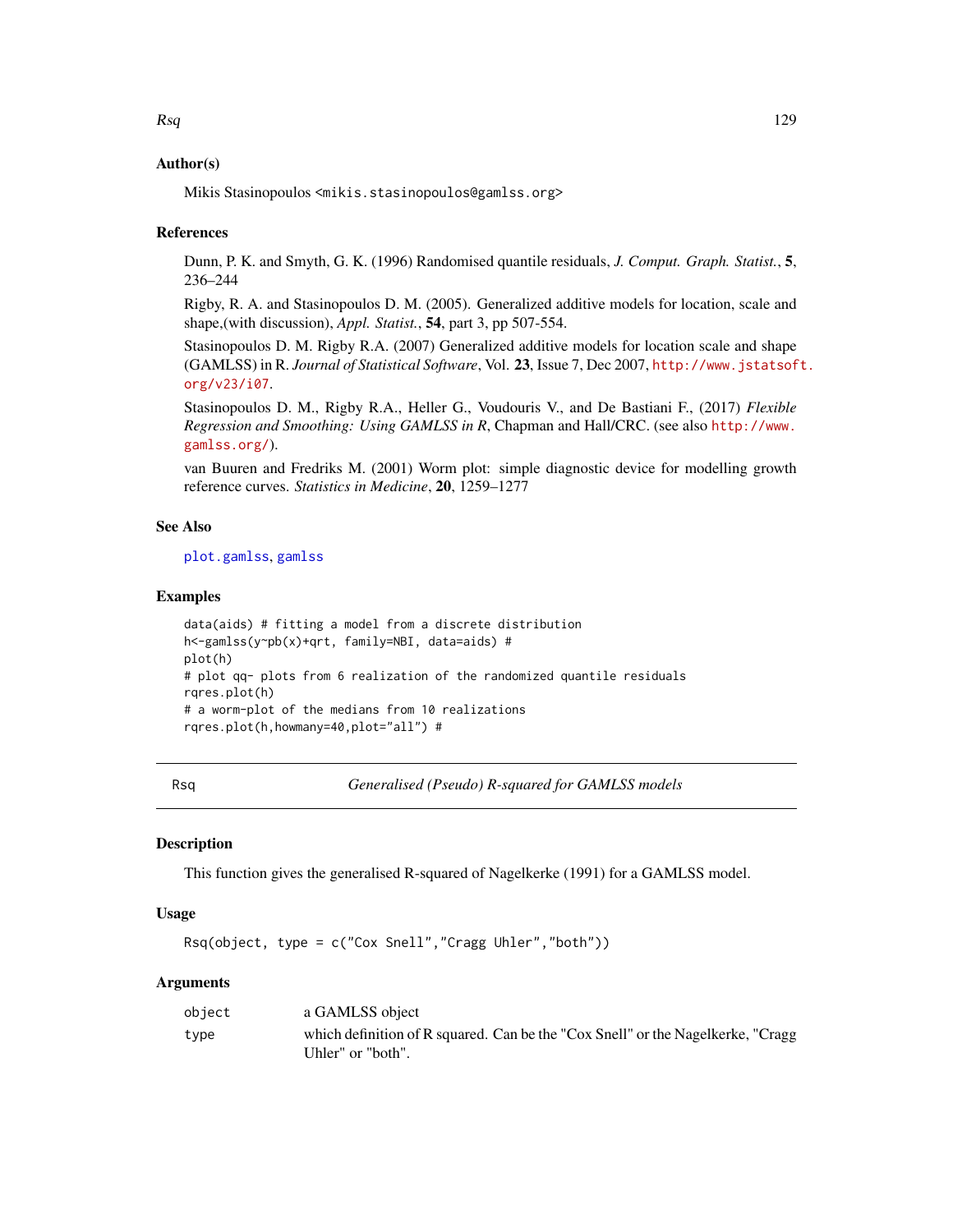# Details

The Rsq() function uses the definition for R-squared:

$$
R^2 = 1 - \left(\frac{L(0)}{L(\hat{\theta})}\right)^{t} 2/n)
$$

where  $L(0)$  is the null model (only a constant is fitted to all parameters) and  $L(\hat{\theta})$  is the current fitted model. This definition sometimes is referred to as the Cox  $\&$  Snell R-squared. The Nagelkerke /Cragg & Uhler's definition divides the above with

$$
1 - L(0)^{(2/n)}
$$

# Value

The Rsq() produces a single value if type="Cox Snell" or "Cragg Uhler" and a list if type="both".

#### **Note**

The null model is fitted using the function gamlssML() which can create warning messages

## Author(s)

Mikis Stasinopoulos <mikis.stasinopoulos@gamlss.org>

#### References

Nagelkerke, N. J. (1991). A note on a general definition of the coefficient of determination. Biometrika, 78(3), 691-692.

Stasinopoulos D. M. Rigby R.A. (2007) Generalized additive models for location scale and shape (GAMLSS) in R. *Journal of Statistical Software*, Vol. 23, Issue 7, Dec 2007, [http://www.jstatsof](http://www.jstatsoft.org/v23/i07)t. [org/v23/i07](http://www.jstatsoft.org/v23/i07).

Stasinopoulos D. M., Rigby R.A., Heller G., Voudouris V., and De Bastiani F., (2017) *Flexible Regression and Smoothing: Using GAMLSS in R*, Chapman and Hall/CRC.

(see also <http://www.gamlss.org/>).

# See Also

[GAIC](#page-74-0)

```
data(aids)
m1 <- gamlss(y~x+qrt, data=aids, family=NBI)
Rsq(m1)
Rsq(m1, type="both")
rm(m1)
```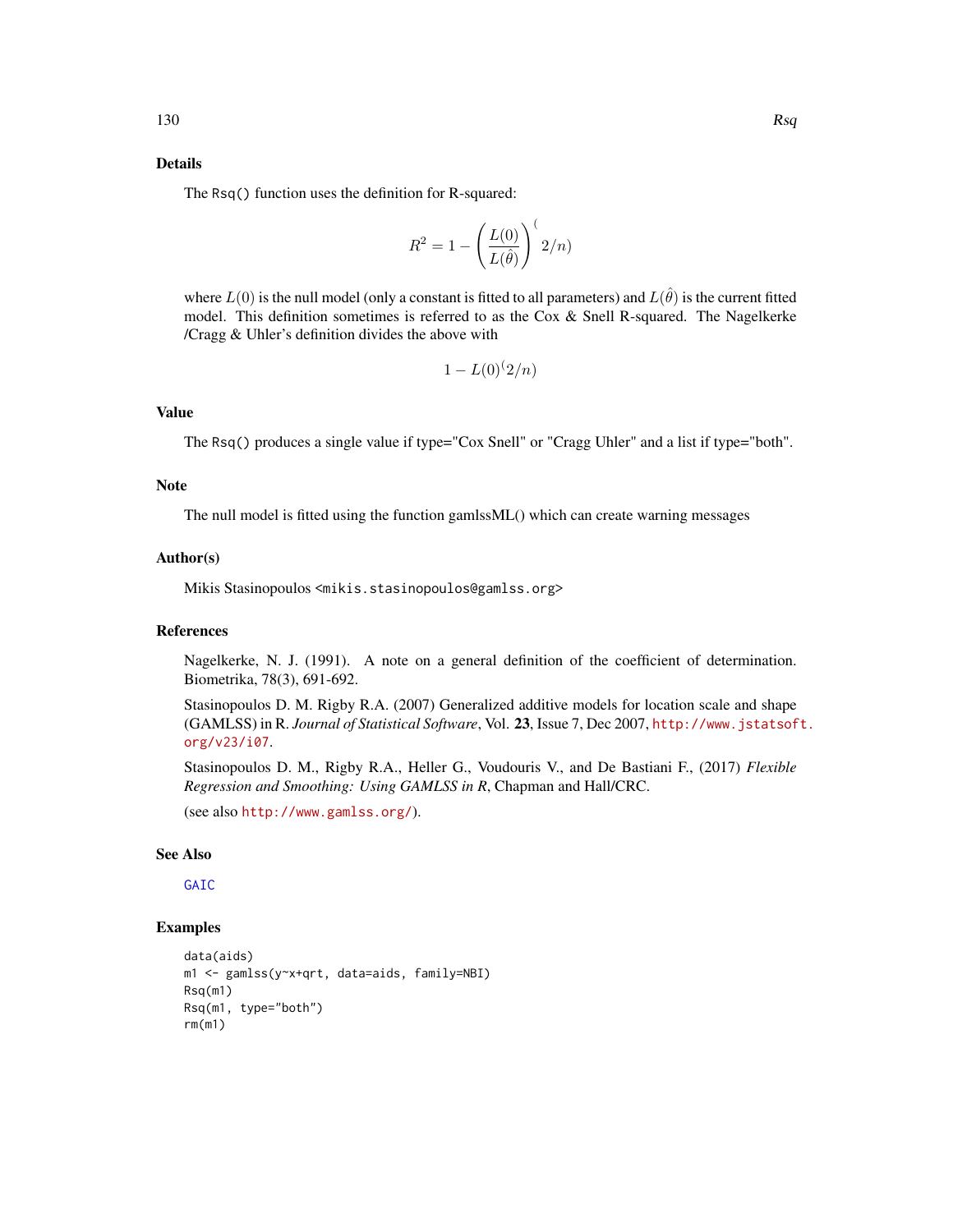rvcov *Robust Variance-Covariance matrix of the parameters from a fitted GAMLSS model*

# Description

The function rvcov() is design for providing robust standard errors for the parameters estimates of a GAMLSS fitted model. The same result can be achieved by using vcov(fitted\_model,robust=TRUE). The function get. () gets the  $K$  matrix (see details below).

## Usage

```
rvcov(object, type = c("vcov", "cor", "se", "coef", "all"),
                      hessian.fun = c("R", "PB") )
get.K(object, what = c("K", "Deriv"))
```
# Arguments

| object      | a GAMLSS fitted object                                                                                                                                                                       |
|-------------|----------------------------------------------------------------------------------------------------------------------------------------------------------------------------------------------|
| type        | this argument for rvcov() function whether variance-covariance matrix, corre-<br>lation matrix, standard errors or all of them                                                               |
| what        | this an argument for the function ket.K() allowing to get either $K$ or the<br>first derivative of the likelihood with respect to the parameters (the $\beta$ 's in the<br>GAMLSS notation). |
| hessian.fun | How to obtain numerically the Hessian i) using optimes $($ , option "R" ii)<br>using a function by Pinheiro and Bates taken from package nlme, option "PB".                                  |

## Details

The robust standard errors are calculated for the robust sandwich estimator of the variance-covariance given by  $S = VKV$  where V is the standard variance-covariance matrix (the inverse of the information matrix) and  $K$  is an estimate of the variance of he first derivatives of he likelihood. The function get. $K()$  is use the get the required K matrix.

# Value

A variance covariance matrix or other relevant output

# Author(s)

Mikis Stasinopoulos <mikis.stasinopoulos@gamlss.org>, Bob Rigby and Vlasios Voudouris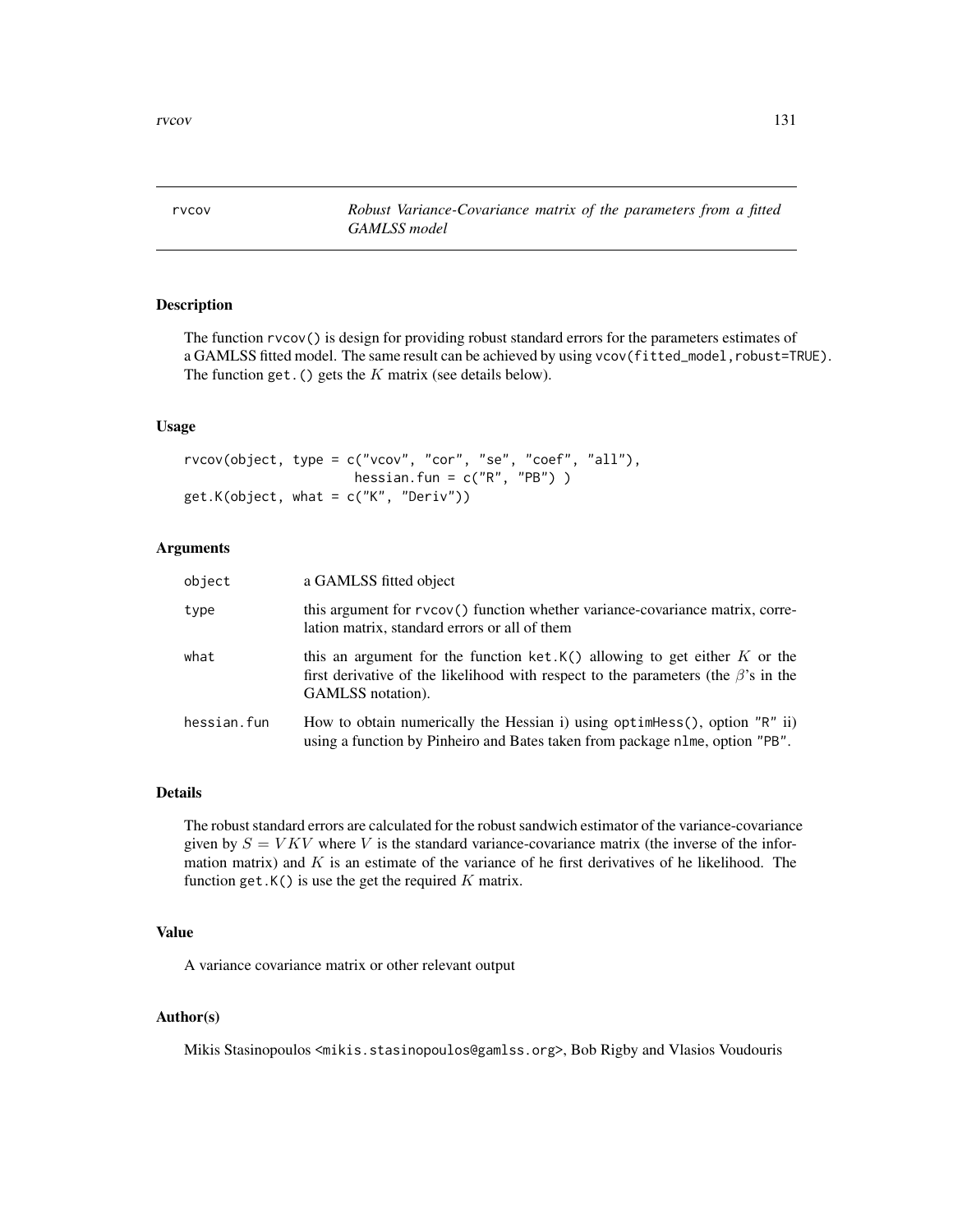## References

Rigby, R. A. and Stasinopoulos D. M. (2005). Generalized additive models for location, scale and shape,(with discussion), *Appl. Statist.*, 54, part 3, pp 507-554.

Stasinopoulos D. M. Rigby R.A. (2007) Generalized additive models for location scale and shape (GAMLSS) in R. *Journal of Statistical Software*, Vol. 23, Issue 7, Dec 2007, [http://www.jstatsof](http://www.jstatsoft.org/v23/i07)t. [org/v23/i07](http://www.jstatsoft.org/v23/i07).

Stasinopoulos D. M., Rigby R.A., Heller G., Voudouris V., and De Bastiani F., (2017) *Flexible Regression and Smoothing: Using GAMLSS in R*, Chapman and Hall/CRC.

(see also <http://www.gamlss.org/>).

#### See Also

 $vcov, \sim~$  $vcov, \sim~$ 

## Examples

```
# gererate from a gamma distribution
Y <- rGA(200, mu=1, sigma=2)
hist(Y)
# fitting the wrong model i.e. sigma=1
m1 <- gamlss(Y~1, family=EXP)
# the conventinal se is too precise
vcov(m1, type="se")
# the sandwich se is wider
rvcov(m1, type="se")
# fitting the correct model
m2 <- gamlss(Y~1, family=GA)
 vcov(m2, type="se")
rvcov(m2, type="se")
# similar stadard errors
# also obtained using
vcov(m2, type="se", robust=TRUE)
```
stepGAIC *Choose a model by GAIC in a Stepwise Algorithm*

#### Description

The function stepGAIC() performs stepwise model selection using a Generalized Akaike Information Criterion (GAIC). It is based on the function stepAIC() given in the library MASS of Venables and Ripley (2002). The function has been changed recently to allow parallel computation. The parallel computations are similar to the ones performed in the function boot() of the **boot** package. Note that since version 4.3-5 of gamlss the stepGAIC() do not have the option of using the function stepGAIC.CH through the argument additive.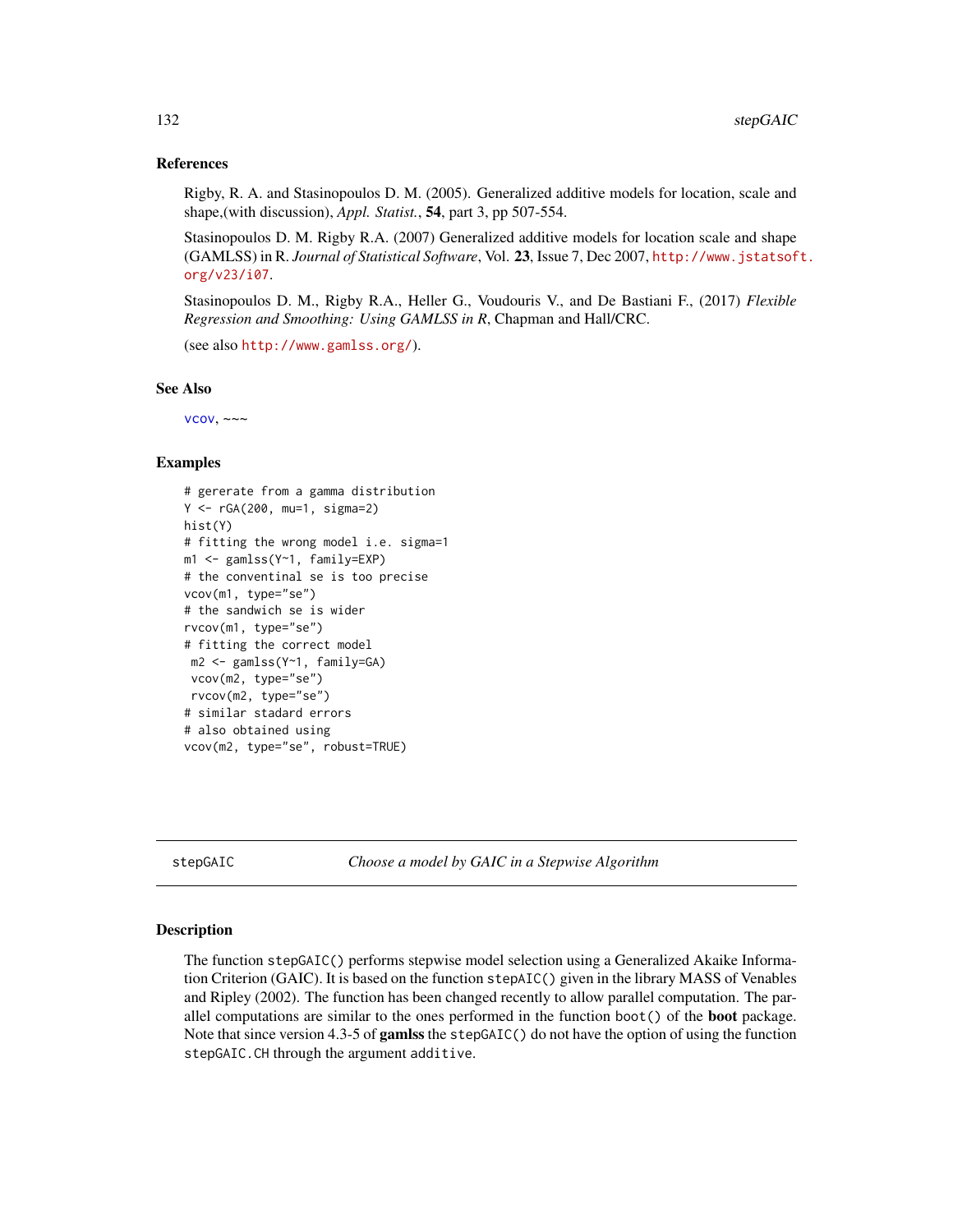#### stepGAIC 133

Note that stepGAIC() is relying to the dropterm() and addterm() methods applyied to gamlss objects. drop1() and add1() are equivalent methods to the dropterm() and addterm() respectivelly but with different default arguments (see the examples).

The function stepGAIC.VR() is the old version of stepGAIC() with no parallel computations.

The function stepGAIC.CH is based on the S function step.gam() (see Chambers and Hastie (1991)) and it is more suited for model with smoothing additive terms when the degrees of freedom for smoothing are fixed in advance. This is something which rarely used these days, as most of the smoothing functions allow the calculations of the smoothing parameter, see for example the additive function  $pb()$ ).

The functions stepGAIC.VR() and stepGAIC.CH() have been adapted to work with gamlss objects and the main difference is the scope argument, see below.

While the functions stepGAIC() is used to build models for individual parameters of the distribution of the response variable, the functions stepGAICAll.A() and stepGAICAll.A() are building models for all the parameters.

The functions stepGAICAll.A() and stepGAICAll.B() are based on the stepGAIC() function but use different strategies for selecting a appropriate final model.

stepGAICAll.A() has the following strategy:

Strategy A:

i) build a model for mu using a forward approach.

ii) given the model for mu build a model for sigma (forward)

iii) given the models for mu and sigma build a model for nu (forward)

iv) given the models for mu, sigma and nu build a model for tau (forward)

v) given the models for mu, sigma, nu and tau check whether the terms for nu are needed using backward elimination.

vi) given the models for mu, sigma, nu and tau check whether the terms for sigma are needed (backward).

vii) given the models for mu, sigma, nu and tau check whether the terms for mu are needed (backward).

Note for this strategy to work the scope argument should be set appropriately.

stepGAICAll.B() uses the same procedure as the function stepGAIC() but each term in the scope is fitted to all the parameters of the distribution, rather than the one specified by the argument what of stepGAIC(). The stepGAICAll.B() relies on the add1All() and drop1All() functions for the selection of variabes.

#### Usage

```
stepGAIC(object, scope, direction = c("both", "backward", "forward"),
          trace = T, keep = NULL, steps = 1000, scale = 0,
          what = c("mu", "sigma", "nu", "tau"), parameter= NULL, k = 2,
          parallel = c("no", "multicore", "snow"), ncpus = 1L, <math>cl = NULL</math>,...)
```
stepGAIC.VR(object, scope, direction = c("both", "backward", "forward"),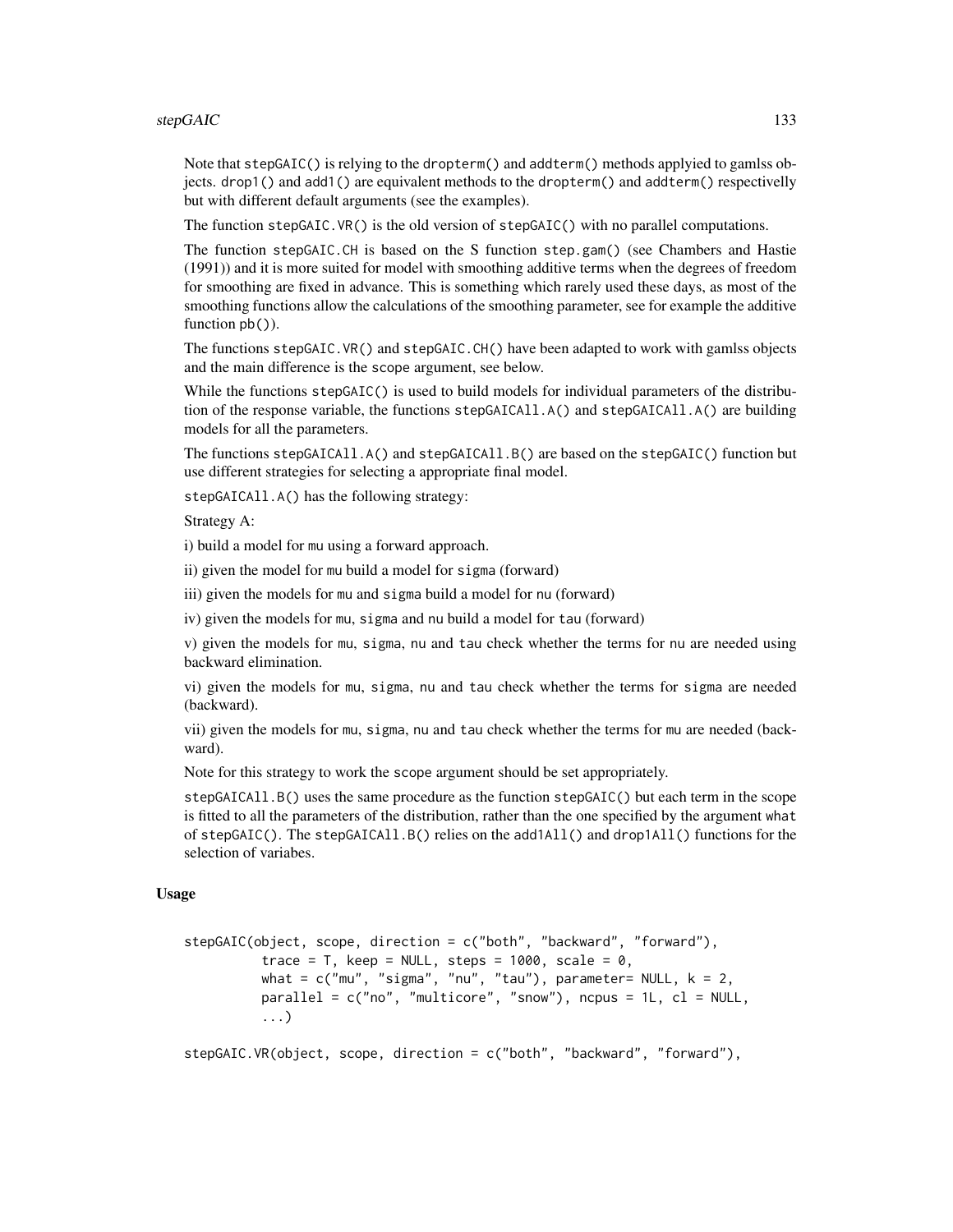```
trace = T, keep = NULL, steps = 1000, scale = 0,
        what = c("mu", "sigma", "nu", "tau"), parameter= NULL, k = 2,
         ...)
stepGAIC.CH(object, scope = gamlss.scope(model.frame(object)),
           direction = c("both", "backward", "forward"), trace = T,
           keep = NULL, steps = 1000, what = c("mu", "sigma", "nu", "tau"),
           parameter= NULL, k = 2, ...stepGAICAll.A(object, scope = NULL, sigma.scope = NULL, nu.scope = NULL,
             tau.scope = NULL, mu.try = TRUE, sigma.try = TRUE,
             nu.try = TRUE, tau.try = TRUE,
             parallel = c("no", "multicore", "snow"), ncpus = 1L,
             cl = NULL, ...stepGAICAll.B(object, scope, direction = c("both", "backward", "forward"),
             trace = T, keep = NULL, steps = 1000, scale = 0, k = 2,
             parallel = c("no", "multicore", "snow"), ncpus = 1L,cl = NULL, ...drop1All(object, scope, test = c("Chisq", "none"), k = 2, sorted = FALSE,
             trace = FALSE, parallel = c("no", "multicore", "snow"),
             ncpus = 1L, cl = NULL, ...)
add1All(object, scope, test = c("Chisq", "none"), k = 2, sorted = FALSE,trace = FALSE, parallel = c("no", "multicore", "snow"),ncpus = 1L, cl = NULL, ...)
```
### Arguments

| object    | an gamlss object. This is used as the initial model in the stepwise search.                                                                                                                                                                                                                                                                                                                                                                                                                                                                                                     |
|-----------|---------------------------------------------------------------------------------------------------------------------------------------------------------------------------------------------------------------------------------------------------------------------------------------------------------------------------------------------------------------------------------------------------------------------------------------------------------------------------------------------------------------------------------------------------------------------------------|
| scope     | defines the range of models examined in the stepwise search. For the function<br>stepAIC() this should be either a single formula, or a list containing compo-<br>nents upper and lower, both formulae. See the details for how to specify the<br>formulae and how they are used. For the function stepGAIC the scope defines<br>the range of models examined in the step-wise search. It is a list of formulas,<br>with each formula corresponding to a term in the model. A 1 in the formula<br>allows the additional option of leaving the term out of the model entirely. + |
| direction | the mode of stepwise search, can be one of both, backward, or forward, with a<br>default of both. If the scope argument is missing the default for direction is<br>backward.                                                                                                                                                                                                                                                                                                                                                                                                    |
| trace     | if positive, information is printed during the running of stepAIC. Larger values<br>may give more information on the fitting process.                                                                                                                                                                                                                                                                                                                                                                                                                                           |
| keep      | a filter function whose input is a fitted model object and the associated 'AIC'<br>statistic, and whose output is arbitrary. Typically 'keep' will select a subset                                                                                                                                                                                                                                                                                                                                                                                                              |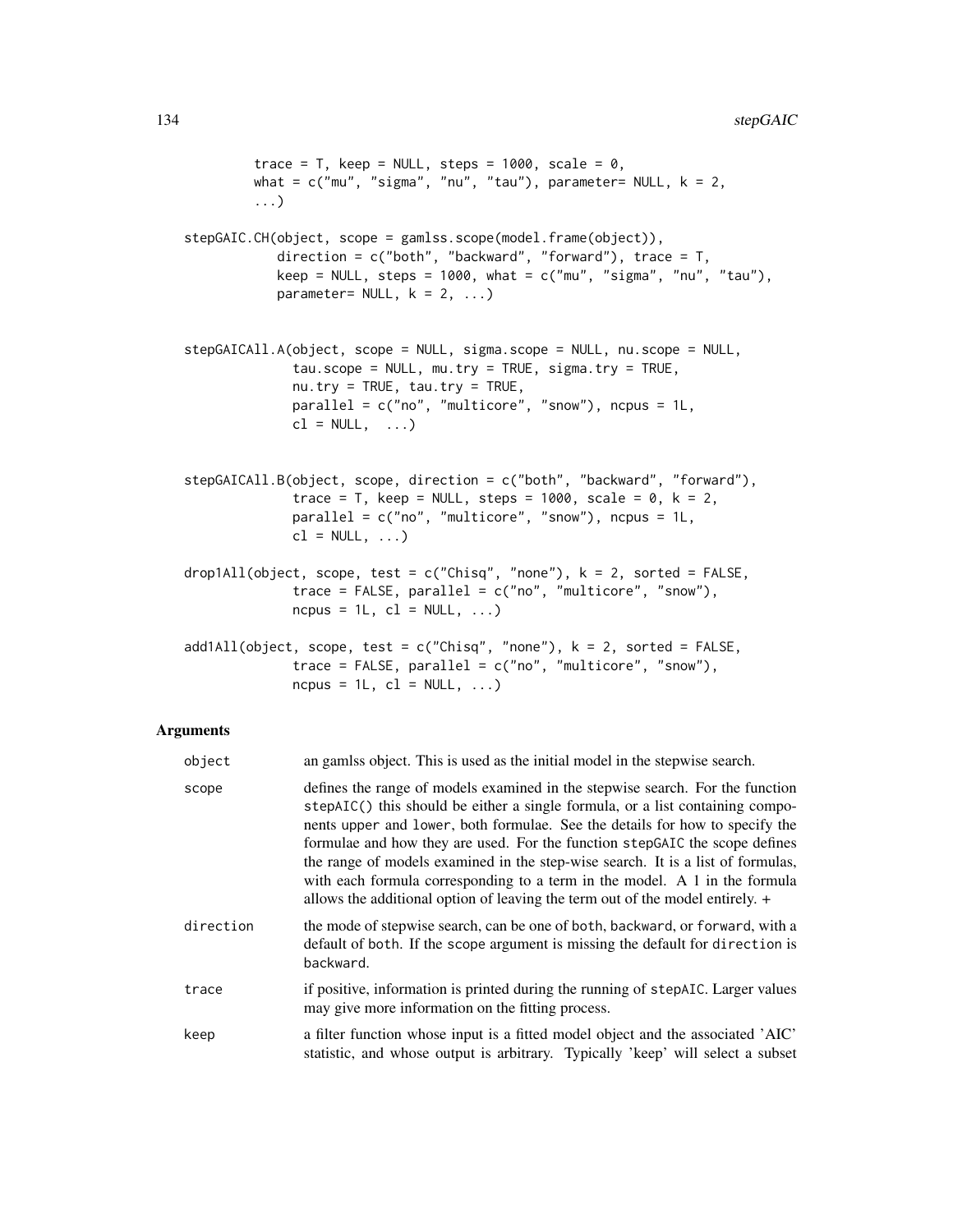|             | of the components of the object and return them. The default is not to keep<br>anything.                                                                              |
|-------------|-----------------------------------------------------------------------------------------------------------------------------------------------------------------------|
| steps       | the maximum number of steps to be considered. The default is 1000 (essentially<br>as many as required). It is typically used to stop the process early.               |
| scale       | scale is nor used in gamlss                                                                                                                                           |
| what        | which distribution parameter is required, default what="mu"                                                                                                           |
| parameter   | equivalent to what                                                                                                                                                    |
| k           | the multiple of the number of degrees of freedom used for the penalty. Only $k =$<br>2' gives the genuine AIC: $k = log(n)$ ' is sometimes referred to as BIC or SBC. |
| parallel    | The type of parallel operation to be used (if any). If missing, the default is "no".                                                                                  |
| ncpus       | integer: number of processes to be used in parallel operation: typically one<br>would chose this to the number of available CPUs.                                     |
| cl          | An optional parallel or snow cluster for use if $parallel = "snow".$ If not<br>supplied, a cluster on the local machine is created for the duration of the call.      |
| sigma.scope | scope for sigma if different to scope in stepGAICAll.A()                                                                                                              |
| nu.scope    | scope for nu if different to scope in stepGAICA11.A()                                                                                                                 |
| tau.scope   | scope for tau if different to scope in stepGAICAll.A()                                                                                                                |
| $mu.$ try   | The default value is is TRUE, set to FALSE if no model for mu is needed                                                                                               |
| sigma.try   | The default value is TRUE, set to FALSE if no model for sigma is needed                                                                                               |
| nu.try      | The default value is TRUE, set to FALSE if no model for nu is needed                                                                                                  |
| tau.try     | The default value is TRUE, set to FALSE if no model for tau is needed                                                                                                 |
| test        | whether to print the chi-square test or not                                                                                                                           |
| sorted      | whether to sort the results                                                                                                                                           |
| $\cdots$    | any additional arguments to 'extractAIC'. (None are currently used.)                                                                                                  |

# Details

The set of models searched is determined by the scope argument.

For the function stepGAIC.VR() the right-hand-side of its lower component is always included in the model, and right-hand-side of the model is included in the upper component. If scope is a single formula, it specifies the upper component, and the lower model is empty. If scope is missing, the initial model is used as the upper model.

Models specified by scope can be templates to update object as used by update.formula.

For the function stepGAIC.CH() each of the formulas in scope specifies a "regimen" of candidate forms in which the particular term may enter the model. For example, a term formula might be

 $\sim x1 + \log(x1) + \text{cs}(x1, df=3)$ 

This means that x1 could either appear linearly, linearly in its logarithm, or as a smooth function estimated non-parametrically. Every term in the model is described by such a term formula, and the final model is built up by selecting a component from each formula.

The function gamlss.scope similar to the S gam.scope() in Chambers and Hastie (1991) can be used to create automatically term formulae from specified data or model frames.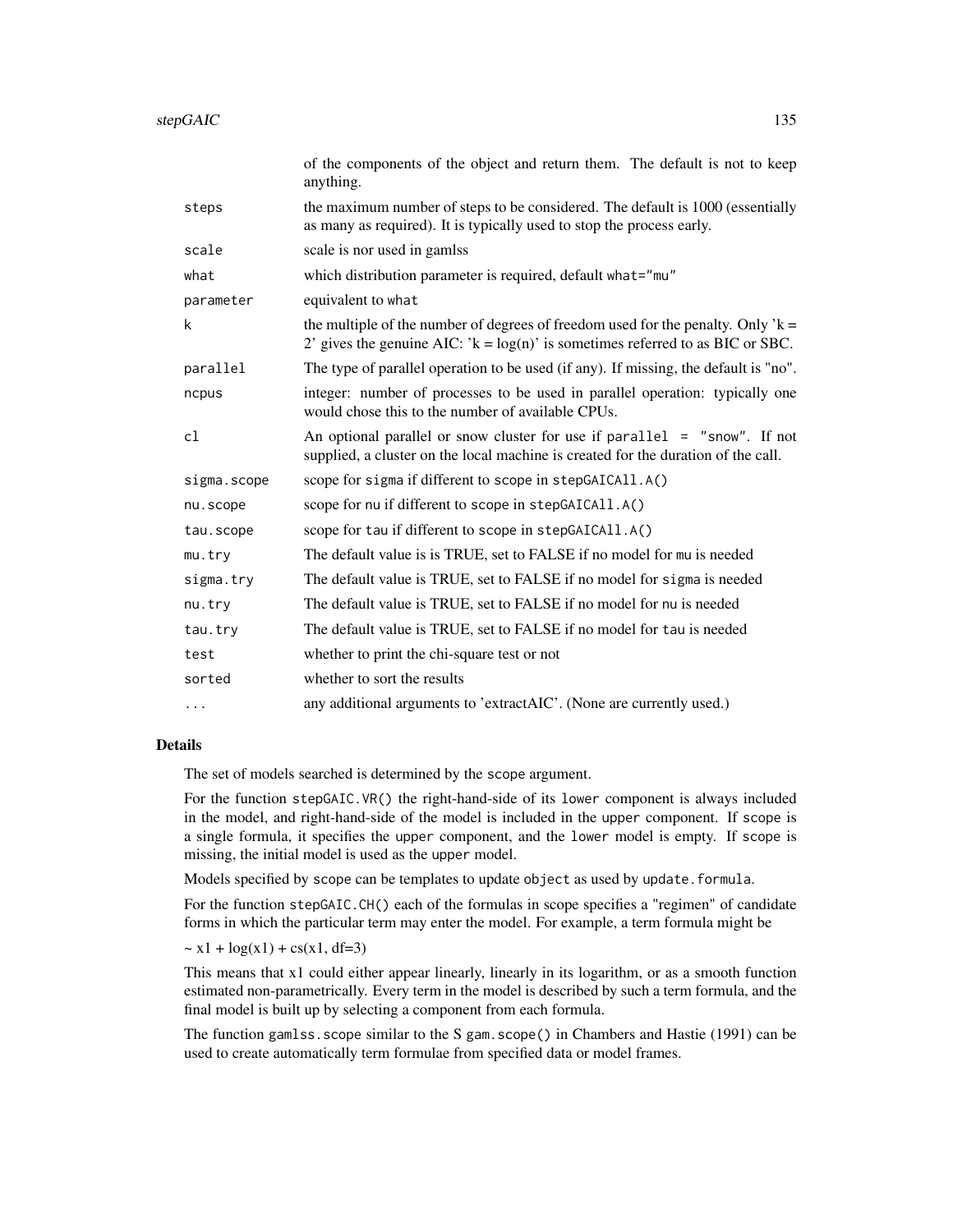The supplied model object is used as the starting model, and hence there is the requirement that one term from each of the term formulas of the parameters be present in the formula of the distribution parameter. This also implies that any terms in formula of the distribution parameter not contained in any of the term formulas will be forced to be present in every model considered.

When the smoother used in gamlss modelling belongs to the new generation of smoothers allowing the determination of the smoothing parameters automatically (i.e.  $pb($ ),  $cy($ )) then the function stepGAIC.VR() can be used for model selection (see example below).

#### Value

the stepwise-selected model is returned, with up to two additional components. There is an '"anova"' component corresponding to the steps taken in the search, as well as a '"keep"' component if the 'keep=' argument was supplied in the call. The '"Resid. Dev"' column of the analysis of deviance table refers to a constant minus twice the maximized log likelihood

The function stepGAICAll.A() returns with a component "anovaAll" containing all the different anova tables used in the process.

## Author(s)

Mikis Stasinopoulos based on functions in MASS library and in Statistical Models in S

#### References

Chambers, J. M. and Hastie, T. J. (1991). *Statistical Models in S*, Chapman and Hall, London.

Rigby, R. A. and Stasinopoulos D. M. (2005). Generalized additive models for location, scale and shape,(with discussion), *Appl. Statist.*, 54, part 3, pp 507-554.

Stasinopoulos D. M. Rigby R.A. (2007) Generalized additive models for location scale and shape (GAMLSS) in R. *Journal of Statistical Software*, Vol. 23, Issue 7, Dec 2007, [http://www.jstatsof](http://www.jstatsoft.org/v23/i07)t. [org/v23/i07](http://www.jstatsoft.org/v23/i07).

Stasinopoulos D. M., Rigby R.A., Heller G., Voudouris V., and De Bastiani F., (2017) *Flexible Regression and Smoothing: Using GAMLSS in R*, Chapman and Hall/CRC. (see also [http://www.](http://www.gamlss.org/) [gamlss.org/](http://www.gamlss.org/)).

Venables, W. N. and Ripley, B. D. (2002) *Modern Applied Statistics with S*. Fourth edition. Springer.

#### See Also

[gamlss.scope](#page-52-0)

```
## Not run:
data(usair)
# -----------------------------------------------------------------------------
# null model
mod0<-gamlss(y~1, data=usair, family=GA)
# all the explanatotory variables x1:x6 fitted linearly
mod1<-gamlss(y~., data=usair, family=GA)
#-------------------------------------------------------------------------------
```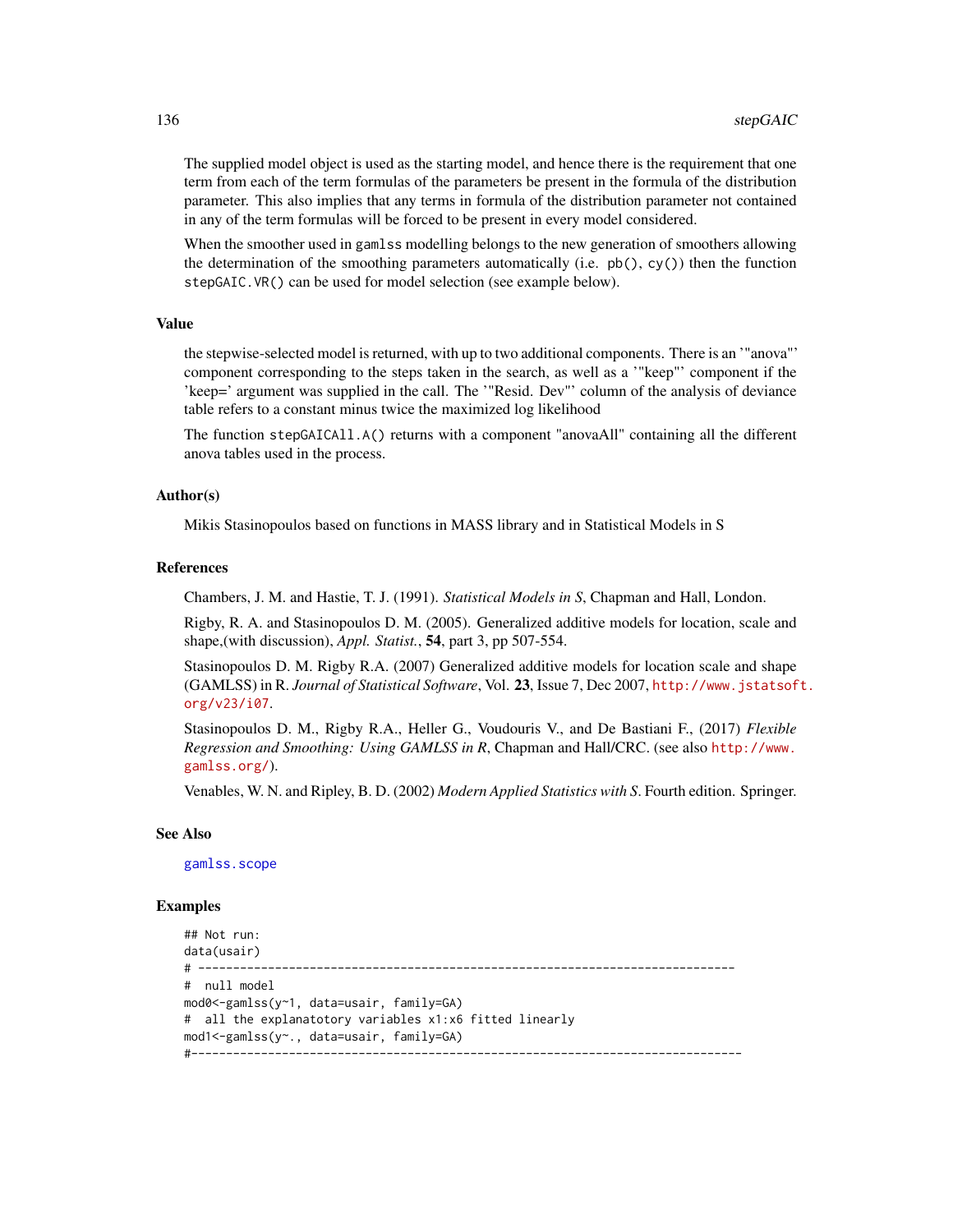#### stepGAIC 137

```
# droping terms
dropterm(mod1)
# with chi-square information
drop1(mod1)
# for parallel computations use something like
nC <- detectCores()
drop1(mod1, parallel="snow", ncpus=nC)
drop1(mod1, parallel="multicore", ncpus=nC)
#------------------------------------------------------------------------------
# adding terms
addterm(mod0, scope=as.formula(paste("~", paste(names(usair[-1]),
                  collapse="+"),sep="")))
# with chi-square information
add1(mod0, scope=as.formula(paste("~", paste(names(usair[-1]),
                  collapse="+"),sep="")))
# for parallel computations
nC <- detectCores()
add1(mod0, scope=as.formula(paste("~", paste(names(usair[-1]),
                 collapse="+"),sep="")), parallel="snow", ncpus=nC)
#------------------------------------------------------------------------------
#------------------------------------------------------------------------------
# stepGAIC
# find the best subset for the mu
mod2 <- stepGAIC(mod1)
mod2$anova
#--------------------------------------------------------------
# for parallel computations
mod21 <- stepGAIC(mod1, , parallel="snow", ncpus=nC)
#--------------------------------------------------------------
# find the best subset for sigma
mod3<-stepGAIC(mod2, what="sigma", scope=~x1+x2+x3+x4+x5+x6)
mod3$anova
#--------------------------------------------------------------
# find the best model using pb() smoother
#only three variables are used here for simplicity
mod20<-stepGAIC(mod0, scope=list(lower=~1, upper=~pb(x1)+pb(x2)+pb(x5)))
edf(mod20)
# note that x1 and x2 enter linearly
#------------------------------------------------------------------------------
#------------------------------------------------------------------------------
# the stepGAIC.CH function (no parallel here)
# creating a scope from the usair model frame
gs<-gamlss.scope(model.frame(y~x1+x2+x3+x4+x5+x6, data=usair))
gs
mod5<-stepGAIC.CH(mod0,gs)
mod5$anova
#-----------------------------------------------------------------------------=-
#------------------------------------------------------------------------------
# now stepGAICAll.A
mod7<-stepGAICAll.A(mod0, scope=list(lower=~1,upper=~x1+x2+x3+x4+x5+x6))
#-----------------------------------------------------------------------------=-
#------------------------------------------------------------------------------
# now stepGAICAll.B
```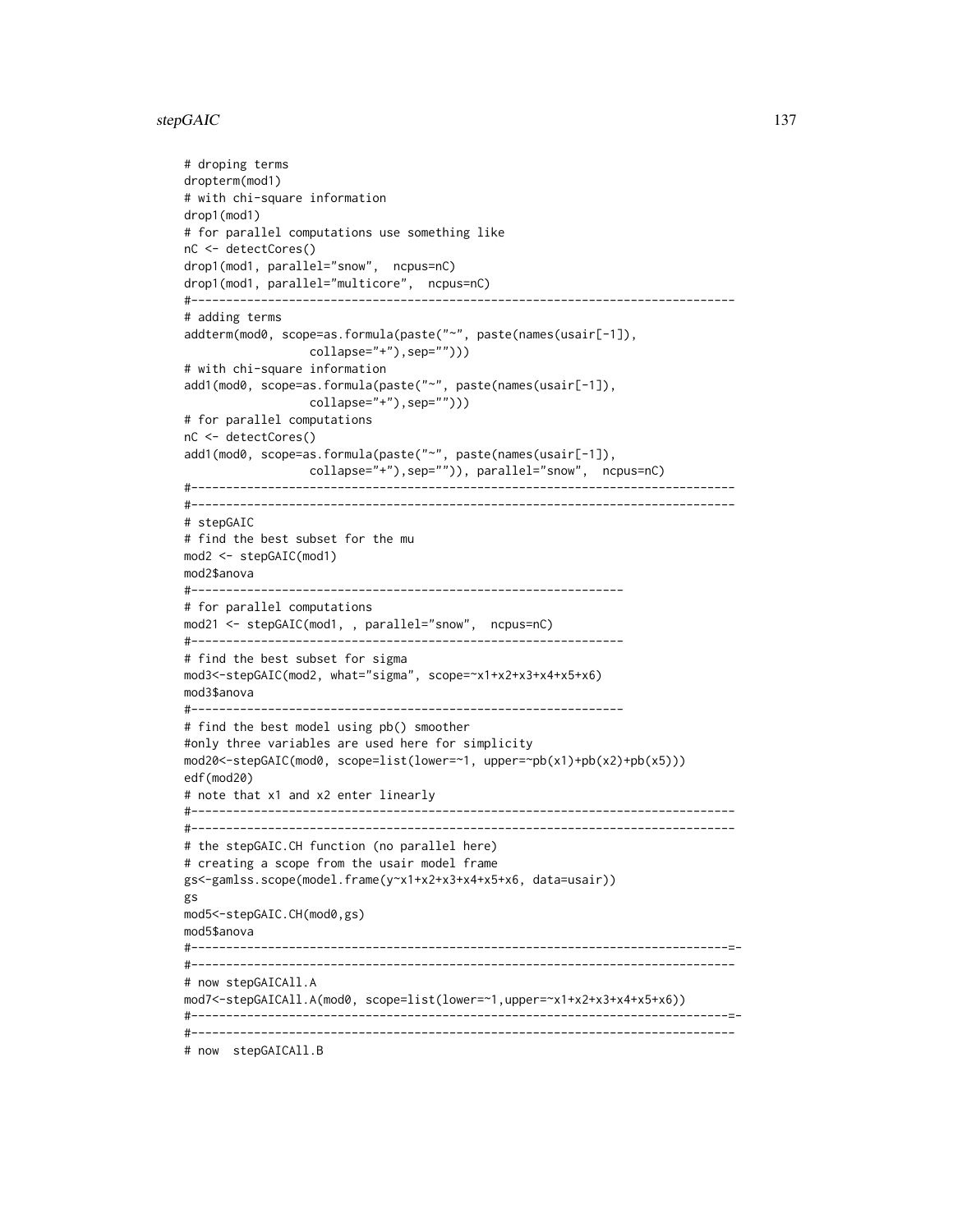```
drop1All(mod1, parallel="snow", ncpus=nC)
add1All(mod0, scope=as.formula(paste("~", paste(names(usair[-1]),
                 collapse="+"))), parallel="snow", ncpus=nC)
mod8<-stepGAICAll.B(mod0, scope=list(lower=~1,upper=~x1+x2+x3+x4+x5+x6))
#-----------------------------------------------------------------------------=-
#------------------------------------------------------------------------------
## End(Not run)
```
<span id="page-137-0"></span>summary.gamlss *Summarizes a GAMLSS fitted model*

## Description

summary.gamlss is the GAMLSS specific method for the generic function summary which summarize objects returned by modelling functions.

#### Usage

```
## S3 method for class 'gamlss'
summary(object, type = c("vcov", "qr"),
                       robust=FALSE, save = FALSE,
                       hessian.fun = c("R", "PB"),
                       digits = max(3, getOption("digits") - 3),...)
```
# Arguments

| object      | a GAMLSS fitted model                                                                                                                                                                                                                                                                                                                                                                                          |
|-------------|----------------------------------------------------------------------------------------------------------------------------------------------------------------------------------------------------------------------------------------------------------------------------------------------------------------------------------------------------------------------------------------------------------------|
| type        | the default value vcov uses the vcov() method for gamlss to get the variance-<br>covariance matrix of the estimated beta coefficients, see details below. The alter-<br>native qr is the original method used in gamlss to estimated the standard errors<br>but it is not reliable since it do not take into the account the inter-correlation<br>between the distributional parameters mu, sigma, nu and tau. |
| robust      | whether robust (sandwich) standard errors are required                                                                                                                                                                                                                                                                                                                                                         |
| save        | whether to save the environment of the function so to have access to its values                                                                                                                                                                                                                                                                                                                                |
| hessian.fun | whether when calculate the Hessian should use the "R" function optimess()<br>or a function based on Pinheiro and Bates nlme package, "PB".                                                                                                                                                                                                                                                                     |
| digits      | the number of digits in the output                                                                                                                                                                                                                                                                                                                                                                             |
|             | for extra arguments                                                                                                                                                                                                                                                                                                                                                                                            |

## Details

Using the default value type="vcov", the vcov $()$  method for gamlss is used to get the variance covariance matrix (and consequently the standard errors) of the beta parameters. The variance covariance matrix is calculated using the inverse of the numerical second derivatives of the observed information matrix. This is a more reliable method since it take into the account the inter-correlation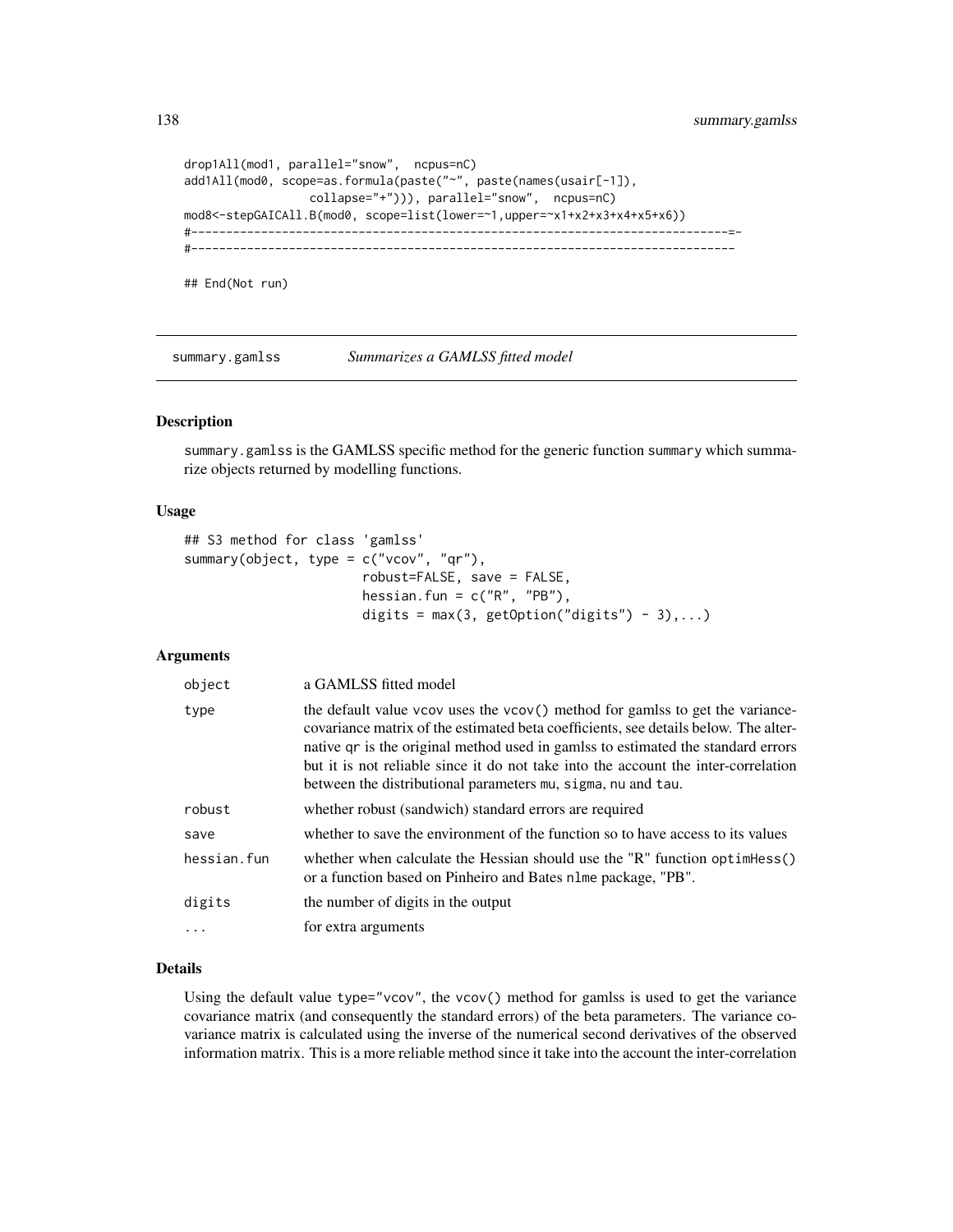#### term.plot 139

between the all the parameters. The type="qr" assumes that the parameters are fixed at the estimated values. Note that both methods are not appropriate and should be used with caution if smoothing terms are used in the fitting.

# Value

Print summary of a GAMLSS object

## Author(s)

Mikis Stasinopoulos <mikis.stasinopoulos@gamlss.org>, Bob Rigby and Calliope Akantziliotou

## References

Rigby, R. A. and Stasinopoulos D. M. (2005). Generalized additive models for location, scale and shape,(with discussion), *Appl. Statist.*, 54, part 3, pp 507-554.

Stasinopoulos D. M. Rigby R.A. (2007) Generalized additive models for location scale and shape (GAMLSS) in R. *Journal of Statistical Software*, Vol. 23, Issue 7, Dec 2007, [http://www.jstatsof](http://www.jstatsoft.org/v23/i07)t. [org/v23/i07](http://www.jstatsoft.org/v23/i07).

Stasinopoulos D. M., Rigby R.A., Heller G., Voudouris V., and De Bastiani F., (2017) *Flexible Regression and Smoothing: Using GAMLSS in R*, Chapman and Hall/CRC.

(see also <http://www.gamlss.org/>).

# See Also

[gamlss](#page-40-0), [deviance.gamlss](#page-24-0), [fitted.gamlss](#page-37-0)

# Examples

```
data(aids)
h<-gamlss(y~poly(x,3)+qrt, family=PO, data=aids) #
summary(h)
rm(h)
```

| term.plot |  |
|-----------|--|
|           |  |

Plot regression terms for a specified parameter of a fitted GAMLSS *object*

# Description

Plots regression terms against their predictors, optionally with standard errors and partial residuals added. It is based on the R function termplot but is suitably changed to apply to GAMLSS objects.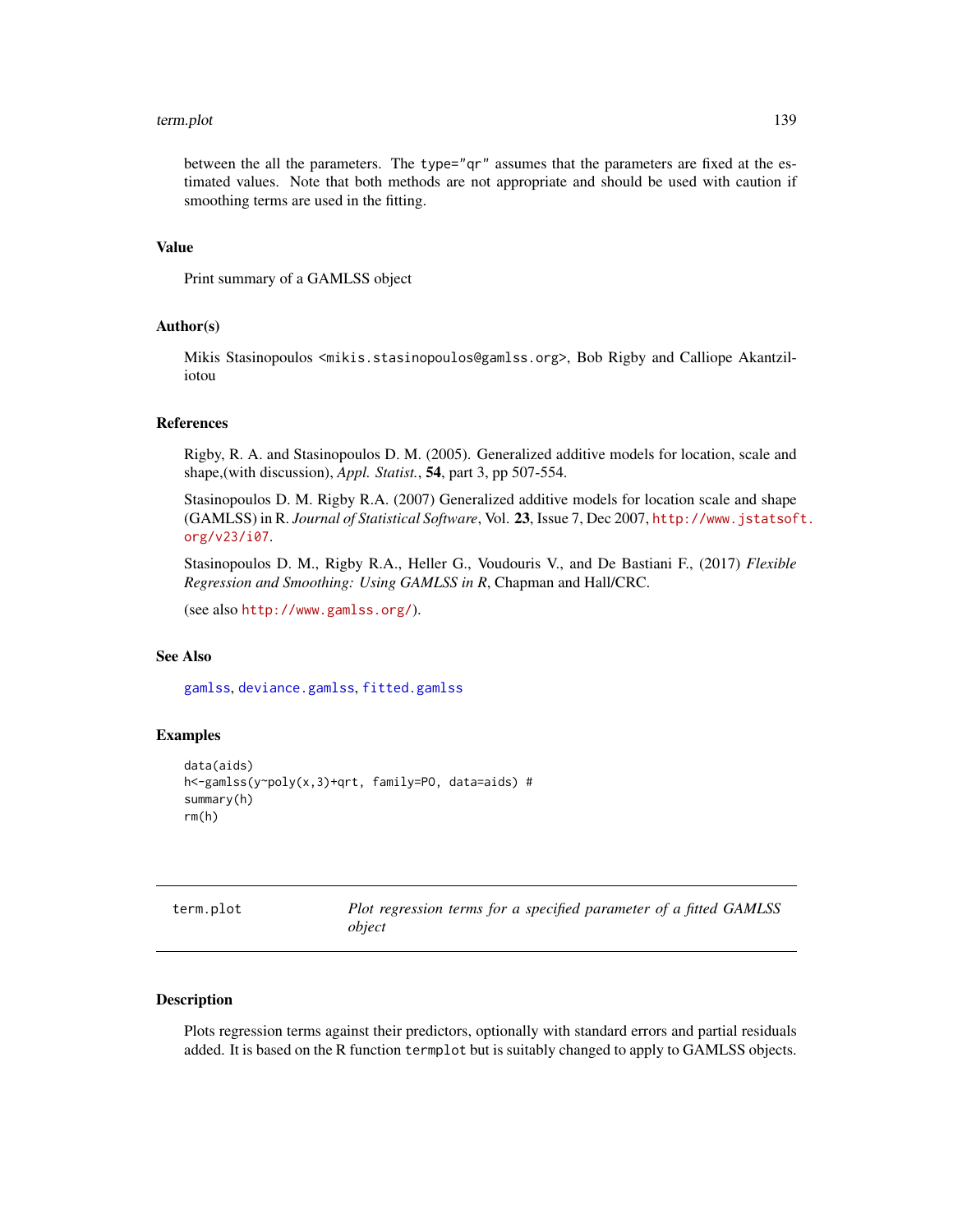# Usage

```
term.plot(object, what = c("mu", "sigma", "nu", "tau"),
        parameter= NULL, data = NULL,
        envir = environment(formula(object)), partial.resid = FALSE,
        rug = FALSE, terms = NULL, se = TRUE, ylim = c("common", "free"),
        scheme = c("shaded", "lines"), xlabs = NULL, ylabs = NULL,
        main = NULL, pages = 0, col.term = "darkred",
        col.se = "orange", col.shaded = "gray", col.res = "lightblue",
        col.rug = "gray", lwd.term = 1.5, lty.se = 2, lwd.se = 1,
        cex.res = 1, pch.res = par("pch"),
        ask = interactive() && nb.fig < n.tms && .Device != "postscript",
        use.factor.levels = TRUE, surface.gam = FALSE,
        polys = NULL, polys.scheme = "topo", ...)
```
# Arguments

| object        | a fitted GAMLSS object                                                                                                                                                                                                                                                                                   |
|---------------|----------------------------------------------------------------------------------------------------------------------------------------------------------------------------------------------------------------------------------------------------------------------------------------------------------|
| what          | the required parameter of the GAMLSS distribution i.e. "mu"                                                                                                                                                                                                                                              |
| parameter     | equivalent to what                                                                                                                                                                                                                                                                                       |
| data          | data frame in which variables in object can be found                                                                                                                                                                                                                                                     |
| envir         | environment in which variables in object can be found                                                                                                                                                                                                                                                    |
| partial.resid | logical; should partial residuals be plotted or not                                                                                                                                                                                                                                                      |
| rug           | add rug plots (jitter 1-d histograms) to the axes?                                                                                                                                                                                                                                                       |
| terms         | which terms to be plotted (default 'NULL' means all terms)                                                                                                                                                                                                                                               |
| se            | plot point-wise standard errors?                                                                                                                                                                                                                                                                         |
| ylim          | there are two options here a) "common" and b) "free". The "common" option<br>plots all figures with the same ylim range and therefore allows the viewer to<br>check the relative contribution of each terms compate to the rest. In the free'<br>option the limits are computed for each plot seperatly. |
| scheme        | whether the se's should appear shaded or as lines                                                                                                                                                                                                                                                        |
| xlabs         | vector of labels for the x axes                                                                                                                                                                                                                                                                          |
| ylabs         | vector of labels for the y axes                                                                                                                                                                                                                                                                          |
| main          | logical, or vector of main titles; if 'TRUE', the model's call is taken as main<br>title, 'NULL' or 'FALSE' mean no titles.                                                                                                                                                                              |
| pages         | in how many pages the plot should appear. The default is $0$ which allows differnt<br>page for each plot                                                                                                                                                                                                 |
| col.term      | the colour of the term line                                                                                                                                                                                                                                                                              |
| col.se        | the colour of the se's lines                                                                                                                                                                                                                                                                             |
| col.shaded    | the colour of the shaded area                                                                                                                                                                                                                                                                            |
| col.res       | the colour of the partial residuals                                                                                                                                                                                                                                                                      |
| col.rug       | the colour of the rug                                                                                                                                                                                                                                                                                    |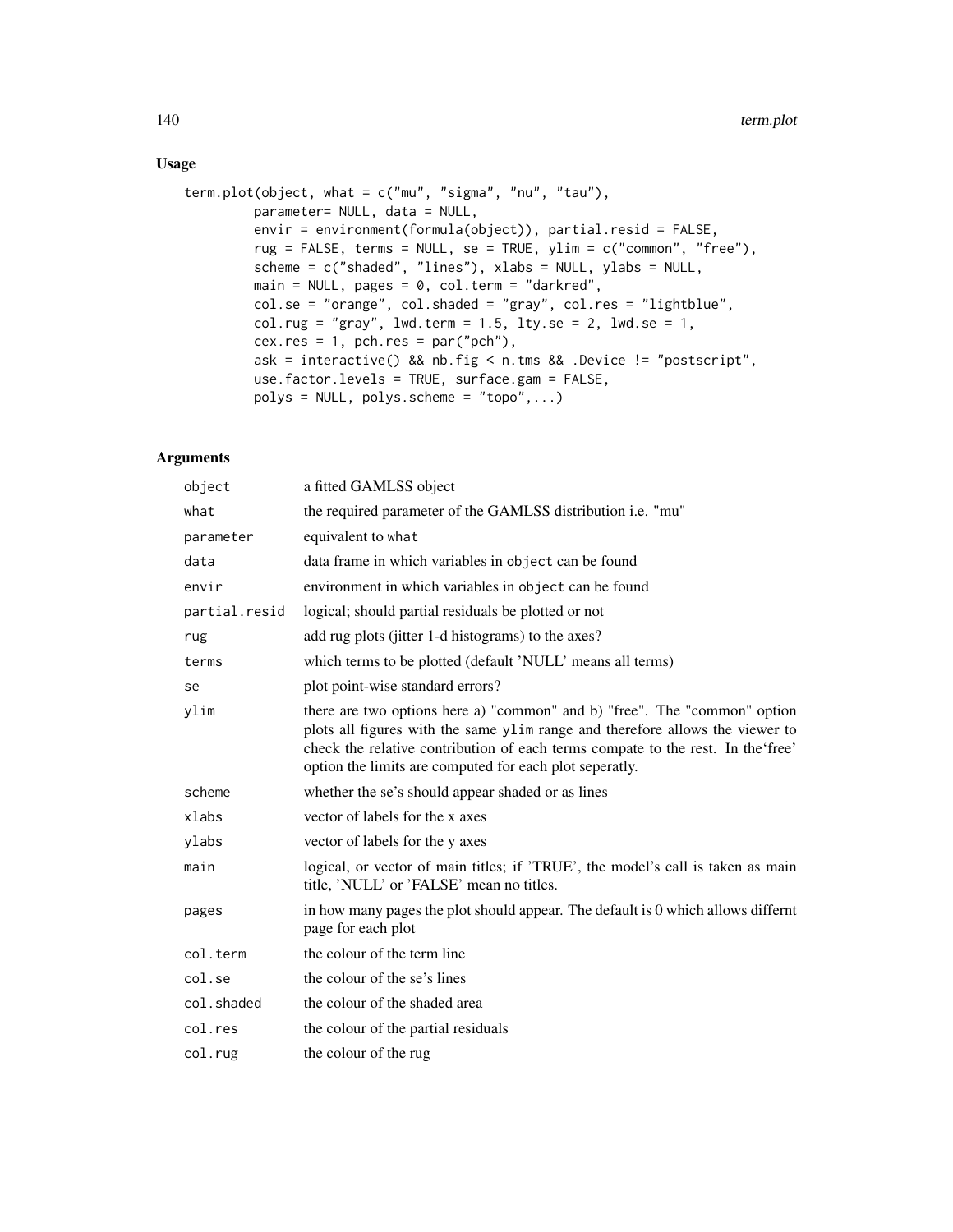#### term.plot 141

| lwd.term          | line width of the fitted terms                                            |  |
|-------------------|---------------------------------------------------------------------------|--|
| lty.se            | line ype for standard errors                                              |  |
| lwd.se            | line width for the stadard errors                                         |  |
| cex.res           | plotting character expansion for the parsial residuals                    |  |
| pch.res           | characters for points in the parsial residuals                            |  |
| ask               | logical; if 'TRUE', the user is asked before each plot, see 'par(ask=.)'. |  |
| use.factor.levels |                                                                           |  |
|                   | Should x-axis ticks use factor levels or numbers for factor terms?        |  |
| surface.gam       | whether to use surface plot if a ga() term is fitted                      |  |
| polys             | The polygone nformation filr for MRF models                               |  |
| polys.scheme      | Color scheme for polygones for RMF models                                 |  |
|                   | other graphical parameters                                                |  |
|                   |                                                                           |  |

# Details

The function uses the lpred function of GAMLSS. The 'data' argument should rarely be needed, but in some cases 'termplot' may be unable to reconstruct the original data frame. Using 'na.action=na.exclude' makes these problems less likely. Nothing sensible happens for interaction terms.

# Value

a plot of fitted terms.

# Author(s)

Mikis Stasinopoulos based on the existing termplot() function

## References

Rigby, R. A. and Stasinopoulos D. M. (2005). Generalized additive models for location, scale and shape,(with discussion), *Appl. Statist.*, 54, part 3, pp 507-554.

Stasinopoulos D. M. Rigby R.A. (2007) Generalized additive models for location scale and shape (GAMLSS) in R. *Journal of Statistical Software*, Vol. 23, Issue 7, Dec 2007, [http://www.jstatsof](http://www.jstatsoft.org/v23/i07)t. [org/v23/i07](http://www.jstatsoft.org/v23/i07).

Stasinopoulos D. M., Rigby R.A., Heller G., Voudouris V., and De Bastiani F., (2017) *Flexible Regression and Smoothing: Using GAMLSS in R*, Chapman and Hall/CRC.

(see also <http://www.gamlss.org/>).

#### See Also

[termplot](#page-0-0)

```
data(aids)
a<-gamlss(y~pb(x)+qrt,data=aids,family=NBI)
term.plot(a, pages=1)
rm(a)
```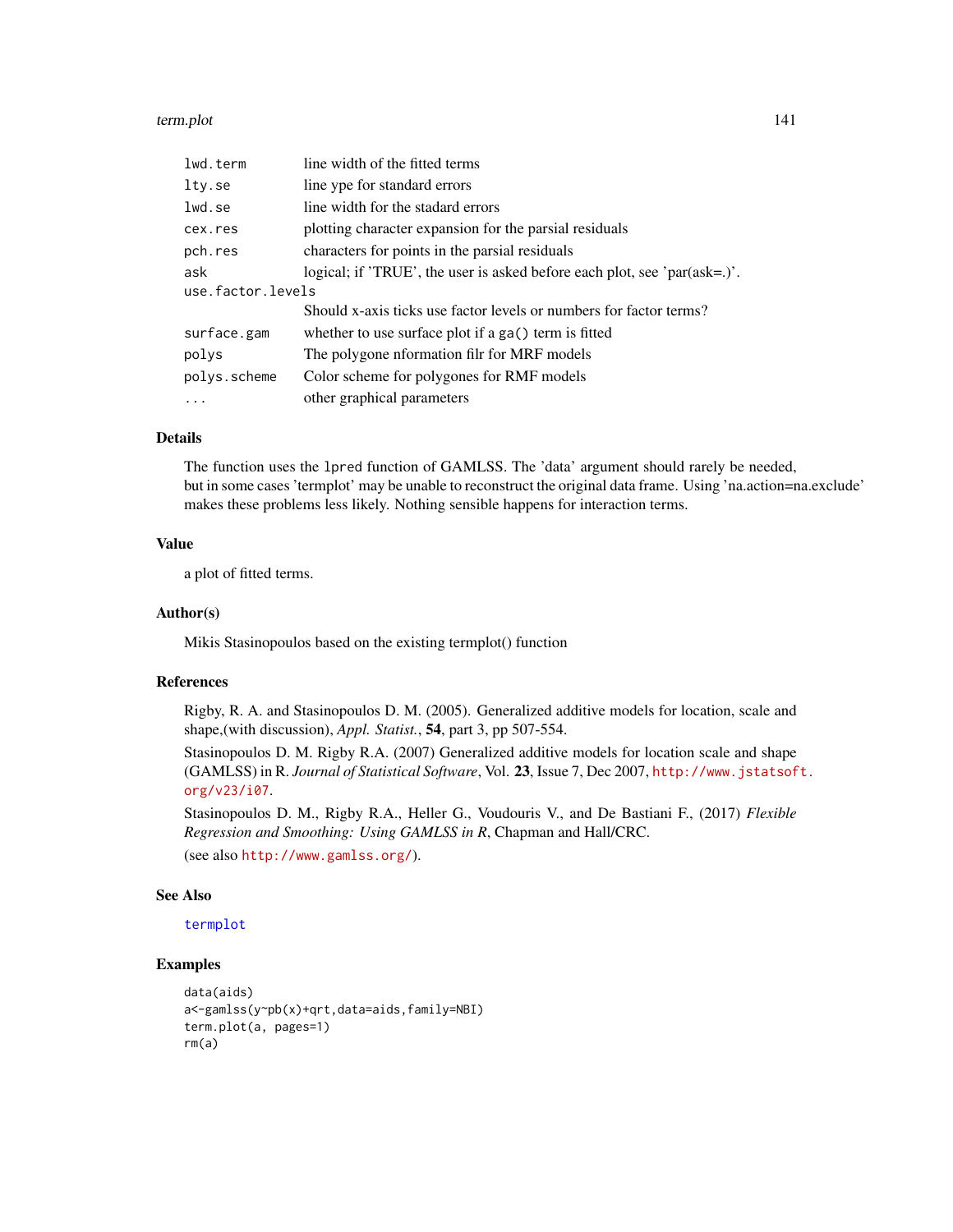<span id="page-141-0"></span>

#### Description

update.gamlss is the GAMLSS specific method for the generic function update which updates and (by default) refits a GAMLSS model.

#### Usage

```
## S3 method for class 'gamlss'
update(object, formula., ...,
               what = c("mu", "sigma", "nu", "tau", "All"),
               parameter= NULL, evaluate = TRUE)
```
# Arguments

| object    | a GAMLSS fitted model                                                                                                                                                                                                                 |
|-----------|---------------------------------------------------------------------------------------------------------------------------------------------------------------------------------------------------------------------------------------|
| formula.  | the formula to update                                                                                                                                                                                                                 |
| $\cdots$  | for updating argument in gamlss()                                                                                                                                                                                                     |
| what      | the parameter in which the formula needs updating for example "mu", "sigma",<br>"nu" "tau" or "All". If "All" all the formulae are updated. Note that the what<br>argument has an effect only if only if the argument formula. is set |
| parameter | equivalent to what                                                                                                                                                                                                                    |
| evaluate  | whether to evaluate the call or not                                                                                                                                                                                                   |

#### Value

Returns a GAMLSS call or fitted object.

## Author(s)

Mikis Stasinopoulos <mikis.stasinopoulos@gamlss.org>, Bob Rigby

#### References

Rigby, R. A. and Stasinopoulos D. M. (2005). Generalized additive models for location, scale and shape,(with discussion), *Appl. Statist.*, 54, part 3, pp 507-554.

Stasinopoulos D. M. Rigby R.A. (2007) Generalized additive models for location scale and shape (GAMLSS) in R. *Journal of Statistical Software*, Vol. 23, Issue 7, Dec 2007, [http://www.jstatsof](http://www.jstatsoft.org/v23/i07)t. [org/v23/i07](http://www.jstatsoft.org/v23/i07).

Stasinopoulos D. M., Rigby R.A., Heller G., Voudouris V., and De Bastiani F., (2017) *Flexible Regression and Smoothing: Using GAMLSS in R*, Chapman and Hall/CRC.

(see also <http://www.gamlss.org/>).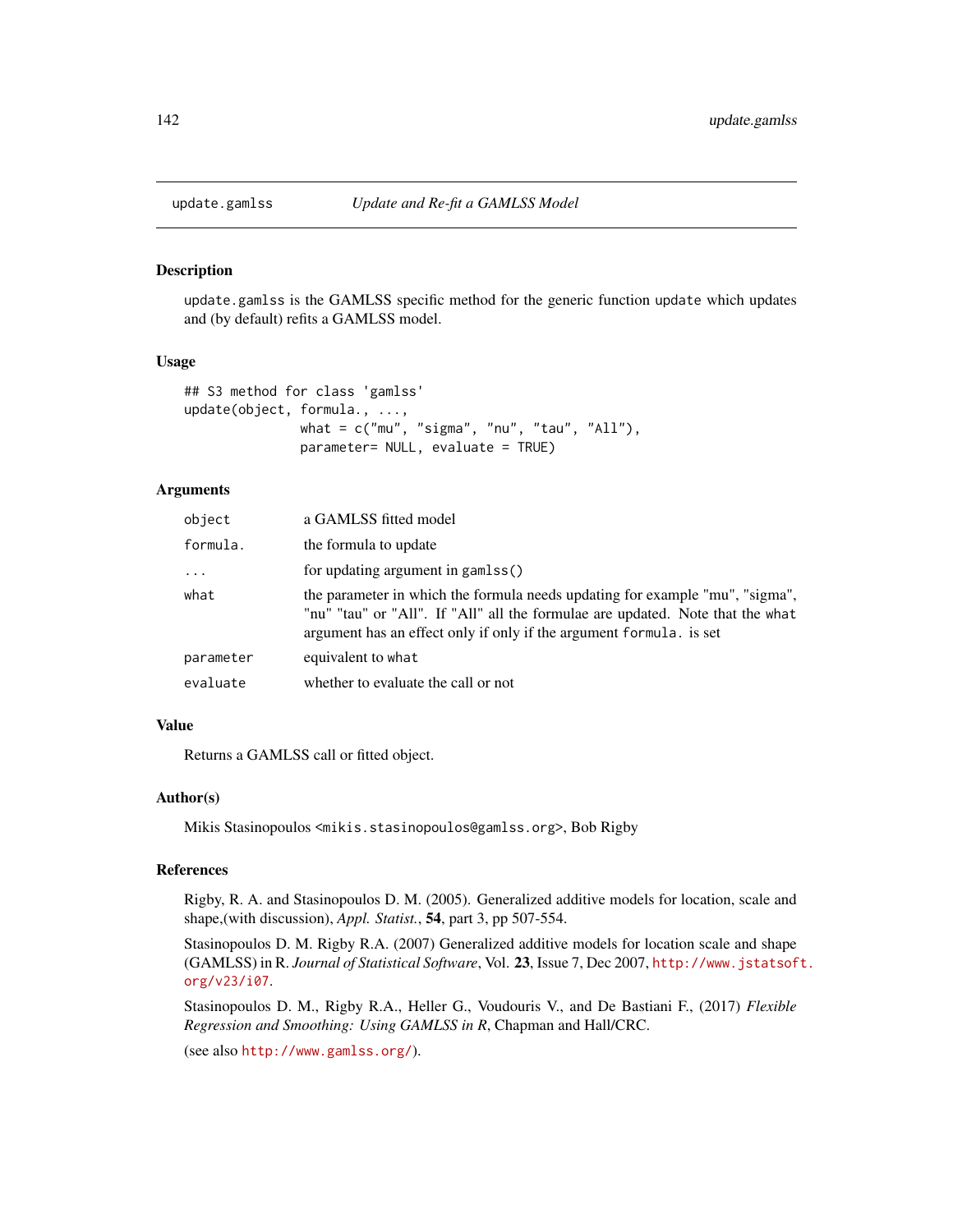#### VC.test 143

# See Also

```
print.gamlss, summary.gamlss, fitted.gamlss, coef.gamlss, residuals.gamlss, plot.gamlss,
deviance.gamlss, formula.gamlss
```
## Examples

```
data(aids)
# fit a poisson model
h.po <-gamlss(y~pb(x)+qrt, family=PO, data=aids)
# update with a negative binomial
h.nb <-update(h.po, family=NBI)
# update the smoothing
h.nb1 <-update(h.nb,~cs(x,8)+qrt)
# remove qrt
h.nb2 <-update(h.nb1,~.-qrt)
# put back qrt take log of y and fit a normal distribution
h.nb3 <-update(h.nb1,log(.)~.+qrt, family=NO)
# verify that it is the same
h.no<-gamlss(log(y)~cs(x,8)+qrt,data=aids )
```
VC.test *Vuong and Clarke tests*

# Description

The Vuong and Clarke tests for GAMLSS fitted models.

# Usage

VC.test(obj1, obj2, sig.lev =  $0.05$ )

#### Arguments

| obj1    | The first fitted gamlss object       |
|---------|--------------------------------------|
| obj2    | The second fitted gamlss object      |
| sig.lev | Significance level used for testing. |

#### Details

The Vuong (1989) and Clarke (2007) tests are likelihood-ratio-based tests for model selection that use the Kullback-Leibler information criterion. The implemented tests can be used for choosing between two bivariate models which are non necessary nested.

In the Vuong test, the null hypothesis is that the two models are equally close to the actual model, whereas the alternative is that one model is closer. The test follows asymptotically a standard normal distribution under the null. Assume that the critical region is  $(-c, c)$ , where c is typically set to 1.96. If the value of the test is greater than c then we reject the null hypothesis that the models are equivalent in favour of the model in obj1. Vice-versa if the value is smaller than -c we reject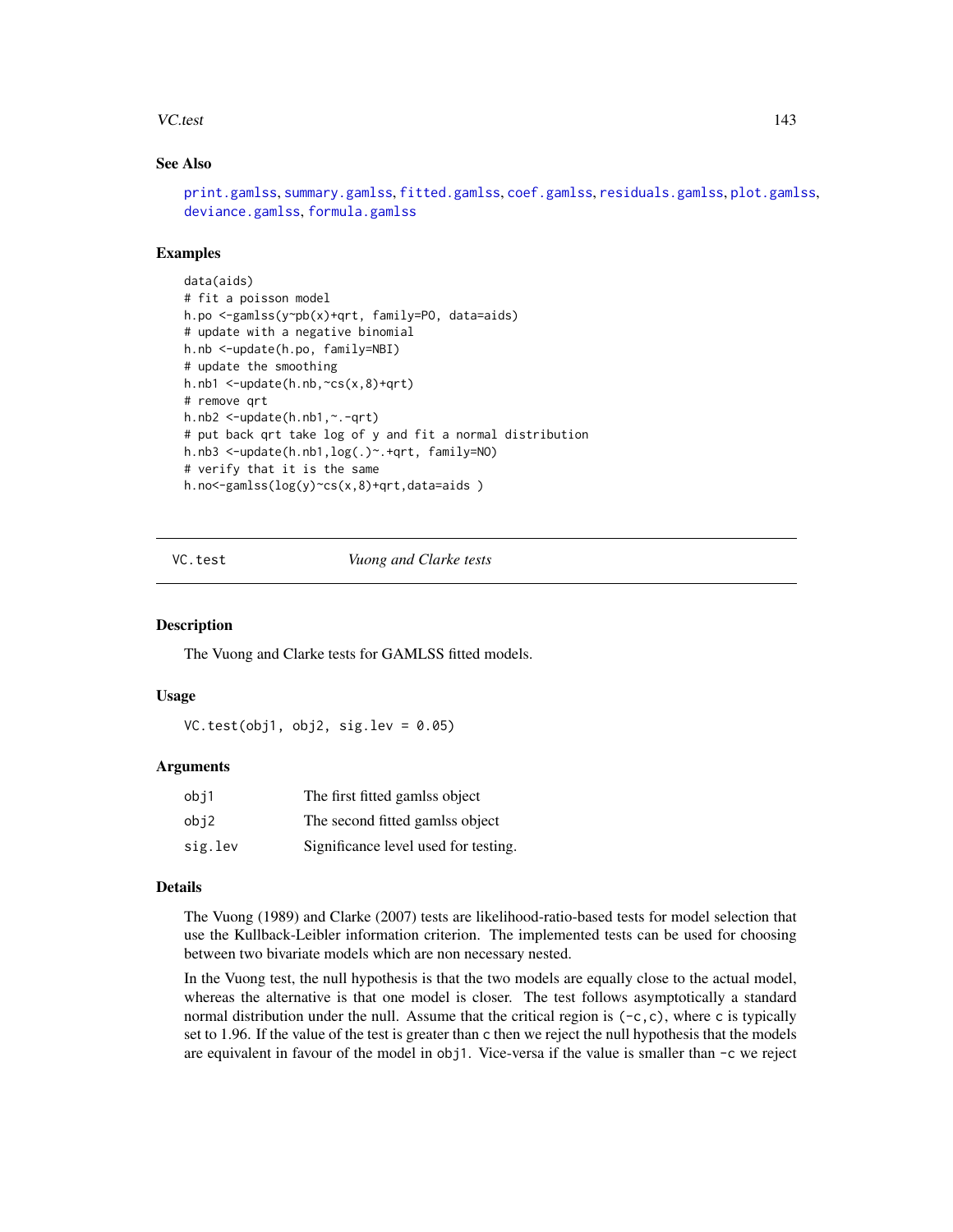the null hypothesis that the models are equivalent in favour of the model in obj2. If the value falls within  $(-c, c0)$  then we cannot discriminate between the two competing models given the data.

In the Clarke test, if the two models are statistically equivalent then the log-likelihood ratios of the observations should be evenly distributed around zero and around half of the ratios should be larger than zero. The test follows asymptotically a binomial distribution with parameters n and 0.5. Critical values can be obtained as shown in Clarke (2007). Intuitively, the model in obj1 is preferred over that in obj2 if the value of the test is significantly larger than its expected value under the null hypothesis ('coden/2), and vice versa. If the value is not significantly different from n/2 then obj1 can be thought of as equivalent to obj2.

#### Value

For the Vuong test it returns its value and the decision and for the Clarke test returns the value the p-value and the decision. Decisions criteria are as discussed above.

#### Author(s)

Mikis Stasinopoulos and Giampierro Marra

#### References

Clarke K. (2007), A Simple Distribution-Free Test for Non-Nested Model Selection. *Political Analysis*, 15, 347-363.

Vuong Q.H. (1989), Likelihood Ratio Tests for Model Selection and Non-Nested Hypotheses. *Econometrica*, 57(2), 307-333.

# See Also

[LR.test](#page-85-0)

```
library(gamlss)
# fitting different models
m0 <- gamlss(y~x+qrt, data=aids, family=PO)
m1 <- gamlss(y~pb(x)+qrt, data=aids, family=PO)
m2 <- gamlss(y~pb(x)+qrt, data=aids, family=NBI)
# comparison of the mdels
VC.test(m0,m2)
VC.test(m0,m1)
VC.test(m1,m2)
```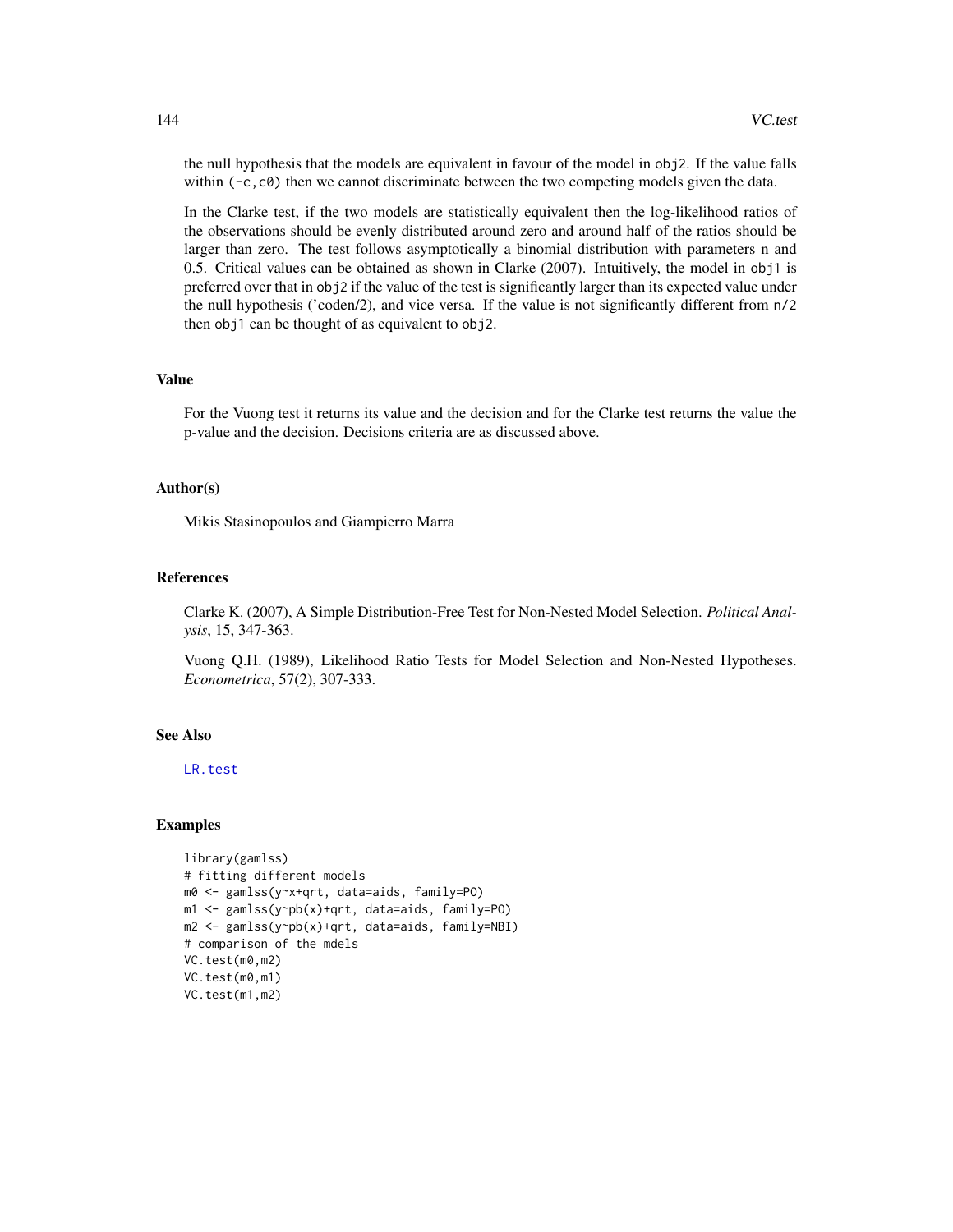# <span id="page-144-0"></span>Description

Provides a single plot or multiple worm plots for a GAMLSS fitted or more general for any fitted models where the method resid() exist and the residuals are defined sensibly. The worm plot (a de-trended QQ-plot), van Buuren and Fredriks M. (2001), is a diagnostic tool for checking the residuals within different ranges (by default not overlapping) of the explanatory variable(s).

# Usage

```
wp(object = NULL, xvar = NULL, resid = NULL, n.inter = 4,xcut.points = NULL, overlap = 0, xlim.all = 4,
 xlim.worm = 3.5, show.given = TRUE, line = TRUE,
 ylim.all = 12 * sqrt(1/length(resid)),ylim.worm = 12 * sqrt(n.inter/length(resid)),
 cex = 1, cex.1ab = 1, pch = 21, ...)
```
# Arguments

| object      | a GAMLSS fitted object or any other fitted model where the resid() method<br>works (preferably it should be standardised or quantile residuals)                                                                                                                                       |
|-------------|---------------------------------------------------------------------------------------------------------------------------------------------------------------------------------------------------------------------------------------------------------------------------------------|
| xvar        | the explanatory variable(s) against which the worm plots will be plotted. If<br>only one variable is involved use xvar=x1 if two variables are involved use<br>$xvar= x1 \times x2$ . See also note below for use of formula if the data argument is<br>not found in the fitted model |
| resid       | if object is missing this argument can be used to specify the residual vector<br>(again it should a quantile residuals or it be assumed to come from a normal<br>distribution)                                                                                                        |
| n.inter     | the number of intervals in which the explanatory variable xvar will be cut                                                                                                                                                                                                            |
| xcut.points | the x-axis cut off points e.g. c(20,30). If xcut.points=NULL then the n.inter<br>argument is activated                                                                                                                                                                                |
| overlap     | how much overlapping in the xvar intervals. Default value is overlap=0 for<br>non overlapping intervals                                                                                                                                                                               |
| xlim.all    | for the single plot, this value is the x-variable limit, default is x1im. a11=4                                                                                                                                                                                                       |
| xlim.worm   | for multiple plots, this value is the x-variable limit, default is x1im. worm=3.5                                                                                                                                                                                                     |
| show.given  | whether to show the x-variable intervals in the top of the graph, default is<br>show.given=TRUE                                                                                                                                                                                       |
| line        | whether to plot the polynomial line in the worm plot, default value is line=TRUE                                                                                                                                                                                                      |
| ylim.all    | for the single plot, this value is the y-variable limit, default value is ylim. all=12*sqrt(1/length(fitte                                                                                                                                                                            |
| ylim.worm   | for multiple plots, this values is the y-variable limit, default value is ylim. worm=12*sqrt(n.inter/lengt                                                                                                                                                                            |
| cex         | the cex plotting parameter for changing the side of worm with default cex=1                                                                                                                                                                                                           |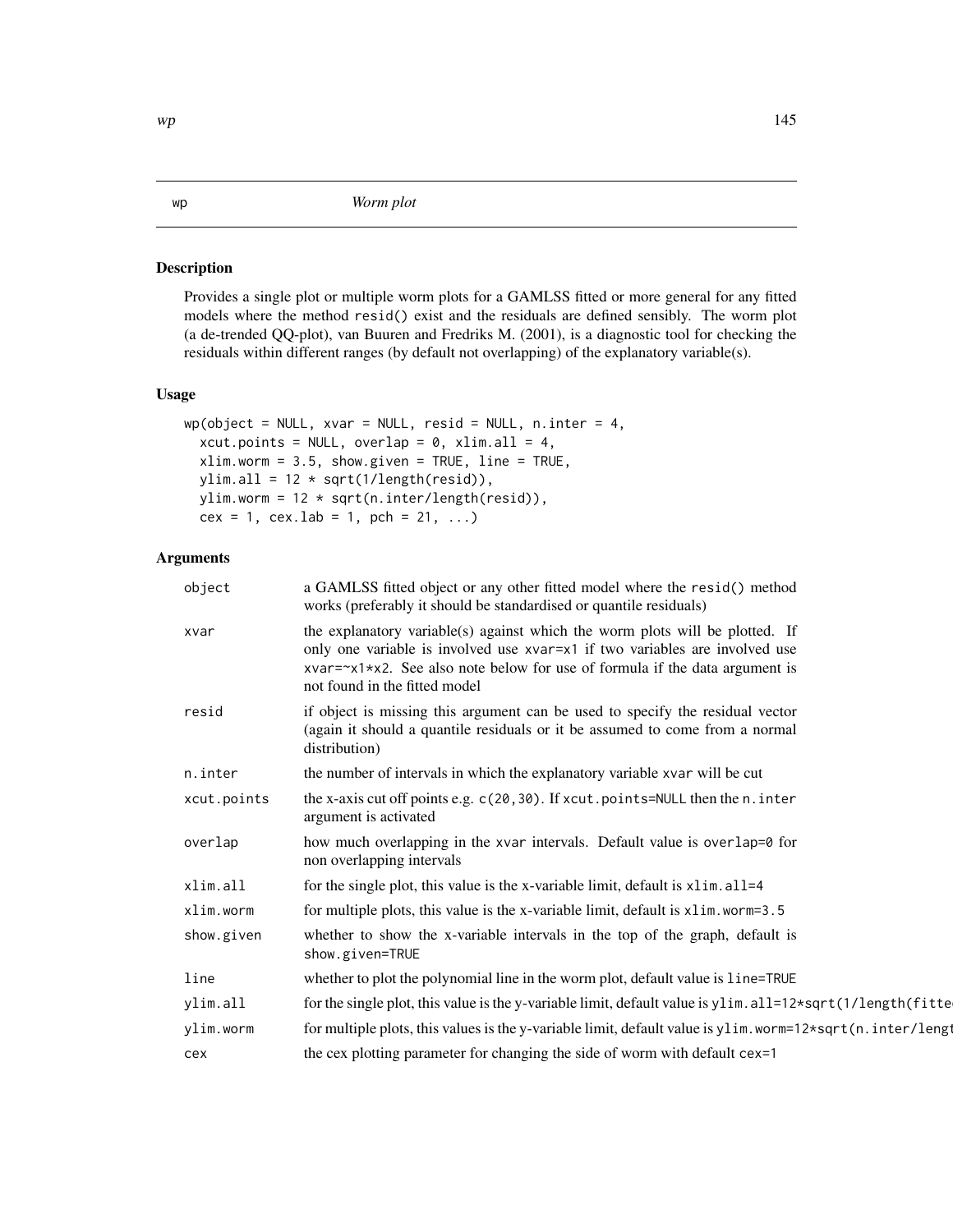| cex.lab                 | the cex plotting parameter for changing the size of the axis labels |
|-------------------------|---------------------------------------------------------------------|
| pch                     | the pch plotting parameter with default pch=21                      |
| $\cdot$ $\cdot$ $\cdot$ | for extra arguments                                                 |

# Details

If the xvar argument is not specified then a single worm plot is used. In this case a worm plot is a de-trended normal QQ-plot so departure from normality is highlighted.

If a single xvar is specified (with or without the use of a formula) i.e. xvar=x1 or xvar= $\alpha$ 1) then we have as many worm plot as n. iter. In this case the x-variable is cut into n. iter intervals with an equal number observations and de-trended normal QQ (i.e. worm) plots for each interval are plotted. This is a way of highlighting failures of the model within different ranges of the the single explanatory variable. The fitted coefficients from fitting cubic polynomials to the residuals (within each x-variable interval) can be obtain by e.g. coeffs<-wp(model1,xvar=x,n.iner=9). van Buuren and Fredriks M. (2001) used these residuals to identify regions (intervals) of the explanatory variable within which the model does not fit adequately the data (called "model violation")

Two variables can be displayed with the use of a formula, i.e.  $x \vee a = x \vee x \vee x$ ? In this case the n.inter can be a vector with two values.

# Value

For multiple plots the xvar intervals and the coefficients of the fitted cubic polynomials to the residuals (within each xvar interval) are returned.

#### Note

Note that the wp() function, if the argument object is used, is looking for the data argument of the object. If the argument data exists it uses its environment to find xvar (whether it is a formula or not). As a result if data exists within object xvar=~x\*f can be used (assuming that x and f are in the data) otherwise the variable should be explicitly defined i.e.  $xvar= \text{data} \$ 

#### Author(s)

Mikis Stasinopoulos and Bob Rigby

## **References**

Rigby, R. A. and Stasinopoulos D. M. (2005). Generalized additive models for location, scale and shape,(with discussion), *Appl. Statist.*, 54, part 3, 1-38.

Stasinopoulos D. M. Rigby R.A. (2007) Generalized additive models for location scale and shape (GAMLSS) in R. *Journal of Statistical Software*, Vol. 23, Issue 7, Dec 2007, [http://www.jstatsof](http://www.jstatsoft.org/v23/i07)t. [org/v23/i07](http://www.jstatsoft.org/v23/i07).

Stasinopoulos D. M., Rigby R.A., Heller G., Voudouris V., and De Bastiani F., (2017) *Flexible Regression and Smoothing: Using GAMLSS in R*, Chapman and Hall/CRC. (see also [http://www.](http://www.gamlss.org/) [gamlss.org/](http://www.gamlss.org/)).

van Buuren and Fredriks M. (2001) Worm plot: simple diagnostic device for modelling growth reference curves. *Statistics in Medicine*, 20, 1259–1277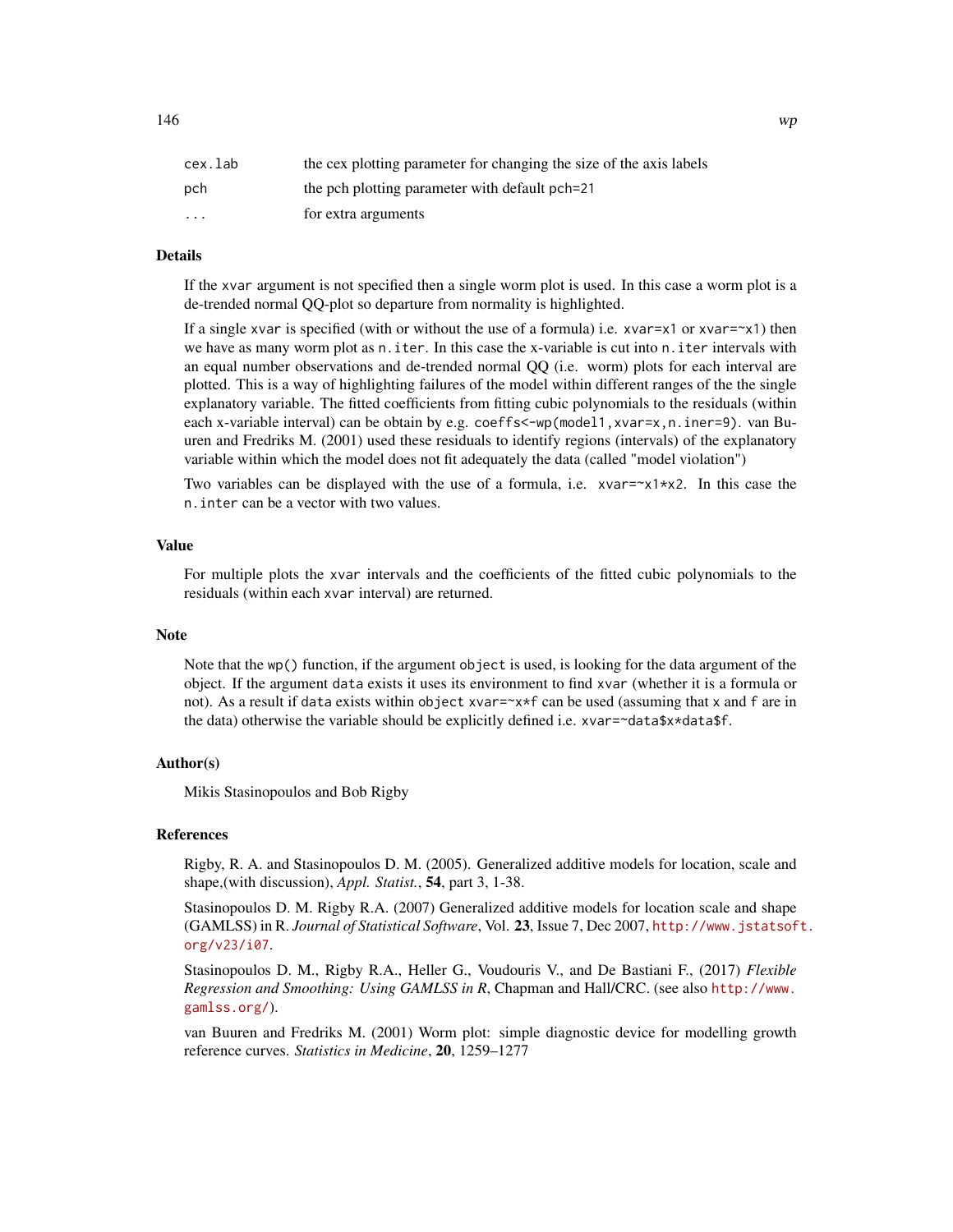<span id="page-146-0"></span>

# See Also

[gamlss](#page-40-0), [plot.gamlss](#page-94-0)

# Examples

```
data(abdom)
# with data
a<-gamlss(y~pb(x),sigma.fo=~pb(x,1),family=LO,data=abdom)
wp(a)
coeff1<-wp(a,xvar=x)
coeff1
## Not run:
# no data argument
b <- gamlss(abdom$y~pb(abdom$x),sigma.fo=~pb(abdom$x),family=LO)
wp(b)
wp(b, xvar=abdom$x)# not wp(b, xvar=x)
# using the argument resid
# this will work
wp(resid=resid(a), xvar=abdom$x)
# not this
# wp(resid=resid(a), xvar=x)
# this example uses the rent data
m1 <- gamlss(R~pb(Fl)+pb(A)+loc, sigma.fo=~pb(Fl)+pb(A), data=rent, family=GA)
# a single worm plot
wp(m1, ylim.all=0.5)
# a single continuous x variable
wp(m1, xvar=Fl, ylim.worm=.8)
# a single x variable changing the default number of intervals
wp(m1, xvar=Fl, ylim.worm=1.5, n.inter=9)
# different x variable changing the default number of intervals
B1<-wp(m1, xvar=A, ylim.worm=1.2, n.inter=9)
B1
# the number five plot has intervals
# [5,] 1957.5 1957.5
# rather disappoining
# try formula for xvar
wp(m1, xvar=~A, ylim.worm=1.2, n.inter=9)
# better in this case using formula
# now using a factor included in the model
wp(m1, xvar=~loc, ylim.worm=1.2, n.inter=9)
# using a factor notin the model
wp(m1, xvar=~B, ylim.worm=1.5, n.inter=9)
# level 2 (with B=1) did not fit well
# trying two continuous variable
wp(m1, xvar=~Fl*A, ylim.worm=1.5, n.inter=4)
# one continuous and one categorical
wp(m1, xvar=~Fl*loc, ylim.worm=1.5, n.inter=4)
# two categorical
wp(m1, xvar=~B*loc, ylim.worm=1.5, n.inter=4)
```
## End(Not run)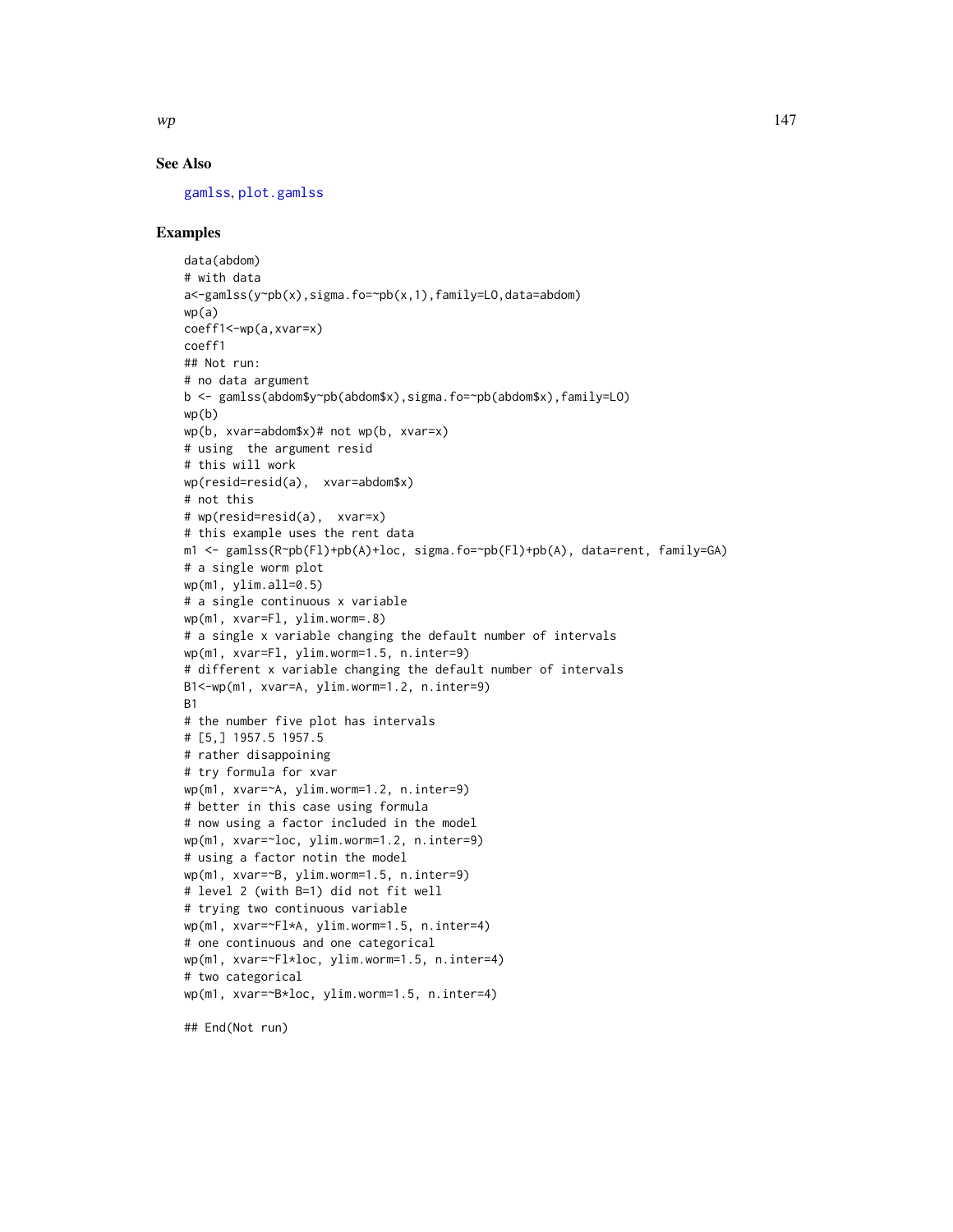<span id="page-147-0"></span>

## Description

This creates z-scores for new values of y and x given a fitted lms object.

# Usage

z.scores(object, y, x)

## Arguments

| object | a lms fitted object |
|--------|---------------------|
| -V     | new y values        |
| x      | new x values        |

# Details

This is simply a job that can be also done by centiles.pred().

# Value

the required z-scores

## Author(s)

Mikis Stasinopoulos

### References

Cole, T. J. (1994) Do growth chart centiles need a face lift? *BMJ*, 308–641.

Cole, T. J. and Green, P. J. (1992) Smoothing reference centile curves: the LMS method and penalized likelihood, *Statist. Med.* 11, 1305–1319

Rigby, R. A. and Stasinopoulos D. M. (2005). Generalized additive models for location, scale and shape,(with discussion), *Appl. Statist.*, 54, part 3, pp 507-554.

Stasinopoulos D. M. Rigby R.A. (2007) Generalized additive models for location scale and shape (GAMLSS) in R. *Journal of Statistical Software*, Vol. 23, Issue 7, Dec 2007, [http://www.jstatsof](http://www.jstatsoft.org/v23/i07)t. [org/v23/i07](http://www.jstatsoft.org/v23/i07).Stasinopoulos D. M., Rigby R.A., Heller G., Voudouris V., and De Bastiani F., (2017) *Flexible Regression and Smoothing: Using GAMLSS in R*, Chapman and Hall/CRC.

(see also <http://www.gamlss.org/>).

# See Also

[centiles.pred](#page-16-0)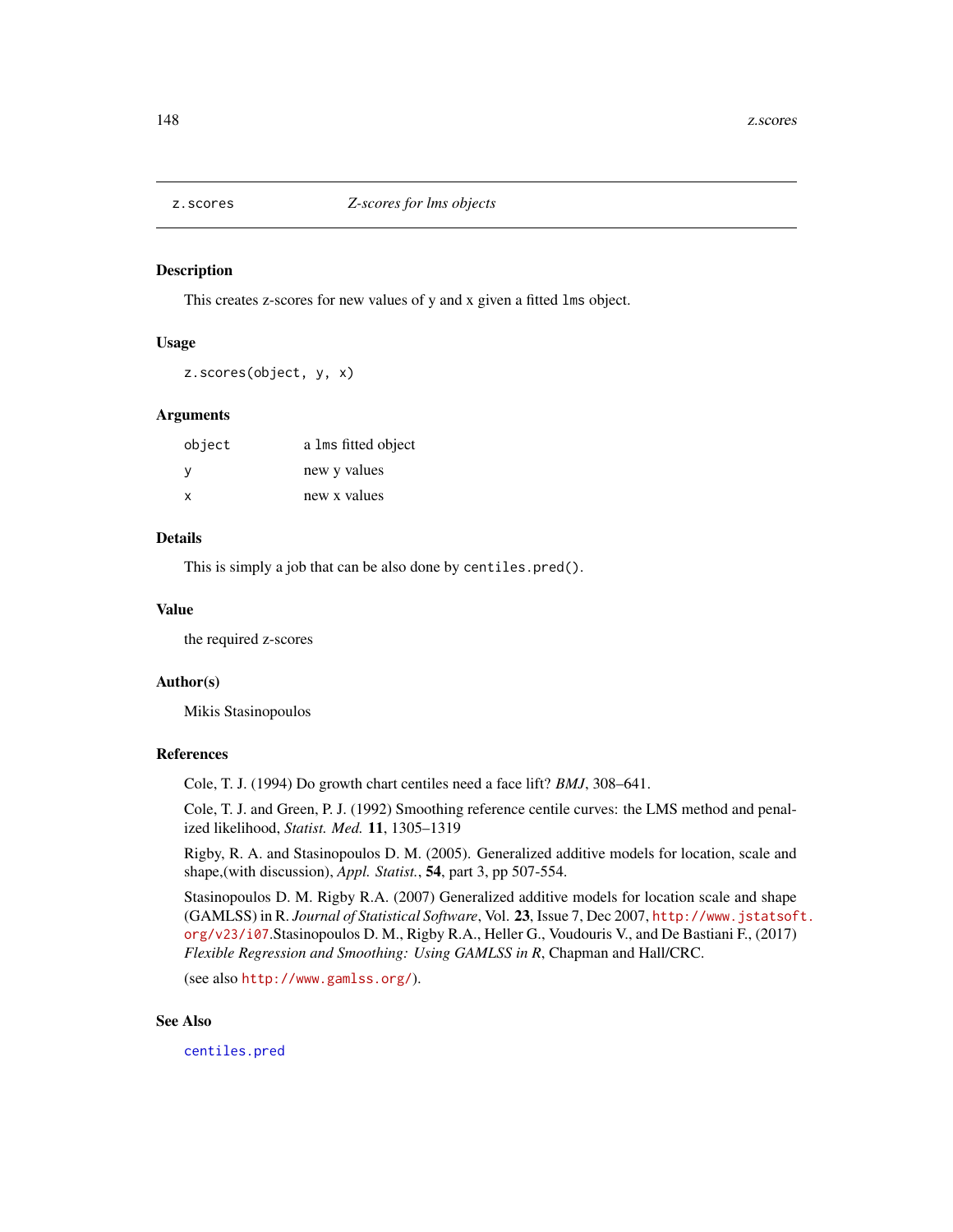#### z.scores and the set of the set of the set of the set of the set of the set of the set of the set of the set of the set of the set of the set of the set of the set of the set of the set of the set of the set of the set of

# Examples

```
## Not run:
IND<-sample.int(7040, 1000, replace=FALSE)
db1 < - db[IND, ]plot(head~age, data=db1)
m0 <- lms(head, age, data=db1,trans.x=TRUE )
z.scores(m0, x=c(2,15,30,40),y=c(45,50,56,63))
## End(Not run)
```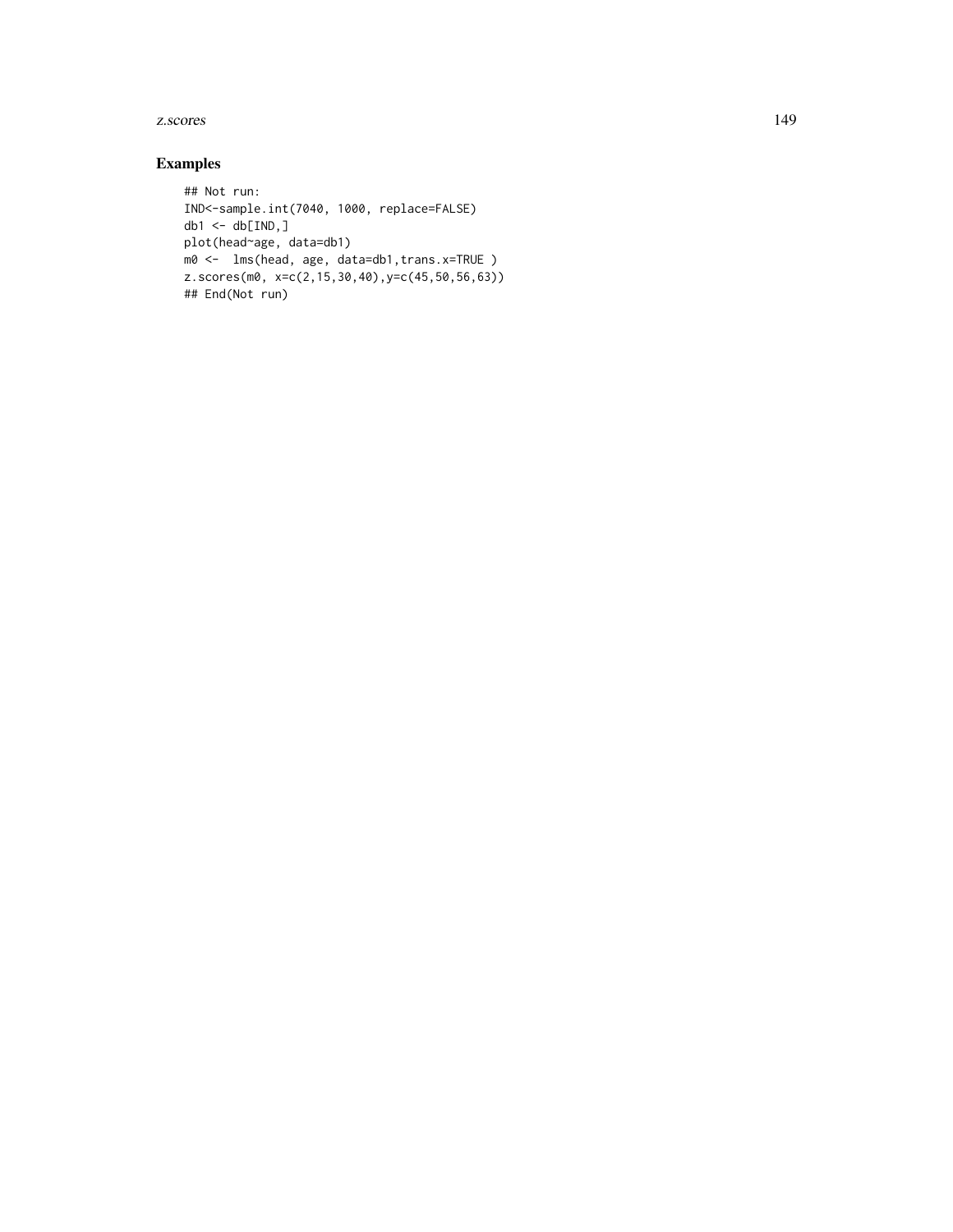# Index

∗Topic Statistical Models getQuantile, [66](#page-65-0) ∗Topic \textasciitildekwd1 devianceIncr, [27](#page-26-0) dtop, [28](#page-27-0) ∗Topic \textasciitildekwd2 devianceIncr, [27](#page-26-0) ∗Topic distribution fitDist, [34](#page-33-0) histSmo, [72](#page-71-0) loglogSurv, [82](#page-81-0) plot.histSmo, [96](#page-95-0) ∗Topic package gamlss-package, [3](#page-2-0) ∗Topic regeression pcat, [91](#page-90-0) ∗Topic regression additive.fit, [8](#page-7-0) bfp, [9](#page-8-0) calibration, [11](#page-10-0) centiles, [13](#page-12-0) centiles.com, [15](#page-14-0) centiles.pred, [17](#page-16-1) centiles.split, [19](#page-18-0) coef.gamlss, [21](#page-20-0) cs, [22](#page-21-0) deviance.gamlss, [25](#page-24-0) edf, [30](#page-29-0) find.hyper, [32](#page-31-0) fitDist, [34](#page-33-0) fitted.gamlss, [38](#page-37-0) fittedPlot, [39](#page-38-0) formula.gamlss, [40](#page-39-0) gamlss, [41](#page-40-1) gamlss.control, [46](#page-45-0) gamlss.cs, [48](#page-47-0) gamlss.fp, [49](#page-48-0) gamlss.lo, [50](#page-49-0) gamlss.ps, [51](#page-50-0)

gamlss.random, [52](#page-51-0) gamlss.scope, [53](#page-52-0) gamlssML, [54](#page-53-0) gamlssVGD, [57](#page-56-0) gen.likelihood, [63](#page-62-0) getPEF, [64](#page-63-0) getQuantile, [66](#page-65-0) getSmo, [68](#page-67-0) glim.control, [69](#page-68-0) histDist, [70](#page-69-0) IC, [75](#page-74-0) lms, [77](#page-76-0) lo, [79](#page-78-0) lpred, [84](#page-83-0) LR.test, [86](#page-85-0) model.frame.gamlss, [87](#page-86-0) numeric.deriv, [88](#page-87-0) par.plot, [89](#page-88-0) pdf.plot, [93](#page-92-0) plot.gamlss, [95](#page-94-1) plot2way, [98](#page-97-0) polyS, [99](#page-98-0) predict.gamlss, [100](#page-99-0) print.gamlss, [102](#page-101-0) prof.dev, [104](#page-103-0) prof.term, [106](#page-105-0) ps, [108](#page-107-0) Q.stats, [114](#page-113-0) quantSheets, [116](#page-115-0) random, [119](#page-118-0) refit, [123](#page-122-0) residuals.gamlss, [124](#page-123-0) ri, [126](#page-125-0) rqres.plot, [128](#page-127-0) Rsq, [129](#page-128-0) rvcov, [131](#page-130-0) stepGAIC, [132](#page-131-0) summary.gamlss, [138](#page-137-0) term.plot, [139](#page-138-0)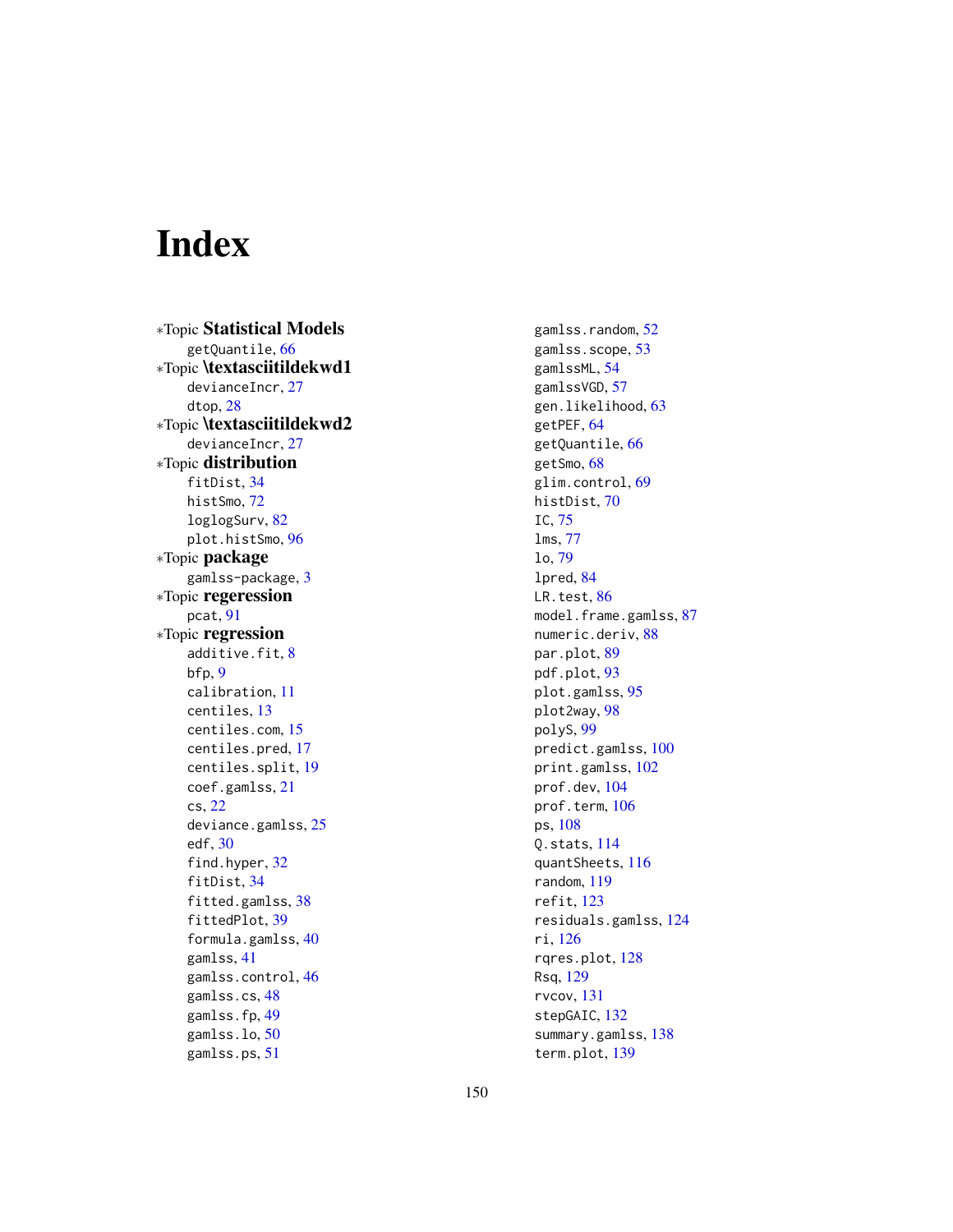# $INDEX$  151

update.gamlss, [142](#page-141-0) VC.test, [143](#page-142-0) wp, [145](#page-144-0) z.scores, [148](#page-147-0) ∗Topic regresson acfResid, [7](#page-6-0) ∗Topic ts acfResid, [7](#page-6-0) acf, *[8](#page-7-0)* acfResid, [7](#page-6-0) add1All *(*stepGAIC*)*, [132](#page-131-0) add1TGD *(*gamlssVGD*)*, [57](#page-56-0) additive.fit, [8,](#page-7-0) *[9](#page-8-0)*, *[108](#page-107-0)* AIC.gamlss *(*IC*)*, [75](#page-74-0)

 $bfp, 9$  $bfp, 9$ 

calibration, [11,](#page-10-0) *[79](#page-78-0)* centiles, *[12](#page-11-0)*, [13,](#page-12-0) *[16](#page-15-0)*, *[18,](#page-17-0) [19](#page-18-0)*, *[21](#page-20-0)*, *[40](#page-39-0)*, *[79](#page-78-0)* centiles.com, *[15](#page-14-0)*, [15,](#page-14-0) *[21](#page-20-0)* centiles.fan, *[12](#page-11-0)* centiles.pred, [17,](#page-16-1) *[148](#page-147-0)* centiles.split, *[15,](#page-14-0) [16](#page-15-0)*, *[18](#page-17-0)*, [19,](#page-18-0) *[40](#page-39-0)*, *[116](#page-115-0)* chooseDist *(*fitDist*)*, [34](#page-33-0) coef.gamlss, [21,](#page-20-0) *[26](#page-25-0)*, *[39](#page-38-0)*, *[125](#page-124-0)*, *[143](#page-142-0)* cs, [22,](#page-21-0) *[48](#page-47-0)*, *[74](#page-73-0)*, *[82](#page-81-0)*, *[111](#page-110-0)* CV *(*gamlssVGD*)*, [57](#page-56-0) cy, *[52](#page-51-0)* cy *(*ps*)*, [108](#page-107-0) deviance, *[27](#page-26-0)* deviance.gamlss, *[22](#page-21-0)*, [25,](#page-24-0) *[39](#page-38-0)*, *[41](#page-40-1)*, *[103](#page-102-0)*, *[125](#page-124-0)*, *[139](#page-138-0)*, *[143](#page-142-0)* devianceIncr, [27](#page-26-0) drop1All *(*stepGAIC*)*, [132](#page-131-0) drop1TGD *(*gamlssVGD*)*, [57](#page-56-0) dropterm, *[87](#page-86-0)* dtop, [28](#page-27-0) edf, [30](#page-29-0) edfAll *(*edf*)*, [30](#page-29-0) extractAIC.gamlss *(*IC*)*, [75](#page-74-0) find.hyper, [32,](#page-31-0) *[45](#page-44-0)* findPower *(*quantSheets*)*, [116](#page-115-0) fitDist, [34](#page-33-0) fitDistPred *(*fitDist*)*, [34](#page-33-0) fitted.gamlss, *[22](#page-21-0)*, *[26](#page-25-0)*, [38,](#page-37-0) *[39](#page-38-0)*, *[41](#page-40-1)*, *[103](#page-102-0)*, *[125](#page-124-0)*, *[139](#page-138-0)*, *[143](#page-142-0)*

fittedPlot, [39](#page-38-0) formula.gamlss, *[39](#page-38-0)*, [40,](#page-39-0) *[125](#page-124-0)*, *[143](#page-142-0)* fp, *[50](#page-49-0)* fp *(*bfp*)*, [9](#page-8-0) fv *(*fitted.gamlss*)*, [38](#page-37-0) GAIC, *[130](#page-129-0)* GAIC *(*IC*)*, [75](#page-74-0) gamlss, *[9](#page-8-0)*, *[11](#page-10-0)*, *[15,](#page-14-0) [16](#page-15-0)*, *[18](#page-17-0)*, *[21,](#page-20-0) [22](#page-21-0)*, *[25](#page-24-0)*, *[31](#page-30-0)*, *[33](#page-32-0)*, *[37](#page-36-0)*, *[40,](#page-39-0) [41](#page-40-1)*, [41,](#page-40-1) *[47,](#page-46-0) [48](#page-47-0)*, *[50](#page-49-0)[–53](#page-52-0)*, *[56](#page-55-0)*, *[65](#page-64-0)*, *[67](#page-66-0)*, *[70](#page-69-0)*, *[72](#page-71-0)*, *[77](#page-76-0)*, *[79](#page-78-0)*, *[87,](#page-86-0) [88](#page-87-0)*, *[90](#page-89-0)*, *[94](#page-93-0)*, *[96](#page-95-0)*, *[100](#page-99-0)*, *[103](#page-102-0)*, *[105](#page-104-0)*, *[107](#page-106-0)*, *[111](#page-110-0)*, *[116](#page-115-0)*, *[121](#page-120-0)*, *[124](#page-123-0)*, *[127](#page-126-0)[–129](#page-128-0)*, *[139](#page-138-0)*, *[147](#page-146-0)* gamlss-package, [3](#page-2-0) gamlss.control, *[43](#page-42-0)*, [46](#page-45-0) gamlss.cs, *[23](#page-22-0)*, *[25](#page-24-0)*, [48](#page-47-0) gamlss.cy, *[108](#page-107-0)* gamlss.cy *(*gamlss.ps*)*, [51](#page-50-0) gamlss.dist, *[6](#page-5-0)* gamlss.family, *[11](#page-10-0)*, *[26](#page-25-0)*, *[42](#page-41-0)[–45](#page-44-0)*, *[55,](#page-54-0) [56](#page-55-0)*, *[72](#page-71-0)* gamlss.fp, *[9](#page-8-0)*, [49](#page-48-0) gamlss.lo, [50,](#page-49-0) *[100](#page-99-0)* gamlss.pb, *[108](#page-107-0)* gamlss.pb *(*gamlss.ps*)*, [51](#page-50-0) gamlss.pbc, *[108](#page-107-0)* gamlss.pbc *(*gamlss.ps*)*, [51](#page-50-0) gamlss.pbm, *[108](#page-107-0)* gamlss.pbm *(*gamlss.ps*)*, [51](#page-50-0) gamlss.pbo, *[108](#page-107-0)* gamlss.pbo *(*gamlss.ps*)*, [51](#page-50-0) gamlss.pbp *(*gamlss.ps*)*, [51](#page-50-0) gamlss.pbz, *[108](#page-107-0)* gamlss.pbz *(*gamlss.ps*)*, [51](#page-50-0) gamlss.pcat *(*pcat*)*, [91](#page-90-0) gamlss.pp *(*gamlss.fp*)*, [49](#page-48-0) gamlss.ps, [51,](#page-50-0) *[108](#page-107-0)*, *[111](#page-110-0)* gamlss.pvc, *[108](#page-107-0)* gamlss.pvc *(*gamlss.ps*)*, [51](#page-50-0) gamlss.random, [52,](#page-51-0) *[121](#page-120-0)* gamlss.re *(*gamlss.random*)*, [52](#page-51-0) gamlss.ri *(*gamlss.ps*)*, [51](#page-50-0) gamlss.scope, [53,](#page-52-0) *[136](#page-135-0)* gamlssCV *(*gamlssVGD*)*, [57](#page-56-0) gamlssML, *[37](#page-36-0)*, [54](#page-53-0) gamlssMLpred *(*gamlssML*)*, [54](#page-53-0) gamlssNews *(*gamlss*)*, [41](#page-40-1) gamlssVGD, *[54](#page-53-0)*, [57](#page-56-0) gen.likelihood, [63](#page-62-0) get.K *(*rvcov*)*, [131](#page-130-0)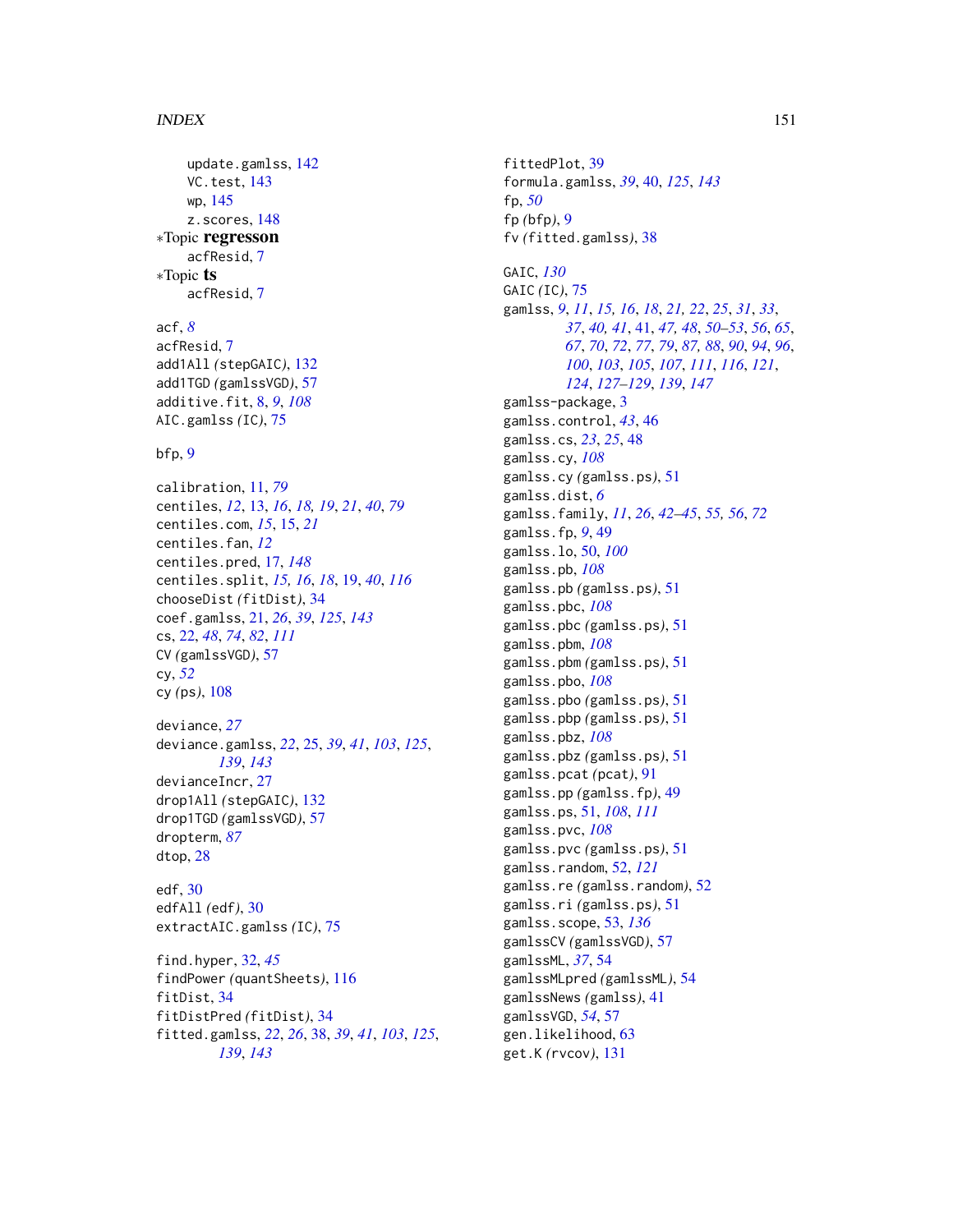# 152 INDEX

```
get.rqres (rqres.plot), 128
getOrder (fitDist), 34
getPEF, 64, 67
getQuantile, 66
getSmo, 68
getTGD (gamlssVGD), 57
getZmatrix (ps), 108
glim.control, 43, 69
histDist, 70
histSmo, 72, 97
histSmoC (histSmo), 72
histSmoO (histSmo), 72
histSmoP (histSmo), 72
IC, 75
is.gamlss (gamlss), 41
lms, 77, 118
lo, 51, 79
loglogSurv, 82
loglogSurv1 (loglogSurv), 82
loglogSurv2 (loglogSurv), 82
loglogSurv3 (loglogSurv), 82
logSurv (loglogSurv), 82
lp, 102
lp (lpred), 84
lpred, 84, 102
LR.test, 86, 144
model.frame.gamlss, 87
model.matrix.gamlss
         (model.frame.gamlss), 87
numeric.deriv, 88
optim, 33
par.plot, 89
pb, 25, 52, 74
pb (ps), 108
pbc (ps), 108
pbm, 52
pbm (ps), 108
pbo (ps), 108
pbp (ps), 108
pbz (ps), 108
pcat, 91
pdf.plot, 45, 93
plot.gamlss, 33, 39, 95, 125, 129, 143, 147
```
plot.histSmo, [96](#page-95-0) plot2way, [98](#page-97-0) plotDF *(*pcat*)*, [91](#page-90-0) plotLambda *(*pcat*)*, [91](#page-90-0) poly.matrix *(*polyS*)*, [99](#page-98-0) polyS, [99](#page-98-0) pp *(*bfp*)*, [9](#page-8-0) predict.gamlss, *[85](#page-84-0)*, [100](#page-99-0) predictAll *(*predict.gamlss*)*, [100](#page-99-0) print.gamlss, *[39](#page-38-0)*, [102,](#page-101-0) *[125](#page-124-0)*, *[143](#page-142-0)* prof.dev, [104,](#page-103-0) *[107](#page-106-0)* prof.term, *[105](#page-104-0)*, [106](#page-105-0) ps, *[52](#page-51-0)*, [108](#page-107-0) pvc, *[25](#page-24-0)*, *[52](#page-51-0)* pvc *(*ps*)*, [108](#page-107-0) Q.stats, [114](#page-113-0) quantSheets, [116](#page-115-0) random, *[53](#page-52-0)*, *[82](#page-81-0)*, *[92](#page-91-0)*, [119](#page-118-0) re *(*random*)*, [119](#page-118-0) refit, *[46](#page-45-0)*, [123](#page-122-0) residuals.gamlss, *[39](#page-38-0)*, [124,](#page-123-0) *[125](#page-124-0)*, *[143](#page-142-0)* ri, *[52](#page-51-0)*, [126](#page-125-0) ridge, *[52](#page-51-0)* rqres.plot, *[125](#page-124-0)*, [128](#page-127-0) Rsq, [129](#page-128-0) rvcov, [131](#page-130-0) scs *(*cs*)*, [22](#page-21-0) stepGAIC, *[54](#page-53-0)*, *[61](#page-60-0)*, [132](#page-131-0) stepGAICAll.A *(*stepGAIC*)*, [132](#page-131-0) stepGAICAll.B *(*stepGAIC*)*, [132](#page-131-0) stepTGD *(*gamlssVGD*)*, [57](#page-56-0) stepTGDAll.A *(*gamlssVGD*)*, [57](#page-56-0) summary.gamlss, *[39](#page-38-0)*, *[125](#page-124-0)*, [138,](#page-137-0) *[143](#page-142-0)* term.plot, *[99](#page-98-0)*, [139](#page-138-0) termplot, *[141](#page-140-0)* terms.gamlss *(*model.frame.gamlss*)*, [87](#page-86-0) TGD *(*gamlssVGD*)*, [57](#page-56-0) update, *[124](#page-123-0)* update.gamlss, *[39](#page-38-0)*, *[124,](#page-123-0) [125](#page-124-0)*, [142](#page-141-0) VC.test, [143](#page-142-0) vcov, *[64](#page-63-0)*, *[132](#page-131-0)* VGD *(*gamlssVGD*)*, [57](#page-56-0) vis.lo *(*lo*)*, [79](#page-78-0)